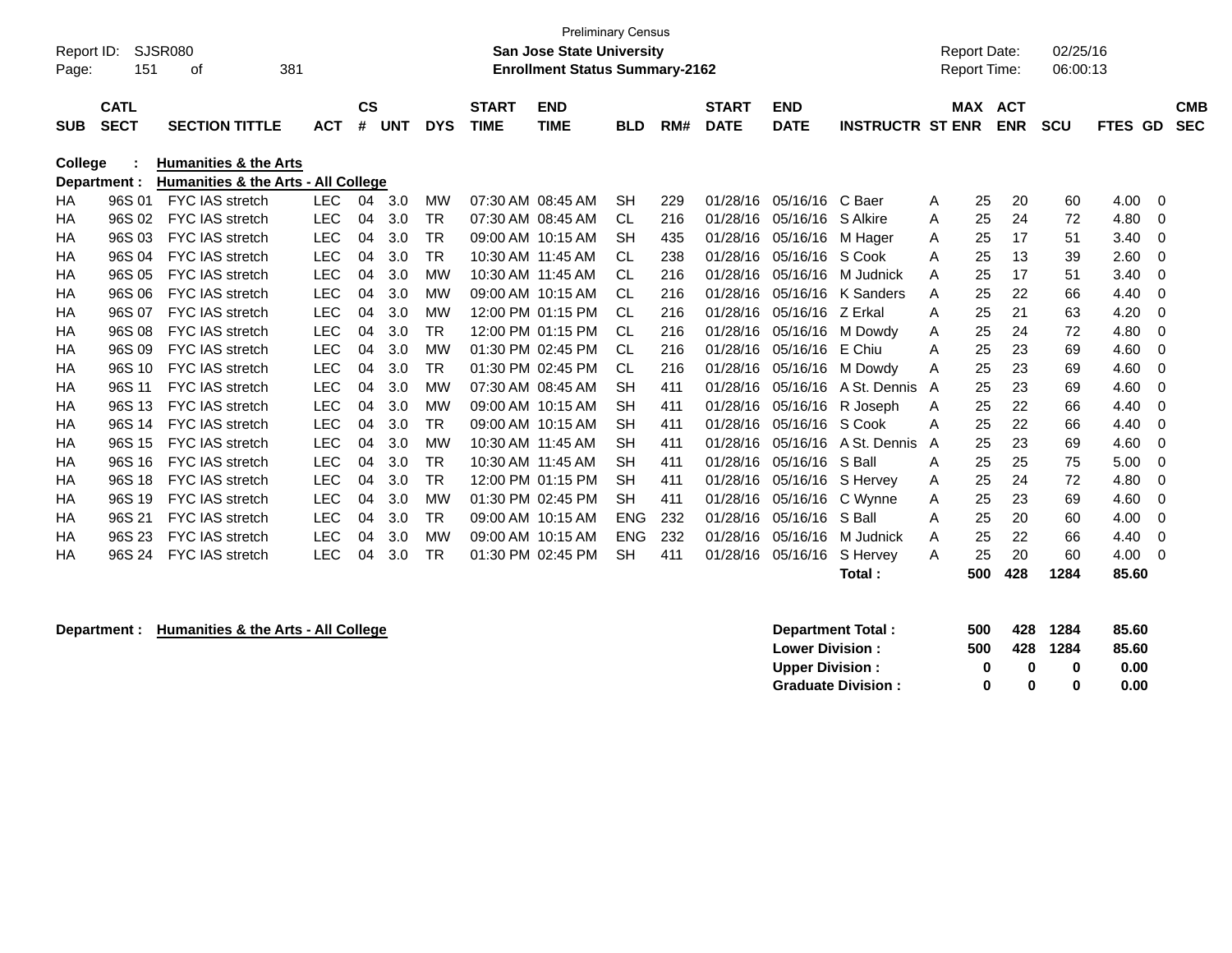| Report ID:<br>Page: | 152                         | <b>SJSR080</b><br>381<br>of                          |                          |               |               |            |                             | <b>Preliminary Census</b><br><b>San Jose State University</b><br><b>Enrollment Status Summary-2162</b> |            |            |                             |                                                         |                                                                      | <b>Report Date:</b><br><b>Report Time:</b> |                | 02/25/16<br>06:00:13 |                    |                          |
|---------------------|-----------------------------|------------------------------------------------------|--------------------------|---------------|---------------|------------|-----------------------------|--------------------------------------------------------------------------------------------------------|------------|------------|-----------------------------|---------------------------------------------------------|----------------------------------------------------------------------|--------------------------------------------|----------------|----------------------|--------------------|--------------------------|
| <b>SUB</b>          | <b>CATL</b><br><b>SECT</b>  | <b>SECTION TITTLE</b>                                | <b>ACT</b>               | $\mathsf{cs}$ | # UNT         | <b>DYS</b> | <b>START</b><br><b>TIME</b> | <b>END</b><br><b>TIME</b>                                                                              | <b>BLD</b> | RM#        | <b>START</b><br><b>DATE</b> | <b>END</b><br><b>DATE</b>                               | <b>INSTRUCTR ST ENR ENR</b>                                          | MAX ACT                                    |                | <b>SCU</b>           | <b>FTES GD</b>     | <b>CMB</b><br><b>SEC</b> |
| College             |                             | <b>Humanities &amp; the Arts</b>                     |                          |               |               |            |                             |                                                                                                        |            |            |                             |                                                         |                                                                      |                                            |                |                      |                    |                          |
|                     | Department :<br>ARED 150 01 | Art                                                  | SEM                      | 05            | 3.0           |            |                             | 04:30 PM 07:15 PM                                                                                      | ART        |            |                             |                                                         |                                                                      |                                            |                |                      | 2.20               | $0\,$ C                  |
| CA                  | 150 01                      | <b>Field Experiences</b><br><b>Field Experiences</b> | SEM                      | 05            | 3.0           | м<br>M     |                             | 04:30 PM 07:15 PM                                                                                      | ART        | 141<br>141 |                             |                                                         | 01/28/16 05/16/16 S Trimingham A<br>01/28/16 05/16/16 S Trimingham A | 24<br>0                                    | 11<br>3        | 33<br>9              | 0.60               | 0 <sup>o</sup>           |
|                     |                             |                                                      |                          |               |               |            |                             |                                                                                                        |            |            |                             |                                                         | Total:                                                               | 24                                         | 14             | 42                   | 2.80               |                          |
|                     |                             |                                                      |                          |               |               |            |                             |                                                                                                        |            |            |                             |                                                         |                                                                      |                                            |                |                      |                    |                          |
|                     |                             | ARED 184Y 01 Stdt Tchg II                            | <b>SUP</b>               | 25            | 6.0           | <b>TBA</b> |                             |                                                                                                        |            |            |                             | 01/28/16 05/16/16                                       |                                                                      | 0<br>A                                     | 0              | 0                    | $0.00 \t 0$        |                          |
|                     |                             | ARED 184Y 02 Stdt Tchg II                            | <b>SUP</b>               |               | 3.0           |            |                             |                                                                                                        |            |            |                             |                                                         |                                                                      | X<br>0                                     | $\Omega$       | 0                    | $0.00 \t 0$        |                          |
|                     |                             | ARED 184Y 03 Stdt Tchg II                            | <b>SUP</b>               | 25            | 4.0           | TBA        |                             |                                                                                                        |            |            |                             |                                                         | 01/28/16 05/16/16 S Trimingham A                                     | 5                                          |                | 4                    | $0.27$ 0           |                          |
|                     |                             |                                                      |                          |               |               |            |                             |                                                                                                        |            |            |                             |                                                         | Total:                                                               | 5                                          | 1              | 4                    | 0.27               |                          |
|                     |                             |                                                      |                          |               |               |            |                             |                                                                                                        |            |            |                             |                                                         |                                                                      |                                            |                |                      |                    |                          |
|                     |                             | ARED 184Z 01 Stdt Tchg III                           | <b>SUP</b>               | 25            | 6.0           | TBA        |                             |                                                                                                        |            |            | 01/28/16 05/16/16           |                                                         |                                                                      | 0<br>A                                     | 0              | 0                    | $0.00 \t 0$        |                          |
| ARED                |                             | 184Z 02 Stdt Tchg III                                | <b>SUP</b>               |               | 3.0           |            |                             |                                                                                                        |            |            |                             |                                                         |                                                                      | X<br>0                                     | 0              | 0                    | $0.00 \t 0$        |                          |
|                     |                             | ARED 184Z 03 Stdt Tchg III                           | <b>SUP</b>               | 25            | 4.0           | TBA        |                             |                                                                                                        |            |            |                             |                                                         | 01/28/16 05/16/16 S Trimingham A                                     | 5                                          | $\overline{c}$ | 8                    | 0.53 0             |                          |
|                     |                             |                                                      |                          |               |               |            |                             |                                                                                                        |            |            |                             |                                                         | Total:                                                               | 5                                          | $\mathbf{2}$   | 8                    | 0.53               |                          |
|                     |                             |                                                      |                          |               |               |            |                             |                                                                                                        |            |            |                             |                                                         |                                                                      |                                            |                |                      |                    |                          |
| <b>ART</b>          | 1 0 1                       | Prof Prep in Art                                     | <b>LEC</b>               | 01            | $1.0$ T       |            |                             | 06:30 PM 07:20 PM                                                                                      | ART        | 135        |                             | 01/28/16 05/16/16                                       | K Daly                                                               | 50<br>A                                    | 48             | 48                   | $3.20 \ 0$         |                          |
|                     |                             |                                                      |                          |               |               |            |                             |                                                                                                        |            |            |                             |                                                         | Total:                                                               | 50                                         | 48             | 48                   | 3.20               |                          |
| <b>ART</b>          | 201                         | Artist in Culture                                    | SEM                      | 05            | 3.0           | <b>MW</b>  |                             | 09:00 AM 10:15 AM                                                                                      | ART        | 108        |                             | 01/28/16 05/16/16 N Cox                                 |                                                                      | 24                                         | 25             | 75                   | $5.00 \t 0$        |                          |
| <b>ART</b>          | 202                         | Artist in Culture                                    | <b>SEM</b>               | 05            | 3.0           | TR.        |                             | 06:00 PM 07:15 PM                                                                                      | ART        | 108        |                             | 01/28/16 05/16/16 R Lasser                              |                                                                      | A<br>24<br>A                               | 22             | 66                   | $4.40 \ 0$         |                          |
| <b>ART</b>          | 203                         | <b>Artist in Culture</b>                             | SEM                      | 05            | 3.0           | <b>MW</b>  | 10:30 AM 11:45 AM           |                                                                                                        | ART        | 108        |                             | 01/28/16 05/16/16 N Cox                                 |                                                                      | 24<br>A                                    | 25             | 75                   | $5.00 \t 0$        |                          |
|                     |                             |                                                      |                          |               |               |            |                             |                                                                                                        |            |            |                             |                                                         | Total:                                                               | 72                                         | 72             | 216                  | 14.40              |                          |
|                     |                             |                                                      |                          |               |               |            |                             |                                                                                                        |            |            |                             |                                                         |                                                                      |                                            |                |                      |                    |                          |
| <b>ART</b>          | 301                         | Medium and Message SEM 05                            |                          |               | 3.0           | TR         |                             | 09:00 AM 10:15 AM                                                                                      | ART        | 108        |                             | 01/28/16 05/16/16 S Wright                              |                                                                      | 24<br>A                                    | 24             | 72                   | 4.80 0             |                          |
| <b>ART</b>          | 302                         | Medium and Message SEM 05 3.0 TR                     |                          |               |               |            | 10:30 AM 11:45 AM           |                                                                                                        | ART        | 108        |                             | 01/28/16 05/16/16 S Wright                              |                                                                      | 24<br>A                                    | 23             | 69                   | $4.60$ 0           |                          |
|                     |                             |                                                      |                          |               |               |            |                             |                                                                                                        |            |            |                             |                                                         | Total:                                                               | 48                                         | 47             | 141                  | 9.40               |                          |
|                     |                             |                                                      |                          |               |               |            |                             |                                                                                                        |            |            |                             |                                                         |                                                                      |                                            |                |                      |                    |                          |
| <b>ART</b>          | 12 01                       | 2-D Des and Color Co ACT                             |                          |               | 3.0           |            |                             |                                                                                                        |            |            |                             |                                                         |                                                                      | 0<br>X                                     | 0              | 0                    | $0.00 \t 0$        |                          |
| <b>ART</b>          | 12 02                       | 2-D Des and Color Co ACT                             |                          | 07            | 3.0           | TR         |                             | 08:00 AM 10:50 AM                                                                                      | ART        | 301        |                             |                                                         | 01/28/16 05/16/16 R Chiarito                                         | Α<br>24                                    | 19             | 57                   | $3.80\ 0$          |                          |
| ART                 | 1203                        | 2-D Des and Color Co ACT 07 3.0                      |                          |               |               | MW         |                             | 12:00 PM 02:50 PM                                                                                      | ART        | 301        |                             | 01/28/16 05/16/16 I Lewin                               |                                                                      | 24<br>A                                    | 24             | 72                   | 4.80 0             |                          |
|                     |                             |                                                      |                          |               |               |            |                             |                                                                                                        |            |            |                             |                                                         | Total:                                                               | 48                                         | 43             | 129                  | 8.60               |                          |
|                     |                             |                                                      |                          |               |               |            |                             |                                                                                                        |            |            |                             |                                                         |                                                                      |                                            |                |                      |                    |                          |
| ART                 | 1301                        | 3-D Concepts<br>3-D Concepts                         | <b>ACT</b><br><b>ACT</b> |               | 3.0<br>3.0    |            |                             |                                                                                                        |            |            |                             |                                                         |                                                                      | X<br>0                                     | 0              | 0                    | $0.00 \t 0$        |                          |
| <b>ART</b>          | 13 02<br>1303               | 3-D Concepts                                         | <b>ACT</b>               | 07<br>07      | 3.0           | TR<br>MW   |                             | 12:00 PM 02:50 PM<br>12:00 PM 02:50 PM                                                                 | ART<br>ART | 108<br>108 |                             | 01/28/16 05/16/16 J Baxton<br>01/28/16 05/16/16 C Slade |                                                                      | Α<br>24<br>24<br>A                         | 23<br>18       | 69                   | $4.60$ 0<br>3.60 0 |                          |
| ART                 |                             |                                                      |                          |               |               |            |                             |                                                                                                        |            |            |                             |                                                         | Total:                                                               | 48                                         | 41             | 54<br>123            | 8.20               |                          |
|                     |                             |                                                      |                          |               |               |            |                             |                                                                                                        |            |            |                             |                                                         |                                                                      |                                            |                |                      |                    |                          |
| ART                 | 24 01                       | Drawing I                                            |                          |               | ACT 07 3.0 TR |            |                             | 08:00 AM 10:50 AM ART 312                                                                              |            |            |                             |                                                         | 01/28/16 05/16/16 E Friedman A                                       | 24                                         | 23             | 69                   | 4.60 0             |                          |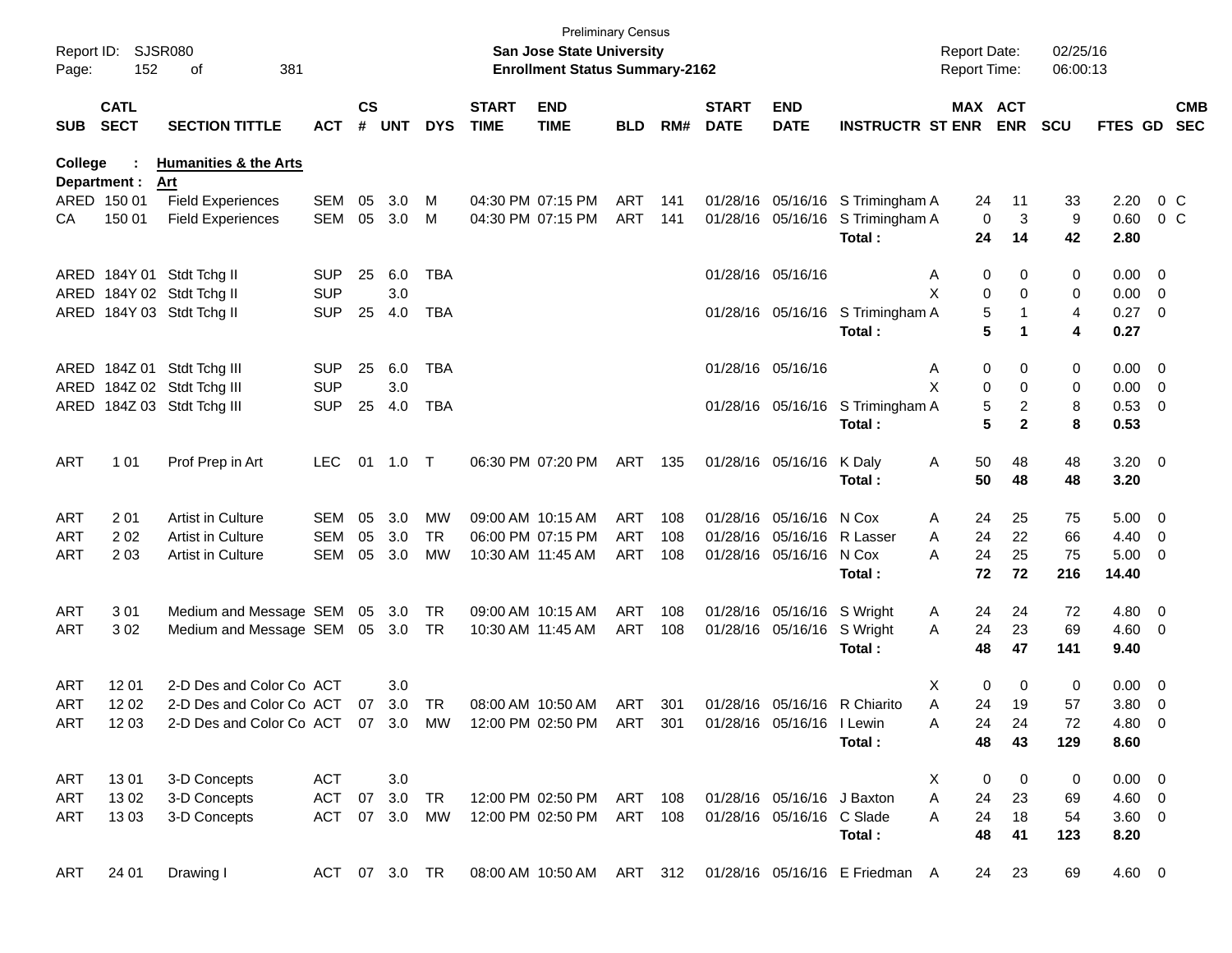| Report ID: |                            | <b>SJSR080</b>                               |            |                |            |               |                             | San Jose State University             | <b>Preliminary Census</b> |     |                             |                                    |                            | <b>Report Date:</b> |                       | 02/25/16   |        |                                  |
|------------|----------------------------|----------------------------------------------|------------|----------------|------------|---------------|-----------------------------|---------------------------------------|---------------------------|-----|-----------------------------|------------------------------------|----------------------------|---------------------|-----------------------|------------|--------|----------------------------------|
| Page:      | 153                        | 381<br>οf                                    |            |                |            |               |                             | <b>Enrollment Status Summary-2162</b> |                           |     |                             |                                    |                            | Report Time:        |                       | 06:00:13   |        |                                  |
| <b>SUB</b> | <b>CATL</b><br><b>SECT</b> | <b>SECTION TITTLE</b>                        | <b>ACT</b> | <b>CS</b><br># | <b>UNT</b> | <b>DYS</b>    | <b>START</b><br><b>TIME</b> | <b>END</b><br><b>TIME</b>             | <b>BLD</b>                | RM# | <b>START</b><br><b>DATE</b> | <b>END</b><br><b>DATE</b>          | <b>INSTRUCTR ST ENR</b>    |                     | MAX ACT<br><b>ENR</b> | <b>SCU</b> |        | <b>CMB</b><br>FTES GD SEC        |
| ART        | 24 02                      | Drawing I                                    | ACT        | 07             | 3.0        | МW            |                             | 12:00 PM 02:50 PM                     | ART                       | 314 |                             | 01/28/16 05/16/16 Z Shah           |                            | 24<br>A             | 22                    | 66         | 4.40   | $\overline{0}$                   |
| ART        | 24 03                      | Drawing I                                    | <b>ACT</b> | 07             | 3.0        | <b>TR</b>     |                             | 12:00 PM 02:50 PM                     | <b>ART</b>                | 312 |                             | 01/28/16 05/16/16                  | E Friedman                 | 24<br>A             | 24                    | 72         | 4.80   | 0                                |
| ART        | 24 04                      | Drawing I                                    | <b>ACT</b> | 07             | 3.0        | <b>TR</b>     |                             | 03:00 PM 05:50 PM                     | <b>ART</b>                | 312 |                             | 01/28/16 05/16/16                  | E Friedman                 | 24<br>A             | 24                    | 72         | 4.80   | 0                                |
| ART        | 24 05                      | Drawing I                                    | <b>ACT</b> | 07             | 3.0        | MW            |                             | 03:00 PM 05:50 PM                     | ART                       | 312 |                             | 01/28/16 05/16/16 J Adkins         |                            | 7<br>A              | 7                     | 21         | 1.40   | 0                                |
| ART        | 24 06                      | Drawing I                                    | <b>ACT</b> |                | 3.0        |               |                             |                                       |                           |     |                             |                                    |                            | X<br>0              | 0                     | 0          | 0.00   | 0                                |
| ART        | 24 07                      | Drawing I                                    | <b>ACT</b> | 07             | 3.0        | MW            |                             | 12:00 PM 02:50 PM                     | ART                       | 312 |                             | 01/28/16 05/16/16                  | J Adkins                   | $\overline{7}$<br>А | $\overline{7}$        | 21         | 1.40   | 0                                |
|            |                            |                                              |            |                |            |               |                             |                                       |                           |     |                             |                                    | Total :                    | 110                 | 107                   | 321        | 21.40  |                                  |
| ART        | 26 01                      | Drawing II                                   | ACT        | 07             | 3.0        | МW            |                             | 03:00 PM 05:50 PM                     | ART                       | 312 |                             | 01/28/16 05/16/16                  | J Adkins                   | A<br>17             | 16                    | 48         | 3.20   | $\overline{0}$                   |
| ART        | 26 02                      | Drawing II                                   | <b>ACT</b> | 07             | 3.0        | МW            |                             | 12:00 PM 02:50 PM                     | ART                       | 312 |                             | 01/28/16 05/16/16                  | J Adkins                   | 17<br>А             | 17                    | 51         | 3.40   | $\mathbf 0$                      |
|            |                            |                                              |            |                |            |               |                             |                                       |                           |     |                             |                                    | Total:                     | 34                  | 33                    | 99         | 6.60   |                                  |
| ART        | 39 01                      | Multi Arts/Children                          | LAB        | 07             | 3.0        | TR            |                             | 12:00 PM 02:50 PM                     | ART                       | 203 |                             | 01/28/16 05/16/16                  | S Trimingham A             | 15                  | 13                    | 39         | 2.60   | $\overline{\mathbf{0}}$          |
|            |                            |                                              |            |                |            |               |                             |                                       |                           |     |                             |                                    | Total:                     | 15                  | 13                    | 39         | 2.60   |                                  |
|            |                            |                                              |            |                |            |               |                             |                                       |                           |     |                             |                                    |                            |                     |                       |            |        |                                  |
| ART        | 46 01                      | Intro to Ceramics                            | <b>ACT</b> | 07             | 3.0        | MW            |                             | 08:00 AM 10:50 AM                     | IS                        | 165 |                             | 01/28/16 05/16/16                  | M Niv                      | 25<br>A             | 21                    | 63         | 4.20   | $\overline{0}$                   |
| ART        | 46 02                      | Intro to Ceramics                            | <b>ACT</b> | 07             | 3.0        | МW            |                             | 12:00 PM 02:50 PM                     | IS                        | 124 |                             | 01/28/16 05/16/16                  | S Welsh                    | 25<br>Α             | 25                    | 75         | 5.00   | 0                                |
| ART        | 46 03                      | Intro to Ceramics                            | <b>ACT</b> | 07             | 3.0        | <b>TR</b>     |                             | 03:00 PM 05:50 PM                     | IS                        | 166 |                             | 01/28/16 05/16/16                  | M Van Den DoA              | 25                  | 25                    | 75         | 5.00   | $\overline{0}$                   |
|            |                            |                                              |            |                |            |               |                             |                                       |                           |     |                             |                                    | Total:                     | 75                  | 71                    | 213        | 14.20  |                                  |
| ART        | 47 01                      | Intro Metal Smithing                         | ACT        |                | 07 3.0 F   |               |                             | 09:30 AM 03:30 PM                     | ART                       | 210 |                             | 01/28/16 05/16/16                  | Y Escalante A              | 24                  | 20                    | 60         | 4.00   | $\overline{\mathbf{0}}$          |
|            |                            |                                              |            |                |            |               |                             |                                       |                           |     |                             |                                    | Total:                     | 24                  | 20                    | 60         | 4.00   |                                  |
|            |                            |                                              |            |                |            |               |                             |                                       |                           |     |                             |                                    |                            |                     |                       |            |        |                                  |
| ART        | 61 01                      | <b>Beginning Painting</b>                    | <b>ACT</b> |                | 07 3.0     | MW            |                             | 12:00 PM 02:50 PM                     | ART                       | 306 |                             | 01/28/16 05/16/16                  | D Feasel                   | 24<br>A             | 21                    | 63         | 4.20   | $\overline{\mathbf{0}}$          |
|            |                            |                                              |            |                |            |               |                             |                                       |                           |     |                             |                                    | Total:                     | 24                  | 21                    | 63         | 4.20   |                                  |
| ART        | 68 01                      | Beg. Sculpture                               | ACT        |                | 07 3.0     | MW            |                             | 12:00 PM 02:50 PM                     | AF                        | 001 |                             | 01/28/16 05/16/16                  | N Cox                      | 25<br>A             | 23                    | 69         | 4.60   | $\overline{\mathbf{0}}$          |
|            |                            |                                              |            |                |            |               |                             |                                       |                           |     |                             |                                    | Total:                     | 25                  | 23                    | 69         | 4.60   |                                  |
|            |                            |                                              |            |                | 07 3.0     |               |                             | 12:00 PM 02:50 PM                     | ART                       |     |                             |                                    | 01/28/16 05/16/16 J Morgan | 24                  | 24                    | 72         | 4.80   |                                  |
| ART<br>ART | 74 01<br>74 02             | Intro to Digital Med<br>Intro to Digital Med | ACT        |                |            | <b>MW</b>     |                             | ACT 07 3.0 MW 03:00 PM 05:50 PM       |                           | 241 |                             | ART 241 01/28/16 05/16/16 J Morgan |                            | A<br>Α              | 24 22                 | 66         | 4.40 0 | $\overline{0}$                   |
| <b>ART</b> | 74 03                      | Intro to Digital Med                         | ACT        | 07             | 3.0        | <b>TR</b>     |                             | 12:00 PM 02:50 PM                     | ART                       | 241 |                             | 01/28/16 05/16/16 J Slayton        |                            | 24                  | 24                    | 72         | 4.80   |                                  |
| <b>ART</b> | 74 04                      | Intro to Digital Med                         | <b>ACT</b> | 07             | 3.0        | TR            |                             | 06:00 PM 08:50 PM                     | ART 241                   |     |                             | 01/28/16 05/16/16 R Cortez         |                            | A<br>24<br>Α        | 19                    | 57         | 3.80   | $\overline{0}$<br>$\overline{0}$ |
| <b>ART</b> | 74 05                      | Intro to Digital Med                         | <b>ACT</b> |                | 3.0        |               |                             |                                       |                           |     |                             |                                    |                            | X<br>0              | 0                     | $\pmb{0}$  | 0.00   | $\overline{\mathbf{0}}$          |
|            |                            |                                              |            |                |            |               |                             |                                       |                           |     |                             |                                    | Total:                     | 96                  | 89                    | 267        | 17.80  |                                  |
|            |                            |                                              |            |                |            |               |                             |                                       |                           |     |                             |                                    |                            |                     |                       |            |        |                                  |
| ART        | 75 01                      | Intro Digital Video                          |            |                |            | ACT 07 3.0 MW |                             | 12:00 PM 02:50 PM ART 237             |                           |     |                             | 01/28/16 05/16/16                  | S Durie                    | A<br>24             | 21                    | 63         | 4.20 0 |                                  |
|            |                            |                                              |            |                |            |               |                             |                                       |                           |     |                             |                                    | Total:                     | 24                  | 21                    | 63         | 4.20   |                                  |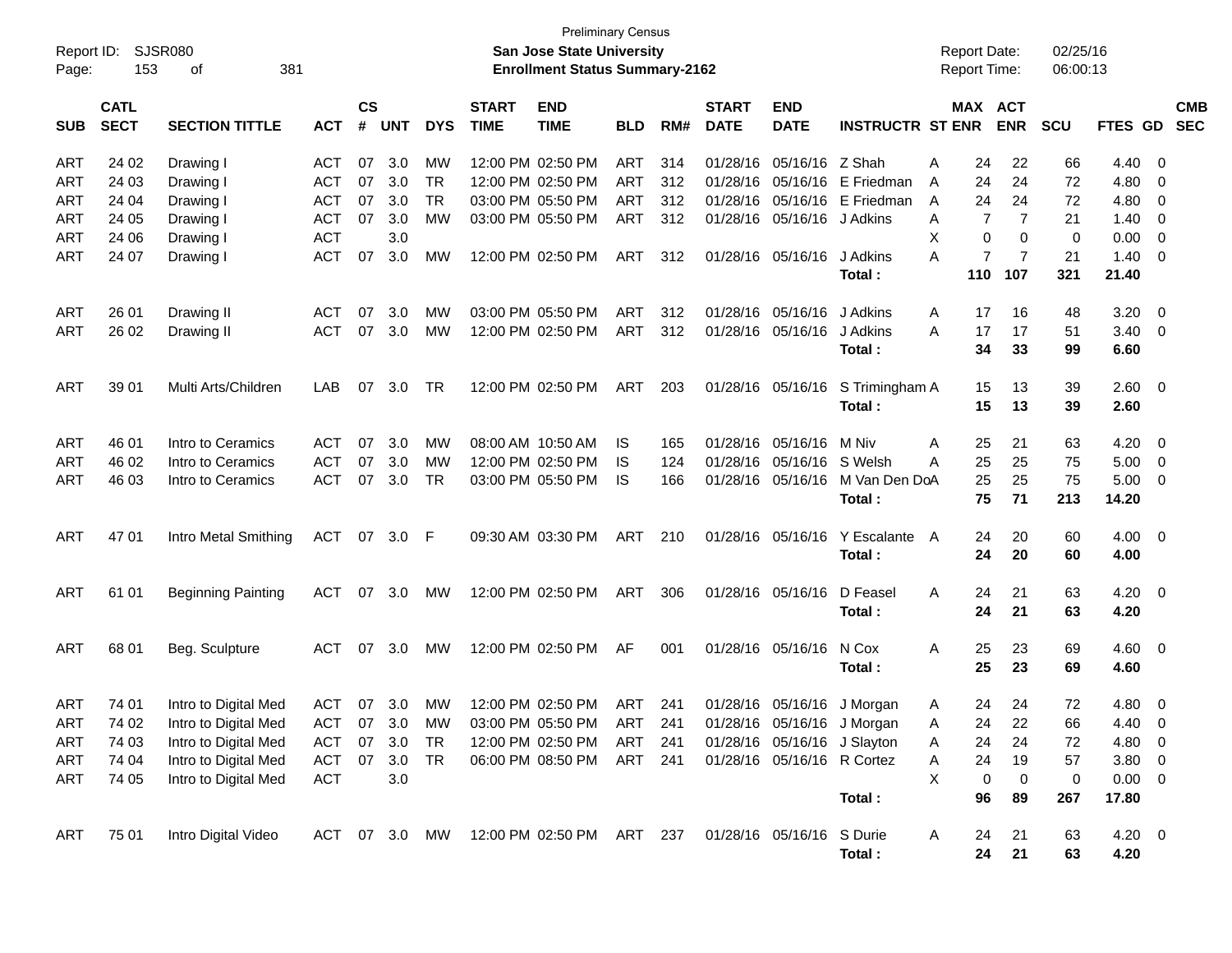| Report ID:<br>Page:      | 154                        | <b>SJSR080</b><br>381<br>οf                                                                                  |                                 |                    |                          |                                     |                             | <b>Preliminary Census</b><br><b>San Jose State University</b><br><b>Enrollment Status Summary-2162</b> |                   |                   |                             |                                        |                                                                          |        |                             | <b>Report Date:</b><br><b>Report Time:</b> | 02/25/16<br>06:00:13 |                                    |                                                                                       |
|--------------------------|----------------------------|--------------------------------------------------------------------------------------------------------------|---------------------------------|--------------------|--------------------------|-------------------------------------|-----------------------------|--------------------------------------------------------------------------------------------------------|-------------------|-------------------|-----------------------------|----------------------------------------|--------------------------------------------------------------------------|--------|-----------------------------|--------------------------------------------|----------------------|------------------------------------|---------------------------------------------------------------------------------------|
| <b>SUB</b>               | <b>CATL</b><br><b>SECT</b> | <b>SECTION TITTLE</b>                                                                                        | <b>ACT</b>                      | $\mathsf{cs}$<br># | <b>UNT</b>               | <b>DYS</b>                          | <b>START</b><br><b>TIME</b> | <b>END</b><br><b>TIME</b>                                                                              | <b>BLD</b>        | RM#               | <b>START</b><br><b>DATE</b> | <b>END</b><br><b>DATE</b>              | <b>INSTRUCTR ST ENR</b>                                                  |        |                             | MAX ACT<br><b>ENR</b>                      | <b>SCU</b>           |                                    | <b>CMB</b><br>FTES GD SEC                                                             |
| ART<br>ART<br>ART<br>ART |                            | 100W 01 Writng Wrkshp FA<br>100W 02 Writng Wrkshp FA<br>100W 03 Writng Wrkshp FA<br>100W 04 Writng Wrkshp FA | SEM<br>SEM<br>SEM<br><b>SEM</b> | 04<br>04<br>04     | 3.0<br>3.0<br>3.0<br>3.0 | <b>MW</b><br><b>TR</b><br><b>TR</b> |                             | 03:00 PM 04:15 PM<br>10:30 AM 11:45 AM<br>12:00 PM 01:15 PM                                            | ART<br>ART<br>ART | 141<br>141<br>141 |                             | 01/28/16 05/16/16<br>01/28/16 05/16/16 | A Junkerman A<br><b>B</b> Grindstaff A<br>01/28/16 05/16/16 B Grindstaff | A<br>X | 25<br>25<br>25<br>0         | 19<br>25<br>24<br>0                        | 57<br>75<br>72<br>0  | 3.80<br>5.00<br>4.80<br>0.00       | $\overline{\phantom{0}}$<br>- 0<br>$\overline{\mathbf{0}}$<br>$\overline{\mathbf{0}}$ |
| ART                      |                            | 100W 05 Writng Wrkshp FA                                                                                     | SEM                             | 04                 | 3.0                      | <b>TBA</b>                          |                             |                                                                                                        |                   |                   |                             | 01/28/16 05/16/16 I Pafford            | Total:                                                                   | A      | 24<br>99                    | 23<br>91                                   | 69<br>273            | 4.60<br>18.20                      | $\overline{\mathbf{0}}$                                                               |
| ART                      | 101 01                     | Digital Media Art                                                                                            | <b>ACT</b>                      | 07                 | 3.0                      | МW                                  |                             | 03:00 PM 05:50 PM                                                                                      | ART               | 237               |                             | 01/28/16 05/16/16                      | S Durie<br>Total:                                                        | Α      | 24<br>24                    | 24<br>24                                   | 72<br>72             | 4.80 0<br>4.80                     |                                                                                       |
| ART                      | 102 01                     | 3D Modeling and Prin ACT 07 3.0 F                                                                            |                                 |                    |                          |                                     |                             | 10:30 AM 04:30 PM                                                                                      | ART               | 241               |                             | 01/28/16 05/16/16                      | A Blanton<br>Total:                                                      | A      | 24<br>24                    | 24<br>24                                   | 72<br>72             | 4.95<br>4.95                       | $\overline{\mathbf{3}}$                                                               |
| ART                      | 104 01                     | Interdisc Sem Dig Me SEM 05 3.0 R                                                                            |                                 |                    |                          |                                     |                             | 03:00 PM 05:50 PM                                                                                      | ART               | 108               |                             | 01/28/16 05/16/16                      | J Slayton<br>Total:                                                      | A      | 20<br>20                    | 19<br>19                                   | 57<br>57             | 3.80 0<br>3.80                     |                                                                                       |
| ART                      | 106 01                     | Tpcs:Human/Mach InteACT 07 3.0 TR                                                                            |                                 |                    |                          |                                     |                             | 03:00 PM 05:50 PM                                                                                      | ART               | 237               |                             | 01/28/16 05/16/16                      | S Durie<br>Total:                                                        | A      | 24<br>24                    | 24<br>24                                   | 72<br>72             | $4.80$ 0<br>4.80                   |                                                                                       |
| ART                      | 107 01                     | Adv Proj Digital Med                                                                                         | ACT                             |                    | 07 3.0 TR                |                                     |                             | 12:00 PM 02:50 PM                                                                                      | ART               | 237               |                             | 01/28/16 05/16/16                      | G Hobbs<br>Total:                                                        | Α      | 24<br>24                    | 24<br>24                                   | 72<br>72             | 4.80 0<br>4.80                     |                                                                                       |
| ART<br>CS                | 108 01<br>108 01           | Intro Game Studies<br>Intro Game Studies                                                                     | <b>LEC</b><br><b>LEC</b>        | 01<br>01           | 3.0<br>3.0               | MW<br><b>MW</b>                     |                             | 06:00 PM 07:15 PM<br>06:00 PM 07:15 PM                                                                 | ART<br>ART        | 135<br>135        |                             | 01/28/16 05/16/16<br>01/28/16 05/16/16 | J Morgan<br>J Morgan<br>Total:                                           | A<br>A | 50<br>0<br>50               | 21<br>29<br>50                             | 63<br>87<br>150      | 4.25<br>5.80<br>10.05              | 1 C<br>0 <sup>o</sup>                                                                 |
| ART                      | 132 01                     | <b>TpcsInterCeramics</b>                                                                                     | ACT                             | 07                 | 3.0                      | МW                                  |                             | 03:00 PM 05:50 PM                                                                                      | IS                | 124               |                             | 01/28/16 05/16/16                      | S Welsh<br>Total:                                                        | A      | 24<br>24                    | 22<br>22                                   | 66<br>66             | 4.60 4<br>4.60                     |                                                                                       |
| ART                      | 13301                      | Tpcs:Ceramic Sculptu ACT<br>ART 133 02 Tpcs:Ceramic Sculptu ACT                                              |                                 |                    | 3.0<br>$3.0\,$           |                                     |                             |                                                                                                        |                   |                   |                             |                                        | Total:                                                                   | X<br>X | 0<br>$\overline{0}$<br>0    | 0<br>$\mathbf 0$<br>0                      | 0<br>0<br>0          | $0.00 \t 0$<br>$0.00 \t 0$<br>0.00 |                                                                                       |
| ART<br>ART               | 134 01<br>134 02           | Tpcs:Advanced CeramiACT<br>Tpcs:Advanced CeramiACT                                                           |                                 |                    | 3.0<br>$3.0\,$           |                                     |                             |                                                                                                        |                   |                   |                             |                                        | Total:                                                                   | X<br>X | 0<br>$\pmb{0}$<br>$\pmb{0}$ | 0<br>$\pmb{0}$<br>$\bf{0}$                 | 0<br>0<br>$\pmb{0}$  | $0.00 \t 0$<br>$0.00 \t 0$<br>0.00 |                                                                                       |
| ART                      | 13701                      | <b>Figure Modeling</b>                                                                                       | ACT 07 3.0 TR                   |                    |                          |                                     |                             | 12:00 PM 02:50 PM IS                                                                                   |                   | 166               |                             | 01/28/16 05/16/16                      | M Van Den DoA<br>Total:                                                  |        | 25<br>25                    | 19<br>19                                   | 57<br>57             | 3.90 2<br>3.90                     |                                                                                       |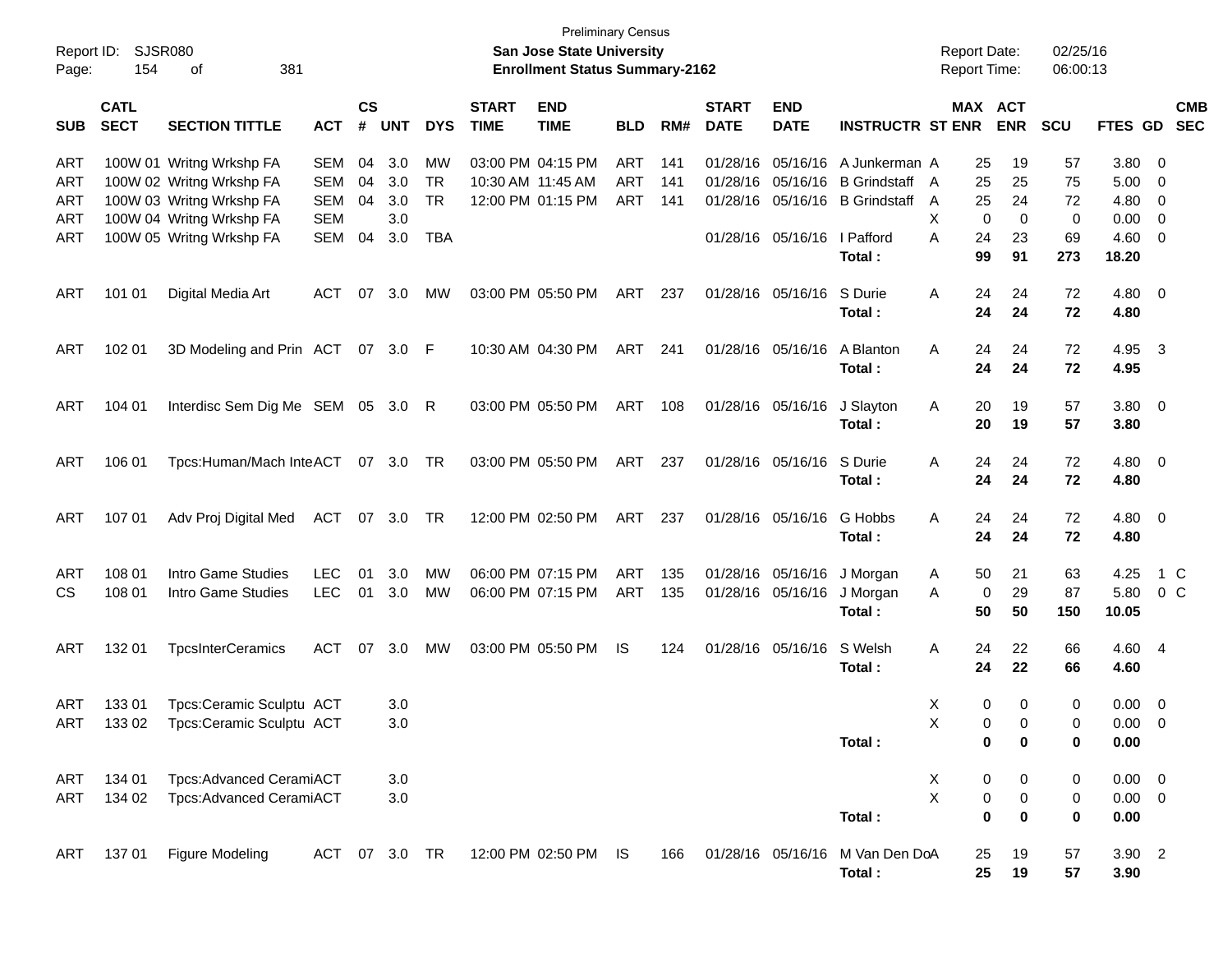| Page:            | Report ID: SJSR080<br>155  | 381<br>οf                                                                                            |                   |                |               |            |                             | <b>Preliminary Census</b><br>San Jose State University<br><b>Enrollment Status Summary-2162</b> |                   |            |                             |                                        |                                            | <b>Report Date:</b><br><b>Report Time:</b> |                       | 02/25/16<br>06:00:13 |                        |                       |                          |
|------------------|----------------------------|------------------------------------------------------------------------------------------------------|-------------------|----------------|---------------|------------|-----------------------------|-------------------------------------------------------------------------------------------------|-------------------|------------|-----------------------------|----------------------------------------|--------------------------------------------|--------------------------------------------|-----------------------|----------------------|------------------------|-----------------------|--------------------------|
| <b>SUB</b>       | <b>CATL</b><br><b>SECT</b> | <b>SECTION TITTLE</b>                                                                                | <b>ACT</b>        | <b>CS</b><br># | <b>UNT</b>    | <b>DYS</b> | <b>START</b><br><b>TIME</b> | <b>END</b><br><b>TIME</b>                                                                       | <b>BLD</b>        | RM#        | <b>START</b><br><b>DATE</b> | <b>END</b><br><b>DATE</b>              | <b>INSTRUCTR ST ENR</b>                    |                                            | MAX ACT<br><b>ENR</b> | <b>SCU</b>           | <b>FTES GD</b>         |                       | <b>CMB</b><br><b>SEC</b> |
| ART              | 138 01                     | <b>Studio Art Exper</b>                                                                              | ACT               | 07             | 3.0           | TR         |                             | 04:30 PM 07:20 PM                                                                               | ART               | 203        |                             | 01/28/16 05/16/16                      | <b>B</b> Hughes<br>Total:                  | A<br>25<br>25                              | 19<br>19              | 57<br>57             | $3.80\ 0$<br>3.80      |                       |                          |
| <b>ART</b><br>CA | 139 01<br>139 01           | Adv. Multicultural<br>Adv. Multicultural                                                             | <b>ACT</b><br>ACT | 07             | 3.0<br>07 3.0 | TR<br>TR   |                             | 12:00 PM 02:50 PM<br>12:00 PM 02:50 PM                                                          | ART<br><b>ART</b> | 203<br>203 |                             | 01/28/16 05/16/16<br>01/28/16 05/16/16 | S Trimingham A<br>S Trimingham A<br>Total: | 10<br>10                                   | 4<br>5<br>0<br>9      | 12<br>15<br>27       | 0.80<br>1.00<br>1.80   | 0 <sup>o</sup><br>0 C |                          |
| ART              | 140 01                     | Glass                                                                                                | ACT               | 07             | 3.0           | TR         |                             | 12:00 PM 02:50 PM                                                                               | IS                | 235        |                             | 01/28/16 05/16/16                      | C Straubing<br>Total:                      | 20<br>A<br>20                              | 19<br>19              | 57<br>57             | 3.90 2<br>3.90         |                       |                          |
| ART              | 141 01                     | <b>Adv Glass</b>                                                                                     | ACT               | 07             | 3.0           | TR         |                             | 03:00 PM 05:50 PM                                                                               | IS                | 235        |                             | 01/28/16 05/16/16                      | C Straubing<br>Total:                      | 20<br>A<br>20                              | 17<br>17              | 51<br>51             | $3.55 \quad 3$<br>3.55 |                       |                          |
| ART              | 147 01                     | Tpcs: Mtlsmithing/Je                                                                                 | ACT 07 3.0        |                |               | TR         |                             | 12:00 PM 02:50 PM                                                                               | ART               | 210        |                             | 01/28/16 05/16/16                      | Y Escalante<br>Total:                      | 24<br>A<br>24                              | 22<br>22              | 66<br>66             | 4.65 5<br>4.65         |                       |                          |
| ART              | 149 01                     | Tpcs:JewelSmSculp                                                                                    | ACT               |                | 07 3.0        | TR         |                             | 03:00 PM 05:50 PM                                                                               | ART               | 210        |                             | 01/28/16 05/16/16                      | Y Escalante<br>Total:                      | 24<br>A<br>24                              | 22<br>22              | 66<br>66             | 4.60 4<br>4.60         |                       |                          |
| ART              | 150 01                     | Intro Printmaking                                                                                    | ACT               |                | 07 3.0        | TR         |                             | 03:00 PM 05:50 PM                                                                               | ART               | 309        |                             | 01/28/16 05/16/16                      | I Yeh<br>Total :                           | 24<br>Α<br>24                              | 24<br>24              | 72<br>72             | $4.80\ 0$<br>4.80      |                       |                          |
| ART              | 151 01                     | Screen-Printing                                                                                      | ACT               |                | 07 3.0        | TR         |                             | 12:00 PM 02:50 PM                                                                               | ART               | 301        |                             | 01/28/16 05/16/16                      | I Yeh<br>Total :                           | Α<br>24<br>24                              | 24<br>24              | 72<br>72             | 4.90 2<br>4.90         |                       |                          |
| ART              | 158 01                     | Tpcs: Adv Drawing                                                                                    | ACT               |                | 07 3.0        | TR         |                             | 12:00 PM 02:50 PM                                                                               | ART               | 312        |                             | 01/28/16 05/16/16                      | R Chiarito<br>Total :                      | Α<br>24<br>24                              | 24<br>24              | 72<br>72             | 4.80 0<br>4.80         |                       |                          |
| ART              | 162 01                     | Watercolor                                                                                           | ACT               |                | 07 3.0        | <b>MW</b>  |                             | 12:00 PM 02:50 PM                                                                               | ART               | 337        |                             | 01/28/16 05/16/16                      | <b>G</b> Antokal<br>Total:                 | Α<br>24<br>24                              | 24<br>24              | 72<br>72             | 4.85<br>4.85           | $\blacksquare$ 1      |                          |
|                  |                            | ART 164B 01 Int. Painting II                                                                         |                   |                |               |            |                             | ACT 07 3.0 MW 03:00 PM 05:50 PM ART 306 01/28/16 05/16/16 D Feasel                              |                   |            |                             |                                        | Total :                                    | A<br>24<br>24                              | 17<br>17              | 51<br>51             | $3.50$ 2<br>3.50       |                       |                          |
|                  |                            | ART 165 01 Tpcs: Figure Paintin ACT 07 3.0 TR 03:00 PM 05:50 PM ART 306 01/28/16 05/16/16 R Chiarito |                   |                |               |            |                             |                                                                                                 |                   |            |                             |                                        | Total:                                     | A<br>24<br>24                              | 21<br>21              | 63<br>63             | $4.20 \ 0$<br>4.20     |                       |                          |
| ART              | 166 01                     | Tpcs:Advanced Painti LAB 15 3.0 MW 03:00 PM 05:50 PM ART 310 01/28/16 05/16/16 G Antokal             |                   |                |               |            |                             |                                                                                                 |                   |            |                             |                                        |                                            | A                                          | 24<br>19              | 57                   | $3.95 \quad 3$         |                       |                          |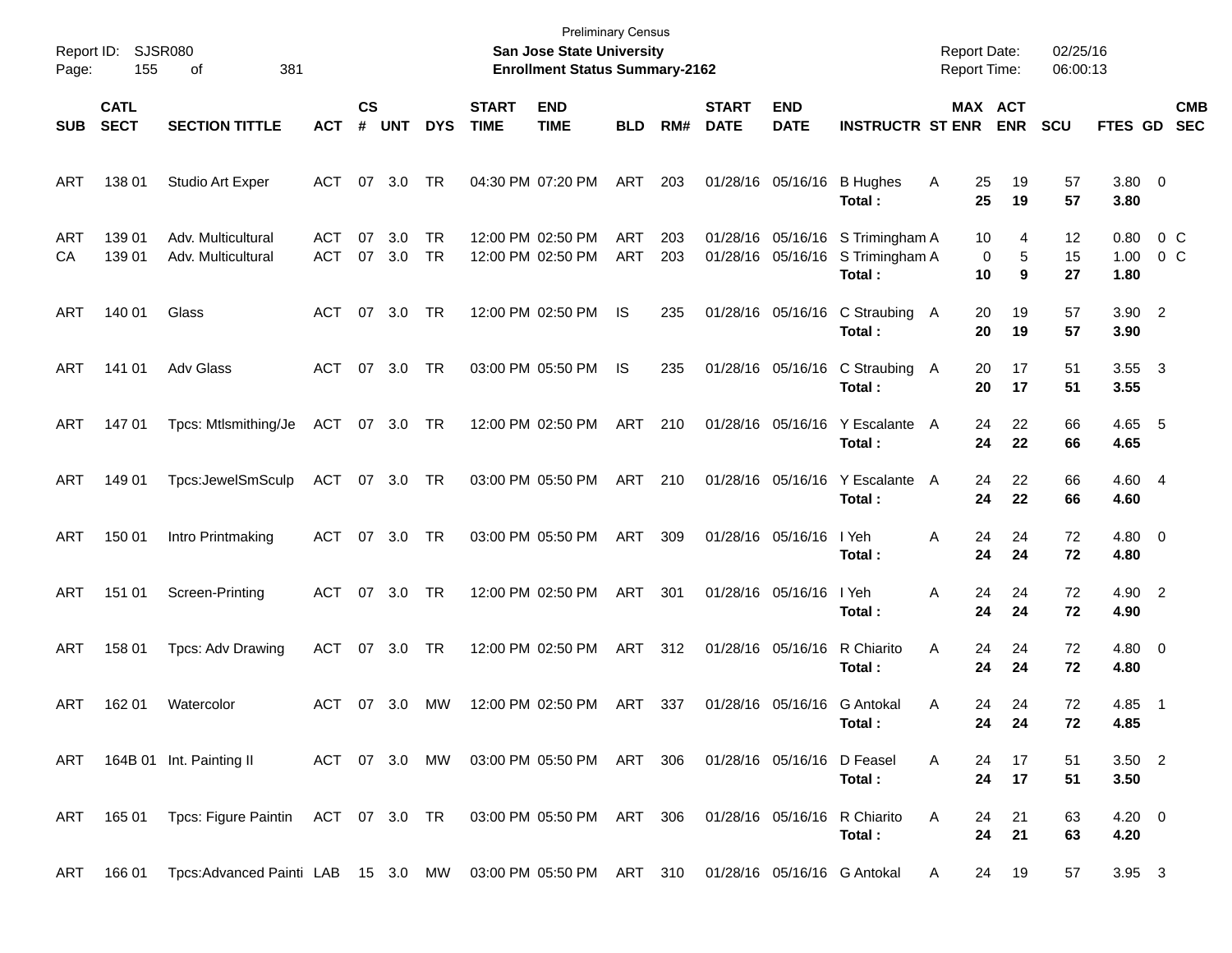| Page:             | Report ID: SJSR080<br>156  | 381<br>of                                          |                                        |                    |                   |                        |                             | <b>Preliminary Census</b><br><b>San Jose State University</b><br><b>Enrollment Status Summary-2162</b> |                          |            |                             |                                                |                                                          | <b>Report Date:</b><br>Report Time: |                                       | 02/25/16<br>06:00:13 |                                                 |                          |
|-------------------|----------------------------|----------------------------------------------------|----------------------------------------|--------------------|-------------------|------------------------|-----------------------------|--------------------------------------------------------------------------------------------------------|--------------------------|------------|-----------------------------|------------------------------------------------|----------------------------------------------------------|-------------------------------------|---------------------------------------|----------------------|-------------------------------------------------|--------------------------|
| <b>SUB</b>        | <b>CATL</b><br><b>SECT</b> | <b>SECTION TITTLE</b>                              | <b>ACT</b>                             | $\mathsf{cs}$<br># | <b>UNT</b>        | <b>DYS</b>             | <b>START</b><br><b>TIME</b> | <b>END</b><br><b>TIME</b>                                                                              | <b>BLD</b>               | RM#        | <b>START</b><br><b>DATE</b> | <b>END</b><br><b>DATE</b>                      | <b>INSTRUCTR ST ENR</b>                                  |                                     | MAX ACT<br><b>ENR</b>                 | <b>SCU</b>           | FTES GD                                         | <b>CMB</b><br><b>SEC</b> |
|                   |                            |                                                    |                                        |                    |                   |                        |                             |                                                                                                        |                          |            |                             |                                                | Total:                                                   | 24                                  | 19                                    | 57                   | 3.95                                            |                          |
| ART               | 170 01                     | Tpcs:Fabricated Scul ACT 13 3.0 MW                 |                                        |                    |                   |                        |                             | 03:00 PM 05:50 PM                                                                                      | AF                       | 001        |                             | 01/28/16 05/16/16                              | A Valenziano A<br>Total:                                 | 24<br>24                            | 16<br>16                              | 48<br>48             | 3.40 4<br>3.40                                  |                          |
| ART               | 17301                      | Tpcs:InstallArt                                    |                                        |                    | ACT 13 3.0 F      |                        |                             | 09:00 AM 03:00 PM                                                                                      | ART                      | 108        |                             | 01/28/16 05/16/16                              | S Wright<br>Total:                                       | 25<br>Α<br>25                       | 25<br>25                              | 75<br>75             | $5.00 \t 0$<br>5.00                             |                          |
| ART               | 175 01                     | Sp Top Studio Art                                  | ACT                                    |                    | 07 3.0            | TR                     |                             | 03:00 PM 05:50 PM                                                                                      | ART 241                  |            |                             | 01/28/16 05/16/16                              | A Blanton<br>Total:                                      | A<br>24<br>24                       | 23<br>23                              | 69<br>69             | $4.60 \ 0$<br>4.60                              |                          |
| ART               | 17701                      | <b>Prof Practices</b>                              | LEC.                                   | 04                 | 3.0               | МW                     |                             | 01:30 PM 02:45 PM                                                                                      | ART                      | 141        |                             | 01/28/16 05/16/16                              | A Shiverdeck A<br>Total:                                 | 24<br>24                            | 24<br>24                              | 72<br>72             | $4.80$ 0<br>4.80                                |                          |
| ART               | 178 01                     | Art Field Work                                     | <b>SUP</b>                             | 36                 | 3.0               | TBA                    |                             |                                                                                                        |                          |            |                             | 01/28/16 05/16/16                              | A Simonson A<br>Total:                                   |                                     | 6<br>1<br>6<br>1                      | 3<br>3               | $0.20 \ 0$<br>0.20                              |                          |
| ART               | 179 01                     | Spec Prob in Art                                   | <b>SUP</b>                             | 36                 | 3.0               | TBA                    |                             |                                                                                                        |                          |            |                             | 01/28/16 05/16/16                              | A Simonson A<br>Total:                                   |                                     | 6<br>0<br>6<br>$\bf{0}$               | 0<br>0               | $0.00 \t 0$<br>0.00                             |                          |
| ART<br>ART        | 180 03<br>180 04           | <b>Indiv Studies</b><br><b>Indiv Studies</b>       | <b>SUP</b><br><b>SUP</b>               | 36<br>36           | 3.0<br>1.0        | TBA<br><b>TBA</b>      |                             |                                                                                                        |                          |            |                             | 01/28/16 05/16/16                              | 01/28/16 05/16/16 A Simonson A<br>A Simonson A<br>Total: | 15<br>$6\phantom{1}6$<br>21         | 14<br>3<br>17                         | 42<br>3<br>45        | $2.80 \t 0$<br>$0.20 \ 0$<br>3.00               |                          |
| ART<br>ART<br>ART | 198 01<br>198 02<br>198 03 | B.F.A. Seminar<br>B.F.A. Seminar<br>B.F.A. Seminar | <b>SEM</b><br><b>SEM</b><br><b>SEM</b> | 05<br>05           | 3.0<br>3.0<br>3.0 | $\top$<br>$\mathsf{T}$ |                             | 06:00 PM 08:45 PM<br>06:00 PM 08:45 PM                                                                 | <b>ART</b><br><b>ART</b> | 110<br>141 |                             | 01/28/16 05/16/16 S Welsh<br>01/28/16 05/16/16 | J Slayton<br>Total:                                      | 0<br>X.<br>A<br>30<br>16<br>Α<br>46 | 0<br>20<br>20<br>40                   | 0<br>60<br>60<br>120 | $0.00 \t 0$<br>$4.00 \ 0$<br>$4.00 \ 0$<br>8.00 |                          |
| ART               | 199 01                     | <b>BFA Project</b>                                 | <b>SUP</b>                             |                    | 36 3.0            | TBA                    |                             |                                                                                                        |                          |            |                             |                                                | 01/28/16 05/16/16 A Simonson A<br>Total:                 | 30                                  | 27<br>30 27                           | 81<br>81             | $5.40 \ 0$<br>5.40                              |                          |
| ART               | 208 01                     | <b>Grad Photo Crit</b>                             | LAB 15 3.0 T                           |                    |                   |                        |                             | 06:00 PM 08:45 PM IS                                                                                   |                          |            |                             | 219C 01/28/16 05/16/16 B Taylor                | Total:                                                   | 15<br>Α<br>15                       | 11<br>11                              | 33<br>33             | 2.75 11<br>2.75                                 |                          |
| ART               | 217 01                     | <b>Tutrls Pictorial</b>                            |                                        |                    | LAB 15 3.0 TBA    |                        |                             |                                                                                                        |                          |            |                             |                                                | 01/28/16 05/16/16 A Simonson A<br>Total:                 |                                     | 6<br>$\mathbf{1}$<br>6<br>$\mathbf 1$ | 3<br>$\mathbf{3}$    | $0.25$ 1<br>0.25                                |                          |
| ART               |                            | 219 01 Tutrls Spatial Art                          |                                        |                    | LAB 15 3.0 TBA    |                        |                             |                                                                                                        |                          |            |                             |                                                | 01/28/16 05/16/16 A Simonson A                           |                                     | 6<br>3                                | 9                    | $0.75$ 3                                        |                          |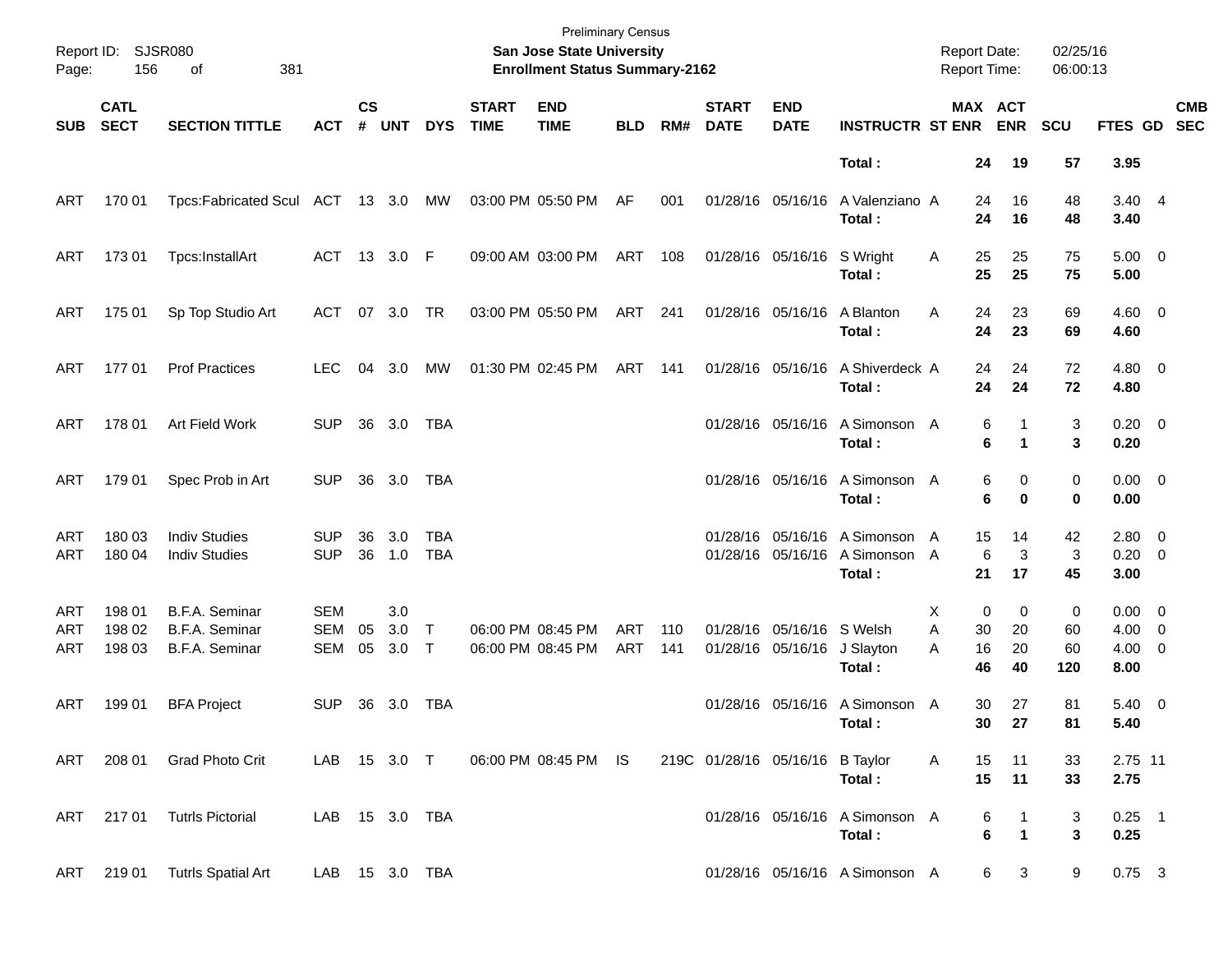| Page:      | Report ID: SJSR080<br>157  | 381<br>of                                      |                |                    |                     |            |                             | <b>Preliminary Census</b><br>San Jose State University<br><b>Enrollment Status Summary-2162</b> |                    |     |                             |                                                          |                                          | <b>Report Date:</b><br>Report Time: |                                                                  | 02/25/16<br>06:00:13 |                                       |            |
|------------|----------------------------|------------------------------------------------|----------------|--------------------|---------------------|------------|-----------------------------|-------------------------------------------------------------------------------------------------|--------------------|-----|-----------------------------|----------------------------------------------------------|------------------------------------------|-------------------------------------|------------------------------------------------------------------|----------------------|---------------------------------------|------------|
| <b>SUB</b> | <b>CATL</b><br><b>SECT</b> | <b>SECTION TITTLE</b>                          | <b>ACT</b>     | $\mathsf{cs}$<br># | <b>UNT</b>          | <b>DYS</b> | <b>START</b><br><b>TIME</b> | <b>END</b><br><b>TIME</b>                                                                       | <b>BLD</b>         | RM# | <b>START</b><br><b>DATE</b> | <b>END</b><br><b>DATE</b>                                | <b>INSTRUCTR ST ENR</b>                  |                                     | MAX ACT<br><b>ENR</b>                                            | SCU                  | FTES GD SEC                           | <b>CMB</b> |
|            |                            |                                                |                |                    |                     |            |                             |                                                                                                 |                    |     |                             |                                                          | Total:                                   |                                     | 6<br>3                                                           | 9                    | 0.75                                  |            |
| ART        | 220 01                     | <b>Tutrls Digital Art</b>                      | LAB            |                    | 15 3.0              | TBA        |                             |                                                                                                 |                    |     |                             | 01/28/16 05/16/16                                        | A Simonson A<br>Total:                   |                                     | $\overline{a}$<br>6<br>$\mathbf{2}$<br>6                         | 6<br>6               | $0.50$ 2<br>0.50                      |            |
| ART        | 222 01                     | <b>Grad Tutrls Photog</b>                      | LAB            |                    | 15 3.0              | TBA        |                             |                                                                                                 |                    |     |                             | 01/28/16 05/16/16                                        | A Simonson A<br>Total:                   |                                     | 6<br>4<br>6<br>4                                                 | 12<br>12             | 1.004<br>1.00                         |            |
| ART        | 260 01                     | Spec Tutrls in Art                             | LAB            |                    | 15 3.0              | TBA        |                             |                                                                                                 |                    |     |                             | 01/28/16 05/16/16                                        | A Simonson A<br>Total:                   |                                     | 5<br>6<br>$5\phantom{.0}$<br>6                                   | 15<br>15             | $1.25$ 5<br>1.25                      |            |
| ART        | 276 01                     | Artists Teach Art                              | SEM            | 05                 | 3.0                 | МW         |                             | 10:30 AM 11:45 AM                                                                               | ART                | 141 |                             | 01/28/16 05/16/16                                        | A Shiverdeck A<br>Total:                 |                                     | 15<br>8<br>15<br>8                                               | 24<br>24             | $2.00\ 8$<br>2.00                     |            |
| ART        | 281 01                     | Interdis Critique                              | SEM 05 3.0     |                    |                     | W          |                             | 06:00 PM 08:45 PM                                                                               | IS                 |     |                             | 219C 01/28/16 05/16/16                                   | V Mendoza<br>Total:                      | A                                   | 15<br>9<br>15<br>9                                               | 27<br>27             | $2.25$ 9<br>2.25                      |            |
| ART        |                            | 282B 01 Sem Cont Art                           | SEM 05 3.0 R   |                    |                     |            |                             | 03:00 PM 05:45 PM                                                                               | ART                | 110 |                             | 01/28/16 05/16/16                                        | D Bowen<br>Total:                        | Α                                   | 20<br>16<br>20<br>16                                             | 48<br>48             | 4.00 16<br>4.00                       |            |
| ART        |                            | 297A 01 MA Special Study                       | <b>SUP</b>     |                    | 25 3.0              | TBA        |                             |                                                                                                 |                    |     |                             | 01/28/16 05/16/16                                        | A Simonson A<br>Total:                   |                                     | 6<br>1<br>6<br>1                                                 | 3<br>3               | $0.25$ 1<br>0.25                      |            |
| ART        |                            | 297B 01 Masters Project                        | <b>SUP</b>     |                    | 25 3.0              | TBA        |                             |                                                                                                 |                    |     |                             | 01/28/16 05/16/16                                        | Total:                                   | Α                                   | 6<br>0<br>6<br>$\bf{0}$                                          | 0<br>0               | $0.00 \t 0$<br>0.00                   |            |
| ART        |                            | 298A 01 MFA Special Study                      | <b>SUP</b>     |                    | 25 3.0              | TBA        |                             |                                                                                                 |                    |     |                             | 01/28/16 05/16/16                                        | A Simonson A<br>Total:                   |                                     | 6<br>5<br>$5\phantom{.0}$<br>6                                   | 15<br>15             | $1.25 - 5$<br>1.25                    |            |
| ART        |                            | 298B 01 MFA Project                            | <b>SUP</b>     |                    | 25 3.0              | TBA        |                             |                                                                                                 |                    |     |                             |                                                          | 01/28/16 05/16/16 A Simonson A<br>Total: |                                     | 10<br>9<br>10<br>9                                               | 27<br>27             | $2.25$ 9<br>2.25                      |            |
| ART        | 299 01                     | Master's Thesis                                | SUP 25 3.0 TBA |                    |                     |            |                             |                                                                                                 |                    |     |                             |                                                          | 01/28/16 05/16/16 A Simonson A<br>Total: |                                     | $\overline{a}$<br>5<br>$\overline{\mathbf{2}}$<br>$5\phantom{a}$ | 6<br>6               | $0.50$ 2<br>0.50                      |            |
|            | ARTH 1501<br>ARTH 1502     | <b>Visual Culture</b><br><b>Visual Culture</b> | LEC.<br>LEC.   |                    | 02 3.0<br>02 3.0 MW | TR         |                             | 01:30 PM 02:45 PM<br>04:30 PM 05:45 PM                                                          | ART 133<br>ART 133 |     |                             | 01/28/16 05/16/16 D Bowen<br>01/28/16 05/16/16 I Pafford | Total:                                   | Α<br>Α                              | 62<br>70<br>60<br>53<br>130 115                                  | 186<br>159<br>345    | $12.40 \t 0$<br>$10.60 \t 0$<br>23.00 |            |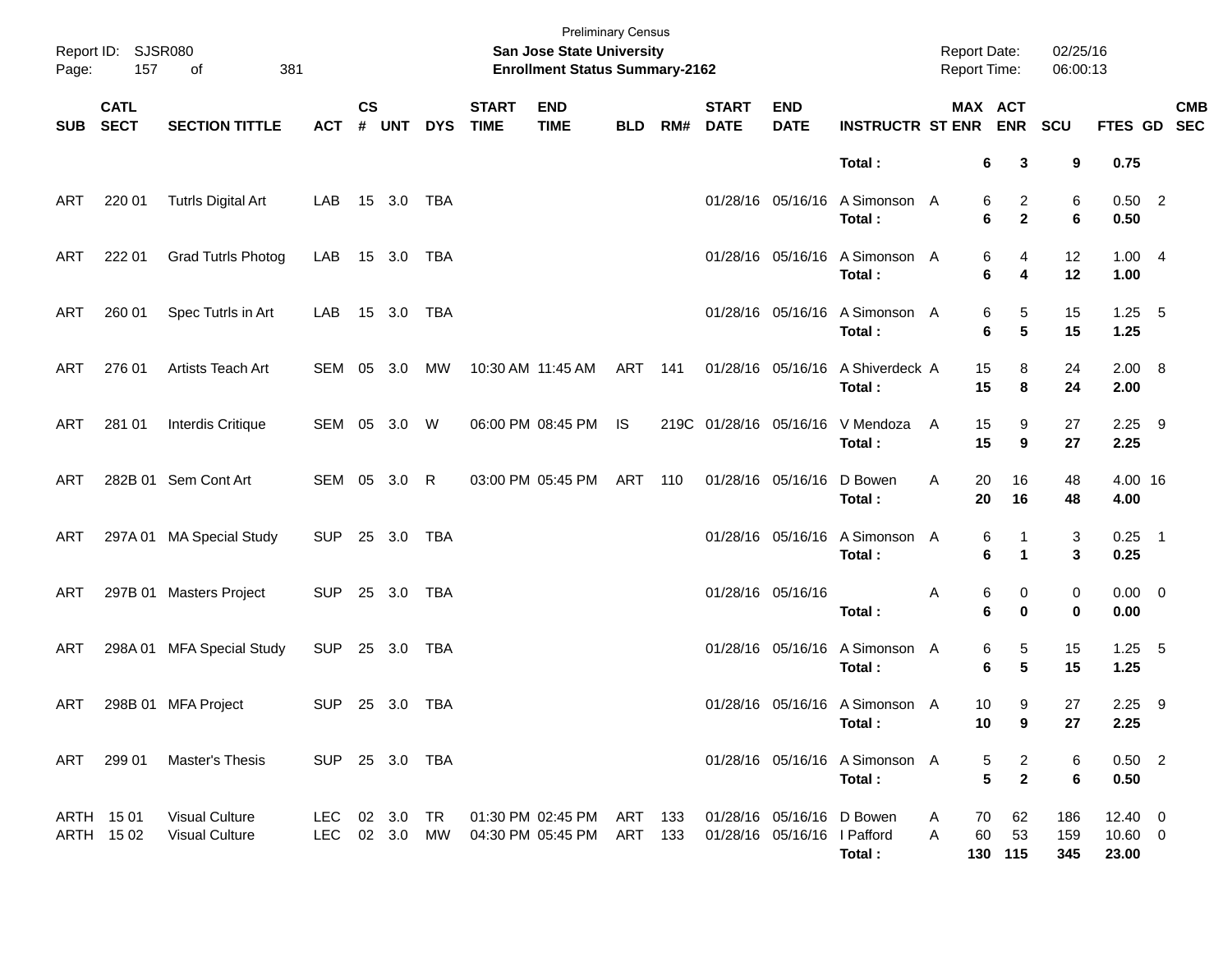| Report ID:<br>Page: | 158                        | <b>SJSR080</b><br>381<br>οf     |                |                    |                |            |                             | <b>Preliminary Census</b><br><b>San Jose State University</b><br><b>Enrollment Status Summary-2162</b> |            |     |                             |                           |                                  |   | <b>Report Date:</b><br><b>Report Time:</b> |                      | 02/25/16<br>06:00:13 |            |                         |                          |
|---------------------|----------------------------|---------------------------------|----------------|--------------------|----------------|------------|-----------------------------|--------------------------------------------------------------------------------------------------------|------------|-----|-----------------------------|---------------------------|----------------------------------|---|--------------------------------------------|----------------------|----------------------|------------|-------------------------|--------------------------|
| <b>SUB</b>          | <b>CATL</b><br><b>SECT</b> | <b>SECTION TITTLE</b>           | <b>ACT</b>     | $\mathsf{cs}$<br># | <b>UNT</b>     | <b>DYS</b> | <b>START</b><br><b>TIME</b> | <b>END</b><br><b>TIME</b>                                                                              | <b>BLD</b> | RM# | <b>START</b><br><b>DATE</b> | <b>END</b><br><b>DATE</b> | <b>INSTRUCTR ST ENR</b>          |   | MAX ACT                                    | <b>ENR</b>           | <b>SCU</b>           | FTES GD    |                         | <b>CMB</b><br><b>SEC</b> |
| ARTH                | 70B 01                     | Art Hist Ren-Mod                | <b>LEC</b>     | 02                 | 3.0            | MW         |                             | 03:00 PM 04:15 PM                                                                                      | <b>ART</b> | 133 |                             | 01/28/16 05/16/16         | J Movassat                       | A | 70                                         | 41                   | 123                  | 8.20       | - 0                     |                          |
| ARTH                | 70B 02                     | Art Hist Ren-Mod                | <b>LEC</b>     | 02                 | 3.0            | МW         |                             | 10:30 AM 11:45 AM                                                                                      | <b>ART</b> | 133 |                             | 01/28/16 05/16/16         | J Smits                          | Α | 70                                         | 63                   | 189                  | 12.60      | $\overline{0}$          |                          |
| ARTH                | 70B 03                     | Art Hist Ren-Mod                | <b>LEC</b>     | 02                 | 3.0            | МW         |                             | 01:30 PM 02:45 PM                                                                                      | <b>ART</b> | 133 | 01/28/16                    | 05/16/16                  | J Movassat                       | A | 70                                         | 61                   | 183                  | 12.20      | - 0                     |                          |
|                     |                            |                                 |                |                    |                |            |                             |                                                                                                        |            |     |                             |                           | Total:                           |   | 210                                        | 165                  | 495                  | 33.00      |                         |                          |
| ARTH                | 70C 01                     | Arts of Asia                    | <b>LEC</b>     |                    | 3.0            |            |                             |                                                                                                        |            |     |                             |                           |                                  | Х | 0                                          | 0                    | 0                    | 0.00       | $\overline{\mathbf{0}}$ |                          |
| ASIA                | 70C 01                     | Arts of Asia                    | <b>LEC</b>     |                    | 3.0            |            |                             |                                                                                                        |            |     |                             |                           |                                  | X | 0                                          | 0                    | 0                    | 0.00       | $\overline{\mathbf{0}}$ |                          |
|                     |                            |                                 |                |                    |                |            |                             |                                                                                                        |            |     |                             |                           | Total:                           |   | 0                                          | 0                    | 0                    | 0.00       |                         |                          |
| ARTH                | 72 01                      | Design in Society               | LEC            | 01                 | 3.0            | TR         |                             | 10:30 AM 11:45 AM                                                                                      | <b>ART</b> | 133 |                             | 01/28/16 05/16/16         | J Thompson A                     |   | 70                                         | 66                   | 198                  | 13.20      | $\overline{0}$          |                          |
| ARTH                | 7202                       | Design in Society               | LEC            | 01                 | 3.0            | F          |                             | 09:30 AM 12:15 PM                                                                                      | <b>ART</b> | 133 |                             | 01/28/16 05/16/16         | E Consavari A                    |   | 70                                         | 33                   | 99                   | 6.60       | $\overline{0}$          |                          |
| ARTH                | 72 03                      | Design in Society               | <b>LEC</b>     | 01                 | 3.0            | MW         |                             | 12:00 PM 01:15 PM                                                                                      | <b>ART</b> | 135 |                             | 01/28/16 05/16/16         | E Consavari A                    |   | 50                                         | 49                   | 147                  | 9.80       | $\mathbf 0$             |                          |
| ARTH                | 72 04                      | Design in Society               | <b>LEC</b>     | 01                 | 3.0            | МW         |                             | 09:00 AM 10:15 AM                                                                                      | <b>ART</b> | 133 |                             | 01/28/16 05/16/16         | E Consavari A                    |   | 70                                         | 47                   | 141                  | 9.40       | 0                       |                          |
|                     |                            |                                 |                |                    |                |            |                             |                                                                                                        |            |     |                             |                           | Total:                           |   | 260                                        | 195                  | 585                  | 39.00      |                         |                          |
| ARTH 126 01         |                            | History of Photo                | <b>LEC</b>     | 02                 | 3.0            | TR         |                             | 12:00 PM 01:15 PM                                                                                      | <b>ART</b> | 133 |                             | 01/28/16 05/16/16         | <b>B</b> Taylor                  | A | 70                                         | 33                   | 99                   | 6.85       | 5 C                     |                          |
| PHOT 126 01         |                            | History of Photo                | <b>LEC</b>     |                    | $02 \quad 3.0$ | TR         |                             | 12:00 PM 01:15 PM                                                                                      | ART        | 133 |                             | 01/28/16 05/16/16         | <b>B</b> Taylor                  | A | 0                                          | 29                   | 87                   | 5.90       | 2 C                     |                          |
|                     |                            |                                 |                |                    |                |            |                             |                                                                                                        |            |     |                             |                           | Total:                           |   | 70                                         | 62                   | 186                  | 12.75      |                         |                          |
| ARTH 161 01         |                            | <b>Cont Architecture</b>        | <b>LEC</b>     | 02                 | 3.0            | MW         |                             | 12:00 PM 01:15 PM                                                                                      | ART        | 133 |                             | 01/28/16 05/16/16         | A Raynsford A                    |   | 70                                         | 64                   | 192                  | 12.90 2    |                         |                          |
|                     |                            |                                 |                |                    |                |            |                             |                                                                                                        |            |     |                             |                           | Total:                           |   | 70                                         | 64                   | 192                  | 12.90      |                         |                          |
| ARTH 163 01         |                            | 20th Cent Urb Des               | <b>LEC</b>     | 02                 | 3.0            | МW         |                             | 03:00 PM 04:15 PM                                                                                      | <b>ART</b> | 135 |                             | 01/28/16 05/16/16         | A Raynsford A                    |   | 50                                         | 16                   | 48                   | 3.20       | $0\,$ C                 |                          |
| URBP 163 01         |                            | 20th Cent Urb Des               | <b>LEC</b>     |                    | 02 3.0         | МW         |                             | 03:00 PM 04:15 PM                                                                                      | ART        | 135 |                             | 01/28/16 05/16/16         | A Raynsford A                    |   | 0                                          | 4                    | 12                   | 0.90       | 2 C                     |                          |
|                     |                            |                                 |                |                    |                |            |                             |                                                                                                        |            |     |                             |                           | Total :                          |   | 50                                         | 20                   | 60                   | 4.10       |                         |                          |
| ARTH 175 01         |                            | Thry Art His/Crit               | <b>LEC</b>     | 02                 | 3.0            | <b>MW</b>  |                             | 01:30 PM 02:45 PM                                                                                      | ART        | 110 |                             | 01/28/16 05/16/16         | A Junkerman A                    |   | 20                                         | 13                   | 39                   | 2.702      |                         |                          |
|                     |                            |                                 |                |                    |                |            |                             |                                                                                                        |            |     |                             |                           | Total:                           |   | 20                                         | 13                   | 39                   | 2.70       |                         |                          |
|                     |                            | ARTH 176A 01 Gr Des Hist/Theory | <b>LEC</b>     | 01                 | 3.0            | TR         |                             | 09:00 AM 10:15 AM                                                                                      | ART        | 133 |                             | 01/28/16 05/16/16         | B Grindstaff A                   |   | 70                                         | 26                   | 78                   | 5.20       | 0 <sup>o</sup>          |                          |
|                     |                            | DSGD 176A 01 Gr Des Hist/Theory | LEC 01 3.0 TR  |                    |                |            |                             | 09:00 AM 10:15 AM                                                                                      | ART        | 133 |                             |                           | 01/28/16 05/16/16 B Grindstaff A |   | $\Omega$                                   | 45                   | 135                  | 9.00       |                         | $0 \, C$                 |
|                     |                            |                                 |                |                    |                |            |                             |                                                                                                        |            |     |                             |                           | Total:                           |   | 70                                         | 71                   | 213                  | 14.20      |                         |                          |
|                     |                            | ARTH 178 01 Arth Field Work     | SUP 36 3.0 TBA |                    |                |            |                             |                                                                                                        |            |     |                             |                           | 01/28/16 05/16/16 A Simonson A   |   | 6                                          |                      | 3                    | $0.20 \ 0$ |                         |                          |
|                     |                            |                                 |                |                    |                |            |                             |                                                                                                        |            |     |                             |                           | Total:                           |   | 6                                          | $\blacktriangleleft$ | 3                    | 0.20       |                         |                          |
|                     |                            |                                 |                |                    |                |            |                             |                                                                                                        |            |     |                             |                           |                                  |   |                                            |                      |                      |            |                         |                          |
|                     | ARTH 180 01                | Indiv Studies ArtH              | SUP 36 3.0 TBA |                    |                |            |                             |                                                                                                        |            |     |                             |                           | 01/28/16 05/16/16 A Simonson A   |   | 6                                          | $\overline{a}$       | 6                    | $0.45$ 1   |                         |                          |
|                     |                            |                                 |                |                    |                |            |                             |                                                                                                        |            |     |                             |                           | Total:                           |   | 6                                          | $\mathbf{2}$         | 6                    | 0.45       |                         |                          |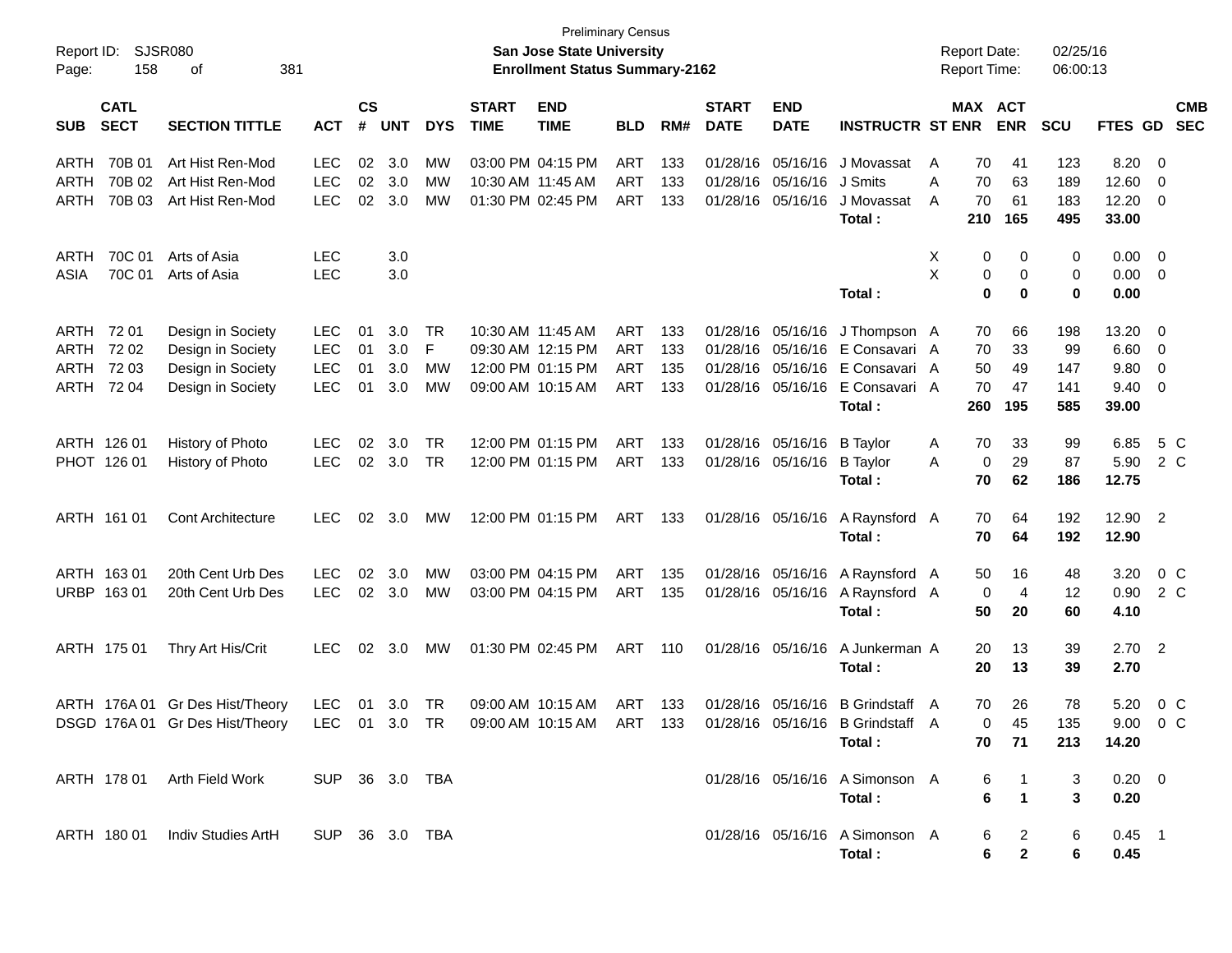| Report ID:<br>159<br>Page:                                                                                            | SJSR080<br>381<br>οf                                                                                           |                                                             |                                  |                                        |                                                       |                             | <b>Preliminary Census</b><br><b>San Jose State University</b><br><b>Enrollment Status Summary-2162</b>                     |                                    |                                  |                             |                                                                                                            |                                                                                          | <b>Report Date:</b><br><b>Report Time:</b>                       |                                           | 02/25/16<br>06:00:13                    |                                                                 |                                                     |
|-----------------------------------------------------------------------------------------------------------------------|----------------------------------------------------------------------------------------------------------------|-------------------------------------------------------------|----------------------------------|----------------------------------------|-------------------------------------------------------|-----------------------------|----------------------------------------------------------------------------------------------------------------------------|------------------------------------|----------------------------------|-----------------------------|------------------------------------------------------------------------------------------------------------|------------------------------------------------------------------------------------------|------------------------------------------------------------------|-------------------------------------------|-----------------------------------------|-----------------------------------------------------------------|-----------------------------------------------------|
| <b>CATL</b><br><b>SECT</b><br><b>SUB</b>                                                                              | <b>SECTION TITTLE</b>                                                                                          | <b>ACT</b>                                                  | <b>CS</b><br>#                   | <b>UNT</b>                             | <b>DYS</b>                                            | <b>START</b><br><b>TIME</b> | <b>END</b><br><b>TIME</b>                                                                                                  | <b>BLD</b>                         | RM#                              | <b>START</b><br><b>DATE</b> | <b>END</b><br><b>DATE</b>                                                                                  | <b>INSTRUCTR ST ENR</b>                                                                  |                                                                  | MAX ACT<br><b>ENR</b>                     | <b>SCU</b>                              | <b>FTES GD</b>                                                  | <b>CMB</b><br><b>SEC</b>                            |
| ARTH 185 01                                                                                                           | <b>Classical World</b>                                                                                         | <b>LEC</b>                                                  |                                  | 01 3.0                                 | МW                                                    |                             | 12:00 PM 01:15 PM                                                                                                          | ART                                | 110                              |                             | 01/28/16 05/16/16                                                                                          | l Pafford<br>Total:                                                                      | 30<br>Α<br>30                                                    | 26<br>26                                  | 78<br>78                                | 5.35<br>5.35                                                    | $\overline{\mathbf{3}}$                             |
| ARTH 189A01                                                                                                           | Baroque: Italy and F                                                                                           | LEC                                                         |                                  | 01 3.0                                 | МW                                                    |                             | 10:30 AM 11:45 AM                                                                                                          | ART                                | 135                              |                             | 01/28/16 05/16/16                                                                                          | A Junkerman A<br>Total:                                                                  | 35<br>35                                                         | 25<br>25                                  | 75<br>75                                | 5.15<br>5.15                                                    | $\overline{\mathbf{3}}$                             |
|                                                                                                                       | ARTH 191A 01 Contemporary Issues LEC                                                                           |                                                             |                                  | 01 3.0 TR                              |                                                       |                             | 10:30 AM 11:45 AM                                                                                                          | ART                                | 135                              |                             | 01/28/16 05/16/16                                                                                          | D Bowen<br>Total:                                                                        | 50<br>Α<br>50                                                    | 51<br>51                                  | 153<br>153                              | 10.30 2<br>10.30                                                |                                                     |
| ARTH 193A 01                                                                                                          | Worlds Art/Culture<br>ARTH 193A 02 Worlds Art/Culture                                                          | <b>LEC</b><br><b>LEC</b>                                    | 02<br>02                         | 3.0<br>3.0                             | <b>MW</b><br><b>TR</b>                                |                             | 01:30 PM 02:45 PM<br>09:00 AM 10:15 AM                                                                                     | ART<br>ART                         | 135<br>135                       |                             | 01/28/16 05/16/16<br>01/28/16 05/16/16                                                                     | J Smits<br>P Albers<br>Total:                                                            | 50<br>A<br>50<br>Α<br>100                                        | 44<br>49<br>93                            | 132<br>147<br>279                       | 8.80<br>9.85<br>18.65                                           | $\overline{\phantom{0}}$<br>$\overline{1}$          |
| ARTH 193B 01<br>193B 01<br>ASIA                                                                                       | East West in Art<br>East West in Art                                                                           | <b>LEC</b><br><b>LEC</b>                                    | 01<br>01                         | 3.0<br>3.0                             | <b>MW</b><br>MW                                       |                             | 09:00 AM 10:15 AM<br>09:00 AM 10:15 AM                                                                                     | ART<br>ART                         | 135<br>135                       |                             | 01/28/16 05/16/16<br>01/28/16 05/16/16                                                                     | J Movassat<br>J Movassat<br>Total:                                                       | 50<br>A<br>A<br>50                                               | 44<br>$\mathbf 0$<br>$\overline{1}$<br>45 | 132<br>3<br>135                         | 8.90<br>0.20<br>9.10                                            | 2 C<br>$0\,$ C                                      |
| ARTH 274 01                                                                                                           | Sem: 19th Cent Art                                                                                             | SEM                                                         |                                  | 05 3.0                                 | $\top$                                                |                             | 01:30 PM 04:15 PM                                                                                                          | ART                                | 110                              |                             | 01/28/16 05/16/16                                                                                          | J Thompson A<br>Total:                                                                   | 20<br>20                                                         | 6<br>6                                    | 18<br>18                                | $1.40 \quad 4$<br>1.40                                          |                                                     |
| ARTH 291 01                                                                                                           | Grad Prob Art Hist                                                                                             | SEM 78 3.0                                                  |                                  |                                        | TBA                                                   |                             |                                                                                                                            |                                    |                                  |                             | 01/28/16 05/16/16                                                                                          | A Simonson A<br>Total:                                                                   |                                                                  | 5<br>3<br>5<br>3                          | 9<br>9                                  | $0.75$ 3<br>0.75                                                |                                                     |
| PHOT 40 01<br>40 02<br>PHOT.<br><b>PHOT</b><br>40 03<br>PHOT<br>40 04<br><b>PHOT</b><br>40 05<br><b>PHOT</b><br>40 06 | Beg Photography<br>Beg Photography<br>Beg Photography<br>Beg Photography<br>Beg Photography<br>Beg Photography | ACT<br><b>ACT</b><br>ACT<br>ACT<br><b>ACT</b><br><b>ACT</b> | 13<br>13<br>13<br>13<br>13<br>13 | 3.0<br>3.0<br>3.0<br>3.0<br>3.0<br>3.0 | МW<br>МW<br><b>TR</b><br><b>TR</b><br>МW<br><b>TR</b> |                             | 12:00 PM 02:50 PM<br>03:00 PM 05:50 PM<br>03:00 PM 05:50 PM<br>08:00 AM 10:50 AM<br>06:00 PM 08:50 PM<br>06:00 PM 08:50 PM | IS.<br>IS.<br>DH<br>DH<br>DH<br>DH | 219C<br>410<br>410<br>406<br>410 |                             | 219C 01/28/16 05/16/16 L Teng<br>01/28/16 05/16/16 J Hou<br>01/28/16 05/16/16 V Solak<br>01/28/16 05/16/16 | 01/28/16 05/16/16 B Cathey-Ada A<br>01/28/16 05/16/16 Y Williams<br>J Stewart<br>Total : | 24<br>Α<br>24<br>Α<br>24<br>24<br>A<br>24<br>A<br>24<br>Α<br>144 | 23<br>23<br>24<br>24<br>21<br>20<br>135   | 69<br>69<br>72<br>72<br>63<br>60<br>405 | $4.60 \quad 0$<br>4.60<br>4.80<br>4.80<br>4.20<br>4.00<br>27.00 | $\overline{\mathbf{0}}$<br>- 0<br>- 0<br>- 0<br>- 0 |
| PHOT 110 01<br>PHOT 110 02                                                                                            | <b>Black &amp; White Photo</b><br>Black & White Photo                                                          | ACT 13 3.0<br>ACT 13 3.0 TR                                 |                                  |                                        | МW                                                    |                             | 12:00 PM 02:50 PM<br>06:00 PM 08:50 PM                                                                                     | DH.<br>DH.                         | 406<br>406                       |                             |                                                                                                            | 01/28/16 05/16/16 V Heilweil<br>01/28/16 05/16/16 B Cathey-Ada A<br>Total:               | 24<br>A<br>24<br>48                                              | 15<br>13<br>28                            | 45<br>39<br>84                          | $3.00 \ 0$<br>2.60 0<br>5.60                                    |                                                     |
| PHOT 11201<br>PHOT 112 02                                                                                             | Color Photo<br>Color Photo                                                                                     | <b>ACT</b><br>ACT 13 3.0 MW                                 |                                  | 3.0                                    |                                                       |                             | 03:00 PM 05:50 PM DH                                                                                                       |                                    | 410                              |                             |                                                                                                            | 01/28/16 05/16/16 Y Williams<br>Total:                                                   | Х<br>A<br>24<br>24                                               | 0<br>0<br>22<br>22                        | 0<br>66<br>66                           | $0.00 \t 0$<br>4.40 0<br>4.40                                   |                                                     |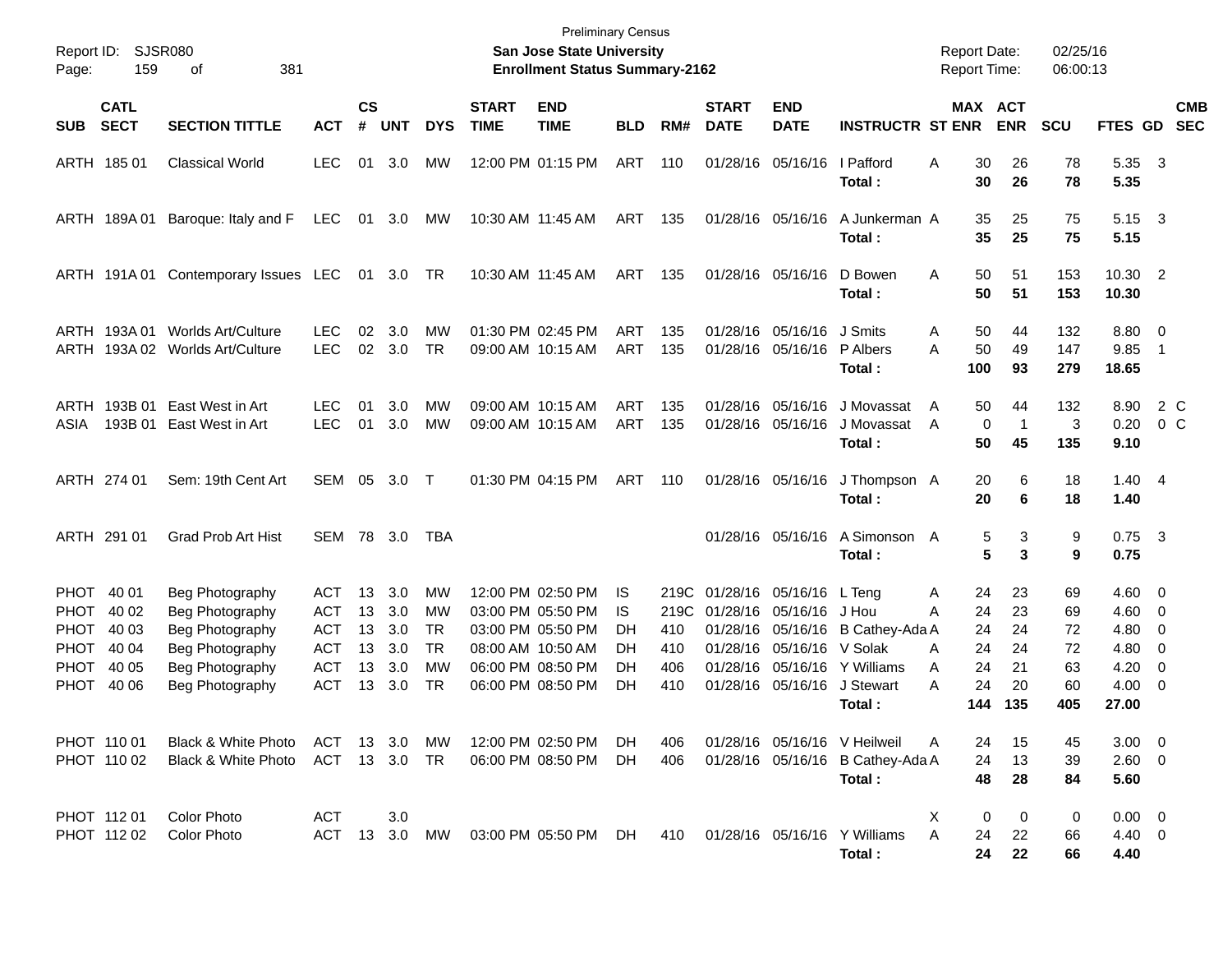| Report ID:<br>160<br>Page:                | <b>SJSR080</b><br>381<br>οf                                          |                                        |                    |                   |                                     |                             | <b>Preliminary Census</b><br><b>San Jose State University</b><br><b>Enrollment Status Summary-2162</b> |                        |                   |                             |                                                    |                                                                 |             | <b>Report Date:</b><br><b>Report Time:</b> |                            | 02/25/16<br>06:00:13        |                                     |                                                                               |            |
|-------------------------------------------|----------------------------------------------------------------------|----------------------------------------|--------------------|-------------------|-------------------------------------|-----------------------------|--------------------------------------------------------------------------------------------------------|------------------------|-------------------|-----------------------------|----------------------------------------------------|-----------------------------------------------------------------|-------------|--------------------------------------------|----------------------------|-----------------------------|-------------------------------------|-------------------------------------------------------------------------------|------------|
| <b>CATL</b><br><b>SECT</b><br><b>SUB</b>  | <b>SECTION TITTLE</b>                                                | ACT                                    | $\mathsf{cs}$<br># | <b>UNT</b>        | <b>DYS</b>                          | <b>START</b><br><b>TIME</b> | <b>END</b><br><b>TIME</b>                                                                              | <b>BLD</b>             | RM#               | <b>START</b><br><b>DATE</b> | <b>END</b><br><b>DATE</b>                          | <b>INSTRUCTR ST ENR</b>                                         |             | MAX ACT                                    | <b>ENR</b>                 | <b>SCU</b>                  | FTES GD SEC                         |                                                                               | <b>CMB</b> |
| PHOT 113 01                               | Alt Photo Media                                                      | ACT.                                   | 13                 | 3.0               | <b>TR</b>                           |                             | 03:00 PM 05:50 PM                                                                                      | <b>ART</b>             | 307               |                             | 01/28/16 05/16/16                                  | <b>B</b> Taylor<br>Total:                                       | A           | 20<br>20                                   | 20<br>20                   | 60<br>60                    | 4.15 3<br>4.15                      |                                                                               |            |
| PHOT 115 01<br>PHOT 115 02<br>PHOT 115 03 | Int Digital Imaging<br>Int Digital Imaging<br>Int Digital Imaging    | <b>ACT</b><br><b>ACT</b><br><b>ACT</b> | 13<br>13<br>13     | 3.0<br>3.0<br>3.0 | <b>MW</b><br><b>MW</b><br><b>TR</b> |                             | 03:00 PM 05:50 PM<br>12:00 PM 02:50 PM<br>06:00 PM 08:50 PM                                            | IS<br>IS<br><b>IS</b>  | 219<br>219<br>219 |                             | 01/28/16 05/16/16<br>01/28/16 05/16/16             | V Mendoza<br>D Herrera<br>01/28/16 05/16/16 H Edwards<br>Total: | A<br>A<br>A | 24<br>24<br>24<br>72                       | 17<br>23<br>13<br>53       | 51<br>69<br>39<br>159       | 3.45<br>4.60<br>2.60<br>10.65       | $\overline{1}$<br>$\overline{\phantom{0}}$<br>$\overline{\phantom{0}}$        |            |
| PHOT 120 01<br>PHOT 120 02                | Image and Idea<br>Image and Idea                                     | <b>ACT</b><br><b>ACT</b>               | 07                 | 3.0<br>07 3.0     | <b>TR</b><br><b>TR</b>              |                             | 12:00 PM 02:50 PM<br>03:00 PM 05:50 PM                                                                 | IS<br>IS               | 219<br>219        |                             | 01/28/16 05/16/16<br>01/28/16 05/16/16             | R Lasser<br>R Lasser<br>Total:                                  | A<br>A      | 24<br>24<br>48                             | 24<br>23<br>47             | 72<br>69<br>141             | 4.80<br>4.70 2<br>9.50              | $\overline{\mathbf{0}}$                                                       |            |
| PHOT 121 01<br>PHOT 121 02<br>PHOT 121 03 | Intro to Studio Ligh<br>Intro to Studio Ligh<br>Intro to Studio Ligh | <b>ACT</b><br><b>ACT</b><br><b>ACT</b> | 13<br>13<br>13     | 3.0<br>3.0<br>3.0 | <b>MW</b><br><b>TR</b><br><b>TR</b> |                             | 12:00 PM 02:50 PM<br>08:00 AM 10:50 AM<br>12:00 PM 02:50 PM                                            | DH<br><b>DH</b><br>DH. | 407<br>407<br>407 | 01/28/16                    | 05/16/16<br>01/28/16 05/16/16<br>01/28/16 05/16/16 | Y Williams<br>S Frank<br>S Frank<br>Total:                      | Α<br>A<br>A | 18<br>18<br>8<br>44                        | 18<br>18<br>8<br>44        | 54<br>54<br>24<br>132       | 3.60<br>3.60<br>1.60<br>8.80        | $\overline{\mathbf{0}}$<br>$\overline{\mathbf{0}}$<br>$\overline{\mathbf{0}}$ |            |
| PHOT 122 01                               | Adv Studio Lighting                                                  | ACT 13 3.0                             |                    |                   | <b>TR</b>                           |                             | 12:00 PM 02:50 PM                                                                                      | DH                     | 407               |                             | 01/28/16 05/16/16                                  | S Frank<br>Total:                                               | A           | 12<br>12                                   | 11<br>11                   | 33<br>33                    | $2.20 \t 0$<br>2.20                 |                                                                               |            |
| PHOT 129 01                               | Professional Prac Ph                                                 | ACT 13 3.0 TR                          |                    |                   |                                     |                             | 03:00 PM 05:50 PM                                                                                      | <b>DH</b>              | 406               |                             | 01/28/16 05/16/16                                  | S Frank<br>Total:                                               | Α           | 24<br>24                                   | 25<br>25                   | 75<br>75                    | $5.05$ 1<br>5.05                    |                                                                               |            |
| PHOT 180 01                               | Indiv St Photo                                                       | <b>SUP</b>                             | 36                 | 3.0               | <b>TBA</b>                          |                             |                                                                                                        |                        |                   |                             | 01/28/16 05/16/16                                  | A Simonson<br>Total:                                            | A           | 12<br>12                                   | 12<br>12                   | 36<br>36                    | $2.40 \quad 0$<br>2.40              |                                                                               |            |
| Department :                              | Art                                                                  |                                        |                    |                   |                                     |                             |                                                                                                        |                        |                   |                             | <b>Lower Division:</b><br><b>Upper Division:</b>   | <b>Department Total:</b><br><b>Graduate Division:</b>           |             | 3296<br>1437<br>1706<br>153                | 2827<br>1259<br>1483<br>85 | 8382<br>3681<br>4446<br>255 | 566.35<br>245.40<br>299.80<br>21.15 |                                                                               |            |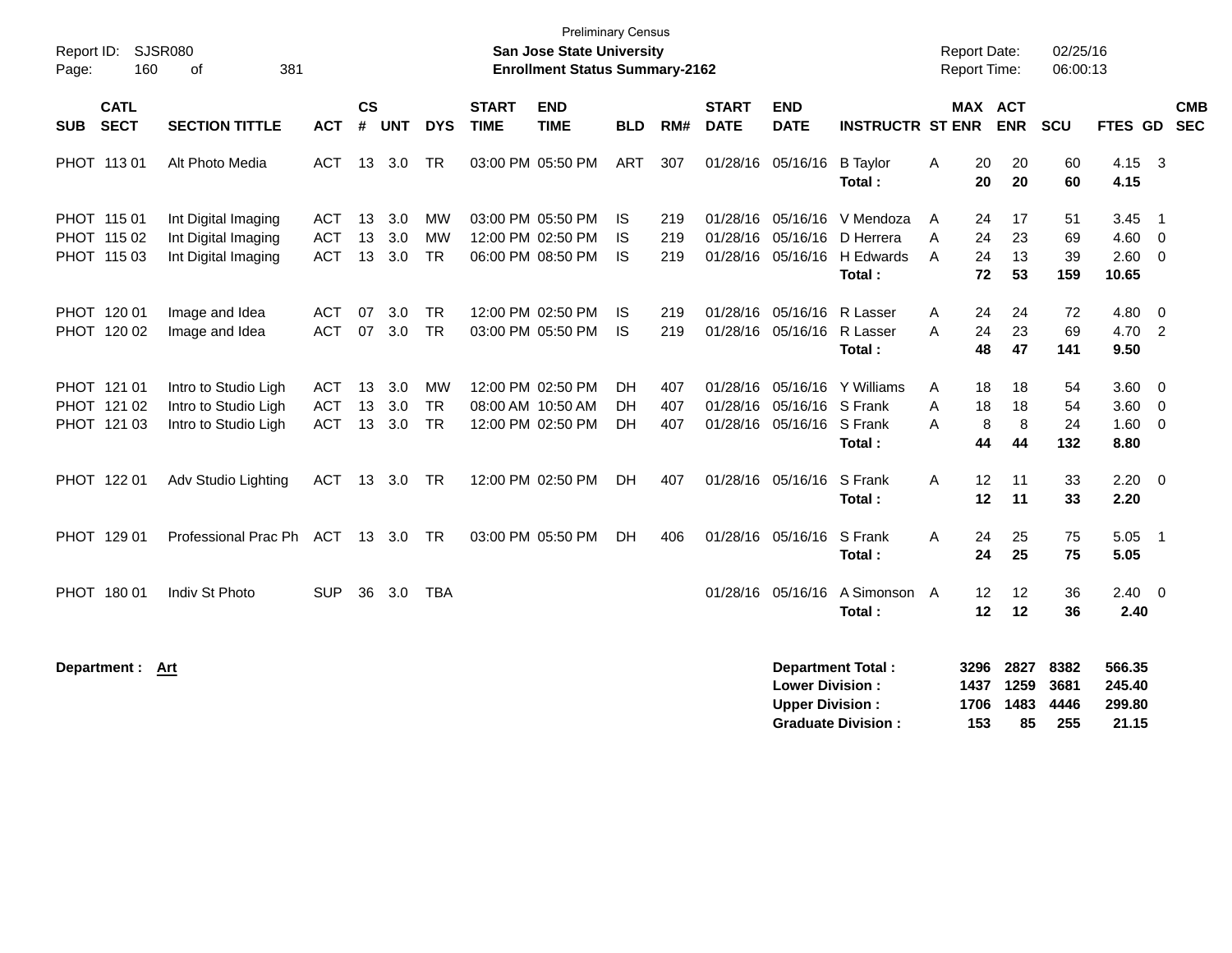| Report ID:<br>Page: | 161                        | <b>SJSR080</b><br>381<br>οf                       |            |                    |            |            |                             | <b>San Jose State University</b><br><b>Enrollment Status Summary-2162</b> | <b>Preliminary Census</b> |     |                             |                            |                                  | <b>Report Date:</b><br><b>Report Time:</b> |                            | 02/25/16<br>06:00:13 |                      |                          |                          |
|---------------------|----------------------------|---------------------------------------------------|------------|--------------------|------------|------------|-----------------------------|---------------------------------------------------------------------------|---------------------------|-----|-----------------------------|----------------------------|----------------------------------|--------------------------------------------|----------------------------|----------------------|----------------------|--------------------------|--------------------------|
| <b>SUB</b>          | <b>CATL</b><br><b>SECT</b> | <b>SECTION TITTLE</b>                             | <b>ACT</b> | $\mathsf{cs}$<br># | <b>UNT</b> | <b>DYS</b> | <b>START</b><br><b>TIME</b> | <b>END</b><br><b>TIME</b>                                                 | <b>BLD</b>                | RM# | <b>START</b><br><b>DATE</b> | <b>END</b><br><b>DATE</b>  | <b>INSTRUCTR ST ENR</b>          |                                            | MAX ACT<br><b>ENR</b>      | <b>SCU</b>           | FTES GD              |                          | <b>CMB</b><br><b>SEC</b> |
| College             | Department :               | <b>Humanities &amp; the Arts</b><br><b>Design</b> |            |                    |            |            |                             |                                                                           |                           |     |                             |                            |                                  |                                            |                            |                      |                      |                          |                          |
| ANI                 | 101                        | <b>ANI Survey</b>                                 | <b>LEC</b> | 02                 | 3.0        | $\top$     |                             | 06:30 PM 09:20 PM                                                         | ART                       | 133 |                             | 01/28/16 05/16/16          | M McNamara A<br>Total:           | 50<br>50                                   | 39<br>39                   | 117<br>117           | 7.80 0<br>7.80       |                          |                          |
| ANI                 | 14 01                      | <b>Color Principles</b>                           | <b>ACT</b> | 07                 | 3.0        | MW         |                             | 12:30 PM 03:20 PM                                                         | <b>ART</b>                | 243 |                             | 01/28/16 05/16/16          | C Chun                           | 25<br>Α                                    | 25                         | 75                   | $5.00 \t 0$          |                          |                          |
| ANI                 | 14 02                      | <b>Color Principles</b>                           | <b>ACT</b> | 07                 | 3.0        | <b>TR</b>  |                             | 03:00 PM 05:50 PM                                                         | <b>ART</b>                | 206 |                             | 01/28/16 05/16/16          | I Poslitur                       | 25<br>A                                    | 24                         | 72                   | 4.80                 | $\overline{\phantom{0}}$ |                          |
| ANI                 | 14 03                      | <b>Color Principles</b>                           | <b>ACT</b> | 07                 | 3.0        | <b>TR</b>  |                             | 06:30 PM 09:20 PM                                                         | <b>ART</b>                | 206 |                             | 01/28/16 05/16/16          | I Poslitur<br>Total :            | 25<br>A<br>75                              | 25<br>74                   | 75<br>222            | $5.00 \t 0$<br>14.80 |                          |                          |
| ANI                 | 28 01                      | <b>ANI Fundamentals</b>                           | <b>ACT</b> | 07                 | 3.0        | MW         |                             | 08:30 AM 11:20 AM                                                         | ART                       | 218 |                             | 01/28/16 05/16/16          | <b>B</b> Moore<br>Total:         | 25<br>Α<br>25                              | 25<br>25                   | 75<br>75             | $5.00 \t 0$<br>5.00  |                          |                          |
| ANI                 | 50 01                      | <b>Visual Principles</b>                          | <b>ACT</b> | 07                 | 3.0        | MW         |                             | 03:30 PM 06:20 PM                                                         | ART                       | 206 |                             | 01/28/16 05/16/16          | E Briggs                         | 25<br>A                                    | 25                         | 75                   | $5.00 \t 0$          |                          |                          |
| ANI                 | 50 02                      | <b>Visual Principles</b>                          | <b>ACT</b> |                    | 3.0        |            |                             |                                                                           |                           |     |                             |                            |                                  | X                                          | $\mathbf 0$<br>$\mathbf 0$ | 0                    | $0.00 \t 0$          |                          |                          |
|                     |                            |                                                   |            |                    |            |            |                             |                                                                           |                           |     |                             |                            | Total:                           | 25                                         | 25                         | 75                   | 5.00                 |                          |                          |
| ANI                 | 51A01                      | Intro 3D Modeling                                 | ACT        | 07                 | 3.0        | MW         |                             | 12:30 PM 03:20 PM                                                         | ART                       | 222 |                             | 01/28/16 05/16/16          | D Gustlin                        | 20<br>Α                                    | 20                         | 60                   | $4.00 \ 0$           |                          |                          |
| ANI                 | 51A02                      | Intro 3D Modeling                                 | <b>ACT</b> | 07                 | 3.0        | MW         |                             | 03:30 PM 06:20 PM                                                         | <b>ART</b>                | 222 |                             | 01/28/16 05/16/16          | D Gustlin                        | 20<br>A                                    | 20                         | 60                   | 4.00                 | $\overline{\phantom{0}}$ |                          |
| ANI                 | 51A03                      | Intro 3D Modeling                                 | <b>ACT</b> | 07                 | 3.0        | <b>TR</b>  |                             | 12:00 PM 02:50 PM                                                         | ART                       | 222 |                             | 01/28/16 05/16/16          | T Austin                         | 20<br>Α                                    | 20                         | 60                   | 4.00                 | $\overline{\phantom{0}}$ |                          |
| ANI                 | 51A04                      | Intro 3D Modeling                                 | <b>ACT</b> |                    | 3.0        |            |                             |                                                                           |                           |     |                             |                            |                                  | X                                          | 0<br>$\mathbf 0$           | 0                    | $0.00 \t 0$          |                          |                          |
|                     |                            |                                                   |            |                    |            |            |                             |                                                                           |                           |     |                             |                            | Total:                           | 60                                         | 60                         | 180                  | 12.00                |                          |                          |
| ANI                 | 51B 01                     | Intro 3D Animation                                | <b>ACT</b> | 07                 | 3.0        | MW         |                             | 12:30 PM 03:20 PM                                                         | <b>ART</b>                | 224 |                             | 01/28/16 05/16/16          | C Larsen                         | 20<br>Α                                    | 20                         | 60                   | $4.00 \ 0$           |                          |                          |
| ANI                 | 51B 02                     | Intro 3D Animation                                | <b>ACT</b> | 07                 | 3.0        | MW         |                             | 03:30 PM 06:20 PM                                                         | ART                       | 224 |                             | 01/28/16 05/16/16 C Larsen |                                  | 20<br>A                                    | 20                         | 60                   | $4.00 \ 0$           |                          |                          |
| ANI                 | 51B 03                     | Intro 3D Animation                                | <b>ACT</b> | 07                 | 3.0        | МW         |                             | 06:50 PM 09:40 PM                                                         | ART                       | 224 |                             | 01/28/16 05/16/16          | C Larsen                         | 20<br>A                                    | 20                         | 60                   | $4.00 \ 0$           |                          |                          |
|                     |                            |                                                   |            |                    |            |            |                             |                                                                           |                           |     |                             |                            | Total :                          | 60                                         | 60                         | 180                  | 12.00                |                          |                          |
| ANI                 | 55 01                      | <b>Beg Drawing ANI</b>                            | ACT        | 07                 | 3.0        | -F         |                             | 08:45 AM 02:20 PM                                                         | ART                       | 314 |                             | 01/28/16 05/16/16          | S Borenstein A                   | 25                                         | 25                         | 75                   | 5.00                 | $\overline{\phantom{0}}$ |                          |
| ANI                 | 55 02                      | Beg Drawing ANI                                   | <b>ACT</b> | 07                 | 3.0        | -F         |                             | 02:30 PM 07:50 PM                                                         | ART                       | 314 |                             |                            | 01/28/16 05/16/16 S Borenstein A | 25                                         | 25                         | 75                   | 5.00                 | $\overline{\phantom{0}}$ |                          |
|                     |                            |                                                   |            |                    |            |            |                             |                                                                           |                           |     |                             |                            | Total:                           |                                            | 50<br>50                   | 150                  | 10.00                |                          |                          |
| ANI                 |                            | 112A 01 Intro to ANI                              | ACT 07     |                    |            |            |                             | 3.0 MW 03:30 PM 06:20 PM ART 203 01/28/16 05/16/16 C Chun                 |                           |     |                             |                            |                                  | 25<br>A                                    | 25                         | 75                   | $5.00 \quad 0$       |                          |                          |
| ANI                 |                            | 112A 02 Intro to ANI                              | <b>ACT</b> |                    | 3.0        |            |                             |                                                                           |                           |     |                             |                            |                                  | X                                          | $\mathbf 0$<br>$\mathbf 0$ | 0                    | $0.00 \t 0$          |                          |                          |
|                     |                            |                                                   |            |                    |            |            |                             |                                                                           |                           |     |                             |                            | Total:                           | 25                                         | 25                         | 75                   | 5.00                 |                          |                          |
| ANI                 |                            | 112B 01 Drawing for ANI                           | <b>ACT</b> |                    | 3.0        |            |                             |                                                                           |                           |     |                             |                            |                                  | Χ                                          | 0<br>0                     | 0                    | $0.00 \t 0$          |                          |                          |
|                     |                            |                                                   |            |                    |            |            |                             |                                                                           |                           |     |                             |                            | Total:                           |                                            | 0<br>$\bf{0}$              | 0                    | 0.00                 |                          |                          |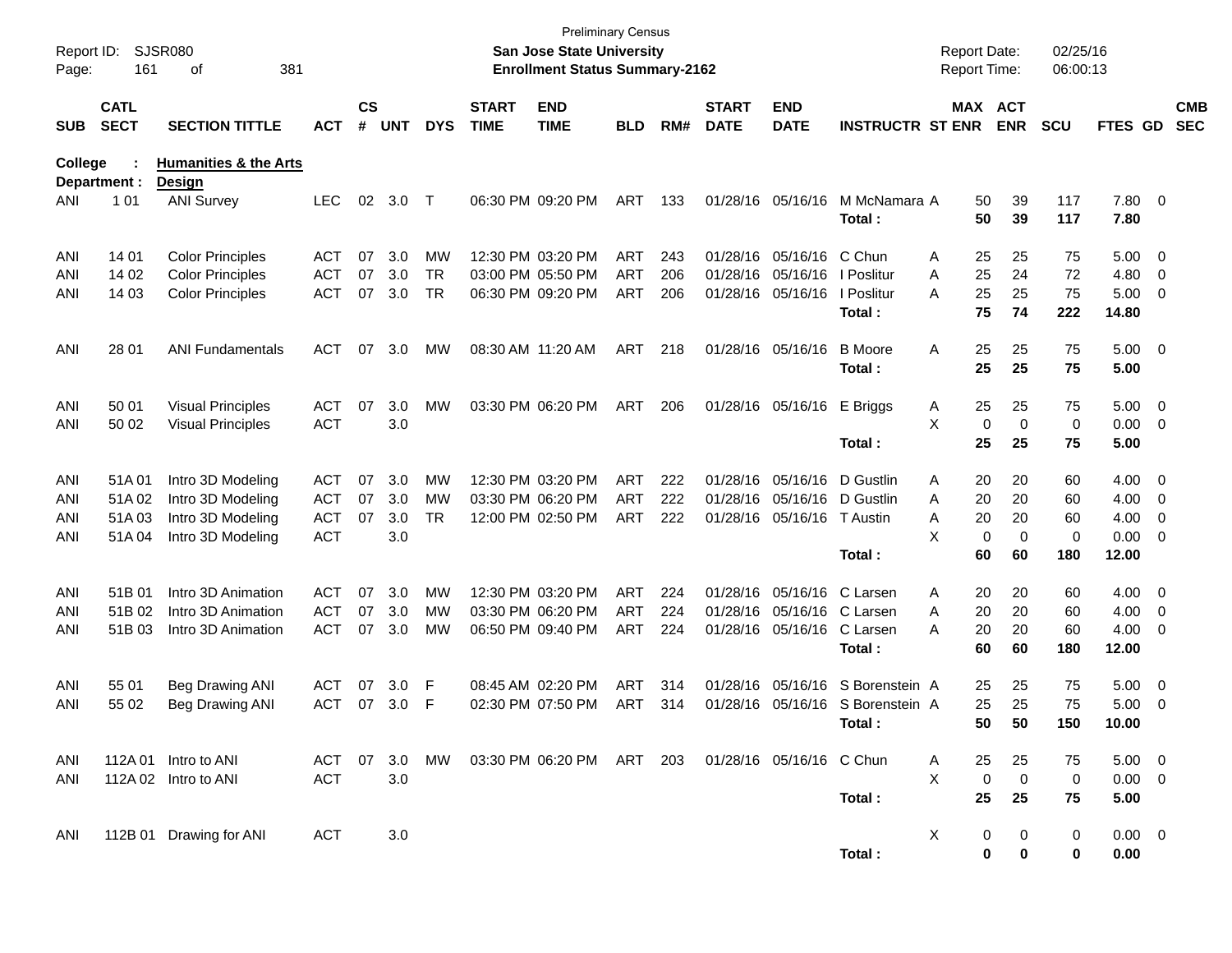| Report ID:<br>Page: | 162                        | SJSR080<br>381<br>οf                                                     |                                 |                |                   |                              |                             | <b>Preliminary Census</b><br>San Jose State University<br><b>Enrollment Status Summary-2162</b> |                          |                   |                             |                                                                     |                                         | <b>Report Date:</b><br><b>Report Time:</b> |                               | 02/25/16<br>06:00:13  |                                              |                           |
|---------------------|----------------------------|--------------------------------------------------------------------------|---------------------------------|----------------|-------------------|------------------------------|-----------------------------|-------------------------------------------------------------------------------------------------|--------------------------|-------------------|-----------------------------|---------------------------------------------------------------------|-----------------------------------------|--------------------------------------------|-------------------------------|-----------------------|----------------------------------------------|---------------------------|
| <b>SUB</b>          | <b>CATL</b><br><b>SECT</b> | <b>SECTION TITTLE</b>                                                    | <b>ACT</b>                      | <b>CS</b><br># | <b>UNT</b>        | <b>DYS</b>                   | <b>START</b><br><b>TIME</b> | <b>END</b><br><b>TIME</b>                                                                       | <b>BLD</b>               | RM#               | <b>START</b><br><b>DATE</b> | <b>END</b><br><b>DATE</b>                                           | <b>INSTRUCTR ST ENR</b>                 |                                            | <b>MAX ACT</b><br><b>ENR</b>  | <b>SCU</b>            |                                              | <b>CMB</b><br>FTES GD SEC |
| ANI                 | 113A 01 Inter. AI          |                                                                          | ACT                             |                | 07 3.0            | <b>TR</b>                    |                             | 12:00 PM 02:50 PM                                                                               | ART                      | 206               |                             | 01/28/16 05/16/16   Poslitur                                        | Total:                                  | 25<br>Α<br>25                              | 25<br>25                      | 75<br>75              | $5.00 \t 0$<br>5.00                          |                           |
| ANI                 | 113B 01                    | Inter Project                                                            | ACT                             |                | 07 3.0            | МW                           |                             | 12:30 PM 03:20 PM                                                                               | ART                      | 206               |                             | 01/28/16 05/16/16                                                   | O Aurelio<br>Total:                     | 25<br>A<br>25                              | 25<br>25                      | 75<br>75              | $5.00 \t 0$<br>5.00                          |                           |
| ANI<br>ANI<br>ANI   | 114 01<br>114 02<br>114 03 | Animation<br>Animation<br>Animation                                      | ACT<br><b>ACT</b><br><b>ACT</b> | 07<br>07<br>07 | 3.0<br>3.0<br>3.0 | МW<br><b>TR</b><br><b>TR</b> |                             | 12:30 PM 03:20 PM<br>03:00 PM 05:50 PM<br>06:30 PM 09:20 PM                                     | ART<br><b>ART</b><br>ART | 218<br>218<br>218 |                             | 01/28/16 05/16/16 B Moore<br>01/28/16 05/16/16<br>01/28/16 05/16/16 | J Jackson<br><b>B</b> Moore<br>Total:   | 25<br>A<br>25<br>Α<br>A<br>25<br>75        | 19<br>23<br>19<br>61          | 57<br>69<br>57<br>183 | $3.80 \ 0$<br>$4.60$ 0<br>$3.80\ 0$<br>12.20 |                           |
| ANI<br>ANI          | 115 01<br>115 02           | <b>Inter Animation</b><br><b>Inter Animation</b>                         | ACT<br><b>ACT</b>               | 07<br>07       | 3.0<br>3.0        | TR<br><b>TR</b>              |                             | 08:00 AM 10:50 AM<br>12:00 PM 02:50 PM                                                          | <b>ART</b><br>ART        | 218<br>218        |                             | 01/28/16 05/16/16<br>01/28/16 05/16/16                              | A Wu<br>A Wu<br>Total:                  | 25<br>A<br>25<br>A<br>50                   | 25<br>25<br>50                | 75<br>75<br>150       | $5.00 \t 0$<br>$5.00 \t 0$<br>10.00          |                           |
| ANI                 | 116 01                     | Conceptual Illus                                                         | ACT                             |                | 07 3.0            | TR                           |                             | 06:30 PM 09:20 PM                                                                               | ART                      | 243               |                             | 01/28/16 05/16/16                                                   | R Storey<br>Total:                      | 25<br>A<br>25                              | 23<br>23                      | 69<br>69              | $4.60$ 0<br>4.60                             |                           |
| ANI<br>ANI          |                            | 117A 01 Adv Illustration<br>117A 02 Adv Illustration                     | LAB<br>LAB                      | 15<br>15       | 3.0<br>3.0        | МW<br>TR                     |                             | 08:30 AM 11:20 AM<br>08:00 AM 10:50 AM                                                          | ART<br>ART               | 243<br>224        |                             | 01/28/16 05/16/16 J Clapp<br>01/28/16 05/16/16 R Coelho             | Total:                                  | 25<br>A<br>25<br>A<br>50                   | 23<br>16<br>39                | 69<br>48<br>117       | $4.60 \quad 0$<br>$3.20 \ 0$<br>7.80         |                           |
| ANI                 |                            | 117B 01 Visual Development                                               | LAB                             |                | 15 3.0            | МW                           |                             | 06:50 PM 09:40 PM                                                                               | ART                      | 243               |                             | 01/28/16 05/16/16                                                   | T Esmeralda A<br>Total:                 | 25<br>25                                   | 13<br>13                      | 39<br>39              | $2.60 \t 0$<br>2.60                          |                           |
| ANI<br>ANI<br>ANI   | 118B 01                    | Applied Adv Anim<br>118B 02 Applied Adv Anim<br>118B 03 Applied Adv Anim | ACT<br><b>ACT</b><br><b>ACT</b> | 07<br>07       | 3.0<br>3.0<br>3.0 | <b>MW</b><br>MW              |                             | 03:30 PM 06:20 PM<br>03:30 PM 06:20 PM                                                          | <b>ART</b><br>ART        | 243<br>218        |                             | 01/28/16 05/16/16 D Chai                                            | 01/28/16 05/16/16 T Esmeralda<br>Total: | 25<br>A<br>25<br>A<br>X<br>0<br>50         | 24<br>21<br>$\mathbf 0$<br>45 | 72<br>63<br>0<br>135  | $4.80\ 0$<br>4.20<br>$0.00 \t 0$<br>9.00     | $\overline{\mathbf{0}}$   |
| <b>ANI</b><br>ANI   |                            | 128A 01 Digital Animation I<br>128A 02 Digital Animation I               | <b>ACT</b><br>ACT 07 3.0 TR     |                | 07 3.0 MW         |                              |                             | 08:30 AM 11:20 AM<br>08:00 AM 10:50 AM                                                          | ART<br>ART 243           | 224               |                             | 01/28/16 05/16/16 R Coelho<br>01/28/16 05/16/16 J Clapp             | Total:                                  | 20<br>A<br>25<br>Α<br>45                   | 20<br>20<br>40                | 60<br>60<br>120       | 4.00 0<br>$4.00 \ 0$<br>8.00                 |                           |
| ANI                 |                            | 128B 01 Digital Animation II                                             | <b>ACT</b>                      |                | 3.0               |                              |                             |                                                                                                 |                          |                   |                             |                                                                     | Total:                                  | Х                                          | 0<br>0<br>$\bf{0}$<br>0       | 0<br>0                | $0.00 \t 0$<br>0.00                          |                           |
| ANI                 |                            | 130A 01 Digital Modeling I                                               | ACT 07 3.0 TR                   |                |                   |                              |                             | 03:00 PM 05:50 PM ART 222 01/28/16 05/16/16 TAustin                                             |                          |                   |                             |                                                                     | Total:                                  | 20<br>A<br>20                              | 19<br>19                      | 57<br>57              | 3.80 0<br>3.80                               |                           |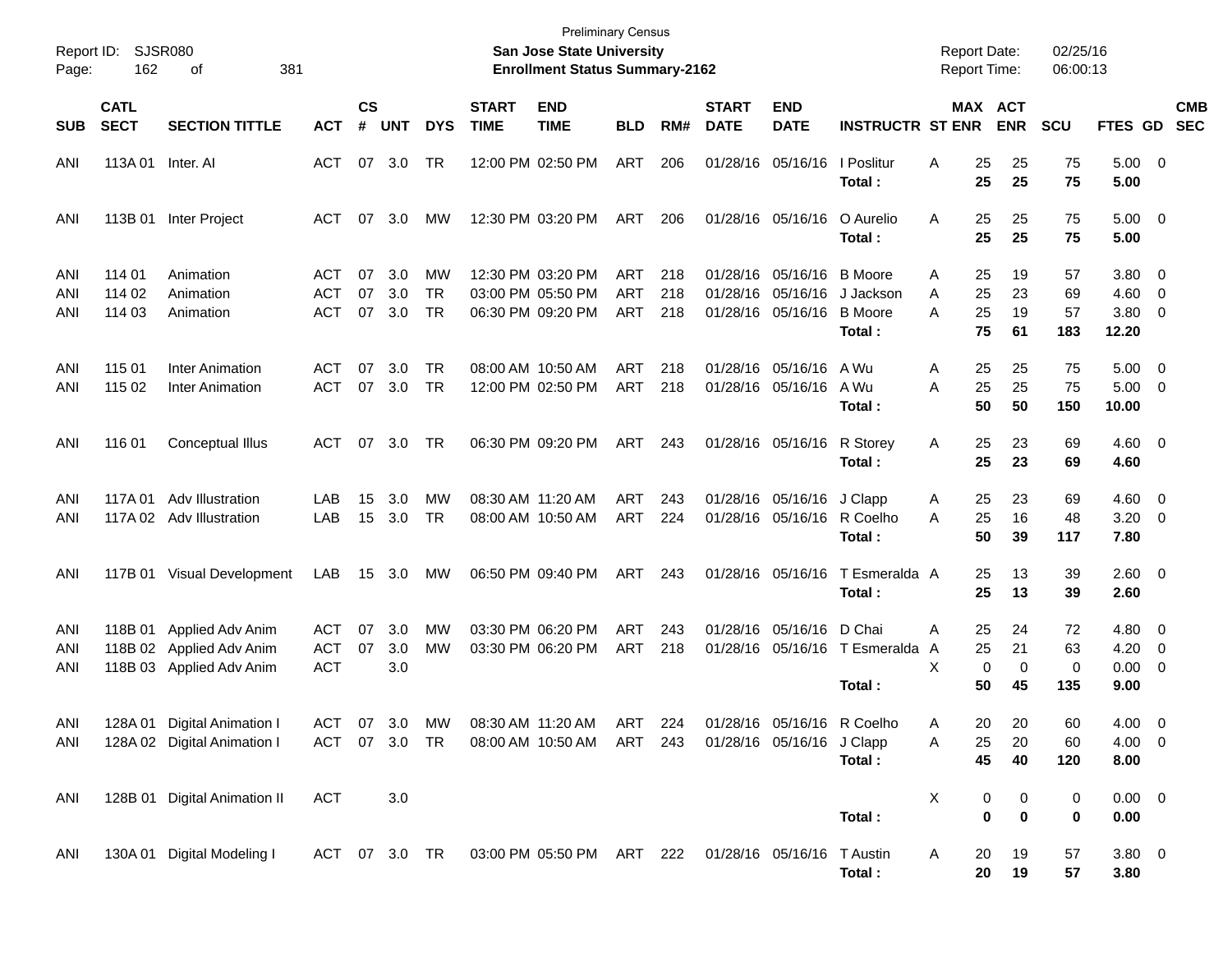| Page:                    | Report ID: SJSR080<br>163              | 381<br>οf                                                                                |                                               |                      |                          |                       |                             | <b>Preliminary Census</b><br>San Jose State University<br><b>Enrollment Status Summary-2162</b> |                                        |                          |                             |                                                                                           |                                                          | <b>Report Date:</b><br><b>Report Time:</b>     |                                | 02/25/16<br>06:00:13        |                                                             |                                                      |                          |
|--------------------------|----------------------------------------|------------------------------------------------------------------------------------------|-----------------------------------------------|----------------------|--------------------------|-----------------------|-----------------------------|-------------------------------------------------------------------------------------------------|----------------------------------------|--------------------------|-----------------------------|-------------------------------------------------------------------------------------------|----------------------------------------------------------|------------------------------------------------|--------------------------------|-----------------------------|-------------------------------------------------------------|------------------------------------------------------|--------------------------|
| <b>SUB</b>               | <b>CATL</b><br><b>SECT</b>             | <b>SECTION TITTLE</b>                                                                    | <b>ACT</b>                                    | $\mathsf{cs}$<br>#   | <b>UNT</b>               | <b>DYS</b>            | <b>START</b><br><b>TIME</b> | <b>END</b><br><b>TIME</b>                                                                       | <b>BLD</b>                             | RM#                      | <b>START</b><br><b>DATE</b> | <b>END</b><br><b>DATE</b>                                                                 | <b>INSTRUCTR ST ENR</b>                                  |                                                | MAX ACT<br><b>ENR</b>          | <b>SCU</b>                  | FTES GD                                                     |                                                      | <b>CMB</b><br><b>SEC</b> |
| ANI                      | 130B 01                                | Digital Modeling II                                                                      | ACT                                           | 07                   | 3.0                      | TR                    | 08:00 AM 10:50 AM           |                                                                                                 | ART                                    | 222                      |                             | 01/28/16 05/16/16                                                                         | D Gustlin<br>Total:                                      | A<br>20<br>20                                  | 16<br>16                       | 48<br>48                    | $3.20 \ 0$<br>3.20                                          |                                                      |                          |
| ANI                      | 178 01                                 | ANI Internship                                                                           | <b>SUP</b>                                    | 36                   | 3.0                      | TBA                   |                             |                                                                                                 |                                        |                          |                             | 01/28/16 05/16/16                                                                         | D Chai<br>Total:                                         | Α<br>40<br>40                                  | 0<br>0                         | 0<br>0                      | $0.00 \t 0$<br>0.00                                         |                                                      |                          |
| ANI                      | 179 01                                 | Spec Topics A/I                                                                          | <b>SUP</b>                                    | 36                   | 3.0                      | TBA                   |                             |                                                                                                 |                                        |                          |                             | 01/28/16 05/16/16                                                                         | D Chai<br>Total:                                         | 35<br>Α<br>35                                  | 24<br>24                       | 72<br>72                    | $4.80\ 0$<br>4.80                                           |                                                      |                          |
| ANI                      | 180 01                                 | <b>Indiv Studies</b>                                                                     | <b>SUP</b>                                    | 36                   | 3.0                      | TBA                   |                             |                                                                                                 |                                        |                          |                             | 01/28/16 05/16/16                                                                         | J Clapp<br>Total:                                        | 35<br>Α<br>35                                  | 1<br>$\mathbf 1$               | 3<br>3                      | $0.20 \ 0$<br>0.20                                          |                                                      |                          |
| ANI<br>ANI<br>ANI<br>ANI | 199 01<br>199 02<br>199 03<br>199 04   | Senior Project ANI<br>Senior Project ANI<br>Senior Project ANI<br>Senior Project ANI     | ACT<br>ACT<br><b>ACT</b><br><b>ACT</b>        | 07<br>07<br>07<br>07 | 3.0<br>3.0<br>3.0<br>3.0 | F<br>F<br>F<br>F      |                             | 09:30 AM 03:10 PM<br>09:30 AM 03:10 PM<br>09:30 AM 03:10 PM<br>09:30 AM 03:10 PM                | ART<br><b>ART</b><br><b>ART</b><br>ART | 243<br>224<br>218<br>222 |                             | 01/28/16 05/16/16<br>01/28/16 05/16/16 R Coelho<br>01/28/16 05/16/16<br>01/28/16 05/16/16 | J Clapp<br>T Esmeralda<br>T Austin<br>Total:             | 25<br>Α<br>20<br>А<br>25<br>A<br>20<br>А<br>90 | 23<br>20<br>20<br>20<br>83     | 69<br>60<br>60<br>60<br>249 | $4.60 \quad 0$<br>$4.00 \ 0$<br>4.00<br>$4.00 \ 0$<br>16.60 | $\overline{\phantom{0}}$                             |                          |
| DSGD 6301                | DSGD 6302                              | Fund Graphic Visual<br>Fund Graphic Visual                                               | ACT<br>ACT                                    | 07<br>07             | 3.0<br>3.0               | TR.<br><b>TR</b>      |                             | 08:00 AM 10:50 AM<br>12:00 PM 02:50 PM                                                          | ART<br>ART                             | 201<br>201               |                             | 01/28/16 05/16/16 J Levy<br>01/28/16 05/16/16                                             | J Levy<br>Total:                                         | 25<br>Α<br>25<br>A<br>50                       | 25<br>23<br>48                 | 75<br>69<br>144             | $5.00 \t 0$<br>$4.60$ 0<br>9.60                             |                                                      |                          |
| DSGD 83 01               | DSGD 8302                              | Digital Apps Basic<br>Digital Apps Basic                                                 | ACT<br>ACT                                    | 07<br>07             | 3.0<br>3.0               | MW<br><b>MW</b>       |                             | 08:30 AM 11:20 AM<br>12:30 PM 03:20 PM                                                          | ART<br>ART                             | 201<br>201               |                             | 01/28/16 05/16/16<br>01/28/16 05/16/16                                                    | A Thompson A<br>A Thompson A<br>Total:                   | 25<br>25<br>50                                 | 25<br>24<br>49                 | 75<br>72<br>147             | $5.00 \t 0$<br>$4.80\ 0$<br>9.80                            |                                                      |                          |
| DSGD 99 01               | DSGD 99 02<br>DSGD 99 03<br>DSGD 99 04 | Intro to Typography<br>Intro to Typography<br>Intro to Typography<br>Intro to Typography | ACT<br><b>ACT</b><br><b>ACT</b><br><b>ACT</b> | 07<br>07<br>07       | 3.0<br>3.0<br>3.0<br>3.0 | МW<br>MW<br><b>MW</b> |                             | 08:30 AM 11:20 AM<br>12:30 PM 03:20 PM<br>03:30 PM 06:20 PM                                     | ART<br><b>ART</b><br>ART               | 203<br>212<br>212        | 01/28/16                    | 01/28/16 05/16/16<br>05/16/16 G Yokota                                                    | <b>B</b> Jeung<br>01/28/16 05/16/16 J Martinez<br>Total: | 25<br>Α<br>25<br>A<br>25<br>Α<br>х<br>75       | 25<br>25<br>25<br>0<br>0<br>75 | 75<br>75<br>75<br>0<br>225  | $5.00 \t 0$<br>5.00<br>5.00<br>$0.00 \t 0$<br>15.00         | $\overline{\phantom{0}}$<br>$\overline{\phantom{0}}$ |                          |
|                          |                                        | DSGD 103A 01 Adv Typography I<br>DSGD 103A 02 Adv Typography I                           | ACT 07 3.0 TR<br>ACT 07 3.0 TR                |                      |                          |                       |                             | 12:00 PM 02:50 PM<br>03:00 PM 05:50 PM                                                          | ART<br>IS.                             | 216<br>226               |                             | 01/28/16 05/16/16 R Sexton<br>01/28/16 05/16/16 R Sexton                                  | Total:                                                   | 25<br>Α<br>25<br>A<br>50                       | 23<br>23<br>46                 | 69<br>69<br>138             | $4.60$ 0<br>$4.60$ 0<br>9.20                                |                                                      |                          |
|                          | DSGD 104 01<br>DSGD 104 02             | Intro to Grph Dsgn<br>Intro to Grph Dsgn                                                 | ACT<br>ACT 07 3.0 MW                          |                      | 07 3.0                   | МW                    |                             | 12:30 PM 03:20 PM<br>08:30 AM 11:20 AM                                                          | ART<br>ART 212                         | 203                      |                             | 01/28/16 05/16/16 J Miller                                                                | 01/28/16 05/16/16 J Martinez                             | 25<br>Α<br>25<br>Α                             | 25<br>25                       | 75<br>75                    | $5.00 \t 0$<br>$5.00 \t 0$                                  |                                                      |                          |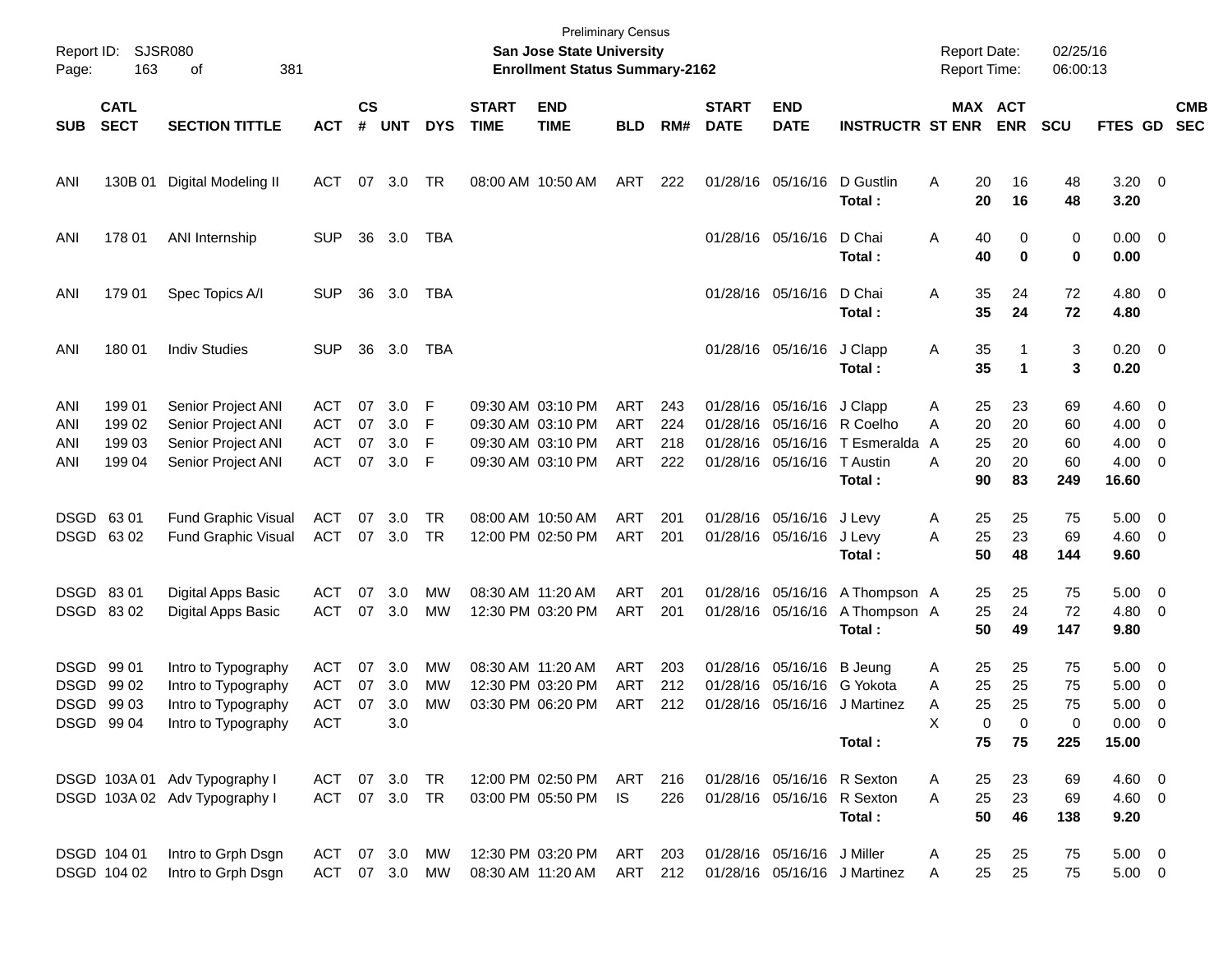| Report ID:  | <b>SJSR080</b>             |                                                                                                      |            |                    |            |            |                             | <b>Preliminary Census</b><br><b>San Jose State University</b> |            |     |                             |                            |                           |   | <b>Report Date:</b> |                | 02/25/16     |                |                          |
|-------------|----------------------------|------------------------------------------------------------------------------------------------------|------------|--------------------|------------|------------|-----------------------------|---------------------------------------------------------------|------------|-----|-----------------------------|----------------------------|---------------------------|---|---------------------|----------------|--------------|----------------|--------------------------|
| Page:       | 164                        | 381<br>οf                                                                                            |            |                    |            |            |                             | <b>Enrollment Status Summary-2162</b>                         |            |     |                             |                            |                           |   | <b>Report Time:</b> |                | 06:00:13     |                |                          |
| <b>SUB</b>  | <b>CATL</b><br><b>SECT</b> | <b>SECTION TITTLE</b>                                                                                | <b>ACT</b> | $\mathsf{cs}$<br># | <b>UNT</b> | <b>DYS</b> | <b>START</b><br><b>TIME</b> | <b>END</b><br><b>TIME</b>                                     | <b>BLD</b> | RM# | <b>START</b><br><b>DATE</b> | <b>END</b><br><b>DATE</b>  | <b>INSTRUCTR ST ENR</b>   |   | MAX ACT             | <b>ENR</b>     | <b>SCU</b>   | FTES GD        | <b>CMB</b><br><b>SEC</b> |
|             | DSGD 104 03                | Intro to Grph Dsgn                                                                                   | ACT        | 07                 | 3.0        | мw         |                             | 06:30 PM 09:20 PM                                             | ART        | 212 |                             | 01/28/16 05/16/16 E Briggs |                           | Α | 25                  | 24             | 72           | 4.80           | - 0                      |
|             | DSGD 104 04                | Intro to Grph Dsgn                                                                                   | <b>ACT</b> | 07                 | 3.0        | TR         |                             | 03:00 PM 05:50 PM                                             | ART        | 212 | 01/28/16                    | 05/16/16                   | G Yokota                  | A | 25                  | 24             | 72           | 4.80           | - 0                      |
|             | DSGD 104 05                | Intro to Grph Dsgn                                                                                   | <b>ACT</b> | 07                 | 3.0        | МW         |                             | 08:30 AM 11:20 AM                                             | <b>ART</b> | 216 | 01/28/16                    | 05/16/16                   | G Yokota                  | A | 25                  | 24             | 72           | 4.80           | $\overline{\mathbf{0}}$  |
|             | DSGD 104 06                | Intro to Grph Dsgn                                                                                   | <b>ACT</b> | 07                 | 3.0        | <b>TR</b>  |                             | 08:00 AM 10:50 AM                                             | ART        | 216 | 01/28/16                    | 05/16/16                   | R Sexton                  | A | 25                  | 24             | 72           | 4.80           | $\overline{0}$           |
|             | DSGD 104 07                | Intro to Grph Dsgn                                                                                   | <b>ACT</b> | 07                 | 3.0        | <b>TR</b>  |                             | 03:00 PM 05:50 PM                                             | ART        | 216 | 01/28/16                    | 05/16/16                   | J Levy                    | Α | 25                  | 25             | 75           | 5.00           | $\overline{\mathbf{0}}$  |
|             |                            |                                                                                                      |            |                    |            |            |                             |                                                               |            |     |                             |                            | Total:                    |   | 175                 | 171            | 513          | 34.20          |                          |
|             | DSGD 105 01                | Intermed Grph Dsgn                                                                                   | <b>ACT</b> | 07                 | 3.0        | <b>MW</b>  |                             | 08:30 AM 11:20 AM                                             | IS         | 226 | 01/28/16                    | 05/16/16                   | J Miller                  | A | 25                  | 22             | 66           | 4.40           | - 0                      |
|             | DSGD 105 02                | Intermed Grph Dsgn                                                                                   | ACT        | 07                 | 3.0        | МW         |                             | 12:30 PM 03:20 PM                                             | IS         | 226 | 01/28/16                    | 05/16/16                   | J Martinez                | A | 25                  | 23             | 69           | 4.60           | $\overline{\phantom{0}}$ |
|             |                            |                                                                                                      |            |                    |            |            |                             |                                                               |            |     |                             |                            | Total:                    |   | 50                  | 45             | 135          | 9.00           |                          |
|             | DSGD 106 01                | Adv Graphic Design                                                                                   | <b>ACT</b> | 07                 | 3.0        | MW         |                             | 12:30 PM 03:20 PM                                             | ART        | 216 | 01/28/16                    | 05/16/16                   | C Kim                     | A | 25                  | 22             | 66           | 4.40           | - 0                      |
|             | DSGD 106 02                | Adv Graphic Design                                                                                   | <b>ACT</b> | 07                 | 3.0        | MW         |                             | 03:30 PM 06:20 PM                                             | ART        | 216 | 01/28/16 05/16/16           |                            | C Kim                     | Α | 25                  | 23             | 69           | $4.60$ 0       |                          |
|             |                            |                                                                                                      |            |                    |            |            |                             |                                                               |            |     |                             |                            | Total:                    |   | 50                  | 45             | 135          | 9.00           |                          |
|             |                            | DSGD 107B 01 Spec Topics in Exper                                                                    | LAB        |                    | 15 3.0     | TR.        |                             | 08:00 AM 10:50 AM                                             | IS         | 226 |                             | 01/28/16 05/16/16          | W Tan                     | A | 25                  | 20             | 60           | 4.00           | $\overline{\phantom{0}}$ |
|             |                            |                                                                                                      |            |                    |            |            |                             |                                                               |            |     |                             |                            | Total:                    |   | 25                  | 20             | 60           | 4.00           |                          |
|             | DSGD 108 01                | Gr Des Portfolio                                                                                     | ACT        | 07                 | 3.0        | МW         |                             | 03:30 PM 06:20 PM                                             | IS         | 226 |                             | 01/28/16 05/16/16          | C Hwang                   | A | 25                  | 20             | 60           | 4.00           | $\overline{\phantom{0}}$ |
|             |                            |                                                                                                      |            |                    |            |            |                             |                                                               |            |     |                             |                            | Total:                    |   | 25                  | 20             | 60           | 4.00           |                          |
| DSGD 111 01 |                            | <b>Design Practices</b>                                                                              | ACT        | 20                 | 3.0        | <b>MW</b>  |                             | 03:30 PM 06:20 PM                                             | ART        | 201 | 01/28/16 05/16/16           |                            | J Miller                  | A | 25                  | 25             | 75           | $5.00 \quad 0$ |                          |
|             |                            |                                                                                                      |            |                    |            |            |                             |                                                               |            |     |                             |                            | Total:                    |   | 25                  | 25             | 75           | 5.00           |                          |
|             | DSGD 150 01                | <b>GD Senior Studio</b>                                                                              | <b>ACT</b> | 07                 | 4.0        | <b>TR</b>  |                             | 12:00 PM 02:50 PM                                             | IS         | 226 |                             | 01/28/16 05/16/16          | W Tan                     | A | 25                  | 20             | 60           | $5.33 \quad 0$ |                          |
|             |                            |                                                                                                      |            |                    |            |            |                             |                                                               |            |     |                             |                            | Total:                    |   | 25                  | 20             | 60           | 5.33           |                          |
|             |                            | DSGN 100W 01 Writing Workshop: De LEC                                                                |            | 04                 | 3.0        | <b>MW</b>  |                             | 04:30 PM 05:45 PM                                             | DMH        | 354 | 01/28/16                    | 05/16/16                   | T Khuu                    | A | 25                  | 22             | 66           | 4.40           | - 0                      |
|             |                            | DSGN 100W 02 Writing Workshop: De LEC                                                                |            | 04                 | 3.0        | TR         |                             | 01:30 PM 02:45 PM                                             | ART        | 141 | 01/28/16                    | 05/16/16                   | J Loomis                  | A | 25                  | 25             | 75           | 5.00           | $\overline{\mathbf{0}}$  |
|             |                            | DSGN 100W 03 Writing Workshop: De LEC                                                                |            |                    | 04 3.0     | <b>TR</b>  |                             | 03:00 PM 04:15 PM                                             | <b>BBC</b> | 128 |                             | 01/28/16 05/16/16 J Loomis |                           | A | 25                  | 25             | 75           | 5.00           | 0                        |
|             |                            | DSGN 100W 04 Writing Workshop: De LEC 04 3.0 TR 04:30 PM 05:45 PM ART 141 01/28/16 05/16/16 J Loomis |            |                    |            |            |                             |                                                               |            |     |                             |                            |                           | A | 25                  | 24             | 72           | 4.80 0         |                          |
|             |                            |                                                                                                      |            |                    |            |            |                             |                                                               |            |     |                             |                            | Total:                    |   | 100                 | 96             | 288          | 19.20          |                          |
|             | DSGN 127 01                | Intern                                                                                               | <b>SUP</b> |                    | 36 3.0     | TBA        |                             |                                                               |            |     |                             | 01/28/16 05/16/16 C Hwang  |                           | A | 45                  | 18             | 54           | $3.60 \ 0$     |                          |
|             | DSGN 127 02                | Intern                                                                                               | <b>SUP</b> |                    | 36 4.0     | <b>TBA</b> |                             |                                                               |            |     |                             | 01/28/16 05/16/16 C Hwang  |                           | A | 45                  | 9              | 36           | $2.40 \ 0$     |                          |
|             | DSGN 127 03                | Intern                                                                                               | <b>SUP</b> |                    | 36 2.0     | TBA        |                             |                                                               |            |     |                             | 01/28/16 05/16/16 C Hwang  |                           | A | 15                  | $\overline{5}$ | 10           | $0.67$ 0       |                          |
|             | DSGN 127 04                | Intern                                                                                               | <b>SUP</b> |                    | 36 1.0     | TBA        |                             |                                                               |            |     |                             |                            | 01/28/16 05/16/16 C Hwang | A | 15                  | $\overline{1}$ | $\mathbf{1}$ | $0.07$ 0       |                          |
|             |                            |                                                                                                      |            |                    |            |            |                             |                                                               |            |     |                             |                            | Total:                    |   | 120                 | 33             | 101          | 6.73           |                          |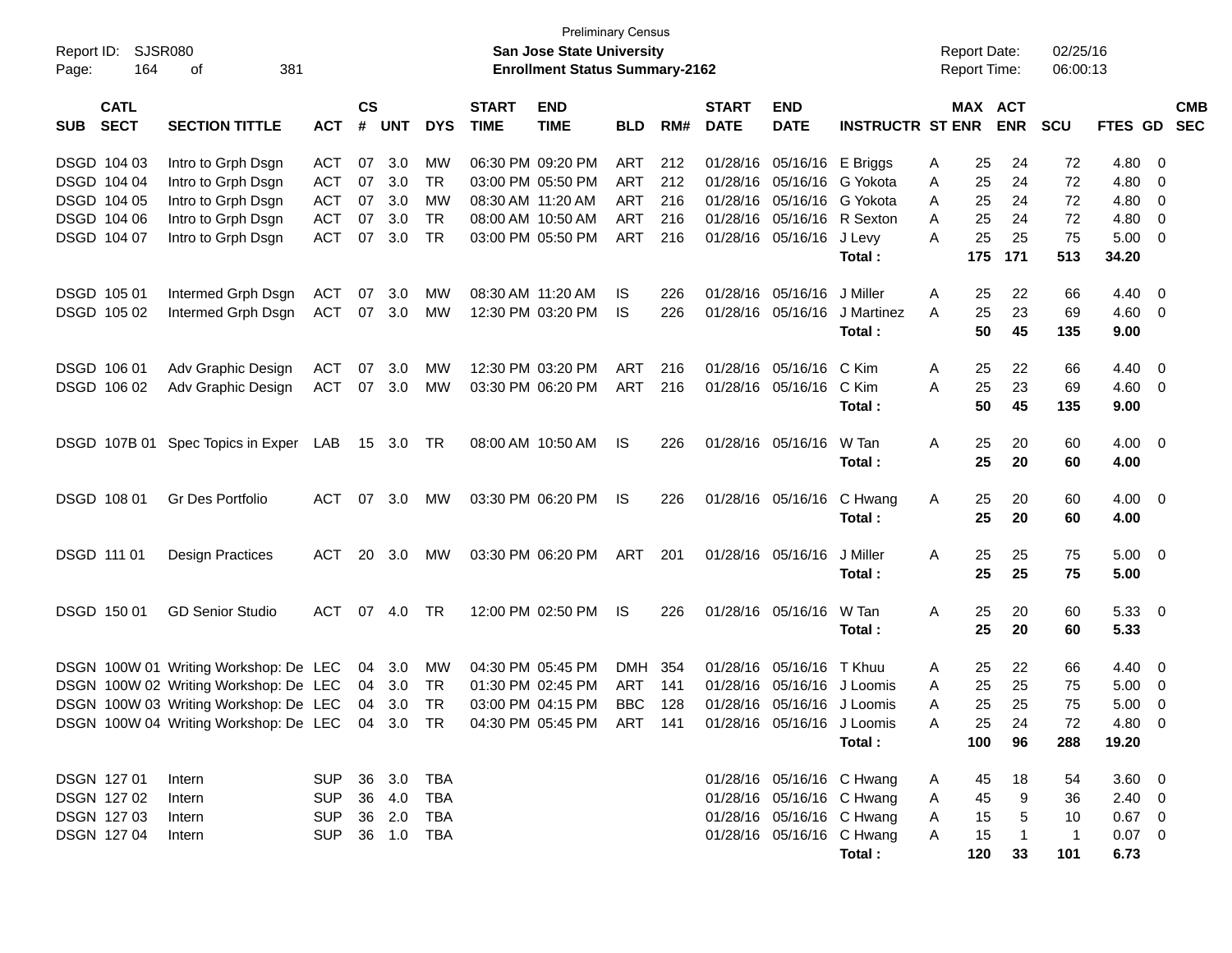| Report ID:<br>Page:                                      | 165                                  | <b>SJSR080</b><br>381<br>οf                                                      |                                        |                             |                          |                              |                             | <b>Preliminary Census</b><br><b>San Jose State University</b><br><b>Enrollment Status Summary-2162</b> |                                 |                   |                             |                                                                               |                                                                    | <b>Report Date:</b><br>Report Time: |                          |                          | 02/25/16<br>06:00:13     |                                       |                                   |            |
|----------------------------------------------------------|--------------------------------------|----------------------------------------------------------------------------------|----------------------------------------|-----------------------------|--------------------------|------------------------------|-----------------------------|--------------------------------------------------------------------------------------------------------|---------------------------------|-------------------|-----------------------------|-------------------------------------------------------------------------------|--------------------------------------------------------------------|-------------------------------------|--------------------------|--------------------------|--------------------------|---------------------------------------|-----------------------------------|------------|
| <b>SUB</b>                                               | <b>CATL</b><br><b>SECT</b>           | <b>SECTION TITTLE</b>                                                            | <b>ACT</b>                             | $\mathbf{c}\mathbf{s}$<br># | <b>UNT</b>               | <b>DYS</b>                   | <b>START</b><br><b>TIME</b> | <b>END</b><br><b>TIME</b>                                                                              | <b>BLD</b>                      | RM#               | <b>START</b><br><b>DATE</b> | <b>END</b><br><b>DATE</b>                                                     | <b>INSTRUCTR ST ENR</b>                                            | MAX ACT                             |                          | <b>ENR</b>               | <b>SCU</b>               | FTES GD SEC                           |                                   | <b>CMB</b> |
|                                                          | DSGN 180 01                          | <b>Indiv Studies</b>                                                             | <b>SUP</b>                             | 36                          | 3.0                      | TBA                          |                             |                                                                                                        |                                 |                   |                             | 01/28/16 05/16/16                                                             | C Hwang<br>Total:                                                  | A                                   | 25<br>25                 | 18<br>18                 | 54<br>54                 | 3.60<br>3.60                          | $\overline{\mathbf{0}}$           |            |
|                                                          | DSGN 197 01<br>DSGN 197 02           | <b>BA Senior Project</b><br><b>BA Senior Project</b>                             | ACT<br>ACT                             | 07                          | 4.0<br>07 4.0            | TR<br><b>TR</b>              |                             | 08:00 AM 10:50 AM<br>12:00 PM 02:50 PM                                                                 | ART<br>ART                      | 212<br>212        |                             | 01/28/16 05/16/16<br>01/28/16 05/16/16                                        | A English<br>A English<br>Total:                                   | A<br>A                              | 25<br>25<br>50           | 25<br>25<br>50           | 75<br>75<br>150          | 6.67<br>6.67<br>13.33                 | - 0<br>$\mathbf 0$                |            |
| <b>DSID</b><br><b>DSID</b><br><b>DSID</b>                | 22 01<br>22 02<br>22 03              | <b>Visualization II</b><br>Visualization II<br>Visualization II                  | ACT<br><b>ACT</b><br>ACT               | 07<br>07                    | 3.0<br>3.0<br>07 3.0     | MW<br>MW<br>MW               |                             | 12:30 PM 03:20 PM<br>03:30 PM 06:20 PM<br>06:30 PM 09:20 PM                                            | IS<br>IS<br>IS                  | 118<br>118<br>118 |                             | 01/28/16 05/16/16 K Scott<br>01/28/16 05/16/16<br>01/28/16 05/16/16 K Scott   | J Guenther<br>Total :                                              | Α<br>A<br>A                         | 24<br>24<br>24<br>72     | 16<br>20<br>21<br>57     | 48<br>60<br>63<br>171    | 3.20<br>4.00<br>4.20<br>11.40         | - 0<br>$\mathbf 0$<br>$\mathbf 0$ |            |
| <b>DSID</b><br><b>DSID</b><br><b>DSID</b>                | 32 01<br>32 02<br>32 03              | <b>ID Foundation II</b><br><b>ID Foundation II</b><br><b>ID Foundation II</b>    | ACT<br><b>ACT</b><br><b>ACT</b>        | 13<br>13                    | 3.0<br>3.0<br>13 3.0     | <b>TR</b><br><b>TR</b><br>TR |                             | 08:30 AM 11:20 AM<br>12:30 PM 03:20 PM<br>03:30 PM 06:20 PM                                            | <b>ART</b><br><b>ART</b><br>ART | 103<br>103<br>103 |                             | 01/28/16 05/16/16<br>01/28/16 05/16/16                                        | 01/28/16 05/16/16 A Armstrong<br>G Skulley<br>J McClusky<br>Total: | $\mathsf{A}$<br>A<br>A              | 24<br>24<br>24<br>72     | 14<br>20<br>21<br>55     | 28<br>40<br>42<br>110    | 2.80<br>4.00<br>4.20<br>11.00         | - 0<br>$\overline{0}$<br>0        |            |
| <b>DSID</b><br><b>DSID</b><br><b>DSID</b>                | 32A 01<br>32A 02<br>32A 03           | Portfolio Project I<br>Portfolio Project I<br>Portfolio Project I                | ACT<br><b>ACT</b><br><b>ACT</b>        | 13<br>13<br>13              | 1.0<br>1.0<br>1.0        | F<br>F<br>F                  |                             | 08:00 AM 09:50 AM<br>10:00 AM 11:50 AM<br>12:30 PM 02:20 PM                                            | IS<br>IS<br>IS                  | 118<br>118<br>118 |                             | 01/28/16 05/16/16 E Briggs<br>01/28/16 05/16/16 E Briggs<br>01/28/16 05/16/16 | E Briggs<br>Total:                                                 | A<br>A<br>A                         | 24<br>24<br>24<br>72     | 16<br>19<br>20<br>55     | 16<br>19<br>20<br>55     | 1.07<br>1.27<br>1.33<br>3.67          | - 0<br>$\mathbf 0$<br>$\mathbf 0$ |            |
| <b>DSID</b><br><b>DSID</b>                               | 41 01<br>41 02                       | Matls & Process I<br>Matls & Process I                                           | <b>ACT</b><br><b>ACT</b>               | 07                          | 3.0<br>3.0               | TR                           |                             | 08:30 AM 11:20 AM                                                                                      | ART                             | 105               |                             | 01/28/16 05/16/16                                                             | R Boeder<br>Total :                                                | Х<br>Α                              | 0<br>24<br>24            | 0<br>19<br>19            | 0<br>57<br>57            | 0.00<br>3.80<br>3.80                  | - 0<br>$\mathbf 0$                |            |
| <b>DSID</b><br><b>DSID</b><br><b>DSID</b><br><b>DSID</b> | 122 01<br>122 02<br>122 03<br>122 04 | C&CS: Ind. Design<br>C&CS: Ind. Design<br>C&CS: Ind. Design<br>C&CS: Ind. Design | LEC<br><b>ACT</b><br><b>LEC</b><br>ACT | 02<br>07                    | 3.0<br>0.0<br>3.0<br>0.0 | TR<br>TR                     |                             | 03:30 PM 04:20 PM<br>04:30 PM 05:20 PM                                                                 | ART<br>ART                      | 105<br>105        |                             | 01/28/16 05/16/16<br>01/28/16 05/16/16                                        | J Nelson<br>J Nelson<br>Total :                                    | Х<br>X<br>A<br>A                    | 0<br>0<br>24<br>24<br>48 | 0<br>0<br>24<br>24<br>48 | 0<br>0<br>60<br>12<br>72 | 0.00<br>0.00<br>4.80<br>0.00<br>4.80  | $\overline{0}$<br>0<br>0<br>0     |            |
|                                                          | DSID 123 01                          | Intermed Ind Des                                                                 |                                        |                             |                          |                              |                             | ACT 07 3.0 TR 07:00 PM 09:50 PM IS                                                                     |                                 | 118               |                             |                                                                               | 01/28/16 05/16/16 G Skulley<br>Total:                              | A                                   | 24<br>24                 | 17<br>17                 | 51<br>51                 | $3.40 \quad 0$<br>3.40                |                                   |            |
|                                                          |                                      | DSID 123A 01 Portfolio Proj 2<br>DSID 123A 02 Portfolio Proj 2                   | <b>ACT</b>                             |                             | 3.0                      |                              |                             | ACT 07 3.0 MW 08:30 AM 11:20 AM IS                                                                     |                                 | 118               |                             | 01/28/16 05/16/16 K Scott                                                     | Total:                                                             | A<br>X                              | 28<br>0<br>28            | 26<br>0<br>26            | 26<br>0<br>26            | $5.20 \quad 0$<br>$0.00 \t 0$<br>5.20 |                                   |            |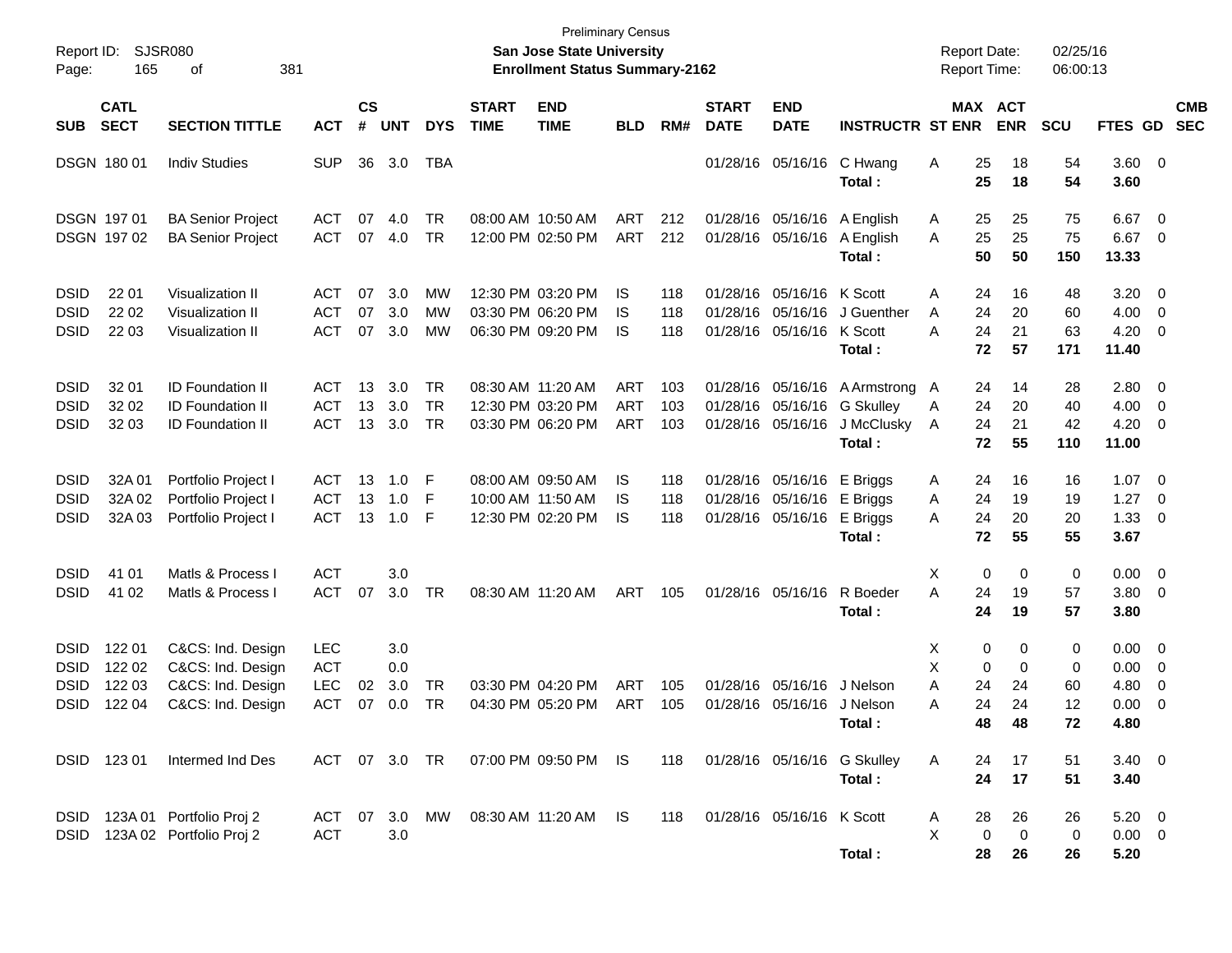| Report ID:<br>Page:        | 166                        | SJSR080<br>381<br>οf                                                                                 |                          |                |               |                 |                             | <b>Preliminary Census</b><br><b>San Jose State University</b><br><b>Enrollment Status Summary-2162</b> |            |            |                             |                                                |                                                                     | <b>Report Date:</b><br><b>Report Time:</b> |                                  | 02/25/16<br>06:00:13 |                                    |                          |
|----------------------------|----------------------------|------------------------------------------------------------------------------------------------------|--------------------------|----------------|---------------|-----------------|-----------------------------|--------------------------------------------------------------------------------------------------------|------------|------------|-----------------------------|------------------------------------------------|---------------------------------------------------------------------|--------------------------------------------|----------------------------------|----------------------|------------------------------------|--------------------------|
| <b>SUB</b>                 | <b>CATL</b><br><b>SECT</b> | <b>SECTION TITTLE</b>                                                                                | <b>ACT</b>               | <b>CS</b><br># | <b>UNT</b>    | <b>DYS</b>      | <b>START</b><br><b>TIME</b> | <b>END</b><br><b>TIME</b>                                                                              | <b>BLD</b> | RM#        | <b>START</b><br><b>DATE</b> | <b>END</b><br><b>DATE</b>                      | <b>INSTRUCTR ST ENR</b>                                             |                                            | MAX ACT<br><b>ENR</b>            | <b>SCU</b>           | <b>FTES GD</b>                     | <b>CMB</b><br><b>SEC</b> |
| <b>DSID</b>                | 124 01                     | Design for All                                                                                       | LAB                      | 15             | 3.0           | МW              |                             | 03:30 PM 06:20 PM                                                                                      | <b>ART</b> | 105        |                             | 01/28/16 05/16/16                              | L Speer<br>Total :                                                  | 24<br>A                                    | 23<br>24<br>23                   | 69<br>69             | 4.60 0<br>4.60                     |                          |
| <b>DSID</b>                | 125 01                     | Adv Industr Design                                                                                   | LAB                      | 15             | 3.0           | МW              |                             | 08:30 AM 11:20 AM                                                                                      | ART        | 105        |                             | 01/28/16 05/16/16                              | J Guenther<br>Total:                                                | A                                          | 24<br>20<br>24<br>20             | 60<br>60             | $4.00 \ 0$<br>4.00                 |                          |
| <b>DSID</b><br><b>DSID</b> |                            | 125A 01 Portfolio Proj 3<br>125A 02 Portfolio Proj 3                                                 | LAB<br>LAB               | 15<br>15       | 2.0<br>2.0    | M<br>M          |                             | 06:30 PM 10:20 PM<br>06:30 PM 10:20 PM                                                                 | ART<br>ART | 205<br>105 |                             | 01/28/16 05/16/16 L Speer<br>01/28/16 05/16/16 | G Hom<br>Total:                                                     | A<br>Α<br>24<br>48                         | 22<br>24<br>23<br>45             | 22<br>23<br>45       | $2.93$ 0<br>$3.07$ 0<br>6.00       |                          |
| <b>DSID</b><br><b>DSID</b> | 126 01<br>126 02           | Ergonom for Design<br>Ergonom for Design                                                             | <b>LEC</b><br>ACT        | 02             | 3.0<br>13 0.0 | <b>TR</b><br>TR |                             | 03:30 PM 04:20 PM<br>04:30 PM 05:20 PM                                                                 | IS.<br>IS  | 118<br>118 |                             | 01/28/16 05/16/16                              | 01/28/16 05/16/16 G Skulley<br>G Skulley<br>Total:                  | A<br>A                                     | 20<br>20<br>20<br>20<br>40<br>40 | 40<br>20<br>60       | $4.00 \t 0$<br>$0.00 \t 0$<br>4.00 |                          |
| <b>DSID</b>                | 128 01                     | Adv Projects in ID                                                                                   | LAB                      | 15             | 3.0           | МW              |                             | 12:30 PM 03:20 PM                                                                                      | ART        | 205        |                             | 01/28/16 05/16/16                              | L Speer<br>Total:                                                   | 24<br>A                                    | 16<br>24<br>16                   | 48<br>48             | $3.20 \ 0$<br>3.20                 |                          |
| <b>DSID</b>                |                            | 128A 01 Portfolio Proj 4                                                                             | LAB                      | 15             | 1.0           | W               |                             | 06:30 PM 08:20 PM                                                                                      | ART        | 205        |                             | 01/28/16 05/16/16                              | L Speer<br>Total:                                                   | 24<br>A                                    | 17<br>24<br>17                   | 17<br>17             | $1.13 \ 0$<br>1.13                 |                          |
| <b>DSID</b>                | 129 01                     | Visualization III                                                                                    | ACT                      |                | 07 3.0        | TR              |                             | 12:30 PM 03:20 PM                                                                                      | IS         | 118        |                             | 01/28/16 05/16/16                              | J Nelson<br>Total :                                                 | A                                          | 24<br>22<br>24<br>22             | 66<br>66             | $4.40 \quad 0$<br>4.40             |                          |
| <b>DSID</b><br><b>DSID</b> | 131 01<br>131 02           | Interactive Design<br>Interactive Design                                                             | <b>ACT</b><br><b>ACT</b> | 07             | 3.0<br>3.0    | TR              |                             | 08:30 AM 11:20 AM                                                                                      | IS.        | 118        |                             | 01/28/16 05/16/16                              | J Nelson<br>Total:                                                  | Х<br>A<br>24                               | 0<br>0<br>24<br>24<br>24         | 0<br>72<br>72        | $0.00 \t 0$<br>4.85<br>4.85        | $\blacksquare$ 1         |
| <b>DSID</b>                | 13301                      | Design: Making It                                                                                    | <b>ACT</b>               |                | 3.0           |                 |                             |                                                                                                        |            |            |                             |                                                | Total:                                                              | X                                          | 0<br>0<br>0<br>$\bf{0}$          | 0<br>0               | $0.00 \t 0$<br>0.00                |                          |
| <b>DSID</b>                | 134 01                     | Design and Meaning                                                                                   | ACT 07 3.0 TR            |                |               |                 |                             | 08:30 AM 11:20 AM                                                                                      | ART        | 205        |                             |                                                | 01/28/16 05/16/16 J McClusky A<br>Total:                            |                                            | 23<br>24.<br>24<br>23            | 69<br>69             | $4.60 \quad 0$<br>4.60             |                          |
|                            |                            | DSID 136 01 Adv Digital Workshop ACT 07 3.0 TR 07:00 PM 09:50 PM ART 205 01/28/16 05/16/16 K Schulze |                          |                |               |                 |                             |                                                                                                        |            |            |                             |                                                | Total:                                                              | A                                          | 24<br>24<br>24<br>24             | 72<br>72             | 4.80 0<br>4.80                     |                          |
|                            |                            | DSID 137 01 Adv Physical Prototy ACT 07 3.0 F                                                        |                          |                |               |                 |                             |                                                                                                        |            |            |                             |                                                | 12:30 PM 03:20 PM ART 105 01/28/16 05/16/16 R Zuchowski A<br>Total: |                                            | 24<br>24<br>24<br>24             | 72<br>72             | 4.80 0<br>4.80                     |                          |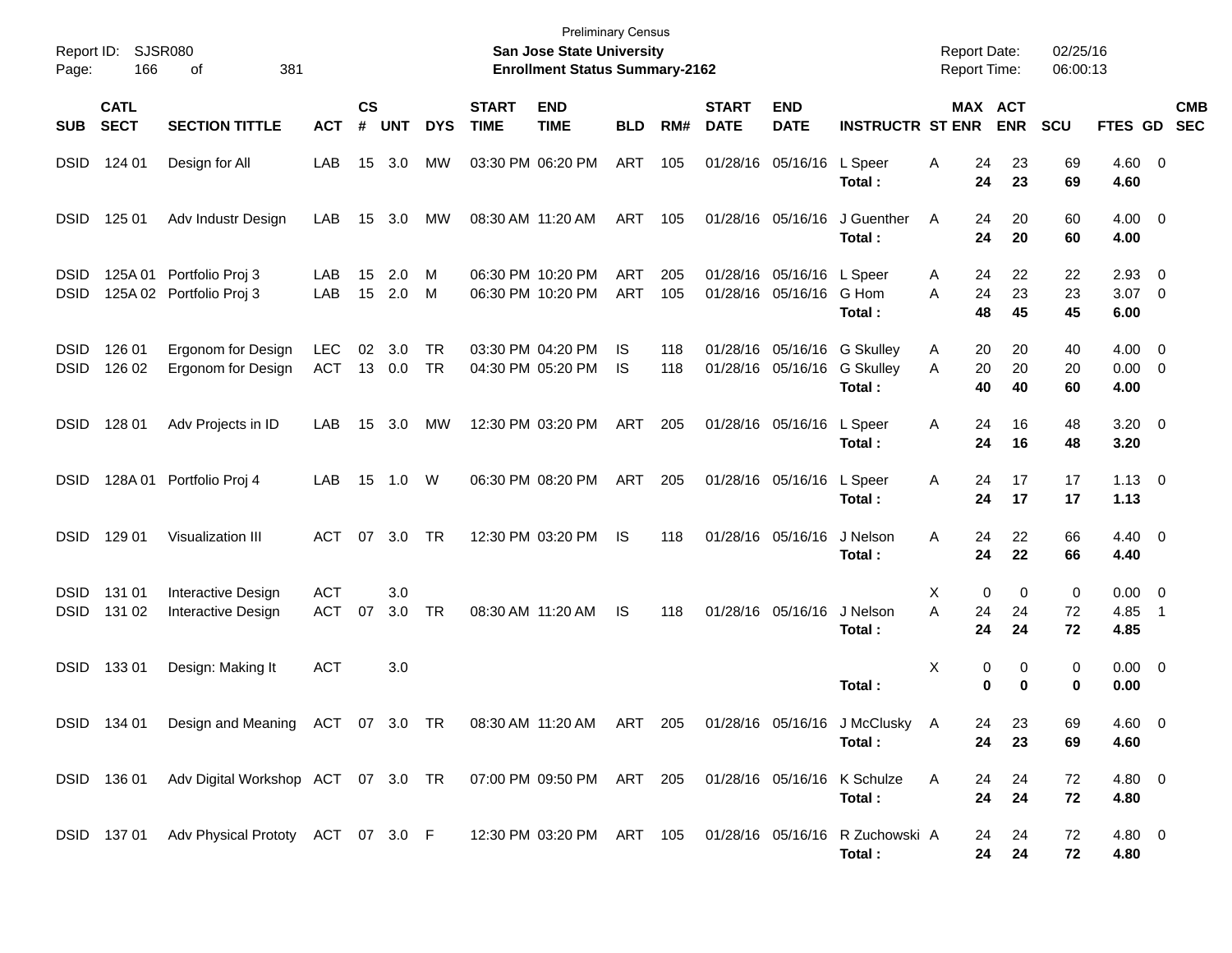| Report ID:<br>Page:        | 167                        | SJSR080<br>381<br>οf                     |                          |                    |            |            |                             | <b>Preliminary Census</b><br>San Jose State University<br><b>Enrollment Status Summary-2162</b> |            |            |                             |                                        |                                                | <b>Report Date:</b><br><b>Report Time:</b> |               |                                  | 02/25/16<br>06:00:13 |                      |                                                      |                          |
|----------------------------|----------------------------|------------------------------------------|--------------------------|--------------------|------------|------------|-----------------------------|-------------------------------------------------------------------------------------------------|------------|------------|-----------------------------|----------------------------------------|------------------------------------------------|--------------------------------------------|---------------|----------------------------------|----------------------|----------------------|------------------------------------------------------|--------------------------|
| <b>SUB</b>                 | <b>CATL</b><br><b>SECT</b> | <b>SECTION TITTLE</b>                    | <b>ACT</b>               | $\mathsf{cs}$<br># | <b>UNT</b> | <b>DYS</b> | <b>START</b><br><b>TIME</b> | <b>END</b><br><b>TIME</b>                                                                       | <b>BLD</b> | RM#        | <b>START</b><br><b>DATE</b> | <b>END</b><br><b>DATE</b>              | <b>INSTRUCTR ST ENR</b>                        |                                            |               | MAX ACT<br><b>ENR</b>            | <b>SCU</b>           | FTES GD              |                                                      | <b>CMB</b><br><b>SEC</b> |
| <b>DSID</b>                | 143 01                     | Adv M, P & Tech                          | ACT                      | 07                 | 3.0        | TR         |                             | 12:30 PM 03:20 PM                                                                               | <b>CL</b>  | 238        |                             | 01/28/16 05/16/16                      | R Boeder<br>Total:                             | Α                                          | 30<br>30      | 30<br>30                         | 90<br>90             | $6.00 \t 0$<br>6.00  |                                                      |                          |
| <b>DSID</b><br><b>DSID</b> | 226 01<br>226 02           | Ergonom for Design<br>Ergonom for Design | LEC<br><b>ACT</b>        | 02<br>13           | 3.0<br>0.0 | TR<br>TR   |                             | 03:30 PM 04:20 PM<br>04:30 PM 05:20 PM                                                          | IS<br>IS   | 118<br>118 |                             | 01/28/16 05/16/16<br>01/28/16 05/16/16 | <b>G Skulley</b><br><b>G Skulley</b><br>Total: | A<br>A                                     | 4<br>4<br>8   | 1<br>$\mathbf 1$<br>$\mathbf{2}$ | 2<br>1<br>3          | 0.20<br>0.00<br>0.20 | $\overline{\phantom{0}}$<br>$\overline{\phantom{0}}$ |                          |
| <b>DSIT</b><br><b>DSIT</b> | 501<br>502                 | Intro Int Dsn+Arch<br>Intro Int Dsn+Arch | <b>ACT</b><br><b>ACT</b> | 07                 | 3.0<br>3.0 | F          |                             | 03:30 PM 09:10 PM                                                                               | IS         | 241        |                             | 01/28/16 05/16/16                      | M Medved<br>Total:                             | Х<br>A                                     | 0<br>25<br>25 | 0<br>20<br>20                    | 0<br>60<br>60        | 0.00<br>4.00<br>4.00 | $\overline{\phantom{0}}$<br>$\overline{\mathbf{0}}$  |                          |
| <b>DSIT</b>                | 15 01                      | Arch Draw & 3-D Mod ACT                  |                          |                    | 3.0        |            |                             |                                                                                                 |            |            |                             |                                        | Total:                                         | Х                                          | 0<br>0        | 0<br>0                           | 0<br>0               | $0.00 \t 0$<br>0.00  |                                                      |                          |
| <b>DSIT</b>                | 29 01                      | Design Process                           | <b>ACT</b>               | 07                 | 3.0        | MW         |                             | 03:30 PM 06:20 PM                                                                               | IS         | 241        |                             | 01/28/16 05/16/16                      | J Komen<br>Total:                              | Α                                          | 25<br>25      | 24<br>24                         | 72<br>72             | 4.80 0<br>4.80       |                                                      |                          |
| <b>DSIT</b>                | 33 01                      | <b>Arch Presentation</b>                 | <b>ACT</b>               |                    | 3.0        |            |                             |                                                                                                 |            |            |                             |                                        | Total:                                         | Х                                          | 0<br>0        | 0<br>0                           | 0<br>0               | $0.00 \t 0$<br>0.00  |                                                      |                          |
| <b>DSIT</b>                | 34 01                      | Int Arc Fdn Studio                       | <b>ACT</b>               |                    | 3.0        |            |                             |                                                                                                 |            |            |                             |                                        | Total:                                         | X                                          | 0<br>0        | 0<br>0                           | 0<br>0               | $0.00 \t 0$<br>0.00  |                                                      |                          |
| <b>DSIT</b>                | 8301                       | Vis communicatn 1                        | <b>ACT</b>               | 07                 | 3.0        | <b>TR</b>  |                             | 07:00 PM 09:50 PM                                                                               | IS         | 240        |                             | 01/28/16 05/16/16                      | <b>B</b> Allen<br>Total:                       | Α                                          | 25<br>25      | 25<br>25                         | 75<br>75             | $5.00 \t 0$<br>5.00  |                                                      |                          |
| <b>DSIT</b>                | 100 01                     | <b>Building Codes</b>                    | <b>ACT</b>               |                    | 07 3.0     | MW         |                             | 08:00 AM 10:50 AM                                                                               | IS         | 240        |                             | 01/28/16 05/16/16                      | M Medved<br>Total:                             | Α                                          | 25<br>25      | 25<br>25                         | 75<br>75             | $5.00 \t 0$<br>5.00  |                                                      |                          |
| DSIT                       | 102 01                     | Comp Graph Int Arc                       | ACT                      |                    | 07 3.0     | MW         |                             | 03:30 PM 06:20 PM                                                                               | IS         | 240        |                             | 01/28/16 05/16/16                      | K Wilson<br>Total:                             | Α                                          | 25<br>25      | 21<br>21                         | 63<br>63             | 4.20<br>4.20         | $\overline{\phantom{0}}$                             |                          |
|                            | DSIT 103 01                | Int Arc Con Studio                       |                          |                    |            |            |                             | ACT 07 3.0 MW 12:30 PM 03:20 PM IS                                                              |            | 240        |                             |                                        | 01/28/16 05/16/16 V San Fratel A<br>Total:     |                                            | 25<br>25      | 21<br>21                         | 63<br>63             | $4.20 \ 0$<br>4.20   |                                                      |                          |
|                            | DSIT 104 01                | Int Arc Sp Plan                          | ACT 07 3.0 TR            |                    |            |            |                             | 08:00 AM 10:50 AM IS                                                                            |            | 241        |                             | 01/28/16 05/16/16 D Seah               | Total:                                         | A                                          | 25<br>25      | 21<br>21                         | 63<br>63             | 4.20 0<br>4.20       |                                                      |                          |
| DSIT                       | 106 01                     | Arch Proj Material                       | ACT 07 3.0 TR            |                    |            |            |                             | 03:00 PM 05:50 PM IS                                                                            |            | 241        |                             | 01/28/16 05/16/16 D Seah               |                                                | A                                          | 25            | 23                               | 69                   | 4.60 0               |                                                      |                          |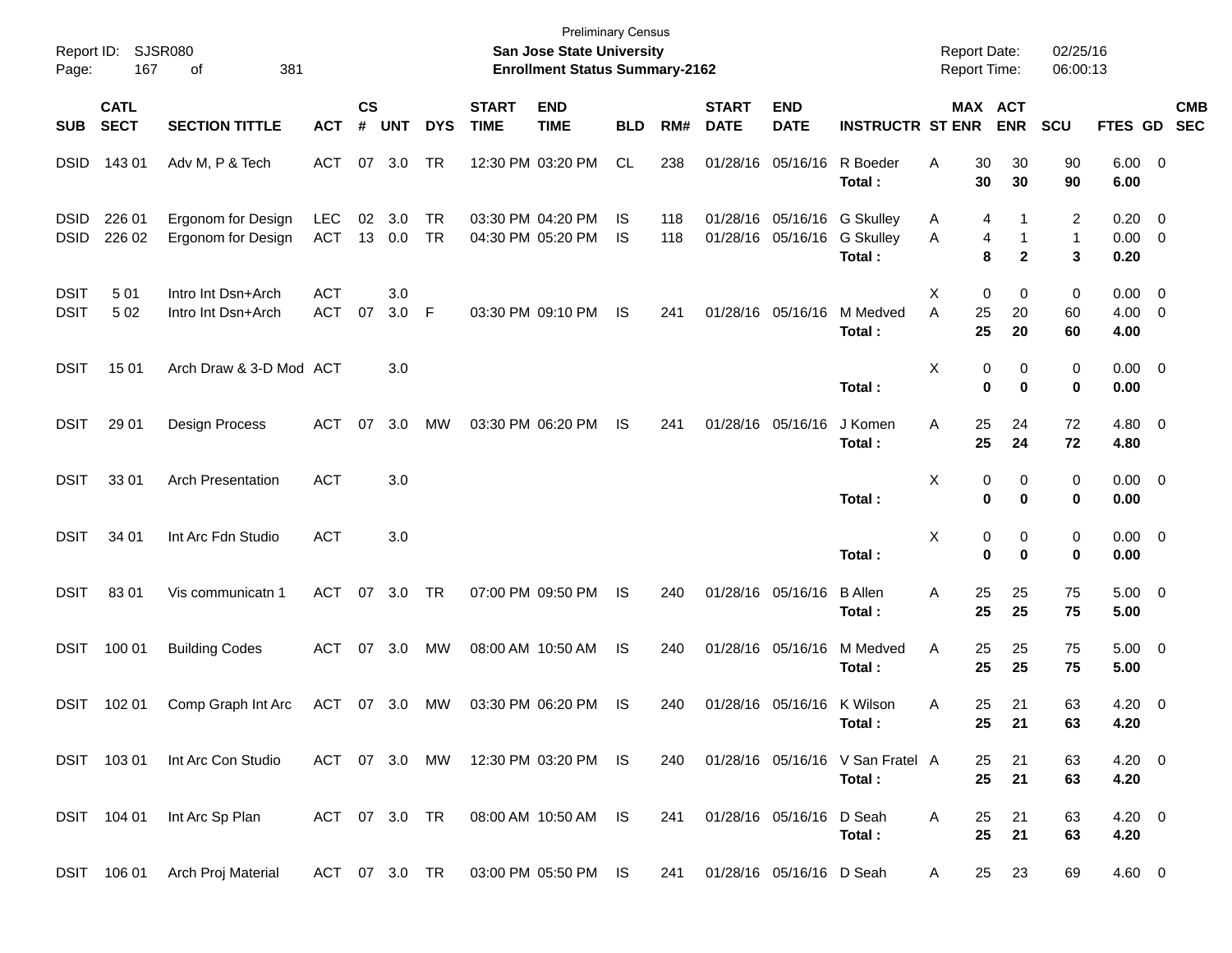| Report ID:<br>Page: | 168                        | <b>SJSR080</b><br>381<br>оf |            |                    |            |            |                             | <b>Preliminary Census</b><br><b>San Jose State University</b><br><b>Enrollment Status Summary-2162</b> |            |     |                             |                                                  |                                                       |   | <b>Report Date:</b><br><b>Report Time:</b> |                                     | 02/25/16<br>06:00:13      |                                    |                          |                          |
|---------------------|----------------------------|-----------------------------|------------|--------------------|------------|------------|-----------------------------|--------------------------------------------------------------------------------------------------------|------------|-----|-----------------------------|--------------------------------------------------|-------------------------------------------------------|---|--------------------------------------------|-------------------------------------|---------------------------|------------------------------------|--------------------------|--------------------------|
| <b>SUB</b>          | <b>CATL</b><br><b>SECT</b> | <b>SECTION TITTLE</b>       | <b>ACT</b> | $\mathsf{cs}$<br># | <b>UNT</b> | <b>DYS</b> | <b>START</b><br><b>TIME</b> | <b>END</b><br><b>TIME</b>                                                                              | <b>BLD</b> | RM# | <b>START</b><br><b>DATE</b> | <b>END</b><br><b>DATE</b>                        | <b>INSTRUCTR ST ENR</b>                               |   | MAX ACT                                    | <b>ENR</b>                          | <b>SCU</b>                | FTES GD                            |                          | <b>CMB</b><br><b>SEC</b> |
|                     |                            |                             |            |                    |            |            |                             |                                                                                                        |            |     |                             |                                                  | Total:                                                |   | 25                                         | 23                                  | 69                        | 4.60                               |                          |                          |
| <b>DSIT</b>         | 109 01                     | <b>Object Des Interior</b>  | <b>ACT</b> | 07                 | 3.0        | <b>TR</b>  |                             | 03:30 PM 06:20 PM                                                                                      | IS.        | 240 | 01/28/16                    | 05/16/16                                         | <b>B</b> Allen<br>Total:                              | A | 25<br>25                                   | 19<br>19                            | 57<br>57                  | $3.80\ 0$<br>3.80                  |                          |                          |
| <b>DSIT</b>         | 110 01                     | <b>Capstone Thesis</b>      | <b>ACT</b> | 07                 | 3.0        | MW         |                             | 08:00 AM 10:50 AM                                                                                      | - IS       | 241 | 01/28/16                    | 05/16/16                                         | V San Fratel A<br>Total:                              |   | 26<br>26                                   | 25<br>25                            | 75<br>75                  | $5.00 \t 0$<br>5.00                |                          |                          |
| <b>DSIT</b>         | 111 01                     | <b>Interior Arch Sem</b>    | <b>ACT</b> | 07                 | 3.0        | <b>TR</b>  |                             | 12:00 PM 02:50 PM                                                                                      | IS.        | 241 | 01/28/16                    | 05/16/16                                         | D Seah<br>Total:                                      | A | 26<br>26                                   | 25<br>25                            | 75<br>75                  | $5.00 \t 0$<br>5.00                |                          |                          |
| <b>DSIT</b>         | 112 01                     | Prof Prac Int Dsgn          | <b>ACT</b> |                    | 3.0        |            |                             |                                                                                                        |            |     |                             |                                                  |                                                       | Χ | 0                                          | 0                                   | 0                         | 0.00                               | $\overline{\phantom{0}}$ |                          |
| <b>DSIT</b>         | 112 02                     | Prof Prac Int Dsgn          | <b>ACT</b> | 07                 | 3.0        | F          |                             | 12:30 PM 03:20 PM                                                                                      | <b>IS</b>  | 240 | 01/28/16                    | 05/16/16                                         | S Krong<br>Total:                                     | A | 25<br>25                                   | 25<br>25                            | 75<br>75                  | 5.00<br>5.00                       | - 0                      |                          |
|                     | Department :               | Design                      |            |                    |            |            |                             |                                                                                                        |            |     |                             | <b>Lower Division:</b><br><b>Upper Division:</b> | <b>Department Total:</b><br><b>Graduate Division:</b> |   | 2859<br>835<br>2016<br>8                   | 2444<br>760<br>1682<br>$\mathbf{2}$ | 6858<br>2115<br>4740<br>3 | 472.05<br>144.67<br>327.18<br>0.20 |                          |                          |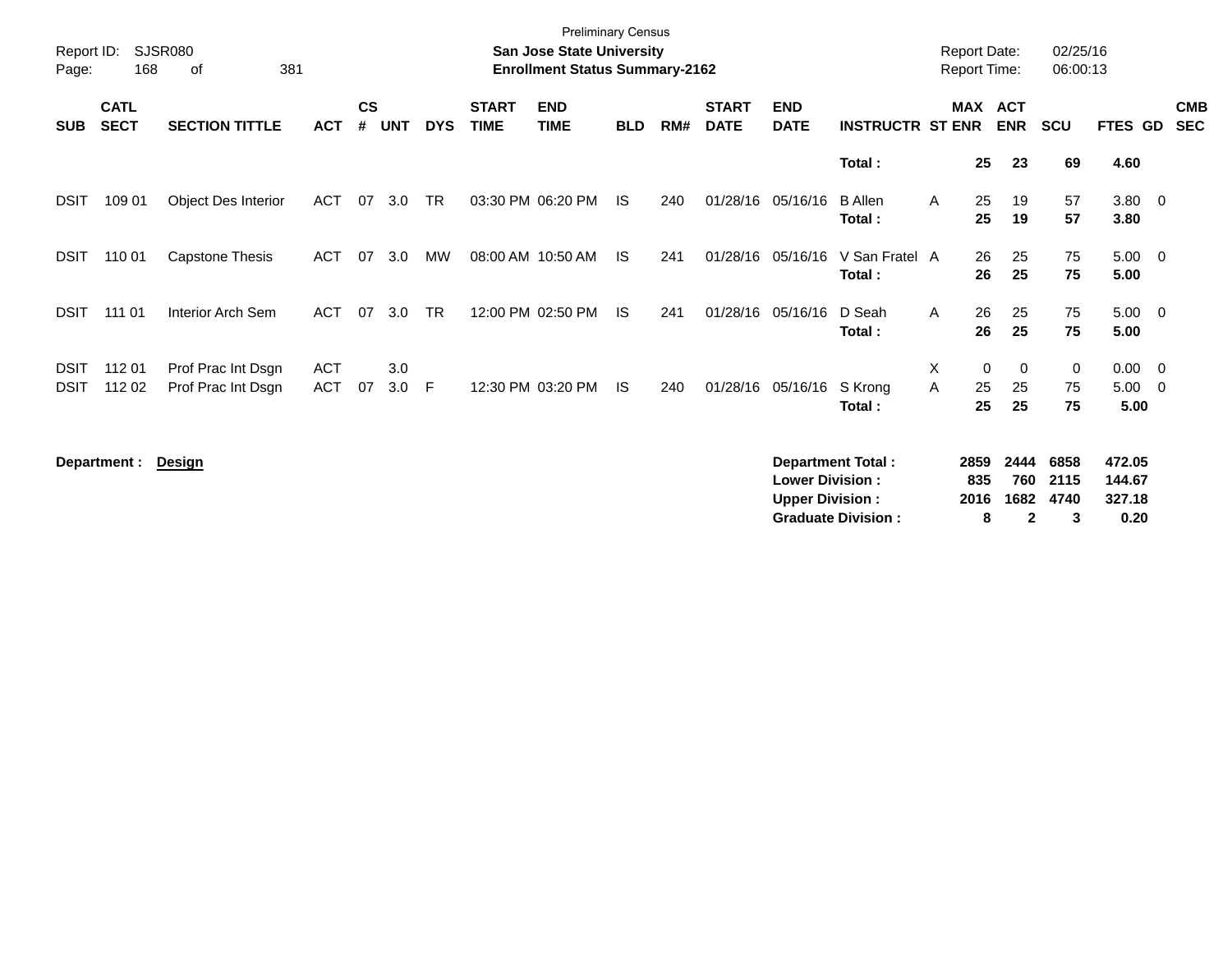| Report ID:<br>Page:        | 169                        | <b>SJSR080</b><br>381<br>оf              |                          |                    |            |                   |                             | <b>San Jose State University</b><br><b>Enrollment Status Summary-2162</b> | Preliminary Census           |      |                             |                                                |                              |        | <b>Report Date:</b><br>Report Time: |             | 02/25/16<br>06:00:13 |                |                                                    |                          |
|----------------------------|----------------------------|------------------------------------------|--------------------------|--------------------|------------|-------------------|-----------------------------|---------------------------------------------------------------------------|------------------------------|------|-----------------------------|------------------------------------------------|------------------------------|--------|-------------------------------------|-------------|----------------------|----------------|----------------------------------------------------|--------------------------|
| <b>SUB</b>                 | <b>CATL</b><br><b>SECT</b> | <b>SECTION TITTLE</b>                    | <b>ACT</b>               | $\mathsf{cs}$<br># | <b>UNT</b> | <b>DYS</b>        | <b>START</b><br><b>TIME</b> | <b>END</b><br><b>TIME</b>                                                 | <b>BLD</b>                   | RM#  | <b>START</b><br><b>DATE</b> | <b>END</b><br><b>DATE</b>                      | <b>INSTRUCTR ST ENR</b>      |        | MAX ACT                             | <b>ENR</b>  | <b>SCU</b>           | FTES GD        |                                                    | <b>CMB</b><br><b>SEC</b> |
| College                    |                            | <b>Humanities &amp; the Arts</b>         |                          |                    |            |                   |                             |                                                                           |                              |      |                             |                                                |                              |        |                                     |             |                      |                |                                                    |                          |
|                            | Department :               | TV, Radio, Film & Theatre                |                          |                    |            |                   |                             |                                                                           |                              |      |                             |                                                |                              |        |                                     |             |                      |                |                                                    |                          |
| <b>RTVF</b><br><b>RTVF</b> | 10 01<br>10 02             | Art of Film<br>Art of Film               | <b>LEC</b><br><b>LEC</b> | 01<br>01           | 3.0<br>3.0 | M<br>W            |                             | 06:00 PM 08:45 PM<br>07:00 PM 09:45 PM                                    | <b>HGH 124</b><br><b>HGH</b> | 124  |                             | 01/28/16 05/16/16<br>01/28/16 05/16/16         | J Todd Jr.<br>L Walker       | A      | 45<br>45                            | 44          | 132<br>135           | 8.80<br>9.00   | $\overline{0}$                                     |                          |
| <b>RTVF</b>                | 10 03                      | Art of Film                              | <b>LEC</b>               | 01                 | 3.0        | F                 |                             | 10:30 AM 01:15 PM                                                         | <b>HGH</b>                   | 118  |                             | 01/28/16 05/16/16                              | L Walker                     | A<br>A | 45                                  | 45<br>42    | 126                  | 8.40           | 0<br>0                                             |                          |
| <b>RTVF</b>                | 10 04                      | Art of Film                              | <b>LEC</b>               | 01                 | 3.0        | F                 |                             | 01:30 PM 04:15 PM                                                         | HGH                          | 118  |                             | 01/28/16 05/16/16                              | L Walker                     | А      | 45                                  | 42          | 126                  | 8.40           | $\overline{0}$                                     |                          |
|                            |                            |                                          |                          |                    |            |                   |                             |                                                                           |                              |      |                             |                                                | Total :                      |        | 180                                 | 173         | 519                  | 34.60          |                                                    |                          |
|                            |                            |                                          |                          |                    |            |                   |                             |                                                                           |                              |      |                             |                                                |                              |        |                                     |             |                      |                |                                                    |                          |
| <b>RTVF</b>                | 20 01                      | Intro Sound Prod                         | <b>LEC</b>               | 01                 | 3.0        | Т                 |                             | 02:30 PM 04:15 PM                                                         | HGH 114                      |      |                             | 01/28/16 05/16/16                              | D Leventhal A                |        | 18                                  | 18          | 36                   | 3.60           | $\overline{\mathbf{0}}$                            |                          |
| <b>RTVF</b>                | 20 02                      | Intro Sound Prod                         | <b>ACT</b>               | 07                 | 0.0        | $\mathsf{T}$      |                             | 04:30 PM 06:15 PM                                                         | HGH.                         | 121F |                             | 01/28/16 05/16/16                              | D Leventhal A                |        | 18                                  | 18          | 18                   | 0.00           | 0                                                  |                          |
| <b>RTVF</b>                | 20 03                      | Intro Sound Prod                         | <b>LEC</b>               | 01                 | 3.0        | $\mathsf{T}$      |                             | 06:00 PM 07:45 PM                                                         | <b>HGH</b>                   | 120  |                             | 01/28/16 05/16/16                              | D Leventhal                  | A      | 18                                  | 19          | 38                   | 3.80           | 0                                                  |                          |
| <b>RTVF</b>                | 20 04                      | Intro Sound Prod                         | <b>ACT</b>               | 07                 | 0.0        | $\mathsf{T}$      |                             | 08:00 PM 09:45 PM                                                         | <b>HGH</b>                   | 121F |                             | 01/28/16 05/16/16                              | D Leventhal                  | A      | 18                                  | 19          | 19                   | 0.00           | 0                                                  |                          |
| <b>RTVF</b>                | 20 05                      | Intro Sound Prod                         | <b>LEC</b>               | 01                 | 3.0        | W                 |                             | 06:00 PM 07:45 PM                                                         | <b>HGH</b>                   | 120  |                             | 01/28/16 05/16/16                              | D Leventhal                  | A      | 18                                  | 18          | 36                   | 3.60           | 0                                                  |                          |
| <b>RTVF</b>                | 20 06                      | Intro Sound Prod                         | <b>ACT</b>               | 07                 | 0.0        | W                 |                             | 08:00 PM 09:45 PM                                                         | HGH                          | 121F |                             | 01/28/16 05/16/16                              | D Leventhal                  | A      | 18                                  | 18          | 18                   | 0.00           | - 0                                                |                          |
|                            |                            |                                          |                          |                    |            |                   |                             |                                                                           |                              |      |                             |                                                | Total:                       |        | 108                                 | 110         | 165                  | 11.00          |                                                    |                          |
|                            |                            |                                          |                          |                    |            |                   |                             |                                                                           |                              |      |                             |                                                |                              |        |                                     |             |                      |                |                                                    |                          |
| <b>RTVF</b>                | 21 01                      | <b>KSJS On-Air Operat</b>                | <b>LEC</b>               | 02                 | 3.0        | M                 |                             | 04:30 PM 05:30 PM                                                         | <b>DMH</b>                   | 357  |                             | 01/28/16 05/16/16                              | J Biagini                    | A      | 47                                  | 40          | 40                   | 8.05           | - 1                                                |                          |
| <b>RTVF</b>                | 21 02                      | <b>KSJS On-Air Operat</b>                | <b>ACT</b>               | 07                 | 0.0        | <b>TBA</b>        |                             |                                                                           |                              |      |                             | 01/28/16 05/16/16                              | J Biagini                    | A      | 47                                  | 40          | 80                   | 0.00           | - 1                                                |                          |
|                            |                            |                                          |                          |                    |            |                   |                             |                                                                           |                              |      |                             |                                                | Total:                       |        | 94                                  | 80          | 120                  | 8.05           |                                                    |                          |
| <b>RTVF</b>                |                            |                                          |                          |                    |            |                   |                             |                                                                           |                              |      |                             |                                                | J Serna                      |        |                                     |             |                      |                |                                                    |                          |
| <b>RTVF</b>                | 30 01<br>30 02             | Intro Film/TV Prod<br>Intro Film/TV Prod | <b>LEC</b><br><b>ACT</b> | 02<br>07           | 3.0<br>0.0 | Т<br>$\mathsf{T}$ |                             | 06:00 PM 07:45 PM<br>08:00 PM 09:45 PM                                    | HGH<br><b>HGH 115</b>        | 114  |                             | 01/28/16 05/16/16<br>01/28/16 05/16/16 J Serna |                              | A<br>A | 18<br>18                            | 15<br>15    | 30<br>15             | 3.00<br>0.00   | $\overline{\mathbf{0}}$<br>$\overline{\mathbf{0}}$ |                          |
| <b>RTVF</b>                | 30 03                      | Intro Film/TV Prod                       | <b>LEC</b>               |                    | 3.0        |                   |                             |                                                                           |                              |      |                             |                                                |                              | X      | 0                                   | 0           | 0                    | 0.00           | 0                                                  |                          |
| <b>RTVF</b>                | 30 04                      | Intro Film/TV Prod                       | <b>ACT</b>               |                    | 0.0        |                   |                             |                                                                           |                              |      |                             |                                                |                              | X      | $\mathbf 0$                         | $\mathbf 0$ | 0                    | 0.00           | 0                                                  |                          |
| <b>RTVF</b>                | 30 05                      | Intro Film/TV Prod                       | <b>LEC</b>               | 02                 | 3.0        | W                 |                             | 10:30 AM 12:15 PM                                                         | <b>HGH 114</b>               |      |                             | 01/28/16 05/16/16                              | C Guzzetta                   | A      | 18                                  | 17          | 34                   | 3.40           | 0                                                  |                          |
| <b>RTVF</b>                | 30 06                      | Intro Film/TV Prod                       | <b>ACT</b>               | 07                 | 0.0        | W                 |                             | 12:30 PM 02:15 PM                                                         | <b>HGH 115</b>               |      |                             | 01/28/16 05/16/16                              | C Guzzetta                   | A      | 18                                  | 17          | 17                   | 0.00           | 0                                                  |                          |
| <b>RTVF</b>                | 30 07                      | Intro Film/TV Prod                       | <b>LEC</b>               | 02                 | 3.0        | W                 |                             | 03:30 PM 05:15 PM                                                         | <b>HGH 114</b>               |      |                             | 01/28/16 05/16/16                              | C Guzzetta                   | A      | 18                                  | 15          | 30                   | 3.00           | 0                                                  |                          |
| <b>RTVF</b>                | 30 08                      | Intro Film/TV Prod                       | <b>ACT</b>               | 07                 | 0.0        | W                 |                             | 05:30 PM 07:15 PM                                                         | <b>HGH 115</b>               |      |                             |                                                | 01/28/16 05/16/16 C Guzzetta | A      | 18                                  | 15          | 15                   | 0.00           | 0                                                  |                          |
| <b>RTVF</b>                | 30 09                      | Intro Film/TV Prod                       | <b>LEC</b>               | 02                 | 3.0        | MW                |                             | 09:00 AM 09:50 AM                                                         | <b>HGH 118</b>               |      |                             | 01/28/16 05/16/16                              | J LeFever                    | A      | 18                                  | 14          | 28                   | 2.80           | 0                                                  |                          |
| <b>RTVF</b>                | 30 10                      | Intro Film/TV Prod                       | <b>ACT</b>               | 07                 | 0.0        | Т                 |                             | 09:00 AM 10:45 AM                                                         | HGH                          | 115  |                             | 01/28/16 05/16/16                              | J LeFever                    | Α      | 18                                  | 14          | 14                   | 0.00           | 0                                                  |                          |
|                            |                            |                                          |                          |                    |            |                   |                             |                                                                           |                              |      |                             |                                                | Total:                       |        | 144                                 | 122         | 183                  | 12.20          |                                                    |                          |
|                            |                            |                                          |                          |                    |            |                   |                             |                                                                           |                              |      |                             |                                                |                              |        |                                     |             |                      |                |                                                    |                          |
|                            | RTVF 3180                  | <b>FILM/TV Aesthetics</b>                | LEC                      |                    | 02 3.0     | TBA               |                             |                                                                           |                              |      |                             |                                                | 01/28/16 05/16/16 B Sarrafan | A      | 30                                  | 29          | 87                   | $5.80 \quad 0$ |                                                    |                          |
|                            | RTVF 3181                  | <b>FILM/TV Aesthetics</b>                | LEC 02 3.0 TBA           |                    |            |                   |                             |                                                                           |                              |      |                             |                                                | 01/28/16 05/16/16 B Sarrafan | A      | 30                                  | 30          | 90                   | $6.00 \quad 0$ |                                                    |                          |
|                            |                            |                                          |                          |                    |            |                   |                             |                                                                           |                              |      |                             |                                                | Total:                       |        | 60                                  | 59          | 177                  | 11.80          |                                                    |                          |
|                            |                            |                                          |                          |                    |            |                   |                             |                                                                           |                              |      |                             |                                                |                              |        |                                     |             |                      |                |                                                    |                          |
|                            | RTVF 80 01                 | Introduction to Medi                     | LEC 02 3.0               |                    |            | MW                | 10:30 AM 11:45 AM           |                                                                           | HGH 118                      |      |                             |                                                | 01/28/16 05/16/16 C Burrows  | A      | 50                                  | 39          | 117                  | $7.80\quad 0$  |                                                    |                          |
|                            | RTVF 80 02                 | Introduction to Medi                     | LEC 02 3.0 TR            |                    |            |                   |                             | 12:00 PM 01:15 PM                                                         | <b>HGH 118</b>               |      |                             |                                                | 01/28/16 05/16/16 C Burrows  | A      | 50                                  | 49          | 147                  | $9.80\quad 0$  |                                                    |                          |
|                            |                            |                                          |                          |                    |            |                   |                             |                                                                           |                              |      |                             |                                                | Total:                       |        | 100                                 | 88          | 264                  | 17.60          |                                                    |                          |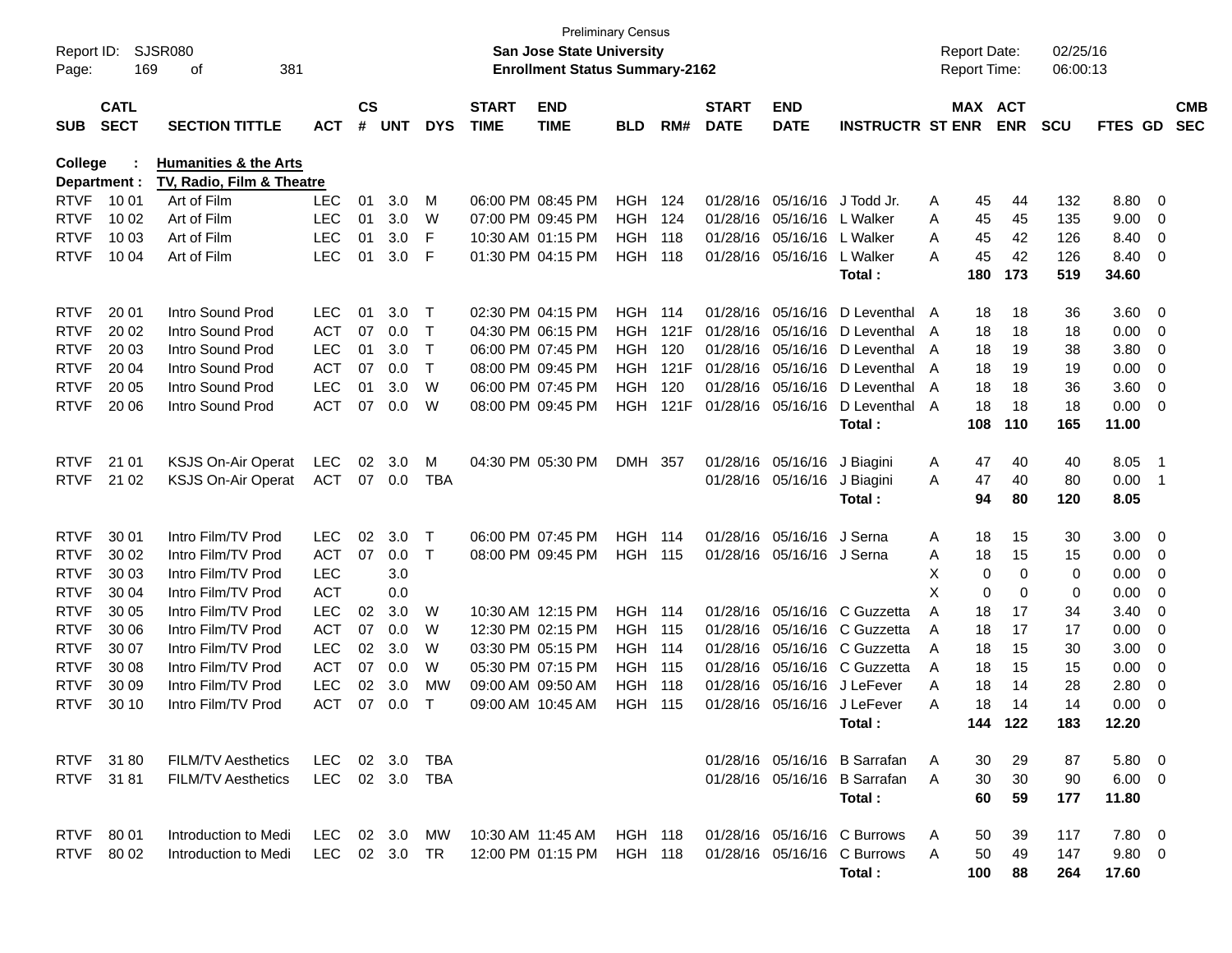| Report ID:<br>Page:                                      | 170                                                 | <b>SJSR080</b><br>381<br>οf                                                          |                                                      |                             |                          |                                             |                                        | <b>Preliminary Census</b><br><b>San Jose State University</b><br><b>Enrollment Status Summary-2162</b> |                                        |                            |                                                       |                                                    |                                                                                                                                        | <b>Report Date:</b><br><b>Report Time:</b> |                                                          | 02/25/16<br>06:00:13            |                                                          |                                            |                          |
|----------------------------------------------------------|-----------------------------------------------------|--------------------------------------------------------------------------------------|------------------------------------------------------|-----------------------------|--------------------------|---------------------------------------------|----------------------------------------|--------------------------------------------------------------------------------------------------------|----------------------------------------|----------------------------|-------------------------------------------------------|----------------------------------------------------|----------------------------------------------------------------------------------------------------------------------------------------|--------------------------------------------|----------------------------------------------------------|---------------------------------|----------------------------------------------------------|--------------------------------------------|--------------------------|
| <b>SUB</b>                                               | <b>CATL</b><br><b>SECT</b>                          | <b>SECTION TITTLE</b>                                                                | <b>ACT</b>                                           | $\mathbf{c}\mathbf{s}$<br># | <b>UNT</b>               | <b>DYS</b>                                  | <b>START</b><br><b>TIME</b>            | <b>END</b><br><b>TIME</b>                                                                              | <b>BLD</b>                             | RM#                        | <b>START</b><br><b>DATE</b>                           | <b>END</b><br><b>DATE</b>                          | <b>INSTRUCTR ST ENR</b>                                                                                                                |                                            | MAX ACT<br><b>ENR</b>                                    | <b>SCU</b>                      | FTES GD                                                  |                                            | <b>CMB</b><br><b>SEC</b> |
| <b>RTVF</b><br><b>RTVF</b>                               | 82 01<br>82 80                                      | Intro Film History<br>Intro Film History                                             | LEC<br><b>LEC</b>                                    | 02<br>02                    | 3.0<br>3.0               | M<br><b>TBA</b>                             |                                        | 03:00 PM 05:45 PM                                                                                      | HGH                                    | 118                        | 01/28/16                                              | 05/16/16 A McKee<br>01/28/16 05/16/16              | S Sublett<br>Total:                                                                                                                    | Α<br>Α<br>100                              | 50<br>30<br>50<br>47<br>77                               | 90<br>141<br>231                | 6.00<br>9.45<br>15.45                                    | $\overline{\phantom{0}}$<br>$\overline{1}$ |                          |
| <b>RTVF</b><br><b>RTVF</b><br><b>RTVF</b><br><b>RTVF</b> | 110 01<br>110 02<br>110 03<br>110 04                | Media and Culture<br>Media and Culture<br>Media and Culture<br>Media and Culture     | <b>LEC</b><br><b>LEC</b><br><b>LEC</b><br><b>LEC</b> | 01<br>01<br>01<br>01        | 3.0<br>3.0<br>3.0<br>3.0 | <b>TBA</b><br><b>TBA</b><br><b>TR</b><br>TR | 01:30 PM 02:45 PM                      | 03:00 PM 04:15 PM                                                                                      | <b>HGH</b><br>HGH                      | 118<br>118                 | 01/28/16<br>01/28/16<br>01/28/16<br>01/28/16          | 05/16/16<br>05/16/16<br>05/16/16<br>05/16/16       | C Burrows<br>W Guess<br>Total:                                                                                                         | A<br>Α<br>A<br>Α<br>195                    | 45<br>45<br>50<br>50<br>50<br>50<br>50<br>50<br>195      | 135<br>150<br>150<br>150<br>585 | 9.00<br>10.05<br>10.00<br>10.00<br>39.05                 | $\overline{\mathbf{0}}$<br>- 1<br>0<br>0   |                          |
| <b>RTVF</b><br><b>RTVF</b><br><b>RTVF</b><br><b>RTVF</b> | 111 01<br>111 02<br>111 03<br>111 04                | Alternative Cinema<br>Alternative Cinema<br>Alternative Cinema<br>Alternative Cinema | <b>LEC</b><br>LEC<br><b>LEC</b><br><b>LEC</b>        | 01<br>01<br>01              | 3.0<br>3.0<br>3.0<br>3.0 | $\top$<br>W<br>W                            | 06:00 PM 08:45 PM<br>03:00 PM 05:45 PM | 06:00 PM 08:45 PM                                                                                      | <b>HGH</b><br><b>HGH</b><br>HGH        | 118<br>118<br>118          | 01/28/16                                              | 01/28/16 05/16/16<br>05/16/16<br>01/28/16 05/16/16 | L Walker<br>J Todd Jr.<br>J Todd Jr.<br>Total:                                                                                         | Х<br>Α<br>A<br>Α<br>150                    | 0<br>0<br>50<br>46<br>50<br>50<br>50<br>50<br>146        | 0<br>138<br>150<br>150<br>438   | 0.00<br>9.20<br>10.00<br>10.00<br>29.20                  | $\overline{\mathbf{0}}$<br>0<br>0<br>0     |                          |
| <b>RTVF</b><br><b>RTVF</b><br><b>RTVF</b><br><b>RTVF</b> | 120 01<br>120 02<br>120 03<br>120 04                | Intermediate Sound<br>Intermediate Sound<br>Intermediate Sound<br>Intermediate Sound | <b>LEC</b><br><b>ACT</b><br><b>LEC</b><br><b>ACT</b> | 02<br>07<br>02<br>07        | 3.0<br>0.0<br>3.0<br>0.0 | M<br>M<br>R<br>R                            | 06:00 PM 07:45 PM<br>08:00 PM 09:45 PM | 06:00 PM 07:45 PM<br>08:00 PM 09:45 PM                                                                 | <b>HGH</b><br>HGH<br><b>HGH</b><br>HGH | 120<br>121F<br>120<br>121F | 01/28/16<br>01/28/16<br>01/28/16<br>01/28/16 05/16/16 | 05/16/16<br>05/16/16<br>05/16/16                   | G Jackson<br>G Jackson<br>M Altin<br>M Altin<br>Total:                                                                                 | A<br>A<br>Α<br>Α                           | 19<br>18<br>18<br>19<br>18<br>19<br>18<br>19<br>72<br>76 | 38<br>19<br>38<br>19<br>114     | 3.80<br>0.00<br>3.80<br>0.00<br>7.60                     | $\overline{\mathbf{0}}$<br>0<br>0<br>0     |                          |
|                                                          | RTVF 121 01                                         | <b>KSJS-FM Radio</b>                                                                 | ACT                                                  |                             | 20 3.0                   | TBA                                         |                                        |                                                                                                        |                                        |                            |                                                       | 01/28/16 05/16/16                                  | Total:                                                                                                                                 | Α<br>150<br>150                            | 88<br>88                                                 | 88<br>88                        | 17.65<br>17.65                                           | $\overline{\phantom{0}}$                   |                          |
|                                                          | RTVF 122 01                                         | <b>KSJS Management</b>                                                               | <b>LEC</b>                                           |                             | 01 3.0                   | TBA                                         |                                        |                                                                                                        |                                        |                            |                                                       | 01/28/16 05/16/16                                  | Total:                                                                                                                                 | Α                                          | 20<br>16<br>20<br>16                                     | 48<br>48                        | $3.20 \ 0$<br>3.20                                       |                                            |                          |
| <b>RTVF</b>                                              | 130 01<br>RTVF 130 02<br>RTVF 130 03<br>RTVF 130 04 | Inter Film/TV Prod<br>Inter Film/TV Prod<br>Inter Film/TV Prod<br>Inter Film/TV Prod | <b>LEC</b><br>ACT 12 0.0 T<br>LEC<br>ACT 12 0.0 R    |                             | 02 3.0<br>02 3.0 R       | $\top$                                      |                                        | 12:00 PM 01:45 PM<br>02:00 PM 03:45 PM<br>12:00 PM 01:45 PM HGH 114<br>02:00 PM 03:45 PM HGH 115       | <b>HGH 114</b><br>HGH 115              |                            |                                                       |                                                    | 01/28/16 05/16/16 B Sarrafan<br>01/28/16 05/16/16 B Sarrafan<br>01/28/16 05/16/16 C Guzzetta<br>01/28/16 05/16/16 C Guzzetta<br>Total: | Α<br>A<br>A<br>A                           | 18<br>19<br>18<br>19<br>18<br>18<br>18<br>18<br>72<br>74 | 38<br>19<br>36<br>18<br>111     | 3.80<br>$0.00 \t 0$<br>$3.60 \ 0$<br>$0.00 \t 0$<br>7.40 | $\overline{\mathbf{0}}$                    |                          |
|                                                          |                                                     | RTVF 132A 01 Intr Cinematograpy<br>RTVF 132A 02 Intr Cinematograpy                   | LEC 02 3.0 M<br>ACT 07 0.0 M                         |                             |                          |                                             |                                        | 03:00 PM 04:45 PM<br>05:00 PM 06:45 PM HGH 226                                                         | HGH 120                                |                            |                                                       |                                                    | 01/28/16 05/16/16 H Mathias<br>01/28/16 05/16/16 H Mathias<br>Total:                                                                   | A<br>Α                                     | 19<br>18<br>18<br>19<br>36<br>38                         | 38<br>19<br>57                  | $3.80\ 0$<br>$0.00 \t 0$<br>3.80                         |                                            |                          |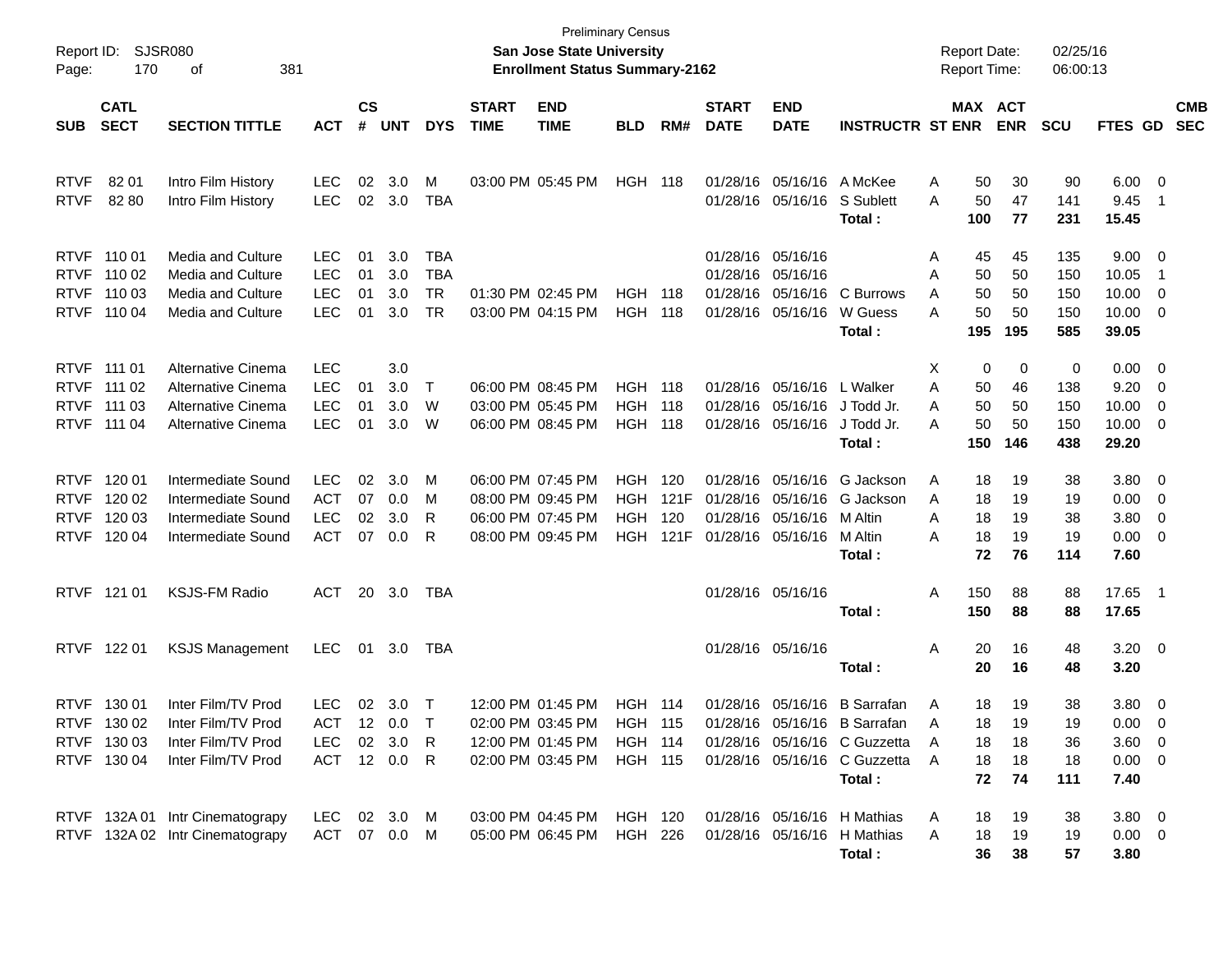| Report ID:<br>Page:        | 171                            | <b>SJSR080</b><br>381<br>οf                              |                                        |                    |                                      |                   |                             | <b>Preliminary Census</b><br>San Jose State University<br><b>Enrollment Status Summary-2162</b> |                                                        |            |                             |                                                          |                                                                    | <b>Report Date:</b><br><b>Report Time:</b> |                      | 02/25/16<br>06:00:13 |                                                   |                          |            |
|----------------------------|--------------------------------|----------------------------------------------------------|----------------------------------------|--------------------|--------------------------------------|-------------------|-----------------------------|-------------------------------------------------------------------------------------------------|--------------------------------------------------------|------------|-----------------------------|----------------------------------------------------------|--------------------------------------------------------------------|--------------------------------------------|----------------------|----------------------|---------------------------------------------------|--------------------------|------------|
| <b>SUB</b>                 | <b>CATL</b><br><b>SECT</b>     | <b>SECTION TITTLE</b>                                    | АСТ                                    | $\mathsf{cs}$<br># | <b>UNT</b>                           | <b>DYS</b>        | <b>START</b><br><b>TIME</b> | <b>END</b><br><b>TIME</b>                                                                       | <b>BLD</b>                                             | RM#        | <b>START</b><br><b>DATE</b> | <b>END</b><br><b>DATE</b>                                | <b>INSTRUCTR ST ENR</b>                                            | MAX ACT                                    | <b>ENR</b>           | <b>SCU</b>           | FTES GD SEC                                       |                          | <b>CMB</b> |
| <b>RTVF</b><br><b>RTVF</b> |                                | 132B 01 Adv Cinematography<br>132B 02 Adv Cinematography | LEC<br>LAB                             | 02<br>15           | 3.0<br>0.0                           | W<br>W            |                             | 03:00 PM 04:45 PM<br>05:00 PM 06:45 PM                                                          | HGH<br><b>HGH</b>                                      | 217<br>226 |                             | 01/28/16 05/16/16                                        | 01/28/16 05/16/16 H Mathias<br>H Mathias<br>Total:                 | 18<br>A<br>A<br>18<br>36                   | 17<br>17<br>34       | 34<br>17<br>51       | $3.40 \ 0$<br>$0.00 \t 0$<br>3.40                 |                          |            |
|                            | RTVF 133 01                    | Film/TV Mgmnt                                            | <b>LEC</b>                             | 02                 | 3.0 F                                |                   |                             | 12:00 PM 02:45 PM                                                                               | HGH 124                                                |            |                             | 01/28/16 05/16/16                                        | N Martinez<br>Total:                                               | 25<br>A<br>25                              | 24<br>24             | 72<br>72             | $4.80\ 0$<br>4.80                                 |                          |            |
|                            | RTVF 135 01<br>RTVF 135 02     | <b>RTVF Prod Projects</b><br><b>RTVF Prod Projects</b>   | <b>LEC</b><br><b>ACT</b>               | 02                 | 3.0<br>12 0.0                        | M<br>M            |                             | 01:30 PM 03:15 PM<br>03:30 PM 05:15 PM                                                          | HGH<br><b>HGH 115</b>                                  | 114        |                             | 01/28/16 05/16/16                                        | 01/28/16 05/16/16 B Sarrafan<br><b>B</b> Sarrafan<br>Total:        | 18<br>A<br>18<br>A<br>36                   | 18<br>18<br>36       | 36<br>18<br>54       | $3.60 \ 0$<br>$0.00 \t 0$<br>3.60                 |                          |            |
|                            | RTVF 136 01<br>RTVF 136 02     | Adv Film/TV Prod<br>Adv Film/TV Prod                     | <b>LEC</b><br><b>ACT</b>               | 02                 | 3.0<br>12 0.0                        | W<br>W            |                             | 07:00 PM 08:45 PM<br>09:00 PM 10:45 PM                                                          | HGH<br><b>HGH</b>                                      | 226<br>226 |                             | 01/28/16 05/16/16                                        | 01/28/16 05/16/16 H Mathias<br>H Mathias<br>Total:                 | 25<br>A<br>25<br>A<br>50                   | 27<br>27<br>54       | 54<br>27<br>81       | $5.40 \ 0$<br>$0.00 \t 0$<br>5.40                 |                          |            |
|                            | RTVF 160 01<br>RTVF 160 80     | Intro Screenwriting<br>Intro Screenwriting               | SEM<br>SEM                             | 04<br>04           | 3.0<br>3.0                           | W<br><b>TBA</b>   |                             | 03:00 PM 05:45 PM                                                                               | <b>HGH 120</b>                                         |            |                             | 01/28/16 05/16/16 B Dallas                               | 01/28/16 05/16/16 S Sublett<br>Total:                              | 25<br>A<br>25<br>A<br>50                   | 25<br>25<br>50       | 75<br>75<br>150      | 5.15<br>5.05<br>10.20                             | $_{3}$<br>$\overline{1}$ |            |
| <b>RTVF</b>                |                                | 180S 01 Individual Studies                               | <b>SUP</b>                             | 36                 | 3.0                                  | TBA               |                             |                                                                                                 |                                                        |            |                             | 01/28/16 05/16/16                                        | A McKee<br>Total:                                                  | 15<br>A<br>15                              | 14<br>14             | 42<br>42             | $2.80 \t 0$<br>2.80                               |                          |            |
|                            | RTVF 181 01                    | Modern Film History                                      | LEC                                    |                    | 02 3.0                               | M                 |                             | 06:00 PM 08:45 PM                                                                               | <b>HGH 118</b>                                         |            |                             | 01/28/16 05/16/16                                        | S Sublett<br>Total:                                                | A<br>50<br>50                              | 50<br>50             | 150<br>150           | 10.05<br>10.05                                    | $\blacksquare$ 1         |            |
|                            | RTVF 18301                     | Study-Resrch RTVF                                        | LEC                                    |                    | 03 3.0 M                             |                   |                             | 03:00 PM 05:45 PM                                                                               | HGH 219                                                |            |                             | 01/28/16 05/16/16                                        | J Todd Jr.<br>Total:                                               | A<br>30<br>30                              | 33<br>33             | 99<br>99             | $6.60$ 0<br>6.60                                  |                          |            |
| <b>RTVF</b>                | 185 01                         | <b>Special Topcs RTVF</b>                                | SEM 05 3.0                             |                    |                                      | M                 |                             | 07:00 PM 09:45 PM                                                                               | <b>YUH 124</b>                                         |            |                             | 01/28/16 05/16/16                                        | H Mathias<br>Total:                                                | 120<br>A<br>120                            | 48<br>48             | 144<br>144           | $9.60 \quad 0$<br>9.60                            |                          |            |
|                            | RTVF 198 01<br>RTVF 198 02     | <b>RTVF</b> Internships<br>RTVF Internships              | <b>LEC</b><br>ACT                      |                    | 02 0.0                               | TBA<br>20 3.0 TBA |                             |                                                                                                 |                                                        |            |                             |                                                          | 01/28/16 05/16/16 K Massey<br>01/28/16 05/16/16 K Massey<br>Total: | 35<br>A<br>35<br>A<br>70                   | 34<br>34<br>68       | 34<br>68<br>102      | $0.00 \t 0$<br>$6.80$ 0<br>6.80                   |                          |            |
| TA<br>TA<br>TA<br>TA       | 501<br>5 0 2<br>5 0 3<br>5 0 4 | Acting<br>Acting<br>Acting<br>Acting                     | <b>LEC</b><br>LEC<br>LEC<br><b>LEC</b> | 04                 | 04 3.0 MW<br>3.0<br>04 3.0<br>04 3.0 | МW<br>МW<br>МW    |                             | 09:00 AM 10:15 AM<br>10:30 AM 11:45 AM<br>12:00 PM 01:15 PM<br>01:30 PM 02:45 PM                | HGH 226<br><b>HGH 226</b><br><b>HGH 226</b><br>HGH 226 |            |                             | 01/28/16 05/16/16 B Butler<br>01/28/16 05/16/16 B Butler | 01/28/16 05/16/16 M Cymanski A<br>01/28/16 05/16/16 K Normington A | 26<br>A<br>26<br>A<br>26<br>26             | 25<br>26<br>26<br>24 | 75<br>78<br>78<br>72 | $5.00 \t 0$<br>$5.20 \ 0$<br>$5.20 \ 0$<br>4.80 0 |                          |            |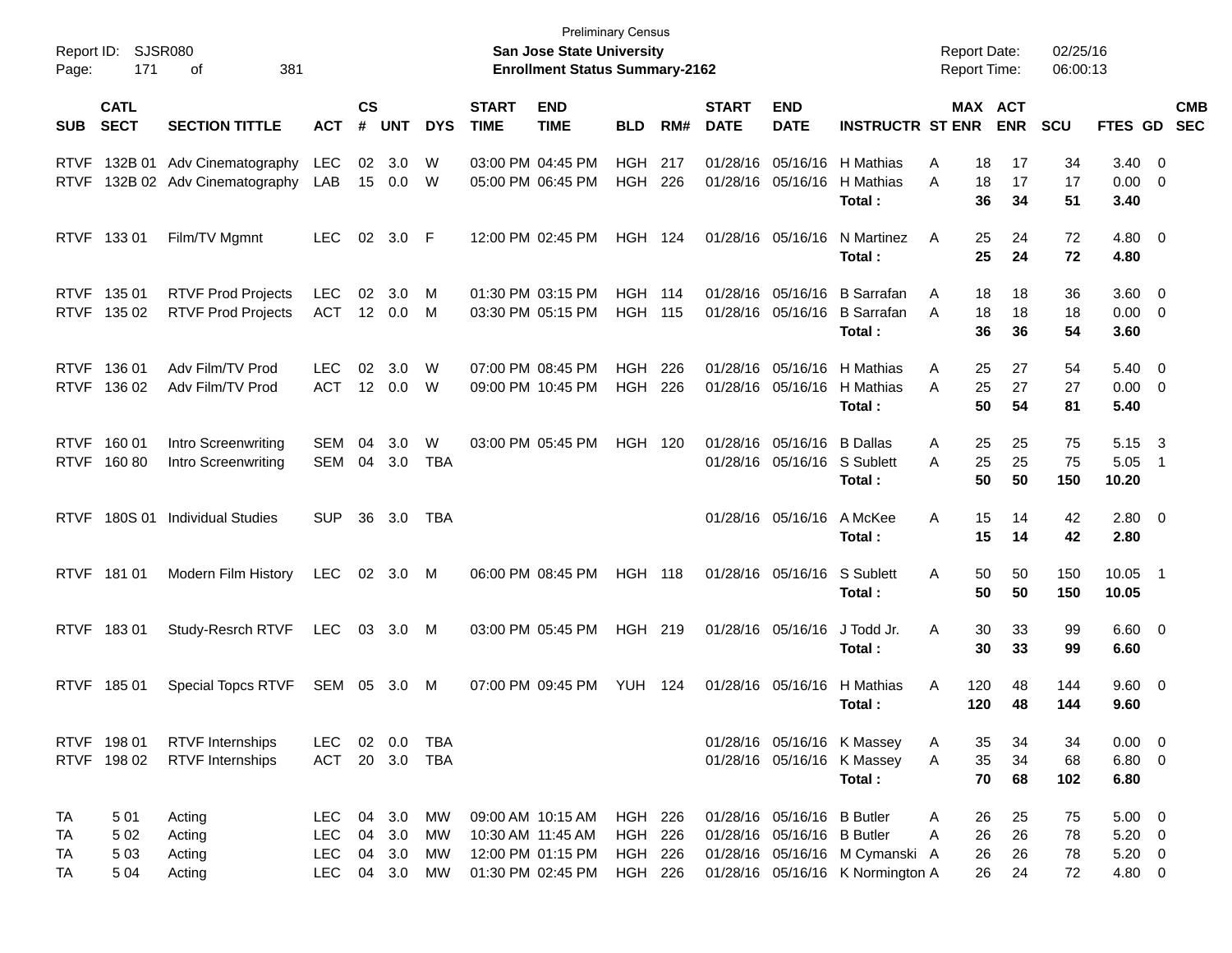| Report ID:<br>Page: | 172                        | <b>SJSR080</b><br>381<br>οf |                |                |            |            |                             | <b>San Jose State University</b><br><b>Enrollment Status Summary-2162</b> | <b>Preliminary Census</b> |      |                             |                               |                                | <b>Report Date:</b><br>Report Time: |            | 02/25/16<br>06:00:13 |                |                          |
|---------------------|----------------------------|-----------------------------|----------------|----------------|------------|------------|-----------------------------|---------------------------------------------------------------------------|---------------------------|------|-----------------------------|-------------------------------|--------------------------------|-------------------------------------|------------|----------------------|----------------|--------------------------|
| <b>SUB</b>          | <b>CATL</b><br><b>SECT</b> | <b>SECTION TITTLE</b>       | <b>ACT</b>     | <b>CS</b><br># | <b>UNT</b> | <b>DYS</b> | <b>START</b><br><b>TIME</b> | <b>END</b><br><b>TIME</b>                                                 | <b>BLD</b>                | RM#  | <b>START</b><br><b>DATE</b> | <b>END</b><br><b>DATE</b>     | <b>INSTRUCTR ST ENR</b>        | <b>MAX ACT</b>                      | <b>ENR</b> | SCU                  | FTES GD        | <b>CMB</b><br><b>SEC</b> |
| TA                  | 5 0 5                      | Acting                      | <b>LEC</b>     | 04             | 3.0        | МW         |                             | 03:00 PM 04:15 PM                                                         | <b>HGH</b>                | 226  |                             |                               | 01/28/16 05/16/16 S Anderson   | 26<br>A                             | 26         | 78                   | 5.20           | - 0                      |
| TA                  | 506                        | Acting                      | <b>LEC</b>     | 04             | 3.0        | <b>TR</b>  |                             | 09:00 AM 10:15 AM                                                         | <b>HGH</b>                | 226  |                             | 01/28/16 05/16/16             | J Moreno                       | 26<br>Α                             | 26         | 78                   | 5.20           | 0                        |
| TA                  | 507                        | Acting                      | <b>LEC</b>     | 04             | 3.0        | <b>TR</b>  |                             | 10:30 AM 11:45 AM                                                         | <b>HGH</b>                | 226  |                             | 01/28/16 05/16/16             | J Moreno                       | А<br>26                             | 25         | 75                   | 5.00           | 0                        |
| TA                  | 508                        | Acting                      | <b>LEC</b>     | 04             | 3.0        | <b>TR</b>  |                             | 12:00 PM 01:15 PM                                                         | <b>HGH</b>                | 226  |                             |                               | 01/28/16 05/16/16 K Kratochvil | A<br>26                             | 26         | 78                   | 5.20           | 0                        |
| TA                  | 509                        | Acting                      | <b>LEC</b>     | 04             | 3.0        | <b>TR</b>  |                             | 01:30 PM 02:45 PM                                                         | <b>HGH</b>                | 226  |                             |                               | 01/28/16 05/16/16 B Swanson    | 26<br>A                             | 24         | 72                   | 4.80           | 0                        |
| TA                  | 5 10                       | Acting                      | <b>LEC</b>     | 04             | 3.0        | <b>TR</b>  |                             | 03:00 PM 04:15 PM                                                         | <b>HGH</b>                | 226  |                             |                               | 01/28/16 05/16/16 B Swanson    | 26<br>A                             | 26         | 78                   | 5.20           | 0                        |
| TA                  | 5 11                       | Acting                      | <b>LEC</b>     | 04             | 3.0        | F          |                             | 12:00 PM 02:45 PM                                                         | HGH                       | 226  |                             | 01/28/16 05/16/16             | L Long                         | 26<br>А                             | 26         | 78                   | 5.20           | $\overline{0}$           |
|                     |                            |                             |                |                |            |            |                             |                                                                           |                           |      |                             |                               | Total:                         | 286                                 | 280        | 840                  | 56.00          |                          |
| TA                  | 10 01                      | Theatre Apprecia            | <b>LEC</b>     | 01             | 3.0        | МW         |                             | 12:00 PM 01:15 PM                                                         | <b>HGH</b>                | 103  |                             |                               | 01/28/16 05/16/16 K Piemme     | 50<br>A                             | 46         | 138                  | 9.20           | 0                        |
| TA                  | 10 02                      | Theatre Apprecia            | <b>LEC</b>     | 01             | 3.0        | МW         |                             | 03:00 PM 04:15 PM                                                         | <b>MUS</b>                | 250  |                             | 01/28/16 05/16/16 M Locher    |                                | 50<br>А                             | 50         | 150                  | 10.00          | 0                        |
| TA                  | 10 03                      | Theatre Apprecia            | <b>LEC</b>     | 01             | 3.0        | <b>TR</b>  |                             | 10:30 AM 11:45 AM                                                         | <b>HGH</b>                | 103  |                             |                               | 01/28/16 05/16/16 K Kratochvil | A<br>50                             | 51         | 153                  | 10.20          | 0                        |
| TA                  | 10 04                      | Theatre Apprecia            | <b>LEC</b>     | 01             | 3.0        | <b>TR</b>  |                             | 12:00 PM 01:15 PM                                                         | <b>HGH</b>                | 103  |                             |                               | 01/28/16 05/16/16 S Anderson   | 50<br>A                             | 50         | 150                  | 10.00          | $\overline{0}$           |
|                     |                            |                             |                |                |            |            |                             |                                                                           |                           |      |                             |                               | Total :                        | 200                                 | 197        | 591                  | 39.40          |                          |
| TA                  | 11 01                      | <b>Script Analysis</b>      | <b>LEC</b>     | 03             | 3.0        | <b>TR</b>  |                             | 12:00 PM 01:15 PM                                                         | <b>HGH 217</b>            |      |                             | 01/28/16 05/16/16             | L Long                         | 25<br>Α                             | 25         | 75                   | 5.00           | $\overline{\mathbf{0}}$  |
|                     |                            |                             |                |                |            |            |                             |                                                                           |                           |      |                             |                               | Total:                         | 25                                  | 25         | 75                   | 5.00           |                          |
| TA                  | 1301                       | Great Comedies for T LEC    |                |                | 03 3.0     | <b>TR</b>  |                             | 10:30 AM 11:45 AM                                                         | <b>HGH 118</b>            |      |                             | 01/28/16 05/16/16             | K Normington A                 | 50                                  | 48         | 144                  | $9.60 \quad 0$ |                          |
|                     |                            |                             |                |                |            |            |                             |                                                                           |                           |      |                             |                               | Total:                         | 50                                  | 48         | 144                  | 9.60           |                          |
| TA                  | 1701                       | Int Acting                  | <b>LEC</b>     | 04             | 3.0        | МW         |                             | 09:00 AM 10:15 AM                                                         | HGH.                      | 103  |                             | 01/28/16 05/16/16             | A Glazer Con A                 | 26                                  | 21         | 42                   | 4.20           | $\overline{\mathbf{0}}$  |
| TA                  | 1702                       | Int Acting                  | LAB            | 15             | 0.0        | MW         |                             | 10:30 AM 11:45 AM                                                         | <b>HGH</b>                | 103  |                             | 01/28/16 05/16/16             | A Glazer Con A                 | 26                                  | 21         | 21                   | 0.00           | $\overline{0}$           |
|                     |                            |                             |                |                |            |            |                             |                                                                           |                           |      |                             |                               | Total :                        | 52                                  | 42         | 63                   | 4.20           |                          |
| TA                  | 48 01                      | Voice & Movement            | <b>LEC</b>     |                | 01 3.0     | TR         |                             | 09:00 AM 10:15 AM                                                         | HGH 103                   |      |                             | 01/28/16 05/16/16             | K Normington A                 | 30                                  | 23         | 69                   | $4.60 \ 0$     |                          |
|                     |                            |                             |                |                |            |            |                             |                                                                           |                           |      |                             |                               | Total:                         | 30                                  | 23         | 69                   | 4.60           |                          |
| TA                  | 51A 01                     | <b>Scenery Props Arts</b>   | <b>LEC</b>     | 02             | 1.0        | F          |                             | 01:30 PM 02:45 PM                                                         | HGH.                      | 137A | 01/28/16                    | 05/16/16                      | J York                         | 25<br>Α                             | 9          | 5                    | 0.60           | - 0                      |
| TA                  | 51A 02                     | <b>Scenery Props Arts</b>   | <b>ACT</b>     |                | 15 0.0     | F          |                             | 03:00 PM 05:45 PM                                                         | HGH                       |      |                             | 137A 01/28/16 05/16/16 J York |                                | 25<br>Α                             | 9          | 5                    | 0.00           | $\overline{0}$           |
|                     |                            |                             |                |                |            |            |                             |                                                                           |                           |      |                             |                               | Total :                        | 50                                  | 18         | 9                    | 0.60           |                          |
| TA                  |                            | 51B 01 Costume Perf Arts    | <b>LEC</b>     |                | 02  0.0  M |            |                             | 01:30 PM 02:45 PM                                                         | HGH 120                   |      |                             | 01/28/16 05/16/16 D Weber     |                                | 18<br>A                             | 9          | 5                    | $0.00 \t 0$    |                          |
| TA                  |                            | 51B 02 Costume Perf Arts    | ACT 15 1.0 TBA |                |            |            |                             |                                                                           |                           |      |                             | 01/28/16 05/16/16 D Weber     |                                | 18<br>A                             | 9          | 5                    | $0.60 \t 0$    |                          |
|                     |                            |                             |                |                |            |            |                             |                                                                           |                           |      |                             |                               | Total:                         | 36                                  | 18         | 9                    | 0.60           |                          |
| TA                  |                            | 51C 01 Stage Management     | LEC            |                | 02  0.0  W |            |                             | 01:30 PM 02:45 PM                                                         | HGH 120                   |      |                             |                               | 01/28/16 05/16/16 W Nichols    | 25<br>A                             | 9          | 5                    | $0.00 \t 0$    |                          |
| TA                  |                            | 51C 02 Stage Management     | ACT 15 1.0 TBA |                |            |            |                             |                                                                           |                           |      |                             |                               | 01/28/16 05/16/16 W Nichols    | 25<br>A                             | 9          | 5                    | $0.60 \t 0$    |                          |
|                     |                            |                             |                |                |            |            |                             |                                                                           |                           |      |                             |                               | Total:                         | 50                                  | 18         | 9                    | 0.60           |                          |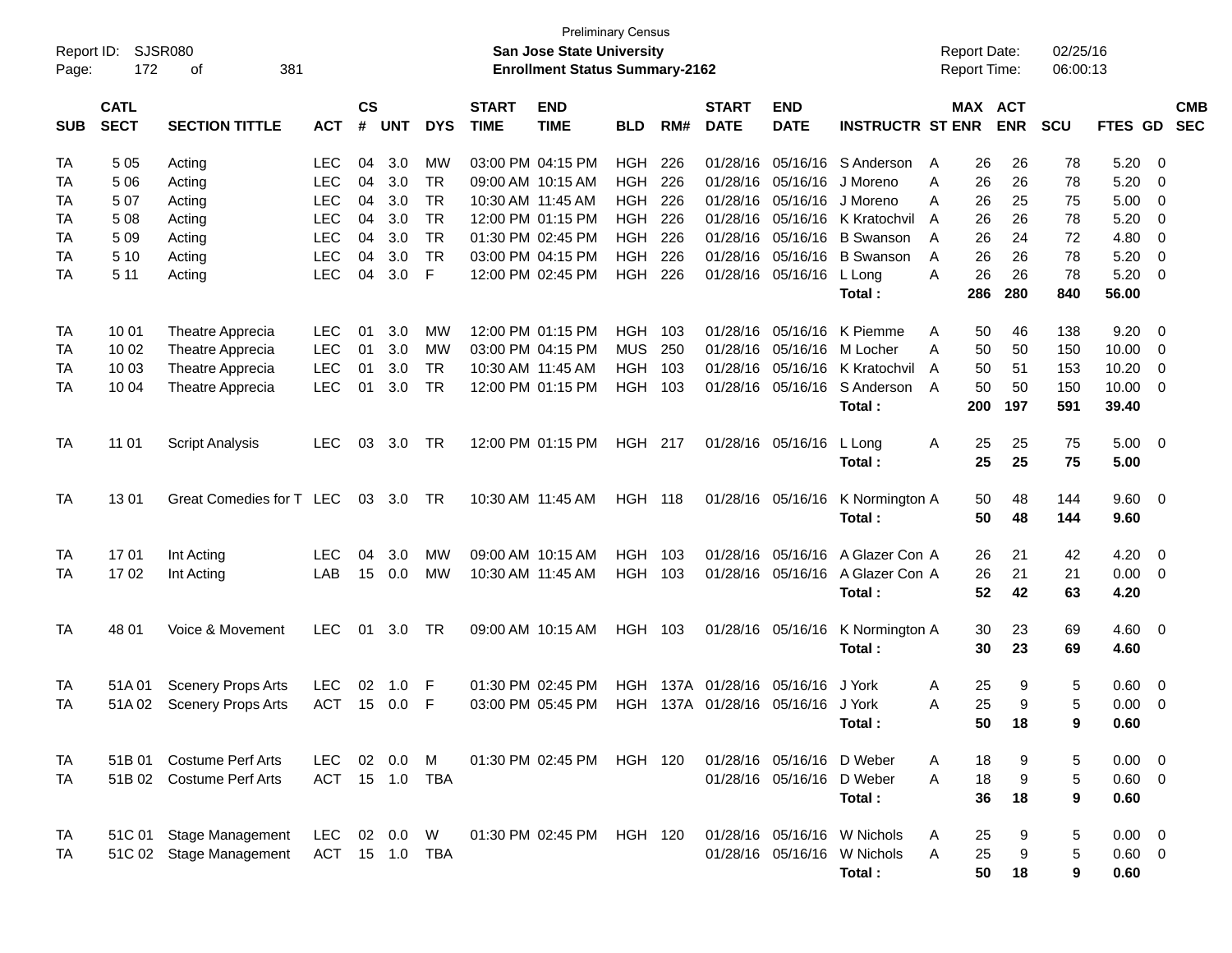| Report ID:<br>Page:                                 | 173                                                                          | SJSR080<br>381<br>οf                                                                                                                                                                              |                                                                                                       |                       |                                                      |                                                      |                             | San Jose State University<br><b>Enrollment Status Summary-2162</b> | <b>Preliminary Census</b>                            |                          |                             |                                                                                           |                                                                                | <b>Report Date:</b><br><b>Report Time:</b>                                              |                                                           | 02/25/16<br>06:00:13                                       |                                                                             |                                                                                               |                          |
|-----------------------------------------------------|------------------------------------------------------------------------------|---------------------------------------------------------------------------------------------------------------------------------------------------------------------------------------------------|-------------------------------------------------------------------------------------------------------|-----------------------|------------------------------------------------------|------------------------------------------------------|-----------------------------|--------------------------------------------------------------------|------------------------------------------------------|--------------------------|-----------------------------|-------------------------------------------------------------------------------------------|--------------------------------------------------------------------------------|-----------------------------------------------------------------------------------------|-----------------------------------------------------------|------------------------------------------------------------|-----------------------------------------------------------------------------|-----------------------------------------------------------------------------------------------|--------------------------|
| <b>SUB</b>                                          | <b>CATL</b><br><b>SECT</b>                                                   | <b>SECTION TITTLE</b>                                                                                                                                                                             | <b>ACT</b>                                                                                            | $\mathsf{cs}$<br>#    | <b>UNT</b>                                           | <b>DYS</b>                                           | <b>START</b><br><b>TIME</b> | <b>END</b><br><b>TIME</b>                                          | <b>BLD</b>                                           | RM#                      | <b>START</b><br><b>DATE</b> | <b>END</b><br><b>DATE</b>                                                                 | <b>INSTRUCTR ST ENR</b>                                                        |                                                                                         | MAX ACT<br><b>ENR</b>                                     | <b>SCU</b>                                                 | FTES GD                                                                     |                                                                                               | <b>CMB</b><br><b>SEC</b> |
| TA<br>TA                                            | 64 01<br>64 02                                                               | Make-up<br>Make-up                                                                                                                                                                                | <b>LEC</b><br><b>ACT</b>                                                                              | 04<br>12 <sup>2</sup> | 3.0<br>0.0                                           | <b>TR</b><br><b>TR</b>                               | 01:30 PM 02:20 PM           | 02:30 PM 03:20 PM                                                  | <b>HGH</b><br><b>HGH</b>                             | 136C<br>136C             |                             |                                                                                           | 01/28/16 05/16/16 C Carpenter A<br>01/28/16 05/16/16 C Carpenter A<br>Total:   | 18<br>18<br>36                                                                          | 15<br>15<br>30                                            | 30<br>15<br>45                                             | 3.00<br>0.00<br>3.00                                                        | $\overline{\phantom{0}}$<br>$\overline{\mathbf{0}}$                                           |                          |
| <b>TA</b>                                           | 91 01                                                                        | <b>Tech Theatre Activit</b>                                                                                                                                                                       | <b>ACT</b>                                                                                            | 20                    | 3.0                                                  | TBA                                                  |                             |                                                                    |                                                      |                          |                             | 01/28/16 05/16/16                                                                         | W Nichols<br>Total:                                                            | 30<br>Α<br>30                                                                           | 3<br>3                                                    | 9<br>9                                                     | 0.60 0<br>0.60                                                              |                                                                                               |                          |
| TA<br>TA<br>TA<br>TA                                |                                                                              | 100W 01 Wrt Wkshp Th Arts<br>100W 02 Wrt Wkshp Th Arts<br>100W 03 Wrt Wkshp Th Arts<br>100W 04 Wrt Wkshp Th Arts                                                                                  | LEC<br><b>LEC</b><br><b>LEC</b><br><b>LEC</b>                                                         | 04<br>04<br>04<br>04  | 3.0<br>3.0<br>3.0<br>3.0                             | MW<br>MW<br><b>TR</b><br>R                           | 01:30 PM 02:45 PM           | 12:00 PM 01:15 PM<br>01:30 PM 02:45 PM<br>03:00 PM 05:45 PM        | <b>HGH</b><br><b>HGH</b><br><b>HGH</b><br><b>HGH</b> | 217<br>217<br>120<br>120 | 01/28/16<br>01/28/16        | 01/28/16 05/16/16<br>05/16/16<br>05/16/16 K Kahn<br>01/28/16 05/16/16                     | L Long<br>L Long<br>K Kratochvil<br>Total:                                     | 25<br>A<br>25<br>Α<br>25<br>A<br>A<br>25<br>100                                         | 22<br>12<br>20<br>23<br>77                                | 66<br>36<br>60<br>69<br>231                                | 4.40<br>2.40<br>4.00<br>4.65<br>15.45                                       | $\overline{\mathbf{0}}$<br>$\overline{\mathbf{0}}$<br>0<br>$\overline{1}$                     |                          |
| TA<br>TA                                            | 103 01<br>103 02                                                             | <b>Musical Theatre</b><br><b>Musical Theatre</b>                                                                                                                                                  | <b>LEC</b><br>LAB                                                                                     | 04                    | 3.0<br>15 0.0                                        | <b>TBA</b><br><b>TBA</b>                             |                             |                                                                    |                                                      |                          |                             | 01/28/16 05/16/16<br>01/28/16 05/16/16                                                    | <b>B</b> Butler<br><b>B</b> Butler<br>Total:                                   | Α<br>30<br>30<br>A<br>60                                                                | 24<br>24<br>48                                            | 48<br>24<br>72                                             | 4.80<br>0.00<br>4.80                                                        | $\overline{\mathbf{0}}$<br>$\overline{\mathbf{0}}$                                            |                          |
| TA<br>TA                                            | 112 01<br>112 02                                                             | Rehearse & Perform<br>Rehearse & Perform                                                                                                                                                          | <b>ACT</b><br><b>ACT</b>                                                                              | 20                    | 3.0<br>3.0                                           | M                                                    |                             | 01:30 PM 05:15 PM                                                  | HGH 103                                              |                          |                             | 01/28/16 05/16/16                                                                         | A Glazer Con A<br>Total:                                                       | 25<br>X<br>0<br>25                                                                      | 24<br>0<br>24                                             | 72<br>0<br>72                                              | 4.80<br>0.00<br>4.80                                                        | $\overline{\mathbf{0}}$<br>$\overline{\mathbf{0}}$                                            |                          |
| TA<br>TA<br>TA<br>TA<br>TA<br>TA<br>TA<br><b>TA</b> | 117 01<br>117 02<br>117 03<br>117 04<br>117 05<br>117 06<br>117 07<br>117 08 | Pract Act or Direc<br>Pract Act or Direc<br>Pract Act or Direc<br>Pract Act or Direc<br>Pract Act or Direc<br><b>Pract Act or Direc</b><br><b>Pract Act or Direc</b><br><b>Pract Act or Direc</b> | <b>LEC</b><br><b>ACT</b><br><b>LEC</b><br><b>ACT</b><br>LEC<br><b>ACT</b><br><b>LEC</b><br><b>ACT</b> | 04<br>20<br>04<br>20  | 1.0<br>0.0<br>2.0<br>0.0<br>3.0<br>0.0<br>3.0<br>0.0 | <b>TBA</b><br><b>TBA</b><br><b>TBA</b><br><b>TBA</b> |                             |                                                                    |                                                      |                          | 01/28/16<br>01/28/16        | 01/28/16 05/16/16 K Brandt<br>05/16/16 K Brandt<br>05/16/16<br>01/28/16 05/16/16 K Valdez | K Valdez<br>Total:                                                             | Х<br>0<br>Χ<br>0<br>Χ<br>0<br>X<br>0<br>A<br>25<br>25<br>A<br>25<br>A<br>25<br>A<br>100 | 0<br>0<br>0<br>0<br>16<br>16<br>7<br>$\overline{7}$<br>46 | 0<br>0<br>0<br>0<br>16<br>32<br>$\overline{7}$<br>14<br>69 | $0.00 \t 0$<br>0.00<br>0.00<br>0.00<br>3.25<br>0.00<br>1.45<br>0.00<br>4.70 | $\overline{\mathbf{0}}$<br>0<br>0<br>-1<br>$\overline{1}$<br>$\overline{1}$<br>$\overline{1}$ |                          |
| TA                                                  | 121 01                                                                       | <b>Topics Perf Hist</b>                                                                                                                                                                           | LEC.                                                                                                  |                       |                                                      |                                                      |                             | 02 3.0 MW  01:30 PM  02:45 PM  HGH  124                            |                                                      |                          |                             | 01/28/16 05/16/16 B Butler                                                                | Total:                                                                         | 30<br>A<br>30                                                                           | 15<br>15                                                  | 45<br>45                                                   | $3.05$ 1<br>3.05                                                            |                                                                                               |                          |
| TA                                                  | 127 01<br>ENGL 127 01                                                        | Contemp Theatre<br><b>Contemp Theatre</b>                                                                                                                                                         | <b>LEC</b><br><b>LEC</b>                                                                              |                       | 02 3.0<br>02 3.0                                     | TR<br><b>TR</b>                                      |                             | 01:30 PM 02:45 PM<br>01:30 PM 02:45 PM                             | HGH 124<br><b>HGH 124</b>                            |                          |                             |                                                                                           | 01/28/16 05/16/16 K Normington A<br>01/28/16 05/16/16 K Normington A<br>Total: | 40<br>0<br>40                                                                           | 21<br>19<br>40                                            | 63<br>57<br>120                                            | 4.20<br>3.80 0 C<br>8.00                                                    | $0\,$ C                                                                                       |                          |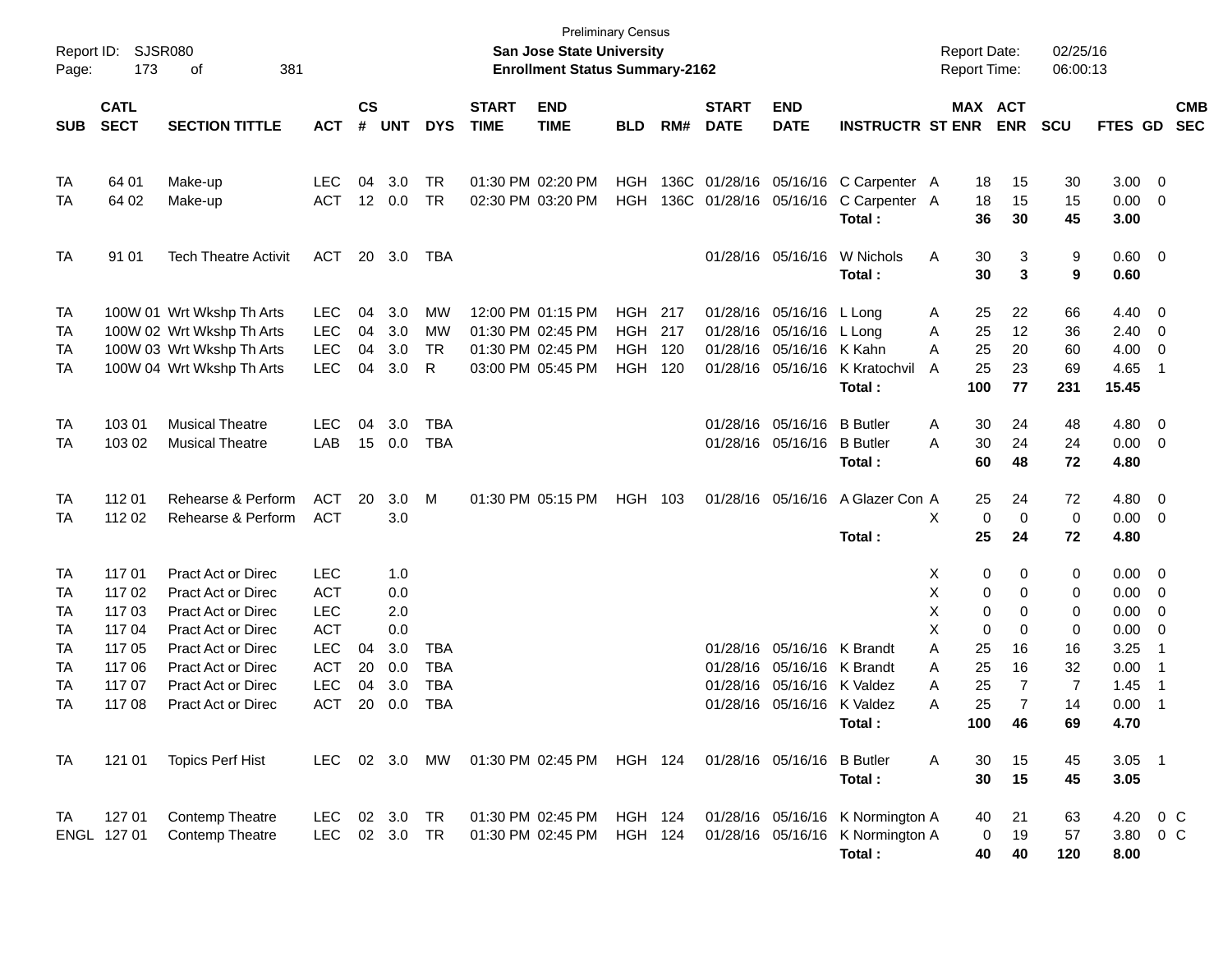| Report ID:<br>Page: | 174                        | <b>SJSR080</b><br>381<br>оf                                    |                          |                    |                      |                          |                             | San Jose State University<br><b>Enrollment Status Summary-2162</b> | <b>Preliminary Census</b>        |            |                             |                               |                                                                                                        | <b>Report Date:</b><br><b>Report Time:</b> |                            | 02/25/16<br>06:00:13          |                                            |                                                    |
|---------------------|----------------------------|----------------------------------------------------------------|--------------------------|--------------------|----------------------|--------------------------|-----------------------------|--------------------------------------------------------------------|----------------------------------|------------|-----------------------------|-------------------------------|--------------------------------------------------------------------------------------------------------|--------------------------------------------|----------------------------|-------------------------------|--------------------------------------------|----------------------------------------------------|
| <b>SUB</b>          | <b>CATL</b><br><b>SECT</b> | <b>SECTION TITTLE</b>                                          | <b>ACT</b>               | $\mathsf{cs}$<br># | <b>UNT</b>           | <b>DYS</b>               | <b>START</b><br><b>TIME</b> | <b>END</b><br><b>TIME</b>                                          | <b>BLD</b>                       | RM#        | <b>START</b><br><b>DATE</b> | <b>END</b><br><b>DATE</b>     | <b>INSTRUCTR ST ENR</b>                                                                                |                                            | MAX ACT<br><b>ENR</b>      | SCU                           | FTES GD                                    | <b>CMB</b><br><b>SEC</b>                           |
| TA<br>TA            | 131 01<br>131 02           | Storytelling<br>Storytelling                                   | <b>LEC</b><br><b>LEC</b> | 04<br>04           | 3.0<br>3.0           | <b>TR</b><br><b>TR</b>   |                             | 10:30 AM 11:45 AM<br>12:00 PM 01:15 PM                             | <b>HGH</b><br><b>HGH</b>         | 114<br>122 | 01/28/16                    | 01/28/16 05/16/16<br>05/16/16 | <b>B</b> Swanson<br><b>B</b> Swanson<br>Total:                                                         | A<br>25<br>A<br>25<br>50                   | 21<br>22<br>43             | 63<br>66<br>129               | 4.20<br>4.40<br>8.60                       | $\overline{0}$<br>$\mathbf 0$                      |
| TA<br>TA            | 151 01<br>151 02           | Lighting<br>Lighting                                           | <b>LEC</b><br><b>ACT</b> | 02<br>20           | 3.0<br>0.0           | M<br>W                   |                             | 10:30 AM 11:45 AM<br>10:30 AM 11:45 AM                             | <b>HGH</b><br><b>HGH</b>         | 120<br>120 | 01/28/16                    | 01/28/16 05/16/16<br>05/16/16 | J Bernard<br>J Bernard<br>Total:                                                                       | A<br>25<br>25<br>A<br>50                   | 20<br>20<br>40             | 40<br>20<br>60                | 4.00<br>0.00<br>4.00                       | $\overline{0}$<br>$\overline{0}$                   |
| TA<br>TA            | 154 01<br>154 02           | Scenery<br>Scenery                                             | LEC<br><b>ACT</b>        | 04<br>12           | 3.0<br>0.0           | M<br>W                   |                             | 10:30 AM 11:45 AM<br>10:30 AM 11:45 AM                             | HGH<br><b>HGH</b>                | 217<br>217 | 01/28/16                    | 01/28/16 05/16/16<br>05/16/16 | M Locher<br>M Locher<br>Total:                                                                         | A<br>25<br>25<br>A<br>50                   | 18<br>18<br>36             | 36<br>18<br>54                | 3.60<br>0.00<br>3.60                       | $\overline{0}$<br>$\overline{0}$                   |
| TA<br>TA            | 161 01<br>161 02           | Theatre Design Top<br>Theatre Design Top                       | <b>LEC</b><br>ACT        |                    | 3.0<br>0.0           |                          |                             |                                                                    |                                  |            |                             |                               | Total:                                                                                                 | X<br>0<br>X                                | 0<br>0<br>0<br>0<br>0      | 0<br>0<br>0                   | 0.00<br>0.00<br>0.00                       | $\overline{\mathbf{0}}$<br>$\overline{\mathbf{0}}$ |
| TA                  | 167 01                     | Theatre in Education                                           | LEC                      |                    | 3.0                  |                          |                             |                                                                    |                                  |            |                             |                               | Total:                                                                                                 | Χ                                          | 0<br>0<br>0<br>$\mathbf 0$ | 0<br>0                        | $0.00 \t 0$<br>0.00                        |                                                    |
| TA<br>TA            |                            | 170A 80 Act & Dir Camera<br>170A 81 Act & Dir Camera           | <b>LEC</b><br><b>ACT</b> | 02                 | 3.0<br>12 0.0        | <b>TBA</b><br><b>TBA</b> |                             |                                                                    |                                  |            |                             | 01/28/16 05/16/16             | 01/28/16 05/16/16 A Glazer Con A<br>A Glazer Con A<br>Total:                                           | 26<br>26<br>52                             | 17<br>17<br>34             | 34<br>17<br>51                | 3.40<br>0.00<br>3.40                       | $\overline{0}$<br>$\overline{0}$                   |
| TA<br>TA            | 170B 01                    | Adv Act & Dir Cam<br>170B 02 Adv Act & Dir Cam                 | <b>LEC</b><br><b>ACT</b> | 02                 | 3.0<br>12  0.0       | W<br>W                   |                             | 01:30 PM 03:15 PM<br>03:30 PM 05:15 PM                             | <b>HGH 114</b><br><b>HGH 115</b> |            |                             | 01/28/16 05/16/16             | 01/28/16 05/16/16 A Glazer Con A<br>A Glazer Con A<br>Total:                                           | 26<br>26<br>52                             | 25<br>24<br>49             | 50<br>24<br>74                | 5.00<br>0.00<br>5.00                       | $\overline{0}$<br>$\overline{0}$                   |
| TA                  | 18001                      | <b>Indiv Studies</b>                                           | <b>SUP</b>               | 36                 | 1.0                  | TBA                      |                             |                                                                    |                                  |            |                             | 01/28/16 05/16/16             | D Kahn<br>Total:                                                                                       | Α<br>20<br>20                              | -1<br>-1                   | $\overline{1}$<br>$\mathbf 1$ | $0.07 \ 0$<br>0.07                         |                                                    |
| TA<br>TA<br>TA      | 191 01<br>191 02<br>191 03 | Act Proj Thea Prod<br>Act Proj Thea Prod<br>Act Proj Thea Prod | ACT<br>ACT<br>ACT        | 20                 | 20 1.0 TBA<br>20 2.0 | TBA<br>3.0 TBA           |                             |                                                                    |                                  |            |                             |                               | 01/28/16 05/16/16 M Locher<br>01/28/16 05/16/16 C Carpenter A<br>01/28/16 05/16/16 J Bernard<br>Total: | 30<br>A<br>30<br>Α<br>30<br>90             | 10<br>15<br>15<br>40       | 10<br>15<br>15<br>40          | 0.67<br>$2.00 \t 0$<br>$3.00 \t 0$<br>5.67 | - 0                                                |
| TA<br>TA            | 198 01<br>198 02           | Internship<br>Internship                                       | LEC<br><b>ACT</b>        |                    | 3.0<br>0.0           |                          |                             |                                                                    |                                  |            |                             |                               | Total:                                                                                                 | X<br>0<br>X                                | 0<br>0<br>0<br>0<br>0      | 0<br>0<br>0                   | $0.00 \quad 0$<br>$0.00 \t 0$<br>0.00      |                                                    |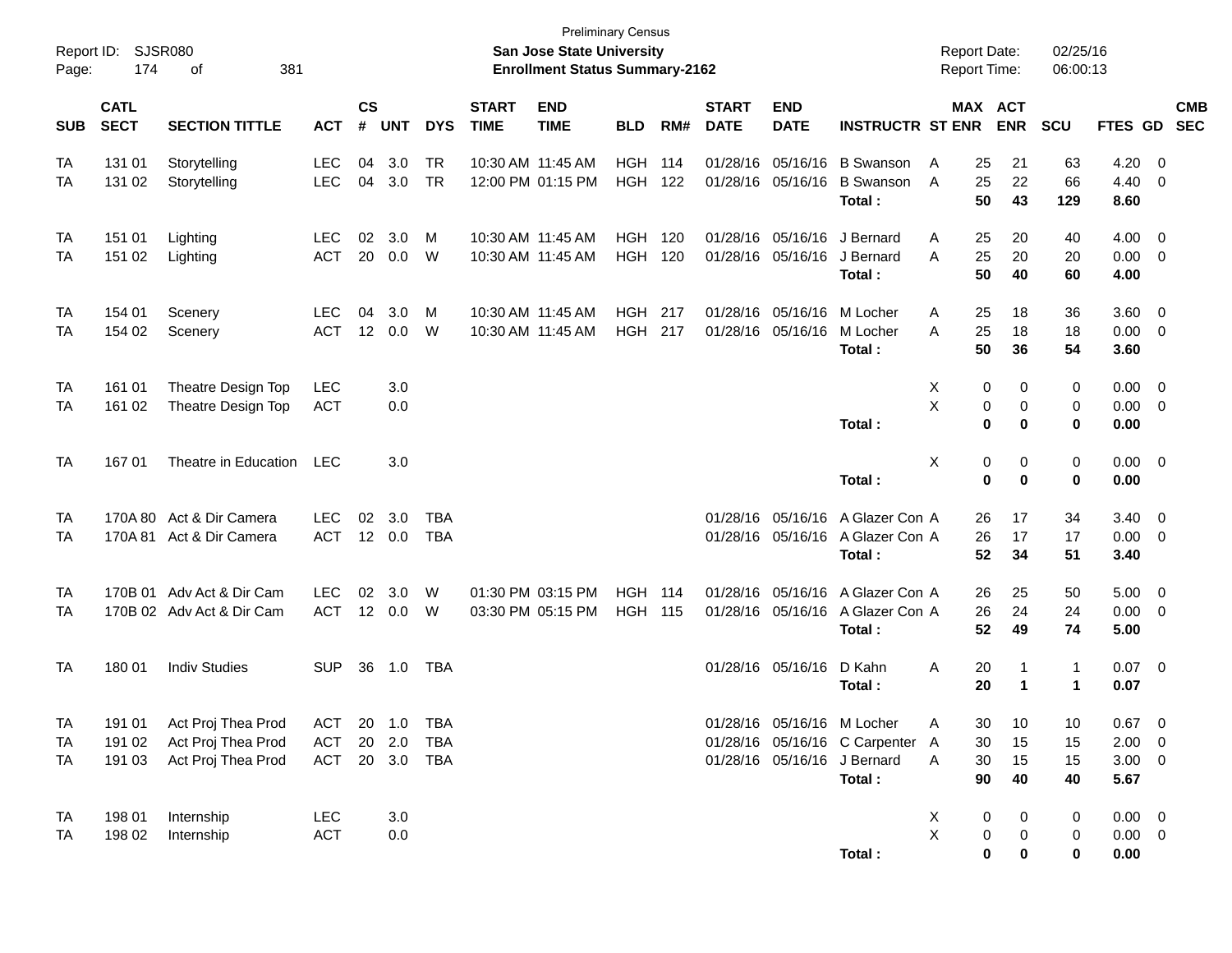| Report ID:<br>Page: | 175                        | SJSR080<br>381<br>0f             |                          |                    |            |                   |                             | San Jose State University<br><b>Enrollment Status Summary-2162</b> | <b>Preliminary Census</b> |     |                             |                                                  |                                                       | <b>Report Date:</b><br><b>Report Time:</b> |                                 | 02/25/16<br>06:00:13      |                                    |                    |                          |
|---------------------|----------------------------|----------------------------------|--------------------------|--------------------|------------|-------------------|-----------------------------|--------------------------------------------------------------------|---------------------------|-----|-----------------------------|--------------------------------------------------|-------------------------------------------------------|--------------------------------------------|---------------------------------|---------------------------|------------------------------------|--------------------|--------------------------|
| <b>SUB</b>          | <b>CATL</b><br><b>SECT</b> | <b>SECTION TITTLE</b>            | <b>ACT</b>               | $\mathsf{cs}$<br># | <b>UNT</b> | <b>DYS</b>        | <b>START</b><br><b>TIME</b> | <b>END</b><br><b>TIME</b>                                          | <b>BLD</b>                | RM# | <b>START</b><br><b>DATE</b> | <b>END</b><br><b>DATE</b>                        | <b>INSTRUCTR ST ENR</b>                               | MAX                                        | <b>ACT</b><br><b>ENR</b>        | <b>SCU</b>                | FTES GD                            |                    | <b>CMB</b><br><b>SEC</b> |
| TA<br><b>RTVF</b>   | 199H 01<br>199H 01         | Honors Program<br>Honors Program | <b>SUP</b><br><b>SUP</b> | 78<br>78           | 3.0<br>3.0 | <b>TBA</b><br>TBA |                             |                                                                    |                           |     | 01/28/16<br>01/28/16        | 05/16/16<br>05/16/16                             | D Kahn<br>D Kahn<br>Total:                            | $\mathsf{A}$<br>$\mathsf{A}$               | 5<br>0<br>$\mathbf 0$<br>5<br>1 | 3<br>$\mathbf{0}$<br>3    | 0.20<br>0.00<br>0.20               | $0\,$ C<br>$0\,$ C |                          |
| TA                  | 298 01                     | <b>Special Study</b>             | <b>SUP</b>               | 78                 | 3.0        | TBA               |                             |                                                                    |                           |     | 01/28/16                    | 05/16/16                                         | D Kahn<br>Total:                                      | $\mathsf{A}$                               | 5<br>5<br>-1                    | 3<br>3                    | 0.25<br>0.25                       | - 1                |                          |
| <b>TA</b>           | 299 01                     | Master's Thesis                  | <b>SUP</b>               | 78                 | 3.0        | <b>TBA</b>        |                             |                                                                    |                           |     | 01/28/16                    | 05/16/16                                         | D Kahn<br>Total:                                      | A                                          | 5<br>0<br>5<br>$\mathbf{0}$     | 0<br>$\mathbf 0$          | $0.00 \t 0$<br>0.00                |                    |                          |
|                     | Department :               | TV, Radio, Film & Theatre        |                          |                    |            |                   |                             |                                                                    |                           |     |                             | <b>Lower Division:</b><br><b>Upper Division:</b> | <b>Department Total:</b><br><b>Graduate Division:</b> | 3542<br>1631<br>1901<br>10                 | 2950<br>1411<br>1538            | 6932<br>3522<br>3407<br>3 | 477.63<br>234.90<br>242.48<br>0.25 |                    |                          |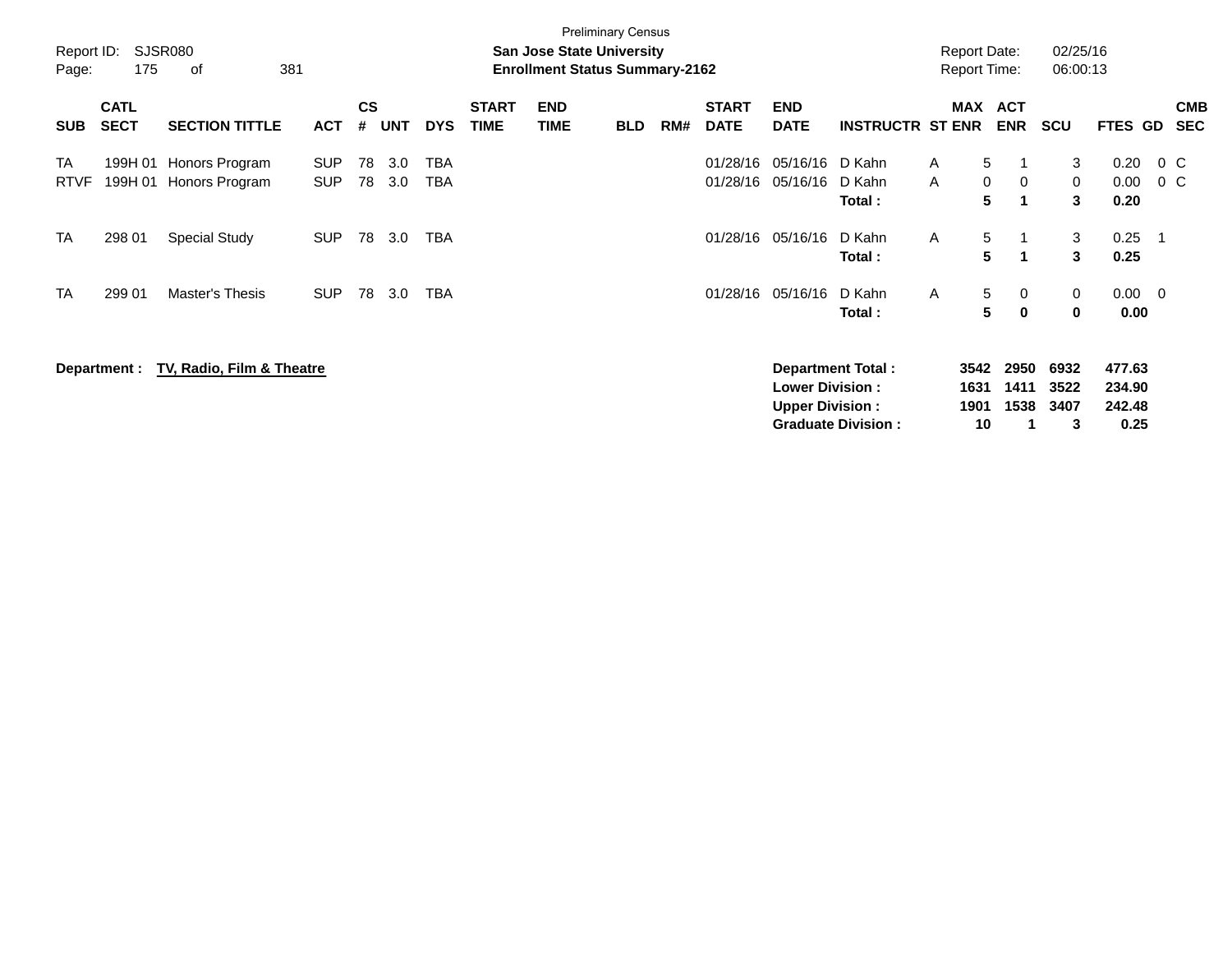| Report ID:<br>Page: | 176                        | SJSR080<br>381<br>оf                        |              |               |         |            |                             | <b>Preliminary Census</b><br><b>San Jose State University</b><br><b>Enrollment Status Summary-2162</b> |            |     |                             |                              |                              | <b>Report Date:</b><br><b>Report Time:</b> |                            | 02/25/16<br>06:00:13 |                  |                          |            |
|---------------------|----------------------------|---------------------------------------------|--------------|---------------|---------|------------|-----------------------------|--------------------------------------------------------------------------------------------------------|------------|-----|-----------------------------|------------------------------|------------------------------|--------------------------------------------|----------------------------|----------------------|------------------|--------------------------|------------|
| <b>SUB</b>          | <b>CATL</b><br><b>SECT</b> | <b>SECTION TITTLE</b>                       | <b>ACT</b>   | $\mathsf{cs}$ | # UNT   | <b>DYS</b> | <b>START</b><br><b>TIME</b> | <b>END</b><br><b>TIME</b>                                                                              | <b>BLD</b> | RM# | <b>START</b><br><b>DATE</b> | <b>END</b><br><b>DATE</b>    | <b>INSTRUCTR ST ENR</b>      |                                            | MAX ACT<br><b>ENR</b>      | <b>SCU</b>           | FTES GD SEC      |                          | <b>CMB</b> |
| College             |                            | <b>Humanities &amp; the Arts</b>            |              |               |         |            |                             |                                                                                                        |            |     |                             |                              |                              |                                            |                            |                      |                  |                          |            |
|                     | Department :               | <b>English &amp; Comparative Literature</b> |              |               |         |            |                             |                                                                                                        |            |     |                             |                              |                              |                                            |                            |                      |                  |                          |            |
|                     |                            | ENED 184Y 01 Stdt Tchg II                   | SUP.         | 25            | 4.0     | <b>TBA</b> |                             |                                                                                                        |            |     | 01/28/16                    | 05/16/16 J Lovell            |                              | Α                                          | 5<br>6                     | 20                   | 1.33             | $\overline{\mathbf{0}}$  |            |
|                     |                            | ENED 184Y 02 Stdt Tchg II                   | <b>SUP</b>   | 25            | 4.0     | <b>TBA</b> |                             |                                                                                                        |            |     | 01/28/16                    | 05/16/16 L Hamor             |                              | A                                          | 6<br>5                     | 20                   | 1.33             | - 0                      |            |
|                     |                            | ENED 184Y 03 Stdt Tchg II                   | <b>SUP</b>   | 25            | 4.0     | <b>TBA</b> |                             |                                                                                                        |            |     | 01/28/16                    | 05/16/16 S Marsh             |                              | A                                          | 3<br>3                     | 12                   | 0.80             | $\overline{\mathbf{0}}$  |            |
|                     |                            | ENED 184Y 04 Stdt Tchg II                   | <b>SUP</b>   | 25            | 4.0     | <b>TBA</b> |                             |                                                                                                        |            |     |                             | 01/28/16 05/16/16            | Total:                       | A<br>21                                    | 6<br>0<br>13               | $\mathbf 0$<br>52    | 0.00<br>3.47     | $\overline{\phantom{0}}$ |            |
|                     |                            | ENED 184Z 01 Stdt Tchg III                  | <b>SUP</b>   | 25            | 4.0     | <b>TBA</b> |                             |                                                                                                        |            |     | 01/28/16                    | 05/16/16 J Lovell            |                              | Α                                          | 5<br>6                     | 20                   | 1.33             | - 0                      |            |
|                     |                            | ENED 184Z 02 Stdt Tchg III                  | <b>SUP</b>   | 25            | 4.0     | <b>TBA</b> |                             |                                                                                                        |            |     | 01/28/16                    | 05/16/16 L Hamor             |                              | A                                          | 6<br>4                     | 16                   | 1.07             | $\overline{\mathbf{0}}$  |            |
|                     |                            | ENED 184Z 03 Stdt Tchg III                  | <b>SUP</b>   | 25            | 4.0     | <b>TBA</b> |                             |                                                                                                        |            |     | 01/28/16                    | 05/16/16 S Marsh             |                              | A                                          | 3<br>3                     | 12                   | 0.80             | $\overline{\mathbf{0}}$  |            |
|                     |                            | ENED 184Z 04 Stdt Tchg III                  | <b>SUP</b>   | 25            | 4.0     | <b>TBA</b> |                             |                                                                                                        |            |     |                             | 01/28/16 05/16/16            |                              | A                                          | 6<br>0                     | 0                    | $0.00 \t 0$      |                          |            |
|                     |                            |                                             |              |               |         |            |                             |                                                                                                        |            |     |                             |                              | Total:                       | 21                                         | 12                         | 48                   | 3.20             |                          |            |
|                     | ENED 353 01                | Meth Tchng English                          | SEM 05 3.0 T |               |         |            |                             | 04:00 PM 06:45 PM                                                                                      | <b>SH</b>  | 212 |                             | 01/28/16 05/16/16            | S Marsh<br>Total:            | 25<br>Α<br>25                              | 22<br>22                   | 66<br>66             | $4.45$ 1<br>4.45 |                          |            |
|                     | ENED 365 01                | Seminar in English E SEM 05 1.0 R           |              |               |         |            |                             | 04:00 PM 06:45 PM                                                                                      | SH         | 433 |                             | 01/28/16 05/16/16            | M Warner                     | 15<br>A                                    | 12                         | 12                   | 0.80 0           |                          |            |
|                     |                            |                                             |              |               |         |            |                             |                                                                                                        |            |     |                             |                              | Total:                       | 15                                         | 12                         | 12                   | 0.80             |                          |            |
| <b>ENGL</b>         | 1A 01                      | <b>First Year Writing</b>                   | <b>LEC</b>   |               | 3.0     |            |                             |                                                                                                        |            |     |                             |                              |                              | X                                          | 0<br>0                     | 0                    | 0.00             | $\overline{\phantom{0}}$ |            |
| <b>ENGL</b>         | 1A 02                      | <b>First Year Writing</b>                   | <b>LEC</b>   | 03            | 3.0     | MW         | 07:30 AM 08:45 AM           |                                                                                                        | <b>BBC</b> | 122 | 01/28/16                    | 05/16/16                     | T Mouton                     | 25<br>Α                                    | 25                         | 75                   | 5.00             | $\overline{\phantom{0}}$ |            |
| <b>ENGL</b>         | 1A03                       | <b>First Year Writing</b>                   | LEC          | 03            | 3.0     | <b>TR</b>  | 07:30 AM 08:45 AM           |                                                                                                        | CL.        | 238 |                             |                              | 01/28/16 05/16/16 R McNabb   | 25<br>Α                                    | 24                         | 72                   | 4.80             | - 0                      |            |
| <b>ENGL</b>         | 1A 04                      | <b>First Year Writing</b>                   | <b>LEC</b>   |               | 3.0     |            |                             |                                                                                                        |            |     |                             |                              |                              | X                                          | $\mathbf 0$<br>$\mathbf 0$ | 0                    | 0.00             | 0                        |            |
| <b>ENGL</b>         | 1A 05                      | <b>First Year Writing</b>                   | <b>LEC</b>   | 03            | 3.0     | MW         | 09:00 AM 10:15 AM           |                                                                                                        | <b>SH</b>  | 444 | 01/28/16                    |                              | 05/16/16 K Papacosta A       | 25                                         | 25                         | 75                   | 5.00             | - 0                      |            |
| <b>ENGL</b>         | 1A 06                      | <b>First Year Writing</b>                   | <b>LEC</b>   | 03            | 3.0     | <b>MW</b>  | 09:00 AM 10:15 AM           |                                                                                                        | <b>BBC</b> | 122 | 01/28/16                    | 05/16/16                     | T Mouton                     | 25<br>Α                                    | 25                         | 75                   | 5.00             | - 0                      |            |
| <b>ENGL</b>         | 1A 07                      | <b>First Year Writing</b>                   | <b>LEC</b>   | 03            | 3.0     | <b>TR</b>  | 09:00 AM 10:15 AM           |                                                                                                        | <b>BBC</b> | 122 | 01/28/16                    | 05/16/16 S Tran              |                              | 25<br>Α                                    | 25                         | 75                   | 5.00             | - 0                      |            |
| <b>ENGL</b>         | 1A 08                      | <b>First Year Writing</b>                   | <b>LEC</b>   |               | 3.0     |            |                             |                                                                                                        |            |     |                             |                              |                              | X                                          | $\mathbf 0$<br>$\mathbf 0$ | $\mathbf 0$          | 0.00             | - 0                      |            |
| <b>ENGL</b>         | 1A 09                      | <b>First Year Writing</b>                   | <b>LEC</b>   | 03            | 3.0     | MW         | 10:30 AM 11:45 AM           |                                                                                                        | <b>BBC</b> | 121 | 01/28/16                    | 05/16/16 S Diven             |                              | 25<br>A                                    | 25                         | 75                   | 5.00             | - 0                      |            |
| <b>ENGL</b>         | 1A 10                      | <b>First Year Writing</b>                   | <b>LEC</b>   | 03            | 3.0     | <b>MW</b>  | 10:30 AM 11:45 AM           |                                                                                                        | <b>BBC</b> | 122 |                             | 01/28/16 05/16/16 J Hallford |                              | 25<br>A                                    | 23                         | 69                   | 4.60             | - 0                      |            |
| <b>ENGL</b>         | 1A 11                      | <b>First Year Writing</b>                   | <b>LEC</b>   | 03            | 3.0     | TR         | 10:30 AM 11:45 AM           |                                                                                                        | <b>BBC</b> | 122 |                             |                              | 01/28/16 05/16/16 R Skinnell | A<br>25                                    | 25                         | 75                   | 5.00             | $\overline{0}$           |            |
| <b>ENGL</b>         | 1A 12                      | <b>First Year Writing</b>                   | <b>LEC</b>   | 03            | 3.0     | <b>TR</b>  | 10:30 AM 11:45 AM           |                                                                                                        | <b>BBC</b> | 121 |                             |                              | 01/28/16 05/16/16 N Singhal  | 25<br>A                                    | 24                         | 72                   | 4.80             | $\overline{\mathbf{0}}$  |            |
| <b>ENGL</b>         | 1A 13                      | <b>First Year Writing</b>                   | <b>LEC</b>   | 03            | 3.0     | MW         |                             | 12:00 PM 01:15 PM                                                                                      | <b>BBC</b> | 121 |                             |                              | 01/28/16 05/16/16 L Lindelof | 25<br>A                                    | 24                         | 72                   | 4.80             | $\overline{\mathbf{0}}$  |            |
| <b>ENGL</b>         | 1A 14                      | <b>First Year Writing</b>                   | <b>LEC</b>   | 03            | 3.0     | MW         |                             | 12:00 PM 01:15 PM                                                                                      | <b>BBC</b> | 122 |                             | 01/28/16 05/16/16 J Hallford |                              | 25<br>A                                    | 24                         | 72                   | 4.80             | $\overline{\phantom{0}}$ |            |
| <b>ENGL</b>         | 1A 15                      | <b>First Year Writing</b>                   | <b>LEC</b>   |               | 3.0     |            |                             |                                                                                                        |            |     |                             |                              |                              | Χ                                          | $\mathbf 0$<br>0           | 0                    | 0.00             | $\overline{\mathbf{0}}$  |            |
| <b>ENGL</b>         | 1A 16                      | <b>First Year Writing</b>                   | LEC          | 03            | $3.0\,$ | MW         |                             | 12:00 PM 01:15 PM                                                                                      | <b>BBC</b> | 124 |                             | 01/28/16 05/16/16 A Tran     |                              | 25<br>Α                                    | 25                         | 75                   | 5.00             | $\overline{\mathbf{0}}$  |            |
| <b>ENGL</b>         | 1A 17                      | <b>First Year Writing</b>                   | <b>LEC</b>   |               | 3.0     |            |                             |                                                                                                        |            |     |                             |                              |                              | Χ                                          | $\mathbf 0$<br>0           | 0                    | 0.00             | $\overline{\mathbf{0}}$  |            |
| <b>ENGL</b>         | 1A 18                      | <b>First Year Writing</b>                   | <b>LEC</b>   | 03            | 3.0     | <b>TR</b>  |                             | 12:00 PM 01:15 PM CL                                                                                   |            | 111 |                             |                              | 01/28/16 05/16/16 R Skinnell | 25<br>Α                                    | 25                         | 75                   | $5.00 \t 0$      |                          |            |
| <b>ENGL</b>         | 1A 19                      | <b>First Year Writing</b>                   | <b>LEC</b>   | 03            | 3.0     | TR         |                             | 12:00 PM 01:15 PM                                                                                      | SH         | 229 |                             | 01/28/16 05/16/16 K Harris   |                              | A                                          | 25<br>25                   | 75                   | 5.00 0           |                          |            |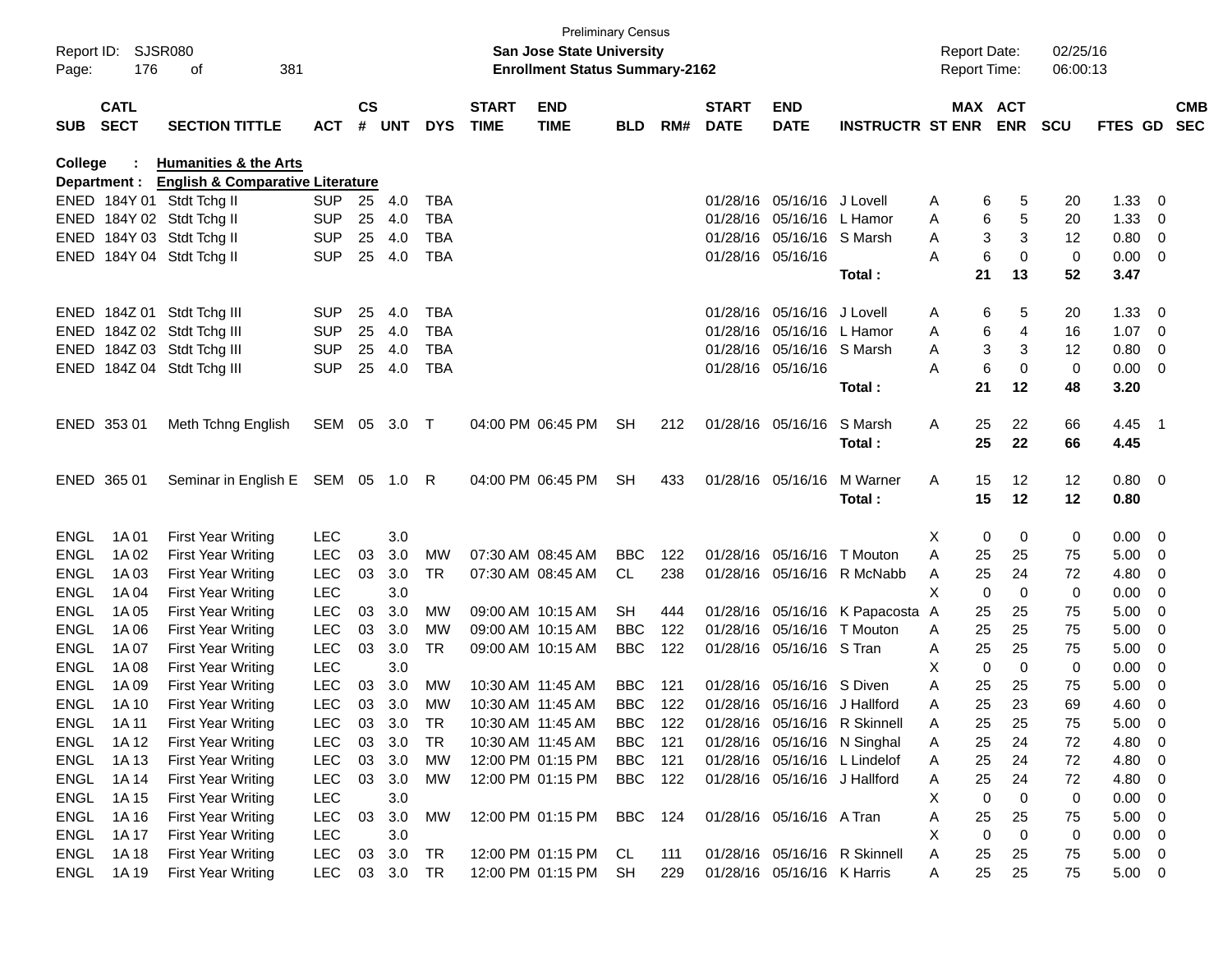|             |                  |                           |            |               |            |            |                   | <b>Preliminary Census</b>             |            |     |              |                            |                                |   |                     |             |            |             |                |            |
|-------------|------------------|---------------------------|------------|---------------|------------|------------|-------------------|---------------------------------------|------------|-----|--------------|----------------------------|--------------------------------|---|---------------------|-------------|------------|-------------|----------------|------------|
| Report ID:  |                  | <b>SJSR080</b>            |            |               |            |            |                   | San Jose State University             |            |     |              |                            |                                |   | <b>Report Date:</b> |             | 02/25/16   |             |                |            |
| Page:       | 381<br>177<br>оf |                           |            |               |            |            |                   | <b>Enrollment Status Summary-2162</b> |            |     |              |                            |                                |   | <b>Report Time:</b> |             | 06:00:13   |             |                |            |
|             |                  |                           |            |               |            |            |                   |                                       |            |     |              |                            |                                |   |                     |             |            |             |                |            |
|             | <b>CATL</b>      |                           |            | $\mathsf{cs}$ |            |            | <b>START</b>      | <b>END</b>                            |            |     | <b>START</b> | <b>END</b>                 |                                |   | <b>MAX ACT</b>      |             |            |             |                | <b>CMB</b> |
| <b>SUB</b>  | <b>SECT</b>      | <b>SECTION TITTLE</b>     | ACT        | #             | <b>UNT</b> | <b>DYS</b> | <b>TIME</b>       | <b>TIME</b>                           | <b>BLD</b> | RM# | <b>DATE</b>  | <b>DATE</b>                | <b>INSTRUCTR ST ENR</b>        |   |                     | <b>ENR</b>  | <b>SCU</b> | <b>FTES</b> | GD.            | <b>SEC</b> |
| <b>ENGL</b> | 1A 20            | <b>First Year Writing</b> | <b>LEC</b> | 03            | 3.0        | МW         |                   | 01:30 PM 02:45 PM                     | <b>BBC</b> | 121 | 01/28/16     |                            | 05/16/16 E Schragg             | A | 25                  | 24          | 72         | 4.80        | - 0            |            |
| <b>ENGL</b> | 1A 21            | <b>First Year Writing</b> | <b>LEC</b> | 03            | 3.0        | MW         |                   | 01:30 PM 02:45 PM                     | <b>BBC</b> | 122 | 01/28/16     | 05/16/16                   | L Lindelof                     | A | 25                  | 25          | 75         | 5.00        | 0              |            |
| <b>ENGL</b> | 1A 22            | <b>First Year Writing</b> | <b>LEC</b> |               | 3.0        |            |                   |                                       |            |     |              |                            |                                | Х | 0                   | $\mathbf 0$ | 0          | 0.00        | 0              |            |
| <b>ENGL</b> | 1A 23            | <b>First Year Writing</b> | <b>LEC</b> | 03            | 3.0        | TR         |                   | 01:30 PM 02:45 PM                     | <b>SH</b>  | 435 |              | 01/28/16 05/16/16 W Kelly  |                                | Α | 25                  | 25          | 75         | 5.00        | 0              |            |
| <b>ENGL</b> | 1A 24            | <b>First Year Writing</b> | <b>LEC</b> |               | 3.0        |            |                   |                                       |            |     |              |                            |                                | х | 0                   | $\mathbf 0$ | 0          | 0.00        | 0              |            |
| <b>ENGL</b> | 1A 25            | <b>First Year Writing</b> | <b>LEC</b> |               | 3.0        |            |                   |                                       |            |     |              |                            |                                | Х | 0                   | 0           | 0          | 0.00        | 0              |            |
| <b>ENGL</b> | 1A 26            | <b>First Year Writing</b> | <b>LEC</b> |               | 3.0        |            |                   |                                       |            |     |              |                            |                                | X | 0                   | 0           | 0          | 0.00        | 0              |            |
| <b>ENGL</b> | 1A 27            | <b>First Year Writing</b> | LEC        | 03            | 3.0        | МW         |                   | 03:00 PM 04:15 PM                     | <b>BBC</b> | 122 | 01/28/16     |                            | 05/16/16 E Schragg             | Α | 25                  | 25          | 75         | 5.00        | 0              |            |
| <b>ENGL</b> | 1A 28            | <b>First Year Writing</b> | <b>LEC</b> | 03            | 3.0        | МW         |                   | 03:00 PM 04:15 PM                     | <b>BBC</b> | 121 |              | 01/28/16 05/16/16 J Logan  |                                | A | 25                  | 25          | 75         | 5.00        | 0              |            |
| <b>ENGL</b> | 1A 29            | <b>First Year Writing</b> | <b>LEC</b> |               | 3.0        |            |                   |                                       |            |     |              |                            |                                | Х | 0                   | $\mathbf 0$ | 0          | 0.00        | 0              |            |
| <b>ENGL</b> | 1A 30            | <b>First Year Writing</b> | <b>LEC</b> | 03            | 3.0        | TR         |                   | 03:00 PM 04:15 PM                     | <b>SH</b>  | 444 |              | 01/28/16 05/16/16 C Wynne  |                                | A | 25                  | 23          | 69         | 4.60        | 0              |            |
| <b>ENGL</b> | 1A 31            | <b>First Year Writing</b> | <b>LEC</b> |               | 3.0        |            |                   |                                       |            |     |              |                            |                                | Х | 0                   | $\mathbf 0$ | 0          | 0.00        | 0              |            |
| <b>ENGL</b> | 1A 32            | <b>First Year Writing</b> | <b>LEC</b> |               | 3.0        |            |                   |                                       |            |     |              |                            |                                | X | 0                   | 0           | 0          | 0.00        | 0              |            |
| <b>ENGL</b> | 1A 33            | <b>First Year Writing</b> | LEC        | 03            | 3.0        | МW         |                   | 04:30 PM 05:45 PM                     | <b>BBC</b> | 122 |              | 01/28/16 05/16/16 J Logan  |                                | Α | 25                  | 25          | 75         | 5.00        | 0              |            |
| <b>ENGL</b> | 1A 34            | <b>First Year Writing</b> | <b>LEC</b> |               | 3.0        |            |                   |                                       |            |     |              |                            |                                | Х | 0                   | $\mathbf 0$ | 0          | 0.00        | 0              |            |
| <b>ENGL</b> | 1A 35            | <b>First Year Writing</b> | <b>LEC</b> |               | 3.0        |            |                   |                                       |            |     |              |                            |                                | X | 0                   | 0           | 0          | 0.00        | 0              |            |
| <b>ENGL</b> | 1A 36            | <b>First Year Writing</b> | <b>LEC</b> |               | 3.0        |            |                   |                                       |            |     |              |                            |                                | Χ | 0                   | 0           | 0          | 0.00        | 0              |            |
| <b>ENGL</b> | 1A 37            | <b>First Year Writing</b> | <b>LEC</b> |               | 3.0        |            |                   |                                       |            |     |              |                            |                                | Χ | 0                   | 0           | 0          | 0.00        | 0              |            |
| <b>ENGL</b> | 1A 38            | <b>First Year Writing</b> | <b>LEC</b> |               | 3.0        |            |                   |                                       |            |     |              |                            |                                | Χ | 0                   | 0           | 0          | 0.00        | 0              |            |
| <b>ENGL</b> | 1A 39            | <b>First Year Writing</b> | <b>LEC</b> |               | 3.0        |            |                   |                                       |            |     |              |                            |                                | X | 0                   | 0           | 0          | 0.00        | 0              |            |
| <b>ENGL</b> | 1A 40            | <b>First Year Writing</b> | LEC        |               | 3.0        |            |                   |                                       |            |     |              |                            |                                | X | 0                   | 0           | 0          | 0.00        | 0              |            |
| <b>ENGL</b> | 1A 41            | <b>First Year Writing</b> |            |               |            |            |                   |                                       |            |     |              |                            |                                | X | $\Omega$            | $\mathbf 0$ | 0          | 0.00        | 0              |            |
|             |                  |                           | <b>LEC</b> |               | 3.0        |            |                   |                                       |            |     |              |                            | Total:                         |   | 525                 | 516         | 1548       | 103.20      |                |            |
|             |                  |                           |            |               |            |            |                   |                                       |            |     |              |                            |                                |   |                     |             |            |             |                |            |
| <b>ENGL</b> | 1B 01            | Argument and Analysi LEC  |            | 03            | 3.0        | МW         | 07:30 AM 08:45 AM |                                       | <b>BBC</b> | 123 | 01/28/16     | 05/16/16                   | M Mohsenzad                    |   | 25                  | 25          | 75         | 5.00        | 0              |            |
| <b>ENGL</b> | 1B 02            | Argument and Analysi LEC  |            | 03            | 3.0        | <b>MW</b>  | 07:30 AM 08:45 AM |                                       | <b>BBC</b> | 124 | 01/28/16     | 05/16/16                   | D Sirkin                       | A | 25                  | 24          | 72         | 4.80        | 0              |            |
| <b>ENGL</b> | 1B 03            | Argument and Analysi LEC  |            | 03            | 3.0        | TR         |                   | 07:30 AM 08:45 AM                     | <b>BBC</b> | 123 | 01/28/16     | 05/16/16                   | S Harvey                       | A | 25                  | 25          | 75         | 5.00        | 0              |            |
| <b>ENGL</b> | 1B 04            | Argument and Analysi LEC  |            | 03            | 3.0        | TR         |                   | 07:30 AM 08:45 AM                     | <b>BBC</b> | 124 | 01/28/16     | 05/16/16                   | E Sams                         | A | 25                  | 20          | 60         | 4.00        | 0              |            |
| <b>ENGL</b> | 1B 05            | Argument and Analysi LEC  |            | 03            | 3.0        | МW         |                   | 09:00 AM 10:15 AM                     | <b>BBC</b> | 123 | 01/28/16     | 05/16/16                   | J Sparks                       | A | 25                  | 23          | 69         | 4.60        | 0              |            |
| <b>ENGL</b> | 1B 06            | Argument and Analysi LEC  |            | 03            | 3.0        | МW         |                   | 09:00 AM 10:15 AM                     | <b>BBC</b> | 124 | 01/28/16     | 05/16/16 D Sirkin          |                                | A | 25                  | 24          | 72         | 4.80        | 0              |            |
| ENGL        | 1B 07            | Argument and Analysi LEC  |            |               | 03 3.0     | <b>TR</b>  |                   | 09:00 AM 10:15 AM                     | <b>BBC</b> | 123 |              |                            | 01/28/16 05/16/16 S Harvey     | Α | 25                  | 25          | 75         | 5.00        | $\mathbf 0$    |            |
| ENGL        | 1B 08            | Argument and Analysi LEC  |            |               | 03 3.0     | TR         |                   | 09:00 AM 10:15 AM                     | BBC        | 124 |              |                            | 01/28/16 05/16/16 M Williams   | A | 25                  | 22          | 66         | 4.40        | 0              |            |
| <b>ENGL</b> | 1B 09            | Argument and Analysi LEC  |            |               | 03 3.0     | MW         |                   | 10:30 AM 11:45 AM                     | <b>BBC</b> | 123 |              | 01/28/16 05/16/16 J Sparks |                                | A | 25                  | 25          | 75         | 5.00        | - 0            |            |
| <b>ENGL</b> | 1B 10            | Argument and Analysi LEC  |            |               | 03 3.0     | MW         | 10:30 AM 11:45 AM |                                       | CL         | 316 |              |                            | 01/28/16 05/16/16 A Rohatgi    | A | 25                  | 24          | 72         | 4.80        | 0              |            |
| <b>ENGL</b> | 1B 11            | Argument and Analysi LEC  |            | 03            | 3.0        | TR         |                   | 10:30 AM 11:45 AM                     | <b>BBC</b> | 123 |              | 01/28/16 05/16/16 S Prasad |                                | A | 25                  | 25          | 75         | 5.00        | $\overline{0}$ |            |
| ENGL        | 1B 12            | Argument and Analysi LEC  |            | 03            | 3.0        | TR         |                   | 10:30 AM 11:45 AM                     | BBC        | 124 |              | 01/28/16 05/16/16 R Vora   |                                | Α | 25                  | 25          | 75         | 5.00        | - 0            |            |
| <b>ENGL</b> | 1B 13            | Argument and Analysi LEC  |            | 03            | 3.0        | MW         |                   | 12:00 PM 01:15 PM                     | <b>BBC</b> | 123 |              | 01/28/16 05/16/16 S Prasad |                                | Α | 25                  | 25          | 75         | 5.00        | - 0            |            |
| <b>ENGL</b> | 1B 14            | Argument and Analysi LEC  |            |               | 03 3.0     | MW         |                   | 12:00 PM 01:15 PM                     | CL         | 316 |              |                            | 01/28/16 05/16/16 M Mohsenzade |   | 25                  | 25          | 75         | 5.00        | $\overline{0}$ |            |
| ENGL        | 1B 15            | Argument and Analysi LEC  |            |               | 03 3.0     | TR         |                   | 12:00 PM 01:15 PM                     | <b>BBC</b> | 123 |              | 01/28/16 05/16/16 S Harvey |                                | A | 25                  | 25          | 75         | $5.00 \t 0$ |                |            |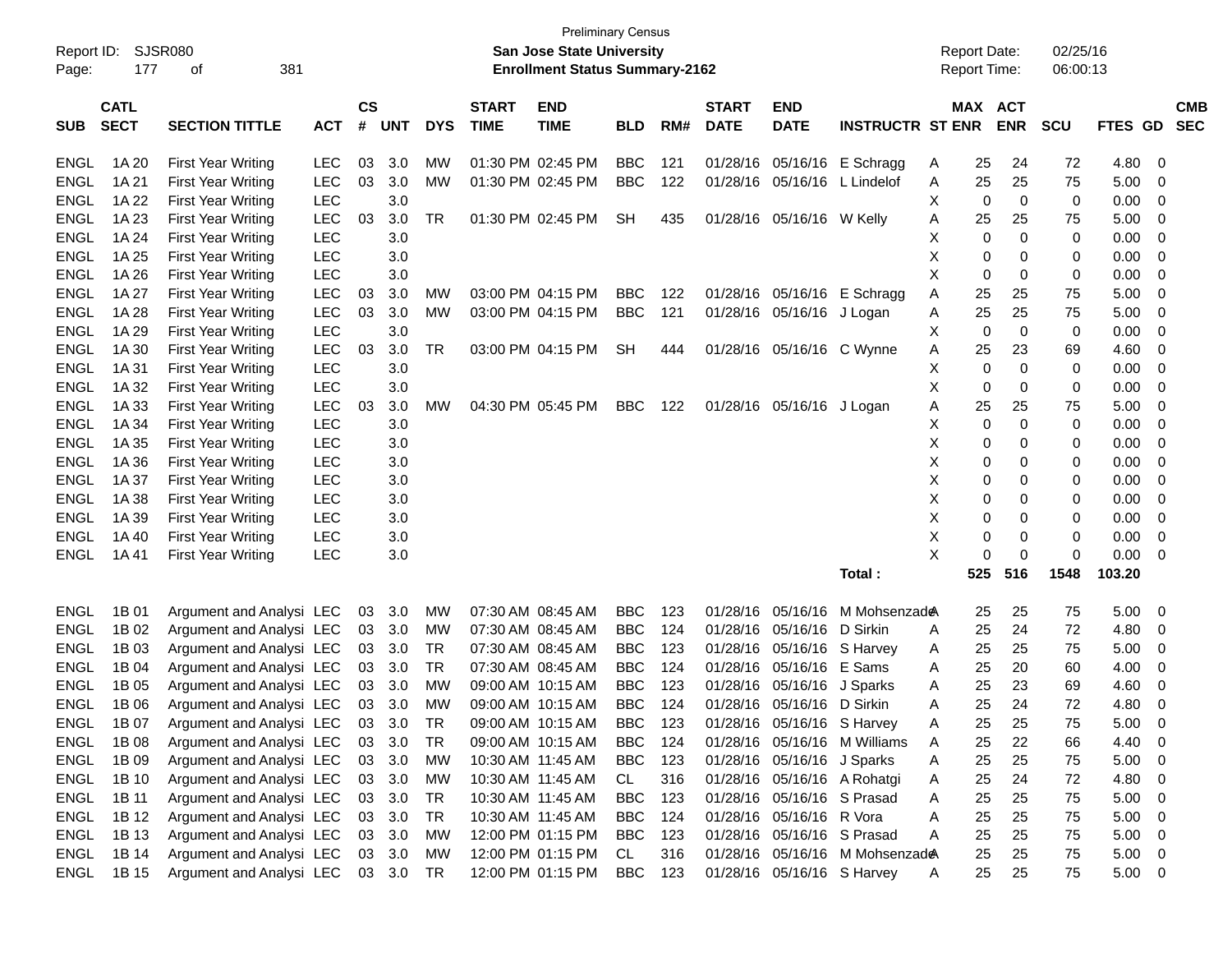| <b>Preliminary Census</b><br><b>SJSR080</b><br><b>San Jose State University</b><br>Report ID: |                            |                          |            |                    |            |            |                             |                                       |            |     |                             | <b>Report Date:</b>        |                                 |   | 02/25/16 |                              |             |             |                          |
|-----------------------------------------------------------------------------------------------|----------------------------|--------------------------|------------|--------------------|------------|------------|-----------------------------|---------------------------------------|------------|-----|-----------------------------|----------------------------|---------------------------------|---|----------|------------------------------|-------------|-------------|--------------------------|
| Page:                                                                                         | 178                        | 381<br>οf                |            |                    |            |            |                             | <b>Enrollment Status Summary-2162</b> |            |     |                             |                            |                                 |   |          | <b>Report Time:</b>          | 06:00:13    |             |                          |
|                                                                                               |                            |                          |            |                    |            |            |                             |                                       |            |     |                             |                            |                                 |   |          |                              |             |             |                          |
| <b>SUB</b>                                                                                    | <b>CATL</b><br><b>SECT</b> | <b>SECTION TITTLE</b>    | <b>ACT</b> | $\mathsf{cs}$<br># | <b>UNT</b> | <b>DYS</b> | <b>START</b><br><b>TIME</b> | <b>END</b><br><b>TIME</b>             | <b>BLD</b> | RM# | <b>START</b><br><b>DATE</b> | <b>END</b><br><b>DATE</b>  | <b>INSTRUCTR ST ENR</b>         |   |          | <b>MAX ACT</b><br><b>ENR</b> | <b>SCU</b>  | FTES GD     | <b>CMB</b><br><b>SEC</b> |
| ENGL                                                                                          | 1B 16                      | Argument and Analysi LEC |            | 03                 | 3.0        | TR.        |                             | 12:00 PM 01:15 PM                     | <b>BBC</b> | 122 | 01/28/16                    | 05/16/16                   | J Sparks                        | Α | 25       | 25                           | 75          | 5.00        | 0                        |
| <b>ENGL</b>                                                                                   | 1B 17                      | Argument and Analysi LEC |            | 03                 | 3.0        | МW         |                             | 01:30 PM 02:45 PM                     | CL.        | 306 | 01/28/16                    | 05/16/16                   | A Rohatgi                       | Α | 25       | 24                           | 72          | 4.80        | -0                       |
| <b>ENGL</b>                                                                                   | 1B 18                      | Argument and Analysi LEC |            | 03                 | 3.0        | МW         |                             | 01:30 PM 02:45 PM                     | <b>BBC</b> | 124 | 01/28/16                    | 05/16/16                   | M Mohsenzad <del></del>         |   | 25       | 25                           | 75          | 5.00        | 0                        |
| <b>ENGL</b>                                                                                   | 1B 19                      | Argument and Analysi LEC |            | 03                 | 3.0        | TR.        |                             | 01:30 PM 02:45 PM                     | <b>BBC</b> | 123 | 01/28/16                    | 05/16/16                   | S Harvey                        | A | 25       | 24                           | 72          | 4.80        | -0                       |
| <b>ENGL</b>                                                                                   | 1B 21                      | Argument and Analysi LEC |            | 03                 | 3.0        | <b>MW</b>  |                             | 03:00 PM 04:15 PM                     | CL         | 306 |                             |                            | 01/28/16 05/16/16 A Rohatgi     | A | 25       | 24                           | 72          | 4.80        | -0                       |
| <b>ENGL</b>                                                                                   | 1B 22                      | Argument and Analysi LEC |            |                    | 3.0        |            |                             |                                       |            |     |                             |                            |                                 | Χ | 0        | $\Omega$                     | $\mathbf 0$ | 0.00        | $\overline{0}$           |
| <b>ENGL</b>                                                                                   | 1B 23                      | Argument and Analysi LEC |            | 03                 | 3.0        | <b>TR</b>  |                             | 03:00 PM 04:15 PM                     | <b>BBC</b> | 124 |                             | 01/28/16 05/16/16 L Jacoby |                                 | Α | 25       | 24                           | 72          | 4.80        | -0                       |
| <b>ENGL</b>                                                                                   | 1B 24                      | Argument and Analysi LEC |            |                    | 3.0        |            |                             |                                       |            |     |                             |                            |                                 | X | 0        | $\Omega$                     | $\mathbf 0$ | 0.00        | -0                       |
| <b>ENGL</b>                                                                                   | 1B 25                      | Argument and Analysi LEC |            | 03                 | 3.0        | <b>MW</b>  |                             | 04:30 PM 05:45 PM                     | <b>BBC</b> | 123 | 01/28/16                    | 05/16/16                   | L Goebel                        | A | 25       | 25                           | 75          | 5.00        | $\overline{0}$           |
| <b>ENGL</b>                                                                                   | 1B 26                      | Argument and Analysi LEC |            | 03                 | 3.0        | <b>MW</b>  |                             | 04:30 PM 05:45 PM                     | <b>BBC</b> | 124 | 01/28/16                    |                            | 05/16/16 M Mohsenzad            |   | 25       | 24                           | 72          | 4.80        | $\overline{0}$           |
| <b>ENGL</b>                                                                                   | 1B 27                      | Argument and Analysi LEC |            |                    | 3.0        |            |                             |                                       |            |     |                             |                            |                                 | х | 0        | $\Omega$                     | $\mathbf 0$ | 0.00        | -0                       |
| <b>ENGL</b>                                                                                   | 1B 28                      | Argument and Analysi LEC |            | 03                 | 3.0        | <b>TR</b>  |                             | 04:30 PM 05:45 PM                     | <b>BBC</b> | 124 |                             | 01/28/16 05/16/16 L Jacoby |                                 | Α | 25       | 24                           | 72          | 4.80        | $\overline{0}$           |
| <b>ENGL</b>                                                                                   | 1B 29                      | Argument and Analysi LEC |            |                    | 3.0        |            |                             |                                       |            |     |                             |                            |                                 | Χ | 0        | $\Omega$                     | $\mathbf 0$ | 0.00        | $\overline{0}$           |
| <b>ENGL</b>                                                                                   | 1B 30                      | Argument and Analysi LEC |            | 03                 | 3.0        | TR.        |                             | 12:00 PM 01:15 PM                     | SН         | 413 | 01/28/16                    | 05/16/16                   | E Sams                          | A | 25       | 24                           | 72          | 4.80        | -0                       |
| <b>ENGL</b>                                                                                   | 1B 31                      | Argument and Analysi LEC |            | 03                 | 3.0        | <b>TR</b>  |                             | 01:30 PM 02:45 PM                     | <b>SH</b>  | 413 | 01/28/16                    | 05/16/16                   | E Sams                          | Α | 25       | 22                           | 66          | 4.40        | -0                       |
| <b>ENGL</b>                                                                                   | 1B 32                      | Argument and Analysi LEC |            | 03                 | 3.0        | <b>MW</b>  |                             | 06:00 PM 07:15 PM                     | <b>BBC</b> | 122 | 01/28/16                    | 05/16/16 L Goebel          |                                 | Α | 25       | 24                           | 72          | 4.80        | $\overline{0}$           |
| <b>ENGL</b>                                                                                   | 1B 33                      | Argument and Analysi LEC |            |                    | 3.0        |            |                             |                                       |            |     |                             |                            |                                 | X | 0        | $\Omega$                     | $\Omega$    | 0.00        | $\overline{0}$           |
| <b>ENGL</b>                                                                                   | 1B 35                      | Argument and Analysi LEC |            |                    | 3.0        |            |                             |                                       |            |     |                             |                            |                                 | Χ | 0        | $\Omega$                     | 0           | 0.00        | 0                        |
|                                                                                               |                            |                          |            |                    |            |            |                             |                                       |            |     |                             |                            |                                 |   | 0        | $\Omega$                     | $\mathbf 0$ |             | $\mathbf 0$              |
| <b>ENGL</b>                                                                                   | 1B 36                      | Argument and Analysi LEC |            |                    | 3.0        |            |                             |                                       |            |     |                             |                            |                                 | Χ | 25       |                              |             | 0.00        |                          |
| <b>ENGL</b>                                                                                   | 1B 37                      | Argument and Analysi LEC |            | 03                 | 3.0        | F          |                             | 09:30 AM 12:15 PM                     | <b>BBC</b> | 128 |                             | 01/28/16 05/16/16 J Logan  |                                 | Α |          | 22                           | 66          | 4.40        | $\overline{0}$           |
| <b>ENGL</b>                                                                                   | 1B 38                      | Argument and Analysi LEC |            |                    | 3.0        |            |                             |                                       |            |     |                             |                            |                                 | Χ | 0        | $\Omega$                     | $\mathbf 0$ | 0.00        | $\overline{0}$           |
| <b>ENGL</b>                                                                                   | 1B 39                      | Argument and Analysi LEC |            |                    | 3.0        |            |                             |                                       |            |     |                             |                            |                                 | X | 0        | $\Omega$                     | $\mathbf 0$ | 0.00        | -0                       |
| <b>ENGL</b>                                                                                   | 1B 40                      | Argument and Analysi LEC |            | 03                 | 3.0        | F          |                             | 09:30 AM 12:15 PM                     | <b>BBC</b> | 124 |                             |                            | 01/28/16 05/16/16 J Goodman     | Α | 25       | 23                           | 69          | 4.60        | 0                        |
| <b>ENGL</b>                                                                                   | 1B 41                      | Argument and Analysi LEC |            |                    | 3.0        |            |                             |                                       |            |     |                             |                            |                                 | Χ | 0        | $\Omega$                     | $\mathbf 0$ | 0.00        | $\overline{0}$           |
| <b>ENGL</b>                                                                                   | 1B 42                      | Argument and Analysi LEC |            | 03                 | 3.0        | <b>MW</b>  |                             | 04:30 PM 05:45 PM                     | <b>BBC</b> | 121 |                             | 01/28/16 05/16/16          | I Russ                          | A | 25       | 25                           | 75          | 5.00        | -0                       |
| <b>ENGL</b>                                                                                   | 1B 43                      | Argument and Analysi LEC |            |                    | 3.0        |            |                             |                                       |            |     |                             |                            |                                 | X | 0        | $\Omega$                     | $\mathbf 0$ | 0.00        | -0                       |
| <b>ENGL</b>                                                                                   | 1B 44                      | Argument and Analysi LEC |            | 03                 | 3.0        | МW         | 03:00 PM 04:15 PM           |                                       | <b>BBC</b> | 128 | 01/28/16                    | 05/16/16                   | P O'Sullivan                    | A | 25       | 24                           | 72          | 4.80        | -0                       |
| ENGL                                                                                          | 1B 45                      | Argument and Analysi LEC |            | 03                 | 3.0        | F          |                             | 09:30 AM 12:15 PM                     | <b>SH</b>  | 238 | 01/28/16                    | 05/16/16                   | PO'Sullivan A                   |   | 25       | 23                           | 69          | 4.60        | - 0                      |
|                                                                                               |                            |                          |            |                    |            |            |                             |                                       |            |     |                             |                            | Total:                          |   | 800      | 768                          | 2304        | 153.60      |                          |
| ENGL                                                                                          | 201                        | Critical Thinking an     | LEC        | 03                 | 3.0        | MW         |                             | 07:30 AM 08:45 AM                     | CL         | 324 |                             |                            | 01/28/16 05/16/16 E James-PennA |   | 25       | 25                           | 75          | 5.00        | 0                        |
| ENGL                                                                                          | 202                        | Critical Thinking an     | LEC        | 03                 | 3.0        | МW         |                             | 07:30 AM 08:45 AM                     | <b>SH</b>  | 348 |                             |                            | 01/28/16 05/16/16 D Hendel De A |   | 25       | 25                           | 75          | 5.00        | - 0                      |
| ENGL                                                                                          | 2 0 3                      | Critical Thinking an     | <b>LEC</b> |                    | 03 3.0     | TR         |                             | 07:30 AM 08:45 AM                     | CL.        | 316 |                             |                            | 01/28/16 05/16/16 E James-PennA |   | 25       | 23                           | 69          | 4.60        | - 0                      |
| ENGL                                                                                          | 2 0 4                      | Critical Thinking an     | <b>LEC</b> | 03                 | 3.0        | TR         |                             | 07:30 AM 08:45 AM                     | <b>SH</b>  | 348 |                             |                            | 01/28/16 05/16/16 D Hendel De A |   | 25       | 25                           | 75          | 5.00        | $\overline{\mathbf{0}}$  |
| ENGL                                                                                          | 2 0 5                      | Critical Thinking an     | <b>LEC</b> | 03                 | 3.0        | МW         |                             | 09:00 AM 10:15 AM                     | CL.        | 316 |                             | 01/28/16 05/16/16 C Lore   |                                 | A | 25       | 25                           | 75          | 5.00        | $\overline{\mathbf{0}}$  |
| ENGL                                                                                          | 206                        | Critical Thinking an     | LEC.       | 03                 | 3.0        | МW         |                             | 09:00 AM 10:15 AM                     | <b>SH</b>  | 238 |                             |                            | 01/28/16 05/16/16 D Hendel De A |   | 25       | 25                           | 75          | 5.00        | - 0                      |
| <b>ENGL</b>                                                                                   | 207                        | Critical Thinking an     | LEC.       | 03                 | 3.0        | TR         |                             | 09:00 AM 10:15 AM                     | <b>SH</b>  | 238 |                             | 01/28/16 05/16/16 E Sams   |                                 | A | 25       | 23                           | 69          | 4.60        | - 0                      |
| ENGL                                                                                          | 208                        | Critical Thinking an     | <b>LEC</b> | 03                 | 3.0        | TR         |                             | 09:00 AM 10:15 AM                     | SH         | 348 |                             |                            | 01/28/16 05/16/16 D Hendel De A |   | 25       | 25                           | 75          | 5.00        | $\overline{\phantom{0}}$ |
| ENGL                                                                                          | 209                        | Critical Thinking an     | <b>LEC</b> |                    | 3.0        |            |                             |                                       |            |     |                             |                            |                                 | X | 0        | 0                            | 0           | $0.00 \t 0$ |                          |
|                                                                                               |                            |                          |            |                    |            |            |                             |                                       |            |     |                             |                            |                                 |   |          |                              |             |             |                          |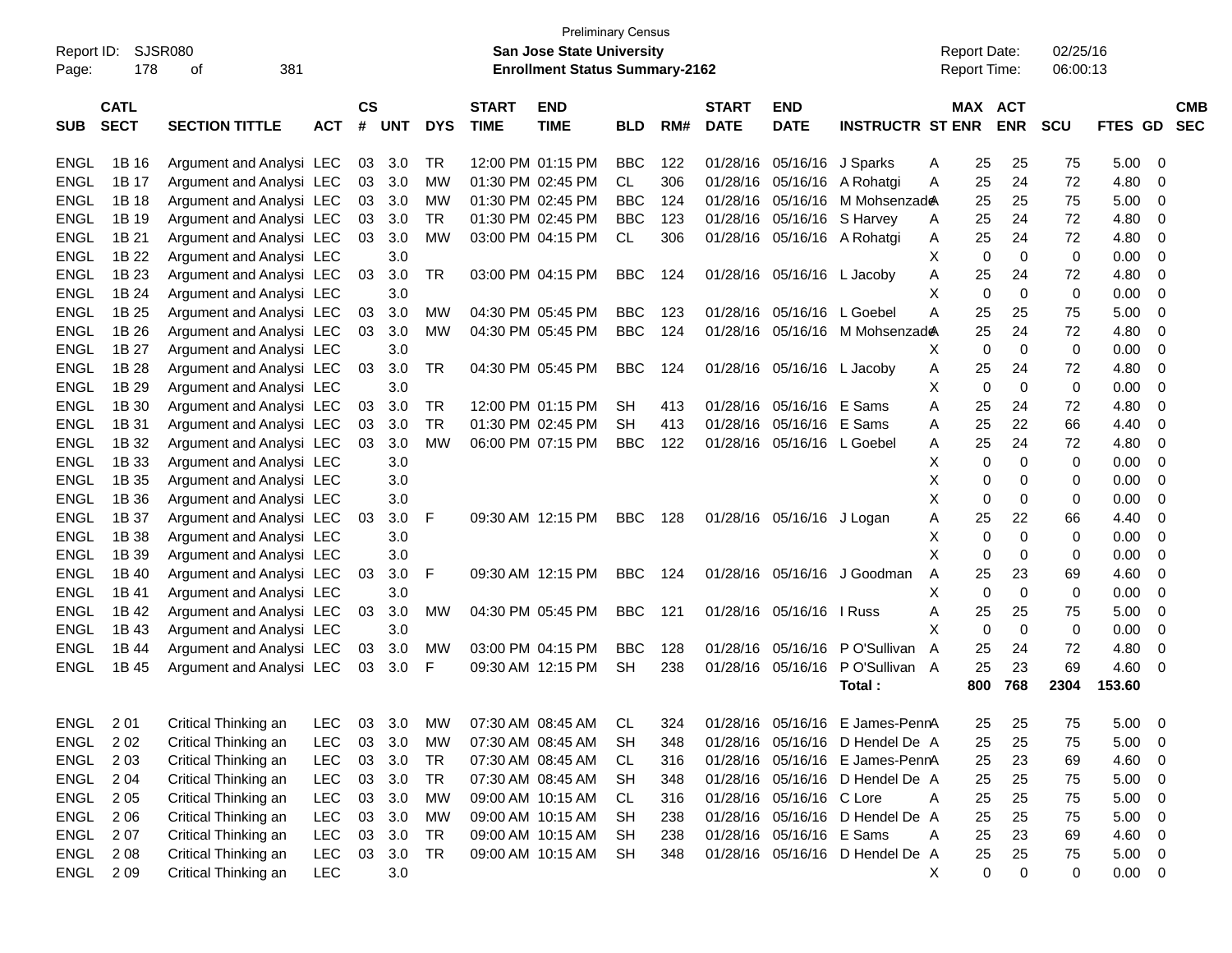| Report ID:<br>Page: | 179                        | SJSR080<br>381<br>of  |              |                    |            |            |                             | <b>Preliminary Census</b><br><b>San Jose State University</b><br><b>Enrollment Status Summary-2162</b> |            |     |                             |                           |                              |   | <b>Report Date:</b><br>Report Time: |             | 02/25/16<br>06:00:13 |                          |                          |
|---------------------|----------------------------|-----------------------|--------------|--------------------|------------|------------|-----------------------------|--------------------------------------------------------------------------------------------------------|------------|-----|-----------------------------|---------------------------|------------------------------|---|-------------------------------------|-------------|----------------------|--------------------------|--------------------------|
| <b>SUB</b>          | <b>CATL</b><br><b>SECT</b> | <b>SECTION TITTLE</b> | <b>ACT</b>   | $\mathsf{cs}$<br># | <b>UNT</b> | <b>DYS</b> | <b>START</b><br><b>TIME</b> | <b>END</b><br><b>TIME</b>                                                                              | <b>BLD</b> | RM# | <b>START</b><br><b>DATE</b> | <b>END</b><br><b>DATE</b> | <b>INSTRUCTR ST ENR</b>      |   | MAX ACT                             | <b>ENR</b>  | <b>SCU</b>           | <b>FTES</b><br><b>GD</b> | <b>CMB</b><br><b>SEC</b> |
| <b>ENGL</b>         | 2 1 0                      | Critical Thinking an  | <b>LEC</b>   | 03                 | 3.0        | МW         |                             | 10:30 AM 11:45 AM                                                                                      | <b>BBC</b> | 128 | 01/28/16                    | 05/16/16                  | C Lore                       | Α | 25                                  | 25          | 75                   | 5.00                     | - 0                      |
| <b>ENGL</b>         | 2 1 1                      | Critical Thinking an  | <b>LEC</b>   | 03                 | 3.0        | МW         |                             | 10:30 AM 11:45 AM                                                                                      | <b>BBC</b> | 124 | 01/28/16                    | 05/16/16                  | A Smith                      | A | 25                                  | 25          | 75                   | 5.00                     | 0                        |
| <b>ENGL</b>         | 2 1 2                      | Critical Thinking an  | <b>LEC</b>   | 03                 | 3.0        | МW         |                             | 10:30 AM 11:45 AM                                                                                      | <b>SH</b>  | 348 | 01/28/16                    | 05/16/16                  | C Browne                     | Α | 25                                  | 25          | 75                   | 5.00                     | 0                        |
| <b>ENGL</b>         | 2 1 3                      | Critical Thinking an  | <b>LEC</b>   | 03                 | 3.0        | TR         |                             | 10:30 AM 11:45 AM                                                                                      | <b>CL</b>  | 316 | 01/28/16                    | 05/16/16                  | R James                      | Α | 25                                  | 25          | 75                   | 5.00                     | 0                        |
| <b>ENGL</b>         | 214                        | Critical Thinking an  | <b>LEC</b>   | 03                 | 3.0        | <b>TR</b>  |                             | 10:30 AM 11:45 AM                                                                                      | <b>SH</b>  | 348 | 01/28/16                    | 05/16/16                  | J Keaton                     | A | 25                                  | 25          | 75                   | 5.00                     | 0                        |
| <b>ENGL</b>         | 2 1 5                      | Critical Thinking an  | LEC          | 03                 | 3.0        | <b>MW</b>  |                             | 06:00 PM 07:15 PM                                                                                      | <b>CL</b>  | 316 | 01/28/16                    | 05/16/16                  | I Russ                       | A | 25                                  | 25          | 75                   | 5.00                     | 0                        |
| <b>ENGL</b>         | 2 1 6                      | Critical Thinking an  | LEC          | 03                 | 3.0        | МW         |                             | 12:00 PM 01:15 PM                                                                                      | <b>SH</b>  | 348 | 01/28/16                    | 05/16/16                  | l Russ                       | A | 25                                  | 25          | 75                   | 5.00                     | 0                        |
| <b>ENGL</b>         | 2 1 7                      | Critical Thinking an  | <b>LEC</b>   | 03                 | 3.0        | МW         |                             | 12:00 PM 01:15 PM                                                                                      | <b>SH</b>  | 413 | 01/28/16                    | 05/16/16                  | P O'Sullivan                 | Α | 25                                  | 24          | 72                   | 4.80                     | 0                        |
| <b>ENGL</b>         | 2 1 8                      | Critical Thinking an  | LEC          | 03                 | 3.0        | МW         |                             | 12:00 PM 01:15 PM                                                                                      | <b>BBC</b> | 125 | 01/28/16                    | 05/16/16                  | C Browne                     | Α | 25                                  | 25          | 75                   | 5.00                     | 0                        |
| <b>ENGL</b>         | 2 1 9                      | Critical Thinking an  | LEC          | 03                 | 3.0        | <b>TR</b>  |                             | 12:00 PM 01:15 PM                                                                                      | <b>CL</b>  | 316 | 01/28/16                    | 05/16/16                  | L Landau                     | A | 25                                  | 24          | 72                   | 4.80                     | 0                        |
| <b>ENGL</b>         | 2 2 0                      | Critical Thinking an  | <b>LEC</b>   | 03                 | 3.0        | <b>TR</b>  |                             | 12:00 PM 01:15 PM                                                                                      | <b>SH</b>  | 348 | 01/28/16                    | 05/16/16 J Keaton         |                              | Α | 25                                  | 25          | 75                   | 5.00                     | 0                        |
| <b>ENGL</b>         | 2 2 1                      | Critical Thinking an  | <b>LEC</b>   |                    | 3.0        |            |                             |                                                                                                        |            |     |                             |                           |                              | X | $\mathbf 0$                         | $\mathbf 0$ | 0                    | 0.00                     | 0                        |
| <b>ENGL</b>         | 2 2 2                      | Critical Thinking an  | LEC          | 03                 | 3.0        | МW         |                             | 01:30 PM 02:45 PM                                                                                      | <b>SH</b>  | 348 | 01/28/16                    | 05/16/16 L Lappin         |                              | Α | 25                                  | 25          | 75                   | 5.00                     | 0                        |
| <b>ENGL</b>         | 2 2 3                      | Critical Thinking an  | LEC          | 03                 | 3.0        | TR         |                             | 01:30 PM 02:45 PM                                                                                      | <b>SH</b>  | 348 | 01/28/16                    | 05/16/16 E Selle          |                              | Α | 25                                  | 25          | 75                   | 5.00                     | 0                        |
| <b>ENGL</b>         | 2 2 4                      | Critical Thinking an  | <b>LEC</b>   |                    | 3.0        |            |                             |                                                                                                        |            |     |                             |                           |                              | X | $\mathbf 0$                         | $\mathbf 0$ | 0                    | 0.00                     | 0                        |
| <b>ENGL</b>         | 2 2 5                      | Critical Thinking an  | LEC          | 03                 | 3.0        | МW         |                             | 03:00 PM 04:15 PM                                                                                      | CL         | 316 | 01/28/16                    | 05/16/16                  | C Lore                       | A | 25                                  | 25          | 75                   | 5.00                     | 0                        |
| <b>ENGL</b>         | 2 2 6                      | Critical Thinking an  | LEC          | 03                 | 3.0        | МW         |                             | 03:00 PM 04:15 PM                                                                                      | <b>SH</b>  | 348 | 01/28/16                    | 05/16/16                  | L Lappin                     | Α | 25                                  | 22          | 66                   | 4.40                     | 0                        |
| <b>ENGL</b>         | 2 2 7                      | Critical Thinking an  | LEC          | 03                 | 3.0        | Τ          |                             | 06:00 PM 08:45 PM                                                                                      | <b>CL</b>  | 316 | 01/28/16                    | 05/16/16 C Mujal          |                              | Α | 25                                  | 25          | 75                   | 5.00                     | 0                        |
| <b>ENGL</b>         | 2 2 8                      | Critical Thinking an  | <b>LEC</b>   |                    | 3.0        |            |                             |                                                                                                        |            |     |                             |                           |                              | Х | $\mathbf 0$                         | $\mathbf 0$ | 0                    | 0.00                     | 0                        |
| <b>ENGL</b>         | 2 2 9                      | Critical Thinking an  | LEC          | 03                 | 3.0        | TR         |                             | 03:00 PM 04:15 PM                                                                                      | <b>SH</b>  | 348 | 01/28/16                    | 05/16/16                  | L Landau                     | A | 25                                  | 25          | 75                   | 5.00                     | 0                        |
| <b>ENGL</b>         | 2 3 0                      | Critical Thinking an  | LEC          | 03                 | 3.0        | <b>TR</b>  |                             | 03:00 PM 04:15 PM                                                                                      | <b>CL</b>  | 316 | 01/28/16                    | 05/16/16                  | R James                      | A | 25                                  | 25          | 75                   | 5.00                     | 0                        |
| <b>ENGL</b>         | 2 3 1                      | Critical Thinking an  | <b>LEC</b>   | 03                 | 3.0        | МW         |                             | 04:30 PM 05:45 PM                                                                                      | <b>CL</b>  | 316 | 01/28/16                    | 05/16/16                  | C Lore                       | A | 25                                  | 20          | 60                   | 4.00                     | 0                        |
| <b>ENGL</b>         | 2 3 2                      | Critical Thinking an  | LEC          | 03                 | 3.0        | МW         |                             | 04:30 PM 05:45 PM                                                                                      | <b>SH</b>  | 348 | 01/28/16                    | 05/16/16                  | C Browne                     | Α | 25                                  | 25          | 75                   | 5.00                     | 0                        |
| <b>ENGL</b>         | 2 3 3                      | Critical Thinking an  | LEC          | 03                 | 3.0        | <b>TR</b>  |                             | 04:30 PM 05:45 PM                                                                                      | <b>DMH</b> | 208 | 01/28/16                    | 05/16/16                  | C Mujal                      | Α | 25                                  | 25          | 75                   | 5.00                     | 0                        |
| <b>ENGL</b>         | 2 3 4                      | Critical Thinking an  | <b>LEC</b>   |                    | 3.0        |            |                             |                                                                                                        |            |     |                             |                           |                              | X | $\mathbf 0$                         | $\mathbf 0$ | 0                    | 0.00                     | 0                        |
| <b>ENGL</b>         | 2 3 5                      | Critical Thinking an  | <b>LEC</b>   | 03                 | 3.0        | МW         |                             | 04:30 PM 05:45 PM                                                                                      | CL         | 306 | 01/28/16                    | 05/16/16                  | P O'Sullivan                 | A | 25                                  | 25          | 75                   | 5.00                     | 0                        |
| <b>ENGL</b>         | 2 3 6                      | Critical Thinking an  | LEC          | 03                 | 3.0        | TR         |                             | 06:00 PM 07:15 PM                                                                                      | <b>SH</b>  | 348 | 01/28/16                    | 05/16/16                  | O Sonntag                    | Α | 25                                  | 25          | 75                   | 5.00                     | 0                        |
| <b>ENGL</b>         | 2 3 7                      | Critical Thinking an  | <b>LEC</b>   |                    | 3.0        |            |                             |                                                                                                        |            |     |                             |                           |                              | х | 0                                   | 0           | 0                    | 0.00                     | 0                        |
| <b>ENGL</b>         | 2 3 8                      | Critical Thinking an  | <b>LEC</b>   |                    | 3.0        |            |                             |                                                                                                        |            |     |                             |                           |                              | Χ | 0                                   | 0           | 0                    | 0.00                     | 0                        |
| <b>ENGL</b>         | 2 3 9                      | Critical Thinking an  | <b>LEC</b>   |                    | 3.0        |            |                             |                                                                                                        |            |     |                             |                           |                              | X | 0                                   | $\Omega$    | 0                    | 0.00                     | $\mathbf 0$              |
| ENGL 240            |                            | Critical Thinking an  | <b>LEC</b>   | 03                 | 3.0 F      |            |                             | 09:30 AM 12:15 PM BBC 130                                                                              |            |     |                             | 01/28/16 05/16/16 C Mujal |                              | Α | 25                                  | 23          | 69                   | 4.60                     | $\overline{0}$           |
| ENGL 241            |                            | Critical Thinking an  | <b>LEC</b>   |                    | 3.0        |            |                             |                                                                                                        |            |     |                             |                           |                              | X | 0                                   | $\mathbf 0$ | 0                    | 0.00                     | $\overline{\phantom{0}}$ |
|                     |                            |                       |              |                    |            |            |                             |                                                                                                        |            |     |                             |                           | Total:                       |   | 800                                 | 784         | 2352                 | 156.80                   |                          |
| ENGL 10 01          |                            | Great Works of Lit    | LEC.         |                    | 03 3.0     | TR         |                             | 10:30 AM 11:45 AM                                                                                      | ENG 232    |     |                             |                           | 01/28/16 05/16/16 M Williams | Α | 40                                  | 25          | 75                   | $5.00 \t 0$              |                          |
|                     |                            |                       |              |                    |            |            |                             |                                                                                                        |            |     |                             |                           | Total:                       |   | 40                                  | 25          | 75                   | 5.00                     |                          |
| ENGL 20 01          |                            | <b>Graphic Novel</b>  | LEC 02 3.0 F |                    |            |            |                             | 09:30 AM 12:15 PM WSQ 109                                                                              |            |     | 01/28/16 05/16/16           |                           | A Brada<br>Total:            | A | 80<br>80                            | 26<br>26    | 78<br>78             | $5.20 \ 0$<br>5.20       |                          |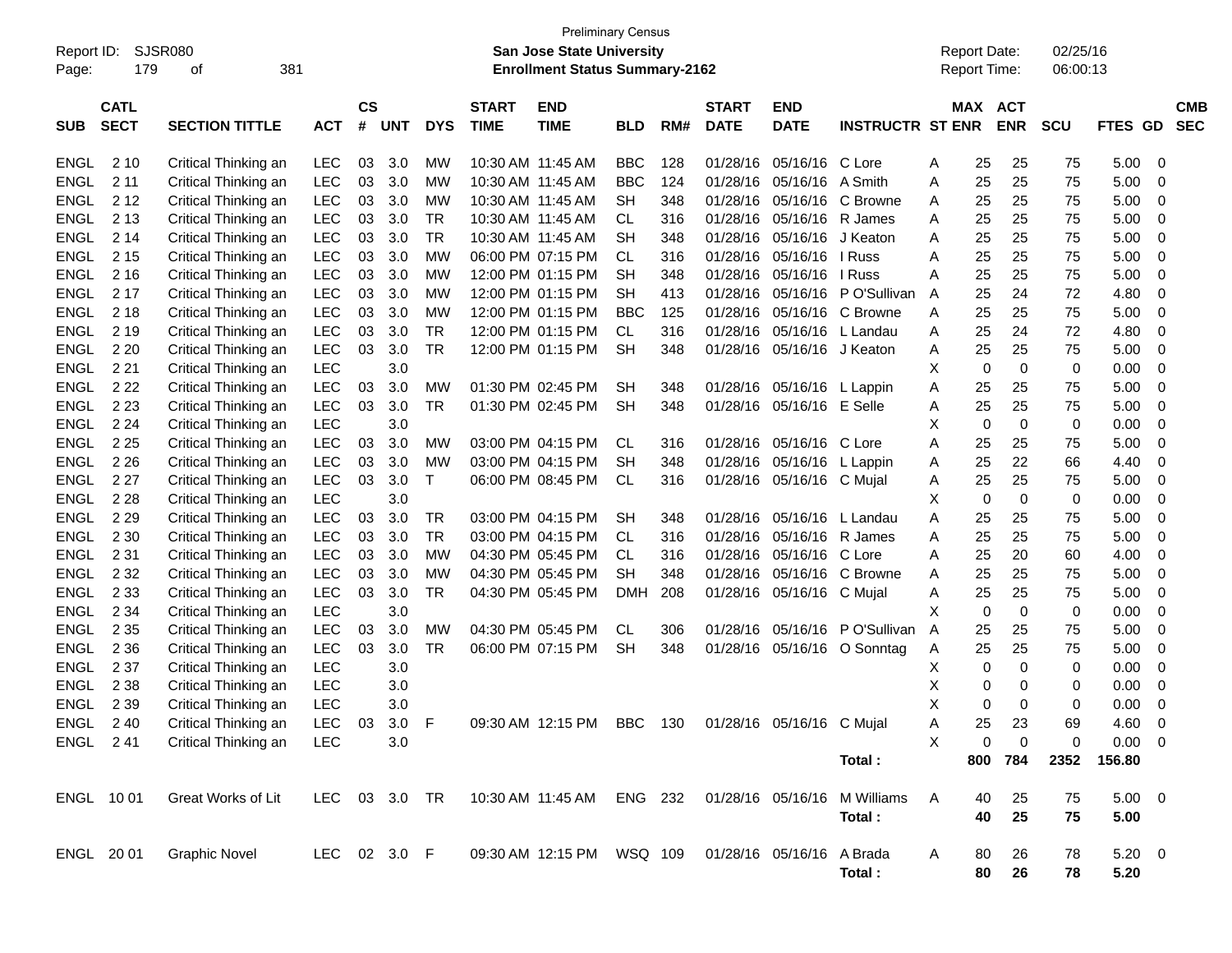| Page:      | Report ID: SJSR080<br>180  | 381<br>οf                                      |            |                             |            |            |                             | <b>Preliminary Census</b><br><b>San Jose State University</b><br><b>Enrollment Status Summary-2162</b> |                |     |                             |                            |                               |   |             | <b>Report Date:</b><br><b>Report Time:</b> | 02/25/16<br>06:00:13 |                        |                          |                          |
|------------|----------------------------|------------------------------------------------|------------|-----------------------------|------------|------------|-----------------------------|--------------------------------------------------------------------------------------------------------|----------------|-----|-----------------------------|----------------------------|-------------------------------|---|-------------|--------------------------------------------|----------------------|------------------------|--------------------------|--------------------------|
| <b>SUB</b> | <b>CATL</b><br><b>SECT</b> | <b>SECTION TITTLE</b>                          | <b>ACT</b> | $\mathsf{cs}$<br>$\pmb{\#}$ | <b>UNT</b> | <b>DYS</b> | <b>START</b><br><b>TIME</b> | <b>END</b><br><b>TIME</b>                                                                              | <b>BLD</b>     | RM# | <b>START</b><br><b>DATE</b> | <b>END</b><br><b>DATE</b>  | <b>INSTRUCTR ST ENR</b>       |   |             | MAX ACT<br><b>ENR</b>                      | <b>SCU</b>           | FTES GD                |                          | <b>CMB</b><br><b>SEC</b> |
| ENGL 22 01 |                            | <b>Fantasy Science Fic</b>                     | LEC        |                             | 03 3.0     | TR         |                             | 01:30 PM 02:45 PM                                                                                      | WSQ 109        |     |                             | 01/28/16 05/16/16          | M Douglass A<br>Total:        |   | 80<br>80    | 78<br>78                                   | 234<br>234           | 15.60 0<br>15.60       |                          |                          |
|            | ENGL 56A 01                | Eng Lit to 1800                                | LEC.       | 03                          | 3.0        | MW         |                             | 12:00 PM 01:15 PM                                                                                      | <b>ENG</b>     | 232 |                             | 01/28/16 05/16/16          | A Eastwood<br>Total:          | A | 30<br>30    | 31<br>31                                   | 93<br>93             | $6.20 \quad 0$<br>6.20 |                          |                          |
| ENGL       | 56B 01                     | Engl Lit 1800 On                               | <b>LEC</b> | 03                          | 3.0        | TR         |                             | 04:30 PM 05:45 PM                                                                                      | <b>BBC</b>     | 130 |                             | 01/28/16 05/16/16          | W Wilson<br>Total:            | Α | 30<br>30    | 30<br>30                                   | 90<br>90             | $6.00 \quad 0$<br>6.00 |                          |                          |
|            | ENGL 68A 01                | Am Lit to 1865                                 | LEC.       | 03                          | 3.0        | МW         |                             | 09:00 AM 10:15 AM                                                                                      | <b>BBC</b>     | 128 |                             | 01/28/16 05/16/16          | <b>B</b> Chow<br>Total:       | Α | 30<br>30    | 28<br>28                                   | 84<br>84             | $5.60$ 0<br>5.60       |                          |                          |
| ENGL       | 68B 01                     | Am Lit 1865 On                                 | <b>LEC</b> | 03                          | 3.0        | МW         |                             | 01:30 PM 02:45 PM                                                                                      | <b>BBC</b>     | 120 |                             | 01/28/16 05/16/16          | <b>B</b> Chow<br>Total:       | Α | 30<br>30    | 30<br>30                                   | 90<br>90             | $6.00 \quad 0$<br>6.00 |                          |                          |
| ENGL 71 01 |                            | Intro Creative Writ                            | SEM        | 04                          | 3.0        | <b>TBA</b> |                             |                                                                                                        |                |     |                             |                            | 01/28/16 05/16/16 A Soldofsky | A | 25          | 20                                         | 60                   | $4.00 \t 0$            |                          |                          |
|            | ENGL 71 02                 | <b>Intro Creative Writ</b>                     | <b>SEM</b> | 04                          | 3.0        | MW         |                             | 09:00 AM 10:15 AM                                                                                      | <b>CL</b>      | 306 |                             | 01/28/16 05/16/16          | N Taylor                      | A | 25          | 25                                         | 75                   | $5.00 \t 0$            |                          |                          |
|            | ENGL 71 03                 | <b>Intro Creative Writ</b>                     | <b>SEM</b> | 04                          | 3.0        | <b>TR</b>  |                             | 12:00 PM 01:15 PM                                                                                      | <b>BBC</b>     | 128 |                             | 01/28/16 05/16/16 S Ashton |                               | A | 25          | 24                                         | 72                   | $4.80\ 0$              |                          |                          |
| ENGL 71 04 |                            | <b>Intro Creative Writ</b>                     | <b>SEM</b> |                             | 3.0        |            |                             |                                                                                                        |                |     |                             |                            |                               | X | $\mathbf 0$ | 0                                          | 0                    | $0.00 \t 0$            |                          |                          |
|            | ENGL 71 05                 | <b>Intro Creative Writ</b>                     | <b>SEM</b> | 04                          | 3.0        | <b>TR</b>  |                             | 01:30 PM 02:45 PM                                                                                      | <b>CL</b>      | 306 |                             | 01/28/16 05/16/16          | R James                       | A | 25          | 23                                         | 69                   | $4.60$ 0               |                          |                          |
|            | ENGL 71 06                 | <b>Intro Creative Writ</b>                     | <b>SEM</b> | 04                          | 3.0        | MW         |                             | 01:30 PM 02:45 PM                                                                                      | <b>BBC</b>     | 123 |                             | 01/28/16 05/16/16          | J Goodman                     | A | 25          | 22                                         | 66                   | 4.40                   | $\overline{\phantom{0}}$ |                          |
| ENGL 71 07 |                            | <b>Intro Creative Writ</b>                     | <b>SEM</b> | 04                          | 3.0        | <b>TR</b>  |                             | 03:00 PM 04:15 PM                                                                                      | <b>CL</b>      | 306 |                             | 01/28/16 05/16/16 K Chen   |                               | Α | 25          | 25                                         | 75                   | 5.00                   | $\overline{\phantom{0}}$ |                          |
|            | ENGL 71 08                 | Intro Creative Writ                            | <b>SEM</b> | 04                          | 3.0        | МW         |                             | 12:00 PM 01:15 PM                                                                                      | <b>SH</b>      | 238 |                             | 01/28/16 05/16/16          | T Mouton<br>Total:            | Α | 25<br>175   | 24<br>163                                  | 72<br>489            | $4.80\ 0$<br>32.60     |                          |                          |
|            | ENGL 100A01                | <b>Writing Competency</b>                      | <b>SEM</b> | 05                          | 3.0        | TR         |                             | 04:30 PM 05:45 PM                                                                                      | CL.            | 316 |                             | 01/28/16 05/16/16          | O Sonntag                     | A | 22          | 22                                         | 66                   | $4.40 \quad 0$         |                          |                          |
|            | ENGL 100A02                | <b>Writing Competency</b>                      | <b>SEM</b> | 05                          | 3.0        | <b>TR</b>  |                             | 09:00 AM 10:15 AM                                                                                      | <b>BBC</b>     | 121 |                             | 01/28/16 05/16/16          | E James-PennA                 |   | 22          | 24                                         | 72                   | $4.80\ 0$              |                          |                          |
|            |                            | ENGL 100A 03 Writing Competency                | SEM        | 05                          | 3.0        | MW         |                             | 01:30 PM 02:45 PM                                                                                      | <b>CL</b>      | 316 |                             | 01/28/16 05/16/16          | A St. Dennis A                |   | 22          | 22                                         | 66                   | 4.45                   | - 1                      |                          |
|            |                            |                                                |            |                             |            |            |                             |                                                                                                        |                |     |                             |                            | Total :                       |   | 66          | 68                                         | 204                  | 13.65                  |                          |                          |
|            |                            | ENGL 100W 01 Wrtg Wrkshop                      | SEM 04     |                             | 3.0        | МW         |                             | 10:30 AM 11:45 AM                                                                                      | <b>HGH 124</b> |     |                             |                            | 01/28/16 05/16/16 A Eastwood  | A | 25          | 24                                         | 72                   | 4.80 0                 |                          |                          |
|            |                            | ENGL 100W 02 Wrtg Wrkshop                      | SEM        | 04                          | 3.0        | TR         |                             | 01:30 PM 02:45 PM                                                                                      | <b>BBC</b>     | 128 |                             |                            | 01/28/16 05/16/16 K English   | A | 25          | 24                                         | 72                   | 4.80 0                 |                          |                          |
|            |                            | ENGL 100W 03 Wrtg Wrkshop                      | SEM        | 04                          | 3.0        | TR         |                             | 04:30 PM 05:45 PM                                                                                      | CL.            | 306 |                             |                            | 01/28/16 05/16/16 M Dowdy     | A | 25          | 21                                         | 63                   | $4.20 \ 0$             |                          |                          |
|            |                            | ENGL 100W 04 Wrtg Wrkshop                      | <b>SEM</b> |                             | 3.0        |            |                             |                                                                                                        |                |     |                             |                            |                               | X | $\mathbf 0$ | 0                                          | 0                    | $0.00 \t 0$            |                          |                          |
|            |                            |                                                |            |                             |            |            |                             |                                                                                                        |                |     |                             |                            | Total:                        |   | 75          | 69                                         | 207                  | 13.80                  |                          |                          |
|            |                            | ENGL 100WB 01Written Comm Busines SEM 04 3.0 M |            |                             |            |            |                             | 09:00 AM 11:45 AM                                                                                      | BBC            | 120 |                             | 01/28/16 05/16/16 S Kirby  |                               | A | 25          | 17                                         | 51                   | $3.40 \ 0$             |                          |                          |
|            |                            | ENGL 100WB 02Written Comm Busines SEM 04 3.0 M |            |                             |            |            |                             | 06:00 PM 08:45 PM                                                                                      | BBC 120        |     |                             |                            | 01/28/16 05/16/16 J Hessler   | A | 25          | 25                                         | 75                   | $5.00 \t 0$            |                          |                          |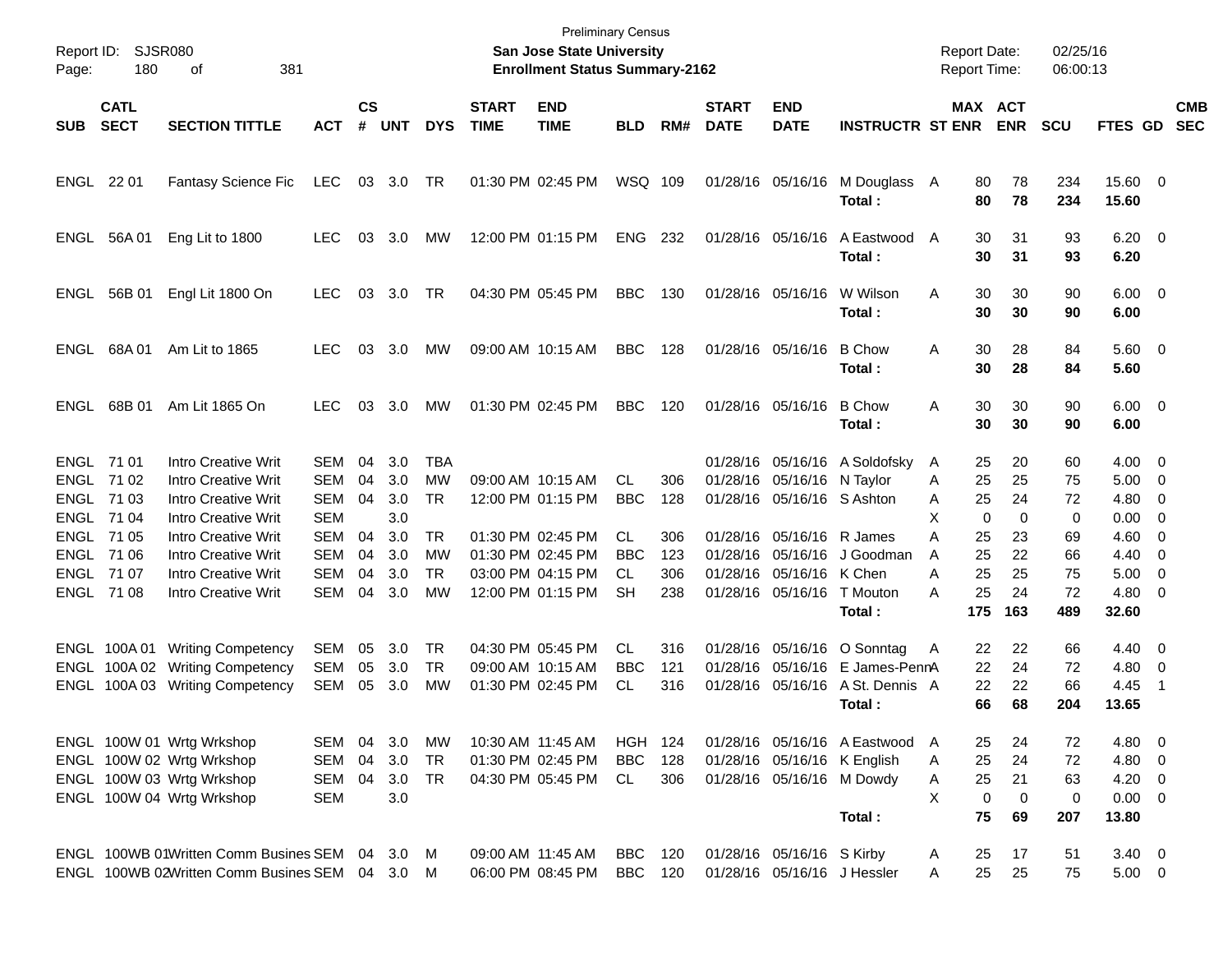| Report ID:<br>Page: | 181                        | SJSR080<br>381<br>οf                                                 |              |                    |            |            |                             | <b>Preliminary Census</b><br><b>San Jose State University</b><br><b>Enrollment Status Summary-2162</b> |                  |            |                             |                           |                         |        | <b>Report Date:</b><br>Report Time: |                          | 02/25/16<br>06:00:13 |                |                          |                          |
|---------------------|----------------------------|----------------------------------------------------------------------|--------------|--------------------|------------|------------|-----------------------------|--------------------------------------------------------------------------------------------------------|------------------|------------|-----------------------------|---------------------------|-------------------------|--------|-------------------------------------|--------------------------|----------------------|----------------|--------------------------|--------------------------|
| <b>SUB</b>          | <b>CATL</b><br><b>SECT</b> | <b>SECTION TITTLE</b>                                                | <b>ACT</b>   | $\mathsf{cs}$<br># | <b>UNT</b> | <b>DYS</b> | <b>START</b><br><b>TIME</b> | <b>END</b><br><b>TIME</b>                                                                              | <b>BLD</b>       | RM#        | <b>START</b><br><b>DATE</b> | <b>END</b><br><b>DATE</b> | <b>INSTRUCTR ST ENR</b> |        | <b>MAX</b>                          | <b>ACT</b><br><b>ENR</b> | <b>SCU</b>           | <b>FTES GD</b> |                          | <b>CMB</b><br><b>SEC</b> |
| ENGL                |                            | 100WB 03Written Comm Busines SEM<br>100WB 04Written Comm Busines SEM |              | 04                 | 3.0        | т          |                             |                                                                                                        |                  |            |                             |                           |                         | Х      | 0                                   | 0                        | 0                    | 0.00           | -0                       |                          |
| ENGL<br>ENGL        |                            | 100WB 05Written Comm Busines SEM                                     |              | 04                 | 3.0<br>3.0 | R          |                             | 06:00 PM 08:45 PM<br>03:00 PM 05:45 PM                                                                 | <b>BBC</b><br>SH | 123<br>229 | 01/28/16<br>01/28/16        | 05/16/16<br>05/16/16      | J Hessler<br>S Kirby    | Α<br>A | 25<br>25                            | 25<br>23                 | 75<br>69             | 5.00<br>4.60   | 0<br>0                   |                          |
| ENGL                |                            | 100WB 06Written Comm Busines SEM                                     |              | 04                 | 3.0        | W          |                             | 06:00 PM 08:45 PM                                                                                      | <b>BBC</b>       | 128        | 01/28/16                    | 05/16/16                  | C Mujal                 | Α      | 25                                  | 24                       | 72                   | 4.80           | 0                        |                          |
| ENGL                |                            | 100WB 07Written Comm Busines SEM                                     |              | 04                 | 3.0        | W          |                             | 09:00 AM 11:45 AM                                                                                      | <b>BBC</b>       | 120        | 01/28/16                    | 05/16/16                  | L Lindelof              | A      | 25                                  | 23                       | 69                   | 4.60           | 0                        |                          |
| ENGL                |                            | 100WB 08Written Comm Busines SEM                                     |              |                    | 3.0        |            |                             |                                                                                                        |                  |            |                             |                           |                         | X      | 0                                   | $\mathbf 0$              | 0                    | 0.00           | 0                        |                          |
| ENGL                |                            | 100WB 09Written Comm Busines SEM                                     |              | 04                 | 3.0        | W          |                             | 06:00 PM 08:45 PM                                                                                      | <b>BBC</b>       | 120        | 01/28/16                    | 05/16/16                  | J Hessler               | A      | 25                                  | 25                       | 75                   | 5.00           | 0                        |                          |
| ENGL                |                            | 100WB 10Written Comm Busines SEM                                     |              | 04                 | 3.0        | R          |                             | 06:00 PM 08:45 PM                                                                                      | <b>BBC</b>       | 120        | 01/28/16                    | 05/16/16                  | J Hessler               | A      | 25                                  | 24                       | 72                   | 4.80           | 0                        |                          |
|                     |                            | <b>ENGL 100WB 11Written Comm Busines SEM</b>                         |              | 04                 | 3.0        | F          |                             | 09:30 AM 12:15 PM                                                                                      | <b>BBC</b>       | 120        | 01/28/16                    | 05/16/16                  | L Lo                    | A      | 25                                  | 14                       | 42                   | 2.80           | 0                        |                          |
|                     |                            |                                                                      |              |                    |            |            |                             |                                                                                                        |                  |            |                             |                           | Total:                  |        | 225                                 | 200                      | 600                  | 40.00          |                          |                          |
|                     | ENGL 101 01                | <b>Literary Criticism</b>                                            | <b>SEM</b>   | 04                 | 3.0        | МW         |                             | 12:00 PM 01:15 PM                                                                                      | CL.              | 238        | 01/28/16                    | 05/16/16                  | A Brada<br>Total:       | A      | 25<br>25                            | 25<br>25                 | 75<br>75             | 5.00<br>5.00   | $\overline{\mathbf{0}}$  |                          |
|                     | ENGL 103 01                | Modern English                                                       | <b>LEC</b>   | 03                 | 3.0        | МW         |                             | 01:30 PM 02:45 PM                                                                                      | SН               | 413        | 01/28/16                    | 05/16/16                  | L Mitchell              | A      | 35                                  | 30                       | 90                   | 6.00           | - 0                      |                          |
|                     | ENGL 103 02                | Modern English                                                       | <b>LEC</b>   | 03                 | 3.0        | МW         |                             | 03:00 PM 04:15 PM                                                                                      | SH               | 120        | 01/28/16                    | 05/16/16                  | L Mitchell              | A      | 35                                  | 29                       | 87                   | 5.80           | - 0                      |                          |
|                     |                            |                                                                      |              |                    |            |            |                             |                                                                                                        |                  |            |                             |                           | Total:                  |        | 70                                  | 59                       | 177                  | 11.80          |                          |                          |
|                     | ENGL 106 01                | <b>Editing for Writers</b>                                           | SEM          | 04                 | 3.0        | TR.        |                             | 09:00 AM 10:15 AM                                                                                      | CL.              | 306        | 01/28/16 05/16/16           |                           | R James<br>Total:       | A      | 25<br>25                            | 22<br>22                 | 66<br>66             | 4.40<br>4.40   | $\overline{\mathbf{0}}$  |                          |
|                     | ENGL 107 01                | <b>Prof Tech Writing</b>                                             | <b>SEM</b>   | 04                 | 3.0        | МW         |                             | 10:30 AM 11:45 AM                                                                                      | CL.              | 238        | 01/28/16 05/16/16           |                           | M Thompson A            |        | 25                                  | 18                       | 54                   | 3.60           | $\overline{\phantom{0}}$ |                          |
|                     |                            |                                                                      |              |                    |            |            |                             |                                                                                                        |                  |            |                             |                           | Total:                  |        | 25                                  | 18                       | 54                   | 3.60           |                          |                          |
|                     | ENGL 110 01                | Visual Rhetoric and                                                  | <b>LEC</b>   | 03                 | 3.0        | TR.        |                             | 10:30 AM 11:45 AM                                                                                      | CL.              | 111        | 01/28/16 05/16/16           |                           | M Thompson A            |        | 25                                  | 25                       | 75                   | 5.00           | $\overline{\mathbf{0}}$  |                          |
|                     |                            |                                                                      |              |                    |            |            |                             |                                                                                                        |                  |            |                             |                           | Total:                  |        | 25                                  | 25                       | 75                   | 5.00           |                          |                          |
|                     | ENGL 112A 01               | Childrens Lit                                                        | <b>LEC</b>   | 03                 | 3.0        | МW         |                             | 03:00 PM 04:15 PM                                                                                      | <b>BBC</b>       | 120        | 01/28/16                    | 05/16/16                  | C Browne                | A      | 40                                  | 40                       | 120                  | 8.00           | - 0                      |                          |
|                     | ENGL 112A02                | Childrens Lit                                                        | <b>LEC</b>   | 03                 | 3.0        | <b>TR</b>  |                             | 09:00 AM 10:15 AM                                                                                      | SН               | 413        | 01/28/16                    | 05/16/16                  | R Vora                  | А      | 40                                  | 40                       | 120                  | 8.00           | - 0                      |                          |
|                     |                            |                                                                      |              |                    |            |            |                             |                                                                                                        |                  |            |                             |                           | Total :                 |        | 80                                  | 80                       | 240                  | 16.00          |                          |                          |
|                     |                            | ENGL 112B 01 Lit for Young Adults                                    | LEC 03 3.0 T |                    |            |            |                             | 06:00 PM 08:45 PM BBC 122 01/28/16 05/16/16 S Hervey                                                   |                  |            |                             |                           |                         | A      | 31                                  | 26                       | 78                   | $5.25$ 1       |                          |                          |
|                     |                            |                                                                      |              |                    |            |            |                             |                                                                                                        |                  |            |                             |                           | Total:                  |        | 31                                  | 26                       | 78                   | 5.25           |                          |                          |
|                     |                            | ENGL 117B 01 Glbl Film, Lit, Cult                                    | LEC 03 3.0 F |                    |            |            |                             | 09:30 AM 12:15 PM SH 413 01/28/16 05/16/16 J Sparks                                                    |                  |            |                             |                           |                         | A      | 40                                  | 35                       | 105                  | $7.00 \t 0$    |                          |                          |
|                     |                            |                                                                      |              |                    |            |            |                             |                                                                                                        |                  |            |                             |                           | Total:                  |        | 40                                  | 35                       | 105                  | 7.00           |                          |                          |
|                     |                            | ENGL 123D 01 Global-Lit-Asia                                         |              |                    |            |            |                             | LEC 03 3.0 MW 03:00 PM 04:15 PM ENG 232 01/28/16 05/16/16                                              |                  |            |                             |                           | <b>B</b> Chow           | A      | 30                                  | 35                       | 105                  | $7.00 \t 0$    |                          |                          |
|                     |                            |                                                                      |              |                    |            |            |                             |                                                                                                        |                  |            |                             |                           | Total:                  |        | 30                                  | 35                       | 105                  | 7.00           |                          |                          |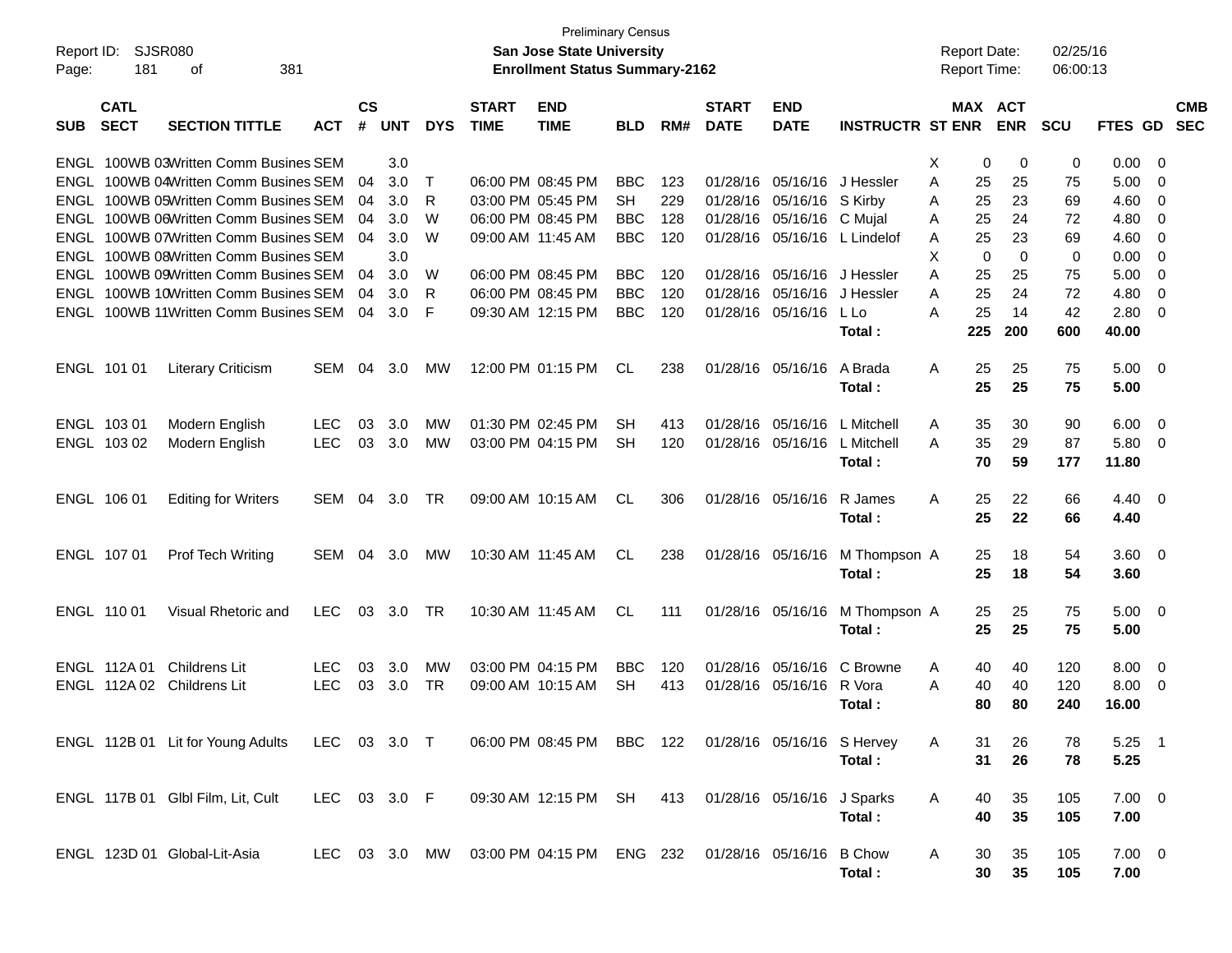| Report ID:<br>Page: | 182                        | SJSR080<br>381<br>οf                                 |                                |                    |                  |            |                             | <b>Preliminary Census</b><br>San Jose State University<br><b>Enrollment Status Summary-2162</b> |                          |            |                             |                                                        |                                                                        | <b>Report Date:</b><br><b>Report Time:</b> |                       | 02/25/16<br>06:00:13 |                                   |               |                          |
|---------------------|----------------------------|------------------------------------------------------|--------------------------------|--------------------|------------------|------------|-----------------------------|-------------------------------------------------------------------------------------------------|--------------------------|------------|-----------------------------|--------------------------------------------------------|------------------------------------------------------------------------|--------------------------------------------|-----------------------|----------------------|-----------------------------------|---------------|--------------------------|
| <b>SUB</b>          | <b>CATL</b><br><b>SECT</b> | <b>SECTION TITTLE</b>                                | <b>ACT</b>                     | $\mathsf{cs}$<br># | <b>UNT</b>       | <b>DYS</b> | <b>START</b><br><b>TIME</b> | <b>END</b><br><b>TIME</b>                                                                       | <b>BLD</b>               | RM#        | <b>START</b><br><b>DATE</b> | <b>END</b><br><b>DATE</b>                              | <b>INSTRUCTR ST ENR</b>                                                |                                            | MAX ACT<br><b>ENR</b> | <b>SCU</b>           | FTES GD                           |               | <b>CMB</b><br><b>SEC</b> |
|                     | ENGL 125 01                | European Lit                                         | <b>LEC</b>                     | 03                 | 3.0              | MW         |                             | 10:30 AM 11:45 AM                                                                               | <b>SH</b>                | 238        |                             | 01/28/16 05/16/16                                      | L Mitchell<br>Total :                                                  | 30<br>A<br>30                              | 31<br>31              | 93<br>93             | $6.20\ 0$<br>6.20                 |               |                          |
|                     | ENGL 129 01                | Intro Career Wrtg                                    | SEM                            | 04                 | 3.0              | TR         |                             | 01:30 PM 02:45 PM                                                                               | <b>SH</b>                | 229        |                             |                                                        | 01/28/16 05/16/16 M Thompson A<br>Total:                               | 25<br>25                                   | 17<br>17              | 51<br>51             | $3.40 \quad 0$<br>3.40            |               |                          |
|                     | ENGL 130 01<br>ENGL 130 02 | <b>Writing Fiction</b><br><b>Writing Fiction</b>     | SEM<br>SEM                     | 05<br>05           | 3.0<br>3.0       | МW<br>MW   |                             | 12:00 PM 01:15 PM<br>01:30 PM 02:45 PM                                                          | <b>BBC</b><br><b>BBC</b> | 128<br>128 |                             | 01/28/16 05/16/16 N Taylor<br>01/28/16 05/16/16        | L Goebel<br>Total:                                                     | 25<br>A<br>25<br>Α<br>50                   | 25<br>18<br>43        | 75<br>54<br>129      | $5.00 \t 0$<br>3.60 0<br>8.60     |               |                          |
|                     | ENGL 131 01                | <b>Writing Poetry</b>                                | SEM                            | 05                 | 3.0              | TR         |                             | 10:30 AM 11:45 AM                                                                               | <b>BBC</b>               | 128        |                             | 01/28/16 05/16/16                                      | S Ashton<br>Total:                                                     | 25<br>Α<br>25                              | 24<br>24              | 72<br>72             | $4.80\ 0$<br>4.80                 |               |                          |
|                     | ENGL 133 01                | Reed Magazine                                        | SEM                            | 04                 | 3.0              | $\top$     |                             | 03:00 PM 05:45 PM                                                                               | <b>SH</b>                | 229        |                             | 01/28/16 05/16/16                                      | C Miller<br>Total:                                                     | 25<br>Α<br>25                              | 22<br>22              | 66<br>66             | 4.60 4<br>4.60                    |               |                          |
|                     | ENGL 135 02                | <b>Writing Nonfiction</b>                            | SEM                            | 04                 | 3.0              | R          |                             | 06:00 PM 08:45 PM                                                                               | <b>BBC</b>               | 122        |                             | 01/28/16 05/16/16                                      | C Bayles<br>Total:                                                     | 25<br>Α<br>25                              | 25<br>25              | 75<br>75             | $5.05$ 1<br>5.05                  |               |                          |
|                     | ENGL 139 01                | Visiting Authors                                     | LEC                            | 03                 | 3.0              | TR         |                             | 01:30 PM 02:45 PM                                                                               | <b>BBC</b>               | 120        |                             | 01/28/16 05/16/16                                      | L Goebel<br>Total :                                                    | A<br>30<br>30                              | 31<br>31              | 93<br>93             | $6.20 \quad 0$<br>6.20            |               |                          |
| TA                  | ENGL 145 01<br>145 01      | Shakespeare + Perfor LEC<br>Shakespeare + Perfor LEC |                                |                    | 03 3.0<br>03 3.0 | MW<br>МW   |                             | 09:00 AM 10:15 AM<br>09:00 AM 10:15 AM                                                          | <b>SH</b><br>SН          | 348<br>348 |                             |                                                        | 01/28/16 05/16/16 A Eastwood<br>01/28/16 05/16/16 A Eastwood<br>Total: | 30<br>A<br>0<br>A<br>30                    | 31<br>-1<br>32        | 93<br>3<br>96        | 6.20<br>0.20<br>6.40              | $0\,C$<br>0 C |                          |
|                     | ENGL 147 01                | Milton                                               | <b>LEC</b>                     | 03                 | 3.0              | TR         |                             | 12:00 PM 01:15 PM                                                                               | <b>BBC</b>               | 121        |                             | 01/28/16 05/16/16                                      | S Miller<br>Total :                                                    | 30<br>Α<br>30                              | 23<br>23              | 69<br>69             | $4.60 \quad 0$<br>4.60            |               |                          |
| <b>ENGL</b>         | 16301                      | Amer lit 1865-1910                                   | LEC 03 3.0 TR                  |                    |                  |            |                             | 10:30 AM 11:45 AM                                                                               | BBC 120                  |            |                             |                                                        | 01/28/16 05/16/16 K English<br>Total:                                  | 30-<br>A<br>30                             | 21<br>21              | 63<br>63             | $4.20 \ 0$<br>4.20                |               |                          |
|                     | ENGL 165 01<br>AFAM 165 01 | Topics Ethnic Lit<br><b>Topics Ethnic Lit</b>        | LEC 03 3.0 TR<br>LEC 03 3.0 TR |                    |                  |            |                             | 12:00 PM 01:15 PM<br>12:00 PM 01:15 PM                                                          | BBC 120<br>BBC 120       |            |                             | 01/28/16 05/16/16 P Karim<br>01/28/16 05/16/16 P Karim | Total:                                                                 | 30<br>A<br>$\mathbf 0$<br>A<br>30          | 27<br>3<br>30         | 81<br>9<br>90        | 5.40 0 C<br>$0.60 \t 0 C$<br>6.00 |               |                          |
|                     | ENGL 177 01                | Fiction since 1900                                   |                                |                    |                  |            |                             | LEC 02 3.0 MW 09:00 AM 10:15 AM SH                                                              |                          |            |                             |                                                        | 413 01/28/16 05/16/16 R Krishnaswa A<br>Total:                         | 30<br>30                                   | 20<br>20              | 60<br>60             | $4.05$ 1<br>4.05                  |               |                          |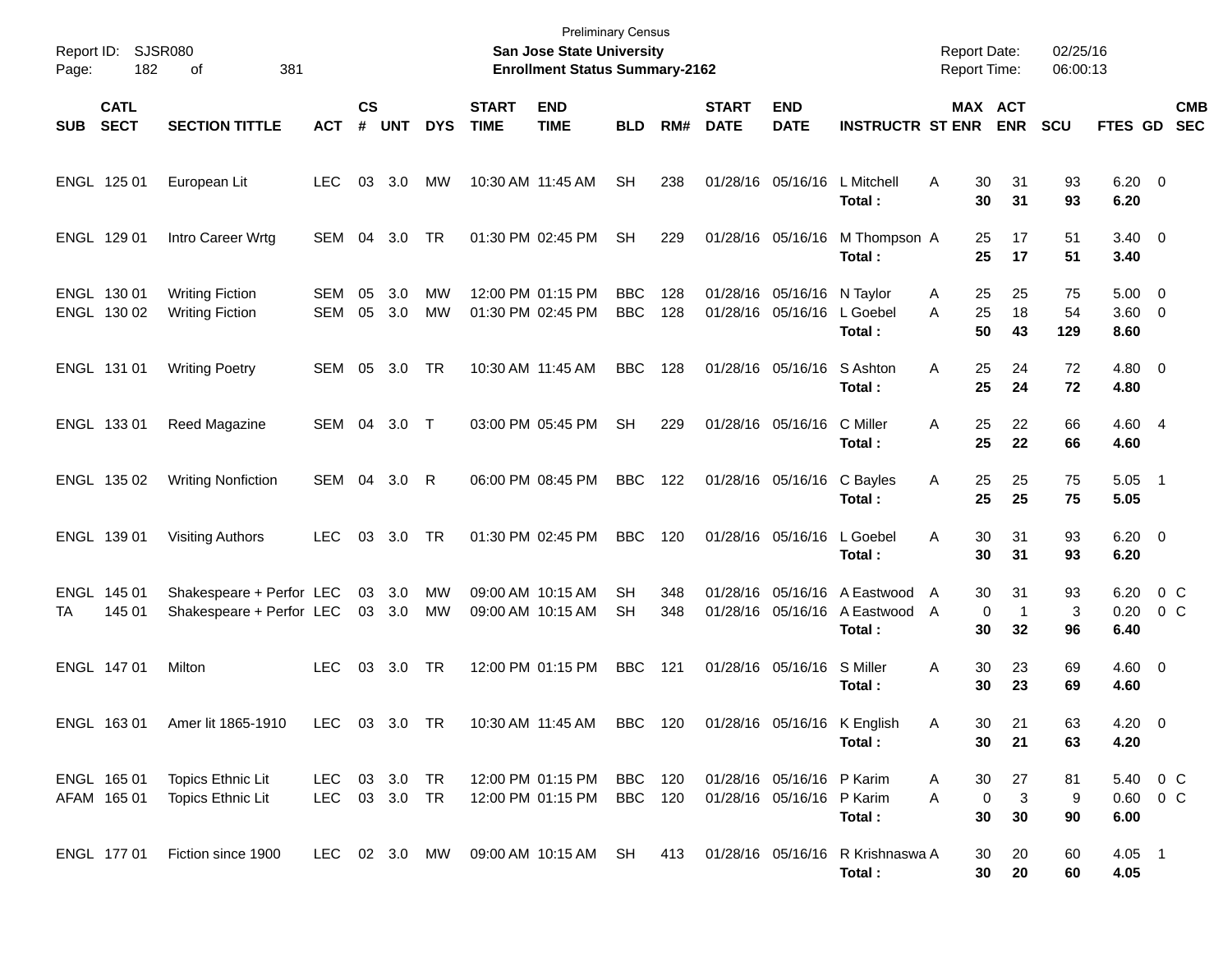| Report ID:<br>Page: | 183                                       | SJSR080<br>381<br>οf                                              |                                        |                    |                   |                                 |                                        | <b>Preliminary Census</b><br><b>San Jose State University</b><br><b>Enrollment Status Summary-2162</b> |                          |            |                             |                                                    |                                          | <b>Report Date:</b><br><b>Report Time:</b> |                                            | 02/25/16<br>06:00:13 |                                  |                                                                               |                          |
|---------------------|-------------------------------------------|-------------------------------------------------------------------|----------------------------------------|--------------------|-------------------|---------------------------------|----------------------------------------|--------------------------------------------------------------------------------------------------------|--------------------------|------------|-----------------------------|----------------------------------------------------|------------------------------------------|--------------------------------------------|--------------------------------------------|----------------------|----------------------------------|-------------------------------------------------------------------------------|--------------------------|
| <b>SUB</b>          | <b>CATL</b><br><b>SECT</b>                | <b>SECTION TITTLE</b>                                             | <b>ACT</b>                             | $\mathsf{cs}$<br># | <b>UNT</b>        | <b>DYS</b>                      | <b>START</b><br><b>TIME</b>            | <b>END</b><br><b>TIME</b>                                                                              | <b>BLD</b>               | RM#        | <b>START</b><br><b>DATE</b> | <b>END</b><br><b>DATE</b>                          | <b>INSTRUCTR ST ENR</b>                  |                                            | MAX ACT<br><b>ENR</b>                      | <b>SCU</b>           | FTES GD                          |                                                                               | <b>CMB</b><br><b>SEC</b> |
|                     | ENGL 180 01<br>ENGL 180 02<br>ENGL 180 03 | <b>Indv Studies</b><br><b>Indv Studies</b><br><b>Indv Studies</b> | <b>SUP</b><br><b>SUP</b><br><b>SUP</b> | 36<br>36<br>36     | 1.0<br>2.0<br>3.0 | TBA<br><b>TBA</b><br><b>TBA</b> |                                        |                                                                                                        |                          |            | 01/28/16                    | 05/16/16<br>01/28/16 05/16/16<br>01/28/16 05/16/16 | A Brada<br>A Brada<br>A Brada<br>Total:  | Α<br>A<br>A                                | 10<br>8<br>10<br>3<br>6<br>3<br>26<br>14   | 8<br>6<br>9<br>23    | 0.53 0<br>0.40<br>0.60 0<br>1.53 | $\overline{\mathbf{0}}$                                                       |                          |
|                     | ENGL 181 01                               | <b>Special Topic</b>                                              | LEC.                                   | 03                 | 3.0               | MW                              | 10:30 AM 11:45 AM                      |                                                                                                        | <b>SH</b>                | 413        |                             | 01/28/16 05/16/16                                  | R Krishnaswa A<br>Total:                 |                                            | 30<br>8<br>30<br>8                         | 24<br>24             | $1.65$ 1<br>1.65                 |                                                                               |                          |
|                     | ENGL 193 01<br>ENGL 193 02<br>ENGL 193 03 | Lit & Self-Reflect<br>Lit & Self-Reflect<br>Lit & Self-Reflect    | <b>SEM</b><br><b>SEM</b><br><b>SEM</b> | 05<br>05           | 3.0<br>3.0<br>3.0 | <b>TR</b><br><b>TR</b>          | 03:00 PM 04:15 PM<br>09:00 AM 10:15 AM |                                                                                                        | <b>BBC</b><br><b>BBC</b> | 122<br>128 |                             | 01/28/16 05/16/16<br>01/28/16 05/16/16             | M Douglass<br>M Douglass<br>Total:       | $\mathsf{A}$<br>$\mathsf{A}$<br>X          | 25<br>25<br>27<br>25<br>0<br>0<br>50<br>52 | 75<br>81<br>0<br>156 | 5.00<br>5.40<br>0.00<br>10.40    | $\overline{\mathbf{0}}$<br>$\overline{\mathbf{0}}$<br>$\overline{\mathbf{0}}$ |                          |
|                     |                                           | ENGL 193C 01 CapstoneSem:CreatWriSEM 05 3.0                       |                                        |                    |                   | MW                              | 04:30 PM 05:45 PM                      |                                                                                                        | CL                       | 111        |                             | 01/28/16 05/16/16                                  | A Soldofsky<br>Total:                    | A                                          | 25<br>20<br>25<br>20                       | 60<br>60             | $4.00 \ 0$<br>4.00               |                                                                               |                          |
|                     | ENGL 199 01                               | Writing Internship                                                | <b>SUP</b>                             | 36                 | 3.0               | TBA                             |                                        |                                                                                                        |                          |            |                             | 01/28/16 05/16/16                                  | A Brada<br>Total:                        | Α                                          | 20<br>3<br>20<br>3                         | 9<br>9               | 0.60 0<br>0.60                   |                                                                               |                          |
|                     | ENGL 204 01                               | Sem Mod Appro Lit                                                 | <b>SEM</b>                             |                    | 3.0               |                                 |                                        |                                                                                                        |                          |            |                             |                                                    | Total:                                   | X                                          | 0<br>0<br>0<br>0                           | 0<br>0               | $0.00 \t 0$<br>0.00              |                                                                               |                          |
| ENGL<br>ТA          | 225 01<br>225 01                          | Sem in Shakespeare<br>Sem in Shakespeare                          | SEM<br>SEM                             | 05<br>05           | 3.0<br>3.0        | M<br>M                          | 04:00 PM 06:45 PM                      | 04:00 PM 06:45 PM                                                                                      | <b>SH</b><br><b>SH</b>   | 238<br>238 |                             | 01/28/16 05/16/16<br>01/28/16 05/16/16             | A Eastwood<br>A Eastwood<br>Total:       | A<br>A                                     | 16<br>14<br>0<br>0<br>16<br>14             | 42<br>0<br>42        | 3.50 14 C<br>0.00<br>3.50        |                                                                               | 0 C                      |
|                     | ENGL 240 01                               | Poet Writ Workshop                                                | SEM                                    | 05                 | 3.0               | M                               | 07:00 PM 09:45 PM                      |                                                                                                        | CL                       | 111        |                             | 01/28/16 05/16/16                                  | A Soldofsky<br>Total:                    | A                                          | 16<br>12<br>16<br>12                       | 36<br>36             | 2.95 11<br>2.95                  |                                                                               |                          |
|                     | ENGL 241 01                               | Fic Writ Workshop                                                 | SEM 05 3.0 T                           |                    |                   |                                 |                                        | 04:00 PM 06:45 PM                                                                                      | <b>FO</b>                | 104        |                             | 01/28/16 05/16/16 C Garcia                         | Total:                                   | A                                          | 15<br>16.<br>16<br>15                      | 45<br>45             | 3.75 15<br>3.75                  |                                                                               |                          |
|                     | ENGL 242 01                               | Nonfic Writ Wrkshp                                                | SEM 05 3.0 R                           |                    |                   |                                 |                                        | 07:00 PM 09:45 PM SH                                                                                   |                          | 229        |                             |                                                    | 01/28/16 05/16/16 T Moriarty<br>Total:   | A                                          | 9<br>16<br>9<br>16                         | 27<br>27             | 2.20 8<br>2.20                   |                                                                               |                          |
|                     | ENGL 253 01<br>ENGL 253 02                | Periods Amer Lit<br>Periods Amer Lit                              | <b>SEM</b><br>SEM 05 3.0 W             |                    | 3.0               |                                 |                                        | 04:00 PM 06:45 PM FO                                                                                   |                          | 104        |                             |                                                    | 01/28/16 05/16/16 M Douglass A<br>Total: | Χ                                          | 0<br>0<br>16<br>16<br>16<br>16             | 0<br>48<br>48        | $0.00 \t 0$<br>4.00 16<br>4.00   |                                                                               |                          |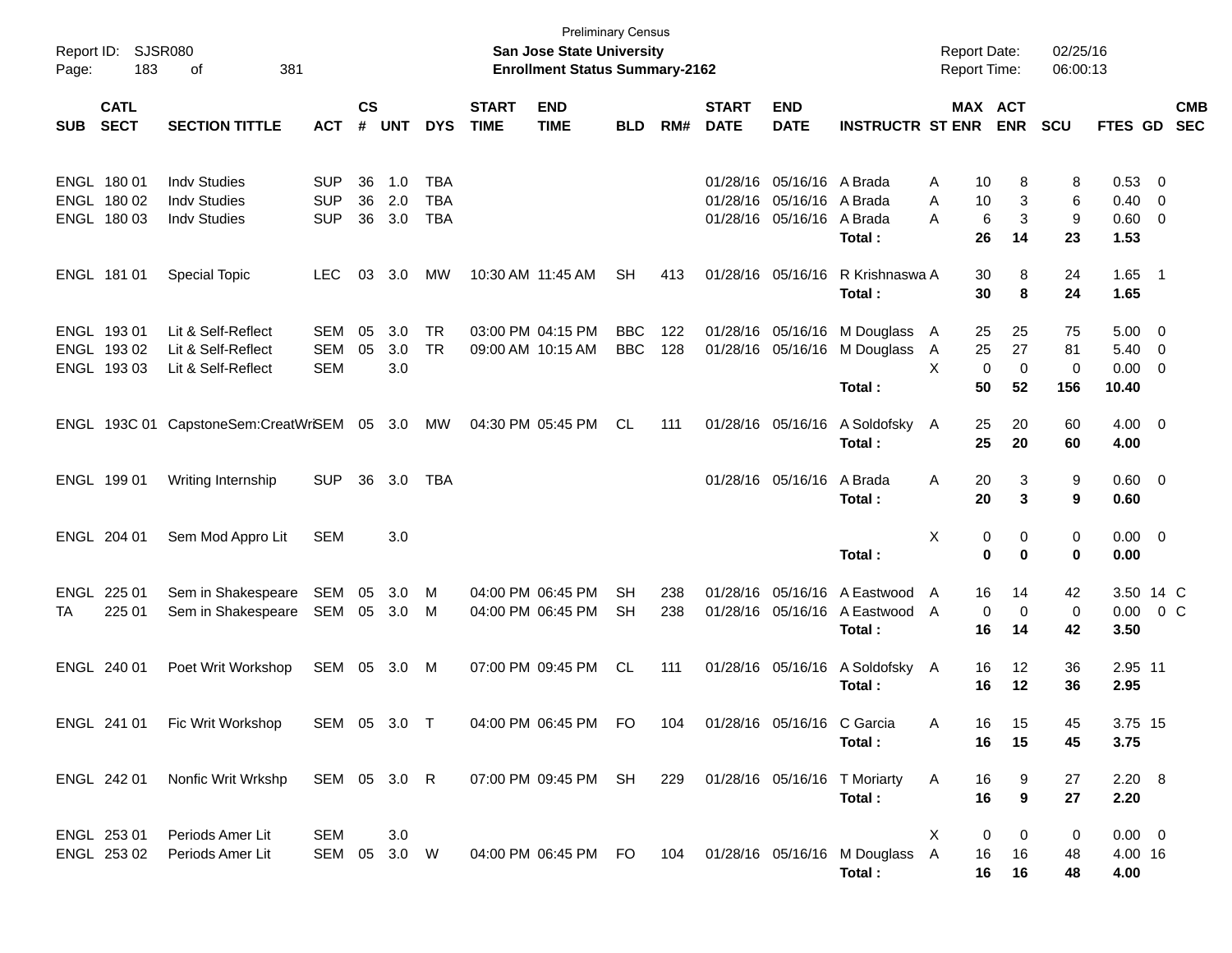| Report ID:<br>Page: | 184                        | <b>SJSR080</b><br>381<br>of                 |            |                    |            |            |                             | <b>Preliminary Census</b><br><b>San Jose State University</b><br><b>Enrollment Status Summary-2162</b> |            |     |                             |                                                  |                          |   | <b>Report Date:</b><br><b>Report Time:</b> |                | 02/25/16<br>06:00:13       |                            |                         |                          |
|---------------------|----------------------------|---------------------------------------------|------------|--------------------|------------|------------|-----------------------------|--------------------------------------------------------------------------------------------------------|------------|-----|-----------------------------|--------------------------------------------------|--------------------------|---|--------------------------------------------|----------------|----------------------------|----------------------------|-------------------------|--------------------------|
| <b>SUB</b>          | <b>CATL</b><br><b>SECT</b> | <b>SECTION TITTLE</b>                       | <b>ACT</b> | $\mathsf{cs}$<br># | <b>UNT</b> | <b>DYS</b> | <b>START</b><br><b>TIME</b> | <b>END</b><br><b>TIME</b>                                                                              | <b>BLD</b> | RM# | <b>START</b><br><b>DATE</b> | <b>END</b><br><b>DATE</b>                        | <b>INSTRUCTR ST ENR</b>  |   | <b>MAX ACT</b>                             | <b>ENR</b>     | <b>SCU</b>                 | <b>FTES GD</b>             |                         | <b>CMB</b><br><b>SEC</b> |
|                     | ENGL 256 01                | Sem 20th-Cent Brlt                          | SEM        | 05                 | 3.0        | W          |                             | 07:00 PM 09:45 PM                                                                                      | <b>BBC</b> | 121 |                             | 01/28/16 05/16/16                                | W Wilson<br>Total:       | A | 16<br>16                                   | 16<br>16       | 48<br>48                   | 4.00 16<br>4.00            |                         |                          |
| <b>ENGL</b>         | 298 01                     | <b>Spec Study</b>                           | <b>SUP</b> | 25                 | 1.0        | <b>TBA</b> |                             |                                                                                                        |            |     | 01/28/16                    | 05/16/16                                         | A Brada                  | A | 3                                          | 0              | 0                          | 0.00                       | $\overline{\mathbf{0}}$ |                          |
| <b>ENGL</b>         | 298 02                     | Spec Study                                  | <b>SUP</b> | 25                 | 2.0        | <b>TBA</b> |                             |                                                                                                        |            |     | 01/28/16                    | 05/16/16                                         | A Brada                  | A | 3                                          | $\mathbf 0$    | 0                          | 0.00                       | - 0                     |                          |
| <b>ENGL</b>         | 298 03                     | Spec Study                                  | <b>SUP</b> | 25                 | 3.0        | <b>TBA</b> |                             |                                                                                                        |            |     | 01/28/16                    | 05/16/16 A Brada                                 |                          | A | 10                                         | $\overline{7}$ | 21                         | 1.75                       | 7                       |                          |
|                     | ENGL 298 04                | Spec Study                                  | <b>SUP</b> | 25                 | 4.0        | <b>TBA</b> |                             |                                                                                                        |            |     | 01/28/16                    | 05/16/16                                         | A Brada                  | A | 6                                          | 0              | 0                          | 0.00                       | $\overline{\mathbf{0}}$ |                          |
|                     |                            |                                             |            |                    |            |            |                             |                                                                                                        |            |     |                             |                                                  | Total:                   |   | 22                                         | $\overline{7}$ | 21                         | 1.75                       |                         |                          |
|                     | ENGL 299 01                | <b>Masters Thesis</b>                       | <b>SUP</b> | 25                 | 1.0        | <b>TBA</b> |                             |                                                                                                        |            |     | 01/28/16                    | 05/16/16                                         | C Miller                 | A | 6                                          | 0              | 0                          | 0.00                       | $\overline{\mathbf{0}}$ |                          |
|                     | ENGL 299 02                | <b>Masters Thesis</b>                       | <b>SUP</b> | 25                 | 2.0        | <b>TBA</b> |                             |                                                                                                        |            |     | 01/28/16                    | 05/16/16                                         | C Miller                 | A | 10                                         | 0              | 0                          | 0.00                       | - 0                     |                          |
|                     | ENGL 299 03                | <b>Masters Thesis</b>                       | <b>SUP</b> | 25                 | 3.0        | <b>TBA</b> |                             |                                                                                                        |            |     | 01/28/16                    | 05/16/16                                         | C Miller                 | A | 3                                          | $\Omega$       | 0                          | 0.00                       | - 0                     |                          |
|                     | ENGL 299 04                | <b>Masters Thesis</b>                       | <b>SUP</b> | 25                 | 6.0        | <b>TBA</b> |                             |                                                                                                        |            |     | 01/28/16                    | 05/16/16                                         | C Miller                 | A | 10                                         | 6              | 36                         | $3.00\ 6$                  |                         |                          |
|                     |                            |                                             |            |                    |            |            |                             |                                                                                                        |            |     |                             |                                                  | Total:                   |   | 29                                         | 6              | 36                         | 3.00                       |                         |                          |
|                     | Department :               | <b>English &amp; Comparative Literature</b> |            |                    |            |            |                             |                                                                                                        |            |     |                             | <b>Lower Division:</b><br><b>Upper Division:</b> | <b>Department Total:</b> |   | 4077<br>2620<br>1270                       | 2479<br>1103   | 3711 11133<br>7437<br>3315 | 747.65<br>495.80<br>221.45 |                         |                          |

**Graduate Division : 187 129 381 30.40**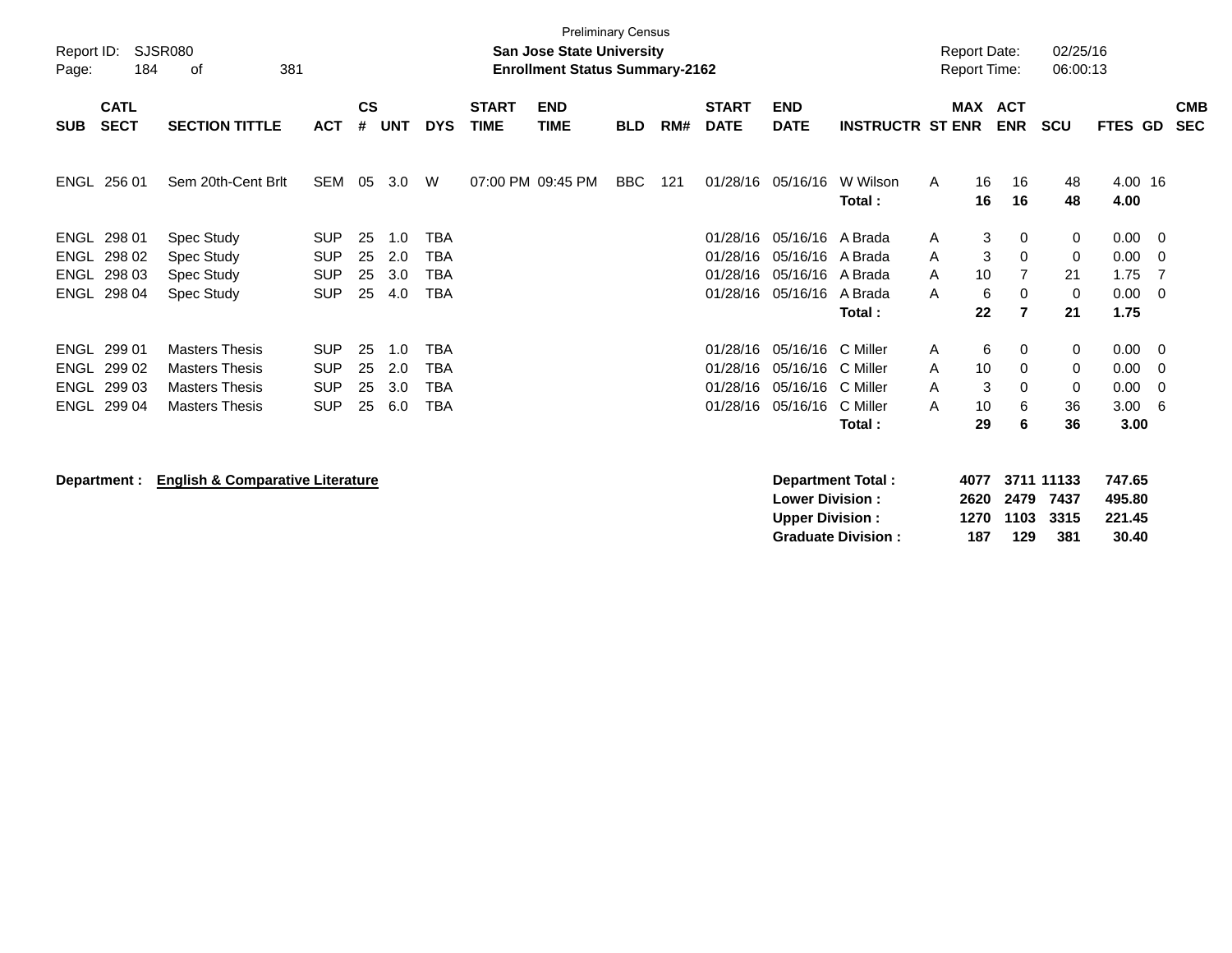| Report ID:<br>Page: | 185                        | <b>SJSR080</b><br>οf<br>381                              |                          |                    |            |                 |                             | <b>Preliminary Census</b><br>San Jose State University<br><b>Enrollment Status Summary-2162</b> |            |            |                             |                                        |                                                                                  |        |                | Report Date:<br>Report Time:     | 02/25/16<br>06:00:13 |                            |                          |                          |
|---------------------|----------------------------|----------------------------------------------------------|--------------------------|--------------------|------------|-----------------|-----------------------------|-------------------------------------------------------------------------------------------------|------------|------------|-----------------------------|----------------------------------------|----------------------------------------------------------------------------------|--------|----------------|----------------------------------|----------------------|----------------------------|--------------------------|--------------------------|
| <b>SUB</b>          | <b>CATL</b><br><b>SECT</b> | <b>SECTION TITTLE</b>                                    | <b>ACT</b>               | $\mathsf{cs}$<br># | <b>UNT</b> | <b>DYS</b>      | <b>START</b><br><b>TIME</b> | <b>END</b><br><b>TIME</b>                                                                       | <b>BLD</b> | RM#        | <b>START</b><br><b>DATE</b> | <b>END</b><br><b>DATE</b>              | <b>INSTRUCTR ST ENR</b>                                                          |        |                | MAX ACT<br><b>ENR</b>            | <b>SCU</b>           | <b>FTES GD</b>             |                          | <b>CMB</b><br><b>SEC</b> |
| <b>College</b>      |                            | <b>Humanities &amp; the Arts</b>                         |                          |                    |            |                 |                             |                                                                                                 |            |            |                             |                                        |                                                                                  |        |                |                                  |                      |                            |                          |                          |
| <b>CHIN</b>         | Department :<br>1B 01      | <b>World Languages &amp; Literatures</b><br>Elem Chinese | LEC.                     | 02                 | 4.0        | MW              |                             | 01:30 PM 03:10 PM                                                                               | CL         | 206        |                             | 01/28/16 05/16/16 C Peng               |                                                                                  | Α      | 30             | 23                               | 92                   | 6.13                       | $\overline{\phantom{0}}$ |                          |
| <b>CHIN</b>         | 1B 02                      | Elem Chinese                                             | <b>LEC</b>               | 02                 | 4.0        | <b>TR</b>       |                             | 09:00 AM 10:40 AM                                                                               | <b>CL</b>  | 216        |                             | 01/28/16 05/16/16                      | S Chuang<br>Total:                                                               | A      | 30<br>60       | 13<br>36                         | 52<br>144            | 3.47<br>9.60               | $\overline{\phantom{0}}$ |                          |
| <b>CHIN</b>         | 25B 01                     | Inter Chinese                                            | SEM                      | 04                 | 5.0        | TR              |                             | 01:30 PM 03:35 PM                                                                               | <b>BBC</b> | 125        |                             | 01/28/16 05/16/16                      | S Chuang<br>Total:                                                               | Α      | 30<br>30       | 18<br>18                         | 90<br>90             | $6.00 \t 0$<br>6.00        |                          |                          |
| <b>CHIN</b>         | 101B 01                    | <b>Advanced Chinese</b>                                  | SEM                      | 04                 | 3.0        | <b>TR</b>       |                             | 12:00 PM 01:15 PM                                                                               | <b>BBC</b> | 221        |                             | 01/28/16 05/16/16                      | S Chuang<br>Total:                                                               | Α      | 30<br>30       | 12<br>12                         | 36<br>36             | $2.40 \ 0$<br>2.40         |                          |                          |
| <b>CHIN</b>         | 18001                      | <b>Indiv Studies</b>                                     | <b>SUP</b>               | 78                 | 3.0        | TBA             |                             |                                                                                                 |            |            |                             | 01/28/16 05/16/16                      | C Peng<br>Total:                                                                 | Α      | 3<br>3         | $\overline{2}$<br>$\mathbf{2}$   | 6<br>6               | $0.40 \quad 0$<br>0.40     |                          |                          |
| <b>FLED</b>         |                            | 184Y 01 Stdt Tchg II                                     | <b>SUP</b>               | 25                 | 4.0        | TBA             |                             |                                                                                                 |            |            |                             | 01/28/16 05/16/16                      | H Smith<br>Total:                                                                | Α      | 15<br>15       | 5<br>5                           | 20<br>20             | $1.33 \ 0$<br>1.33         |                          |                          |
| <b>FLED</b>         | 184Z 01                    | Stdt Tchg III                                            | <b>SUP</b>               |                    | 25 4.0     | <b>TBA</b>      |                             |                                                                                                 |            |            |                             | 01/28/16 05/16/16                      | H Smith<br>Total:                                                                | Α      | 15<br>15       | $\overline{7}$<br>$\overline{7}$ | 28<br>28             | $1.87 \ 0$<br>1.87         |                          |                          |
| <b>FLED</b>         | 285 01                     | Teaching Sem FL Ed                                       | SEM 06 1.0               |                    |            | R               |                             | 04:30 PM 06:30 PM                                                                               | CL         | 205        |                             | 01/28/16 05/16/16                      | H Smith<br>Total:                                                                | Α      | 10<br>10       | 7<br>$\overline{7}$              | 7<br>$\overline{7}$  | $0.47 \quad 0$<br>0.47     |                          |                          |
|                     |                            | FORL 100W 01 Writing Workshop                            | SEM 04                   |                    | 3.0        | M               |                             | 05:30 PM 08:15 PM                                                                               | CL         | 206        |                             | 01/28/16 05/16/16                      | R Sabalius<br>Total:                                                             | A      | 27<br>27       | 26<br>26                         | 78<br>78             | $5.20 \ 0$<br>5.20         |                          |                          |
|                     | FORL 180 01<br>FORL 180 02 | Idv. Stds World Lang<br>Idv. Stds World Lang             | <b>SUP</b><br><b>SUP</b> | 48<br>48           | 3.0<br>3.0 | TR<br><b>TR</b> |                             | 01:30 PM 02:45 PM<br>03:00 PM 04:15 PM                                                          | CL<br>CL   | 208<br>208 |                             | 01/28/16 05/16/16<br>01/28/16 05/16/16 | R Katzen<br>R Katzen<br>Total:                                                   | A<br>A | 30<br>30<br>60 | 1<br>$\mathbf{2}$                | 3<br>3<br>6          | $0.20 \ 0$<br>0.25<br>0.45 | $\overline{1}$           |                          |
|                     |                            | FREN 1A01 Elem French                                    |                          |                    |            |                 |                             |                                                                                                 |            |            |                             |                                        | SEM 04 5.0 TR 03:00 PM 05:05 PM ENG 232 01/28/16 05/16/16 A Demarchi A<br>Total: |        | 30<br>30       | 30<br>30                         | 150<br>150           | $10.00 \t 0$<br>10.00      |                          |                          |
|                     |                            | FREN 1B01 Elem French                                    | LEC 02 5.0 TBA           |                    |            |                 |                             |                                                                                                 |            |            |                             | 01/28/16 05/16/16                      | Total:                                                                           | A      | 30<br>30       | 21<br>21                         | 105<br>105           | $7.08$ 1<br>7.08           |                          |                          |
|                     |                            | FREN 25B 01 Inter Fren Writing                           | SEM                      |                    | 3.0        |                 |                             |                                                                                                 |            |            |                             |                                        | Total:                                                                           | X      | 0<br>0         | 0<br>0                           | 0<br>$\mathbf 0$     | $0.00 \t 0$<br>0.00        |                          |                          |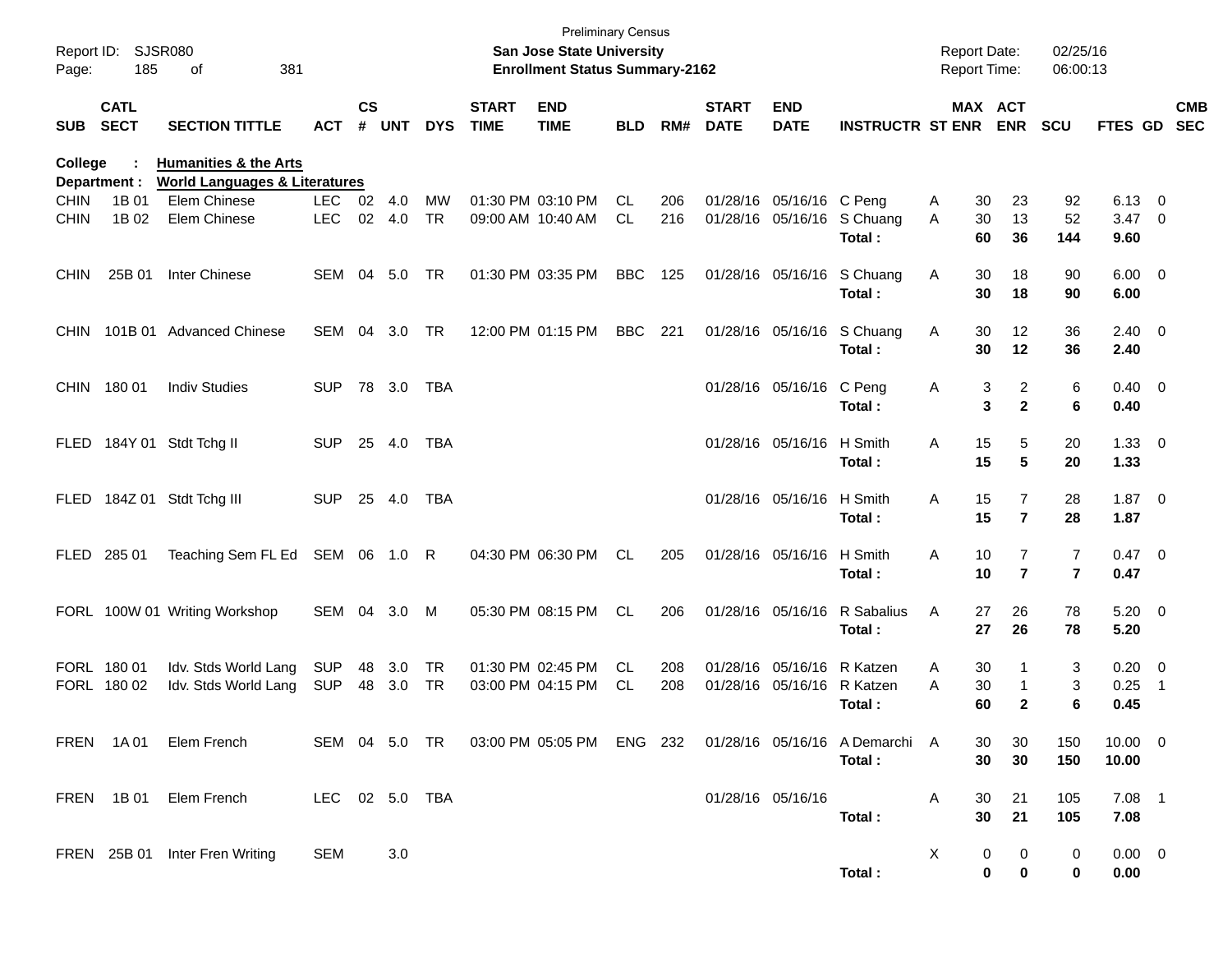| Report ID:<br>Page:                    | 186                                       | <b>SJSR080</b><br>381<br>οf                                                      | <b>Preliminary Census</b><br>San Jose State University<br><b>Enrollment Status Summary-2162</b> |                    |                            |                               |                                                                          |                                                             |                         |                   |                             |                                                                                        | <b>Report Date:</b><br>Report Time:                             |                                      | 02/25/16<br>06:00:13                           |                          |                                                  |                                      |
|----------------------------------------|-------------------------------------------|----------------------------------------------------------------------------------|-------------------------------------------------------------------------------------------------|--------------------|----------------------------|-------------------------------|--------------------------------------------------------------------------|-------------------------------------------------------------|-------------------------|-------------------|-----------------------------|----------------------------------------------------------------------------------------|-----------------------------------------------------------------|--------------------------------------|------------------------------------------------|--------------------------|--------------------------------------------------|--------------------------------------|
| <b>SUB</b>                             | <b>CATL</b><br><b>SECT</b>                | <b>SECTION TITTLE</b>                                                            | <b>ACT</b>                                                                                      | $\mathsf{cs}$<br># | <b>UNT</b>                 | <b>DYS</b>                    | <b>START</b><br><b>TIME</b>                                              | <b>END</b><br><b>TIME</b>                                   | <b>BLD</b>              | RM#               | <b>START</b><br><b>DATE</b> | <b>END</b><br><b>DATE</b>                                                              | <b>INSTRUCTR ST ENR ENR</b>                                     |                                      | MAX ACT                                        | <b>SCU</b>               | <b>FTES GD</b>                                   | <b>CMB</b><br><b>SEC</b>             |
|                                        |                                           | FREN 101B 01 Adv Frn Writt Comm                                                  | SEM 04 3.0                                                                                      |                    |                            | TR                            |                                                                          | 12:00 PM 01:15 PM                                           | CL                      | 205               |                             | 01/28/16 05/16/16                                                                      | D Trudeau<br>Total:                                             | Α                                    | 24<br>22<br>24<br>22                           | 66<br>66                 | 4.45 1<br>4.45                                   |                                      |
|                                        |                                           | FREN 102B 01 Frncphone Lit & Cine SEM 04 3.0                                     |                                                                                                 |                    |                            | TBA                           |                                                                          |                                                             |                         |                   |                             | 01/28/16 05/16/16                                                                      | J Desalvo<br>Total:                                             | A<br>22                              | 21<br>22<br>21                                 | 63<br>63                 | $4.20 \ 0$<br>4.20                               |                                      |
|                                        | FREN 160 01                               | Masters of Fr Lit                                                                | SEM 05                                                                                          |                    | 3.0                        |                               |                                                                          |                                                             |                         |                   |                             | 01/28/16 05/16/16                                                                      | Total:                                                          | X                                    | 0<br>0<br>$\mathbf 0$<br>$\mathbf 0$           | 0<br>0                   | $0.00 \t 0$<br>0.00                              |                                      |
|                                        | FREN 180 01<br>FREN 180 02<br>FREN 180 03 | <b>Indiv Studies</b><br><b>Indiv Studies</b><br><b>Indiv Studies</b>             | SUP.<br><b>SUP</b><br><b>SUP</b>                                                                | 78<br>78<br>78     | 3.0<br>3.0<br>3.0          | <b>TBA</b><br>т<br><b>TBA</b> |                                                                          | 05:30 PM 08:15 PM                                           | <b>CL</b>               | 205               |                             | 01/28/16 05/16/16<br>01/28/16 05/16/16                                                 | J Desalvo<br>01/28/16 05/16/16 D Trudeau<br>J Desalvo<br>Total: | 15<br>A<br>20<br>Α<br>A<br>40        | 6<br>4<br>5<br>$\overline{2}$<br>12            | 18<br>12<br>6<br>36      | $1.20 \t 0$<br>0.80 0<br>$0.40 \ 0$<br>2.40      |                                      |
|                                        | FREN 298 01                               | <b>Special Study</b>                                                             | <b>SUP</b>                                                                                      | 25                 | 3.0                        | TBA                           |                                                                          |                                                             |                         |                   |                             | 01/28/16 05/16/16                                                                      | D Trudeau<br>Total:                                             | Α                                    | 2<br>3<br>3<br>$\mathbf{2}$                    | 6<br>6                   | $0.50$ 2<br>0.50                                 |                                      |
|                                        | GERM 1B 01                                | Elem Germ                                                                        | SEM                                                                                             | 04                 | 5.0                        | MW                            |                                                                          | 08:00 AM 10:05 AM                                           | CL                      | 218               |                             | 01/28/16 05/16/16                                                                      | R Sabalius<br>Total:                                            | 30<br>A<br>30                        | 14<br>14                                       | 70<br>70                 | 4.83 2<br>4.83                                   |                                      |
|                                        | GERM 25B 01                               | Inter German                                                                     | SEM                                                                                             | 04                 | 5.0                        | МW                            |                                                                          | 12:00 PM 02:05 PM                                           | CL                      | 205               |                             |                                                                                        | 01/28/16 05/16/16 L Chiriaeva<br>Total:                         | 24<br>A<br>24                        | 8<br>8                                         | 40<br>40                 | $2.67$ 0<br>2.67                                 |                                      |
| HEBR<br><b>JWSS</b><br><b>RELS</b>     | 10B 01<br>10B 01<br>10B 01                | <b>Elementary Hebrew</b><br><b>Elementary Hebrew</b><br><b>Elementary Hebrew</b> | <b>SEM</b><br><b>SEM</b><br><b>SEM</b>                                                          | 04<br>04<br>04     | 3.0<br>3.0<br>3.0          | TR.<br><b>TR</b><br><b>TR</b> |                                                                          | 10:30 AM 11:45 AM<br>10:30 AM 11:45 AM<br>10:30 AM 11:45 AM | CL.<br>CL.<br>CL        | 205<br>205<br>205 |                             | 01/28/16 05/16/16 R Katzen<br>01/28/16 05/16/16 R Katzen<br>01/28/16 05/16/16 R Katzen | Total:                                                          | 24<br>Α<br>Α<br>A<br>24              | 3<br>$\mathbf 0$<br>$\mathbf 0$<br>0<br>0<br>3 | 9<br>0<br>0<br>9         | 0.60<br>0.00<br>0.00<br>0.60                     | $0\,$ C<br>$0\,$ C<br>0 <sup>o</sup> |
| <b>ITAL</b>                            | 1B 01                                     | Elem Italian                                                                     | <b>SEM</b>                                                                                      | - 04               | 5.0                        | TR                            |                                                                          | 12:00 PM 01:40 PM                                           | CL                      | 218               |                             |                                                                                        | 01/28/16 05/16/16 M Santamaria A<br>Total:                      |                                      | 32<br>17<br>32<br>17                           | 85<br>85                 | 5.83 2<br>5.83                                   |                                      |
| <b>JPN</b><br><b>JPN</b><br><b>JPN</b> | 1A 01<br>1A 02<br>1A03                    | Elem Japanese<br>Elem Japanese<br>Elem Japanese                                  | <b>LEC</b><br><b>LEC</b><br><b>LEC</b>                                                          |                    | 02 5.0<br>02 5.0<br>02 5.0 |                               | MWF 10:30 AM 11:55 AM<br>MTWR 12:00 PM 01:05 PM<br>MTWR04:00 PM 05:05 PM |                                                             | CL<br>CL.<br><b>DMH</b> | 218<br>202<br>150 |                             | 01/28/16 05/16/16 Y Yanai<br>01/28/16 05/16/16 M Iwata                                 | 01/28/16 05/16/16 Y Shimazu<br>Total:                           | 30<br>A<br>40<br>A<br>A<br>31<br>101 | 30<br>38<br>30<br>98                           | 150<br>190<br>150<br>490 | $10.00 \t 0$<br>12.67 0<br>$10.00 \t 0$<br>32.67 |                                      |
| <b>JPN</b><br><b>JPN</b>               | 1B 01<br>1B 02                            | Elem Japanese<br>Elem Japanese                                                   | LEC.<br>LEC.                                                                                    |                    | 02 5.0<br>02 5.0           |                               | MTWR 10:30 AM 11:35 AM                                                   | MTWR03:00 PM 04:05 PM                                       | CL<br>MH                | 306<br>233        |                             | 01/28/16 05/16/16 S Inaba<br>01/28/16 05/16/16 M Ishida                                |                                                                 | 30<br>A<br>Α                         | 30<br>30<br>14                                 | 150<br>70                | $10.00 \t 0$<br>4.75 1                           |                                      |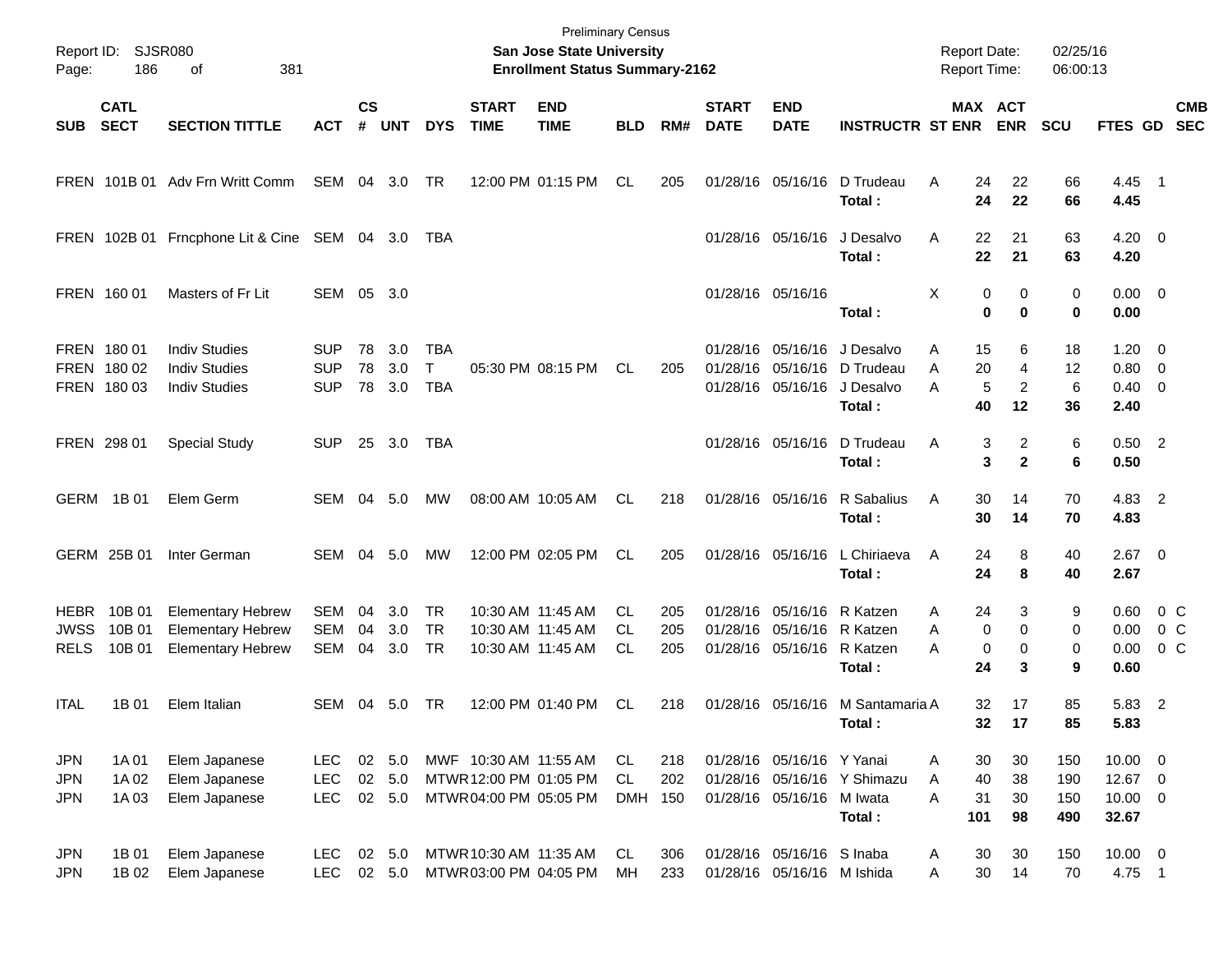| Page:                                     | Report ID: SJSR080<br>187  | 381                                                                |                                        |                    |                                 |                   | <b>Preliminary Census</b><br>San Jose State University<br><b>Enrollment Status Summary-2162</b> |                                                             |                        |                   |                             |                                                | <b>Report Date:</b><br>Report Time:                                                        |                           | 02/25/16<br>06:00:13                    |                          |                                            |                |                          |
|-------------------------------------------|----------------------------|--------------------------------------------------------------------|----------------------------------------|--------------------|---------------------------------|-------------------|-------------------------------------------------------------------------------------------------|-------------------------------------------------------------|------------------------|-------------------|-----------------------------|------------------------------------------------|--------------------------------------------------------------------------------------------|---------------------------|-----------------------------------------|--------------------------|--------------------------------------------|----------------|--------------------------|
| <b>SUB</b>                                | <b>CATL</b><br><b>SECT</b> | <b>SECTION TITTLE</b>                                              | <b>ACT</b>                             | $\mathsf{cs}$<br># | <b>UNT</b>                      | <b>DYS</b>        | <b>START</b><br><b>TIME</b>                                                                     | <b>END</b><br><b>TIME</b>                                   | <b>BLD</b>             | RM#               | <b>START</b><br><b>DATE</b> | <b>END</b><br><b>DATE</b>                      | <b>INSTRUCTR ST ENR</b>                                                                    |                           | MAX ACT<br><b>ENR</b>                   | <b>SCU</b>               | FTES GD                                    |                | <b>CMB</b><br><b>SEC</b> |
|                                           |                            |                                                                    |                                        |                    |                                 |                   |                                                                                                 |                                                             |                        |                   |                             |                                                | Total:                                                                                     | 60                        | 44                                      | 220                      | 14.75                                      |                |                          |
| <b>JPN</b>                                | 25B 01                     | Interm Japanese                                                    | SEM                                    | 04                 | 5.0                             | MW                |                                                                                                 | 03:00 PM 05:05 PM                                           | <b>BBC</b>             | 107               |                             | 01/28/16 05/16/16                              | Y Yanai<br>Total:                                                                          | 35<br>Α<br>35             | 29<br>29                                | 145<br>145               | $9.67$ 0<br>9.67                           |                |                          |
| JPN                                       |                            | 101B 01 Advanced Japanese                                          | SEM                                    |                    | 04 4.0                          | МW                |                                                                                                 | 08:30 AM 10:10 AM                                           | <b>BBC</b>             | 105               |                             | 01/28/16 05/16/16                              | S Inaba<br>Total:                                                                          | 35<br>Α<br>35             | 24<br>24                                | 96<br>96                 | $6.40 \quad 0$<br>6.40                     |                |                          |
| JPN                                       | 102 01                     | Japanese Culture                                                   | SEM                                    | 04                 | 3.0                             | TR                |                                                                                                 | 01:30 PM 02:45 PM                                           | CL                     | 206               |                             | 01/28/16 05/16/16                              | Y Shimazu<br>Total:                                                                        | 30<br>A<br>30             | 29<br>29                                | 87<br>87                 | 5.80 0<br>5.80                             |                |                          |
| JPN                                       | 103 01                     | Jpn Ideog-Callig                                                   | SEM                                    | 04                 | 3.0                             | МW                |                                                                                                 | 01:30 PM 02:45 PM                                           | <b>BBC</b>             | 103               |                             | 01/28/16 05/16/16                              | Y Yanai<br>Total:                                                                          | 25<br>Α<br>25             | 16<br>16                                | 48<br>48                 | $3.20 \ 0$<br>3.20                         |                |                          |
| JPN                                       | 107 01                     | Jpn for Business                                                   | SEM                                    | 04                 | 3.0                             | TR                |                                                                                                 | 09:00 AM 10:15 AM                                           | <b>BBC</b>             | 221               |                             | 01/28/16 05/16/16                              | S Inaba<br>Total:                                                                          | 25<br>Α<br>25             | 16<br>16                                | 48<br>48                 | $3.25$ 1<br>3.25                           |                |                          |
| JPN<br><b>JPN</b>                         | 180 01<br>180 02           | <b>Indiv Studies</b><br><b>Indiv Studies</b>                       | <b>SUP</b><br><b>SUP</b>               | 36<br>78           | 3.0<br>3.0                      | TBA<br><b>TBA</b> |                                                                                                 |                                                             |                        |                   |                             | 01/28/16 05/16/16 S Inaba<br>01/28/16 05/16/16 | Y Yanai<br>Total:                                                                          | Α<br>Α                    | 3<br>0<br>3<br>0<br>6<br>0              | 0<br>0<br>0              | $0.00 \t 0$<br>$0.00 \t 0$<br>0.00         |                |                          |
| <b>PERS</b><br><b>PORT</b>                | 1B 01<br>1B 01             | Elem Persian B<br>Elem Portuguese                                  | <b>LEC</b><br><b>SEM</b>               | 04                 | 3.0<br>5.0                      | <b>TR</b>         |                                                                                                 | 05:30 PM 07:35 PM                                           | <b>CL</b>              | 218               |                             | 01/28/16 05/16/16                              | A Dias Ferre<br>Total:                                                                     | Х<br>32<br>A<br>32        | $\mathbf 0$<br>0<br>11<br>11            | 0<br>55<br>55            | $0.00 \t 0$<br>$3.67$ 0<br>3.67            |                |                          |
| <b>PORT</b>                               | 20B 01                     | Inter Portuguese                                                   | <b>SEM</b>                             |                    | 3.0                             |                   |                                                                                                 |                                                             |                        |                   |                             |                                                | Total:                                                                                     | х                         | 0<br>0<br>0<br>$\bf{0}$                 | 0<br>0                   | $0.00 \t 0$<br>0.00                        |                |                          |
|                                           |                            | PORT 102A 01 Lusophone Cultures<br>PORT 102A 02 Lusophone Cultures | <b>SEM</b><br>SEM                      | 05                 | 3.0<br>3.0                      | TBA               |                                                                                                 |                                                             |                        |                   |                             |                                                | 01/28/16 05/16/16 D Carvalho P A<br>Total:                                                 | Х<br>30<br>30             | $\mathbf 0$<br>0<br>$\overline{4}$<br>4 | 0<br>12<br>12            | $0.00 \t 0$<br>0.85<br>0.85                | $\overline{1}$ |                          |
| <b>SPAN</b><br><b>SPAN</b><br><b>SPAN</b> | 1A 01<br>1A 02<br>1A03     | Elem Spanish<br>Elem Spanish<br>Elem Spanish                       | <b>LEC</b><br><b>LEC</b><br><b>LEC</b> |                    | 02 4.0<br>02 4.0<br>02  4.0  TR | MW<br>TR          |                                                                                                 | 03:00 PM 04:40 PM<br>03:00 PM 04:40 PM<br>03:00 PM 04:40 PM | CL<br>CL<br><b>BBC</b> | 218<br>218<br>120 |                             | 01/28/16 05/16/16                              | 01/28/16 05/16/16 B Renteria M A<br>01/28/16 05/16/16 A Salazar<br>M Chavez SanA<br>Total: | 30<br>30<br>A<br>30<br>90 | 30<br>27<br>29<br>86                    | 120<br>108<br>116<br>344 | 8.07 1<br>$7.20 \t 0$<br>$7.73$ 0<br>23.00 |                |                          |
| <b>SPAN</b><br><b>SPAN</b>                | 1B 01<br>1B 02             | Elem Spanish<br>Elem Spanish                                       | <b>LEC</b><br>LEC                      |                    | 02 4.0<br>02 4.0 TR             | MW                |                                                                                                 | 03:00 PM 04:40 PM<br>03:00 PM 04:40 PM                      | BBC                    | 221               |                             |                                                | 01/28/16 05/16/16 P Amaral Con A<br>DMH 149B 01/28/16 05/16/16 A Campos Alb A              | 30<br>30                  | 21<br>13                                | 84<br>52                 | 5.60 0<br>$3.47 \quad 0$                   |                |                          |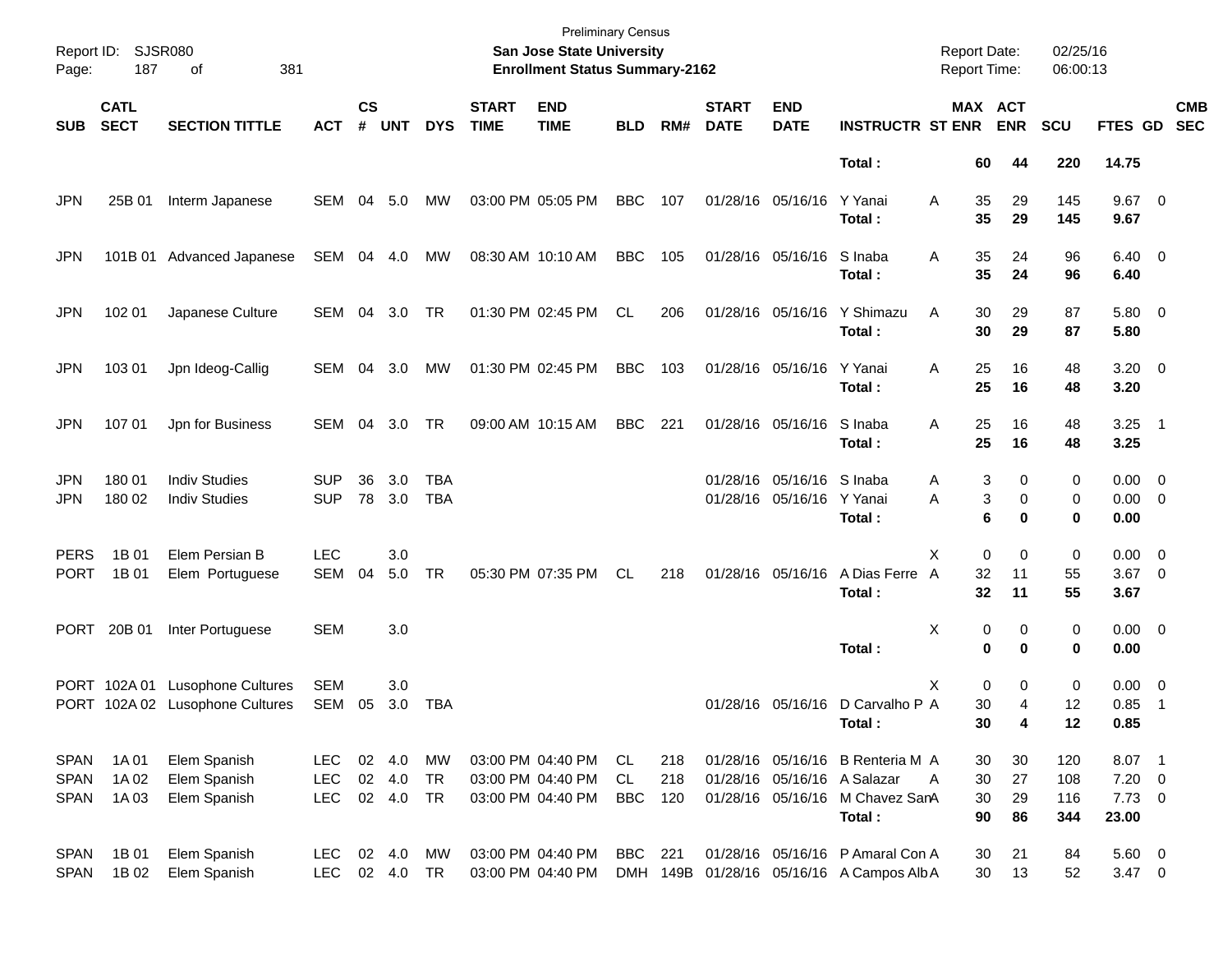| Page:       | Report ID: SJSR080<br>188  | 381<br>of                                                  |            |               |        |               |                             | <b>Preliminary Census</b><br>San Jose State University<br><b>Enrollment Status Summary-2162</b> |            |     |                             |                            |                                                          | <b>Report Date:</b><br>Report Time: |                       | 02/25/16<br>06:00:13 |                        |                          |                          |
|-------------|----------------------------|------------------------------------------------------------|------------|---------------|--------|---------------|-----------------------------|-------------------------------------------------------------------------------------------------|------------|-----|-----------------------------|----------------------------|----------------------------------------------------------|-------------------------------------|-----------------------|----------------------|------------------------|--------------------------|--------------------------|
| <b>SUB</b>  | <b>CATL</b><br><b>SECT</b> | <b>SECTION TITTLE</b>                                      | <b>ACT</b> | $\mathsf{cs}$ | # UNT  | <b>DYS</b>    | <b>START</b><br><b>TIME</b> | <b>END</b><br><b>TIME</b>                                                                       | <b>BLD</b> | RM# | <b>START</b><br><b>DATE</b> | <b>END</b><br><b>DATE</b>  | <b>INSTRUCTR ST ENR</b>                                  |                                     | MAX ACT<br><b>ENR</b> | <b>SCU</b>           | <b>FTES GD</b>         |                          | <b>CMB</b><br><b>SEC</b> |
|             |                            |                                                            |            |               |        |               |                             |                                                                                                 |            |     |                             |                            | Total:                                                   | 60                                  | 34                    | 136                  | 9.07                   |                          |                          |
| <b>SPAN</b> | 4A 01                      | Basic Spanish I                                            | SEM        |               | 04 3.0 | TBA           |                             |                                                                                                 |            |     |                             | 01/28/16 05/16/16          | A Dias Ferre A<br>Total:                                 | 30<br>30                            | 28<br>28              | 84<br>84             | $5.65$ 1<br>5.65       |                          |                          |
| <b>SPAN</b> | 4B 01                      | Basic Spanish II                                           | SEM        |               | 04 3.0 | TBA           |                             |                                                                                                 |            |     |                             | 01/28/16 05/16/16          | A Dias Ferre A<br>Total:                                 | 30<br>30                            | 30<br>30              | 90<br>90             | 6.15 3<br>6.15         |                          |                          |
|             | SPAN 25A 01                | Inter Spanish                                              | SEM        | 04            | 5.0    | МW            |                             | 03:00 PM 05:05 PM                                                                               | CL.        | 216 |                             | 01/28/16 05/16/16          | J Sempere-MaA<br>Total:                                  | 30<br>30                            | 14<br>14              | 70<br>70             | $4.67$ 0<br>4.67       |                          |                          |
|             | SPAN 25B 01                | Inter Spanish                                              | SEM        | 05            | 5.0    | <b>TR</b>     |                             | 03:00 PM 05:05 PM                                                                               | <b>BBC</b> | 221 |                             | 01/28/16 05/16/16          | C Samuelson A<br>Total:                                  | 30<br>30                            | 17<br>17              | 85<br>85             | $5.67$ 0<br>5.67       |                          |                          |
|             |                            | SPAN 101A 01 Advanced Spanish                              | SEM        | 04            | 4.0    | TR            |                             | 08:30 AM 10:10 AM                                                                               | CL.        | 218 |                             | 01/28/16 05/16/16 E Marsh  |                                                          | 30<br>A                             | 18                    | 72                   | $4.80\ 0$              |                          |                          |
|             |                            | SPAN 101A 02 Advanced Spanish                              | SEM        | 04            | 4.0    | <b>TR</b>     |                             | 03:00 PM 04:40 PM                                                                               | <b>CL</b>  | 206 |                             | 01/28/16 05/16/16          | A lacomini-B A<br>Total:                                 | 30<br>60                            | 13<br>31              | 52<br>124            | $3.47 \quad 0$<br>8.27 |                          |                          |
|             |                            | SPAN 101B 01 Advanced Spanish                              | SEM        | 04            | 4.0    | MW            |                             | 06:00 PM 07:40 PM                                                                               | CL         | 218 |                             |                            | 01/28/16 05/16/16 T Estrabao                             | 32<br>A                             | 30                    | 120                  | $8.00 \t 0$            |                          |                          |
|             |                            | SPAN 101B 02 Advanced Spanish                              | <b>SEM</b> | 04            | 4.0    | <b>MW</b>     |                             | 10:30 AM 12:10 PM                                                                               | <b>BBC</b> | 203 |                             |                            | 01/28/16 05/16/16 T Estrabao                             | 35<br>A                             | 35                    | 140                  | 9.40                   | $\overline{\phantom{1}}$ |                          |
|             |                            |                                                            |            |               |        |               |                             |                                                                                                 |            |     |                             |                            | Total:                                                   | 67                                  | 65                    | 260                  | 17.40                  |                          |                          |
|             | SPAN 102A 01               | <b>Spanish Culture</b>                                     | SEM 04     |               | 3.0    | R             |                             | 06:00 PM 08:45 PM                                                                               | <b>BBC</b> | 125 |                             | 01/28/16 05/16/16          | F De La Call A<br>Total:                                 | 35<br>35                            | 19<br>19              | 57<br>57             | $3.85$ 1<br>3.85       |                          |                          |
|             | SPAN 102B 01               | <b>Hisp Amer Culture</b>                                   | SEM        | 04            | 3.0    | <b>TR</b>     |                             | 09:00 AM 10:15 AM                                                                               | CL         | 206 |                             | 01/28/16 05/16/16 B Smith  |                                                          | 30<br>A                             | 28                    | 84                   | 5.65                   | $\overline{\phantom{1}}$ |                          |
| SPAN        |                            | 102B 02 Hisp Amer Culture                                  | <b>SEM</b> | 04            | 3.0    | <b>TR</b>     | 10:30 AM 11:45 AM           |                                                                                                 | <b>CL</b>  | 206 |                             | 01/28/16 05/16/16 B Smith  |                                                          | 30<br>Α                             | 29                    | 87                   | 5.80                   | $\overline{\phantom{0}}$ |                          |
| SPAN        |                            | 102B 03 Hisp Amer Culture                                  | <b>SEM</b> | 04            | 3.0    | <b>TR</b>     |                             | 10:30 AM 11:45 AM                                                                               | <b>CL</b>  | 218 |                             |                            | 01/28/16 05/16/16 C Samuelson A                          | 30                                  | 27                    | 81                   | $5.40 \ 0$             |                          |                          |
|             |                            |                                                            |            |               |        |               |                             |                                                                                                 |            |     |                             |                            | Total:                                                   | 90                                  | 84                    | 252                  | 16.85                  |                          |                          |
|             |                            | SPAN 105 01 Spanish Phonology SEM 04 3.0 W                 |            |               |        |               |                             |                                                                                                 |            |     |                             |                            | 06:00 PM 08:45 PM SH 240 01/28/16 05/16/16 J Sempere-MaA | 35                                  | 25                    | 75                   | 5.15 3                 |                          |                          |
|             |                            |                                                            |            |               |        |               |                             |                                                                                                 |            |     |                             |                            | Total:                                                   | 35                                  | 25                    | 75                   | 5.15                   |                          |                          |
|             | SPAN 111 01                | Adv Spanish Conver SEM 04 3.0 MW 09:00 AM 10:15 AM BBC 221 |            |               |        |               |                             |                                                                                                 |            |     |                             |                            | 01/28/16 05/16/16 T Estrabao                             | 30<br>A                             | 25                    | 75                   | 5.25 5                 |                          |                          |
|             |                            |                                                            |            |               |        |               |                             |                                                                                                 |            |     |                             |                            | Total:                                                   | 30                                  | 25                    | 75                   | 5.25                   |                          |                          |
|             |                            | SPAN 120B 01 Spanish Lit                                   |            |               |        | SEM 04 3.0 MW |                             | 03:00 PM 04:15 PM DMH 208                                                                       |            |     |                             | 01/28/16 05/16/16 C Bacich |                                                          | Α<br>30                             | 22                    | 66                   | 4.70 6                 |                          |                          |
|             |                            |                                                            |            |               |        |               |                             |                                                                                                 |            |     |                             |                            | Total:                                                   | 30                                  | 22                    | 66                   | 4.70                   |                          |                          |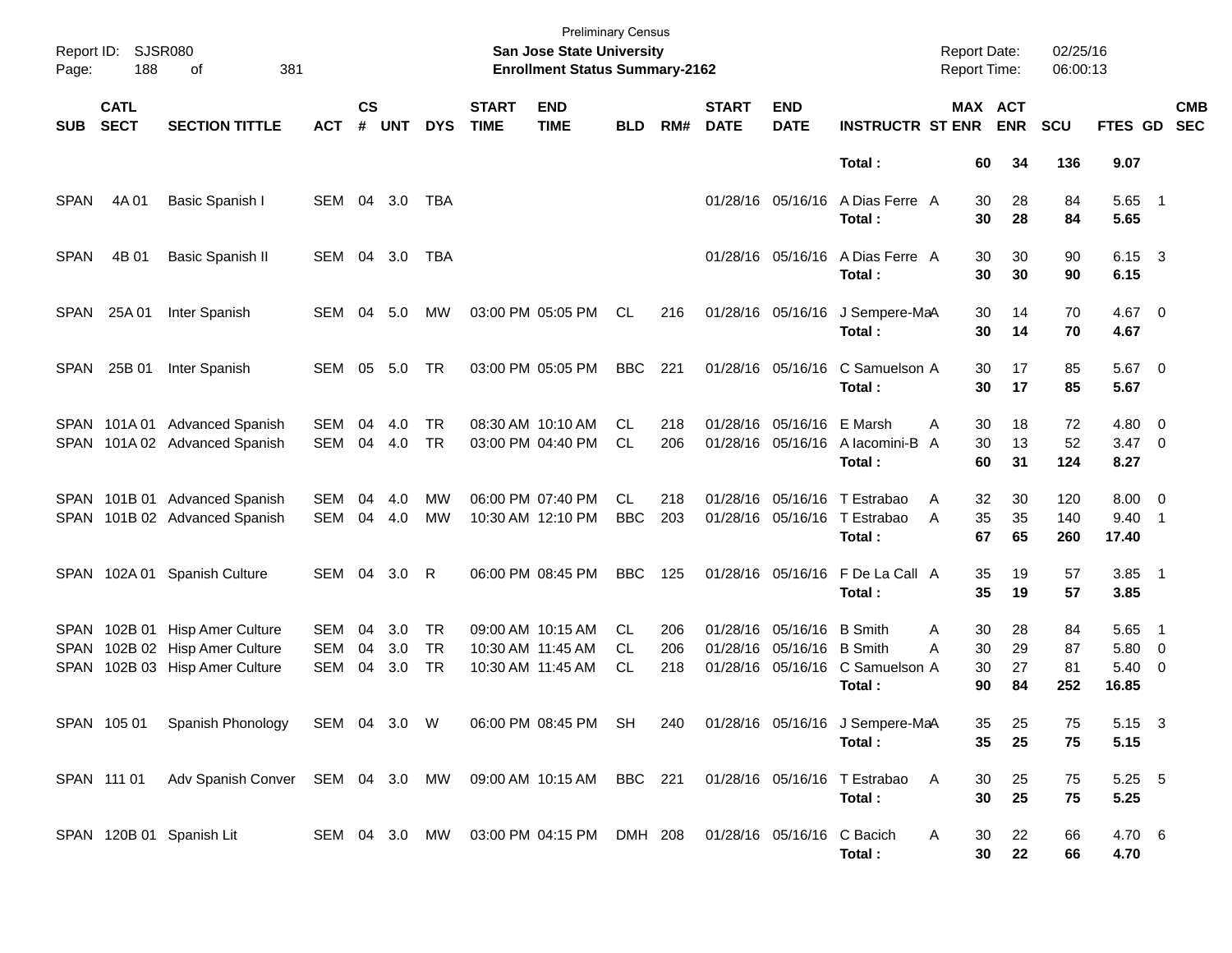| Report ID:<br>Page: | 189                        | <b>SJSR080</b><br>381<br>0f              |            |                |            |            |                             | <b>Preliminary Census</b><br><b>San Jose State University</b><br><b>Enrollment Status Summary-2162</b> |            |     |                             |                                                  |                                                       | <b>Report Date:</b><br><b>Report Time:</b> |                          | 02/25/16<br>06:00:13         |                                     |                          |
|---------------------|----------------------------|------------------------------------------|------------|----------------|------------|------------|-----------------------------|--------------------------------------------------------------------------------------------------------|------------|-----|-----------------------------|--------------------------------------------------|-------------------------------------------------------|--------------------------------------------|--------------------------|------------------------------|-------------------------------------|--------------------------|
| <b>SUB</b>          | <b>CATL</b><br><b>SECT</b> | <b>SECTION TITTLE</b>                    | <b>ACT</b> | <b>CS</b><br># | <b>UNT</b> | <b>DYS</b> | <b>START</b><br><b>TIME</b> | <b>END</b><br><b>TIME</b>                                                                              | <b>BLD</b> | RM# | <b>START</b><br><b>DATE</b> | <b>END</b><br><b>DATE</b>                        | <b>INSTRUCTR ST ENR</b>                               | MAX ACT                                    | <b>ENR</b>               | <b>SCU</b>                   | FTES GD                             | <b>CMB</b><br><b>SEC</b> |
|                     | SPAN 132 01                | Span for Careers                         | <b>LEC</b> |                | 3.0        |            |                             |                                                                                                        |            |     |                             |                                                  | Total:                                                | X<br>0<br>0                                | 0<br>$\bf{0}$            | 0<br>$\mathbf 0$             | $0.00 \quad 0$<br>0.00              |                          |
| SPAN                | 140B 01                    | Spanish Amer Lit                         | SEM        | 04             | 3.0        | <b>TR</b>  |                             | 09:00 AM 10:15 AM                                                                                      | <b>ENG</b> | 401 |                             | 01/28/16 05/16/16                                | T Estrabao<br>Total:                                  | A<br>30<br>30                              | 24<br>24                 | 72<br>72                     | 5.05 5<br>5.05                      |                          |
|                     | SPAN 220 01                | Hist Span Linguis                        | SEM        | 05             | 3.0        | M          |                             | 06:00 PM 08:45 PM                                                                                      | CL         | 205 |                             | 01/28/16 05/16/16                                | J Sempere-MaA<br>Total:                               | 20<br>20                                   | 19<br>19                 | 57<br>57                     | 4.70 18<br>4.70                     |                          |
|                     | SPAN 250 01                | Siglo De Oro                             | SEM        | 05             | 3.0        | W          |                             | 05:00 PM 07:45 PM                                                                                      | CL.        | 205 |                             | 01/28/16 05/16/16                                | E Marsh<br>Total:                                     | 20<br>A<br>20                              | 18<br>18                 | 54<br>54                     | 4.45 17<br>4.45                     |                          |
| <b>SPAN</b>         | 298 01                     | <b>Special Study</b>                     | <b>SUP</b> | 25             | 1.0        | <b>TBA</b> |                             |                                                                                                        |            |     |                             | 01/28/16 05/16/16                                | C Samuelson A<br>Total:                               | 5<br>5                                     | 4<br>4                   | 4<br>$\overline{\mathbf{4}}$ | $0.33 + 4$<br>0.33                  |                          |
| <b>VIET</b>         | 1B 01                      | Elem Vietnamese                          | <b>SEM</b> | 04             | 3.0        | $\top$     |                             | 03:00 PM 05:45 PM                                                                                      | <b>CL</b>  | 216 | 01/28/16                    | 05/16/16                                         | H Le<br>Total:                                        | 25<br>Α<br>25                              | 16<br>16                 | 48<br>48                     | $3.20 \ 0$<br>3.20                  |                          |
|                     | Department :               | <b>World Languages &amp; Literatures</b> |            |                |            |            |                             |                                                                                                        |            |     |                             | <b>Lower Division:</b><br><b>Upper Division:</b> | <b>Department Total:</b><br><b>Graduate Division:</b> | 1605<br>783<br>764<br>58                   | 1097<br>554<br>493<br>50 | 4199<br>2460<br>1611<br>128  | 283.93<br>164.77<br>108.72<br>10.45 |                          |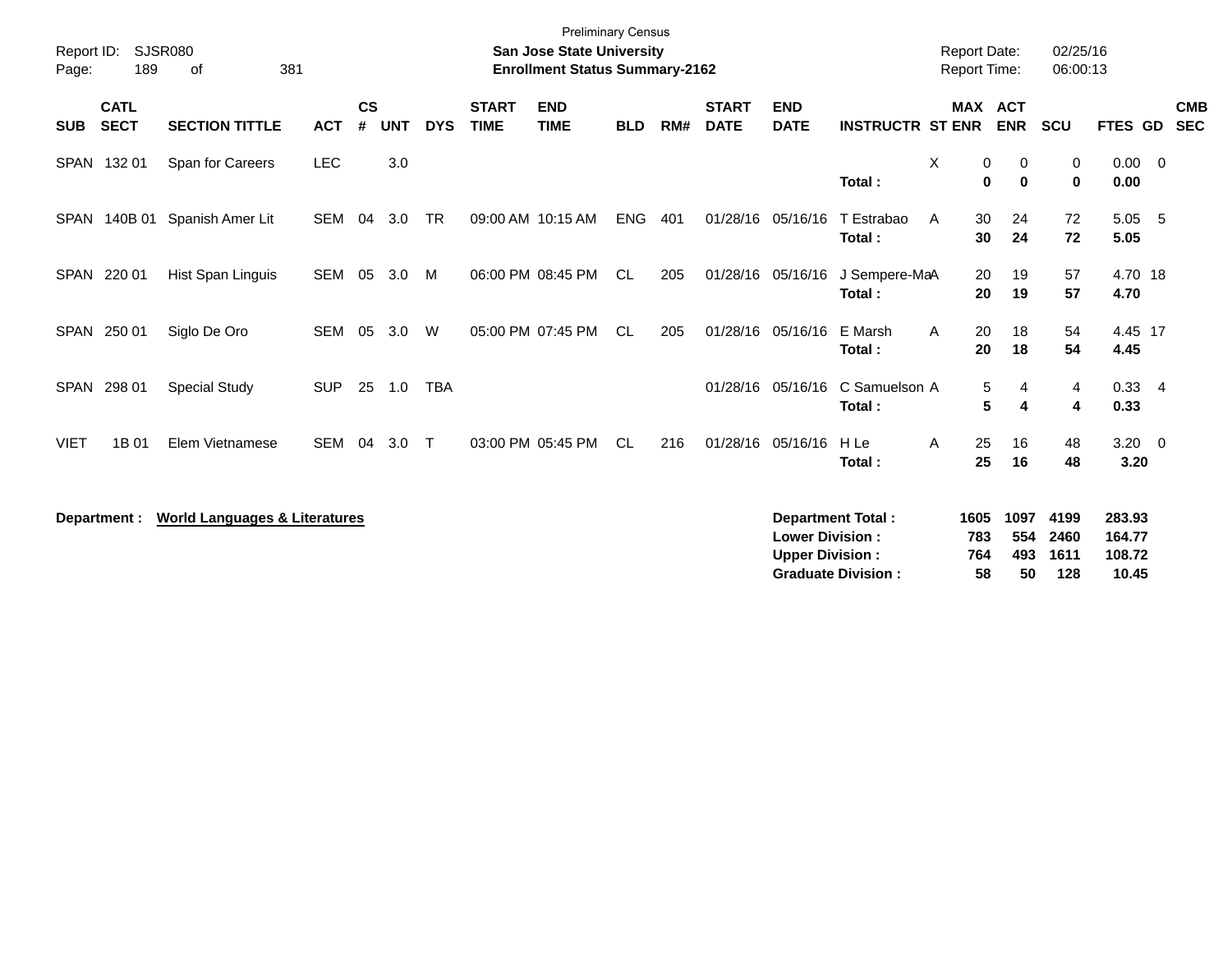|            |              |                                  |              |               |                |            |              | <b>Preliminary Census</b>             |            |      |              |                              |                         |   |                     |            |            |               |     |            |
|------------|--------------|----------------------------------|--------------|---------------|----------------|------------|--------------|---------------------------------------|------------|------|--------------|------------------------------|-------------------------|---|---------------------|------------|------------|---------------|-----|------------|
| Report ID: |              | SJSR080                          |              |               |                |            |              | <b>San Jose State University</b>      |            |      |              |                              |                         |   | <b>Report Date:</b> |            | 02/25/16   |               |     |            |
| Page:      | 190          | 381<br>οf                        |              |               |                |            |              | <b>Enrollment Status Summary-2162</b> |            |      |              |                              |                         |   | <b>Report Time:</b> |            | 06:00:13   |               |     |            |
|            |              |                                  |              |               |                |            |              |                                       |            |      |              |                              |                         |   |                     |            |            |               |     |            |
|            | <b>CATL</b>  |                                  |              | $\mathsf{cs}$ |                |            | <b>START</b> | <b>END</b>                            |            |      | <b>START</b> | <b>END</b>                   |                         |   |                     | MAX ACT    |            |               |     | <b>CMB</b> |
| <b>SUB</b> | <b>SECT</b>  | <b>SECTION TITTLE</b>            | ACT          | #             | <b>UNT</b>     | <b>DYS</b> | <b>TIME</b>  | <b>TIME</b>                           | <b>BLD</b> | RM#  | <b>DATE</b>  | <b>DATE</b>                  | <b>INSTRUCTR ST ENR</b> |   |                     | <b>ENR</b> | <b>SCU</b> | FTES GD       |     | <b>SEC</b> |
| College    |              | <b>Humanities &amp; the Arts</b> |              |               |                |            |              |                                       |            |      |              |                              |                         |   |                     |            |            |               |     |            |
|            | Department : | <b>Humanities</b>                |              |               |                |            |              |                                       |            |      |              |                              |                         |   |                     |            |            |               |     |            |
| AMS        | 1A 10        | American Civ                     | <b>LEC</b>   | 01            | 0.0            | TR         |              | 01:30 PM 02:45 PM                     | <b>BBC</b> | 004  | 01/28/16     | 05/16/16                     | J Ormsbee               | Α | 33                  | 31         | 93         | 0.00          | - 0 |            |
| AMS        | 1A 11        | American Civ                     | <b>SEM</b>   | 05            | 6.0            | <b>TR</b>  |              | 03:00 PM 04:15 PM                     | <b>DMH</b> | 226B | 01/28/16     | 05/16/16                     | J Ormsbee               | A | 33                  | 31         | 93         | 12.40         | 0   |            |
| AMS        | 1A 20        | American Civ                     | <b>LEC</b>   | 01            | 0.0            | <b>TR</b>  |              | 01:30 PM 02:45 PM                     | <b>BBC</b> | 004  | 01/28/16     | 05/16/16                     | A Cushner               | A | 33                  | 31         | 93         | 0.00          | 0   |            |
| AMS        | 1A 21        | American Civ                     | <b>SEM</b>   | 05            | 6.0            | <b>TR</b>  |              | 03:00 PM 04:15 PM                     | <b>DMH</b> | 354  | 01/28/16     | 05/16/16                     | A Cushner               | A | 33                  | 31         | 93         | 12.40         | 0   |            |
| AMS        | 1A 30        | American Civ                     | <b>LEC</b>   | 01            | 0.0            | <b>TR</b>  |              | 01:30 PM 02:45 PM                     | <b>BBC</b> | 004  | 01/28/16     | 05/16/16                     | J Wozniak               | A | 33                  | 29         | 87         | 0.00          | 0   |            |
| AMS        | 1A 31        | American Civ                     | <b>SEM</b>   | 05            | 6.0            | <b>TR</b>  |              | 03:00 PM 04:15 PM                     | IS.        | 215  | 01/28/16     | 05/16/16                     | J Wozniak               | A | 33                  | 29         | 87         | 11.60         | 0   |            |
|            |              |                                  |              |               |                |            |              |                                       |            |      |              |                              | Total :                 |   | 198                 | 182        | 546        | 36.40         |     |            |
|            |              |                                  |              |               |                |            |              |                                       |            |      |              |                              |                         |   |                     |            |            |               |     |            |
| AMS        | 1B 10        | American Civ                     | <b>LEC</b>   | 01            | 0.0            | <b>MW</b>  |              | 09:00 AM 10:15 AM                     | <b>SH</b>  | 100  | 01/28/16     | 05/16/16                     | K English               | A | 30                  | 26         | 78         | 0.00          | 0   |            |
| AMS        | 1B 11        | American Civ                     | <b>SEM</b>   | 05            | 6.0            | МW         |              | 10:30 AM 11:45 AM                     | <b>SH</b>  | 240  | 01/28/16     | 05/16/16                     | K English               | Α | 30                  | 26         | 78         | 10.40         | 0   |            |
| AMS        | 1B 20        | American Civ                     | <b>LEC</b>   | 01            | 0.0            | МW         |              | 09:00 AM 10:15 AM                     | SH         | 100  | 01/28/16     | 05/16/16                     | J Georges               | Α | 30                  | 30         | 90         | 0.00          | 0   |            |
| AMS        | 1B 21        | American Civ                     | <b>SEM</b>   | 05            | 6.0            | МW         |              | 10:30 AM 11:45 AM                     | <b>DMH</b> | 354  | 01/28/16     | 05/16/16                     | J Georges               | Α | 30                  | 30         | 90         | 12.00         | 0   |            |
| AMS        | 1B 30        | American Civ                     | <b>LEC</b>   | 01            | 0.0            | МW         |              | 09:00 AM 10:15 AM                     | <b>SH</b>  | 100  | 01/28/16     | 05/16/16                     | M Moore                 | A | 30                  | 24         | 72         | 0.00          | 0   |            |
| AMS        | 1B 31        | American Civ                     | <b>SEM</b>   | 05            | 6.0            | МW         |              | 10:30 AM 11:45 AM                     | SН         | 241  | 01/28/16     | 05/16/16                     | M Moore                 | A | 30                  | 24         | 72         | 9.60          | 0   |            |
| AMS        | 1B 40        | American Civ                     | <b>LEC</b>   | 01            | 0.0            | TR         |              | 12:00 PM 01:15 PM                     | DH         | 135  | 01/28/16     | 05/16/16                     | F Hsu                   | A | 30                  | 25         | 75         | 0.00          | 0   |            |
| AMS        | 1B 41        | American Civ                     | <b>SEM</b>   | 05            | 6.0            | <b>TR</b>  |              | 01:30 PM 02:45 PM                     | <b>DMH</b> | 226B | 01/28/16     | 05/16/16                     | F Hsu                   | A | 30                  | 25         | 75         | 10.00         | 0   |            |
| AMS        | 1B 50        | American Civ                     | <b>LEC</b>   | 01            | 0.0            | <b>TR</b>  |              | 12:00 PM 01:15 PM                     | DH         | 135  | 01/28/16     | 05/16/16                     | J Brahinsky             | A | 30                  | 27         | 81         | 0.00          | 0   |            |
| AMS        | 1B 51        | American Civ                     | <b>SEM</b>   | 05            | 6.0            | <b>TR</b>  |              | 01:30 PM 02:45 PM                     | SH         | 240  | 01/28/16     | 05/16/16                     | J Brahinsky             | A | 30                  | 27         | 81         | 10.80         | 0   |            |
| AMS        | 1B 60        | American Civ                     | <b>LEC</b>   | 01            | 0.0            | <b>TR</b>  |              | 12:00 PM 01:15 PM                     | DH         | 135  | 01/28/16     | 05/16/16                     | J Franks                | A | 30                  | 26         | 78         | 0.00          | 0   |            |
| AMS        | 1B 61        | American Civ                     | <b>SEM</b>   | 05            | 6.0            | <b>TR</b>  |              | 01:30 PM 02:45 PM                     | MН         | 234  | 01/28/16     | 05/16/16                     | J Franks                | A | 30                  | 26         | 78         | 10.40         | 0   |            |
| AMS        | 1B 70        | American Civ                     | <b>LEC</b>   | 01            | 0.0            | <b>MW</b>  |              | 01:30 PM 02:45 PM                     | <b>WSQ</b> | 109  | 01/28/16     | 05/16/16                     | S Guenter               | A | 30                  | 26         | 78         | 0.00          | 0   |            |
| AMS        | 1B 71        | American Civ                     | <b>SEM</b>   | 05            | 6.0            | МW         |              | 03:00 PM 04:15 PM                     | <b>SH</b>  | 240  | 01/28/16     | 05/16/16                     | S Guenter               | A | 30                  | 26         | 78         | 10.40         | 0   |            |
| AMS        | 1B 80        | American Civ                     | <b>LEC</b>   | 01            | 0.0            | МW         |              | 01:30 PM 02:45 PM                     | <b>WSQ</b> | 109  | 01/28/16     | 05/16/16                     | T Jackson               | A | 30                  | 24         | 72         | 0.00          | 0   |            |
| AMS        | 1B 81        | American Civ                     | <b>SEM</b>   | 05            | 6.0            | МW         |              | 03:00 PM 04:15 PM                     | <b>DMH</b> | 354  | 01/28/16     | 05/16/16                     | T Jackson               | A | 30                  | 24         | 72         | 9.60          | 0   |            |
| AMS        | 1B 90        | American Civ                     | <b>LEC</b>   | 01            | 0.0            | МW         |              | 01:30 PM 02:45 PM                     | WSQ        | 109  | 01/28/16     | 05/16/16                     | V Lo                    | A | 30                  | 21         | 63         | 0.00          | 0   |            |
| AMS        | 1B 91        | American Civ                     | <b>SEM</b>   | 05            | 6.0            | МW         |              | 03:00 PM 04:15 PM                     | <b>ENG</b> | 303  | 01/28/16     | 05/16/16                     | V Lo                    | A | 30                  | 21         | 63         | 8.40          | 0   |            |
|            |              |                                  |              |               |                |            |              |                                       |            |      |              |                              | Total :                 |   | 540                 | 458        | 1374       | 91.60         |     |            |
| AMS        | 129 01       | How World Sees USA LEC           |              |               | $02 \quad 3.0$ | <b>TR</b>  |              | 09:00 AM 10:15 AM                     | <b>DMH</b> | 354  |              | 01/28/16 05/16/16            | J Ormsbee               | A | 25                  | 14         | 42         | 2.80          | - 0 |            |
|            |              |                                  |              |               |                |            |              |                                       |            |      |              |                              | Total:                  |   | 25                  | 14         | 42         | 2.80          |     |            |
|            |              |                                  |              |               |                |            |              |                                       |            |      |              |                              |                         |   |                     |            |            |               |     |            |
|            | AMS 159 01   | Nat & World Cult                 | SEM 05 3.0 U |               |                |            |              | 04:00 PM 06:45 PM                     |            |      |              | 01/28/16 05/16/16 J Pfeiffer |                         | A | 30                  | 9          | 27         | 1.80 0 C      |     |            |
|            | ENVS 159 01  | Nat & World Cult                 | SEM 05       |               | 3.0            | -U         |              | 04:00 PM 06:45 PM                     |            |      |              | 01/28/16 05/16/16 J Pfeiffer |                         | A | 0                   | 7          | 21         | $1.40 \t 0 C$ |     |            |
|            | HUM 159 01   | Nat & World Cult                 | SEM 05 3.0   |               |                | U          |              | 04:00 PM 06:45 PM                     |            |      |              | 01/28/16 05/16/16 J Pfeiffer |                         | A | 0                   | 9          | 27         | $1.80 \t 0 C$ |     |            |
| AMS        | 159 02       | Nat & World Cult                 | SEM 05 3.0   |               |                | M          |              | 03:00 PM 05:45 PM CL                  |            | 238  |              | 01/28/16 05/16/16 J Pfeiffer |                         | A | 30                  | 8          | 24         | $1.60 \t 0 C$ |     |            |
|            | ENVS 159 02  | Nat & World Cult                 | SEM 05 3.0   |               |                | M          |              | 03:00 PM 05:45 PM                     | CL         | 238  |              | 01/28/16 05/16/16 J Pfeiffer |                         | A | 0                   | 15         | 45         | 3.00 0 C      |     |            |
|            | HUM 159 02   | Nat & World Cult                 | SEM 05 3.0   |               |                | M          |              | 03:00 PM 05:45 PM CL                  |            | 238  |              | 01/28/16 05/16/16 J Pfeiffer |                         | A | 0                   | 6          | 18         | 1.20 0 C      |     |            |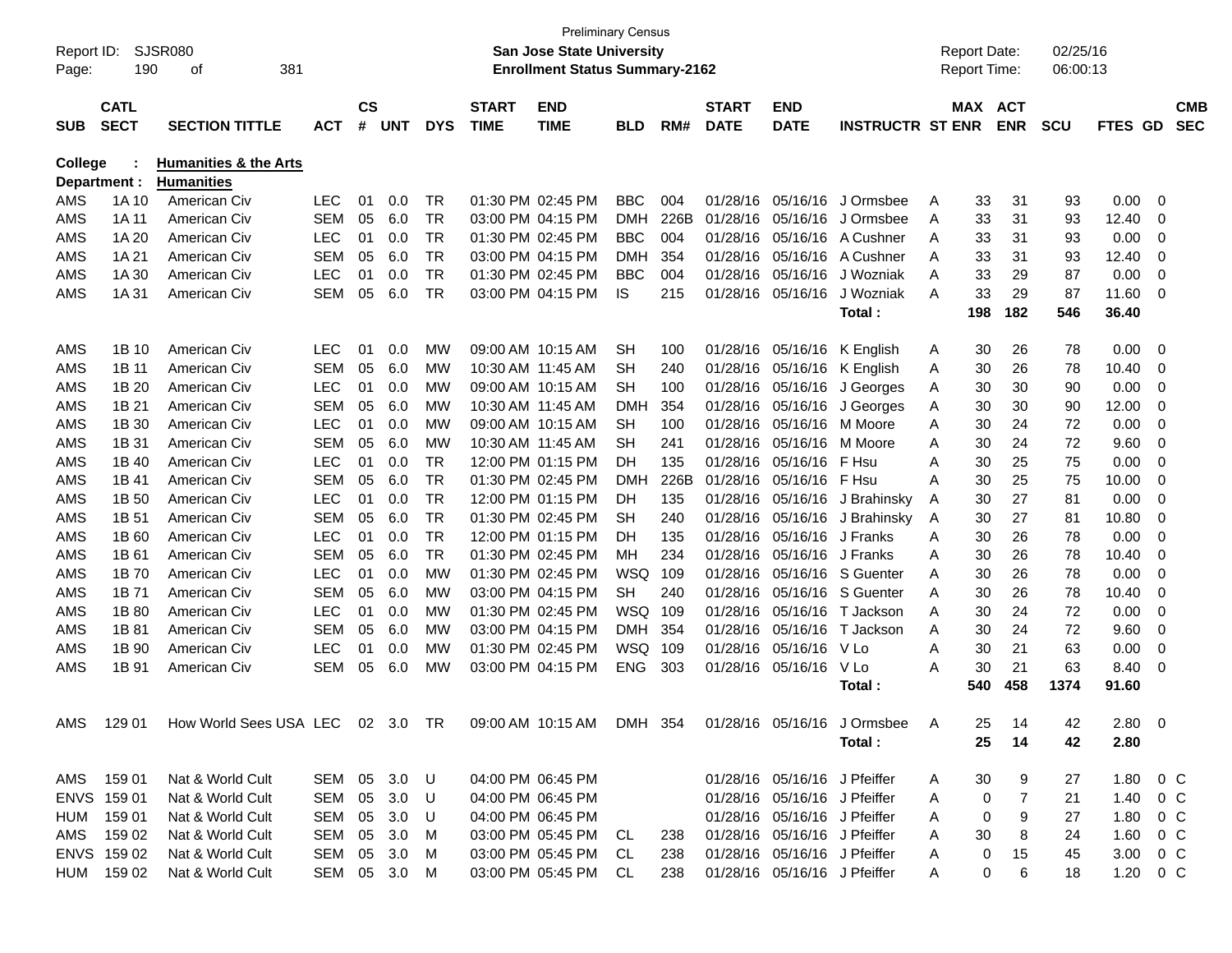| Page:      | Report ID: SJSR080<br>191<br>381<br>οf |                           |            |                    |              |            |                             | <b>Preliminary Census</b><br><b>San Jose State University</b><br><b>Enrollment Status Summary-2162</b> |            |     |                             |                           |                             | <b>Report Date:</b><br>Report Time: |              |                       | 02/25/16<br>06:00:13 |                |                          |                          |
|------------|----------------------------------------|---------------------------|------------|--------------------|--------------|------------|-----------------------------|--------------------------------------------------------------------------------------------------------|------------|-----|-----------------------------|---------------------------|-----------------------------|-------------------------------------|--------------|-----------------------|----------------------|----------------|--------------------------|--------------------------|
| <b>SUB</b> | <b>CATL</b><br><b>SECT</b>             | <b>SECTION TITTLE</b>     | <b>ACT</b> | $\mathsf{cs}$<br># | <b>UNT</b>   | <b>DYS</b> | <b>START</b><br><b>TIME</b> | <b>END</b><br><b>TIME</b>                                                                              | <b>BLD</b> | RM# | <b>START</b><br><b>DATE</b> | <b>END</b><br><b>DATE</b> | <b>INSTRUCTR ST ENR</b>     |                                     |              | MAX ACT<br><b>ENR</b> | <b>SCU</b>           | FTES GD        |                          | <b>CMB</b><br><b>SEC</b> |
|            |                                        |                           |            |                    |              |            |                             |                                                                                                        |            |     |                             |                           | Total:                      |                                     | 60           | 54                    | 162                  | 10.80          |                          |                          |
| AMS        | 169 01                                 | Amer Dream                | SEM        | 05                 | 3.0          | TR         | 09:00 AM 10:15 AM           |                                                                                                        | SН         | 240 |                             | 01/28/16 05/16/16 F Hsu   |                             | Α                                   | 35           | 21                    | 63                   | 4.20           |                          | $0\,$ C                  |
| HUM        | 169 01                                 | Amer Dream                | <b>SEM</b> | 05                 | 3.0          | <b>TR</b>  | 09:00 AM 10:15 AM           |                                                                                                        | SН         | 240 |                             | 01/28/16 05/16/16 F Hsu   |                             | Α                                   | $\mathbf 0$  | 6                     | 18                   | 1.20           |                          | 0 <sup>o</sup>           |
| AMS        | 169 02                                 | Amer Dream                | <b>SEM</b> | 05                 | 3.0          | <b>MW</b>  |                             | 12:00 PM 01:15 PM                                                                                      | SН         | 241 |                             |                           | 01/28/16 05/16/16 S Guenter | A                                   | 30           | 24                    | 72                   | 4.80           |                          | 0 <sup>o</sup>           |
| HUM        | 169 02                                 | Amer Dream                | <b>SEM</b> | 05                 | 3.0          | MW         |                             | 12:00 PM 01:15 PM                                                                                      | <b>SH</b>  | 241 |                             | 01/28/16 05/16/16         | S Guenter                   | A                                   | $\mathbf 0$  | 9                     | 27                   | 1.80           |                          | 0 <sup>o</sup>           |
|            |                                        |                           |            |                    |              |            |                             |                                                                                                        |            |     |                             |                           | Total:                      |                                     | 65           | 60                    | 180                  | 12.00          |                          |                          |
| AMS        | 179 01                                 | Amer Pop Culture          | SEM        | 05                 | 3.0          | <b>TR</b>  | 01:30 PM 02:45 PM           |                                                                                                        | <b>DMH</b> | 354 |                             | 01/28/16 05/16/16         | S Guenter                   | A                                   | 35           | 23                    | 69                   | 4.60           |                          | 0 <sup>o</sup>           |
| <b>HUM</b> | 179 01                                 | Amer Pop Culture          | SEM        | 05                 | 3.0          | TR         | 01:30 PM 02:45 PM           |                                                                                                        | DMH 354    |     |                             | 01/28/16 05/16/16         | S Guenter                   | A                                   | $\mathbf 0$  | 3                     | 9                    | 0.60           |                          | 0 <sup>o</sup>           |
|            |                                        |                           |            |                    |              |            |                             |                                                                                                        |            |     |                             |                           | Total:                      |                                     | 35           | 26                    | 78                   | 5.20           |                          |                          |
| AMS        | 180 01                                 | <b>Individual Studies</b> | <b>SUP</b> | 36                 | 3.0          | <b>TBA</b> |                             |                                                                                                        |            |     |                             | 01/28/16 05/16/16         | S Guenter                   | Α                                   | $\mathbf{1}$ | -1                    | 3                    | 0.20           | $\overline{\phantom{0}}$ |                          |
|            |                                        |                           |            |                    |              |            |                             |                                                                                                        |            |     |                             |                           | Total:                      |                                     | 1            | $\blacktriangleleft$  | 3                    | 0.20           |                          |                          |
| CA         | 173 01                                 | Cont World Arts           | LEC        | 01                 | 3.0          | МW         | 12:00 PM 01:15 PM           |                                                                                                        | DMH 354    |     |                             | 01/28/16 05/16/16 S Riley |                             | A                                   | 32           | 20                    | 60                   | 4.00           |                          | $0\,$ C                  |
|            | ENGL 173 01                            | Cont World Arts           | <b>LEC</b> | 01                 | 3.0          | МW         | 12:00 PM 01:15 PM           |                                                                                                        | DMH 354    |     |                             | 01/28/16 05/16/16 S Riley |                             | A                                   | 0            | 4                     | 12                   | 0.80           |                          | 0 <sup>o</sup>           |
|            | MUSC 173 01                            | Cont World Arts           | <b>LEC</b> | 01                 | 3.0          | МW         | 12:00 PM 01:15 PM           |                                                                                                        | DMH 354    |     |                             | 01/28/16 05/16/16 S Riley |                             | Α                                   | $\mathbf 0$  | 4                     | 12                   | 0.80           |                          | 0 <sup>o</sup>           |
| ТA         | 173 01                                 | <b>Cont World Arts</b>    | <b>LEC</b> | 01                 | 3.0          | МW         |                             | 12:00 PM 01:15 PM                                                                                      | DMH 354    |     |                             | 01/28/16 05/16/16 S Riley |                             | Α                                   | 0            | 3                     | 9                    | 0.60           |                          | 0 <sup>o</sup>           |
|            |                                        |                           |            |                    |              |            |                             |                                                                                                        |            |     |                             |                           | Total:                      |                                     | 32           | 31                    | 93                   | 6.20           |                          |                          |
| CA         | 176 01                                 | Creativ Leadership        | SEM 05     |                    | 3.0          | $\top$     |                             | 03:00 PM 05:45 PM                                                                                      | <b>SH</b>  | 241 |                             | 01/28/16 05/16/16         | W McCraw                    | Α                                   | 25           | 21                    | 63                   | 4.25           | - 1                      |                          |
|            |                                        |                           |            |                    |              |            |                             |                                                                                                        |            |     |                             |                           | Total:                      |                                     | 25           | 21                    | 63                   | 4.25           |                          |                          |
| CA         | 17701                                  | Arts for teaching         | <b>LEC</b> | 02                 | 3.0          | TR         | 10:30 AM 11:45 AM           |                                                                                                        | <b>SH</b>  | 240 |                             | 01/28/16 05/16/16         | S Verducci - A              |                                     | 33           | 33                    | 99                   | 6.60           | $\overline{\phantom{0}}$ |                          |
| CA         | 17702                                  | Arts for teaching         | <b>LEC</b> | 02                 | 3.0          | F          |                             | 01:00 PM 03:45 PM                                                                                      | ART        | 203 |                             | 01/28/16 05/16/16         | K Kratochvil A              |                                     | 30           | 30                    | 90                   | 6.00           | $\overline{\mathbf{0}}$  |                          |
|            |                                        |                           |            |                    |              |            |                             |                                                                                                        |            |     |                             |                           | Total:                      |                                     | 63           | 63                    | 189                  | 12.60          |                          |                          |
| CA         | 178 01                                 | Senior Seminar            | SEM 05     |                    | 3.0          | R          |                             | 06:00 PM 08:45 PM                                                                                      | DMH 354    |     |                             | 01/28/16 05/16/16         | V Rue                       | Α                                   | 25           | 13                    | 39                   | $2.60 \t 0$    |                          |                          |
|            |                                        |                           |            |                    |              |            |                             |                                                                                                        |            |     |                             |                           | Total :                     |                                     | 25           | 13                    | 39                   | 2.60           |                          |                          |
| CA         | 180 01                                 | <b>Individual Studies</b> | <b>SUP</b> |                    | 36 1.0       | TBA        |                             |                                                                                                        |            |     |                             | 01/28/16 05/16/16 S Riley |                             | A                                   |              |                       | -1                   | $0.07 \quad 0$ |                          |                          |
| CA         | 180 02                                 | <b>Individual Studies</b> | <b>SUP</b> |                    | 36 2.0       | <b>TBA</b> |                             |                                                                                                        |            |     |                             | 01/28/16 05/16/16 S Riley |                             | A                                   | $\mathbf{1}$ | 0                     | 0                    | 0.00           | $\overline{\phantom{0}}$ |                          |
| CA         | 180 03                                 | <b>Individual Studies</b> | <b>SUP</b> |                    | 36 3.0       | TBA        |                             |                                                                                                        |            |     |                             | 01/28/16 05/16/16 S Riley |                             | A                                   | $\mathbf{1}$ | 0                     | 0                    | $0.00 \t 0$    |                          |                          |
| CA         | 180 04                                 | <b>Individual Studies</b> | <b>SUP</b> |                    | 36  4.0  TBA |            |                             |                                                                                                        |            |     |                             | 01/28/16 05/16/16 S Riley |                             | A                                   | $\mathbf{1}$ | 0                     | 0                    | $0.00 \t 0$    |                          |                          |
|            |                                        |                           |            |                    |              |            |                             |                                                                                                        |            |     |                             |                           | Total:                      |                                     | 4            | $\mathbf 1$           | $\blacktriangleleft$ | 0.07           |                          |                          |
| CA         | 190 01                                 | Field Work-Intern         | <b>SUP</b> |                    | 36 1.0 TBA   |            |                             |                                                                                                        |            |     |                             | 01/28/16 05/16/16 S Riley |                             | A                                   | 3            | 0                     | 0                    | $0.00 \quad 0$ |                          |                          |
| CA         | 190 02                                 | Field Work-Intern         | <b>SUP</b> |                    | 36 2.0 TBA   |            |                             |                                                                                                        |            |     |                             | 01/28/16 05/16/16 S Riley |                             | A                                   | $\mathbf{1}$ | 0                     | 0                    | $0.00 \t 0$    |                          |                          |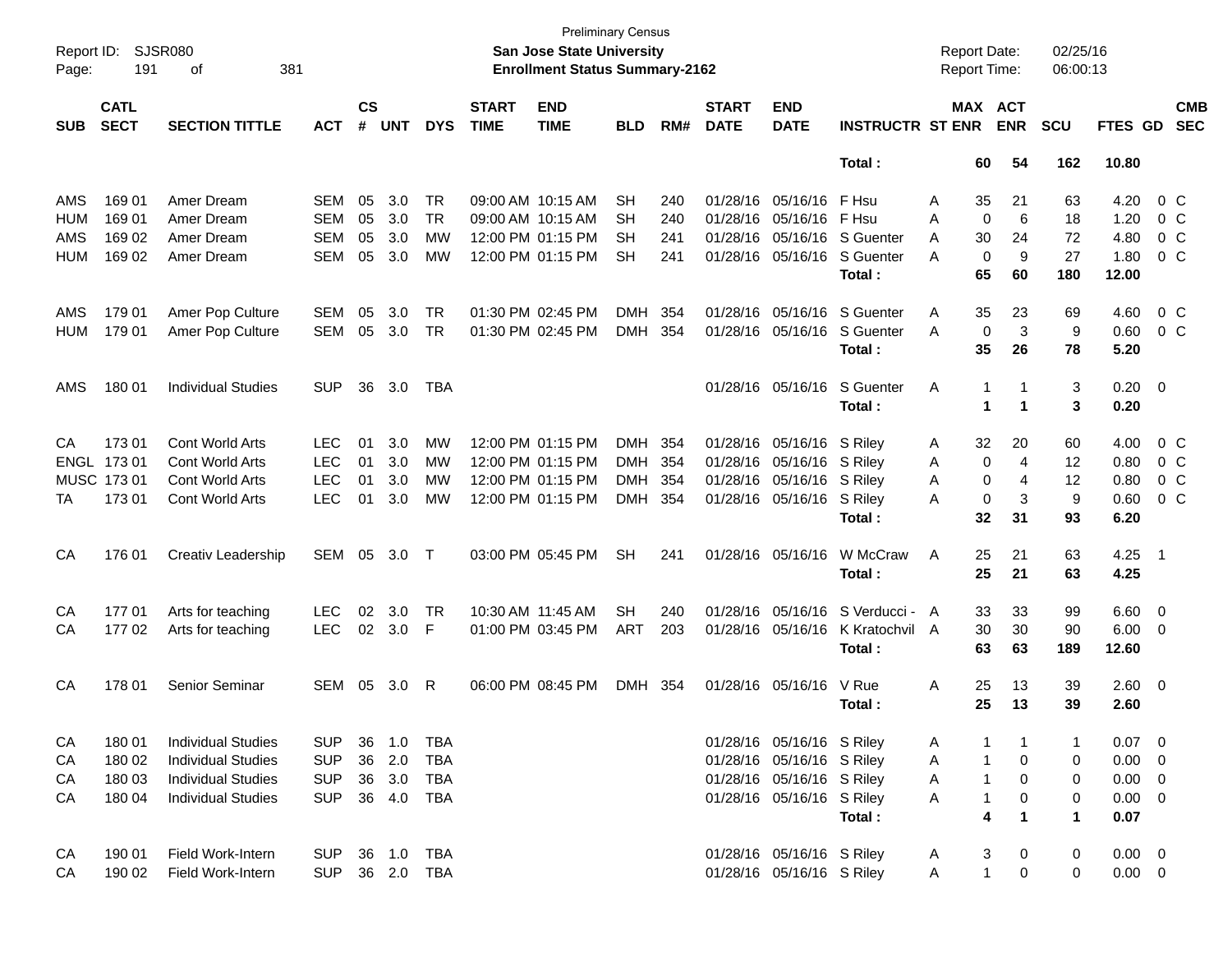| Report ID:<br>Page: | <b>SJSR080</b><br>192      | 381<br>οf                       |            |                    |            |            |                             | <b>San Jose State University</b><br><b>Enrollment Status Summary-2162</b> | <b>Preliminary Census</b> |      |                             |                           |                             |   | <b>Report Date:</b><br><b>Report Time:</b> |                | 02/25/16<br>06:00:13 |                |                          |                          |
|---------------------|----------------------------|---------------------------------|------------|--------------------|------------|------------|-----------------------------|---------------------------------------------------------------------------|---------------------------|------|-----------------------------|---------------------------|-----------------------------|---|--------------------------------------------|----------------|----------------------|----------------|--------------------------|--------------------------|
| <b>SUB</b>          | <b>CATL</b><br><b>SECT</b> | <b>SECTION TITTLE</b>           | <b>ACT</b> | $\mathsf{cs}$<br># | <b>UNT</b> | <b>DYS</b> | <b>START</b><br><b>TIME</b> | <b>END</b><br><b>TIME</b>                                                 | <b>BLD</b>                | RM#  | <b>START</b><br><b>DATE</b> | <b>END</b><br><b>DATE</b> | <b>INSTRUCTR ST ENR</b>     |   | MAX ACT                                    | <b>ENR</b>     | <b>SCU</b>           | <b>FTES GD</b> |                          | <b>CMB</b><br><b>SEC</b> |
|                     |                            |                                 |            |                    |            |            |                             |                                                                           |                           |      |                             |                           |                             |   |                                            |                |                      |                |                          |                          |
| CA                  | 190 03                     | <b>Field Work-Intern</b>        | <b>SUP</b> | 36                 | 3.0        | <b>TBA</b> |                             |                                                                           |                           |      |                             | 01/28/16 05/16/16         | S Riley<br>Total:           | Α | 6<br>10                                    | 4<br>4         | 12<br>12             | 0.80<br>0.80   | $\overline{\phantom{0}}$ |                          |
| HUM                 | 1B 10                      | Hum Honors 1B                   | <b>LEC</b> | 01                 | 0.0        | TR         |                             | 10:30 AM 11:45 AM                                                         | WSQ                       | 109  |                             | 01/28/16 05/16/16         | J Lindahl                   | Α | 35                                         | 32             | 96                   | 0.00           | 0                        |                          |
| HUM                 | 1B 11                      | Hum Honors 1B                   | <b>SEM</b> | 05                 | 6.0        | TR         |                             | 12:00 PM 01:15 PM                                                         | <b>DMH</b>                | 226B |                             | 01/28/16 05/16/16         | J Lindahl                   | A | 35                                         | 32             | 96                   | 12.80          | 0                        |                          |
| <b>HUM</b>          | 1B 20                      | Hum Honors 1B                   | <b>LEC</b> | 01                 | 0.0        | TR         |                             | 10:30 AM 11:45 AM                                                         | WSQ                       | 109  | 01/28/16                    | 05/16/16                  | H Hohmann                   | A | 35                                         | 30             | 90                   | 0.00           | 0                        |                          |
| <b>HUM</b>          | 1B 21                      | Hum Honors 1B                   | <b>SEM</b> | 05                 | 6.0        | TR         |                             | 12:00 PM 01:15 PM                                                         | <b>SH</b>                 | 240  |                             | 01/28/16 05/16/16         | H Hohmann                   | A | 35                                         | 30             | 90                   | 12.00          | 0                        |                          |
| <b>HUM</b>          | 1B 30                      | Hum Honors 1B                   | <b>LEC</b> | 01                 | 0.0        | TR         |                             | 10:30 AM 11:45 AM                                                         | WSQ                       | 109  |                             | 01/28/16 05/16/16         | T Cooper                    | Α | 35                                         | 29             | 87                   | 0.00           | 0                        |                          |
| <b>HUM</b>          | 1B 31                      | Hum Honors 1B                   | <b>SEM</b> | 05                 | 6.0        | TR         |                             | 12:00 PM 01:15 PM                                                         | <b>ENG</b>                | 401  |                             | 01/28/16 05/16/16         | T Cooper                    | Α | 35                                         | 29             | 87                   | 11.60          | 0                        |                          |
| <b>HUM</b>          | 1B 40                      | Hum Honors 1B                   | <b>LEC</b> | 01                 | 0.0        | TR         |                             | 10:30 AM 11:45 AM                                                         | WSQ                       | 109  |                             | 01/28/16 05/16/16         | K Peter                     | A | 35                                         | 27             | 81                   | 0.00           | 0                        |                          |
| HUM                 | 1B 41                      | Hum Honors 1B                   | <b>SEM</b> | 05                 | 6.0        | TR         |                             | 12:00 PM 01:15 PM                                                         | <b>DMH</b>                | 354  |                             | 01/28/16 05/16/16         | K Peter                     | A | 35                                         | 27             | 81                   | 10.80          | 0                        |                          |
|                     |                            |                                 |            |                    |            |            |                             |                                                                           |                           |      |                             |                           | Total:                      |   | 280                                        | 236            | 708                  | 47.20          |                          |                          |
| HUM                 | 2A 10                      | Hum Honors 2A                   | <b>LEC</b> | 01                 | 0.0        | МW         |                             | 10:30 AM 11:45 AM                                                         | <b>DMH</b>                | 357  |                             | 01/28/16 05/16/16         | J Lindahl                   | Α | 25                                         | 22             | 66                   | 0.00           | 0                        |                          |
| HUM                 | 2A 11                      | Hum Honors 2A                   | <b>SEM</b> | 05                 | 6.0        | МW         |                             | 12:00 PM 01:15 PM                                                         | <b>DMH</b>                | 226B | 01/28/16                    | 05/16/16                  | J Lindahl                   | A | 25                                         | 22             | 66                   | 8.80           | 0                        |                          |
| <b>HUM</b>          | 2A 20                      | Hum Honors 2A                   | <b>LEC</b> | 01                 | 0.0        | МW         |                             | 10:30 AM 11:45 AM                                                         | <b>DMH</b>                | 357  | 01/28/16                    | 05/16/16                  | J Movassat                  | A | 25                                         | 21             | 63                   | 0.00           | 0                        |                          |
| <b>HUM</b>          | 2A 21                      | Hum Honors 2A                   | <b>SEM</b> | 05                 | 6.0        | МW         |                             | 12:00 PM 01:15 PM                                                         | SН                        | 240  |                             | 01/28/16 05/16/16         | J Movassat                  | A | 25                                         | 21             | 63                   | 8.40           | 0                        |                          |
|                     |                            |                                 |            |                    |            |            |                             |                                                                           |                           |      |                             |                           | Total:                      |   | 100                                        | 86             | 258                  | 17.20          |                          |                          |
|                     |                            |                                 |            |                    |            |            |                             |                                                                           |                           |      |                             |                           |                             |   |                                            |                |                      |                |                          |                          |
| HUM                 | 2B 10                      | Hum Honors 2B                   | <b>LEC</b> | 01                 | 0.0        | TR         |                             | 09:00 AM 10:15 AM                                                         | WSQ                       | 109  |                             | 01/28/16 05/16/16 S Scaff |                             | Α | 30                                         | 22             | 66                   | 0.00           | 0                        |                          |
| HUM                 | 2B 11                      | Hum Honors 2B                   | <b>SEM</b> | 05                 | 6.0        | TR         |                             | 10:30 AM 11:45 AM                                                         | <b>DMH</b>                | 226B |                             | 01/28/16 05/16/16 S Scaff |                             | Α | 30                                         | 22             | 66                   | 8.80           | 0                        |                          |
| <b>HUM</b>          | 2B 20                      | Hum Honors 2B                   | <b>LEC</b> | 01                 | 0.0        | TR         |                             | 09:00 AM 10:15 AM                                                         | WSQ                       | 109  |                             | 01/28/16 05/16/16         | G Smay                      | Α | 30                                         | 25             | 75                   | 0.00           | 0                        |                          |
| <b>HUM</b>          | 2B 21                      | Hum Honors 2B                   | <b>SEM</b> | 05                 | 6.0        | TR         |                             | 10:30 AM 11:45 AM                                                         | <b>DMH</b>                | 354  |                             | 01/28/16 05/16/16         | G Smay                      | Α | 30                                         | 25             | 75                   | 10.00          | 0                        |                          |
| <b>HUM</b>          | 2B 30                      | Hum Honors 2B                   | <b>LEC</b> | 01                 | 0.0        | TR         |                             | 09:00 AM 10:15 AM                                                         | WSQ                       | 109  |                             | 01/28/16 05/16/16 A Wood  |                             | Α | 30                                         | 28             | 84                   | 0.00           | 0                        |                          |
| <b>HUM</b>          | 2B 31                      | Hum Honors 2B                   | <b>SEM</b> | 05                 | 6.0        | TR         |                             | 10:30 AM 11:45 AM                                                         | HGH                       | 217  |                             | 01/28/16 05/16/16 A Wood  |                             | A | 30                                         | 28             | 84                   | 11.20          | 0                        |                          |
| <b>HUM</b>          | 2B 40                      | Hum Honors 2B                   | <b>LEC</b> | 01                 | 0.0        | TR         |                             | 09:00 AM 10:15 AM                                                         | WSQ                       | 109  |                             | 01/28/16 05/16/16         | L Trost                     | A | 30                                         | 28             | 84                   | 0.00           | 0                        |                          |
| <b>HUM</b>          | 2B 41                      | Hum Honors 2B                   | SEM        | 05                 | 6.0        | <b>TR</b>  |                             | 10:30 AM 11:45 AM                                                         | SН                        | 241  |                             | 01/28/16 05/16/16         | L Trost                     | A | 30                                         | 28             | 84                   | 11.20          | 0                        |                          |
|                     |                            |                                 |            |                    |            |            |                             |                                                                           |                           |      |                             |                           | Total :                     |   | 240                                        | 206            | 618                  | 41.20          |                          |                          |
| HUM                 | 85 01                      | Intro Liberal Ed                | <b>LEC</b> |                    | 03 1.0     | м          |                             | 09:00 AM 09:50 AM                                                         | <b>DMH</b>                | 354  |                             | 01/28/16 05/16/16         | <b>B</b> Walters            | Α | 30                                         | 19             | 19                   | 1.27           | $\overline{\mathbf{0}}$  |                          |
| HUM                 | 85 02                      | Intro Liberal Ed                | LEC        |                    | 03 1.0     | W          |                             | 09:00 AM 09:50 AM                                                         | DMH 354                   |      |                             |                           | 01/28/16 05/16/16 B Walters | A | 30                                         | 18             | 18                   | 1.20           | $\Omega$                 |                          |
|                     |                            |                                 |            |                    |            |            |                             |                                                                           |                           |      |                             |                           | Total:                      |   | 60                                         | 37             | 37                   | 2.47           |                          |                          |
| HUM                 |                            | 100W 01 Writing Humanities      | SEM        | 04                 | 3.0        | МW         |                             | 01:30 PM 02:45 PM                                                         | DMH 354                   |      |                             |                           | 01/28/16 05/16/16 J Georges | A | 25                                         | 20             | 60                   | 4.05           |                          | 1 C                      |
| AMS                 |                            | 100W 01 Writing Humanities      | <b>SEM</b> | 04                 | 3.0        | <b>MW</b>  |                             | 01:30 PM 02:45 PM                                                         | <b>DMH</b>                | 354  |                             |                           | 01/28/16 05/16/16 J Georges | A | 0                                          | $\overline{2}$ | 6                    | 0.40           |                          | 0 <sup>o</sup>           |
| <b>RELS</b>         |                            | 100W 01 Writing Humanities      | <b>SEM</b> | 04                 | 3.0        | МW         |                             | 01:30 PM 02:45 PM                                                         | DMH 354                   |      |                             |                           | 01/28/16 05/16/16 J Georges | A | 0                                          | -1             | 3                    | 0.20           |                          | 0 <sup>o</sup>           |
| HUM                 |                            | 100W 02 Writing Humanities      | <b>SEM</b> | 04                 | 3.0        | F          |                             | 09:00 AM 11:45 AM                                                         | DMH 354                   |      |                             |                           | 01/28/16 05/16/16 B Walters | Α | 25                                         | 17             | 51                   | 3.40           |                          | 0 <sup>o</sup>           |
| AMS                 |                            | 100W 02 Writing Humanities      | <b>SEM</b> | 04                 | 3.0        | F          |                             | 09:00 AM 11:45 AM                                                         | DMH 354                   |      |                             |                           | 01/28/16 05/16/16 B Walters | A | 0                                          | -1             | 3                    | 0.20           |                          | $0\,$ C                  |
|                     |                            | RELS 100W 02 Writing Humanities | SEM        | 04                 | 3.0        | F          |                             | 09:00 AM 11:45 AM                                                         | DMH 354                   |      |                             |                           | 01/28/16 05/16/16 B Walters | A | 0                                          | 0              | 0                    | 0.00           |                          | $0\,C$                   |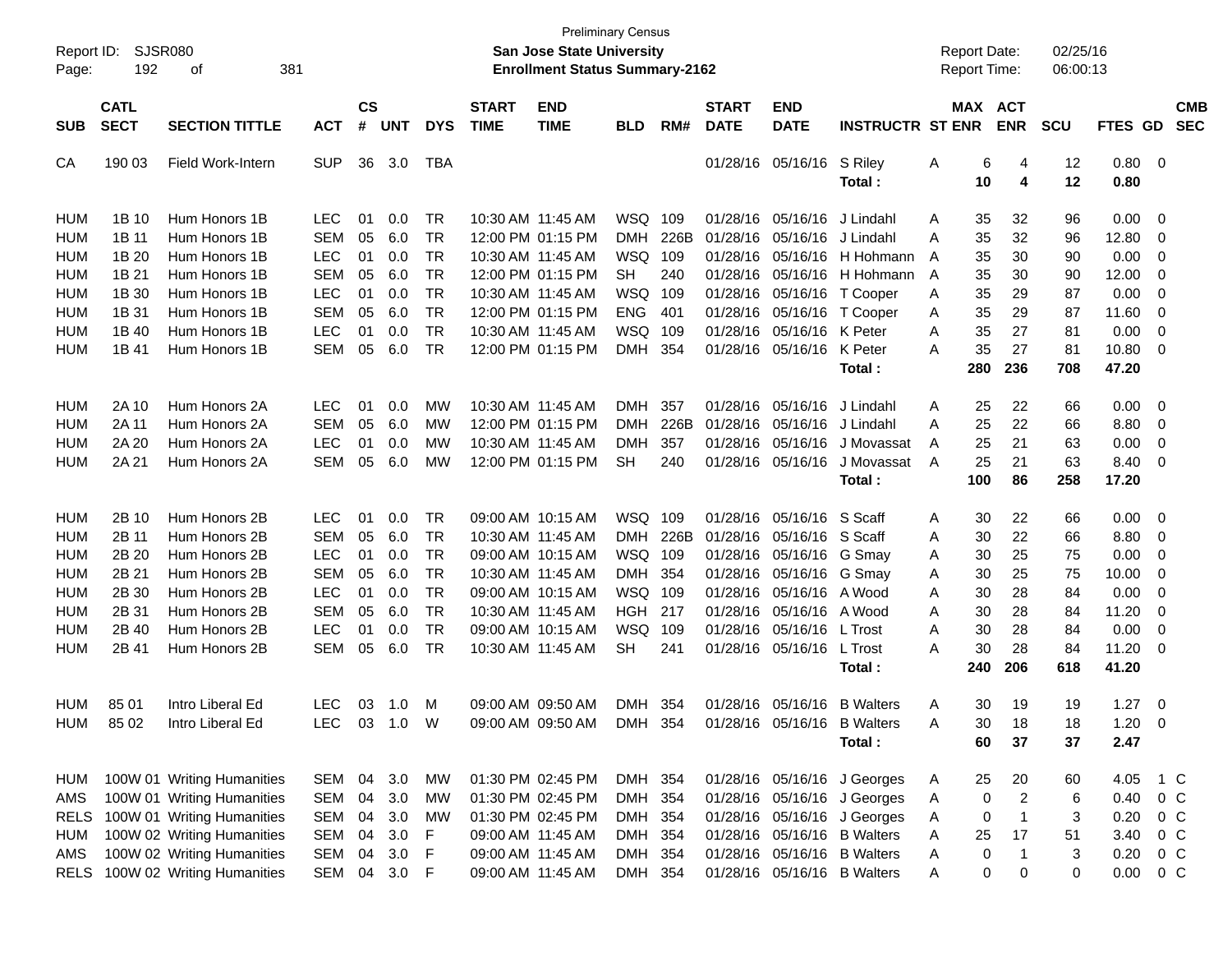| Report ID:<br>Page: | 193                        | <b>SJSR080</b><br>381<br>οf |            |                             |            |              |                             | <b>Preliminary Census</b><br>San Jose State University<br><b>Enrollment Status Summary-2162</b> |            |      |                             |                           |                                           | <b>Report Date:</b><br><b>Report Time:</b> |                               | 02/25/16<br>06:00:13 |                |                          |                          |
|---------------------|----------------------------|-----------------------------|------------|-----------------------------|------------|--------------|-----------------------------|-------------------------------------------------------------------------------------------------|------------|------|-----------------------------|---------------------------|-------------------------------------------|--------------------------------------------|-------------------------------|----------------------|----------------|--------------------------|--------------------------|
| <b>SUB</b>          | <b>CATL</b><br><b>SECT</b> | <b>SECTION TITTLE</b>       | <b>ACT</b> | $\mathbf{c}\mathbf{s}$<br># | <b>UNT</b> | <b>DYS</b>   | <b>START</b><br><b>TIME</b> | <b>END</b><br><b>TIME</b>                                                                       | <b>BLD</b> | RM#  | <b>START</b><br><b>DATE</b> | <b>END</b><br><b>DATE</b> | <b>INSTRUCTR ST ENR</b>                   |                                            | MAX ACT<br><b>ENR</b>         | <b>SCU</b>           | <b>FTES GD</b> |                          | <b>CMB</b><br><b>SEC</b> |
|                     |                            |                             |            |                             |            |              |                             |                                                                                                 |            |      |                             |                           | Total:                                    | 50                                         | 41                            | 123                  | 8.25           |                          |                          |
| HUM                 | 114 01                     | Legacy of Asia              | <b>LEC</b> | 03                          | 3.0        | MW           |                             | 09:00 AM 10:15 AM                                                                               | DMH.       | 226B |                             | 01/28/16 05/16/16         | C Jochim                                  | 40<br>A                                    | 16                            | 48                   | 3.20           | $0\,$ C                  |                          |
|                     | ANTH 114 01                | Legacy of Asia              | <b>LEC</b> | 03                          | 3.0        | MW           |                             | 09:00 AM 10:15 AM                                                                               | DMH        | 226B |                             | 01/28/16 05/16/16         | C Jochim                                  | A                                          | 0<br>5                        | 15                   | 1.00           | 0 <sup>o</sup>           |                          |
| <b>RELS</b>         | 114 01                     | Legacy of Asia              | <b>LEC</b> | 03                          | 3.0        | <b>MW</b>    |                             | 09:00 AM 10:15 AM                                                                               | DMH        | 226B |                             | 01/28/16 05/16/16         | C Jochim                                  | A                                          | 0                             | 3                    | 0.20           | 0 <sup>o</sup>           |                          |
| ASIA                | 114 01                     | Legacy of Asia              | <b>LEC</b> | 03                          | 3.0        | МW           |                             | 09:00 AM 10:15 AM                                                                               | DMH        | 226B |                             | 01/28/16 05/16/16         | C Jochim                                  | A                                          | 0<br>3                        | 9                    | 0.60           | 0 <sup>o</sup>           |                          |
| HUM                 | 114 02                     | Legacy of Asia              | <b>LEC</b> | 03                          | 3.0        | <b>MW</b>    |                             | 01:30 PM 02:45 PM                                                                               | DMH        | 226B |                             | 01/28/16 05/16/16         | C Jochim                                  | A                                          | 15<br>40                      | 45                   | 3.00           | 0 <sup>o</sup>           |                          |
|                     | ANTH 114 02                | Legacy of Asia              | <b>LEC</b> | 03                          | 3.0        | <b>MW</b>    |                             | 01:30 PM 02:45 PM                                                                               | DMH        | 226B |                             | 01/28/16 05/16/16         | C Jochim                                  | A                                          | 8<br>0                        | 24                   | 1.60           | 0 <sup>o</sup>           |                          |
|                     | RELS 114 02                | Legacy of Asia              | <b>LEC</b> | 03                          | 3.0        | MW           |                             | 01:30 PM 02:45 PM                                                                               | DMH        | 226B |                             | 01/28/16 05/16/16         | C Jochim                                  | A                                          | 0<br>0                        | 0                    | 0.00           | 0 <sup>o</sup>           |                          |
| ASIA                | 114 02                     | Legacy of Asia              | <b>LEC</b> | 03                          | 3.0        | MW           |                             | 01:30 PM 02:45 PM                                                                               | DMH        | 226B |                             | 01/28/16 05/16/16         | C Jochim                                  | A                                          | 0<br>5                        | 15                   | 1.00           | 0 <sup>o</sup>           |                          |
|                     |                            |                             |            |                             |            |              |                             |                                                                                                 |            |      |                             |                           | Total :                                   | 80                                         | 53                            | 159                  | 10.60          |                          |                          |
| <b>HUM</b>          | 128 01                     | <b>Twentieth Century</b>    | <b>LEC</b> | 02                          | 3.0        | TR           |                             | 12:00 PM 01:15 PM                                                                               | <b>SH</b>  | 241  |                             | 01/28/16 05/16/16         | L Stenmark                                | 30<br>A                                    | 29                            | 87                   | 5.80           | $\overline{\phantom{0}}$ |                          |
|                     |                            |                             |            |                             |            |              |                             |                                                                                                 |            |      |                             |                           | Total:                                    | 30                                         | 29                            | 87                   | 5.80           |                          |                          |
| <b>HUM</b>          | 160 01                     | <b>Special Topics</b>       | SEM        | 05                          | 3.0        | R            |                             | 04:30 PM 07:15 PM                                                                               | DMH        | 226B |                             | 01/28/16 05/16/16         | J Ormsbee                                 | 30<br>A                                    | 26                            | 78                   | 5.20           | 0 <sup>o</sup>           |                          |
| AMS                 | 160 01                     | <b>Special Topics</b>       | SEM        | 05                          | 3.0        | R            |                             | 04:30 PM 07:15 PM                                                                               | <b>DMH</b> | 226B |                             | 01/28/16 05/16/16         | J Ormsbee                                 | A                                          | $\mathbf 0$<br>$\overline{1}$ | 3                    | 0.20           | 0 <sup>o</sup>           |                          |
|                     |                            |                             |            |                             |            |              |                             |                                                                                                 |            |      |                             |                           | Total:                                    | 30                                         | 27                            | 81                   | 5.40           |                          |                          |
| HUM                 |                            | 177B 10 Advanced Honors     | <b>LEC</b> | 01                          | 3.0        | $\top$       |                             | 01:30 PM 02:45 PM                                                                               | <b>DMH</b> | 357  |                             | 01/28/16 05/16/16         | L Stenmark                                | A                                          | 24<br>26                      | 36                   | 4.80           | 0                        |                          |
| HUM                 |                            | 177B 11 Advanced Honors     | <b>SEM</b> | 05                          | 0.0        | R            |                             | 01:30 PM 02:45 PM                                                                               | <b>DMH</b> | 357  |                             |                           | 01/28/16 05/16/16 L Stenmark              | 26<br>A                                    | 24                            | 36                   | 0.00           | 0                        |                          |
| HUM                 |                            | 177B 20 Advanced Honors     | <b>LEC</b> | 01                          | 3.0        | $\mathsf{T}$ |                             | 01:30 PM 02:45 PM                                                                               | <b>DMH</b> | 357  |                             | 01/28/16 05/16/16 L Trost |                                           | 26<br>A                                    | 26                            | 39                   | 5.20           | 0                        |                          |
| HUM                 |                            | 177B 21 Advanced Honors     | SEM        | 05                          | 0.0        | R            |                             | 01:30 PM 02:45 PM                                                                               | <b>SH</b>  | 241  |                             | 01/28/16 05/16/16         | L Trost                                   | 26<br>A                                    | 26                            | 39                   | 0.00           | $\overline{0}$           |                          |
|                     |                            |                             |            |                             |            |              |                             |                                                                                                 |            |      |                             |                           | Total :                                   | 104                                        | 100                           | 150                  | 10.00          |                          |                          |
| HUM                 | 18001                      | <b>Indiv Studies</b>        | <b>SUP</b> | 36                          | 1.0        | TBA          |                             |                                                                                                 |            |      |                             | 01/28/16 05/16/16         | S Verducci - A                            |                                            | 1                             | 1                    | $0.07$ 0       |                          |                          |
|                     |                            |                             |            |                             |            |              |                             |                                                                                                 |            |      |                             |                           | Total :                                   |                                            | $\mathbf 1$<br>-1             | 1                    | 0.07           |                          |                          |
| <b>HUM</b>          | 185 01                     | Fld Exp Sem                 | <b>LEC</b> | 02                          | 3.0        | Τ            |                             | 03:00 PM 04:30 PM                                                                               | <b>SH</b>  | 240  |                             | 01/28/16 05/16/16         | S Verducci - A                            |                                            | 30<br>30                      | 60                   | 6.00           | $\overline{\mathbf{0}}$  |                          |
| HUM                 | 185 02                     | Fld Exp Sem                 | LAB        | 15                          | 0.0        | TBA          |                             |                                                                                                 |            |      |                             |                           | 01/28/16 05/16/16 S Verducci - A          | 30                                         | 30                            | 30                   | 0.00           | 0                        |                          |
|                     |                            |                             |            |                             |            |              |                             |                                                                                                 |            |      |                             |                           | Total :                                   | 60                                         | 60                            | 90                   | 6.00           |                          |                          |
| HUM                 | 190 01                     | Sr Sem in Hum               | SEM 05 3.0 |                             |            | TR           |                             | 09:00 AM 10:15 AM                                                                               |            |      |                             |                           | DMH 226B 01/28/16 05/16/16 S Verducci - A |                                            | 25<br>28                      | 75                   | 5.00           | 0 C                      |                          |
| AMS                 | 190 01                     | Sr Sem in Hum               | SEM        | 05                          | 3.0        | <b>TR</b>    |                             | 09:00 AM 10:15 AM                                                                               | <b>DMH</b> | 226B |                             |                           | 01/28/16 05/16/16 S Verducci - A          |                                            | 0<br>-1                       | 3                    | 0.20           | $0\,$ C                  |                          |
|                     | RELS 190 01                | Sr Sem in Hum               | SEM 05     |                             | 3.0        | TR           |                             | 09:00 AM 10:15 AM                                                                               | <b>DMH</b> | 226B |                             |                           | 01/28/16 05/16/16 S Verducci - A          |                                            | 0<br>0                        | 0                    | 0.00           | $0\,$ C                  |                          |
| HUM                 | 190 02                     | Sr Sem in Hum               | SEM        | 05                          | 3.0        | M            |                             | 03:00 PM 05:45 PM                                                                               | <b>SH</b>  | 241  |                             |                           | 01/28/16 05/16/16 J Rycenga               | A<br>25                                    | 27                            | 81                   | 5.40           | $0\,$ C                  |                          |
| AMS                 | 190 02                     | Sr Sem in Hum               | SEM        | 05                          | 3.0        | M            |                             | 03:00 PM 05:45 PM                                                                               | <b>SH</b>  | 241  |                             |                           | 01/28/16 05/16/16 J Rycenga               | A                                          | 0<br>0                        | 0                    | 0.00           | $0\,$ C                  |                          |
|                     | RELS 190 02                | Sr Sem in Hum               | SEM 05 3.0 |                             |            | M            |                             | 03:00 PM 05:45 PM                                                                               | <b>SH</b>  | 241  |                             |                           | 01/28/16 05/16/16 J Rycenga               | A                                          | 0<br>0                        | 0                    | 0.00           | $0\,$ C                  |                          |
|                     |                            |                             |            |                             |            |              |                             |                                                                                                 |            |      |                             |                           | Total:                                    | 53                                         | 53                            | 159                  | 10.60          |                          |                          |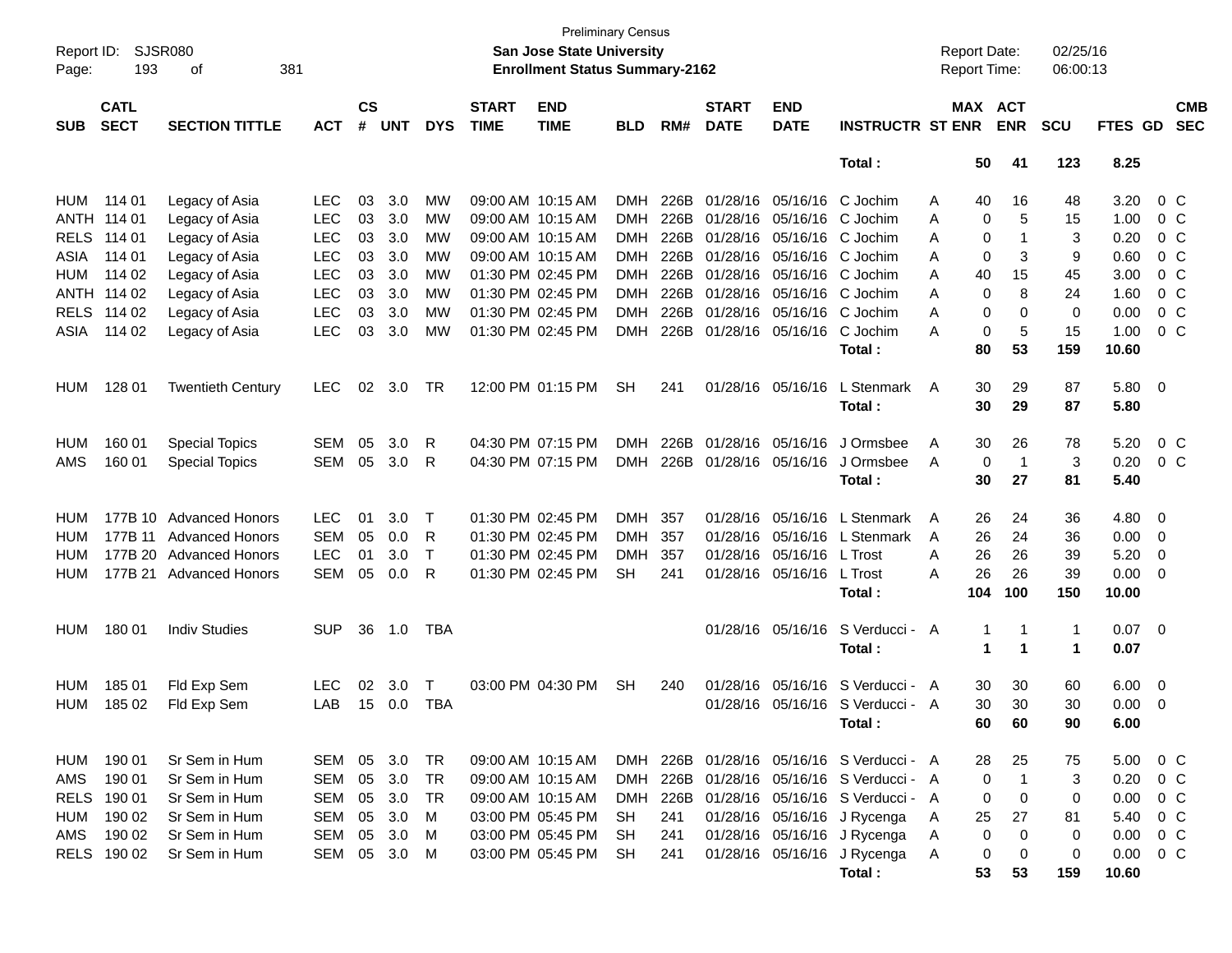| Report ID:  |                  | <b>SJSR080</b>            |                |               |            |            |              | San Jose State University             | <b>Preliminary Census</b> |      |              |                   |                             | <b>Report Date:</b> |    |                | 02/25/16 |                |          |                |
|-------------|------------------|---------------------------|----------------|---------------|------------|------------|--------------|---------------------------------------|---------------------------|------|--------------|-------------------|-----------------------------|---------------------|----|----------------|----------|----------------|----------|----------------|
| Page:       | 194<br>381<br>οf |                           |                |               |            |            |              | <b>Enrollment Status Summary-2162</b> |                           |      |              |                   |                             | Report Time:        |    |                | 06:00:13 |                |          |                |
|             | <b>CATL</b>      |                           |                | $\mathsf{cs}$ |            |            | <b>START</b> | <b>END</b>                            |                           |      | <b>START</b> | <b>END</b>        |                             |                     |    | MAX ACT        |          |                |          | <b>CMB</b>     |
| <b>SUB</b>  | <b>SECT</b>      | <b>SECTION TITTLE</b>     | <b>ACT</b>     | #             | <b>UNT</b> | <b>DYS</b> | <b>TIME</b>  | <b>TIME</b>                           | <b>BLD</b>                | RM#  | <b>DATE</b>  | <b>DATE</b>       | <b>INSTRUCTR ST ENR</b>     |                     |    | <b>ENR</b>     | SCU      | FTES GD        |          | <b>SEC</b>     |
|             |                  |                           |                |               |            |            |              |                                       |                           |      |              |                   |                             |                     |    |                |          |                |          |                |
|             |                  |                           |                |               |            |            |              |                                       |                           |      |              |                   |                             |                     |    |                |          |                |          |                |
| <b>RELS</b> | 70A 01           | <b>Western Religions</b>  | <b>LEC</b>     | 02            | 3.0        | TR         |              | 12:00 PM 01:15 PM                     | DMH                       | 357  |              | 01/28/16 05/16/16 | V Rue                       | Α                   | 30 | 10             | 30       | 2.00           | $0\,$ C  |                |
| <b>HUM</b>  | 70A 01           | <b>Western Religions</b>  | <b>LEC</b>     | 02            | 3.0        | <b>TR</b>  |              | 12:00 PM 01:15 PM                     | DMH                       | 357  |              | 01/28/16 05/16/16 | V Rue                       | Α                   | 0  | 9              | 27       | 1.80           |          | $0\,C$         |
| <b>MDES</b> | 70A 01           | <b>Western Religions</b>  | <b>LEC</b>     | 02            | 3.0        | <b>TR</b>  |              | 12:00 PM 01:15 PM                     | DMH                       | 357  | 01/28/16     | 05/16/16          | V Rue                       | Α                   | 0  | 6              | 18       | 1.20           | $0\,$ C  |                |
| <b>RELS</b> | 70A 02           | <b>Western Religions</b>  | <b>LEC</b>     |               | 3.0        |            |              |                                       |                           |      |              |                   |                             | х                   | 0  | 0              | 0        | 0.00           | 0        |                |
| <b>HUM</b>  | 70A 02           | <b>Western Religions</b>  | <b>LEC</b>     |               | 3.0        |            |              |                                       |                           |      |              |                   |                             | X                   | 0  | 0              | 0        | 0.00           | 0        |                |
| <b>MDES</b> | 70A 02           | <b>Western Religions</b>  | <b>LEC</b>     |               | 3.0        |            |              |                                       |                           |      |              |                   |                             | X                   | 0  | $\mathbf 0$    | 0        | 0.00           | 0        |                |
|             |                  |                           |                |               |            |            |              |                                       |                           |      |              |                   | Total:                      |                     | 30 | 25             | 75       | 5.00           |          |                |
| <b>RELS</b> | 70B 01           | Eastern Religions         | <b>LEC</b>     | 02            | 3.0        | MW         |              | 10:30 AM 11:45 AM                     | <b>DMH</b>                | 226B |              | 01/28/16 05/16/16 | T Perreira                  | A                   | 36 | 6              | 18       | 1.20           | $0\,$ C  |                |
| <b>HUM</b>  | 70B 01           | Eastern Religions         | <b>LEC</b>     | 02            | 3.0        | MW         |              | 10:30 AM 11:45 AM                     | <b>DMH</b>                | 226B |              | 01/28/16 05/16/16 | T Perreira                  | A                   | 0  | 8              | 24       | 1.60           |          | $0\,$ C        |
| ASIA        | 70B 01           | Eastern Religions         | <b>LEC</b>     | 02            | 3.0        | MW         |              | 10:30 AM 11:45 AM                     | <b>DMH</b>                | 226B |              | 01/28/16 05/16/16 | T Perreira                  | Α                   | 0  | 14             | 42       | 2.80           | $0\,$ C  |                |
| <b>RELS</b> | 70B 02           | Eastern Religions         | <b>LEC</b>     |               | 3.0        |            |              |                                       |                           |      |              |                   |                             | х                   | 0  | 0              | 0        | 0.00           | 0        |                |
| <b>HUM</b>  | 70B 02           | <b>Eastern Religions</b>  | <b>LEC</b>     |               | 3.0        |            |              |                                       |                           |      |              |                   |                             | х                   | 0  | 0              | 0        | 0.00           | 0        |                |
| ASIA        | 70B 02           | <b>Eastern Religions</b>  | <b>LEC</b>     |               | 3.0        |            |              |                                       |                           |      |              |                   |                             | X                   | 0  | 0              | 0        | 0.00           | 0        |                |
|             |                  |                           |                |               |            |            |              |                                       |                           |      |              |                   | Total:                      |                     | 36 | 28             | 84       | 5.60           |          |                |
|             |                  |                           |                |               |            |            |              |                                       |                           |      |              |                   |                             |                     |    |                |          |                |          |                |
| <b>RELS</b> | 90 01            | <b>Bible Hist and Lit</b> | <b>LEC</b>     | 02            | 3.0        | <b>TR</b>  |              | 09:00 AM 10:15 AM                     | <b>SH</b>                 | 241  |              | 01/28/16 05/16/16 | <b>B</b> Walters            | A                   | 30 | 5              | 15       | 1.00           | $0\,$ C  |                |
| <b>JWSS</b> | 90 01            | <b>Bible Hist and Lit</b> | <b>LEC</b>     | 02            | 3.0        | <b>TR</b>  |              | 09:00 AM 10:15 AM                     | SН                        | 241  |              | 01/28/16 05/16/16 | <b>B</b> Walters            | Α                   | 0  | 3              | 9        | 0.60           |          | 0 <sup>o</sup> |
| <b>HUM</b>  | 90 01            | <b>Bible Hist and Lit</b> | <b>LEC</b>     | 02            | 3.0        | <b>TR</b>  |              | 09:00 AM 10:15 AM                     | SН                        | 241  |              | 01/28/16 05/16/16 | <b>B</b> Walters            | Α                   | 0  | $\overline{7}$ | 21       | 1.40           |          | 0 <sup>o</sup> |
| <b>MDES</b> | 90 01            | <b>Bible Hist and Lit</b> | <b>LEC</b>     | 02            | 3.0        | <b>TR</b>  |              | 09:00 AM 10:15 AM                     | SН                        | 241  |              | 01/28/16 05/16/16 | <b>B</b> Walters            | Α                   | 0  | 2              | 6        | 0.40           |          | 0 <sup>o</sup> |
| <b>RELS</b> | 90 02            | <b>Bible Hist and Lit</b> | <b>LEC</b>     | 02            | 3.0        | W          |              | 06:00 PM 08:45 PM                     | SН                        | 241  |              | 01/28/16 05/16/16 | <b>B</b> Walters            | A                   | 30 | 11             | 33       | 2.20           |          | 0 <sup>o</sup> |
| <b>JWSS</b> | 90 02            | <b>Bible Hist and Lit</b> | <b>LEC</b>     | 02            | 3.0        | W          |              | 06:00 PM 08:45 PM                     | SН                        | 241  |              | 01/28/16 05/16/16 | <b>B</b> Walters            | Α                   | 0  | -1             | 3        | 0.20           |          | 0 <sup>o</sup> |
| <b>HUM</b>  | 90 02            | <b>Bible Hist and Lit</b> | <b>LEC</b>     | 02            | 3.0        | W          |              | 06:00 PM 08:45 PM                     | SН                        | 241  |              | 01/28/16 05/16/16 | <b>B</b> Walters            | Α                   | 0  | 8              | 24       | 1.60           |          | 0 <sup>o</sup> |
| MDES        | 90 02            | <b>Bible Hist and Lit</b> | <b>LEC</b>     | 02            | 3.0        | W          |              | 06:00 PM 08:45 PM                     | <b>SH</b>                 | 241  |              | 01/28/16 05/16/16 | <b>B</b> Walters            | A                   | 0  | 3              | 9        | 0.60           |          | 0 <sup>o</sup> |
|             |                  |                           |                |               |            |            |              |                                       |                           |      |              |                   | Total:                      |                     | 60 | 40             | 120      | 8.00           |          |                |
| <b>RELS</b> | 99 01            | Death Dying & Rels        | <b>LEC</b>     | 02            | 3.0        | MW         |              | 03:00 PM 04:15 PM                     | DMH                       | 357  |              | 01/28/16 05/16/16 | T Perreira                  | A                   | 36 | 21             | 63       | 4.20           |          | 0 <sup>o</sup> |
| <b>GERO</b> | 99 01            | Death Dying & Rels        | <b>LEC</b>     | 02            | 3.0        | МW         |              | 03:00 PM 04:15 PM                     | <b>DMH</b>                | 357  | 01/28/16     | 05/16/16          | T Perreira                  | A                   | 0  | 4              | 12       | 0.80           |          | 0 <sup>o</sup> |
| <b>HUM</b>  | 99 01            | Death Dying & Rels        | <b>LEC</b>     | 02            | 3.0        | MW         |              | 03:00 PM 04:15 PM                     | DMH                       | 357  |              | 01/28/16 05/16/16 | T Perreira                  | Α                   | 0  | 5              | 15       | 1.00           |          | 0 <sup>o</sup> |
| <b>RELS</b> | 99 02            | Death Dying & Rels        | LEC            |               | 3.0        |            |              |                                       |                           |      |              |                   |                             | х                   | 0  | 0              | $\Omega$ | 0.00           | $\Omega$ |                |
| GERO 99 02  |                  | Death Dying & Rels        | LEC            |               | 3.0        |            |              |                                       |                           |      |              |                   |                             | х                   | 0  | 0              | 0        | $0.00 \quad 0$ |          |                |
| HUM         | 99 02            | Death Dying & Rels        | <b>LEC</b>     |               | 3.0        |            |              |                                       |                           |      |              |                   |                             | X                   | 0  | 0              | 0        | $0.00 \t 0$    |          |                |
|             |                  |                           |                |               |            |            |              |                                       |                           |      |              |                   | Total:                      |                     | 36 | 30             | 90       | 6.00           |          |                |
|             |                  |                           |                |               |            |            |              |                                       |                           |      |              |                   |                             |                     |    |                |          |                |          |                |
| RELS 122 01 |                  | Magic Science Reli        | <b>LEC</b>     |               | 02 3.0     | TBA        |              |                                       |                           |      |              |                   | 01/28/16 05/16/16 L Gilmore | A                   | 35 | 13             | 39       | 2.60           | $0\,$ C  |                |
| ANTH 122 01 |                  | Magic Science Reli        | <b>LEC</b>     |               | 02 3.0     | TBA        |              |                                       |                           |      |              |                   | 01/28/16 05/16/16 L Gilmore | Α                   | 0  | 21             | 63       | 4.25           | 1 C      |                |
|             | RELS 122 02      | Magic Science Reli        | <b>LEC</b>     |               | 02 3.0     | TBA        |              |                                       |                           |      |              |                   | 01/28/16 05/16/16 L Gilmore | A                   | 35 | 11             | 33       | 2.20           | $0\,C$   |                |
|             | ANTH 122 02      | Magic Science Reli        | LEC 02 3.0 TBA |               |            |            |              |                                       |                           |      |              |                   | 01/28/16 05/16/16 L Gilmore | A                   | 0  | 23             | 69       | 4.60 0 C       |          |                |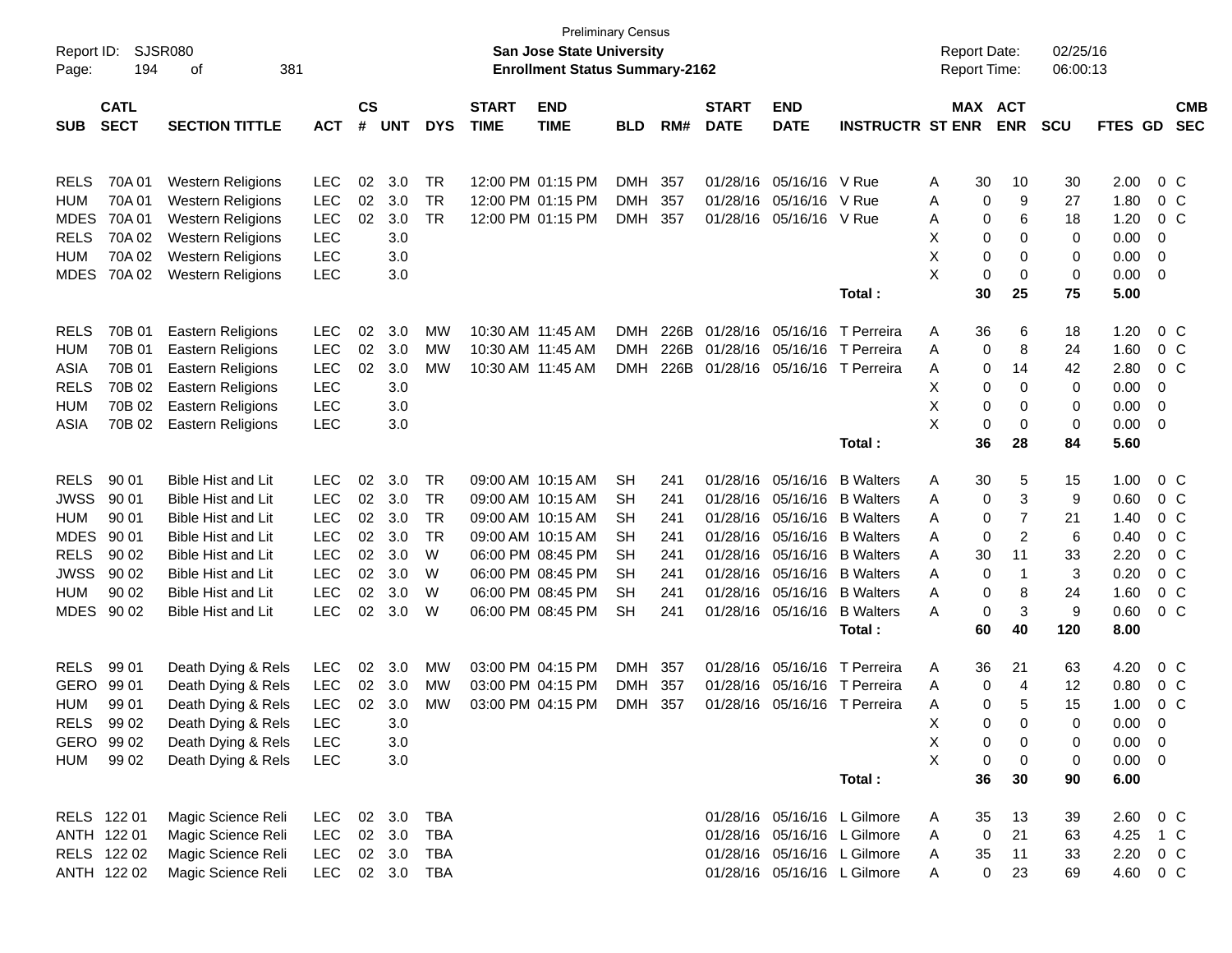| Report ID:<br>Page: | <b>SJSR080</b><br>195      | 381<br>оf                 |            |                    |            |              |                             | <b>Preliminary Census</b><br><b>San Jose State University</b><br><b>Enrollment Status Summary-2162</b> |            |      |                             |                           |                             | <b>Report Date:</b><br>Report Time: |                       |                | 02/25/16<br>06:00:13 |         |                          |
|---------------------|----------------------------|---------------------------|------------|--------------------|------------|--------------|-----------------------------|--------------------------------------------------------------------------------------------------------|------------|------|-----------------------------|---------------------------|-----------------------------|-------------------------------------|-----------------------|----------------|----------------------|---------|--------------------------|
| <b>SUB</b>          | <b>CATL</b><br><b>SECT</b> | <b>SECTION TITTLE</b>     | <b>ACT</b> | $\mathsf{cs}$<br># | <b>UNT</b> | <b>DYS</b>   | <b>START</b><br><b>TIME</b> | <b>END</b><br><b>TIME</b>                                                                              | <b>BLD</b> | RM#  | <b>START</b><br><b>DATE</b> | <b>END</b><br><b>DATE</b> | <b>INSTRUCTR ST ENR</b>     |                                     | MAX ACT<br><b>ENR</b> |                | <b>SCU</b>           | FTES GD | <b>CMB</b><br><b>SEC</b> |
|                     |                            |                           |            |                    |            |              |                             |                                                                                                        |            |      |                             |                           | Total:                      |                                     | 70                    | 68             | 204                  | 13.65   |                          |
| <b>RELS</b>         | 124 01                     | Lit & Rel Exper           | <b>SEM</b> | 04                 | 3.0        | W            |                             | 03:00 PM 05:45 PM                                                                                      | DMH        | 226B |                             | 01/28/16 05/16/16         | J Rycenga                   | A                                   | 30                    | 8              | 24                   | 1.60    | $0\,C$                   |
| <b>CLIT</b>         | 124 01                     | Lit & Rel Exper           | <b>SEM</b> | 04                 | 3.0        | W            |                             | 03:00 PM 05:45 PM                                                                                      | <b>DMH</b> | 226B | 01/28/16                    | 05/16/16                  | J Rycenga                   | A                                   | 0                     | 0              | 0                    | 0.00    | $0\,C$                   |
|                     | ENGL 124 01                | Lit & Rel Exper           | <b>SEM</b> | 04                 | 3.0        | W            |                             | 03:00 PM 05:45 PM                                                                                      | <b>DMH</b> | 226B | 01/28/16                    | 05/16/16                  | J Rycenga                   | Α                                   | 0                     | 8              | 24                   | 1.60    | $0\,C$                   |
| СA                  | 124 01                     | Lit & Rel Exper           | <b>SEM</b> | 04                 | 3.0        | W            |                             | 03:00 PM 05:45 PM                                                                                      | <b>DMH</b> | 226B | 01/28/16                    | 05/16/16                  | J Rycenga                   | A                                   | 0                     | $\mathbf{1}$   | 3                    | 0.20    | $0\,C$                   |
| HUM                 | 124 01                     | Lit & Rel Exper           | <b>SEM</b> | 04                 | 3.0        | W            |                             | 03:00 PM 05:45 PM                                                                                      | <b>DMH</b> | 226B |                             | 01/28/16 05/16/16         | J Rycenga                   | A                                   | $\mathbf 0$           | $\overline{c}$ | 6                    | 0.40    | $0\,C$                   |
|                     |                            |                           |            |                    |            |              |                             |                                                                                                        |            |      |                             |                           | Total:                      |                                     | 30                    | 19             | 57                   | 3.80    |                          |
| <b>RELS</b>         | 144 01                     | <b>Chinese Traditions</b> | <b>SEM</b> | 04                 | 3.0        | <b>MW</b>    | 10:30 AM 11:45 AM           |                                                                                                        | <b>BBC</b> | 221  | 01/28/16                    | 05/16/16 C Peng           |                             | Α                                   | 30                    | 9              | 27                   | 1.80    | $0\,C$                   |
| <b>HUM</b>          | 144 01                     | <b>Chinese Traditions</b> | <b>SEM</b> | 04                 | 3.0        | <b>MW</b>    | 10:30 AM 11:45 AM           |                                                                                                        | <b>BBC</b> | 221  | 01/28/16                    | 05/16/16                  | C Peng                      | Α                                   | 0                     | 12             | 36                   | 2.40    | 0 <sup>o</sup>           |
| ASIA                | 144 01                     | <b>Chinese Traditions</b> | <b>SEM</b> | 04                 | 3.0        | <b>MW</b>    | 10:30 AM 11:45 AM           |                                                                                                        | <b>BBC</b> | 221  |                             | 01/28/16 05/16/16 C Peng  |                             | А                                   | $\mathbf 0$           | $\overline{4}$ | 12                   | 0.80    | $0\,C$                   |
|                     |                            |                           |            |                    |            |              |                             |                                                                                                        |            |      |                             |                           | Total:                      |                                     | 30                    | 25             | 75                   | 5.00    |                          |
|                     | RELS 162 01                | <b>Relig Controversy</b>  | <b>LEC</b> | 02                 | 3.0        | МW           |                             | 01:30 PM 02:45 PM                                                                                      | <b>SH</b>  | 240  |                             | 01/28/16 05/16/16         | V Rue                       | A                                   | 30                    | 22             | 66                   | 4.40    | $\overline{\mathbf{0}}$  |
|                     |                            |                           |            |                    |            |              |                             |                                                                                                        |            |      |                             |                           | Total:                      |                                     | 30                    | 22             | 66                   | 4.40    |                          |
|                     | RELS 180 01                | <b>Indiv Studies</b>      | <b>SUP</b> | 78                 | 3.0        | <b>TBA</b>   |                             |                                                                                                        |            |      | 01/28/16                    | 05/16/16                  | J Rycenga                   | Α                                   | $\mathbf{1}$          | 0              | 0                    | 0.00    | $0\,C$                   |
|                     | MDES 180 01                | <b>Indiv Studies</b>      | <b>SUP</b> | 78                 | 3.0        | <b>TBA</b>   |                             |                                                                                                        |            |      |                             |                           | 01/28/16 05/16/16 J Rycenga | A                                   | 0                     | 0              | 0                    | 0.00    | $0\,C$                   |
|                     |                            |                           |            |                    |            |              |                             |                                                                                                        |            |      |                             |                           | Total:                      |                                     | $\blacktriangleleft$  | 0              | 0                    | 0.00    |                          |
|                     | RELS 184 01                | Directed Reading          | <b>SUP</b> | 78                 | 3.0        | <b>TBA</b>   |                             |                                                                                                        |            |      | 01/28/16                    | 05/16/16                  | J Rycenga                   | A                                   | $\mathbf{1}$          | 0              | 0                    | 0.00    | $0\,C$                   |
|                     | MDES 184 01                | Directed Reading          | <b>SUP</b> | 78                 | 3.0        | <b>TBA</b>   |                             |                                                                                                        |            |      |                             |                           | 01/28/16 05/16/16 J Rycenga | A                                   | 0                     | 0              | 0                    | 0.00    | $0\,C$                   |
|                     |                            |                           |            |                    |            |              |                             |                                                                                                        |            |      |                             |                           | Total:                      |                                     | $\blacktriangleleft$  | $\bf{0}$       | $\bf{0}$             | 0.00    |                          |
| <b>RELS</b>         | 191 01                     | Relig in America          | <b>LEC</b> | 02                 | 3.0        | <b>MW</b>    |                             | 09:00 AM 10:15 AM                                                                                      | <b>SH</b>  | 240  | 01/28/16                    | 05/16/16                  | J Rycenga                   | A                                   | 30                    | 21             | 63                   | 4.20    | $0\,C$                   |
| <b>HUM</b>          | 191 01                     | Relig in America          | <b>LEC</b> | 02                 | 3.0        | <b>MW</b>    |                             | 09:00 AM 10:15 AM                                                                                      | <b>SH</b>  | 240  | 01/28/16                    | 05/16/16                  | J Rycenga                   | A                                   | 0                     | 9              | 27                   | 1.80    | $0\,C$                   |
| <b>RELS</b>         | 191 02                     | Relig in America          | <b>LEC</b> | 02                 | 3.0        | $\mathsf{T}$ |                             | 06:00 PM 08:45 PM                                                                                      | <b>DMH</b> | 354  | 01/28/16                    | 05/16/16                  | J Rycenga                   | Α                                   | 30                    | 13             | 39                   | 2.60    | 0 <sup>o</sup>           |
| <b>HUM</b>          | 191 02                     | Relig in America          | <b>LEC</b> | 02                 | 3.0        | $\top$       |                             | 06:00 PM 08:45 PM                                                                                      | <b>DMH</b> | 354  |                             | 01/28/16 05/16/16         | J Rycenga                   | A                                   | 0                     | 8              | 24                   | 1.60    | 0 <sup>o</sup>           |
|                     |                            |                           |            |                    |            |              |                             |                                                                                                        |            |      |                             |                           | Total :                     |                                     | 60                    | 51             | 153                  | 10.20   |                          |

| Department : |  | <b>Humanities</b> |
|--------------|--|-------------------|
|              |  |                   |

| <b>Department:</b> | <b>Humanities</b> | Department Total:         | 2555 | 2165 | 6177 | 411.95 |
|--------------------|-------------------|---------------------------|------|------|------|--------|
|                    |                   | <b>Lower Division:</b>    | 1580 | 1328 | 3910 | 260.67 |
|                    |                   | <b>Upper Division:</b>    | 975  | 837  | 2267 | 151.28 |
|                    |                   | <b>Graduate Division:</b> |      |      |      | 0.00   |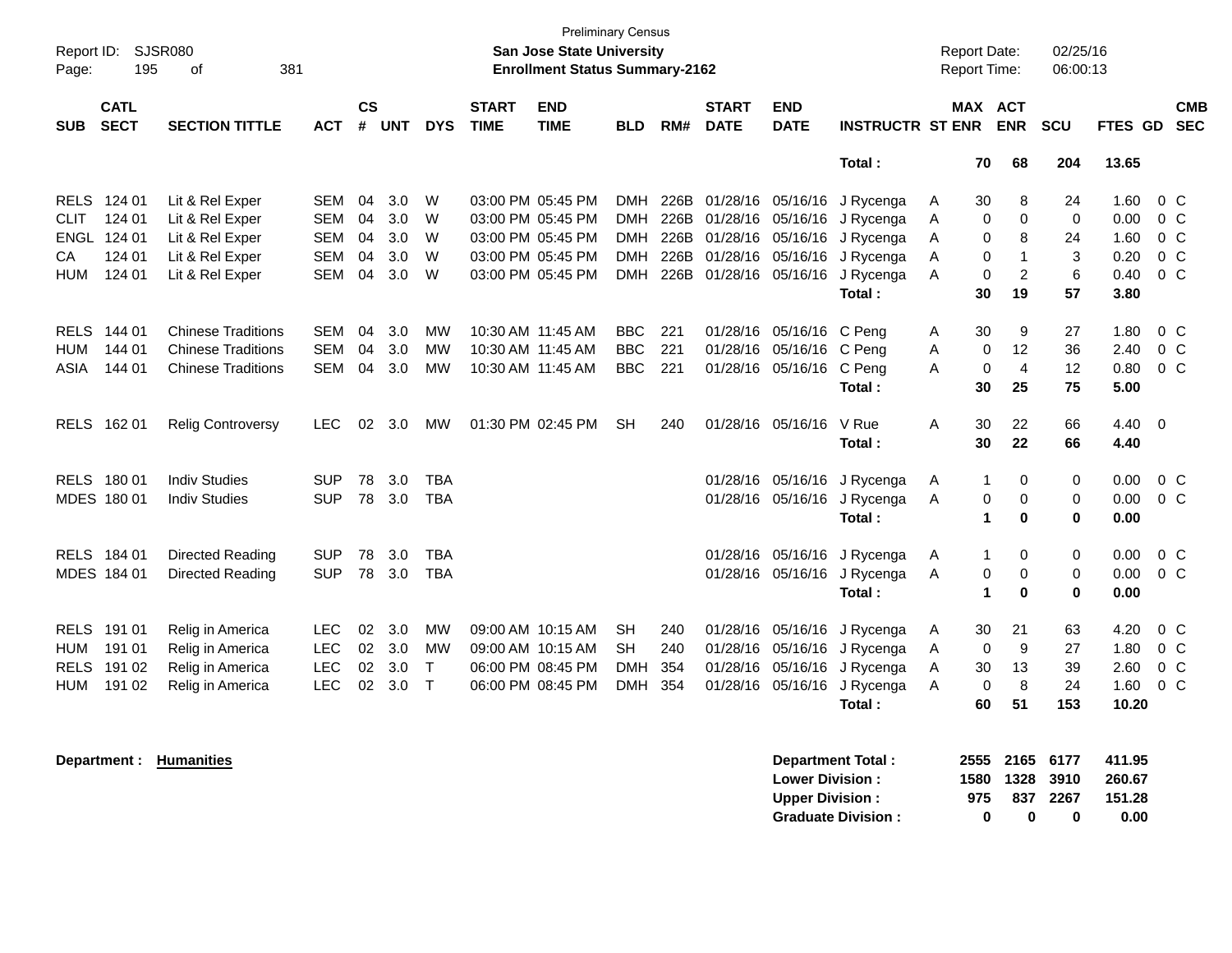| Report ID:<br>Page: | 196                        | <b>SJSR080</b><br>381<br>of                   |            |                    |            |               |                             | <b>Preliminary Census</b><br><b>San Jose State University</b><br><b>Enrollment Status Summary-2162</b> |            |     |                             |                            |                                 | <b>Report Date:</b><br>Report Time: |                       | 02/25/16<br>06:00:13 |                |                          |                          |
|---------------------|----------------------------|-----------------------------------------------|------------|--------------------|------------|---------------|-----------------------------|--------------------------------------------------------------------------------------------------------|------------|-----|-----------------------------|----------------------------|---------------------------------|-------------------------------------|-----------------------|----------------------|----------------|--------------------------|--------------------------|
| <b>SUB</b>          | <b>CATL</b><br><b>SECT</b> | <b>SECTION TITTLE</b>                         | <b>ACT</b> | $\mathsf{cs}$<br># | <b>UNT</b> | <b>DYS</b>    | <b>START</b><br><b>TIME</b> | <b>END</b><br><b>TIME</b>                                                                              | <b>BLD</b> | RM# | <b>START</b><br><b>DATE</b> | <b>END</b><br><b>DATE</b>  | <b>INSTRUCTR ST ENR</b>         |                                     | MAX ACT<br><b>ENR</b> | <b>SCU</b>           | <b>FTES GD</b> |                          | <b>CMB</b><br><b>SEC</b> |
| College             |                            | <b>Humanities &amp; the Arts</b>              |            |                    |            |               |                             |                                                                                                        |            |     |                             |                            |                                 |                                     |                       |                      |                |                          |                          |
|                     | Department :               | <b>Linguistics &amp; Language Development</b> |            |                    |            |               |                             |                                                                                                        |            |     |                             |                            |                                 |                                     |                       |                      |                |                          |                          |
| <b>LING</b>         | 20 01                      | Nature of Language                            | LEC        |                    | 02 3.0     | <b>MW</b>     |                             | 09:00 AM 10:15 AM                                                                                      | <b>CL</b>  | 225 |                             | 01/28/16 05/16/16          | S Phillabaum A                  | 30                                  | 26                    | 78                   | $5.20 \ 0$     |                          |                          |
|                     |                            |                                               |            |                    |            |               |                             |                                                                                                        |            |     |                             |                            | Total:                          | 30                                  | 26                    | 78                   | 5.20           |                          |                          |
| <b>LING</b>         | 21 01                      | Langu and Thinking                            | <b>SEM</b> | 04                 | 3.0        | MW            | 10:30 AM 11:45 AM           |                                                                                                        | CL.        | 308 |                             | 01/28/16 05/16/16          | K Moore                         | 28<br>Α                             | 28                    | 84                   | 5.60 0         |                          |                          |
| <b>LING</b>         | 21 02                      | Langu and Thinking                            | <b>SEM</b> | 04                 | 3.0        | МW            |                             | 01:30 PM 02:45 PM                                                                                      | MН         | 222 |                             | 01/28/16 05/16/16 R Joseph |                                 | 28<br>A                             | 24                    | 72                   | 4.80           | $\overline{\phantom{0}}$ |                          |
| LING                | 21 03                      | Langu and Thinking                            | <b>SEM</b> | 04                 | 3.0        | MW            |                             | 12:00 PM 01:15 PM                                                                                      | <b>BBC</b> | 221 |                             | 01/28/16 05/16/16 K VanBik |                                 | 28<br>A                             | 27                    | 81                   | 5.40           | $\overline{\phantom{0}}$ |                          |
| LING                | 21 04                      | Langu and Thinking                            | <b>SEM</b> |                    | 3.0        |               |                             |                                                                                                        |            |     |                             |                            |                                 | X<br>$\mathbf 0$                    | $\mathbf 0$           | 0                    | 0.00           | $\overline{\mathbf{0}}$  |                          |
| LING                | 21 05                      | Langu and Thinking                            | <b>SEM</b> | 04                 | 3.0        | TR            |                             | 09:00 AM 10:15 AM                                                                                      | CL.        | 225 |                             | 01/28/16 05/16/16          | K Moore                         | Α<br>28                             | 24                    | 72                   | 4.80           | $\overline{\mathbf{0}}$  |                          |
| LING                | 21 06                      | Langu and Thinking                            | <b>SEM</b> | 04                 | 3.0        | <b>TR</b>     | 10:30 AM 11:45 AM           |                                                                                                        | CL.        | 242 |                             | 01/28/16 05/16/16          | M Modirzadeh A                  | 28                                  | 25                    | 75                   | 5.00           | $\overline{\phantom{0}}$ |                          |
| LING                | 21 07                      | Langu and Thinking                            | <b>SEM</b> | 04                 | 3.0        | TR            |                             | 12:00 PM 01:15 PM                                                                                      | MН         | 322 |                             | 01/28/16 05/16/16          | R Joseph                        | 28<br>Α                             | 28                    | 84                   | 5.60           | $\overline{\phantom{0}}$ |                          |
| LING                | 21 08                      | Langu and Thinking                            | <b>SEM</b> | 04                 | 3.0        | <b>TR</b>     |                             | 03:00 PM 04:15 PM                                                                                      | SН         | 238 |                             | 01/28/16 05/16/16          | D Hunter                        | 28<br>A                             | 28                    | 84                   | 5.60           | $\overline{\phantom{0}}$ |                          |
| <b>LING</b>         | 21 09                      | Langu and Thinking                            | <b>SEM</b> |                    | 3.0        |               |                             |                                                                                                        |            |     |                             |                            |                                 | X<br>0                              | $\mathbf 0$           | 0                    | 0.00           | $\overline{\phantom{0}}$ |                          |
|                     |                            |                                               |            |                    |            |               |                             |                                                                                                        |            |     |                             |                            | Total:                          | 196                                 | 184                   | 552                  | 36.80          |                          |                          |
| <b>LING</b>         | 22 01                      | Lang across Life                              | <b>LEC</b> |                    | 3.0        |               |                             |                                                                                                        |            |     |                             |                            |                                 | х<br>0                              | 0                     | 0                    | $0.00 \t 0$    |                          |                          |
|                     |                            |                                               |            |                    |            |               |                             |                                                                                                        |            |     |                             |                            | Total:                          | 0                                   | $\mathbf 0$           | 0                    | 0.00           |                          |                          |
| <b>LING</b>         | 101 01                     | Intro to Ling                                 | SEM        | 04                 | 3.0        | M             |                             | 06:00 PM 08:45 PM                                                                                      | <b>CL</b>  | 308 |                             | 01/28/16 05/16/16          | D Silverman A                   | 30                                  | 20                    | 60                   | $4.25$ 5       |                          |                          |
|                     |                            |                                               |            |                    |            |               |                             |                                                                                                        |            |     |                             |                            | Total:                          | 30                                  | 20                    | 60                   | 4.25           |                          |                          |
| <b>LING</b>         | 107 01                     | Patterns English                              | <b>SEM</b> | 05                 | 3.0        | MW            |                             | 10:30 AM 11:45 AM                                                                                      | CL.        | 225 |                             | 01/28/16 05/16/16          | S Frazier                       | 30<br>Α                             | 30                    | 90                   | 6.30 6         |                          |                          |
|                     |                            |                                               |            |                    |            |               |                             |                                                                                                        |            |     |                             |                            | Total:                          | 30                                  | 30                    | 90                   | 6.30           |                          |                          |
| <b>LING</b>         | 108 01                     | Sec Lang Dev/Teach                            | SEM        | 04                 | 3.0        | МW            |                             | 10:30 AM 11:45 AM                                                                                      | <b>SH</b>  | 414 |                             | 01/28/16 05/16/16          | S Phillabaum A                  | 25                                  | 20                    | 60                   | $4.05$ 1       |                          |                          |
|                     |                            |                                               |            |                    |            |               |                             |                                                                                                        |            |     |                             |                            | Total:                          | 25                                  | 20                    | 60                   | 4.05           |                          |                          |
| <b>LING</b>         | 111 01                     | <b>Ling Phonetics</b>                         | <b>SEM</b> | 04                 | 3.0        | MW            |                             | 12:00 PM 01:15 PM                                                                                      | <b>CL</b>  | 225 |                             | 01/28/16 05/16/16          | D Silverman A                   | 25                                  | 17                    | 51                   | 3.65           | - 5                      |                          |
|                     |                            |                                               |            |                    |            |               |                             |                                                                                                        |            |     |                             |                            | Total :                         | 25                                  | 17                    | 51                   | 3.65           |                          |                          |
|                     |                            |                                               |            |                    |            |               |                             |                                                                                                        |            |     |                             |                            |                                 |                                     |                       |                      |                |                          |                          |
|                     | LING 11201                 | Intro to Syntax                               |            |                    |            | SEM 04 3.0 MW |                             | 01:30 PM 02:45 PM SH                                                                                   |            | 414 |                             | 01/28/16 05/16/16 S Svorou |                                 | Α<br>25                             | 22                    | 66                   | 4.75 7         |                          |                          |
|                     |                            |                                               |            |                    |            |               |                             |                                                                                                        |            |     |                             |                            | Total:                          | 25                                  | 22                    | 66                   | 4.75           |                          |                          |
|                     | LING 113 01                | Intro to Phonology                            |            |                    |            | SEM 04 3.0 MW |                             | 03:00 PM 04:15 PM CL                                                                                   |            | 242 |                             |                            | 01/28/16 05/16/16 D Silverman A | 25                                  | 25                    | 75                   | 5.40 8         |                          |                          |
|                     |                            |                                               |            |                    |            |               |                             |                                                                                                        |            |     |                             |                            | Total:                          | 25                                  | 25                    | 75                   | 5.40           |                          |                          |
|                     | LING 115 01                | <b>Corpus Linguistics</b>                     |            |                    |            | SEM 05 3.0 TR |                             | 03:00 PM 04:15 PM CL                                                                                   |            |     | 242 01/28/16 05/16/16 H Koo |                            |                                 | A<br>25                             | 17                    | 51                   | 3.95 11        |                          |                          |
|                     |                            |                                               |            |                    |            |               |                             |                                                                                                        |            |     |                             |                            | Total:                          | 25                                  | 17                    | 51                   | 3.95           |                          |                          |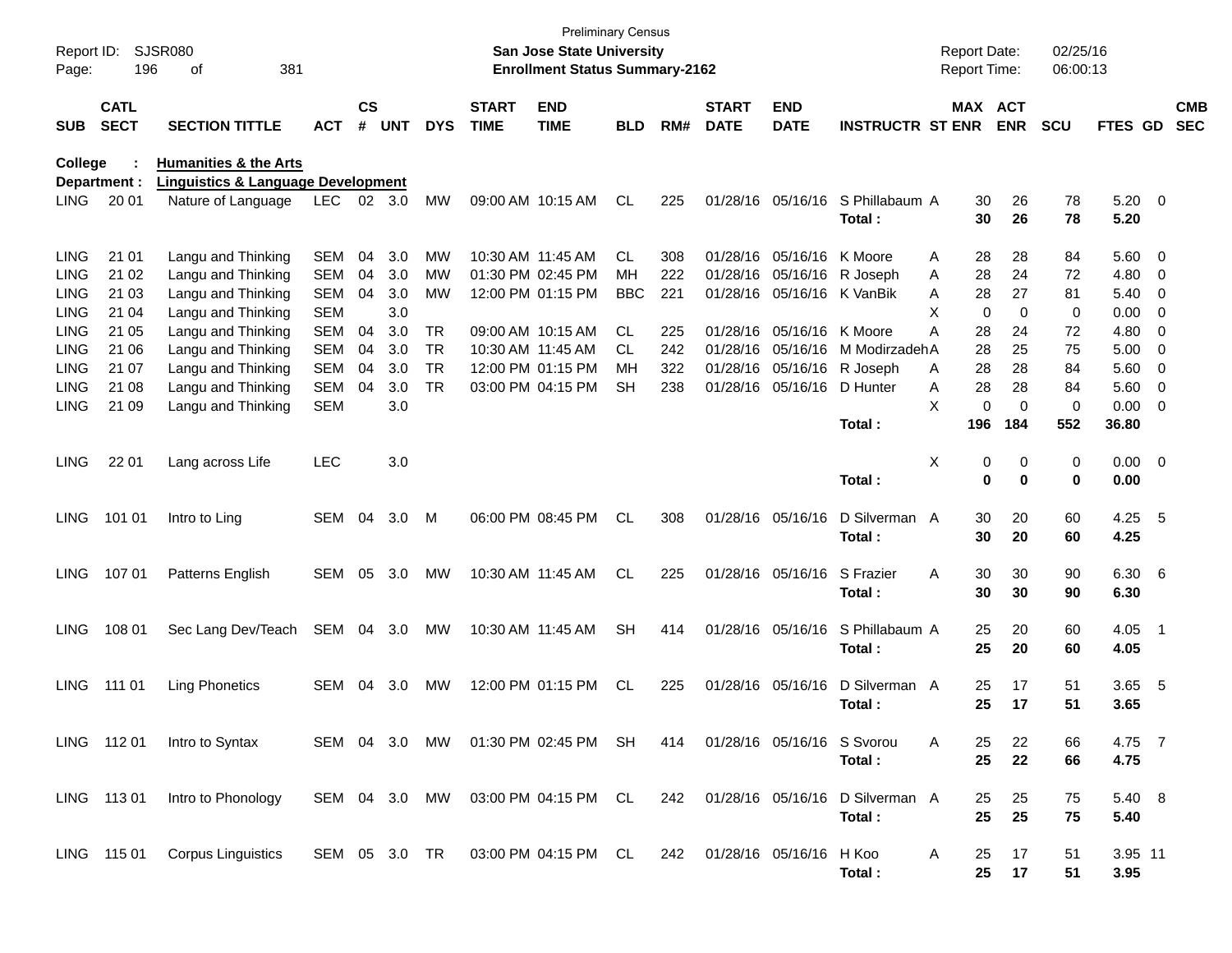| Report ID:<br>Page: | <b>SJSR080</b><br>197      |                               |                |                             |            |            | <b>Preliminary Census</b><br><b>San Jose State University</b><br><b>Enrollment Status Summary-2162</b> |                                    |            |     |                             |                            | <b>Report Date:</b><br><b>Report Time:</b> |              | 02/25/16<br>06:00:13 |            |                |                         |                          |
|---------------------|----------------------------|-------------------------------|----------------|-----------------------------|------------|------------|--------------------------------------------------------------------------------------------------------|------------------------------------|------------|-----|-----------------------------|----------------------------|--------------------------------------------|--------------|----------------------|------------|----------------|-------------------------|--------------------------|
| <b>SUB</b>          | <b>CATL</b><br><b>SECT</b> | <b>SECTION TITTLE</b>         | <b>ACT</b>     | $\mathbf{c}\mathbf{s}$<br># | <b>UNT</b> | <b>DYS</b> | <b>START</b><br><b>TIME</b>                                                                            | <b>END</b><br><b>TIME</b>          | <b>BLD</b> | RM# | <b>START</b><br><b>DATE</b> | <b>END</b><br><b>DATE</b>  | <b>INSTRUCTR ST ENR</b>                    | MAX ACT      | <b>ENR</b>           | <b>SCU</b> | <b>FTES GD</b> |                         | <b>CMB</b><br><b>SEC</b> |
|                     |                            |                               |                |                             |            |            |                                                                                                        |                                    |            |     |                             |                            |                                            |              |                      |            |                |                         |                          |
| <b>LING</b>         | 122 01                     | English World Lang            | SEM            | 04                          | 3.0        | TR         |                                                                                                        | 09:00 AM 10:15 AM                  | <b>SH</b>  | 414 | 01/28/16                    | 05/16/16                   | S Khan                                     | 25<br>Α      | 21                   | 63         | 4.20           |                         | $0\,$ C                  |
| ASIA                | 122 01                     | English World Lang            | SEM            | 04                          | 3.0        | TR         |                                                                                                        | 09:00 AM 10:15 AM                  | <b>SH</b>  | 414 | 01/28/16                    | 05/16/16                   | S Khan                                     | 0<br>Α       | $\overline{4}$       | 12         | 0.80           |                         | $0\,$ C                  |
| <b>LING</b>         | 122 02                     | English World Lang            | SEM            | 04                          | 3.0        | TR         |                                                                                                        | 10:30 AM 11:45 AM                  | CL.        | 225 | 01/28/16                    | 05/16/16                   | B Kumaravadi A                             | 25           | 16                   | 48         | 3.20           |                         | $0\,$ C                  |
| ASIA                | 122 02                     | English World Lang            | SEM            | 04                          | 3.0        | TR         |                                                                                                        | 10:30 AM 11:45 AM                  | CL.        | 225 | 01/28/16                    | 05/16/16                   | B Kumaravadi A                             | 0            | 8                    | 24         | 1.60           |                         | 0 <sup>o</sup>           |
| <b>LING</b>         | 122 03                     | English World Lang            | SEM            | 04                          | 3.0        | TR         |                                                                                                        | 12:00 PM 01:15 PM                  | CL.        | 225 | 01/28/16                    | 05/16/16                   | B Kumaravadi A                             | 25           | 20                   | 60         | 4.00           |                         | 0 <sup>o</sup>           |
| ASIA                | 122 03                     | English World Lang            | SEM            | 04                          | 3.0        | TR         |                                                                                                        | 12:00 PM 01:15 PM                  | <b>CL</b>  | 225 | 01/28/16                    | 05/16/16                   | B Kumaravadi A                             | 0            | 3                    | 9          | 0.60           |                         | $0\,$ C                  |
|                     |                            |                               |                |                             |            |            |                                                                                                        |                                    |            |     |                             |                            | Total:                                     | 75           | 72                   | 216        | 14.40          |                         |                          |
| <b>LING</b>         | 123 01                     | Sound Comm                    | SEM            | 04                          | 3.0        | MW         |                                                                                                        | 09:00 AM 10:15 AM                  | <b>CL</b>  | 308 | 01/28/16                    | 05/16/16                   | R Kataoka                                  | 25<br>Α      | 24                   | 72         | 4.80           | 0                       |                          |
| <b>LING</b>         | 123 02                     | Sound Comm                    | <b>SEM</b>     | 04                          | 3.0        | MW         |                                                                                                        | 10:30 AM 11:45 AM                  | CL.        | 242 | 01/28/16                    | 05/16/16                   | D Silverman                                | 25<br>A      | 25                   | 75         | 5.00           | 0                       |                          |
| <b>LING</b>         | 123 03                     | Sound Comm                    | <b>SEM</b>     | 04                          | 3.0        | MW         |                                                                                                        | 01:30 PM 02:45 PM                  | CL.        | 242 | 01/28/16                    | 05/16/16                   | R Kataoka                                  | 25<br>A      | 26                   | 78         | 5.20           | 0                       |                          |
| <b>LING</b>         | 123 04                     | Sound Comm                    | <b>SEM</b>     | 04                          | 3.0        | TR         |                                                                                                        | 10:30 AM 11:45 AM                  | SН         | 414 | 01/28/16                    | 05/16/16                   | H Koo                                      | Α<br>25      | 24                   | 72         | 4.80           | 0                       |                          |
| <b>LING</b>         | 123 05                     | Sound Comm                    | SEM            | 04                          | 3.0        | TR         |                                                                                                        | 12:00 PM 01:15 PM                  | <b>SH</b>  | 414 | 01/28/16                    | 05/16/16                   | H Koo                                      | Α<br>25      | 24                   | 72         | 4.80           | 0                       |                          |
| <b>LING</b>         | 123 06                     | Sound Comm                    | SEM            | 04                          | 3.0        | <b>TR</b>  |                                                                                                        | 01:30 PM 02:45 PM                  | CL.        | 308 | 01/28/16                    | 05/16/16                   | R Kataoka                                  | 25<br>Α      | 25                   | 75         | 5.00           | 0                       |                          |
| <b>LING</b>         | 123 07                     | Sound Comm                    | SEM            | 04                          | 3.0        | MW         |                                                                                                        | 01:30 PM 02:45 PM                  | <b>BBC</b> | 221 | 01/28/16                    | 05/16/16                   | K VanBik                                   | 25<br>Α      | 25                   | 75         | 5.00           | 0                       |                          |
| <b>LING</b>         | 123 08                     | Sound Comm                    | SEM            | 04                          | 3.0        | <b>TR</b>  |                                                                                                        | 12:00 PM 01:15 PM                  | MH         | 223 | 01/28/16                    | 05/16/16                   | K VanBik                                   | 25<br>Α      | 25                   | 75         | 5.00           | 0                       |                          |
|                     |                            |                               |                |                             |            |            |                                                                                                        |                                    |            |     |                             |                            | Total:                                     | 200          | 198                  | 594        | 39.60          |                         |                          |
| <b>LING</b>         | 125 01                     | Intr Hist Comp Lng            | SEM            | 04                          | 3.0        | TR         |                                                                                                        | 01:30 PM 02:45 PM                  | <b>SH</b>  | 414 |                             | 01/28/16 05/16/16          | K VanBik                                   | Α<br>25      | 14                   | 42         | 2.90           | $\overline{2}$          |                          |
|                     |                            |                               |                |                             |            |            |                                                                                                        |                                    |            |     |                             |                            | Total:                                     | 25           | 14                   | 42         | 2.90           |                         |                          |
| <b>LING</b>         | 129 01                     | Cult/Lg/Ethn/ in US           | SEM            | 04                          | 3.0        | МW         |                                                                                                        | 04:30 PM 05:45 PM                  | <b>CL</b>  | 308 | 01/28/16                    | 05/16/16                   | K Moore                                    | Α<br>28      | 25                   | 75         | 5.00           | $\overline{\mathbf{0}}$ |                          |
| <b>LING</b>         | 129 02                     | Cult/Lg/Ethn/ in US           | SEM            | 04                          | 3.0        | <b>TR</b>  |                                                                                                        | 03:00 PM 04:15 PM                  | CL         | 308 |                             | 01/28/16 05/16/16          | R Kataoka                                  | 28<br>A      | 28                   | 84         | 5.60           | 0                       |                          |
|                     |                            |                               |                |                             |            |            |                                                                                                        |                                    |            |     |                             |                            | Total:                                     | 56           | 53                   | 159        | 10.60          |                         |                          |
|                     |                            |                               |                |                             |            |            |                                                                                                        |                                    |            |     |                             |                            |                                            |              |                      |            |                |                         |                          |
| <b>LING</b>         | 165 01                     | Intro Nat Lg Proc             | SEM            | 05                          | 3.0        | W          |                                                                                                        | 06:00 PM 08:45 PM                  | <b>CL</b>  | 242 |                             | 01/28/16 05/16/16          | H Koo                                      | Α<br>25      | 13                   | 39         | 3.00           | $_{\rm 8}$              |                          |
|                     |                            |                               |                |                             |            |            |                                                                                                        |                                    |            |     |                             |                            | Total:                                     | 25           | 13                   | 39         | 3.00           |                         |                          |
| <b>LING</b>         | 166 01                     | Socling Crosscul              | SEM            | 04                          | 3.0        | TR         |                                                                                                        | 12:00 PM 01:15 PM                  | CL         | 242 |                             | 01/28/16 05/16/16          | S Vanniaraja A                             | 30           | 29                   | 87         | 6.05           | - 5                     |                          |
|                     |                            |                               |                |                             |            |            |                                                                                                        |                                    |            |     |                             |                            | Total :                                    | 30           | 29                   | 87         | 6.05           |                         |                          |
|                     |                            | LING 180 01 Individ Studies   | SUP 78 1.0 TBA |                             |            |            |                                                                                                        |                                    |            |     |                             | 01/28/16 05/16/16 S Svorou |                                            | A<br>2       |                      | 1          | $0.07 \quad 0$ |                         |                          |
|                     |                            |                               |                |                             |            |            |                                                                                                        |                                    |            |     |                             |                            | Total:                                     | $\mathbf{2}$ | 1                    | 1          | 0.07           |                         |                          |
|                     |                            | LING 202A 01 Syntactic Theory |                |                             |            |            |                                                                                                        | SEM 05 3.0 MW 04:30 PM 05:45 PM HB |            | 405 |                             | 01/28/16 05/16/16 S Svorou |                                            | A<br>15      | 12                   | 36         | 3.00 12        |                         |                          |
|                     |                            |                               |                |                             |            |            |                                                                                                        |                                    |            |     |                             |                            | Total:                                     | 15           | 12                   | 36         | 3.00           |                         |                          |
|                     | LING 203 01                | <b>Semantic Struc</b>         | SEM            |                             | 3.0        |            |                                                                                                        |                                    |            |     |                             |                            |                                            | X<br>0       | 0                    | 0          | $0.00 \t 0$    |                         |                          |
|                     |                            |                               |                |                             |            |            |                                                                                                        |                                    |            |     |                             |                            |                                            |              |                      |            |                |                         |                          |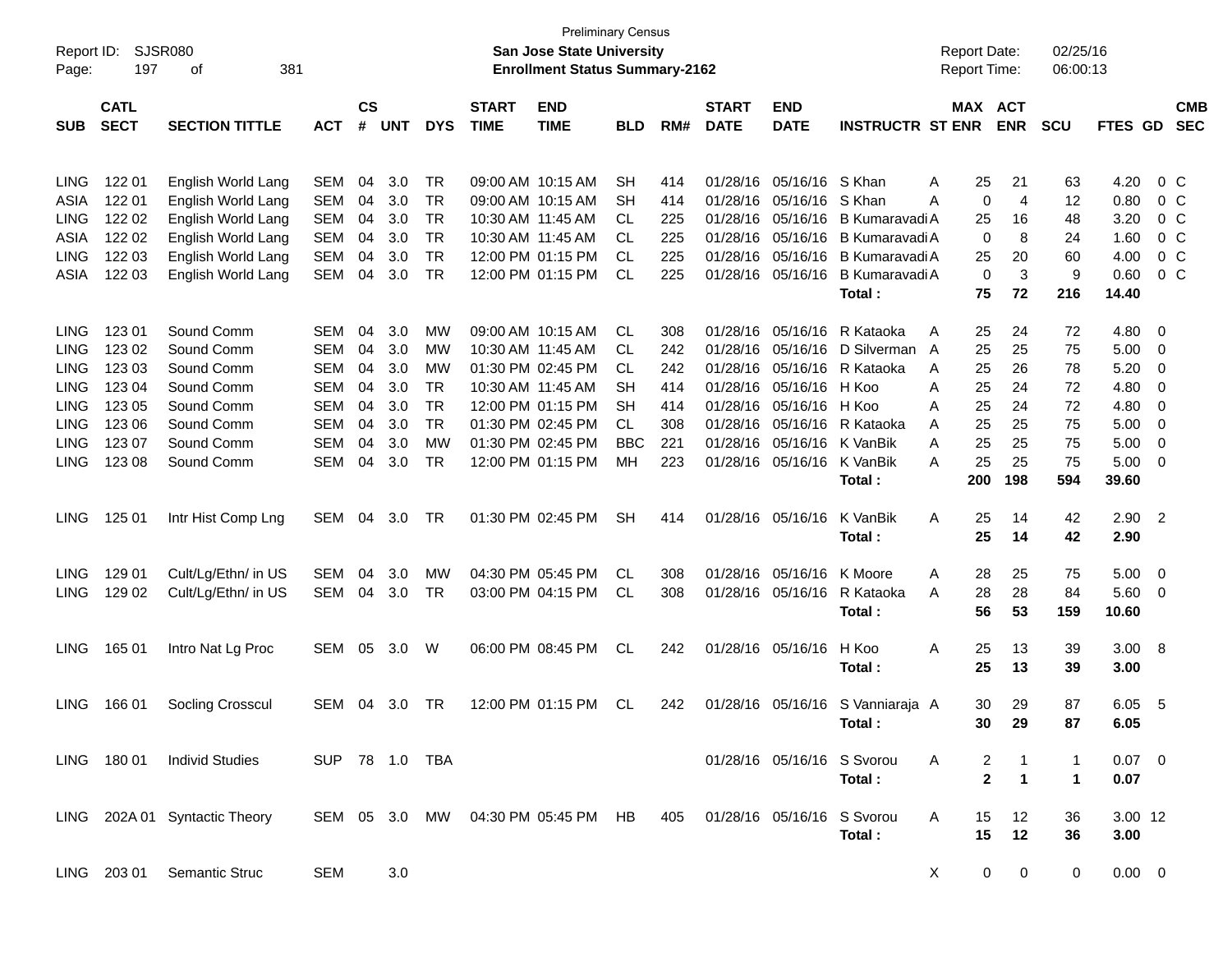| Report ID:<br>Page:                                         | <b>SJSR080</b><br>198        | 381<br>οf                                                                                                                                                                                                                                 |                                                                    |                                  |                                                             |                                   |                             | San Jose State University<br><b>Enrollment Status Summary-2162</b>                                                                                 | <b>Preliminary Census</b>                        |                                               |                                  |                                                                                                                                                  |                                                                             | <b>Report Date:</b><br>Report Time:  |                                                     |                                                       | 02/25/16<br>06:00:13                        |                                                                                |                                                                                                                                        |                          |
|-------------------------------------------------------------|------------------------------|-------------------------------------------------------------------------------------------------------------------------------------------------------------------------------------------------------------------------------------------|--------------------------------------------------------------------|----------------------------------|-------------------------------------------------------------|-----------------------------------|-----------------------------|----------------------------------------------------------------------------------------------------------------------------------------------------|--------------------------------------------------|-----------------------------------------------|----------------------------------|--------------------------------------------------------------------------------------------------------------------------------------------------|-----------------------------------------------------------------------------|--------------------------------------|-----------------------------------------------------|-------------------------------------------------------|---------------------------------------------|--------------------------------------------------------------------------------|----------------------------------------------------------------------------------------------------------------------------------------|--------------------------|
| <b>SUB</b>                                                  | <b>CATL</b><br><b>SECT</b>   | <b>SECTION TITTLE</b>                                                                                                                                                                                                                     | <b>ACT</b>                                                         | $\mathsf{cs}$<br>#               | <b>UNT</b>                                                  | <b>DYS</b>                        | <b>START</b><br><b>TIME</b> | <b>END</b><br><b>TIME</b>                                                                                                                          | <b>BLD</b>                                       | RM#                                           | <b>START</b><br><b>DATE</b>      | <b>END</b><br><b>DATE</b>                                                                                                                        | <b>INSTRUCTR ST ENR</b>                                                     | MAX ACT                              |                                                     | <b>ENR</b>                                            | <b>SCU</b>                                  | FTES GD                                                                        |                                                                                                                                        | <b>CMB</b><br><b>SEC</b> |
|                                                             |                              |                                                                                                                                                                                                                                           |                                                                    |                                  |                                                             |                                   |                             |                                                                                                                                                    |                                                  |                                               |                                  |                                                                                                                                                  | Total:                                                                      |                                      | 0                                                   | 0                                                     | 0                                           | 0.00                                                                           |                                                                                                                                        |                          |
| <b>LING</b>                                                 | 21301                        | Ling Field Methods                                                                                                                                                                                                                        | SEM                                                                | 05                               | 3.0                                                         | TR                                |                             | 01:30 PM 02:45 PM                                                                                                                                  | HB                                               | 405                                           |                                  | 01/28/16 05/16/16                                                                                                                                | K Moore<br>Total:                                                           | Α                                    | 15<br>15                                            | 7<br>$\overline{7}$                                   | 21<br>21                                    | $1.75$ 7<br>1.75                                                               |                                                                                                                                        |                          |
| <b>LING</b><br><b>LING</b>                                  | 298 01<br>298 02             | <b>Spec Studies</b><br><b>Spec Studies</b>                                                                                                                                                                                                | <b>SUP</b><br><b>SUP</b>                                           | 25<br>25                         | 4.0<br>3.0                                                  | TBA<br>TBA                        |                             |                                                                                                                                                    |                                                  |                                               |                                  | 01/28/16 05/16/16<br>01/28/16 05/16/16 S Svorou                                                                                                  | Total:                                                                      | Α<br>Α                               | 0<br>$\overline{7}$<br>$\overline{7}$               | 0<br>6<br>6                                           | 0<br>18<br>18                               | $0.00 \t 0$<br>1.45<br>1.45                                                    | - 5                                                                                                                                    |                          |
| <b>LING</b><br><b>LING</b>                                  | 299 01<br>299 02             | Thesis<br><b>Thesis</b>                                                                                                                                                                                                                   | <b>SUP</b><br><b>SUP</b>                                           | 25<br>25                         | 6.0<br>3.0                                                  | TBA<br><b>TBA</b>                 |                             |                                                                                                                                                    |                                                  |                                               |                                  | 01/28/16 05/16/16<br>01/28/16 05/16/16 H Koo                                                                                                     | Total:                                                                      | Α<br>Α                               | 0<br>5<br>5                                         | 0<br>2<br>$\mathbf{2}$                                | 0<br>6<br>6                                 | $0.00 \t 0$<br>$0.50$ 2<br>0.50                                                |                                                                                                                                        |                          |
| <b>LLD</b><br>LLD<br>LLD<br>LLD                             | 1 0 1<br>1 0 2<br>150<br>151 | Academic English I<br>Academic English I<br>Academic English I<br>Academic English I                                                                                                                                                      | <b>SEM</b><br><b>SEM</b><br><b>ACT</b><br><b>ACT</b>               | 05<br>05<br>14<br>14             | 5.0<br>5.0<br>0.0<br>0.0                                    | F<br>MW<br>MW<br>TR               |                             | 09:30 AM 12:15 PM<br>03:00 PM 04:15 PM<br>12:00 PM 01:00 PM<br>01:30 PM 02:45 PM                                                                   | CL<br>СL<br>СL<br>CL                             | 216<br>308<br>308<br>205                      |                                  | 01/28/16 05/16/16 K Haven<br>01/28/16 05/16/16 A Petty<br>01/28/16 05/16/16 A Petty                                                              | 01/28/16 05/16/16 V Sansome<br>Total:                                       | Α<br>A<br>Α<br>Α                     | 20<br>20<br>20<br>20<br>80                          | 19<br>15<br>19<br>15<br>68                            | 57<br>45<br>38<br>30<br>170                 | $6.33$ 0<br>5.00<br>0.00<br>$0.00 \t 0$<br>11.33                               | $\overline{\phantom{0}}$<br>$\overline{\mathbf{0}}$                                                                                    |                          |
| LLD<br>LLD<br>LLD<br>LLD                                    | 201<br>2 0 2<br>203<br>2 0 4 | Academic Engl II<br>Academic Engl II<br>Academic Engl II<br>Academic Engl II                                                                                                                                                              | <b>SEM</b><br><b>SEM</b><br><b>SEM</b><br><b>SEM</b>               | 05<br>05<br>05<br>05             | 3.0<br>3.0<br>3.0<br>3.0                                    | MW<br>MW<br>TR.<br><b>TR</b>      |                             | 09:00 AM 10:15 AM<br>01:30 PM 02:45 PM<br>07:30 AM 08:45 AM<br>09:00 AM 10:15 AM                                                                   | НB<br>НB<br>СL<br>CL                             | 405<br>405<br>308<br>308                      |                                  | 01/28/16 05/16/16 S Frazier<br>01/28/16 05/16/16<br>01/28/16 05/16/16                                                                            | T Khuu<br>01/28/16 05/16/16 B McCluskey A<br><b>B</b> McCluskey A<br>Total: | Α<br>А                               | 20<br>20<br>20<br>20<br>80                          | 20<br>18<br>19<br>21<br>78                            | 60<br>54<br>57<br>63<br>234                 | 4.00 0<br>3.60<br>3.80<br>4.20<br>15.60                                        | $\overline{\phantom{0}}$<br>$\overline{\mathbf{0}}$<br>$\overline{\phantom{0}}$                                                        |                          |
| LLD<br>LLD<br>LLD<br>LLD<br>LLD<br>LLD<br>LLD<br><b>LLD</b> | 100A 01<br>100A03<br>100A 04 | <b>Writing Competency</b><br>100A 02 Writing Competency<br><b>Writing Competency</b><br><b>Writing Competency</b><br>100A 05 Writing Competency<br>100A 06 Writing Competency<br>100A 07 Writing Competency<br>100A 08 Writing Competency | SEM<br>SEM<br>SEM<br><b>SEM</b><br><b>SEM</b><br>SEM<br>SEM<br>SEM | 05<br>05<br>05<br>05<br>05<br>05 | 3.0<br>3.0<br>3.0<br>3.0<br>3.0<br>05 3.0 F<br>3.0 F<br>3.0 | MW<br>MW<br>TR<br><b>TR</b><br>TR |                             | 09:00 AM 10:15 AM<br>10:30 AM 11:45 AM<br>09:00 AM 10:15 AM<br>10:30 AM 11:45 AM<br>01:30 PM 02:45 PM<br>09:30 AM 12:15 PM<br>09:30 AM 12:15 PM CL | SН<br><b>DMH</b><br>CL<br>BBC<br><b>SH</b><br>SH | 414<br>162<br>316<br>221<br>444<br>444<br>308 | 01/28/16<br>01/28/16<br>01/28/16 | 01/28/16 05/16/16<br>05/16/16 Z Erkal<br>05/16/16 Z Erkal<br>01/28/16 05/16/16 S Alkire<br>01/28/16 05/16/16 T Khuu<br>01/28/16 05/16/16 K Haven | E Chiu<br>05/16/16 K Sanders                                                | Α<br>Α<br>Α<br>Α<br>Α<br>A<br>Α<br>X | 25<br>25<br>25<br>25<br>25<br>25<br>25<br>$\pmb{0}$ | 24<br>25<br>25<br>25<br>25<br>19<br>24<br>$\mathbf 0$ | 72<br>75<br>75<br>75<br>75<br>57<br>72<br>0 | 4.80<br>5.00<br>5.00<br>5.00<br>5.00<br>$3.80\quad 0$<br>4.80 0<br>$0.00 \t 0$ | $\overline{\phantom{0}}$<br>$\overline{\mathbf{0}}$<br>$\overline{\phantom{0}}$<br>$\overline{\mathbf{0}}$<br>$\overline{\phantom{0}}$ |                          |
| <b>LLD</b>                                                  |                              | 100W 01 Writing Workshop                                                                                                                                                                                                                  | SEM 04 3.0 TR                                                      |                                  |                                                             |                                   |                             | 10:30 AM 11:45 AM                                                                                                                                  | SH                                               | 444                                           |                                  | 01/28/16 05/16/16                                                                                                                                | Total:<br>S Khan<br>Total:                                                  | A                                    | 175 167<br>25<br>25                                 | 22<br>22                                              | 501<br>66<br>66                             | 33.40<br>4.40 0<br>4.40                                                        |                                                                                                                                        |                          |
| <b>LLD</b>                                                  |                              | 100WB 01Wrtg Wrkshp Bsns Std SEM 04 3.0 MW                                                                                                                                                                                                |                                                                    |                                  |                                                             |                                   |                             | 12:00 PM 01:15 PM                                                                                                                                  | <b>SH</b>                                        | 414                                           |                                  | 01/28/16 05/16/16 T Khuu                                                                                                                         |                                                                             | A                                    | 25                                                  | 20                                                    | 60                                          | $4.00 \ 0$                                                                     |                                                                                                                                        |                          |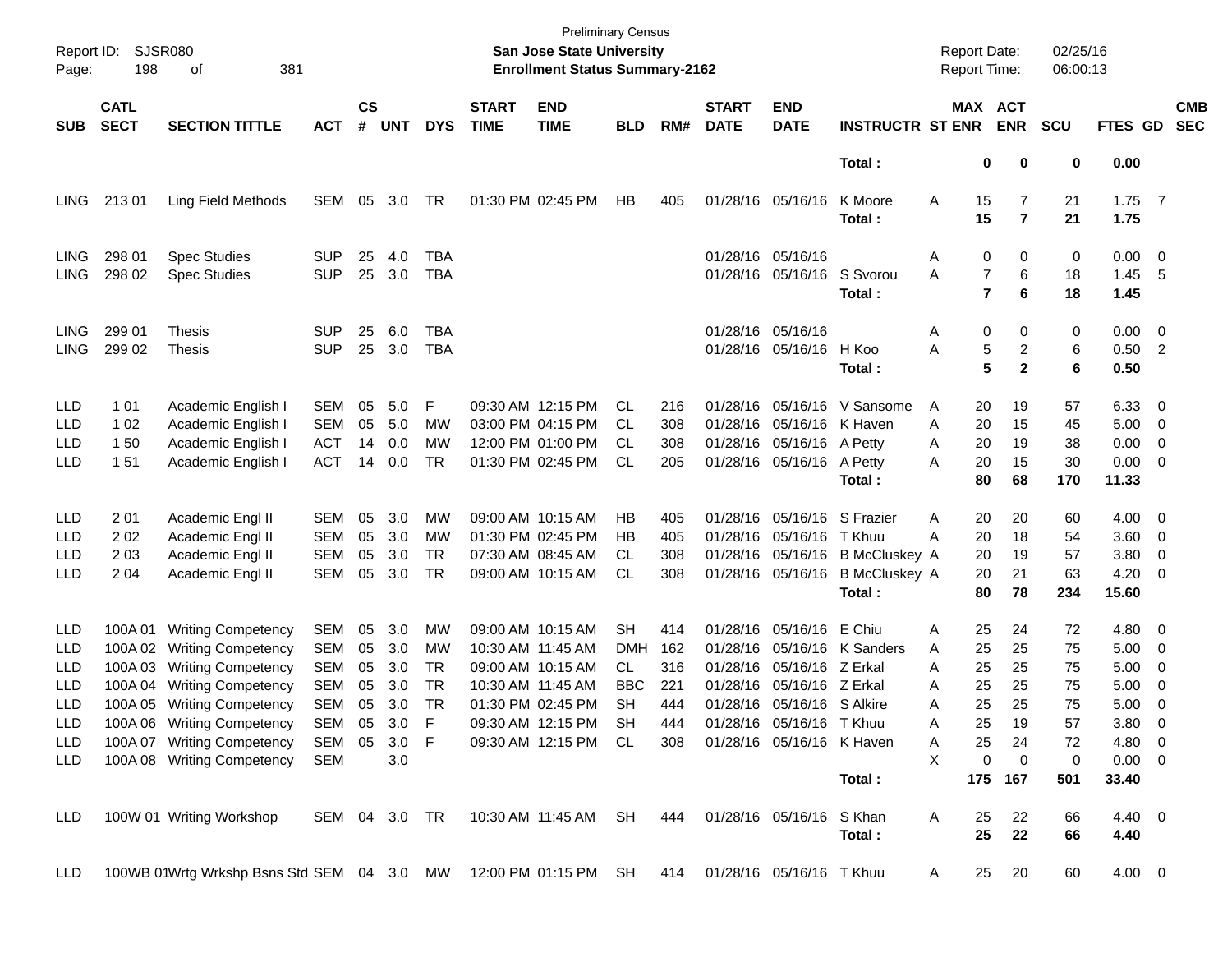| Report ID:<br>Page:                    | 199                                | <b>SJSR080</b><br>381<br>оf                                                                              |                                            |                   |                   |                                        |                             | <b>Preliminary Census</b><br>San Jose State University<br><b>Enrollment Status Summary-2162</b> |                        |                   |                                  |                                                          |                                 | <b>Report Date:</b><br>Report Time: |                                          |                                         | 02/25/16<br>06:00:13 |                                     |                 |                          |
|----------------------------------------|------------------------------------|----------------------------------------------------------------------------------------------------------|--------------------------------------------|-------------------|-------------------|----------------------------------------|-----------------------------|-------------------------------------------------------------------------------------------------|------------------------|-------------------|----------------------------------|----------------------------------------------------------|---------------------------------|-------------------------------------|------------------------------------------|-----------------------------------------|----------------------|-------------------------------------|-----------------|--------------------------|
| <b>SUB</b>                             | <b>CATL</b><br><b>SECT</b>         | <b>SECTION TITTLE</b>                                                                                    | <b>ACT</b>                                 | <b>CS</b><br>$\#$ | <b>UNT</b>        | <b>DYS</b>                             | <b>START</b><br><b>TIME</b> | <b>END</b><br><b>TIME</b>                                                                       | <b>BLD</b>             | RM#               | <b>START</b><br><b>DATE</b>      | <b>END</b><br><b>DATE</b>                                | <b>INSTRUCTR ST ENR</b>         |                                     | MAX ACT                                  | <b>ENR</b>                              | <b>SCU</b>           | <b>FTES GD</b>                      |                 | <b>CMB</b><br><b>SEC</b> |
| <b>LLD</b><br><b>LLD</b><br>LLD        |                                    | 100WB 02Wrtg Wrkshp Bsns Std SEM<br>100WB 03Wrtg Wrkshp Bsns Std SEM<br>100WB 04Wrtg Wrkshp Bsns Std SEM |                                            | 04<br>04<br>04    | 3.0<br>3.0<br>3.0 | МW<br>МW<br>TR                         |                             | 01:30 PM 02:45 PM<br>01:30 PM 02:45 PM<br>09:00 AM 10:15 AM                                     | <b>ENG</b><br>SН<br>HВ | 327<br>315<br>405 | 01/28/16<br>01/28/16<br>01/28/16 | 05/16/16 Z Erkal<br>05/16/16 S Alkire                    | 05/16/16 K Sanders              | A<br>A<br>A                         | 25<br>25<br>24                           | 25<br>25<br>24                          | 75<br>75<br>72       | 5.00<br>5.00<br>4.80                | - 0<br>0<br>0   |                          |
| <b>LLD</b><br><b>LLD</b><br><b>LLD</b> |                                    | 100WB 05Wrtg Wrkshp Bsns Std SEM<br>100WB 06Wrtg Wrkshp Bsns Std SEM<br>100WB 07Wrtg Wrkshp Bsns Std SEM |                                            | 04<br>04          | 3.0<br>3.0<br>3.0 | TR<br><b>TR</b>                        |                             | 09:00 AM 10:15 AM<br>12:00 PM 01:15 PM                                                          | CL<br><b>SH</b>        | 243<br>444        |                                  | 01/28/16 05/16/16 S Alkire                               | 01/28/16 05/16/16 K Sanders     | A<br>A<br>X                         | 25<br>25<br>$\mathbf 0$                  | 25<br>25<br>$\mathbf 0$                 | 75<br>75<br>0        | 5.00<br>5.00<br>0.00                | - 0<br>- 0<br>0 |                          |
| <b>LLD</b><br><b>LLD</b><br>LLD        |                                    | 100WB 80Wrtg Wrkshp Bsns Std SEM<br>100WB 81Wrtg Wrkshp Bsns Std SEM<br>100WB 82Wrtg Wrkshp Bsns Std SEM |                                            | 04<br>04<br>04    | 3.0<br>3.0<br>3.0 | <b>TBA</b><br><b>TBA</b><br><b>TBA</b> |                             |                                                                                                 |                        |                   | 01/28/16<br>01/28/16             | 01/28/16 05/16/16 E Chiu<br>05/16/16 K Haven<br>05/16/16 | M ModirzadehA                   | A<br>А                              | 25<br>25<br>25                           | 25<br>25<br>26                          | 75<br>75<br>78       | 5.00<br>5.00<br>5.20                | 0<br>0<br>0     |                          |
| LLD                                    |                                    | 100WB 83Wrtg Wrkshp Bsns Std SEM                                                                         |                                            | 04                | 3.0               | <b>TBA</b>                             |                             |                                                                                                 |                        |                   |                                  | 01/28/16 05/16/16                                        | M ModirzadehA<br>Total:         |                                     | 25<br>249                                | 23<br>243                               | 69<br>729            | 4.60<br>48.60                       | 0               |                          |
| <b>LLD</b>                             |                                    | 250W 01 Prof in Ling TESOL                                                                               | SEM                                        | 04                | 3.0               | TR                                     |                             | 03:00 PM 04:15 PM                                                                               | CL                     | 202               |                                  | 01/28/16 05/16/16                                        | B Kumaravadi A<br>Total:        |                                     | 15<br>15                                 | 13<br>13                                | 39<br>39             | 3.25 13<br>3.25                     |                 |                          |
| <b>LLD</b><br>LLD                      | 260 01<br>260 02                   | Eng Struct Teach I<br>Eng Struct Teach I                                                                 | SEM<br>SEM                                 | 05<br>05          | 3.0<br>3.0        | W<br>W                                 |                             | 06:00 PM 08:45 PM<br>06:00 PM 08:45 PM                                                          | НB<br><b>CL</b>        | 405<br>216        |                                  | 01/28/16 05/16/16<br>01/28/16 05/16/16                   | S Frazier<br>K Glover<br>Total: | A<br>A                              | 15<br>15<br>30                           | 14<br>10<br>24                          | 42<br>30<br>72       | 3.50 14<br>2.45<br>5.95             | - 9             |                          |
| <b>LLD</b>                             | 270 01                             | Second Lang Acq                                                                                          | SEM                                        | 05                | 3.0               | MW                                     |                             | 04:30 PM 05:45 PM                                                                               | CL                     | 242               |                                  | 01/28/16 05/16/16                                        | S Phillabaum A<br>Total:        |                                     | 15<br>15                                 | 14<br>14                                | 42<br>42             | 3.50 14<br>3.50                     |                 |                          |
| <b>LLD</b>                             | 282 01                             | Practicum in TESOL                                                                                       | <b>SUP</b>                                 | 25                | 3.0               | M                                      |                             | 06:00 PM 08:45 PM                                                                               | CL                     | 318               |                                  | 01/28/16 05/16/16                                        | S Phillabaum A<br>Total:        |                                     | 15<br>15                                 | 8<br>8                                  | 24<br>24             | 2.00 8<br>2.00                      |                 |                          |
| LLD.                                   | 28301                              | <b>Curric and Assess</b>                                                                                 | SEM                                        | 05                | 3.0               | TR                                     |                             | 04:30 PM 05:45 PM                                                                               | CL                     | 243               |                                  | 01/28/16 05/16/16                                        | B Kumaravadi A<br>Total:        |                                     | 15<br>15                                 | 7<br>$\overline{\mathbf{r}}$            | 21<br>21             | $1.75$ 7<br>1.75                    |                 |                          |
| LLD<br>LLD                             | 298 01<br>298 02                   | <b>Indiv Studies</b><br><b>Indiv Studies</b><br>LLD 298 03 Indiv Studies                                 | <b>SUP</b><br><b>SUP</b><br>SUP 36 1.0 TBA | 36<br>36          | 4.0<br>3.0        | <b>TBA</b><br><b>TBA</b>               |                             |                                                                                                 |                        |                   | 01/28/16 05/16/16                | 01/28/16 05/16/16<br>01/28/16 05/16/16                   | Total :                         | A<br>A<br>A                         | 0<br>$\overline{c}$<br>$\mathbf{1}$<br>3 | 0<br>0<br>0<br>$\bf{0}$                 | 0<br>0<br>0          | 0.00<br>0.00<br>$0.00 \t 0$<br>0.00 | - 0<br>- 0      |                          |
| LLD                                    | LLD 299 01 Thesis<br>299 02 Thesis |                                                                                                          | SUP 25 6.0 TBA<br>SUP 25 3.0 TBA           |                   |                   |                                        |                             |                                                                                                 |                        |                   |                                  | 01/28/16 05/16/16<br>01/28/16 05/16/16                   | Total :                         | A<br>A                              | 0<br>$\overline{c}$<br>$\overline{2}$    | $\mathbf{0}$<br>$\mathbf 0$<br>$\bf{0}$ | 0<br>0<br>0          | $0.00 \t 0$<br>$0.00 \t 0$<br>0.00  |                 |                          |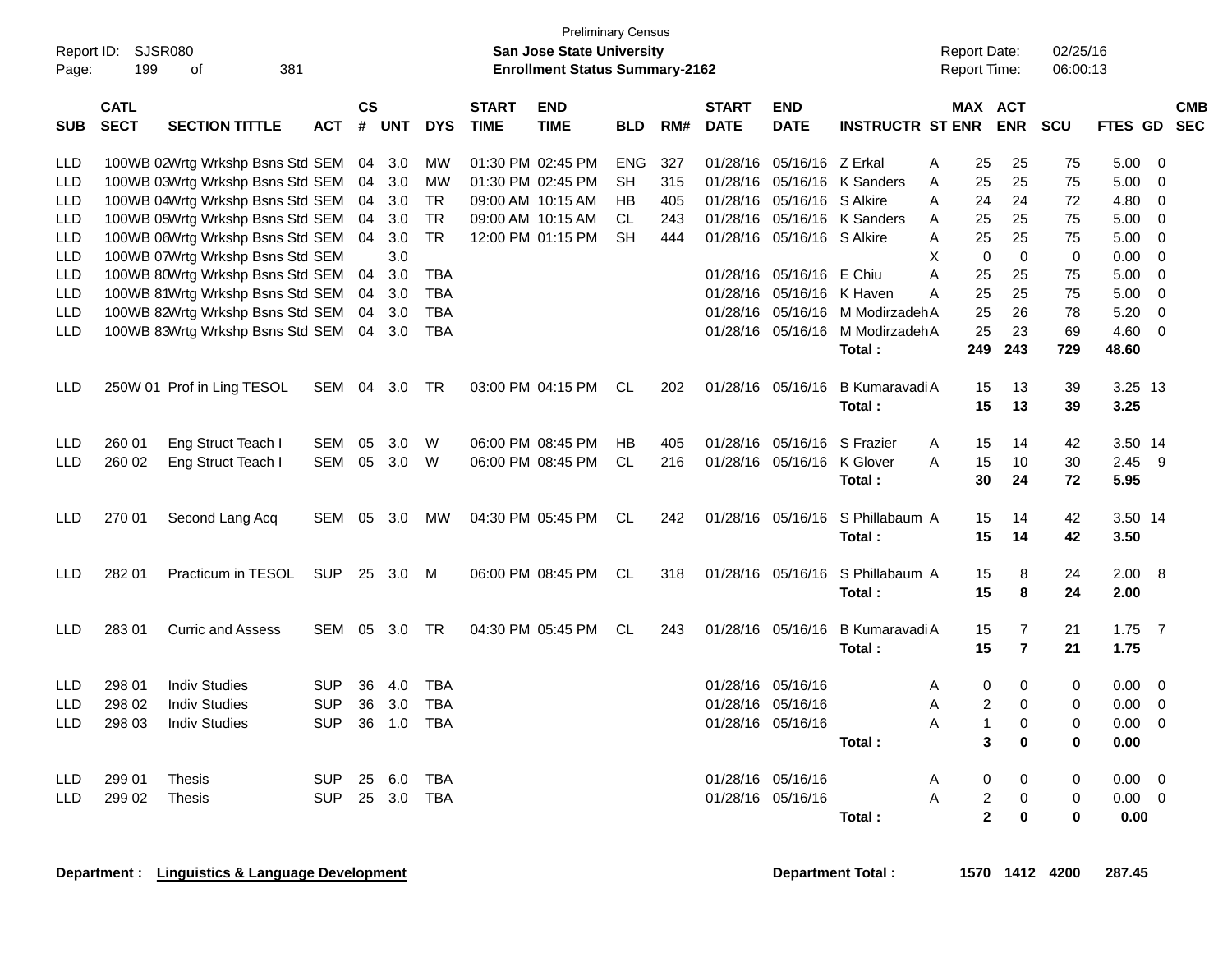| Report ID:<br>Page: | 200                        | SJSR080<br>381<br>оf  |            |         |            |            |                             | <b>San Jose State University</b><br><b>Enrollment Status Summary-2162</b> | <b>Preliminary Census</b> |     |                             |                           |                                                                                | Report Date:<br><b>Report Time:</b> |                   | 02/25/16<br>06:00:13 |                          |            |
|---------------------|----------------------------|-----------------------|------------|---------|------------|------------|-----------------------------|---------------------------------------------------------------------------|---------------------------|-----|-----------------------------|---------------------------|--------------------------------------------------------------------------------|-------------------------------------|-------------------|----------------------|--------------------------|------------|
| <b>SUB</b>          | <b>CATL</b><br><b>SECT</b> | <b>SECTION TITTLE</b> | <b>ACT</b> | CS<br># | <b>UNT</b> | <b>DYS</b> | <b>START</b><br><b>TIME</b> | <b>END</b><br>TIME                                                        | <b>BLD</b>                | RM# | <b>START</b><br><b>DATE</b> | <b>END</b><br><b>DATE</b> | <b>INSTRUCTR ST ENR</b>                                                        | MAX                                 | ACT<br><b>ENR</b> | <b>SCU</b>           | FTES GD SEC              | <b>CMB</b> |
|                     |                            |                       |            |         |            |            |                             |                                                                           |                           |     |                             |                           | <b>Lower Division :</b><br><b>Upper Division:</b><br><b>Graduate Division:</b> | 386<br>1047<br>137                  | 356<br>963<br>93  | 1034<br>2887<br>279  | 68.93<br>195.37<br>23.15 |            |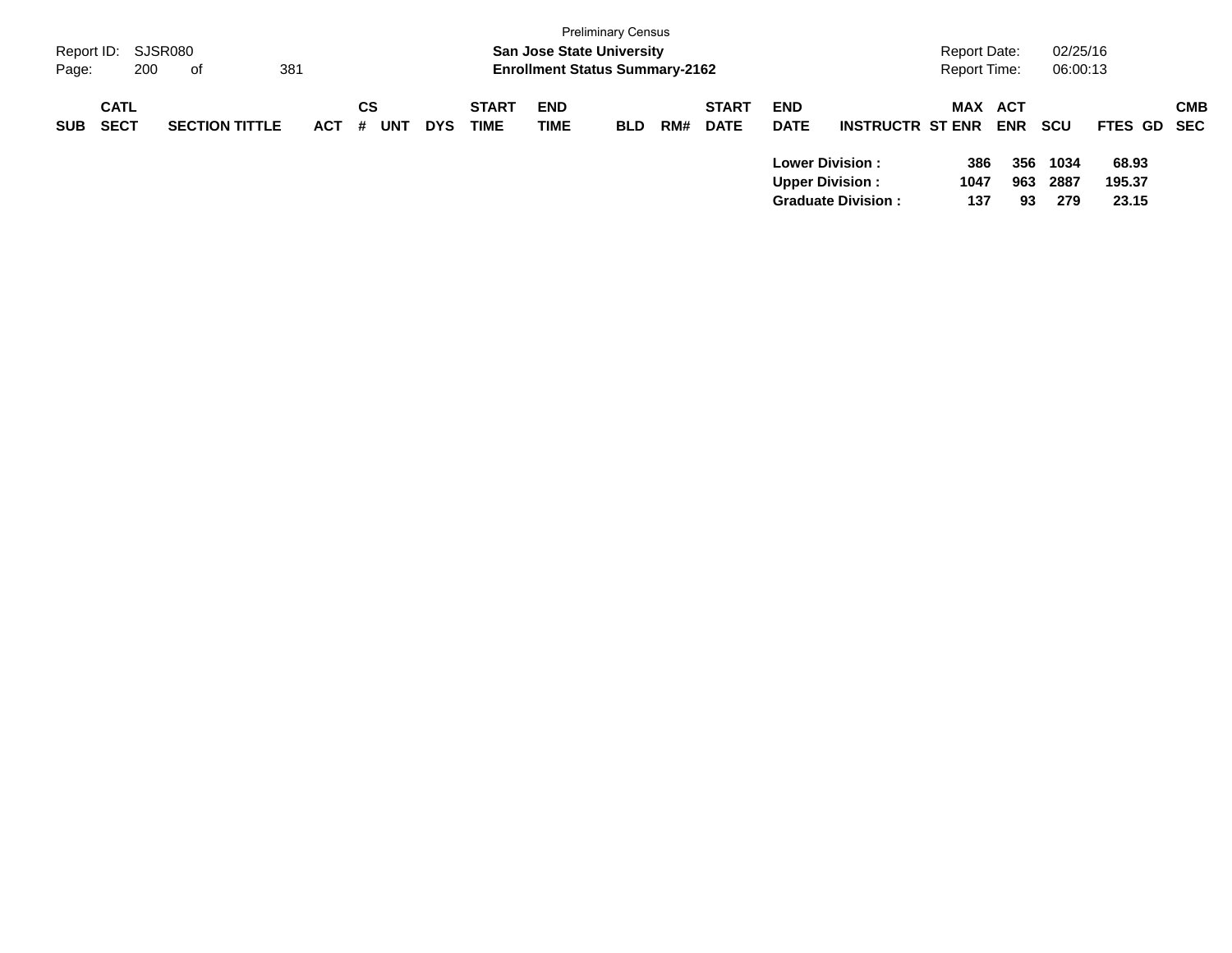| Report ID:<br>Page: | 201                        | SJSR080<br>381<br>of                                         |                  |                    |                |            |                             | San Jose State University<br><b>Enrollment Status Summary-2162</b> | Preliminary Census |      |                             |                            |                              |   | <b>Report Date:</b><br><b>Report Time:</b> |            | 02/25/16<br>06:00:13 |               |                          |                          |
|---------------------|----------------------------|--------------------------------------------------------------|------------------|--------------------|----------------|------------|-----------------------------|--------------------------------------------------------------------|--------------------|------|-----------------------------|----------------------------|------------------------------|---|--------------------------------------------|------------|----------------------|---------------|--------------------------|--------------------------|
| <b>SUB</b>          | <b>CATL</b><br><b>SECT</b> | <b>SECTION TITTLE</b>                                        | АСТ              | $\mathsf{cs}$<br># | <b>UNT</b>     | <b>DYS</b> | <b>START</b><br><b>TIME</b> | <b>END</b><br><b>TIME</b>                                          | <b>BLD</b>         | RM#  | <b>START</b><br><b>DATE</b> | <b>END</b><br><b>DATE</b>  | <b>INSTRUCTR ST ENR</b>      |   | MAX ACT                                    | <b>ENR</b> | <b>SCU</b>           | FTES GD       |                          | <b>CMB</b><br><b>SEC</b> |
| <b>College</b>      | Department :               | <b>Humanities &amp; the Arts</b><br><b>Music &amp; Dance</b> |                  |                    |                |            |                             |                                                                    |                    |      |                             |                            |                              |   |                                            |            |                      |               |                          |                          |
| DANC 1001           |                            | Dance Appreciation                                           | LEC              | 01                 | 3.0            | MW         |                             | 12:00 PM 01:15 PM                                                  | <b>MUS</b>         | -161 |                             | 01/28/16 05/16/16          | J Walton                     | Α | 70                                         | 70         | 210                  | 14.00         | 0                        |                          |
| <b>DANC</b>         | 10 02                      | Dance Appreciation                                           | <b>LEC</b>       | 01                 | 3.0            | TR         |                             | 01:30 PM 02:45 PM                                                  | <b>MUS</b>         | 161  |                             | 01/28/16 05/16/16 J Scott  |                              | Α | 70                                         | 69         | 207                  | 13.80         | 0                        |                          |
| <b>DANC</b>         | 10 03                      | Dance Appreciation                                           | <b>LEC</b>       | 01                 | 3.0            | MW         |                             | 07:30 AM 08:45 AM                                                  | CL                 | 117  |                             | 01/28/16 05/16/16 J Yager  |                              | Α | 70                                         | 67         | 201                  | 13.40         | 0                        |                          |
| <b>DANC</b>         | 10 04                      | Dance Appreciation                                           | <b>LEC</b>       | 01                 | 3.0            | TR         |                             | 12:00 PM 01:15 PM                                                  | <b>MUS</b>         | 161  |                             | 01/28/16 05/16/16          | J Scott                      | Α | 70                                         | 69         | 207                  | 13.80         | 0                        |                          |
|                     |                            |                                                              |                  |                    |                |            |                             |                                                                    |                    |      |                             |                            | Total :                      |   | 280                                        | 275        | 825                  | 55.00         |                          |                          |
| DANC 1201           |                            | ENS:DancRehrslPerf                                           | ACT              | 20                 | 2.0            |            | MTWR 03:30 PM 05:50 PM      |                                                                    | WSQ 204            |      |                             | 01/28/16 05/16/16          | R Boumaila<br>Total :        | A | 20<br>20                                   | 7<br>7     | 14<br>14             | 0.93<br>0.93  | $\overline{\phantom{0}}$ |                          |
| <b>DANC</b>         | 40A 01                     | Tpcs Modern Dance   ACT                                      |                  |                    | 12 2.0         | TR         |                             | 07:30 AM 08:50 AM                                                  | WSQ 201            |      |                             | 01/28/16 05/16/16          | M Basile                     | Α | 40                                         | 9          | 18                   | 1.20          |                          | $0\,$ C                  |
| KIN.                | 40A 01                     | Tpcs Modern Dance   ACT                                      |                  |                    | 12 2.0         | TR         |                             | 07:30 AM 08:50 AM                                                  | WSQ 201            |      |                             | 01/28/16 05/16/16          | M Basile                     | Α | 0                                          | 3          | 6                    | 0.40          |                          | $0\,$ C                  |
|                     |                            |                                                              |                  |                    |                |            |                             |                                                                    |                    |      |                             |                            | Total :                      |   | 40                                         | 12         | 24                   | 1.60          |                          |                          |
| <b>DANC</b>         | 41A 01                     | Tpcs in Ballet I                                             | ACT              |                    | 12 2.0         | MW         |                             | 09:00 AM 10:20 AM                                                  | WSQ 201            |      |                             | 01/28/16 05/16/16          | D Lomuljo                    | Α | 40                                         | 11         | 22                   | 1.47          |                          | $0\,$ C                  |
| KIN                 | 41A01                      | Tpcs in Ballet I                                             | <b>ACT</b>       |                    | 12 2.0         | MW         |                             | 09:00 AM 10:20 AM                                                  | WSQ 201            |      |                             |                            | 01/28/16 05/16/16 D Lomuljo  | Α | 0                                          | 6          | 12                   | 0.80          |                          | $0\,$ C                  |
| DANC.               | 41A 02                     | Tpcs in Ballet I                                             | <b>ACT</b>       |                    | 12 2.0         | TR         |                             | 09:00 AM 10:20 AM                                                  | WSQ 201            |      |                             | 01/28/16 05/16/16          | <b>B</b> Gonzalez            | A | 40                                         | 8          | 16                   | 1.07          |                          | 0 <sup>o</sup>           |
| KIN                 | 41A 02                     | Tpcs in Ballet I                                             | <b>ACT</b>       |                    | 12 2.0         | <b>TR</b>  |                             | 09:00 AM 10:20 AM                                                  | WSQ 201            |      |                             |                            | 01/28/16 05/16/16 B Gonzalez | A | 0                                          | 5          | 10                   | 0.67          |                          | $0\,$ C                  |
| <b>DANC</b>         | 41A03                      | Tpcs in Ballet I                                             | <b>ACT</b>       | 12 <sup>2</sup>    | 2.0            | <b>TR</b>  |                             | 12:00 PM 01:20 PM                                                  | WSQ 201            |      |                             | 01/28/16 05/16/16 M Basile |                              | Α | 40                                         | 13         | 26                   | 1.77          |                          | $1\,C$                   |
| KIN.                | 41A03                      | Tpcs in Ballet I                                             | <b>ACT</b>       |                    | 12 2.0         | TR         |                             | 12:00 PM 01:20 PM                                                  | WSQ 201            |      |                             | 01/28/16 05/16/16          | M Basile                     | Α | 0                                          | 7          | 14                   | 0.93          |                          | $0\,$ C                  |
|                     |                            |                                                              |                  |                    |                |            |                             |                                                                    |                    |      |                             |                            | Total :                      |   | 120                                        | 50         | 100                  | 6.70          |                          |                          |
| <b>DANC</b>         | 42A 01                     | Tpcs in Jazz Dance I                                         | <b>ACT</b>       |                    | 12 2.0         | MW         | 10:30 AM 11:50 AM           |                                                                    | WSQ 106            |      |                             |                            | 01/28/16 05/16/16 D Lomuljo  | Α | 40                                         | 7          | 14                   | 0.93          |                          | $0\,$ C                  |
| KIN                 | 42A 01                     | Tpcs in Jazz Dance I                                         | <b>ACT</b>       |                    | $12 \quad 2.0$ | <b>MW</b>  | 10:30 AM 11:50 AM           |                                                                    | WSQ 106            |      |                             |                            | 01/28/16 05/16/16 D Lomuljo  | A | 0                                          | 10         | 20                   | 1.33          |                          | $0\,$ C                  |
| <b>DANC</b>         | 42A 02                     | Tpcs in Jazz Dance I                                         | <b>ACT</b>       |                    | 12 2.0         | TR         |                             | 12:00 PM 01:20 PM                                                  | WSQ 204            |      |                             | 01/28/16 05/16/16          | D Lomuljo                    | Α | 40                                         | 13         | 26                   | 1.73          |                          | 0 <sup>o</sup>           |
| KIN                 | 42A 02                     | Tpcs in Jazz Dance I                                         | <b>ACT</b>       |                    | 12 2.0         | <b>TR</b>  |                             | 12:00 PM 01:20 PM                                                  | WSQ 204            |      |                             |                            | 01/28/16 05/16/16 D Lomuljo  | Α | 0                                          | 3          | 6                    | 0.40          |                          | 0 <sup>o</sup>           |
| <b>DANC</b>         | 42A 03                     | Tpcs in Jazz Dance I                                         | <b>ACT</b>       |                    | $12 \quad 2.0$ | <b>TR</b>  |                             | 09:00 AM 10:20 AM                                                  | WSQ 106            |      |                             | 01/28/16 05/16/16 K Pinto  |                              | Α | 45                                         | 13         | 26                   | 1.73          |                          | 0 <sup>o</sup>           |
| KIN                 | 42A 03                     | Tpcs in Jazz Dance I                                         | <b>ACT</b>       |                    | $12 \quad 2.0$ | TR         |                             | 09:00 AM 10:20 AM                                                  | WSQ 106            |      |                             | 01/28/16 05/16/16 K Pinto  |                              | Α | 0                                          | 8          | 16                   | 1.07          |                          | 0 <sup>o</sup>           |
| <b>DANC</b>         | 42A 04                     | Tpcs in Jazz Dance I                                         | <b>ACT</b>       |                    | 12 2.0         | <b>TR</b>  | 10:30 AM 11:50 AM           |                                                                    | WSQ 106            |      |                             | 01/28/16 05/16/16 K Pinto  |                              | Α | 45                                         | 17         | 34                   | 2.27          |                          | 0 <sup>o</sup>           |
| KIN                 | 42A 04                     | Tpcs in Jazz Dance I                                         | ACT              |                    | 12 2.0         | TR         |                             | 10:30 AM 11:50 AM                                                  | WSQ 106            |      |                             | 01/28/16 05/16/16 K Pinto  |                              | А | 0                                          | 21         | 42                   | 2.80          |                          | 0 C                      |
|                     |                            | DANC 42A 05 Tpcs in Jazz Dance   ACT 12 2.0 TR               |                  |                    |                |            |                             | 12:00 PM 01:20 PM                                                  | WSQ 106            |      |                             | 01/28/16 05/16/16 K Pinto  |                              | A | 45                                         | 12         | 24                   | 1.60 0 C      |                          |                          |
| KIN.                |                            | 42A 05 Tpcs in Jazz Dance   ACT 12 2.0 TR                    |                  |                    |                |            |                             | 12:00 PM 01:20 PM                                                  | WSQ 106            |      |                             | 01/28/16 05/16/16 K Pinto  |                              | A | 0                                          | 29         | 58                   | 3.87 0 C      |                          |                          |
|                     |                            |                                                              |                  |                    |                |            |                             |                                                                    |                    |      |                             |                            | Total:                       |   |                                            | 215 133    | 266                  | 17.73         |                          |                          |
|                     | DANC 49A 01                | Tpcs in Tap Dance I                                          | LAB 15 1.0 MW    |                    |                |            |                             | 09:00 AM 10:15 AM                                                  | WSQ 106            |      |                             | 01/28/16 05/16/16 J Yager  |                              | A | 35                                         | 15         | 15                   | 1.02 $\,$ 1 C |                          |                          |
| KIN.                | 49A 01                     | Tpcs in Tap Dance I                                          | LAB  15  1.0  MW |                    |                |            |                             | 09:00 AM 10:15 AM                                                  | WSQ 106            |      |                             | 01/28/16 05/16/16 J Yager  |                              | A | 0                                          | 8          | 8                    | $0.53 \t 0 C$ |                          |                          |
|                     |                            |                                                              |                  |                    |                |            |                             |                                                                    |                    |      |                             |                            | Total:                       |   | 35                                         | 23         | 23                   | 1.55          |                          |                          |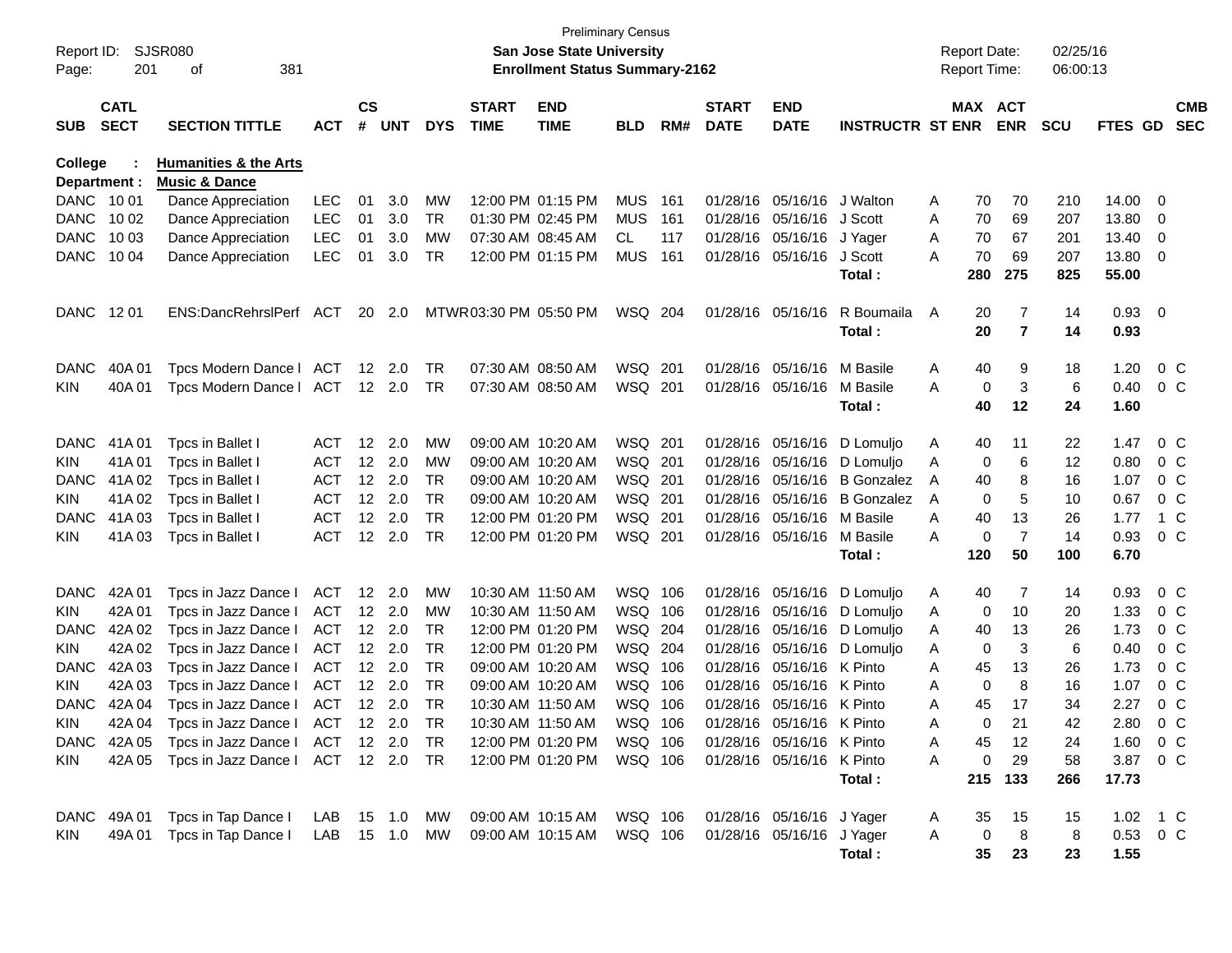| Report ID:<br>202<br>Page:                | SJSR080<br>οf<br>381                                           |                                 |                         |                            |                          |                             | <b>Preliminary Census</b><br>San Jose State University<br><b>Enrollment Status Summary-2162</b> |                    |            |                             |                                                 |                                                                                                        | <b>Report Date:</b><br><b>Report Time:</b> |                                  | 02/25/16<br>06:00:13 |                                                |            |
|-------------------------------------------|----------------------------------------------------------------|---------------------------------|-------------------------|----------------------------|--------------------------|-----------------------------|-------------------------------------------------------------------------------------------------|--------------------|------------|-----------------------------|-------------------------------------------------|--------------------------------------------------------------------------------------------------------|--------------------------------------------|----------------------------------|----------------------|------------------------------------------------|------------|
| <b>CATL</b><br><b>SECT</b><br><b>SUB</b>  | <b>SECTION TITTLE</b>                                          | <b>ACT</b>                      | $\mathsf{cs}$<br>#      | UNT                        | <b>DYS</b>               | <b>START</b><br><b>TIME</b> | <b>END</b><br><b>TIME</b>                                                                       | <b>BLD</b>         | RM#        | <b>START</b><br><b>DATE</b> | <b>END</b><br><b>DATE</b>                       | <b>INSTRUCTR ST ENR</b>                                                                                |                                            | <b>MAX ACT</b><br><b>ENR</b>     | <b>SCU</b>           | FTES GD SEC                                    | <b>CMB</b> |
| DANC 54 01                                | TPCS in Danc II                                                | LAB                             | 16                      | 3.0                        | TR                       |                             | 10:30 AM 11:50 AM                                                                               | WSQ 204            |            |                             | 01/28/16 05/16/16                               | Total:                                                                                                 | Α<br>35<br>35                              | 26<br>26                         | 78<br>78             | $5.20 \ 0$<br>5.20                             |            |
| DANC 102 01<br>DANC 102 02                | Dance in Wrld Cult<br>Dance in Wrld Cult                       | LEC<br><b>LEC</b>               | 02<br>02                | 3.0<br>3.0                 | МW<br><b>TR</b>          |                             | 03:30 PM 04:45 PM<br>03:30 PM 04:45 PM                                                          | MUS<br><b>MUS</b>  | 161<br>161 |                             | 01/28/16 05/16/16 J Walton<br>01/28/16 05/16/16 | J Walton<br>Total:                                                                                     | 40<br>A<br>A<br>40<br>80                   | 39<br>40<br>79                   | 117<br>120<br>237    | 7.80 0<br>$8.00 \t 0$<br>15.80                 |            |
| DANC 112 01                               | ENS:Dance Reh/Perf ACT                                         |                                 |                         | 20 2.0                     |                          | MTWR 03:30 PM 05:50 PM      |                                                                                                 | WSQ 204            |            |                             |                                                 | 01/28/16 05/16/16 R Boumaila<br>Total:                                                                 | 30<br>A<br>30                              | 10<br>10                         | 20<br>20             | $1.33 \ 0$<br>1.33                             |            |
|                                           | DANC 145A 01 Choreography I<br>DANC 145A 02 Choreography I     | ACT<br><b>LEC</b>               | 12<br>02                | 3.0<br>0.0                 | м<br>W                   |                             | 01:30 PM 03:20 PM<br>01:30 PM 03:20 PM                                                          | WSQ 201<br>WSQ 201 |            |                             |                                                 | 01/28/16 05/16/16 F Mathews<br>01/28/16 05/16/16 F Mathews<br>Total:                                   | 20<br>A<br>20<br>A<br>40                   | 18<br>18<br>36                   | 18<br>36<br>54       | 3.60 0<br>$0.00 \t 0$<br>3.60                  |            |
|                                           | DANC 145C 01 Choreography III<br>DANC 145C 02 Choreography III | ACT<br><b>LEC</b>               | $12 \overline{ }$<br>02 | 3.0<br>0.0                 | $\top$<br>R              |                             | 01:30 PM 03:20 PM<br>01:30 PM 03:20 PM                                                          | WSQ 201<br>WSQ 201 |            |                             |                                                 | 01/28/16 05/16/16 F Mathews<br>01/28/16 05/16/16 F Mathews<br>Total:                                   | 20<br>A<br>20<br>A<br>40                   | 19<br>19<br>38                   | 19<br>38<br>57       | 3.80 0<br>$0.00 \t 0$<br>3.80                  |            |
|                                           | DANC 147A 01 Dance Seminar                                     | SEM                             | 05                      | - 3.0                      | МW                       |                             | 01:30 PM 03:20 PM                                                                               | <b>MUS 161</b>     |            |                             | 01/28/16 05/16/16                               | H Cooper<br>Total:                                                                                     | 30<br>Α<br>30                              | 12<br>12                         | 36<br>36             | $2.40 \quad 0$<br>2.40                         |            |
|                                           | DANC 154A 01 TPCS in Danc III                                  | LAB                             | 16                      | - 3.0                      | <b>TR</b>                |                             | 09:00 AM 10:20 AM                                                                               | WSQ 204            |            |                             | 01/28/16 05/16/16                               | Total:                                                                                                 | 35<br>Α<br>35                              | 27<br>27                         | 81<br>81             | $5.40 \ 0$<br>5.40                             |            |
|                                           | DANC 154B 01 TPCS in Danc IV                                   | LAB                             | 16                      | 3.0                        | . TR                     |                             | 10:30 AM 11:50 AM                                                                               | WSQ 201            |            |                             | 01/28/16 05/16/16                               | Total:                                                                                                 | 25<br>Α<br>25                              | 14<br>14                         | 42<br>42             | $2.80 \t 0$<br>2.80                            |            |
| DANC 194 01<br>DANC 194 02                | <b>REP Dance Activity</b><br><b>REP Dance Activity</b>         | ACT<br><b>ACT</b>               | 20<br>20                | $-1.0$<br>1.0              | <b>TBA</b><br><b>TBA</b> |                             |                                                                                                 |                    |            |                             |                                                 | 01/28/16 05/16/16 H Cooper<br>01/28/16 05/16/16 B Gonzalez<br>Total:                                   | 30<br>Α<br>20<br>A<br>50                   | 30<br>10<br>40                   | 30<br>10<br>40       | $2.00 \t 0$<br>$0.67$ 0<br>2.67                |            |
| DANC 198 01<br>DANC 198 02<br>DANC 198 03 | Dance Internship<br>Dance Internship<br>Dance Internship       | SUP<br><b>SUP</b><br><b>SUP</b> |                         | 36 1.0<br>36 1.0<br>36 1.0 | TBA<br>TBA<br>TBA        |                             |                                                                                                 |                    |            |                             |                                                 | 01/28/16 05/16/16 B Gonzalez A<br>01/28/16 05/16/16 B Gonzalez<br>01/28/16 05/16/16 H Cooper<br>Total: | A<br>A<br>24                               | 8<br>6<br>5<br>8<br>6<br>8<br>17 | 6<br>5<br>6<br>17    | $0.40 \quad 0$<br>0.33 0<br>$0.40 \ 0$<br>1.13 |            |
|                                           | MUED 170A 01 Tch Instru Mus Lit/P                              | SEM 04 2.0 TR                   |                         |                            |                          |                             | 09:30 AM 10:20 AM                                                                               |                    | MUS 182    |                             |                                                 | 01/28/16 05/16/16 D Hollinger<br>Total:                                                                | 20<br>A<br>20                              | 14<br>14                         | 28<br>28             | $1.93$ 2<br>1.93                               |            |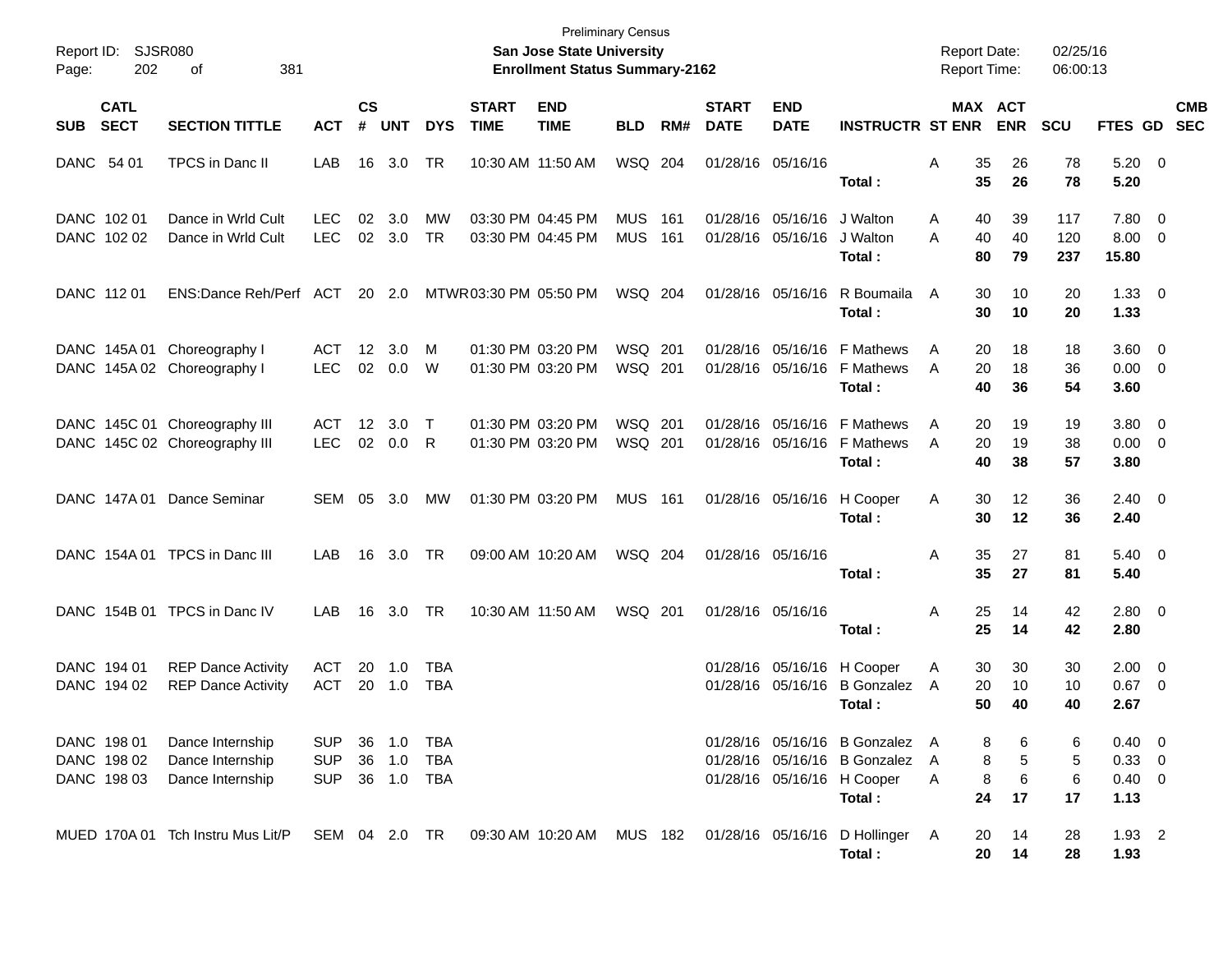| Page:       | Report ID: SJSR080<br>203  | 381<br>of                                                                              |                                        |                    |                      |                                 |                             | <b>Preliminary Census</b><br>San Jose State University<br><b>Enrollment Status Summary-2162</b> |                           |     |                             |                           |                                                                                                                | <b>Report Date:</b><br><b>Report Time:</b> |                                  | 02/25/16<br>06:00:13 |                                                   |            |
|-------------|----------------------------|----------------------------------------------------------------------------------------|----------------------------------------|--------------------|----------------------|---------------------------------|-----------------------------|-------------------------------------------------------------------------------------------------|---------------------------|-----|-----------------------------|---------------------------|----------------------------------------------------------------------------------------------------------------|--------------------------------------------|----------------------------------|----------------------|---------------------------------------------------|------------|
| SUB         | <b>CATL</b><br><b>SECT</b> | <b>SECTION TITTLE</b>                                                                  | <b>ACT</b>                             | $\mathsf{cs}$<br># | <b>UNT</b>           | <b>DYS</b>                      | <b>START</b><br><b>TIME</b> | <b>END</b><br><b>TIME</b>                                                                       | <b>BLD</b>                | RM# | <b>START</b><br><b>DATE</b> | <b>END</b><br><b>DATE</b> | <b>INSTRUCTR ST ENR</b>                                                                                        | MAX ACT                                    | <b>ENR</b>                       | <b>SCU</b>           | FTES GD SEC                                       | <b>CMB</b> |
|             | MUED 175 01                | Practicum Mu Ed                                                                        | <b>LEC</b>                             |                    | 02 3.0               | -F                              |                             | 08:00 AM 10:20 AM                                                                               | MUS                       | 211 |                             | 01/28/16 05/16/16         | D Hollinger<br>Total:                                                                                          | 20<br>A<br>20                              | 19<br>19                         | 57<br>57             | $3.85$ 1<br>3.85                                  |            |
|             |                            | MUED 184Y 01 Stdt Tchg II<br>MUED 184Y 02 Stdt Tchg II<br>MUED 184Y 03 Stdt Tchg II    | <b>SUP</b><br><b>SUP</b><br><b>SUP</b> | 25<br>25           | 4.0<br>4.0<br>25 4.0 | TBA<br><b>TBA</b><br><b>TBA</b> |                             |                                                                                                 |                           |     |                             |                           | 01/28/16 05/16/16 K Ireland D'<br>01/28/16 05/16/16 P Yonemura A<br>01/28/16 05/16/16 L De La Rosa A<br>Total: | 8<br>A<br>8<br>25<br>41                    | $\overline{2}$<br>3<br>3<br>8    | 8<br>12<br>12<br>32  | $0.53$ 0<br>$0.80 \ 0$<br>$0.80 \ 0$<br>2.13      |            |
|             |                            | MUED 184Z 01 Stdt Tchg III<br>MUED 184Z 02 Stdt Tchg III<br>MUED 184Z 03 Stdt Tchg III | <b>SUP</b><br><b>SUP</b><br><b>SUP</b> | 25<br>25           | 4.0<br>4.0<br>25 4.0 | TBA<br><b>TBA</b><br><b>TBA</b> |                             |                                                                                                 |                           |     |                             | 01/28/16 05/16/16         | 01/28/16 05/16/16 K Ireland D'<br>01/28/16 05/16/16 P Yonemura A<br>L De La Rosa A<br>Total:                   | 8<br>A<br>10<br>25<br>43                   | 1<br>4<br>4<br>9                 | 4<br>16<br>16<br>36  | $0.27 \t 0$<br>$1.07 \t 0$<br>$1.07 \t 0$<br>2.40 |            |
|             |                            | MUED 370B 01 Meth Mus Ed Sec                                                           | SEM 04 2.0 T                           |                    |                      |                                 |                             | 03:30 PM 05:20 PM                                                                               | <b>MUS 160</b>            |     |                             | 01/28/16 05/16/16         | D Hollinger<br>Total:                                                                                          | 20<br>A<br>20                              | $\overline{7}$<br>$\overline{7}$ | 14<br>14             | $0.93$ 0<br>0.93                                  |            |
| MUSC        | 1A 01                      | Music Systems IA                                                                       | SEM 04 2.0                             |                    |                      | MW                              |                             | 09:30 AM 10:20 AM                                                                               | <b>MUS 211</b>            |     |                             | 01/28/16 05/16/16         | M Adduci<br>Total:                                                                                             | 25<br>A<br>25                              | 29<br>29                         | 58<br>58             | $3.87$ 0<br>3.87                                  |            |
| MUSC        | 1B 01                      | Music Systems IB                                                                       | ACT                                    |                    | 10 1.0               | MW                              |                             | 10:30 AM 11:20 AM                                                                               | <b>MUS 211</b>            |     |                             | 01/28/16 05/16/16         | M Adduci<br>Total:                                                                                             | 25<br>A<br>25                              | 25<br>25                         | 25<br>25             | $1.67$ 0<br>1.67                                  |            |
|             | MUSC 2A01                  | Music Systems IIA                                                                      | SEM 04 2.0                             |                    |                      | MW                              |                             | 09:30 AM 10:20 AM                                                                               | MUS 210                   |     |                             | 01/28/16 05/16/16         | <b>B</b> Belet<br>Total:                                                                                       | 35<br>A<br>35                              | 24<br>24                         | 48<br>48             | $3.23 \quad 1$<br>3.23                            |            |
| MUSC        | 2B 01                      | Music Systems IIB                                                                      | ACT                                    |                    | 10  1.0              | МW                              |                             | 10:30 AM 11:20 AM                                                                               | MUS 210                   |     |                             | 01/28/16 05/16/16         | <b>B</b> Belet<br>Total:                                                                                       | 35<br>A<br>35                              | 28<br>28                         | 28<br>28             | $1.88$ 1<br>1.88                                  |            |
| <b>MUSC</b> | 4A 01                      | Music Systems IVA                                                                      | SEM                                    | 04                 | 2.0                  | TR                              |                             | 10:30 AM 11:20 AM                                                                               | MUS 211                   |     |                             | 01/28/16 05/16/16         | P Furman<br>Total:                                                                                             | 35<br>A<br>35                              | 33<br>33                         | 66<br>66             | $4.40 \ 0$<br>4.40                                |            |
|             | MUSC 4B 01<br>MUSC 4B 02   | Music Systems IVB<br>Music Systems IVB                                                 | ACT 10 1.0 TR<br>ACT 10 1.0 TR         |                    |                      |                                 |                             | 11:30 AM 12:20 PM<br>11:30 AM 12:20 PM                                                          | MUS 211<br><b>MUS 160</b> |     |                             | 01/28/16 05/16/16 B Belet | 01/28/16 05/16/16 P Furman<br>Total:                                                                           | 30<br>Α<br>A<br>30<br>60                   | 20<br>12<br>32                   | 20<br>12<br>32       | $1.33 \ 0$<br>0.80 0<br>2.13                      |            |
| MUSC 601    |                            | Jazz Theory                                                                            | SEM 04 2.0 TR                          |                    |                      |                                 |                             | 09:30 AM 10:20 AM                                                                               | <b>MUS 157</b>            |     |                             | 01/28/16 05/16/16         | N Boaz<br>Total:                                                                                               | Α<br>20<br>20                              | 14<br>14                         | 28<br>28             | $1.87 \ 0$<br>1.87                                |            |
| MUSC 901    |                            | Music Fund                                                                             | <b>ACT</b>                             |                    | 0.0                  |                                 |                             |                                                                                                 |                           |     |                             |                           |                                                                                                                | 0<br>X                                     | 0                                | 0                    | $0.00 \t 0$                                       |            |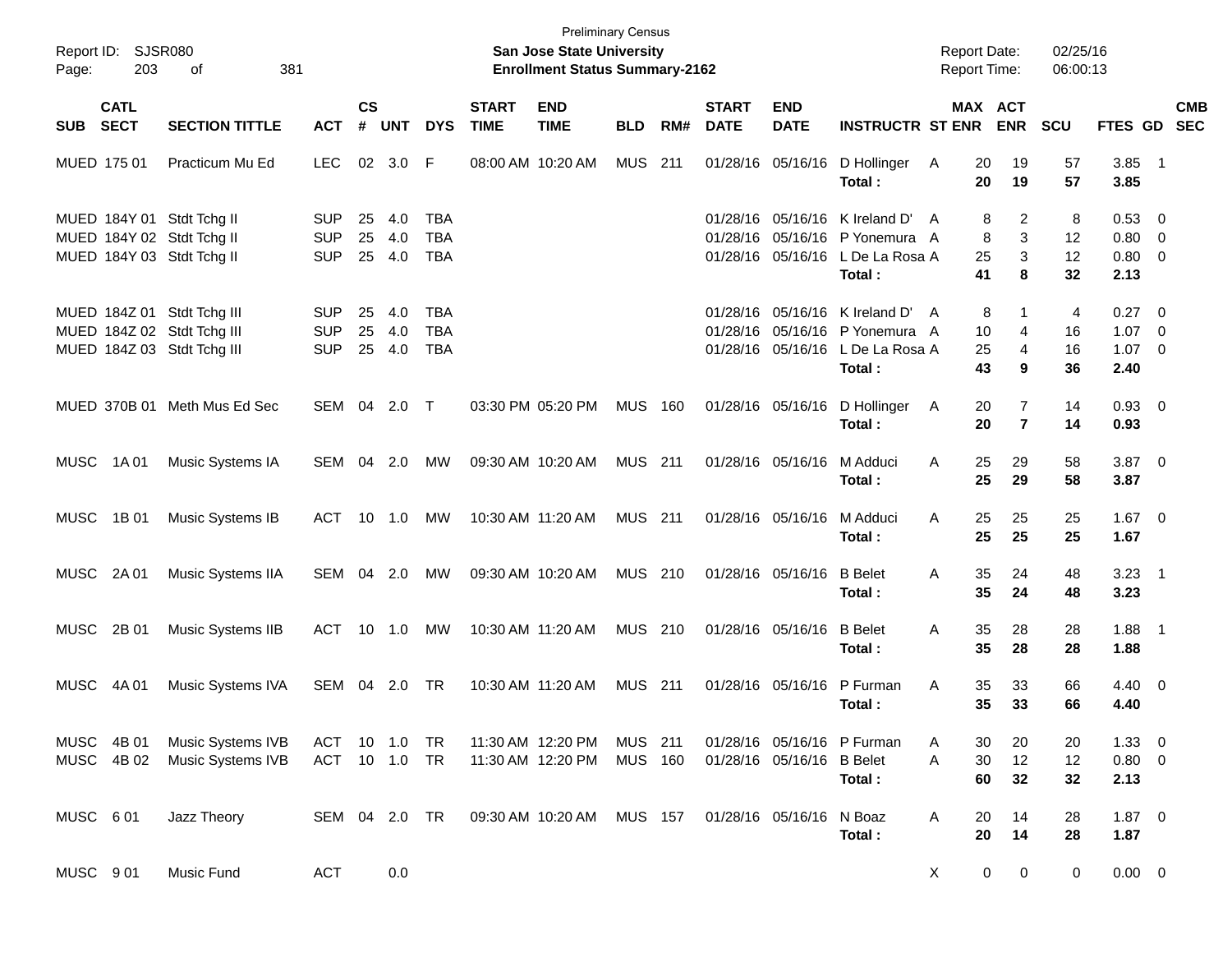| Report ID:<br>Page:      | 204                                                                                    | SJSR080<br>381<br>оf                                                                |                                        |                |                   |                              |                             | <b>San Jose State University</b><br><b>Enrollment Status Summary-2162</b> | <b>Preliminary Census</b>              |                   |                             |                                           |                                                    | <b>Report Date:</b><br>Report Time:  |                                  | 02/25/16<br>06:00:13     |                                   |                                            |
|--------------------------|----------------------------------------------------------------------------------------|-------------------------------------------------------------------------------------|----------------------------------------|----------------|-------------------|------------------------------|-----------------------------|---------------------------------------------------------------------------|----------------------------------------|-------------------|-----------------------------|-------------------------------------------|----------------------------------------------------|--------------------------------------|----------------------------------|--------------------------|-----------------------------------|--------------------------------------------|
| <b>SUB</b>               | <b>CATL</b><br><b>SECT</b><br><b>SECTION TITTLE</b><br><b>ACT</b><br>902<br>Music Fund |                                                                                     |                                        |                | <b>UNT</b>        | <b>DYS</b>                   | <b>START</b><br><b>TIME</b> | <b>END</b><br><b>TIME</b>                                                 | <b>BLD</b>                             | RM#               | <b>START</b><br><b>DATE</b> | <b>END</b><br><b>DATE</b>                 | <b>INSTRUCTR ST ENR</b>                            |                                      | MAX ACT<br><b>ENR</b>            | <b>SCU</b>               | FTES GD                           | <b>CMB</b><br><b>SEC</b>                   |
| <b>MUSC</b>              |                                                                                        |                                                                                     | <b>SEM</b>                             |                | 3.0               |                              |                             |                                                                           |                                        |                   |                             |                                           | Total:                                             | Х                                    | 0<br>0<br>0<br>$\bf{0}$          | 0<br>$\bf{0}$            | $0.00 \t 0$<br>0.00               |                                            |
| <b>MUSC</b>              | MUSC 10A01<br>10A 02                                                                   | <b>Music Appreciation</b><br><b>Music Appreciation</b>                              | <b>LEC</b><br><b>LEC</b>               | 02             | 3.0<br>3.0        | МW                           |                             | 09:00 AM 10:15 AM                                                         | <b>MUS</b>                             | 161               |                             | 01/28/16 05/16/16                         | J Stubbe                                           | 70<br>A<br>X                         | 61<br>$\mathbf 0$<br>$\mathbf 0$ | 183<br>$\mathbf 0$       | 12.20<br>0.00                     | 0<br>0                                     |
| MUSC                     | 10A03<br>MUSC 10A 04<br>MUSC 10A 11                                                    | <b>Music Appreciation</b><br><b>Music Appreciation</b><br><b>Music Appreciation</b> | <b>LEC</b><br><b>LEC</b><br><b>LEC</b> | 02<br>02<br>02 | 3.0<br>3.0<br>3.0 | MW<br>MW<br>TBA              |                             | 10:30 AM 11:45 AM<br>01:30 PM 02:45 PM                                    | <b>MUS</b><br><b>MUS</b>               | - 161<br>-250     |                             | 01/28/16 05/16/16<br>01/28/16 05/16/16    | J Stubbe<br>G Lease<br>01/28/16 05/16/16 V Lington | A<br>70<br>70<br>A<br>70<br>A        | 69<br>69<br>69                   | 207<br>207<br>207        | 13.80<br>13.80<br>13.80           | 0<br>0<br>0                                |
|                          | MUSC 10A12                                                                             | <b>Music Appreciation</b>                                                           | <b>LEC</b>                             | 02             | 3.0               | <b>TBA</b>                   |                             |                                                                           |                                        |                   |                             | 01/28/16 05/16/16                         | J Averett<br>Total:                                | 70<br>А<br>350                       | 68<br>336                        | 204<br>1008              | 13.60<br>67.20                    | $\overline{\mathbf{0}}$                    |
| <b>MUSC</b>              | MUSC 10B 01<br>10B 02<br>MUSC 10B 03                                                   | Intro to Music<br>Intro to Music<br>Intro to Music                                  | <b>SEM</b><br><b>SEM</b><br><b>SEM</b> | 04<br>04<br>04 | 3.0<br>3.0<br>3.0 | MW<br>TR.<br>MW              |                             | 09:00 AM 10:15 AM<br>10:30 AM 11:45 AM<br>10:30 AM 11:45 AM               | <b>MUS</b><br><b>MUS</b><br><b>MUS</b> | 266<br>266<br>266 | 01/28/16<br>01/28/16        | 05/16/16<br>05/16/16<br>01/28/16 05/16/16 | K Adduci<br>G Mok<br>S Brook<br>Total:             | 50<br>A<br>50<br>А<br>50<br>А<br>150 | 49<br>45<br>50<br>144            | 147<br>135<br>150<br>432 | 9.80<br>9.00<br>10.00<br>28.80    | - 0<br>0<br>$\overline{0}$                 |
| MUSC 1201                |                                                                                        | <b>Med Ren Music</b>                                                                | LEC                                    | 02             | 3.0               | МW                           |                             | 09:00 AM 10:15 AM                                                         | MUS                                    | - 250             |                             | 01/28/16 05/16/16                         | G Haramaki A<br>Total:                             | 60<br>60                             | 53<br>53                         | 159<br>159               | $10.60 \t 0$<br>10.60             |                                            |
| MUSC 1301<br>MUSC 1302   |                                                                                        | Music Tech<br>Music Tech                                                            | ACT<br><b>ACT</b>                      | 10<br>10       | 1.0<br>1.0        | TR.<br><b>TR</b>             |                             | 09:30 AM 10:20 AM<br>10:30 AM 11:20 AM                                    | <b>MUS</b><br><b>MUS</b>               | -213<br>213       |                             | 01/28/16 05/16/16<br>01/28/16 05/16/16    | M Adduci<br>M Adduci<br>Total:                     | 24<br>A<br>24<br>А<br>48             | 24<br>19<br>43                   | 24<br>19<br>43           | 1.60<br>1.28<br>2.88              | $\overline{\phantom{0}}$<br>$\overline{1}$ |
| MUSC<br>ASIA             | 19 10<br>19 10                                                                         | <b>Mus Wrld Cultures</b><br><b>Mus Wrld Cultures</b>                                | <b>LEC</b><br><b>LEC</b>               | 01<br>01       | 3.0<br>3.0        | TBA<br><b>TBA</b>            |                             |                                                                           |                                        |                   |                             | 01/28/16 05/16/16<br>01/28/16 05/16/16    | T Harris<br>T Harris<br>Total:                     | 100<br>A<br>A<br>100                 | 78<br>21<br>0<br>99              | 234<br>63<br>297         | 15.60<br>4.20<br>19.80            | $0\,C$<br>0 <sup>o</sup>                   |
|                          | MUSC 25A 01                                                                            | PianoProf1                                                                          | ACT                                    | 10             | 1.0               | TR                           |                             | 08:30 AM 09:20 AM                                                         | <b>MUS</b>                             | - 266             |                             | 01/28/16 05/16/16                         | N Boaz<br>Total:                                   | A<br>30<br>30                        | 24<br>24                         | 24<br>24                 | $1.62$ 1<br>1.62                  |                                            |
|                          |                                                                                        | MUSC 25B 01 Piano Proficiency II<br>MUSC 25B 02 Piano Proficiency II                | ACT 10 1.0 MW<br>ACT 10 1.0 TR         |                |                   |                              |                             | 12:30 PM 01:20 PM MUS 266<br>09:30 AM 10:20 AM                            | MUS 266                                |                   |                             | 01/28/16 05/16/16 S Brook                 | 01/28/16 05/16/16 V Lington<br>Total:              | 24<br>A<br>20<br>A<br>44             | 21<br>16<br>37                   | 21<br>16<br>37           | $1.40 \ 0$<br>$1.07 \t 0$<br>2.47 |                                            |
| MUSC 28 01               |                                                                                        | Guitar Fundamentals ACT 08 1.0 F                                                    |                                        |                |                   |                              |                             | 12:30 PM 02:20 PM MUS 150                                                 |                                        |                   |                             |                                           | 01/28/16 05/16/16 R Vandivier A<br>Total:          | 25<br>25                             | 25<br>25                         | 25<br>25                 | $1.67$ 0<br>1.67                  |                                            |
| MUSC 29 01<br>MUSC 29 02 |                                                                                        | <b>Electro Acoustics</b><br><b>Electro Acoustics</b>                                | <b>SUP</b><br><b>SUP</b>               |                |                   | 48  1.0  TBA<br>48  2.0  TBA |                             |                                                                           |                                        |                   |                             | 01/28/16 05/16/16<br>01/28/16 05/16/16    |                                                    | A<br>Α                               | 5<br>0<br>5<br>0                 | 0<br>0                   | $0.00 \t 0$<br>$0.00 \t 0$        |                                            |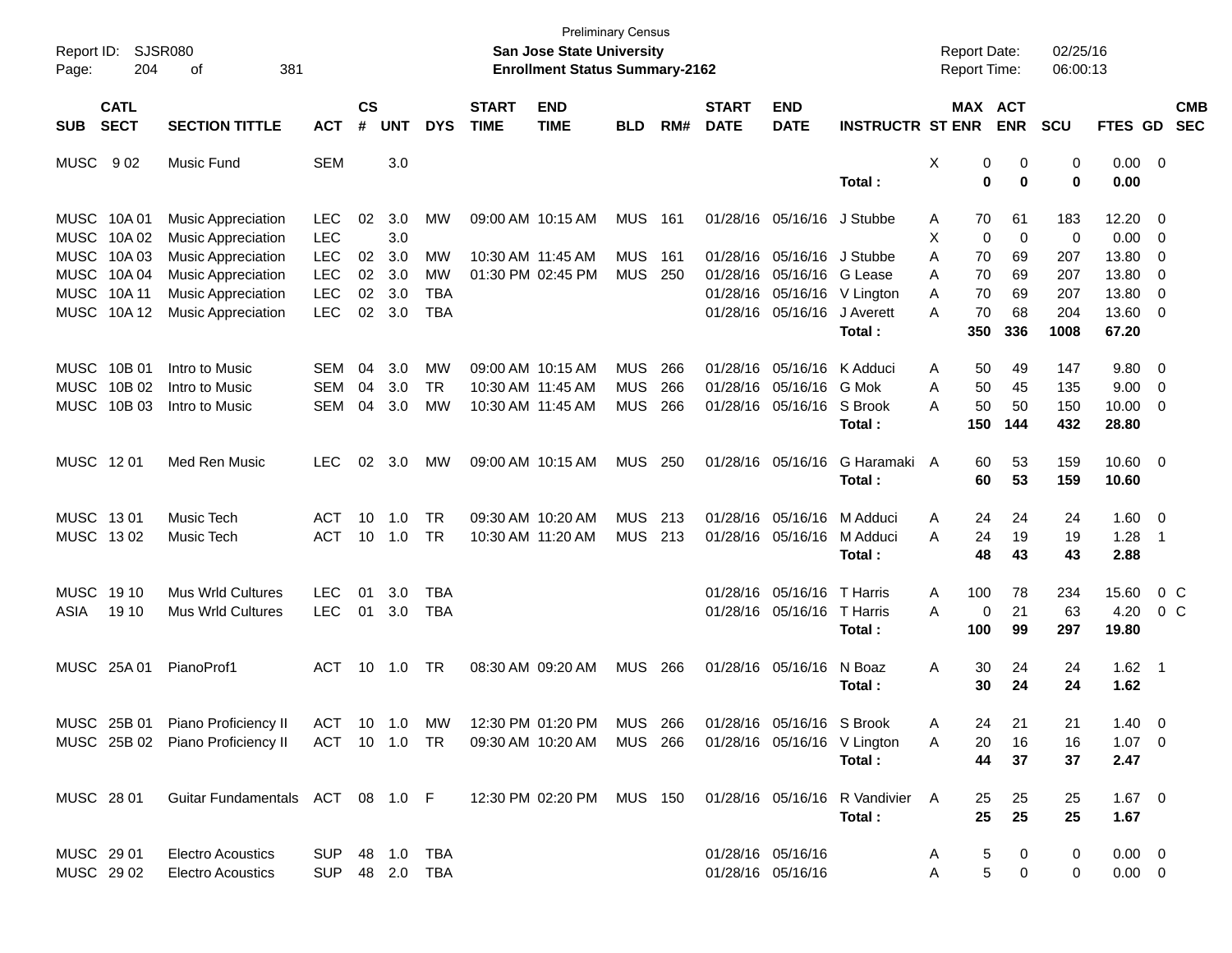| Report ID: SJSR080<br>Page: | 205                        | 381<br>of              |                |                    |            |            |                             | San Jose State University<br><b>Enrollment Status Summary-2162</b> | <b>Preliminary Census</b> |     |                             |                           |                            | <b>Report Date:</b><br><b>Report Time:</b> |                      | 02/25/16<br>06:00:13 |                |                          |                          |
|-----------------------------|----------------------------|------------------------|----------------|--------------------|------------|------------|-----------------------------|--------------------------------------------------------------------|---------------------------|-----|-----------------------------|---------------------------|----------------------------|--------------------------------------------|----------------------|----------------------|----------------|--------------------------|--------------------------|
| <b>SUB</b>                  | <b>CATL</b><br><b>SECT</b> | <b>SECTION TITTLE</b>  | <b>ACT</b>     | $\mathsf{cs}$<br># | <b>UNT</b> | <b>DYS</b> | <b>START</b><br><b>TIME</b> | <b>END</b><br><b>TIME</b>                                          | <b>BLD</b>                | RM# | <b>START</b><br><b>DATE</b> | <b>END</b><br><b>DATE</b> | <b>INSTRUCTR ST ENR</b>    |                                            | MAX ACT              | <b>ENR SCU</b>       | <b>FTES GD</b> |                          | <b>CMB</b><br><b>SEC</b> |
|                             |                            |                        |                |                    |            |            |                             |                                                                    |                           |     |                             |                           | Total:                     | 10                                         | 0                    | 0                    | 0.00           |                          |                          |
| MUSC 29A 01                 |                            | ElecAcous1             | <b>SUP</b>     | 48                 | 1.0        | <b>TBA</b> |                             |                                                                    |                           |     |                             |                           | 01/28/16 05/16/16 P Furman | 5<br>A                                     | 1                    | 1                    | $0.07$ 0       |                          |                          |
| MUSC 29A 02                 |                            | ElecAcous1             | <b>SUP</b>     | 48                 | 2.0        | TBA        |                             |                                                                    |                           |     |                             | 01/28/16 05/16/16         |                            | A<br>5                                     | 0                    | 0                    | 0.00           | - 0                      |                          |
|                             |                            |                        |                |                    |            |            |                             |                                                                    |                           |     |                             |                           | Total:                     | 10                                         | $\blacktriangleleft$ | $\mathbf{1}$         | 0.07           |                          |                          |
| MUSC 29B 01                 |                            | ElecAcous2             | <b>SUP</b>     | 48                 | 1.0        | <b>TBA</b> |                             |                                                                    |                           |     |                             | 01/28/16 05/16/16         |                            | 5<br>A                                     | 0                    | 0                    | $0.00 \quad 0$ |                          |                          |
| MUSC 29B 02                 |                            | ElecAcous2             | <b>SUP</b>     | 48                 | 2.0        | <b>TBA</b> |                             |                                                                    |                           |     |                             | 01/28/16 05/16/16         |                            | A<br>5                                     | 0                    | 0                    | 0.00           | - 0                      |                          |
|                             |                            |                        |                |                    |            |            |                             |                                                                    |                           |     |                             |                           | Total:                     | 10                                         | $\bf{0}$             | $\bf{0}$             | 0.00           |                          |                          |
| MUSC 29C 01                 |                            | ElecAcous3             | <b>SUP</b>     | 48                 | 1.0        | <b>TBA</b> |                             |                                                                    |                           |     |                             | 01/28/16 05/16/16         |                            | 5<br>A                                     | 0                    | 0                    | $0.00 \quad 0$ |                          |                          |
|                             |                            | MUSC 29C 02 ElecAcous3 | <b>SUP</b>     | 48                 | 2.0        | <b>TBA</b> |                             |                                                                    |                           |     |                             | 01/28/16 05/16/16         |                            | A<br>5                                     | 0                    | 0                    | 0.00           | - 0                      |                          |
|                             |                            |                        |                |                    |            |            |                             |                                                                    |                           |     |                             |                           | Total:                     | 10                                         | $\bf{0}$             | $\bf{0}$             | 0.00           |                          |                          |
| MUSC 29D 01                 |                            | ElecAcous4             | <b>SUP</b>     | 48                 | 1.0        | <b>TBA</b> |                             |                                                                    |                           |     |                             | 01/28/16 05/16/16         |                            | 5<br>A                                     | 0                    | 0                    | $0.00 \quad 0$ |                          |                          |
| MUSC 29D 02                 |                            | ElecAcous4             | <b>SUP</b>     | 48                 | 2.0        | <b>TBA</b> |                             |                                                                    |                           |     |                             |                           | 01/28/16 05/16/16 P Furman | 5<br>A                                     | $\mathbf 1$          | $\overline{c}$       | $0.13 \ 0$     |                          |                          |
|                             |                            |                        |                |                    |            |            |                             |                                                                    |                           |     |                             |                           | Total:                     | 10                                         | $\mathbf{1}$         | $\mathbf{2}$         | 0.13           |                          |                          |
| MUSC 30 01                  |                            | Piano                  | <b>SUP</b>     | 48                 | 1.0        | <b>TBA</b> |                             |                                                                    |                           |     |                             | 01/28/16 05/16/16         |                            | 10<br>A                                    | 0                    | 0                    | $0.00 \quad 0$ |                          |                          |
| MUSC 30 02                  |                            | Piano                  | <b>SUP</b>     | 48                 | 2.0        | <b>TBA</b> |                             |                                                                    |                           |     |                             | 01/28/16 05/16/16         |                            | A<br>10                                    | 0                    | 0                    | 0.00           | $\overline{\phantom{0}}$ |                          |
|                             |                            |                        |                |                    |            |            |                             |                                                                    |                           |     |                             |                           | Total:                     | 20                                         | $\bf{0}$             | 0                    | 0.00           |                          |                          |
| MUSC 30A 01                 |                            | Piano 1                | <b>SUP</b>     | 48                 | 1.0        | <b>TBA</b> |                             |                                                                    |                           |     | 01/28/16                    | 05/16/16 G Mok            |                            | 10<br>A                                    | 2                    | 2                    | 0.13           | - 0                      |                          |
| MUSC 30A 02                 |                            | Piano 1                | <b>SUP</b>     | 48                 | 2.0        | <b>TBA</b> |                             |                                                                    |                           |     | 01/28/16                    | 05/16/16                  |                            | Α<br>10                                    | $\mathbf 0$          | 0                    | 0.00           | 0                        |                          |
| MUSC 30A 03                 |                            | Piano 1                | <b>SUP</b>     | 48                 | 1.0        | <b>TBA</b> |                             |                                                                    |                           |     |                             | 01/28/16 05/16/16         |                            | A<br>10                                    | 0                    | 0                    | 0.00           | - 0                      |                          |
| MUSC 30A 04                 |                            | Piano 1                | <b>SUP</b>     | 48                 | 2.0        | <b>TBA</b> |                             |                                                                    |                           |     |                             | 01/28/16 05/16/16         |                            | A<br>10                                    | $\Omega$             | 0                    | 0.00           | - 0                      |                          |
| MUSC 30A 05                 |                            | Piano 1                | <b>SUP</b>     | 48                 | 1.0        | <b>TBA</b> |                             |                                                                    |                           |     |                             | 01/28/16 05/16/16         |                            | A<br>10                                    | $\Omega$             | 0                    | 0.00           | 0                        |                          |
| MUSC 30A 06                 |                            | Piano 1                | <b>SUP</b>     | 48                 | 2.0        | <b>TBA</b> |                             |                                                                    |                           |     |                             | 01/28/16 05/16/16         |                            | 10<br>A                                    | 0                    | 0                    | 0.00           | - 0                      |                          |
|                             |                            |                        |                |                    |            |            |                             |                                                                    |                           |     |                             |                           | Total:                     | 60                                         | $\mathbf{2}$         | $\mathbf{2}$         | 0.13           |                          |                          |
| MUSC 30B 01 Piano 2         |                            |                        | <b>SUP</b>     |                    | 48 1.0     | TBA        |                             |                                                                    |                           |     |                             | 01/28/16 05/16/16 G Mok   |                            | 10<br>A                                    |                      |                      | $0.07$ 0       |                          |                          |
| MUSC 30B 02 Piano 2         |                            |                        | <b>SUP</b>     |                    | 48 2.0     | TBA        |                             |                                                                    |                           |     |                             | 01/28/16 05/16/16         |                            | 10<br>A                                    | 0                    | 0                    | $0.00 \t 0$    |                          |                          |
| MUSC 30B 03 Piano 2         |                            |                        | <b>SUP</b>     |                    | 48 1.0     | TBA        |                             |                                                                    |                           |     |                             | 01/28/16 05/16/16 F Levy  |                            | 10<br>A                                    |                      | 1                    | $0.07$ 0       |                          |                          |
| MUSC 30B 04 Piano 2         |                            |                        | <b>SUP</b>     |                    | 48 2.0     | TBA        |                             |                                                                    |                           |     |                             | 01/28/16 05/16/16         |                            | 10<br>A                                    | 0                    | 0                    | $0.00 \t 0$    |                          |                          |
| MUSC 30B 05 Piano 2         |                            |                        | <b>SUP</b>     |                    | 48 1.0     | TBA        |                             |                                                                    |                           |     |                             | 01/28/16 05/16/16         |                            | 10<br>A                                    | 0                    | 0                    | $0.00 \t 0$    |                          |                          |
| MUSC 30B 06 Piano 2         |                            |                        | <b>SUP</b>     |                    | 48 2.0 TBA |            |                             |                                                                    |                           |     |                             | 01/28/16 05/16/16         |                            | Α<br>10                                    | 0                    | 0                    | $0.00 \t 0$    |                          |                          |
|                             |                            |                        |                |                    |            |            |                             |                                                                    |                           |     |                             |                           | Total:                     | 60                                         | $\mathbf{2}$         | $\mathbf{2}$         | 0.13           |                          |                          |
| MUSC 30C 01 Piano 3         |                            |                        | SUP 48 1.0 TBA |                    |            |            |                             |                                                                    |                           |     |                             | 01/28/16 05/16/16         |                            | 10<br>A                                    | 0                    | 0                    | $0.00 \t 0$    |                          |                          |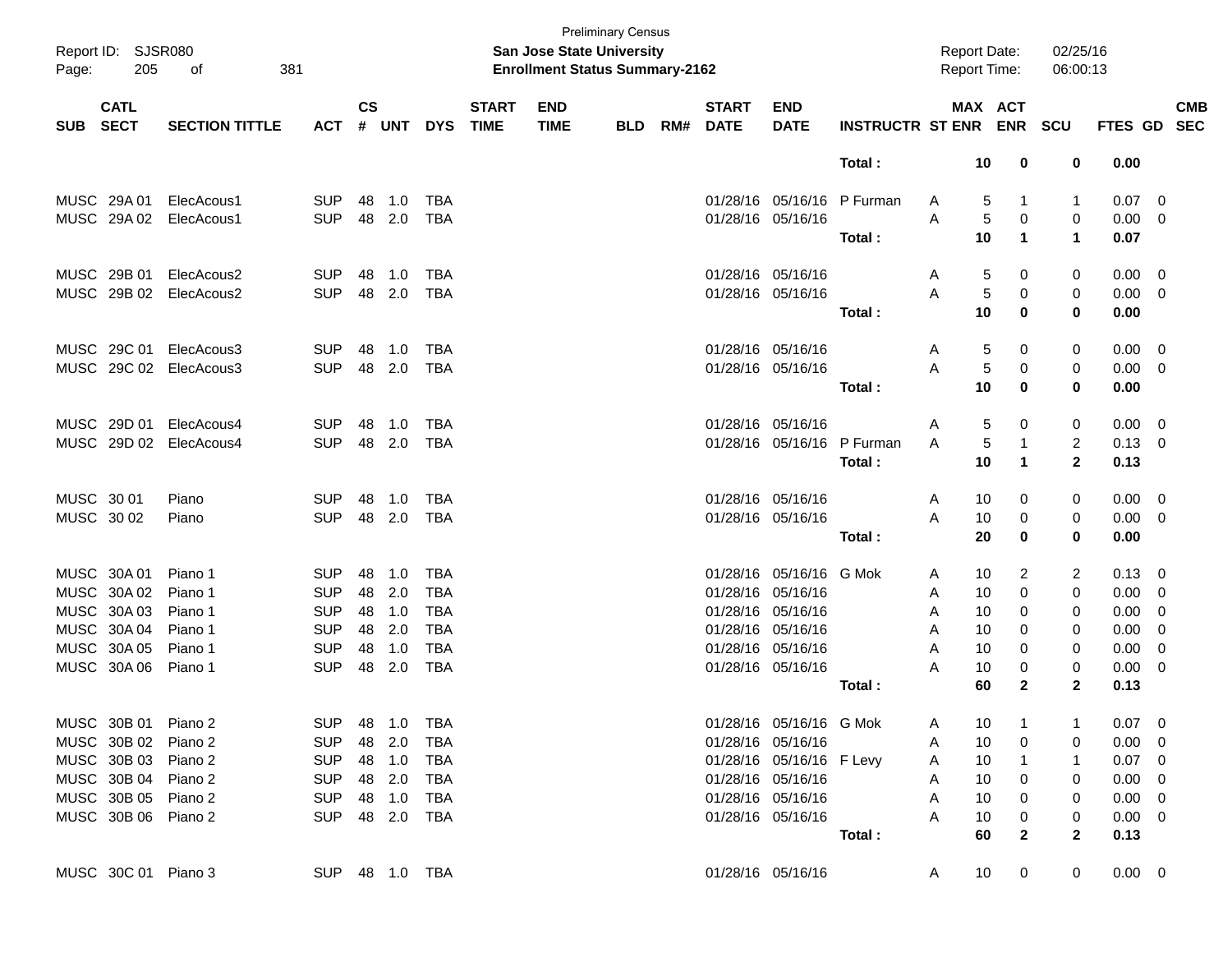| Report ID:<br>206<br>Page:               | SJSR080<br>381<br>оf  |            |                    |            |            |                             | <b>San Jose State University</b><br><b>Enrollment Status Summary-2162</b> | <b>Preliminary Census</b> |     |                             |                           |                                 | <b>Report Date:</b><br><b>Report Time:</b> |    |                       | 02/25/16<br>06:00:13 |                |                          |
|------------------------------------------|-----------------------|------------|--------------------|------------|------------|-----------------------------|---------------------------------------------------------------------------|---------------------------|-----|-----------------------------|---------------------------|---------------------------------|--------------------------------------------|----|-----------------------|----------------------|----------------|--------------------------|
| <b>CATL</b><br><b>SECT</b><br><b>SUB</b> | <b>SECTION TITTLE</b> | <b>ACT</b> | $\mathsf{cs}$<br># | <b>UNT</b> | <b>DYS</b> | <b>START</b><br><b>TIME</b> | <b>END</b><br><b>TIME</b>                                                 | <b>BLD</b>                | RM# | <b>START</b><br><b>DATE</b> | <b>END</b><br><b>DATE</b> | <b>INSTRUCTR ST ENR</b>         |                                            |    | MAX ACT<br><b>ENR</b> | <b>SCU</b>           | <b>FTES GD</b> | <b>CMB</b><br><b>SEC</b> |
| MUSC 30C 02 Piano 3                      |                       | <b>SUP</b> | 48                 | 2.0        | <b>TBA</b> |                             |                                                                           |                           |     |                             | 01/28/16 05/16/16         |                                 | A                                          | 10 | 0                     | 0                    | 0.00           | -0                       |
| MUSC 30C 03                              | Piano 3               | <b>SUP</b> | 48                 | 1.0        | <b>TBA</b> |                             |                                                                           |                           |     |                             | 01/28/16 05/16/16         |                                 | A                                          | 10 | 0                     | 0                    | 0.00           | 0                        |
| MUSC 30C 04 Piano 3                      |                       | <b>SUP</b> | 48                 | 2.0        | <b>TBA</b> |                             |                                                                           |                           |     |                             | 01/28/16 05/16/16         |                                 | A                                          | 10 | 0                     | 0                    | 0.00           | 0                        |
| MUSC 30C 05                              | Piano 3               | <b>SUP</b> | 48                 | 1.0        | <b>TBA</b> |                             |                                                                           |                           |     |                             | 01/28/16 05/16/16         | N Sultanov                      | A                                          | 10 | 0                     | 0                    | 0.00           | 0                        |
| MUSC 30C 06 Piano 3                      |                       | <b>SUP</b> | 48                 | 2.0        | <b>TBA</b> |                             |                                                                           |                           |     |                             | 01/28/16 05/16/16         |                                 | A                                          | 10 | 0                     | 0                    | 0.00           | 0                        |
|                                          |                       |            |                    |            |            |                             |                                                                           |                           |     |                             |                           | Total:                          |                                            | 60 | 0                     | 0                    | 0.00           |                          |
| MUSC 30D 01                              | Piano 4               | <b>SUP</b> | 48                 | 1.0        | <b>TBA</b> |                             |                                                                           |                           |     | 01/28/16 05/16/16           |                           |                                 | Α                                          | 10 | 0                     | 0                    | 0.00           | 0                        |
| MUSC 30D 02                              | Piano 4               | <b>SUP</b> | 48                 | 2.0        | <b>TBA</b> |                             |                                                                           |                           |     |                             | 01/28/16 05/16/16 G Mok   |                                 | Α                                          | 10 | 1                     | 2                    | 0.13           | 0                        |
| MUSC 30D 03                              | Piano 4               | <b>SUP</b> | 48                 | 1.0        | <b>TBA</b> |                             |                                                                           |                           |     |                             | 01/28/16 05/16/16 F Levy  |                                 | Α                                          | 10 | 1                     | 1                    | 0.07           | 0                        |
| MUSC 30D 04 Piano 4                      |                       | <b>SUP</b> | 48                 | 2.0        | <b>TBA</b> |                             |                                                                           |                           |     | 01/28/16 05/16/16           |                           |                                 | Α                                          | 10 | 0                     | 0                    | 0.00           | 0                        |
| MUSC 30D 05                              | Piano 4               | <b>SUP</b> | 48                 | 1.0        | <b>TBA</b> |                             |                                                                           |                           |     |                             | 01/28/16 05/16/16         | N Sultanov                      | Α                                          | 10 | 2                     | 2                    | 0.13           | 0                        |
| MUSC 30D 06 Piano 4                      |                       | <b>SUP</b> | 48                 | 2.0        | <b>TBA</b> |                             |                                                                           |                           |     |                             | 01/28/16 05/16/16         |                                 | A                                          | 10 | 0                     | 0                    | 0.00           | 0                        |
|                                          |                       |            |                    |            |            |                             |                                                                           |                           |     |                             |                           | Total:                          |                                            | 60 | 4                     | 5                    | 0.33           |                          |
| MUSC 33 01                               | Voice                 | <b>SUP</b> | 48                 | 1.0        | <b>TBA</b> |                             |                                                                           |                           |     | 01/28/16 05/16/16           |                           |                                 | A                                          | 10 | 0                     | 0                    | 0.00           | - 0                      |
| MUSC 33 02                               | Voice                 | <b>SUP</b> | 48                 | 2.0        | <b>TBA</b> |                             |                                                                           |                           |     |                             | 01/28/16 05/16/16         |                                 | A                                          | 10 | 0                     | 0                    | 0.00           | - 0                      |
|                                          |                       |            |                    |            |            |                             |                                                                           |                           |     |                             |                           | Total:                          |                                            | 20 | 0                     | 0                    | 0.00           |                          |
| MUSC 33A 01                              | Voice 1               | <b>SUP</b> | 48                 | 1.0        | <b>TBA</b> |                             |                                                                           |                           |     |                             |                           | 01/28/16 05/16/16 S Bengochea A |                                            | 10 | 1                     | 1                    | 0.07           | - 0                      |
| MUSC 33A 02                              | Voice 1               | <b>SUP</b> | 48                 | 2.0        | <b>TBA</b> |                             |                                                                           |                           |     |                             | 01/28/16 05/16/16         |                                 | A                                          | 10 | 0                     | 0                    | 0.00           | 0                        |
| MUSC 33A 03                              | Voice 1               | <b>SUP</b> | 48                 | 1.0        | <b>TBA</b> |                             |                                                                           |                           |     |                             | 01/28/16 05/16/16         |                                 | Α                                          | 10 | 0                     | 0                    | 0.00           | 0                        |
| MUSC 33A 04                              | Voice 1               | <b>SUP</b> | 48                 | 2.0        | <b>TBA</b> |                             |                                                                           |                           |     |                             | 01/28/16 05/16/16         |                                 | Α                                          | 10 | 0                     | 0                    | 0.00           | 0                        |
| MUSC 33A 05                              | Voice 1               | <b>SUP</b> | 48                 | 1.0        | <b>TBA</b> |                             |                                                                           |                           |     | 01/28/16 05/16/16           |                           |                                 | Α                                          | 10 | 0                     | 0                    | 0.00           | 0                        |
| MUSC 33A 06                              | Voice 1               | <b>SUP</b> | 48                 | 2.0        | <b>TBA</b> |                             |                                                                           |                           |     | 01/28/16 05/16/16           |                           |                                 | Α                                          | 10 | 0                     | 0                    | 0.00           | 0                        |
| MUSC 33A 07                              | Voice 1               | <b>SUP</b> | 48                 | 1.0        | <b>TBA</b> |                             |                                                                           |                           |     |                             | 01/28/16 05/16/16         |                                 | Α                                          | 10 | 0                     | 0                    | 0.00           | 0                        |
| MUSC 33A 08                              | Voice 1               | <b>SUP</b> | 48                 | 2.0        | <b>TBA</b> |                             |                                                                           |                           |     |                             | 01/28/16 05/16/16         |                                 | A                                          | 10 | 0                     | 0                    | 0.00           | 0                        |
|                                          |                       |            |                    |            |            |                             |                                                                           |                           |     |                             |                           | Total:                          |                                            | 80 | 1                     | $\mathbf 1$          | 0.07           |                          |
| MUSC 33B 01 Voice 2                      |                       | <b>SUP</b> |                    | 48 1.0     | TBA        |                             |                                                                           |                           |     |                             | 01/28/16 05/16/16         |                                 | A                                          | 10 | 0                     | 0                    | $0.00 \quad 0$ |                          |
| MUSC 33B 02 Voice 2                      |                       | SUP 48 2.0 |                    |            | <b>TBA</b> |                             |                                                                           |                           |     |                             |                           | 01/28/16 05/16/16 S Bengochea A |                                            | 10 | 2                     |                      | $0.27 \t 0$    |                          |
| MUSC 33B 03 Voice 2                      |                       | <b>SUP</b> | 48                 | 1.0        | TBA        |                             |                                                                           |                           |     |                             |                           | 01/28/16 05/16/16 L Chianakas A |                                            | 10 |                       |                      | 0.07           | 0                        |
| MUSC 33B 04 Voice 2                      |                       | <b>SUP</b> |                    | 48 2.0     | <b>TBA</b> |                             |                                                                           |                           |     |                             |                           | 01/28/16 05/16/16 L Chianakas A |                                            | 10 |                       | 2                    | 0.13           | 0                        |
| MUSC 33B 05 Voice 2                      |                       | <b>SUP</b> |                    | 48 1.0     | <b>TBA</b> |                             |                                                                           |                           |     |                             | 01/28/16 05/16/16 L Pugh  |                                 | Α                                          | 10 |                       | 5                    | 0.33           | -0                       |
| MUSC 33B 06 Voice 2                      |                       | <b>SUP</b> |                    | 48 2.0     | <b>TBA</b> |                             |                                                                           |                           |     |                             | 01/28/16 05/16/16         |                                 | Α                                          | 10 |                       | 0                    | 0.00           | 0                        |
| MUSC 33B 07 Voice 2                      |                       | <b>SUP</b> |                    | 48 1.0     | <b>TBA</b> |                             |                                                                           |                           |     |                             | 01/28/16 05/16/16 J Frank |                                 | Α                                          | 10 |                       |                      | 0.07           | - 0                      |
| MUSC 33B 08 Voice 2                      |                       | <b>SUP</b> |                    | 48 2.0     | TBA        |                             |                                                                           |                           |     |                             | 01/28/16 05/16/16 J Frank |                                 | A                                          | 10 |                       | 2                    | 0.13           | $\overline{\mathbf{0}}$  |
|                                          |                       |            |                    |            |            |                             |                                                                           |                           |     |                             |                           | Total:                          |                                            | 80 | 11                    | 15                   | 1.00           |                          |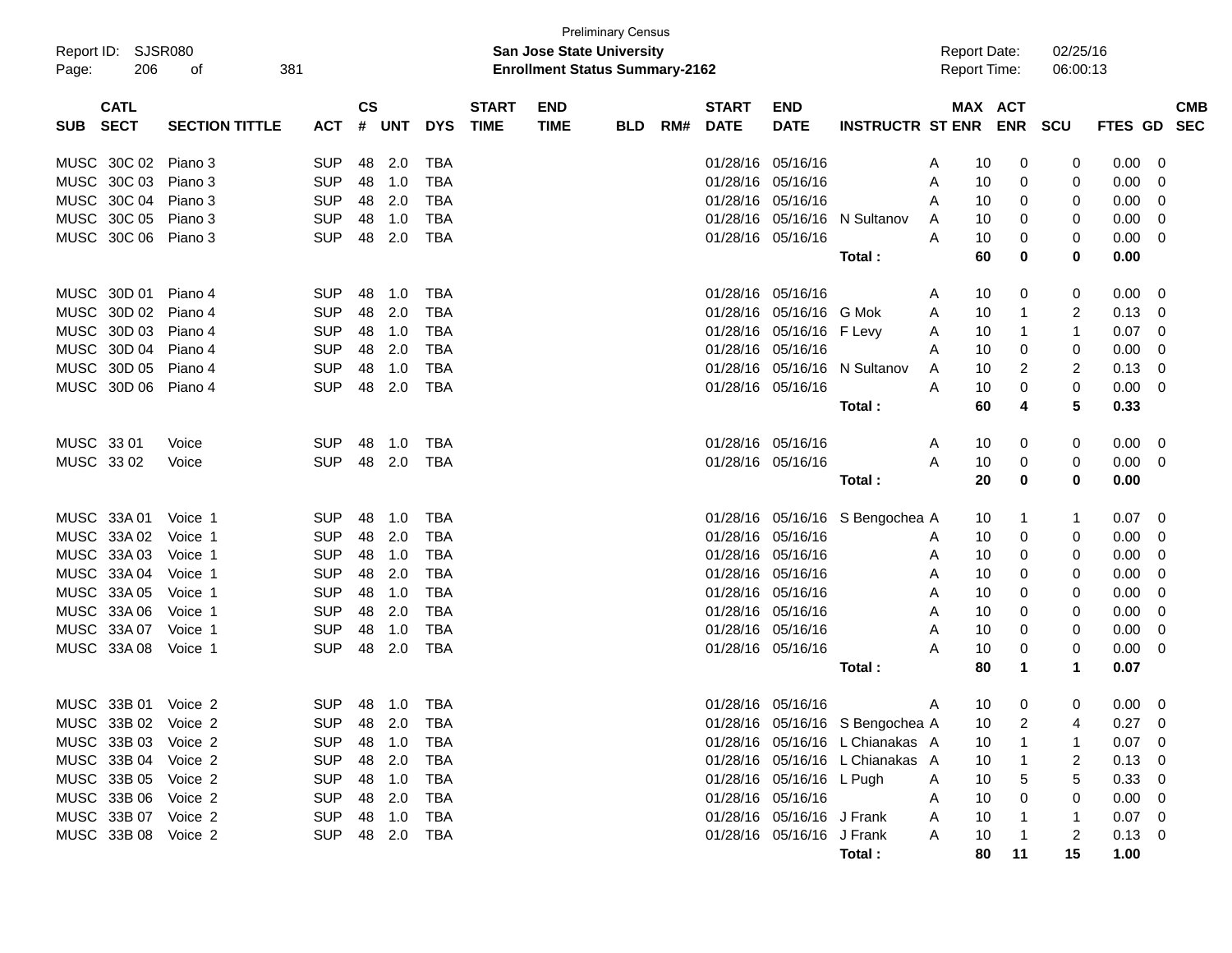| <b>Preliminary Census</b><br>Report ID: SJSR080<br><b>San Jose State University</b><br><b>Report Date:</b><br>02/25/16 |                       |                |               |        |            |              |                                       |            |     |                   |                          |                                 |   |                     |          |             |             |   |            |
|------------------------------------------------------------------------------------------------------------------------|-----------------------|----------------|---------------|--------|------------|--------------|---------------------------------------|------------|-----|-------------------|--------------------------|---------------------------------|---|---------------------|----------|-------------|-------------|---|------------|
|                                                                                                                        |                       |                |               |        |            |              | <b>Enrollment Status Summary-2162</b> |            |     |                   |                          |                                 |   |                     |          |             |             |   |            |
| 207<br>Page:                                                                                                           | 381<br>оf             |                |               |        |            |              |                                       |            |     |                   |                          |                                 |   | <b>Report Time:</b> |          | 06:00:13    |             |   |            |
| <b>CATL</b>                                                                                                            |                       |                | $\mathsf{cs}$ |        |            | <b>START</b> | <b>END</b>                            |            |     | <b>START</b>      | <b>END</b>               |                                 |   | MAX ACT             |          |             |             |   | <b>CMB</b> |
| <b>SECT</b><br>SUB                                                                                                     | <b>SECTION TITTLE</b> | <b>ACT</b>     |               | # UNT  | <b>DYS</b> | <b>TIME</b>  | <b>TIME</b>                           | <b>BLD</b> | RM# | <b>DATE</b>       | <b>DATE</b>              | <b>INSTRUCTR ST ENR ENR</b>     |   |                     |          | <b>SCU</b>  | FTES GD SEC |   |            |
| MUSC 33C 01                                                                                                            | Voice 3               | <b>SUP</b>     | 48            | 1.0    | TBA        |              |                                       |            |     |                   |                          | 01/28/16 05/16/16 S Bengochea A |   | 10                  |          | -1          | 0.07        | 0 |            |
| MUSC 33C 02                                                                                                            | Voice 3               | <b>SUP</b>     |               | 48 2.0 | TBA        |              |                                       |            |     | 01/28/16 05/16/16 |                          |                                 | Α | 10                  | 0        | 0           | 0.00        | 0 |            |
| MUSC 33C 03                                                                                                            | Voice 3               | <b>SUP</b>     |               | 48 1.0 | <b>TBA</b> |              |                                       |            |     |                   | 01/28/16 05/16/16        | L Chianakas A                   |   | 10                  | 2        | 2           | 0.13        | 0 |            |
| MUSC 33C 04                                                                                                            | Voice 3               | <b>SUP</b>     | 48            | 2.0    | <b>TBA</b> |              |                                       |            |     | 01/28/16 05/16/16 |                          |                                 | A | 10                  | 0        | 0           | 0.00        | 0 |            |
| MUSC 33C 05                                                                                                            | Voice 3               | <b>SUP</b>     |               | 48 1.0 | <b>TBA</b> |              |                                       |            |     | 01/28/16 05/16/16 |                          |                                 | Α | 10                  | 0        | 0           | 0.00        | 0 |            |
| MUSC 33C 06                                                                                                            | Voice 3               | <b>SUP</b>     | 48            | 2.0    | <b>TBA</b> |              |                                       |            |     | 01/28/16 05/16/16 |                          |                                 | A | 10                  | 0        | 0           | 0.00        | 0 |            |
| MUSC 33C 07                                                                                                            | Voice 3               | <b>SUP</b>     | 48            | $-1.0$ | <b>TBA</b> |              |                                       |            |     | 01/28/16 05/16/16 |                          |                                 | A | 10                  | 0        | 0           | 0.00        | 0 |            |
| MUSC 33C 08                                                                                                            | Voice 3               | <b>SUP</b>     | 48            | 2.0    | <b>TBA</b> |              |                                       |            |     | 01/28/16 05/16/16 |                          |                                 | Α | 10                  | 0        | 0           | 0.00        | 0 |            |
|                                                                                                                        |                       |                |               |        |            |              |                                       |            |     |                   |                          | Total :                         |   | 80                  | 3        | 3           | 0.20        |   |            |
| MUSC 33D 01                                                                                                            | Voice 4               | <b>SUP</b>     | 48            | 1.0    | <b>TBA</b> |              |                                       |            |     |                   |                          | 01/28/16 05/16/16 S Bengochea A |   | 10                  |          |             | 0.07        | 0 |            |
| MUSC 33D 02                                                                                                            | Voice 4               | <b>SUP</b>     | 48            | 2.0    | TBA        |              |                                       |            |     |                   |                          | 01/28/16 05/16/16 S Bengochea A |   | 10                  |          | 2           | 0.13        | 0 |            |
| MUSC 33D 03                                                                                                            | Voice 4               | <b>SUP</b>     |               | 48 1.0 | <b>TBA</b> |              |                                       |            |     | 01/28/16 05/16/16 |                          |                                 | Α | 10                  | 0        | 0           | 0.00        | 0 |            |
| MUSC 33D 04                                                                                                            | Voice 4               | <b>SUP</b>     | 48            | 2.0    | <b>TBA</b> |              |                                       |            |     |                   |                          | 01/28/16 05/16/16 L Chianakas A |   | 10                  | 3        | 6           | 0.40        | 0 |            |
| MUSC 33D 05                                                                                                            | Voice 4               | <b>SUP</b>     |               | 48 1.0 | <b>TBA</b> |              |                                       |            |     |                   | 01/28/16 05/16/16 L Pugh |                                 | A | 10                  | 3        | 3           | 0.20        | 0 |            |
| MUSC 33D 06                                                                                                            | Voice 4               | <b>SUP</b>     | 48            | 2.0    | <b>TBA</b> |              |                                       |            |     | 01/28/16 05/16/16 |                          |                                 | A | 10                  | 0        | 0           | 0.00        | 0 |            |
| MUSC 33D 07                                                                                                            | Voice 4               | <b>SUP</b>     | 48            | $-1.0$ | <b>TBA</b> |              |                                       |            |     | 01/28/16 05/16/16 |                          |                                 | A | 10                  | 0        | 0           | 0.00        | 0 |            |
| MUSC 33D 08                                                                                                            | Voice 4               | <b>SUP</b>     | 48            | 2.0    | TBA        |              |                                       |            |     |                   | 01/28/16 05/16/16        |                                 | Α | 10                  | 0        | 0           | 0.00        | 0 |            |
|                                                                                                                        |                       |                |               |        |            |              |                                       |            |     |                   |                          | Total:                          |   | 80                  | 8        | 12          | 0.80        |   |            |
| MUSC 34 01                                                                                                             | Strings               | <b>SUP</b>     | 48            | - 1.0  | TBA        |              |                                       |            |     |                   | 01/28/16 05/16/16        |                                 | A | 10                  | 0        | 0           | 0.00        | 0 |            |
| MUSC 34 02                                                                                                             | <b>Strings</b>        | <b>SUP</b>     |               | 48 2.0 | TBA        |              |                                       |            |     |                   | 01/28/16 05/16/16        |                                 | Α | 10                  | 0        | 0           | 0.00        | 0 |            |
|                                                                                                                        |                       |                |               |        |            |              |                                       |            |     |                   |                          | Total :                         |   | 20                  | 0        | 0           | 0.00        |   |            |
| MUSC 34A 01                                                                                                            | Strings 1             | <b>SUP</b>     | 48            | 1.0    | <b>TBA</b> |              |                                       |            |     |                   | 01/28/16 05/16/16        |                                 | A | 10                  | 0        | 0           | 0.00        | 0 |            |
| MUSC 34A 02                                                                                                            | Strings 1             | <b>SUP</b>     |               | 48 2.0 | TBA        |              |                                       |            |     | 01/28/16 05/16/16 |                          |                                 | A | 10                  | 0        | 0           | 0.00        | 0 |            |
| MUSC 34A 03                                                                                                            | Strings 1             | <b>SUP</b>     |               | 48 1.0 | <b>TBA</b> |              |                                       |            |     | 01/28/16 05/16/16 |                          |                                 | A | 10                  | 0        | 0           | 0.00        | 0 |            |
| MUSC 34A 04                                                                                                            | Strings 1             | <b>SUP</b>     | 48            | 2.0    | TBA        |              |                                       |            |     | 01/28/16 05/16/16 |                          |                                 | A | 10                  | 0        | 0           | 0.00        | 0 |            |
| MUSC 34A 05                                                                                                            | Strings 1             | <b>SUP</b>     |               | 48 1.0 | TBA        |              |                                       |            |     |                   | 01/28/16 05/16/16        |                                 | Α | 10                  | 0        | 0           | 0.00        | 0 |            |
| MUSC 34A 06 Strings 1                                                                                                  |                       | <b>SUP</b>     |               | 48 2.0 | <b>TBA</b> |              |                                       |            |     |                   | 01/28/16 05/16/16        |                                 | Α | 10                  | $\Omega$ | 0           | 0.00        | 0 |            |
| MUSC 34A 07 Strings 1                                                                                                  |                       | SUP 48 1.0 TBA |               |        |            |              |                                       |            |     |                   | 01/28/16 05/16/16        |                                 | Α | 10                  |          | 0           | $0.00 \t 0$ |   |            |
| MUSC 34A 08 Strings 1                                                                                                  |                       | SUP 48 2.0 TBA |               |        |            |              |                                       |            |     |                   | 01/28/16 05/16/16        |                                 | Α | 10                  | 0        | 0           | $0.00 \t 0$ |   |            |
|                                                                                                                        |                       |                |               |        |            |              |                                       |            |     |                   |                          | Total:                          |   | 80                  | 0        | 0           | 0.00        |   |            |
| MUSC 34B 01 Strings 2                                                                                                  |                       | SUP 48 1.0     |               |        | <b>TBA</b> |              |                                       |            |     |                   | 01/28/16 05/16/16        |                                 | A | 10                  | 0        | $\mathbf 0$ | $0.00 \t 0$ |   |            |
| MUSC 34B 02 Strings 2                                                                                                  |                       | SUP 48 2.0     |               |        | <b>TBA</b> |              |                                       |            |     |                   | 01/28/16 05/16/16        |                                 | Α | 10                  | 0        | 0           | $0.00 \t 0$ |   |            |
| MUSC 34B 03 Strings 2                                                                                                  |                       | SUP 48 1.0     |               |        | <b>TBA</b> |              |                                       |            |     | 01/28/16 05/16/16 |                          |                                 | Α | 10                  | 0        | 0           | $0.00 \t 0$ |   |            |
| MUSC 34B 04 Strings 2                                                                                                  |                       | SUP 48 2.0     |               |        | <b>TBA</b> |              |                                       |            |     | 01/28/16 05/16/16 |                          |                                 | Α | 10                  | 0        | 0           | $0.00 \t 0$ |   |            |
| MUSC 34B 05 Strings 2                                                                                                  |                       | SUP 48 1.0     |               |        | <b>TBA</b> |              |                                       |            |     |                   | 01/28/16 05/16/16        |                                 | Α | 10                  | 0        | 0           | $0.00 \t 0$ |   |            |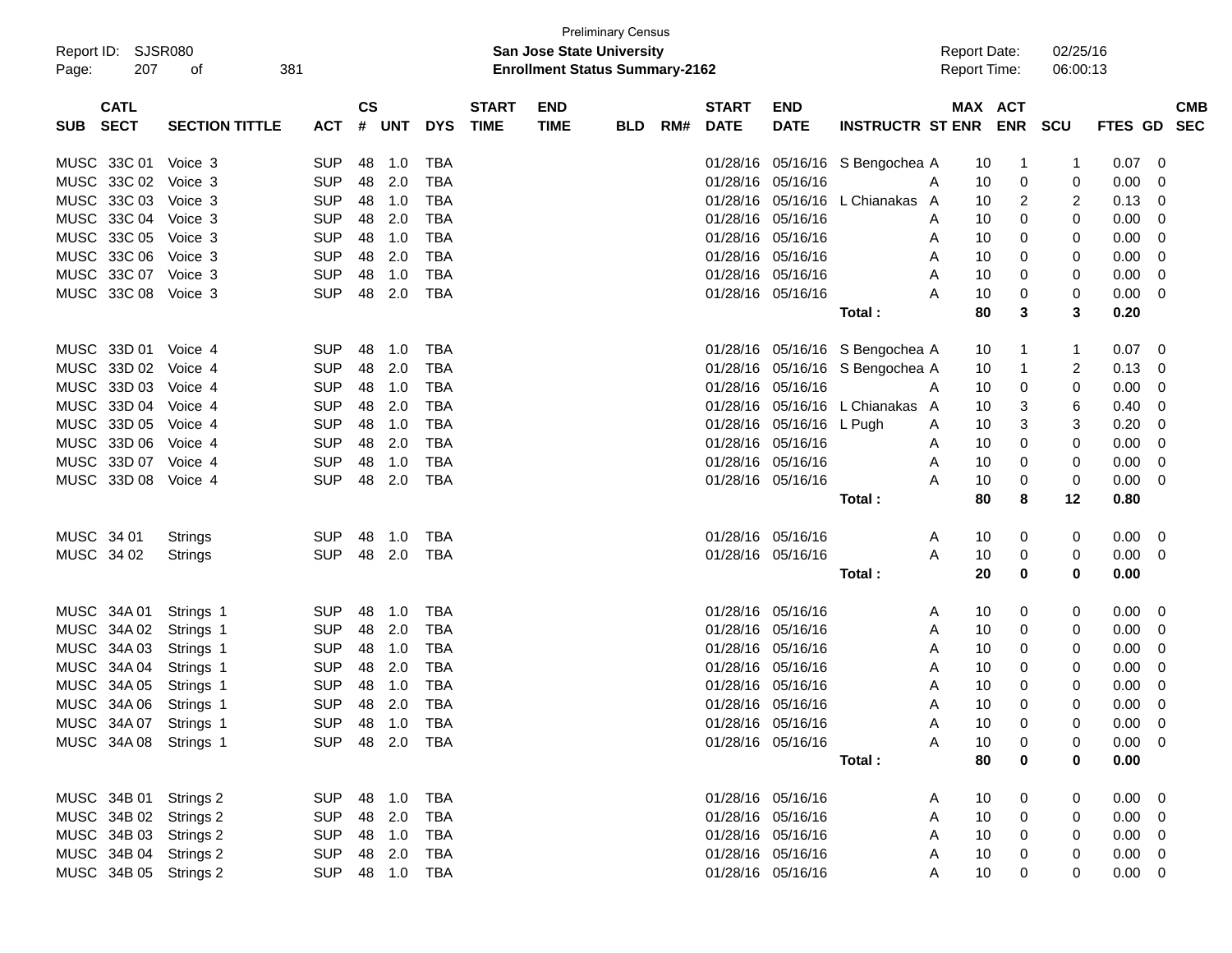| <b>Preliminary Census</b><br><b>SJSR080</b><br>02/25/16<br><b>San Jose State University</b><br><b>Report Date:</b> |                       |                |               |            |            |              |                                       |            |     |                   |                           |                             |   |                     |              |                |                |                         |            |
|--------------------------------------------------------------------------------------------------------------------|-----------------------|----------------|---------------|------------|------------|--------------|---------------------------------------|------------|-----|-------------------|---------------------------|-----------------------------|---|---------------------|--------------|----------------|----------------|-------------------------|------------|
| Report ID:                                                                                                         |                       |                |               |            |            |              |                                       |            |     |                   |                           |                             |   |                     |              |                |                |                         |            |
| 208<br>Page:                                                                                                       | 381<br>оf             |                |               |            |            |              | <b>Enrollment Status Summary-2162</b> |            |     |                   |                           |                             |   | <b>Report Time:</b> |              | 06:00:13       |                |                         |            |
|                                                                                                                    |                       |                |               |            |            |              |                                       |            |     |                   |                           |                             |   |                     |              |                |                |                         |            |
| <b>CATL</b>                                                                                                        |                       |                | $\mathsf{cs}$ |            |            | <b>START</b> | <b>END</b>                            |            |     | <b>START</b>      | <b>END</b>                |                             |   | MAX ACT             |              |                |                |                         | <b>CMB</b> |
| <b>SECT</b><br><b>SUB</b>                                                                                          | <b>SECTION TITTLE</b> | ACT            | #             | <b>UNT</b> | <b>DYS</b> | <b>TIME</b>  | <b>TIME</b>                           | <b>BLD</b> | RM# | <b>DATE</b>       | <b>DATE</b>               | <b>INSTRUCTR ST ENR ENR</b> |   |                     |              | <b>SCU</b>     | FTES GD        |                         | <b>SEC</b> |
|                                                                                                                    |                       |                |               |            |            |              |                                       |            |     |                   |                           |                             |   |                     |              |                |                |                         |            |
| MUSC 34B 06 Strings 2                                                                                              |                       | <b>SUP</b>     | 48            | 2.0        | <b>TBA</b> |              |                                       |            |     | 01/28/16 05/16/16 |                           |                             | A | 10                  | 0            | 0              | 0.00           | 0                       |            |
| MUSC 34B 07 Strings 2                                                                                              |                       | <b>SUP</b>     |               | 48 1.0     | <b>TBA</b> |              |                                       |            |     | 01/28/16 05/16/16 |                           |                             | A | 10                  | 0            | 0              | 0.00           | $\mathbf 0$             |            |
| MUSC 34B 08 Strings 2                                                                                              |                       | <b>SUP</b>     |               | 48 2.0     | <b>TBA</b> |              |                                       |            |     |                   | 01/28/16 05/16/16 B Moyer |                             | A | 10                  | $\mathbf{1}$ | $\overline{2}$ | 0.13           | - 0                     |            |
|                                                                                                                    |                       |                |               |            |            |              |                                       |            |     |                   |                           | Total:                      |   | 80                  | 1            | $\mathbf{2}$   | 0.13           |                         |            |
|                                                                                                                    |                       |                |               |            |            |              |                                       |            |     |                   |                           |                             |   |                     |              |                |                |                         |            |
| MUSC 34C 01 Strings 3                                                                                              |                       | <b>SUP</b>     | 48            | 1.0        | <b>TBA</b> |              |                                       |            |     |                   | 01/28/16 05/16/16 S Lin   |                             | A | 10                  | 1            |                | 0.07           | $\overline{0}$          |            |
| MUSC 34C 02 Strings 3                                                                                              |                       | <b>SUP</b>     | 48            | 2.0        | <b>TBA</b> |              |                                       |            |     | 01/28/16 05/16/16 |                           |                             | A | 10                  | 0            | 0              | 0.00           | $\mathbf 0$             |            |
| MUSC 34C 03 Strings 3                                                                                              |                       | <b>SUP</b>     |               | 48 1.0     | <b>TBA</b> |              |                                       |            |     |                   | 01/28/16 05/16/16         |                             | A | 10                  | 0            | 0              | 0.00           | $\mathbf{0}$            |            |
| MUSC 34C 04 Strings 3                                                                                              |                       | <b>SUP</b>     |               | 48 2.0     | <b>TBA</b> |              |                                       |            |     | 01/28/16 05/16/16 |                           |                             | A | 10                  | 0            | 0              | 0.00           | $\mathbf{0}$            |            |
| MUSC 34C 05 Strings 3                                                                                              |                       | <b>SUP</b>     |               | 48 1.0     | <b>TBA</b> |              |                                       |            |     | 01/28/16 05/16/16 |                           |                             | A | 10                  | 0            | 0              | 0.00           | $\overline{0}$          |            |
| MUSC 34C 06 Strings 3                                                                                              |                       | <b>SUP</b>     | 48            | 2.0        | <b>TBA</b> |              |                                       |            |     | 01/28/16 05/16/16 |                           |                             | A | 10                  | 0            | 0              | 0.00           | $\overline{0}$          |            |
| MUSC 34C 07 Strings 3                                                                                              |                       | <b>SUP</b>     | 48            | 1.0        | <b>TBA</b> |              |                                       |            |     | 01/28/16 05/16/16 |                           |                             | A | 10                  | 0            | 0              | 0.00           | $\overline{0}$          |            |
| MUSC 34C 08 Strings 3                                                                                              |                       | <b>SUP</b>     | 48            | 2.0        | <b>TBA</b> |              |                                       |            |     | 01/28/16 05/16/16 |                           |                             | А | 10                  | 0            | 0              | 0.00           | 0                       |            |
|                                                                                                                    |                       |                |               |            |            |              |                                       |            |     |                   |                           | Total:                      |   | 80                  | 1            | 1              | 0.07           |                         |            |
| MUSC 34D 01 Strings 4                                                                                              |                       | <b>SUP</b>     | 48            | 1.0        | TBA        |              |                                       |            |     |                   | 01/28/16 05/16/16 S Lin   |                             | A | 10                  | 1            | -1             | 0.07           | $\overline{0}$          |            |
| MUSC 34D 02 Strings 4                                                                                              |                       | <b>SUP</b>     | 48            | 2.0        | <b>TBA</b> |              |                                       |            |     | 01/28/16 05/16/16 |                           |                             | A | 10                  | 0            | 0              | 0.00           | $\mathbf 0$             |            |
| MUSC 34D 03 Strings 4                                                                                              |                       | <b>SUP</b>     |               | 48 1.0     | <b>TBA</b> |              |                                       |            |     | 01/28/16 05/16/16 |                           |                             | Α | 10                  | 0            | 0              | 0.00           | $\mathbf{0}$            |            |
| MUSC 34D 04 Strings 4                                                                                              |                       | <b>SUP</b>     | 48            | 2.0        | <b>TBA</b> |              |                                       |            |     |                   | 01/28/16 05/16/16         | P Ehrlich                   | A | 10                  | 1            | 2              | 0.13           | 0                       |            |
| MUSC 34D 05 Strings 4                                                                                              |                       | <b>SUP</b>     |               | 48 1.0     | <b>TBA</b> |              |                                       |            |     | 01/28/16 05/16/16 |                           |                             | A | 10                  | 0            | 0              | 0.00           | 0                       |            |
| MUSC 34D 06 Strings 4                                                                                              |                       | <b>SUP</b>     | 48            | 2.0        | <b>TBA</b> |              |                                       |            |     | 01/28/16 05/16/16 |                           |                             | A | 10                  | 0            | 0              | 0.00           | $\mathbf{0}$            |            |
| MUSC 34D 07 Strings 4                                                                                              |                       | <b>SUP</b>     | 48            | 1.0        | <b>TBA</b> |              |                                       |            |     | 01/28/16 05/16/16 |                           |                             | A | 10                  | 0            | 0              | 0.00           | $\mathbf{0}$            |            |
| MUSC 34D 08 Strings 4                                                                                              |                       | <b>SUP</b>     | 48            | 2.0        | <b>TBA</b> |              |                                       |            |     | 01/28/16 05/16/16 |                           |                             | А | 10                  | 0            | 0              | 0.00           | 0                       |            |
|                                                                                                                    |                       |                |               |            |            |              |                                       |            |     |                   |                           | Total:                      |   | 80                  | $\mathbf{2}$ | 3              | 0.20           |                         |            |
|                                                                                                                    |                       |                |               |            |            |              |                                       |            |     |                   |                           |                             |   |                     |              |                |                |                         |            |
| MUSC 35 01                                                                                                         | Woodwinds             | <b>SUP</b>     | 48            | 1.0        | TBA        |              |                                       |            |     | 01/28/16 05/16/16 |                           |                             | A | 10                  | 0            | 0              | 0.00           | $\overline{\mathbf{0}}$ |            |
| MUSC 3502                                                                                                          | Woodwinds             | <b>SUP</b>     |               | 48 2.0     | TBA        |              |                                       |            |     | 01/28/16 05/16/16 |                           |                             | А | 10                  | 0            | 0              | 0.00           | $\overline{\mathbf{0}}$ |            |
|                                                                                                                    |                       |                |               |            |            |              |                                       |            |     |                   |                           | Total:                      |   | 20                  | 0            | 0              | 0.00           |                         |            |
| MUSC 35A 01                                                                                                        | Woodwinds 1           | <b>SUP</b>     |               | 48 1.0     | TBA        |              |                                       |            |     | 01/28/16 05/16/16 |                           |                             | A | 10                  | 0            | 0              | $0.00 \quad 0$ |                         |            |
|                                                                                                                    |                       | SUP 48 2.0 TBA |               |            |            |              |                                       |            |     | 01/28/16 05/16/16 |                           |                             |   |                     |              | $\overline{0}$ |                |                         |            |
| MUSC 35A 02 Woodwinds 1                                                                                            |                       |                |               |            |            |              |                                       |            |     |                   |                           |                             | Α | 10 <sup>1</sup>     | $\mathbf 0$  |                | $0.00 \t 0$    |                         |            |
| MUSC 35A 03 Woodwinds 1                                                                                            |                       | <b>SUP</b>     |               | 48 1.0     | TBA        |              |                                       |            |     | 01/28/16 05/16/16 |                           |                             | A | 10                  | 0            | 0              | $0.00 \quad 0$ |                         |            |
| MUSC 35A 04 Woodwinds 1                                                                                            |                       | <b>SUP</b>     | 48            | 2.0        | TBA        |              |                                       |            |     |                   | 01/28/16 05/16/16         |                             | A | 10                  | 0            | 0              | 0.00           | - 0                     |            |
| MUSC 35A 05                                                                                                        | Woodwinds 1           | <b>SUP</b>     |               | 48 1.0     | TBA        |              |                                       |            |     |                   | 01/28/16 05/16/16         |                             | A | 10                  | 0            | 0              | 0.00           | $\overline{0}$          |            |
| MUSC 35A 06                                                                                                        | Woodwinds 1           | <b>SUP</b>     | 48            | 2.0        | TBA        |              |                                       |            |     |                   | 01/28/16 05/16/16         |                             | A | 10                  |              |                | 0.00           | - 0                     |            |
| MUSC 35A 07                                                                                                        | Woodwinds 1           | <b>SUP</b>     | 48            | 1.0        | TBA        |              |                                       |            |     | 01/28/16 05/16/16 |                           |                             | Α | 10                  |              | 0              | 0.00           | - 0                     |            |
| MUSC 35A 08                                                                                                        | Woodwinds 1           | <b>SUP</b>     | 48            | 2.0        | TBA        |              |                                       |            |     | 01/28/16 05/16/16 |                           |                             | Α | 10                  | 0            | 0              | 0.00           | $\overline{\mathbf{0}}$ |            |
| MUSC 35A 09                                                                                                        | Woodwinds 1           | <b>SUP</b>     |               | 48 1.0     | TBA        |              |                                       |            |     | 01/28/16 05/16/16 |                           |                             | Α | 10                  | 0            | 0              | 0.00           | $\overline{\mathbf{0}}$ |            |
| MUSC 35A 10 Woodwinds 1                                                                                            |                       | <b>SUP</b>     |               |            | 48 2.0 TBA |              |                                       |            |     | 01/28/16 05/16/16 |                           |                             | A | 10                  | 0            | 0              | $0.00 \t 0$    |                         |            |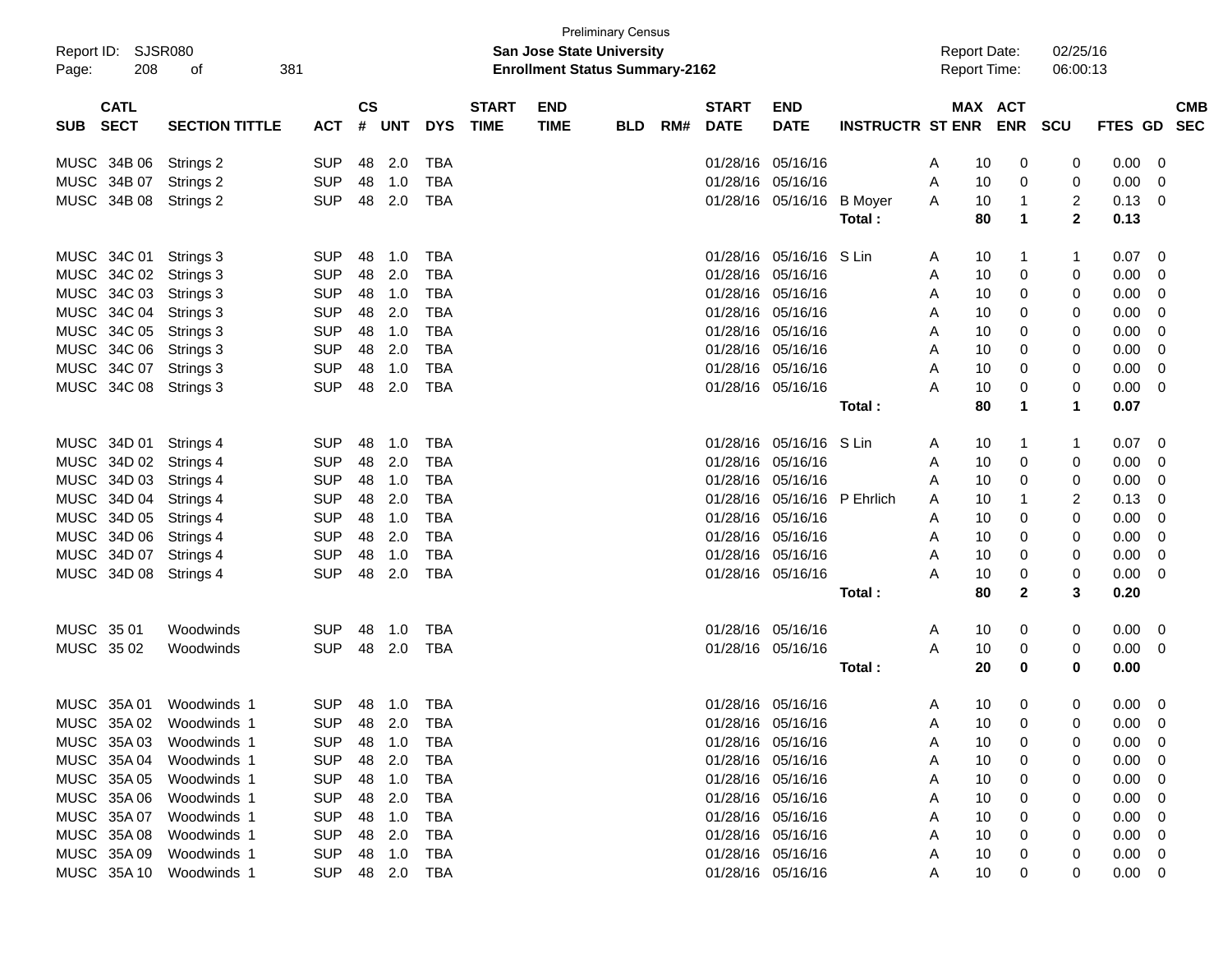| Report ID:<br>Page:                      | SJSR080<br>209<br>οf    | 381        |               |                |            |                             |                           | <b>Preliminary Census</b><br><b>San Jose State University</b><br><b>Enrollment Status Summary-2162</b> |     |                             |                             |                                 | <b>Report Date:</b><br>Report Time: |         |            | 02/25/16<br>06:00:13 |                |                          |
|------------------------------------------|-------------------------|------------|---------------|----------------|------------|-----------------------------|---------------------------|--------------------------------------------------------------------------------------------------------|-----|-----------------------------|-----------------------------|---------------------------------|-------------------------------------|---------|------------|----------------------|----------------|--------------------------|
| <b>CATL</b><br><b>SECT</b><br><b>SUB</b> | <b>SECTION TITTLE</b>   | <b>ACT</b> | $\mathsf{cs}$ | # UNT          | <b>DYS</b> | <b>START</b><br><b>TIME</b> | <b>END</b><br><b>TIME</b> | <b>BLD</b>                                                                                             | RM# | <b>START</b><br><b>DATE</b> | <b>END</b><br><b>DATE</b>   | <b>INSTRUCTR ST ENR</b>         |                                     | MAX ACT | <b>ENR</b> | <b>SCU</b>           | FTES GD        | <b>CMB</b><br><b>SEC</b> |
|                                          |                         |            |               |                |            |                             |                           |                                                                                                        |     |                             |                             | Total:                          |                                     | 100     | 0          | 0                    | 0.00           |                          |
| MUSC 35B 01                              | Woodwinds 2             | <b>SUP</b> | 48            | 1.0            | <b>TBA</b> |                             |                           |                                                                                                        |     | 01/28/16                    | 05/16/16                    |                                 | A                                   | 10      | 0          | 0                    | 0.00           | 0                        |
| MUSC 35B 02                              | Woodwinds 2             | <b>SUP</b> | 48            | 2.0            | <b>TBA</b> |                             |                           |                                                                                                        |     | 01/28/16                    | 05/16/16                    |                                 | A                                   | 10      | 0          | 0                    | 0.00           | 0                        |
| MUSC 35B 03                              | Woodwinds 2             | <b>SUP</b> | 48            | 1.0            | <b>TBA</b> |                             |                           |                                                                                                        |     | 01/28/16                    | 05/16/16 M Adduci           |                                 | A                                   | 10      | 1          | -1                   | 0.07           | 0                        |
| MUSC 35B 04                              | Woodwinds 2             | <b>SUP</b> | 48            | 2.0            | <b>TBA</b> |                             |                           |                                                                                                        |     | 01/28/16                    | 05/16/16                    |                                 | A                                   | 10      | 0          | 0                    | 0.00           | 0                        |
| MUSC 35B 05                              | Woodwinds 2             | <b>SUP</b> | 48            | 1.0            | <b>TBA</b> |                             |                           |                                                                                                        |     | 01/28/16                    | 05/16/16                    | J Averett                       | A                                   | 10      | 2          | 2                    | 0.13           | 0                        |
| MUSC 35B 06                              | Woodwinds 2             | <b>SUP</b> | 48            | 2.0            | <b>TBA</b> |                             |                           |                                                                                                        |     | 01/28/16                    | 05/16/16                    |                                 | A                                   | 10      | 0          | 0                    | 0.00           | 0                        |
| MUSC 35B 07                              | Woodwinds 2             | <b>SUP</b> | 48            | 1.0            | <b>TBA</b> |                             |                           |                                                                                                        |     | 01/28/16                    | 05/16/16 Y Chou             |                                 | A                                   | 10      | 1          | 1                    | 0.07           | 0                        |
| MUSC 35B 08                              | Woodwinds 2             | <b>SUP</b> | 48            | 2.0            | <b>TBA</b> |                             |                           |                                                                                                        |     | 01/28/16                    | 05/16/16 Y Chou             |                                 | A                                   | 10      | 1          | 2                    | 0.13           | 0                        |
| MUSC 35B 09                              | Woodwinds 2             | <b>SUP</b> | 48            | 1.0            | <b>TBA</b> |                             |                           |                                                                                                        |     | 01/28/16                    | 05/16/16                    | M Hernandez A                   |                                     | 10      | 3          | 3                    | 0.20           | 0                        |
| MUSC 35B 10                              | Woodwinds 2             | <b>SUP</b> | 48            | 2.0            | <b>TBA</b> |                             |                           |                                                                                                        |     |                             | 01/28/16 05/16/16           |                                 | A                                   | 10      | 0          | 0                    | 0.00           | 0                        |
|                                          |                         |            |               |                |            |                             |                           |                                                                                                        |     |                             |                             | Total :                         |                                     | 100     | 8          | 9                    | 0.60           |                          |
|                                          |                         |            |               |                |            |                             |                           |                                                                                                        |     |                             |                             |                                 |                                     |         |            |                      |                |                          |
| MUSC 35C 01                              | Woodwinds 3             | <b>SUP</b> | 48            | 1.0            | <b>TBA</b> |                             |                           |                                                                                                        |     | 01/28/16 05/16/16           |                             |                                 | A                                   | 10      | 0          | 0                    | 0.00           | 0                        |
| MUSC 35C 02                              | Woodwinds 3             | <b>SUP</b> | 48            | 2.0            | <b>TBA</b> |                             |                           |                                                                                                        |     | 01/28/16                    | 05/16/16                    |                                 | A                                   | 10      | 0          | 0                    | 0.00           | 0                        |
| MUSC 35C 03                              | Woodwinds 3             | <b>SUP</b> | 48            | 1.0            | <b>TBA</b> |                             |                           |                                                                                                        |     | 01/28/16 05/16/16           |                             |                                 | A                                   | 10      | 0          | 0                    | 0.00           | 0                        |
| MUSC 35C 04                              | Woodwinds 3             | <b>SUP</b> | 48            | 2.0            | <b>TBA</b> |                             |                           |                                                                                                        |     | 01/28/16 05/16/16           |                             |                                 | A                                   | 10      | 0          | 0                    | 0.00           | 0                        |
| MUSC 35C 05                              | Woodwinds 3             | <b>SUP</b> | 48            | 1.0            | <b>TBA</b> |                             |                           |                                                                                                        |     | 01/28/16                    | 05/16/16                    | J Averett                       | A                                   | 10      | 2          | 2                    | 0.13           | 0                        |
| MUSC 35C 06                              | Woodwinds 3             | <b>SUP</b> | 48            | 2.0            | <b>TBA</b> |                             |                           |                                                                                                        |     | 01/28/16                    | 05/16/16                    |                                 | A                                   | 10      | 0          | 0                    | 0.00           | 0                        |
| MUSC 35C 07                              | Woodwinds 3             | <b>SUP</b> | 48            | 1.0            | <b>TBA</b> |                             |                           |                                                                                                        |     | 01/28/16 05/16/16           |                             |                                 | A                                   | 10      | 0          | 0                    | 0.00           | 0                        |
| MUSC 35C 08                              | Woodwinds 3             | <b>SUP</b> | 48            | 2.0            | <b>TBA</b> |                             |                           |                                                                                                        |     | 01/28/16                    | 05/16/16                    | Y Chou                          | A                                   | 10      | 1          | 2                    | 0.13           | 0                        |
| MUSC 35C 09                              | Woodwinds 3             | <b>SUP</b> | 48            | 1.0            | <b>TBA</b> |                             |                           |                                                                                                        |     | 01/28/16 05/16/16           |                             |                                 | A                                   | 10      | 0          | 0                    | 0.00           | 0                        |
| MUSC 35C 10                              | Woodwinds 3             | <b>SUP</b> | 48            | 2.0            | <b>TBA</b> |                             |                           |                                                                                                        |     |                             | 01/28/16 05/16/16           |                                 | Α                                   | 10      | 0          | 0                    | 0.00           | 0                        |
|                                          |                         |            |               |                |            |                             |                           |                                                                                                        |     |                             |                             | Total:                          |                                     | 100     | 3          | 4                    | 0.27           |                          |
| MUSC 35D 01                              | Woodwinds 4             | <b>SUP</b> | 48            | 1.0            | TBA        |                             |                           |                                                                                                        |     | 01/28/16                    | 05/16/16                    |                                 | A                                   | 10      | 0          | 0                    | 0.00           | 0                        |
| MUSC                                     | 35D 02<br>Woodwinds 4   | <b>SUP</b> | 48            | 2.0            | <b>TBA</b> |                             |                           |                                                                                                        |     | 01/28/16                    | 05/16/16                    |                                 | A                                   | 10      | 0          | 0                    | 0.00           | 0                        |
| <b>MUSC</b>                              | 35D 03<br>Woodwinds 4   | <b>SUP</b> | 48            | 1.0            | <b>TBA</b> |                             |                           |                                                                                                        |     | 01/28/16                    | 05/16/16                    |                                 | A                                   | 10      | 0          | 0                    | 0.00           | 0                        |
| MUSC 35D 04                              | Woodwinds 4             | <b>SUP</b> | 48            | 2.0            | <b>TBA</b> |                             |                           |                                                                                                        |     | 01/28/16 05/16/16           |                             |                                 | A                                   | 10      | 0          | 0                    | 0.00           | 0                        |
| MUSC 35D 05                              | Woodwinds 4             | <b>SUP</b> | 48            | 1.0            | <b>IBA</b> |                             |                           |                                                                                                        |     |                             | 01/28/16 05/16/16 J Averett |                                 | A                                   | 10      | 2          | 2                    | $0.13 \quad 0$ |                          |
| MUSC 35D 06                              | Woodwinds 4             | <b>SUP</b> | 48            | 2.0            | TBA        |                             |                           |                                                                                                        |     |                             | 01/28/16 05/16/16 J Averett |                                 | A                                   | 10      |            | 2                    | $0.13 \ 0$     |                          |
| MUSC 35D 07                              | Woodwinds 4             | <b>SUP</b> |               | 48 1.0         | TBA        |                             |                           |                                                                                                        |     | 01/28/16 05/16/16           |                             |                                 | Α                                   | 10      | 0          | 0                    | 0.00           | - 0                      |
| MUSC 35D 08                              | Woodwinds 4             | <b>SUP</b> |               | 48 2.0         | TBA        |                             |                           |                                                                                                        |     | 01/28/16 05/16/16           |                             |                                 | Α                                   | 10      | 0          | 0                    | 0.00           | - 0                      |
| MUSC 35D 09                              | Woodwinds 4             | <b>SUP</b> |               | 48 1.0         | TBA        |                             |                           |                                                                                                        |     |                             |                             | 01/28/16 05/16/16 M Hernandez A |                                     | 10      |            |                      | $0.07 \quad 0$ |                          |
|                                          | MUSC 35D 10 Woodwinds 4 | <b>SUP</b> |               | 48 2.0         | TBA        |                             |                           |                                                                                                        |     |                             |                             | 01/28/16 05/16/16 M Hernandez A |                                     | 10      |            | 2                    | $0.13 \quad 0$ |                          |
|                                          |                         |            |               |                |            |                             |                           |                                                                                                        |     |                             |                             | Total:                          |                                     | 100     | 5          | $\overline{7}$       | 0.47           |                          |
|                                          |                         |            |               |                |            |                             |                           |                                                                                                        |     |                             |                             |                                 |                                     |         |            |                      |                |                          |
| MUSC 36 01                               | <b>Brass</b>            |            |               | SUP 48 1.0 TBA |            |                             |                           |                                                                                                        |     |                             | 01/28/16 05/16/16 K Adduci  |                                 | A                                   | 10      | 0          | 0                    | $0.00 \t 0$    |                          |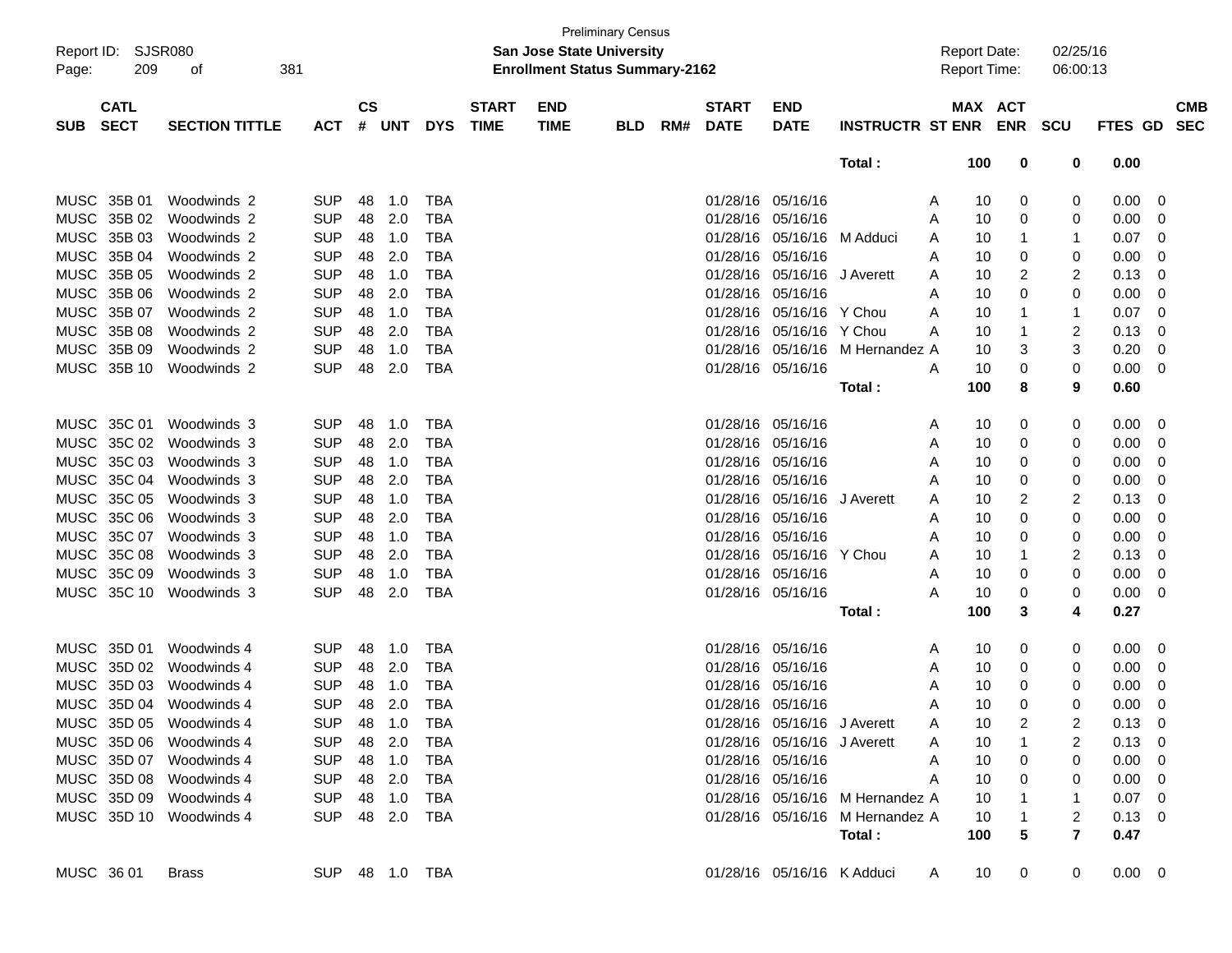| Report ID:<br>210<br>Page:                                                                                                                                           | SJSR080<br>381<br>оf                                                                 |                                                                                                                  |                                              |                                                      |                                                                                                              |                             | <b>San Jose State University</b><br><b>Enrollment Status Summary-2162</b> | <b>Preliminary Census</b> |     |                                                                                                                            |                                                                                                                                     |                                 | <b>Report Date:</b><br>Report Time:  |                                                                                                            | 02/25/16<br>06:00:13                                           |                                                                                       |                                      |            |
|----------------------------------------------------------------------------------------------------------------------------------------------------------------------|--------------------------------------------------------------------------------------|------------------------------------------------------------------------------------------------------------------|----------------------------------------------|------------------------------------------------------|--------------------------------------------------------------------------------------------------------------|-----------------------------|---------------------------------------------------------------------------|---------------------------|-----|----------------------------------------------------------------------------------------------------------------------------|-------------------------------------------------------------------------------------------------------------------------------------|---------------------------------|--------------------------------------|------------------------------------------------------------------------------------------------------------|----------------------------------------------------------------|---------------------------------------------------------------------------------------|--------------------------------------|------------|
| <b>CATL</b><br><b>SECT</b><br><b>SUB</b>                                                                                                                             | <b>SECTION TITTLE</b>                                                                | <b>ACT</b>                                                                                                       | <b>CS</b><br>#                               | <b>UNT</b>                                           | <b>DYS</b>                                                                                                   | <b>START</b><br><b>TIME</b> | <b>END</b><br><b>TIME</b>                                                 | <b>BLD</b>                | RM# | <b>START</b><br><b>DATE</b>                                                                                                | <b>END</b><br><b>DATE</b>                                                                                                           | <b>INSTRUCTR ST ENR</b>         |                                      | MAX ACT                                                                                                    | ENR SCU                                                        | FTES GD SEC                                                                           |                                      | <b>CMB</b> |
| MUSC 36 02                                                                                                                                                           | Brass                                                                                | <b>SUP</b>                                                                                                       |                                              | 48 2.0                                               | TBA                                                                                                          |                             |                                                                           |                           |     |                                                                                                                            | 01/28/16 05/16/16                                                                                                                   | K Adduci<br>Total:              | A                                    | 10<br>0<br>20<br>0                                                                                         | 0<br>0                                                         | 0.00<br>0.00                                                                          | 0                                    |            |
| MUSC 36B 01<br>MUSC 36B 02<br>MUSC 36B 03<br>MUSC 36B 04<br>MUSC 36B 05<br><b>MUSC</b><br>36B 06<br>MUSC 36B 07                                                      | Brass 1<br>Brass 1<br>Brass 1<br>Brass 1<br>Brass 1<br>Brass 1<br>Brass 1            | <b>SUP</b><br><b>SUP</b><br><b>SUP</b><br><b>SUP</b><br><b>SUP</b><br><b>SUP</b><br><b>SUP</b>                   | 48<br>48<br>48<br>48<br>48<br>48<br>48       | 1.0<br>2.0<br>1.0<br>2.0<br>1.0<br>2.0<br>1.0        | <b>TBA</b><br><b>TBA</b><br><b>TBA</b><br><b>TBA</b><br><b>TBA</b><br><b>TBA</b><br><b>TBA</b>               |                             |                                                                           |                           |     | 01/28/16<br>01/28/16<br>01/28/16 05/16/16<br>01/28/16 05/16/16<br>01/28/16<br>01/28/16 05/16/16<br>01/28/16 05/16/16       | 05/16/16 K Adduci<br>05/16/16<br>05/16/16                                                                                           | T Hornig                        | A<br>A<br>A<br>A<br>A<br>A<br>A      | 10<br>1<br>10<br>0<br>10<br>0<br>10<br>0<br>10<br>2<br>10<br>0<br>0<br>10                                  | $\mathbf 1$<br>0<br>0<br>0<br>2<br>0<br>0                      | 0.07<br>0.00<br>0.00<br>0.00<br>0.13<br>0.00<br>0.00                                  | 0<br>0<br>0<br>0<br>0<br>0<br>0      |            |
| MUSC 36B 08                                                                                                                                                          | Brass 1                                                                              | <b>SUP</b>                                                                                                       | 48                                           | 2.0                                                  | <b>TBA</b>                                                                                                   |                             |                                                                           |                           |     | 01/28/16 05/16/16                                                                                                          |                                                                                                                                     | Total:                          | Α                                    | 10<br>0<br>80<br>3                                                                                         | 0<br>3                                                         | 0.00<br>0.20                                                                          | 0                                    |            |
| MUSC 36C 01<br>36C 02<br><b>MUSC</b><br>MUSC 36C 03<br>MUSC 36C 04<br>36C 05<br><b>MUSC</b><br><b>MUSC</b><br>36C 06<br>MUSC 36C 07<br>MUSC 36C 08                   | Brass 2<br>Brass 2<br>Brass 2<br>Brass 2<br>Brass 2<br>Brass 2<br>Brass 2<br>Brass 2 | <b>SUP</b><br><b>SUP</b><br><b>SUP</b><br><b>SUP</b><br><b>SUP</b><br><b>SUP</b><br><b>SUP</b><br><b>SUP</b>     | 48<br>48<br>48<br>48<br>48<br>48<br>48<br>48 | 1.0<br>2.0<br>1.0<br>2.0<br>1.0<br>2.0<br>1.0<br>2.0 | <b>TBA</b><br><b>TBA</b><br><b>TBA</b><br><b>TBA</b><br><b>TBA</b><br><b>TBA</b><br><b>TBA</b><br><b>TBA</b> |                             |                                                                           |                           |     | 01/28/16 05/16/16<br>01/28/16 05/16/16<br>01/28/16 05/16/16<br>01/28/16 05/16/16<br>01/28/16 05/16/16<br>01/28/16 05/16/16 | 01/28/16 05/16/16 K Adduci<br>01/28/16 05/16/16                                                                                     | T Hornig<br>Total :             | A<br>A<br>A<br>A<br>Α<br>A<br>A<br>Α | 10<br>1<br>10<br>0<br>10<br>0<br>10<br>0<br>10<br>1<br>10<br>0<br>10<br>0<br>10<br>0<br>80<br>$\mathbf{2}$ | $\mathbf 1$<br>0<br>0<br>0<br>-1<br>0<br>0<br>0<br>$\mathbf 2$ | 0.07<br>0.00<br>0.00<br>0.00<br>0.07<br>0.00<br>0.00<br>0.00<br>0.13                  | 0<br>0<br>0<br>0<br>0<br>0<br>0<br>0 |            |
| MUSC 36D 01<br><b>MUSC</b><br>36D 02<br><b>MUSC</b><br>36D 03<br>MUSC 36D 04<br><b>MUSC</b><br>36D 05<br><b>MUSC</b><br>36D 06<br>MUSC 36D 07<br>MUSC 36D 08 Brass 3 | Brass 3<br>Brass 3<br>Brass 3<br>Brass 3<br>Brass 3<br>Brass 3<br>Brass 3            | <b>SUP</b><br><b>SUP</b><br><b>SUP</b><br><b>SUP</b><br><b>SUP</b><br><b>SUP</b><br><b>SUP</b><br>SUP 48 2.0 TBA | 48<br>48<br>48<br>48<br>48<br>48<br>48       | 1.0<br>2.0<br>1.0<br>2.0<br>1.0<br>2.0<br>1.0        | <b>TBA</b><br><b>TBA</b><br><b>TBA</b><br><b>TBA</b><br><b>TBA</b><br><b>TBA</b><br><b>TBA</b>               |                             |                                                                           |                           |     | 01/28/16 05/16/16<br>01/28/16<br>01/28/16 05/16/16<br>01/28/16 05/16/16<br>01/28/16 05/16/16<br>01/28/16 05/16/16          | 05/16/16<br>01/28/16 05/16/16<br>01/28/16 05/16/16                                                                                  | K Adduci<br>T Hornig<br>Total : | A<br>A<br>A<br>A<br>A<br>A<br>A<br>A | 10<br>0<br>10<br>1<br>10<br>0<br>10<br>0<br>10<br>1<br>10<br>0<br>10<br>0<br>10<br>0<br>80<br>$\mathbf{2}$ | 0<br>2<br>0<br>0<br>1<br>0<br>0<br>0<br>3                      | 0.00<br>0.13<br>0.00<br>0.00<br>0.07<br>0.00<br>0.00<br>$0.00 \quad 0$<br>0.20        | 0<br>0<br>0<br>0<br>0<br>0<br>0      |            |
| MUSC 36E 01 Brass 4<br>MUSC 36E 02 Brass 4<br>MUSC 36E 03<br>MUSC 36E 04<br>MUSC 36E 05 Brass 4<br>MUSC 36E 06 Brass 4                                               | Brass 4<br>Brass 4                                                                   | SUP 48 1.0 TBA<br><b>SUP</b><br><b>SUP</b><br><b>SUP</b><br><b>SUP</b><br>SUP 48 2.0 TBA                         |                                              | 48 2.0<br>48 1.0<br>48 2.0<br>48 1.0                 | TBA<br>TBA<br>TBA<br>TBA                                                                                     |                             |                                                                           |                           |     |                                                                                                                            | 01/28/16 05/16/16 K Adduci<br>01/28/16 05/16/16<br>01/28/16 05/16/16<br>01/28/16 05/16/16<br>01/28/16 05/16/16<br>01/28/16 05/16/16 |                                 | A<br>A<br>A<br>A<br>A<br>A           | 10<br>2<br>10<br>0<br>10<br>0<br>10<br>0<br>10<br>0<br>10<br>0                                             | 2<br>0<br>0<br>0<br>0<br>0                                     | $0.13 \ 0$<br>$0.00 \t 0$<br>$0.00 \t 0$<br>$0.00 \t 0$<br>$0.00 \t 0$<br>$0.00 \t 0$ |                                      |            |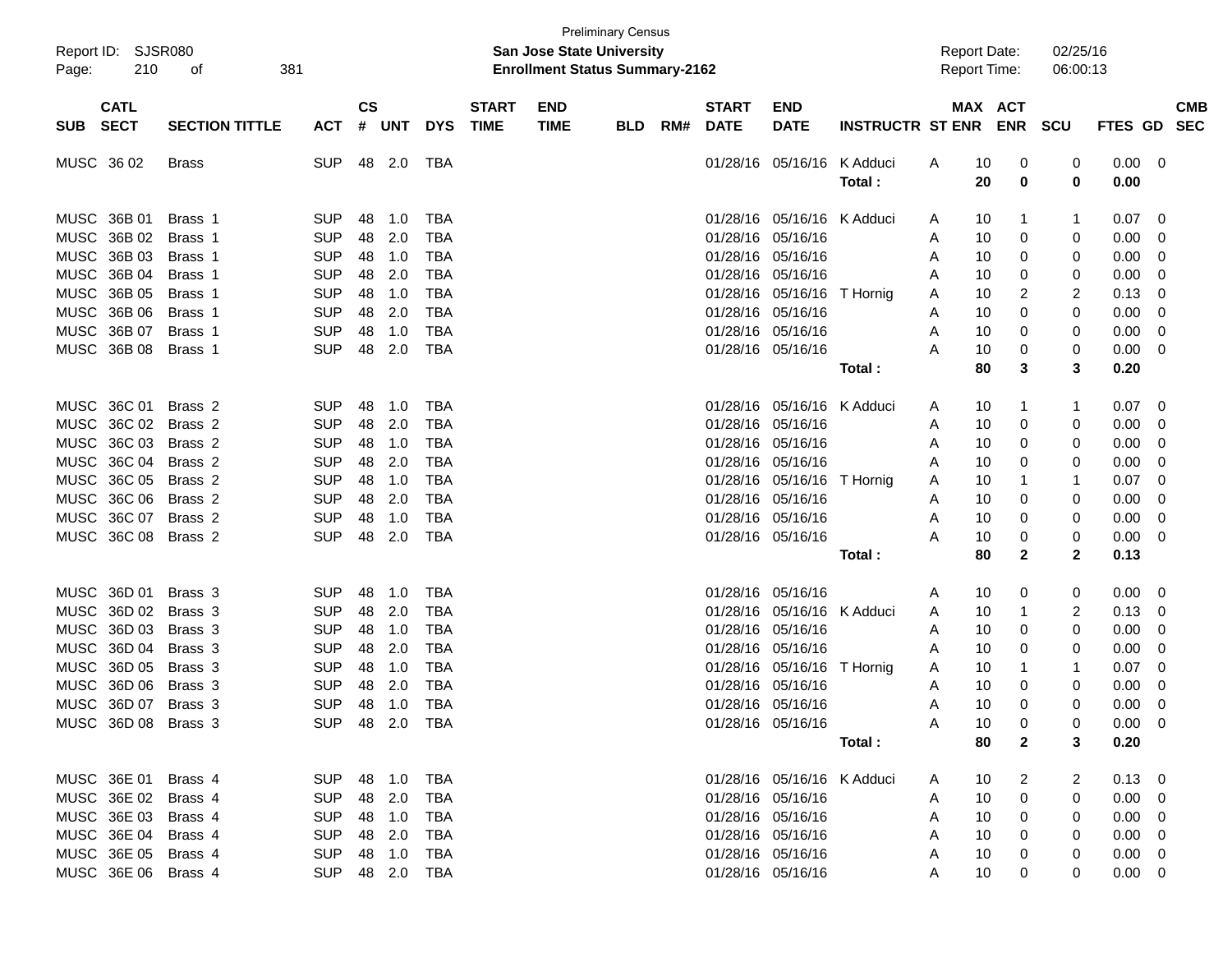| Report ID: SJSR080<br>Page:              | 211<br>of<br>381          |            |                    |        |              |                             | <b>San Jose State University</b><br><b>Enrollment Status Summary-2162</b> | <b>Preliminary Census</b> |     |                             |                           |                            | <b>Report Date:</b><br><b>Report Time:</b> |                       | 02/25/16<br>06:00:13    |                    |                           |
|------------------------------------------|---------------------------|------------|--------------------|--------|--------------|-----------------------------|---------------------------------------------------------------------------|---------------------------|-----|-----------------------------|---------------------------|----------------------------|--------------------------------------------|-----------------------|-------------------------|--------------------|---------------------------|
| <b>CATL</b><br><b>SECT</b><br><b>SUB</b> | <b>SECTION TITTLE</b>     | <b>ACT</b> | $\mathsf{cs}$<br># | UNT    | <b>DYS</b>   | <b>START</b><br><b>TIME</b> | <b>END</b><br><b>TIME</b>                                                 | <b>BLD</b>                | RM# | <b>START</b><br><b>DATE</b> | <b>END</b><br><b>DATE</b> | <b>INSTRUCTR ST ENR</b>    |                                            | MAX ACT<br><b>ENR</b> | SCU                     |                    | <b>CMB</b><br>FTES GD SEC |
| MUSC 36E 07                              | Brass 4                   | <b>SUP</b> | 48                 | 1.0    | TBA          |                             |                                                                           |                           |     |                             | 01/28/16 05/16/16         |                            | 10<br>A                                    | 0                     | 0                       | 0.00               | 0                         |
| MUSC 36E 08                              | Brass 4                   | <b>SUP</b> |                    | 48 2.0 | <b>TBA</b>   |                             |                                                                           |                           |     |                             | 01/28/16 05/16/16         | F Byram<br>Total:          | Α<br>10<br>80                              | 1<br>3                | 2<br>4                  | $0.13 \ 0$<br>0.27 |                           |
| MUSC 37 01                               | Percussion                | <b>SUP</b> | 48                 | 1.0    | TBA          |                             |                                                                           |                           |     |                             | 01/28/16 05/16/16         |                            | 10<br>A                                    | 0                     | 0                       | $0.00 \t 0$        |                           |
| MUSC 3702                                | Percussion                | <b>SUP</b> |                    | 48 2.0 | <b>TBA</b>   |                             |                                                                           |                           |     |                             | 01/28/16 05/16/16         |                            | A<br>10                                    | 0                     | 0                       | $0.00 \t 0$        |                           |
|                                          |                           |            |                    |        |              |                             |                                                                           |                           |     |                             |                           | Total:                     | 20                                         | 0                     | 0                       | 0.00               |                           |
| MUSC 37A 01                              | Percussion 1              | <b>SUP</b> | 48                 | 1.0    | TBA          |                             |                                                                           |                           |     |                             | 01/28/16 05/16/16         |                            | 48<br>A                                    | 0                     | 0                       | $0.00 \t 0$        |                           |
| MUSC 37A02                               | Percussion 1              | <b>SUP</b> |                    | 48 2.0 | <b>TBA</b>   |                             |                                                                           |                           |     |                             | 01/28/16 05/16/16         |                            | A<br>10                                    | 0                     | 0                       | $0.00 \t 0$        |                           |
|                                          |                           |            |                    |        |              |                             |                                                                           |                           |     |                             |                           | Total:                     | 58                                         | 0                     | 0                       | 0.00               |                           |
| MUSC 37B 01                              | Percussion 2              | <b>SUP</b> | 48                 | 1.0    | TBA          |                             |                                                                           |                           |     |                             |                           | 01/28/16 05/16/16 G Lemmon | 10<br>A                                    | $\mathbf 1$           | 1                       | 0.07               | - 0                       |
|                                          | MUSC 37B 02 Percussion 2  | <b>SUP</b> |                    | 48 2.0 | <b>TBA</b>   |                             |                                                                           |                           |     |                             |                           | 01/28/16 05/16/16 G Lemmon | 10<br>A                                    | 3                     | 6                       | 0.40               | 0                         |
|                                          |                           |            |                    |        |              |                             |                                                                           |                           |     |                             |                           | Total:                     | 20                                         | 4                     | $\overline{7}$          | 0.47               |                           |
| MUSC 37C 01                              | Percussion 3              | <b>SUP</b> | 48                 | 1.0    | TBA          |                             |                                                                           |                           |     |                             | 01/28/16 05/16/16         |                            | 10<br>Α                                    | 0                     | 0                       | $0.00 \t 0$        |                           |
|                                          | MUSC 37C 02 Percussion 3  | <b>SUP</b> |                    | 48 2.0 | <b>TBA</b>   |                             |                                                                           |                           |     |                             |                           | 01/28/16 05/16/16 G Lemmon | 10<br>A                                    | $\mathbf 1$           | $\overline{\mathbf{c}}$ | $0.13 \ 0$         |                           |
|                                          |                           |            |                    |        |              |                             |                                                                           |                           |     |                             |                           | Total:                     | 20                                         | $\mathbf 1$           | $\mathbf 2$             | 0.13               |                           |
| MUSC 37D 01                              | Percussion 4              | <b>SUP</b> | 48                 | 1.0    | TBA          |                             |                                                                           |                           |     |                             |                           | 01/28/16 05/16/16 G Lemmon | 10<br>A                                    | $\mathbf 1$           | 1                       | 0.07               | $\overline{\mathbf{0}}$   |
|                                          | MUSC 37D 02 Percussion 4  | <b>SUP</b> |                    | 48 2.0 | <b>TBA</b>   |                             |                                                                           |                           |     |                             |                           | 01/28/16 05/16/16 G Lemmon | 10<br>A                                    | $\mathbf{1}$          | $\overline{\mathbf{c}}$ | 0.13               | - 0                       |
|                                          |                           |            |                    |        |              |                             |                                                                           |                           |     |                             |                           | Total:                     | 20                                         | $\mathbf{2}$          | 3                       | 0.20               |                           |
| MUSC 38 01                               | Composition               | <b>SUP</b> | 48                 | 1.0    | TBA          |                             |                                                                           |                           |     |                             | 01/28/16 05/16/16         |                            | 10<br>A                                    | 0                     | 0                       | $0.00 \t 0$        |                           |
| MUSC 38 02                               | Composition               | <b>SUP</b> | 48                 | 2.0    | TBA          |                             |                                                                           |                           |     |                             | 01/28/16 05/16/16         |                            | 10<br>A                                    | 0                     | 0                       | 0.00               | 0                         |
|                                          |                           |            |                    |        |              |                             |                                                                           |                           |     |                             |                           | Total:                     | 20                                         | 0                     | 0                       | 0.00               |                           |
| MUSC 38B 01                              | Composition 1             | <b>SUP</b> | 48                 | 1.0    | TBA          |                             |                                                                           |                           |     | 01/28/16                    | 05/16/16                  | P Furman                   | 10<br>A                                    | -1                    | 1                       | 0.07               | 0                         |
|                                          | MUSC 38B 02 Composition 1 | <b>SUP</b> |                    | 48 2.0 | TBA          |                             |                                                                           |                           |     |                             | 01/28/16 05/16/16         |                            | 10<br>Α                                    | 0                     | 0                       | 0.00               | 0                         |
|                                          | MUSC 38B 03 Composition 1 | <b>SUP</b> |                    |        | 48  1.0  TBA |                             |                                                                           |                           |     |                             | 01/28/16 05/16/16 B Belet |                            | 10<br>Α                                    | 1                     |                         | $0.07$ 0           |                           |
|                                          | MUSC 38B 04 Composition 1 | <b>SUP</b> |                    |        | 48 2.0 TBA   |                             |                                                                           |                           |     |                             | 01/28/16 05/16/16         |                            | 10<br>Α                                    | 0                     | 0                       | $0.00 \t 0$        |                           |
|                                          |                           |            |                    |        |              |                             |                                                                           |                           |     |                             |                           | Total:                     | 40                                         | $\mathbf{2}$          | $\mathbf 2$             | 0.13               |                           |
|                                          | MUSC 38C 01 Composition 2 | <b>SUP</b> |                    | 48 1.0 | TBA          |                             |                                                                           |                           |     |                             |                           | 01/28/16 05/16/16 P Furman | 10<br>A                                    | -1                    | 1                       | 0.07               | $\overline{\mathbf{0}}$   |
|                                          | MUSC 38C 02 Composition 2 | <b>SUP</b> |                    | 48 2.0 | <b>TBA</b>   |                             |                                                                           |                           |     |                             | 01/28/16 05/16/16         |                            | 10<br>Α                                    | $\boldsymbol{0}$      | 0                       | $0.00 \t 0$        |                           |
|                                          | MUSC 38C 03 Composition 2 | <b>SUP</b> |                    | 48 1.0 | TBA          |                             |                                                                           |                           |     |                             | 01/28/16 05/16/16 B Belet |                            | 10<br>Α                                    | 2                     | 2                       | $0.13 \ 0$         |                           |
|                                          | MUSC 38C 04 Composition 2 | <b>SUP</b> |                    | 48 2.0 | TBA          |                             |                                                                           |                           |     |                             | 01/28/16 05/16/16         |                            | Α<br>10                                    | 0                     | 0                       | $0.00 \t 0$        |                           |
|                                          |                           |            |                    |        |              |                             |                                                                           |                           |     |                             |                           | Total:                     | 40                                         | 3                     | 3                       | 0.20               |                           |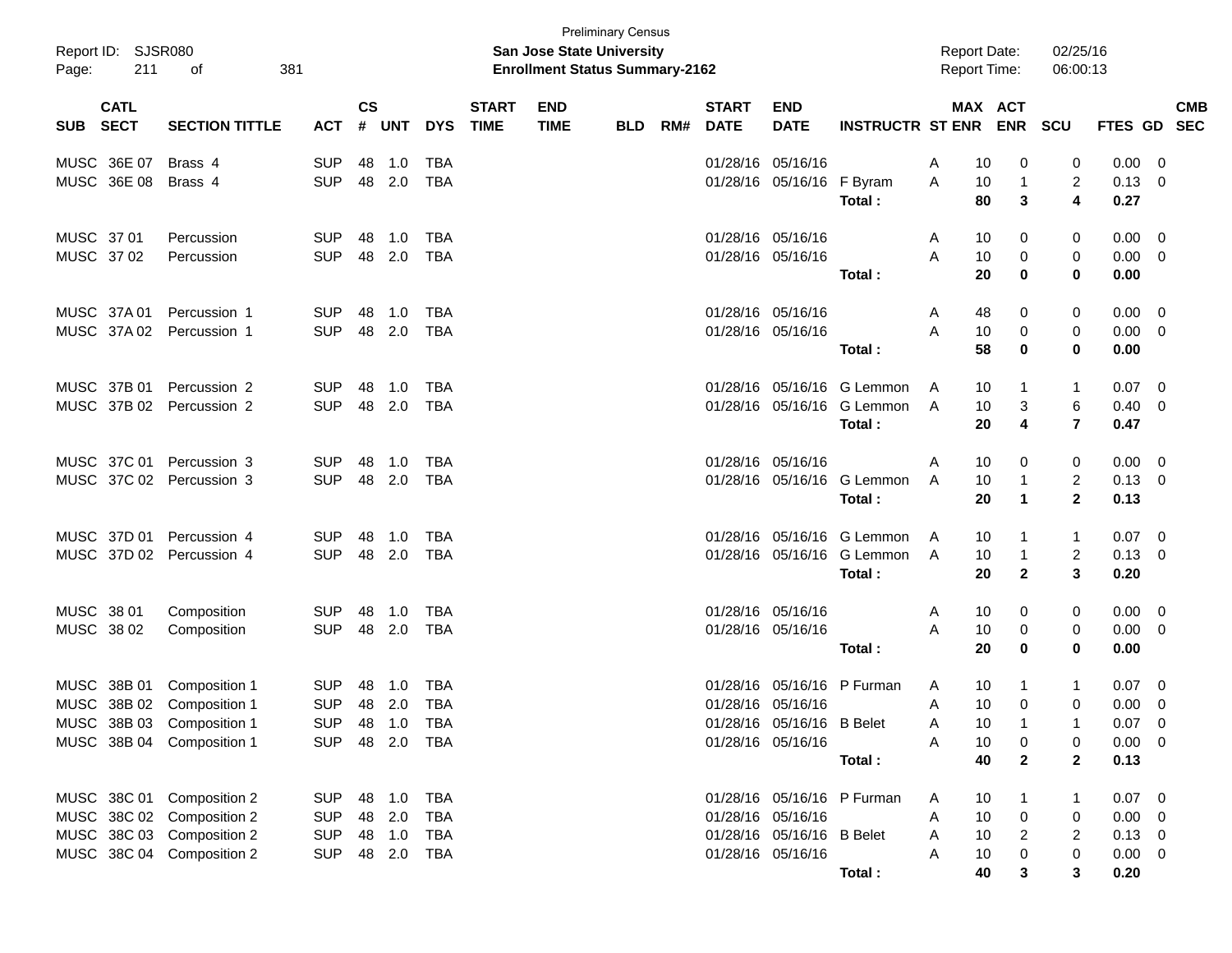| Report ID:                                     | <b>SJSR080</b>                 |                          |               |            |                          |              | <b>San Jose State University</b>      | <b>Preliminary Census</b> |     |                      |                      |                         |        | <b>Report Date:</b> |            | 02/25/16          |              |        |            |
|------------------------------------------------|--------------------------------|--------------------------|---------------|------------|--------------------------|--------------|---------------------------------------|---------------------------|-----|----------------------|----------------------|-------------------------|--------|---------------------|------------|-------------------|--------------|--------|------------|
| Page:                                          | 212<br>οf                      | 381                      |               |            |                          |              | <b>Enrollment Status Summary-2162</b> |                           |     |                      |                      |                         |        | Report Time:        |            | 06:00:13          |              |        |            |
| <b>CATL</b>                                    |                                |                          | $\mathsf{cs}$ |            |                          | <b>START</b> | <b>END</b>                            |                           |     | <b>START</b>         | <b>END</b>           |                         |        | <b>MAX</b>          | <b>ACT</b> |                   |              |        | <b>CMB</b> |
| <b>SECT</b><br><b>SUB</b>                      | <b>SECTION TITTLE</b>          | <b>ACT</b>               | #             | <b>UNT</b> | <b>DYS</b>               | <b>TIME</b>  | <b>TIME</b>                           | <b>BLD</b>                | RM# | <b>DATE</b>          | <b>DATE</b>          | <b>INSTRUCTR ST ENR</b> |        |                     | <b>ENR</b> | <b>SCU</b>        | FTES GD      |        | <b>SEC</b> |
|                                                |                                |                          |               |            |                          |              |                                       |                           |     |                      |                      |                         |        |                     |            |                   |              |        |            |
| 38D 01<br><b>MUSC</b><br>38D 02<br><b>MUSC</b> | Composition 3<br>Composition 3 | <b>SUP</b><br><b>SUP</b> | 48<br>48      | 1.0<br>2.0 | <b>TBA</b><br><b>TBA</b> |              |                                       |                           |     | 01/28/16<br>01/28/16 | 05/16/16<br>05/16/16 | P Furman                | A<br>Α | 10<br>10            | 1<br>0     | 1<br>0            | 0.07<br>0.00 | 0<br>0 |            |
| <b>MUSC</b><br>38D 03                          | Composition 3                  | <b>SUP</b>               | 48            | 1.0        | <b>TBA</b>               |              |                                       |                           |     | 01/28/16             | 05/16/16             | <b>B</b> Belet          | A      | 10                  | 2          | $\overline{c}$    | 0.13         | 0      |            |
| <b>MUSC</b><br>38D 04                          | Composition 3                  | <b>SUP</b>               | 48            | 2.0        | <b>TBA</b>               |              |                                       |                           |     |                      | 01/28/16 05/16/16    |                         | A      | 10                  | 0          | 0                 | 0.00         | 0      |            |
|                                                |                                |                          |               |            |                          |              |                                       |                           |     |                      |                      | Total:                  |        | 40                  | 3          | 3                 | 0.20         |        |            |
|                                                |                                |                          |               |            |                          |              |                                       |                           |     |                      |                      |                         |        |                     |            |                   |              |        |            |
| <b>MUSC</b><br>38E 01                          | Composition 4                  | <b>SUP</b>               | 48            | 1.0        | <b>TBA</b>               |              |                                       |                           |     | 01/28/16             | 05/16/16             | P Furman                | Α      | 10                  | 2          | $\overline{c}$    | 0.13         | 0      |            |
| 38E 02<br><b>MUSC</b><br><b>MUSC</b><br>38E 03 | Composition 4<br>Composition 4 | <b>SUP</b><br><b>SUP</b> | 48<br>48      | 2.0<br>1.0 | <b>TBA</b><br><b>TBA</b> |              |                                       |                           |     | 01/28/16<br>01/28/16 | 05/16/16<br>05/16/16 | <b>B</b> Belet          | Α<br>A | 10<br>10            | 0<br>1     | 0<br>$\mathbf{1}$ | 0.00<br>0.07 | 0<br>0 |            |
| <b>MUSC</b><br>38E 04                          | Composition 4                  | <b>SUP</b>               | 48            | 2.0        | <b>TBA</b>               |              |                                       |                           |     |                      | 01/28/16 05/16/16    |                         | А      | 10                  | 0          | 0                 | 0.00         | 0      |            |
|                                                |                                |                          |               |            |                          |              |                                       |                           |     |                      |                      | Total:                  |        | 40                  | 3          | 3                 | 0.20         |        |            |
|                                                |                                |                          |               |            |                          |              |                                       |                           |     |                      |                      |                         |        |                     |            |                   |              |        |            |
| <b>MUSC</b><br>39A 01                          | ImprovCompArr 1                | <b>SUP</b>               | 48            | 1.0        | <b>TBA</b>               |              |                                       |                           |     | 01/28/16             | 05/16/16             |                         | Α      | 10                  | 0          | 0                 | 0.00         | 0      |            |
| <b>MUSC</b><br>39A03                           | ImprovCompArr 1                | <b>SUP</b>               | 48            | 1.0        | <b>TBA</b>               |              |                                       |                           |     | 01/28/16             | 05/16/16             |                         | Α      | 10                  | 0          | 0                 | 0.00         | 0      |            |
| <b>MUSC</b><br>39A 05                          | ImprovCompArr 1                | <b>SUP</b>               | 48            | 1.0        | <b>TBA</b>               |              |                                       |                           |     | 01/28/16             | 05/16/16             |                         | Α      | 10                  | 0          | 0                 | 0.00         | 0      |            |
| <b>MUSC</b><br>39A 07                          | ImprovCompArr 1                | <b>SUP</b>               | 48            | 1.0        | <b>TBA</b>               |              |                                       |                           |     | 01/28/16             | 05/16/16             |                         | Α      | 10                  | 0          | 0                 | 0.00         | 0      |            |
| <b>MUSC</b><br>39A09                           | ImprovCompArr 1                | <b>SUP</b>               | 48            | 1.0        | <b>TBA</b>               |              |                                       |                           |     | 01/28/16             | 05/16/16             |                         | Α      | 10                  | 0          | 0                 | 0.00         | 0      |            |
| <b>MUSC</b><br>39A 11                          | ImprovCompArr 1                | <b>SUP</b>               | 48            | 1.0        | <b>TBA</b>               |              |                                       |                           |     | 01/28/16             | 05/16/16             |                         | A      | 10                  | 0          | 0                 | 0.00         | 0      |            |
| <b>MUSC</b><br>39A 13                          | ImprovCompArr 1                | <b>SUP</b>               | 48            | 1.0        | <b>TBA</b>               |              |                                       |                           |     |                      | 01/28/16 05/16/16    |                         | А      | 10                  | 0          | 0                 | 0.00         | 0      |            |
|                                                |                                |                          |               |            |                          |              |                                       |                           |     |                      |                      | Total:                  |        | 70                  | 0          | 0                 | 0.00         |        |            |
| <b>MUSC</b><br>39B 01                          | ImprovCompArr 2                | <b>SUP</b>               | 48            | 1.0        | <b>TBA</b>               |              |                                       |                           |     | 01/28/16             | 05/16/16             | A Lington               | A      | 10                  | 1          | 1                 | 0.07         | 0      |            |
| <b>MUSC</b><br>39B 03                          | ImprovCompArr 2                | <b>SUP</b>               | 48            | 1.0        | <b>TBA</b>               |              |                                       |                           |     | 01/28/16             | 05/16/16             |                         | A      | 10                  | 0          | 0                 | 0.00         | 0      |            |
| <b>MUSC</b><br>39B 05                          | ImprovCompArr 2                | <b>SUP</b>               | 48            | 1.0        | <b>TBA</b>               |              |                                       |                           |     | 01/28/16             | 05/16/16             |                         | A      | 10                  | 0          | 0                 | 0.00         | 0      |            |
| <b>MUSC</b><br>39B 07                          | ImprovCompArr 2                | <b>SUP</b>               | 48            | 1.0        | <b>TBA</b>               |              |                                       |                           |     | 01/28/16             | 05/16/16             | D Behroozi              | A      | 10                  | 1          | $\mathbf 1$       | 0.07         | 0      |            |
| <b>MUSC</b><br>39B 09                          | ImprovCompArr 2                | <b>SUP</b>               | 48            | 1.0        | <b>TBA</b>               |              |                                       |                           |     | 01/28/16             | 05/16/16             | R Vandivier             | A      | 10                  | 1          | $\mathbf 1$       | 0.07         | 0      |            |
| <b>MUSC</b><br>39B 11                          | ImprovCompArr 2                | <b>SUP</b>               | 48            | 1.0        | <b>TBA</b>               |              |                                       |                           |     | 01/28/16             | 05/16/16             | J Shifflett             | A      | 10                  | 1          | 1                 | 0.07         | 0      |            |
| <b>MUSC</b><br>39B 13                          | ImprovCompArr 2                | <b>SUP</b>               | 48            | 1.0        | <b>TBA</b>               |              |                                       |                           |     | 01/28/16             | 05/16/16             | J Lewis                 | A      | 10                  | 3          | 3                 | 0.20         | 0      |            |
|                                                |                                |                          |               |            |                          |              |                                       |                           |     |                      |                      | Total:                  |        | 70                  | 7          | $\overline{7}$    | 0.47         |        |            |
| MUSC 39C 01                                    | ImprovCompArr 3                | <b>SUP</b>               | 48            | 1.0        | <b>TBA</b>               |              |                                       |                           |     |                      | 01/28/16 05/16/16    |                         | Α      | 10                  | 0          | 0                 | 0.00         | 0      |            |
| MUSC 39C 03                                    | ImprovCompArr 3                | <b>SUP</b>               | 48            | 1.0        | <b>TBA</b>               |              |                                       |                           |     |                      | 01/28/16 05/16/16    |                         | Α      | 10                  | 0          | 0                 | 0.00         | 0      |            |
| MUSC 39C 05                                    | ImprovCompArr 3                | <b>SUP</b>               | 48            | 1.0        | <b>TBA</b>               |              |                                       |                           |     |                      | 01/28/16 05/16/16    |                         | Α      | 10                  | 0          | 0                 | 0.00         | 0      |            |
| MUSC 39C 07                                    | ImprovCompArr 3                | <b>SUP</b>               | 48            | 1.0        | <b>TBA</b>               |              |                                       |                           |     |                      | 01/28/16 05/16/16    |                         | A      | 10                  | 0          | 0                 | 0.00         | 0      |            |
| MUSC 39C 09                                    | ImprovCompArr 3                | <b>SUP</b>               | 48            | 1.0        | <b>TBA</b>               |              |                                       |                           |     |                      | 01/28/16 05/16/16    | R Vandivier             | A      | 10                  | 1          | 1                 | 0.07         | 0      |            |
| MUSC 39C 11                                    | ImprovCompArr 3                | <b>SUP</b>               | 48            | 1.0        | <b>TBA</b>               |              |                                       |                           |     |                      | 01/28/16 05/16/16    |                         | A      | 10                  | 0          | 0                 | 0.00         | 0      |            |
| MUSC 39C 13                                    | ImprovCompArr 3                | <b>SUP</b>               | 48            | 1.0        | <b>TBA</b>               |              |                                       |                           |     |                      | 01/28/16 05/16/16    |                         | Α      | 10                  | 0          | 0                 | 0.00         | 0      |            |
|                                                |                                |                          |               |            |                          |              |                                       |                           |     |                      |                      | Total:                  |        | 70                  |            |                   | 0.07         |        |            |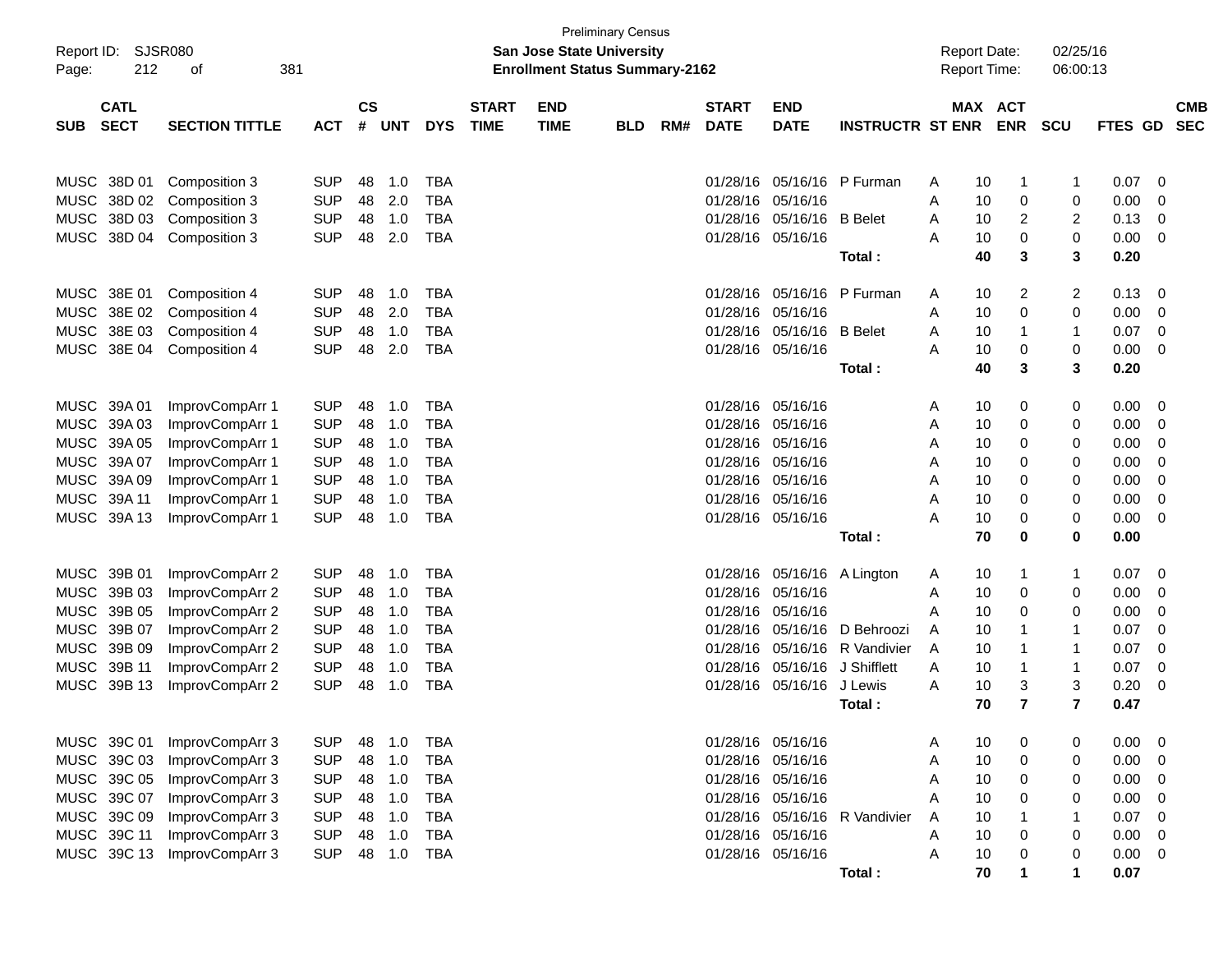| Report ID:<br>213<br>Page:                                                                       | SJSR080<br>381<br>οf                                                     |                                                      |                      |                          |                                                      |                             | San Jose State University<br><b>Enrollment Status Summary-2162</b>         | <b>Preliminary Census</b> |            |                                  |                                                       |                                |                  |                      | <b>Report Date:</b><br><b>Report Time:</b> | 02/25/16<br>06:00:13       |                                |                            |                          |
|--------------------------------------------------------------------------------------------------|--------------------------------------------------------------------------|------------------------------------------------------|----------------------|--------------------------|------------------------------------------------------|-----------------------------|----------------------------------------------------------------------------|---------------------------|------------|----------------------------------|-------------------------------------------------------|--------------------------------|------------------|----------------------|--------------------------------------------|----------------------------|--------------------------------|----------------------------|--------------------------|
| <b>CATL</b><br><b>SECT</b><br><b>SUB</b>                                                         | <b>SECTION TITTLE</b>                                                    | <b>ACT</b>                                           | $\mathsf{cs}$<br>#   | <b>UNT</b>               | <b>DYS</b>                                           | <b>START</b><br><b>TIME</b> | <b>END</b><br><b>TIME</b>                                                  | <b>BLD</b>                | RM#        | <b>START</b><br><b>DATE</b>      | <b>END</b><br><b>DATE</b>                             | <b>INSTRUCTR ST ENR</b>        |                  |                      | MAX ACT<br><b>ENR</b>                      | <b>SCU</b>                 | FTES GD                        |                            | <b>CMB</b><br><b>SEC</b> |
| MUSC 39D 01<br><b>MUSC</b><br>39D 03                                                             | ImprovCompArr 4<br>ImprovCompArr 4                                       | <b>SUP</b><br><b>SUP</b>                             | 48<br>48             | 1.0<br>1.0               | <b>TBA</b><br><b>TBA</b>                             |                             |                                                                            |                           |            | 01/28/16                         | 01/28/16 05/16/16<br>05/16/16                         | A Lington                      | Α<br>Α           | 10<br>10             | 0                                          | $\mathbf 1$<br>0           | 0.07<br>0.00                   | - 0<br>0                   |                          |
| 39D 05<br><b>MUSC</b><br>39D 07<br><b>MUSC</b><br>39D 09<br><b>MUSC</b><br>39D 11<br><b>MUSC</b> | ImprovCompArr 4<br>ImprovCompArr 4<br>ImprovCompArr 4<br>ImprovCompArr 4 | <b>SUP</b><br><b>SUP</b><br><b>SUP</b><br><b>SUP</b> | 48<br>48<br>48<br>48 | 1.0<br>1.0<br>1.0<br>1.0 | <b>TBA</b><br><b>TBA</b><br><b>TBA</b><br><b>TBA</b> |                             |                                                                            |                           |            | 01/28/16<br>01/28/16<br>01/28/16 | 05/16/16<br>01/28/16 05/16/16<br>05/16/16<br>05/16/16 | D Behroozi                     | A<br>A<br>A<br>A | 10<br>10<br>10<br>10 | 0<br>0<br>0                                | 0<br>$\mathbf 1$<br>0<br>0 | 0.00<br>0.07<br>0.00<br>0.00   | 0<br>0<br>0<br>$\mathbf 0$ |                          |
| MUSC 39D 13                                                                                      | ImprovCompArr 4                                                          | <b>SUP</b>                                           | 48                   | 1.0                      | <b>TBA</b>                                           |                             |                                                                            |                           |            |                                  | 01/28/16 05/16/16                                     | J Lewis<br>Total:              | A                | 10<br>70             | 3                                          | $\overline{1}$<br>3        | 0.07<br>0.20                   | $\overline{\phantom{0}}$   |                          |
| MUSC 41B 01                                                                                      | <b>Applied Lyric Dict</b>                                                | <b>ACT</b>                                           | 09                   | 1.0                      | МW                                                   |                             | 08:30 AM 09:20 AM                                                          | <b>MUS</b>                | 210        |                                  | 01/28/16 05/16/16                                     | L Pugh<br>Total:               | A                | 20<br>20             | 16<br>16                                   | 16<br>16                   | 1.08<br>1.08                   | - 1                        |                          |
| MUSC 50A 01                                                                                      | ConcertChoir                                                             | <b>ACT</b>                                           |                      | 21 1.0                   | МW                                                   |                             | 01:30 PM 03:20 PM                                                          | <b>MUS</b>                | 150        |                                  | 01/28/16 05/16/16                                     | J Benson<br>Total:             | Α                | 80<br>80             | 43<br>43                                   | 43<br>43                   | $2.87$ 0<br>2.87               |                            |                          |
| MUSC 51 01<br>MUSC 51 02                                                                         | UnivChorales<br>UnivChorales                                             | <b>ACT</b><br><b>ACT</b>                             | 09<br>09             | 1.0<br>1.0               | <b>TR</b><br>MW                                      |                             | 03:30 PM 04:20 PM<br>03:30 PM 04:20 PM                                     | <b>MUS</b><br><b>MUS</b>  | 182<br>182 |                                  | 01/28/16 05/16/16<br>01/28/16 05/16/16                | J Benson<br>J Benson<br>Total: | Α<br>A           | 40<br>40<br>80       | 9<br>$\overline{7}$<br>16                  | 9<br>$\overline{7}$<br>16  | 0.60<br>$0.47 \quad 0$<br>1.07 | 0                          |                          |
| MUSC 52 01                                                                                       | <b>ENS: OperaTheater</b>                                                 | <b>ACT</b>                                           |                      | $21 \t 1.0$              | TR                                                   |                             | 03:30 PM 05:20 PM                                                          | <b>MUS</b>                | 176        |                                  | 01/28/16 05/16/16                                     | L Chianakas A<br>Total:        |                  | 30<br>30             | 11<br>11                                   | 11<br>11                   | 0.73<br>0.73                   | $\overline{\phantom{0}}$   |                          |
| MUSC 53 01                                                                                       | ENS: UnivSymphOrcheACT                                                   |                                                      |                      | $21 \t 1.0$              | TR                                                   |                             | 01:30 PM 03:20 PM                                                          | MUS 176                   |            |                                  | 01/28/16 05/16/16                                     | A Cohen<br>Total:              | A                | 30<br>30             | 17<br>17                                   | 17<br>17                   | $1.13 \ 0$<br>1.13             |                            |                          |
| MUSC 54 01                                                                                       | SymphBand                                                                | <b>ACT</b>                                           |                      | $21 \t 1.0$              | <b>TR</b>                                            |                             | 01:30 PM 03:20 PM                                                          | <b>MUS</b>                | 150        |                                  | 01/28/16 05/16/16                                     | P Herrera<br>Total:            | A                | 40<br>40             | 31<br>31                                   | 31<br>31                   | $2.07$ 0<br>2.07               |                            |                          |
| MUSC 55 01                                                                                       | <b>ENS: WindEnsemble</b>                                                 | ACT                                                  |                      | 21 1.0                   | МW                                                   |                             | 01:30 PM 03:20 PM                                                          | <b>MUS</b>                | 176        |                                  | 01/28/16 05/16/16                                     | E Harris<br>Total:             | Α                | 40<br>4በ             | 16<br>16                                   | 16<br>16                   | 1.07<br>1.07                   | $\overline{\mathbf{0}}$    |                          |
| MUSC 57 01                                                                                       | JazzOrch                                                                 |                                                      |                      |                          |                                                      |                             | ACT 20 1.0 TR  03:30 PM  05:20 PM  MUS  150  01/28/16  05/16/16  A Lington |                           |            |                                  |                                                       | Total:                         | A                | 30<br>30             | 9<br>9                                     | 9<br>9                     | $0.60 \quad 0$<br>0.60         |                            |                          |
| MUSC 59 01                                                                                       | AfroLatinJazzEns                                                         |                                                      |                      |                          |                                                      |                             | ACT 20 1.0 MW 01:30 PM 03:20 PM MUS 186 01/28/16 05/16/16 J Lewis          |                           |            |                                  |                                                       | Total:                         | A                | 25<br>25             | 6<br>6                                     | 6<br>6                     | $0.40 \quad 0$<br>0.40         |                            |                          |
| MUSC 60A 01 Choraliers                                                                           |                                                                          |                                                      |                      |                          |                                                      |                             | ACT 21 1.0 TR  01:30 PM  03:20 PM  MUS  182  01/28/16  05/16/16  J Benson  |                           |            |                                  |                                                       |                                | A                | 40                   | 15                                         | 15                         | $1.00 \t 0$                    |                            |                          |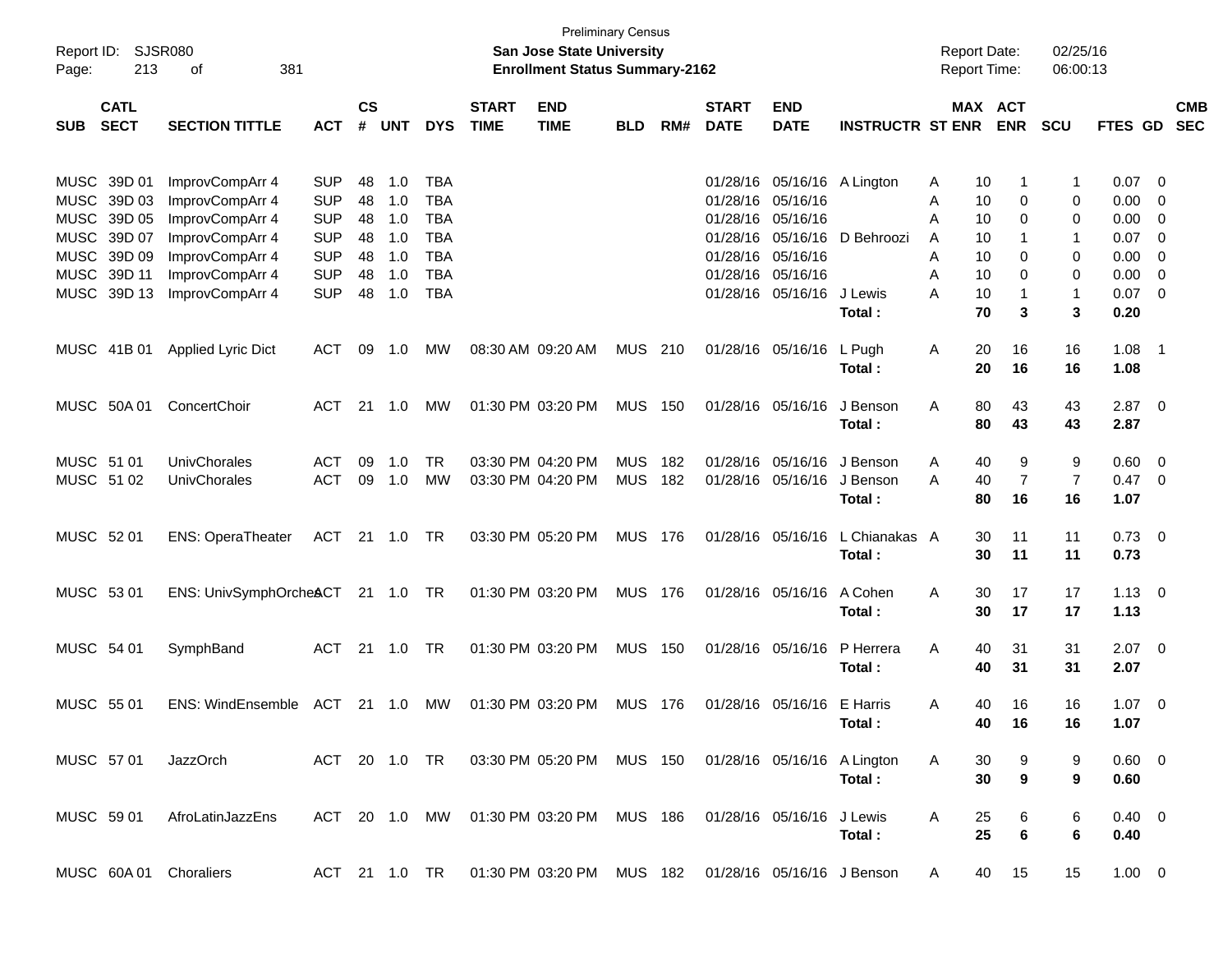| Page:      | Report ID: SJSR080<br>214  | 381<br>оf                    |                          |                |               |                          |                             | <b>Preliminary Census</b><br>San Jose State University<br><b>Enrollment Status Summary-2162</b> |                |     |                             |                                                |                                            | <b>Report Date:</b><br><b>Report Time:</b> |                                                         | 02/25/16<br>06:00:13             |                                          |                          |
|------------|----------------------------|------------------------------|--------------------------|----------------|---------------|--------------------------|-----------------------------|-------------------------------------------------------------------------------------------------|----------------|-----|-----------------------------|------------------------------------------------|--------------------------------------------|--------------------------------------------|---------------------------------------------------------|----------------------------------|------------------------------------------|--------------------------|
| <b>SUB</b> | <b>CATL</b><br><b>SECT</b> | <b>SECTION TITTLE</b>        | <b>ACT</b>               | <b>CS</b><br># | <b>UNT</b>    | <b>DYS</b>               | <b>START</b><br><b>TIME</b> | <b>END</b><br><b>TIME</b>                                                                       | <b>BLD</b>     | RM# | <b>START</b><br><b>DATE</b> | <b>END</b><br><b>DATE</b>                      | <b>INSTRUCTR ST ENR</b>                    |                                            | MAX ACT<br><b>ENR</b>                                   | SCU                              | FTES GD                                  | <b>CMB</b><br><b>SEC</b> |
|            |                            |                              |                          |                |               |                          |                             |                                                                                                 |                |     |                             |                                                | Total:                                     |                                            | 15<br>40                                                | 15                               | 1.00                                     |                          |
|            | MUSC 60C 01                | EnsChamberMusic              | ACT 10 1.0 T             |                |               |                          |                             | 03:30 PM 05:20 PM                                                                               | <b>MUS</b> 211 |     |                             | 01/28/16 05/16/16                              | G Mok<br>Total:                            | A                                          | 20<br>4<br>20<br>4                                      | 4<br>4                           | $0.27$ 0<br>0.27                         |                          |
|            |                            | MUSC 60D 01 CollMusicum      | ACT 10 1.0 F             |                |               |                          |                             | 09:00 AM 10:30 AM                                                                               | <b>MUS 176</b> |     | 01/28/16 05/16/16           |                                                | Total:                                     | A                                          | 15<br>3<br>15<br>3                                      | 3<br>3                           | $0.20 \ 0$<br>0.20                       |                          |
|            | MUSC 60F 01<br>MUSC 60F 02 | SmallJazzEns<br>SmallJazzEns | ACT<br><b>ACT</b>        | 10             | 1.0<br>10 1.0 | <b>TBA</b><br><b>TBA</b> |                             |                                                                                                 |                |     |                             | 01/28/16 05/16/16<br>01/28/16 05/16/16         | J Lewis<br>J Shifflett<br>Total:           | A<br>A                                     | 15<br>3<br>15<br>$\mathbf 0$<br>30<br>3                 | 3<br>0<br>3                      | $0.20 \ 0$<br>$0.00 \t 0$<br>0.20        |                          |
|            |                            | MUSC 60G 01 PepBand          | ACT 10 1.0               |                |               | W                        |                             | 03:45 PM 06:00 PM                                                                               | <b>MUS</b>     | 150 |                             | 01/28/16 05/16/16                              | G Pierson<br>Total:                        | Α                                          | 45<br>21<br>45<br>21                                    | 21<br>21                         | $1.40 \quad 0$<br>1.40                   |                          |
|            |                            | MUSC 60H 01 PercEns          | ACT 10 1.0 F             |                |               |                          |                             | 10:30 AM 12:20 PM                                                                               | <b>MUS 176</b> |     |                             | 01/28/16 05/16/16                              | G Lemmon<br>Total:                         | A                                          | 25<br>6<br>25<br>6                                      | 6<br>6                           | $0.40 \quad 0$<br>0.40                   |                          |
| MUSC 60101 |                            | EnsJazzEnsemble              | ACT 10 1.0 F             |                |               |                          |                             | 12:30 PM 02:20 PM                                                                               | <b>MUS</b>     | 182 |                             | 01/28/16 05/16/16                              | C Manzana<br>Total:                        | A                                          | 25<br>7<br>25<br>$\overline{\mathbf{r}}$                | $\overline{7}$<br>$\overline{7}$ | $0.47 \quad 0$<br>0.47                   |                          |
|            | MUSC 60J 01                | StringEns                    | ACT 10 1.0               |                |               | TBA                      |                             |                                                                                                 |                |     |                             | 01/28/16 05/16/16                              | P Gelfand<br>Total:                        | A                                          | 15<br>3<br>15<br>3                                      | 3<br>3                           | $0.20 \ 0$<br>0.20                       |                          |
|            | MUSC 60K 01                | <b>BrassEns</b>              | ACT 10 1.0 F             |                |               |                          |                             | 10:30 AM 12:20 PM                                                                               | <b>MUS</b>     | 150 |                             | 01/28/16 05/16/16                              | K Adduci<br>Total:                         | A                                          | 15<br>8<br>15<br>8                                      | 8<br>8                           | 0.53 0<br>0.53                           |                          |
|            | MUSC 60L01<br>MUSC 60L02   | WoodwindEns<br>WoodwindEns   | <b>ACT</b><br><b>ACT</b> | 10<br>10       | 1.0<br>1.0    | <b>TBA</b><br>F          |                             | 10:30 AM 12:20 PM                                                                               | <b>MUS</b>     | 182 |                             | 01/28/16 05/16/16 C Payne<br>01/28/16 05/16/16 | J Averett<br>Total:                        | A<br>A                                     | 15<br>0<br>15<br>$\overline{7}$<br>$\overline{7}$<br>30 | 0<br>7<br>$\overline{7}$         | $0.00 \quad 0$<br>$0.47 \quad 0$<br>0.47 |                          |
|            |                            | MUSC 60M 01 SaxophoneEns     | ACT 10 1.0 T             |                |               |                          |                             | 07:00 PM 08:50 PM MUS 150                                                                       |                |     |                             |                                                | 01/28/16 05/16/16 M Hernandez A<br>Total:  |                                            | 15<br>3<br>$\mathbf{3}$<br>15                           | 3<br>3                           | $0.20 \ 0$<br>0.20                       |                          |
|            |                            | MUSC 60O 01 TromboneEns      | ACT 10 1.0 F             |                |               |                          |                             | 08:30 AM 10:20 AM                                                                               | <b>MUS 150</b> |     |                             | 01/28/16 05/16/16 T Hornig                     | Total:                                     | A                                          | 15<br>3<br>15<br>$\mathbf 3$                            | 3<br>3                           | $0.20 \ 0$<br>0.20                       |                          |
| MUSC 61 01 |                            | StylesIntrpOpera1            | ACT 09 1.0 TBA           |                |               |                          |                             |                                                                                                 |                |     |                             |                                                | 01/28/16 05/16/16 S Snitkovska A<br>Total: |                                            | 15<br>0<br>15<br>0                                      | 0<br>0                           | $0.00 \t 0$<br>0.00                      |                          |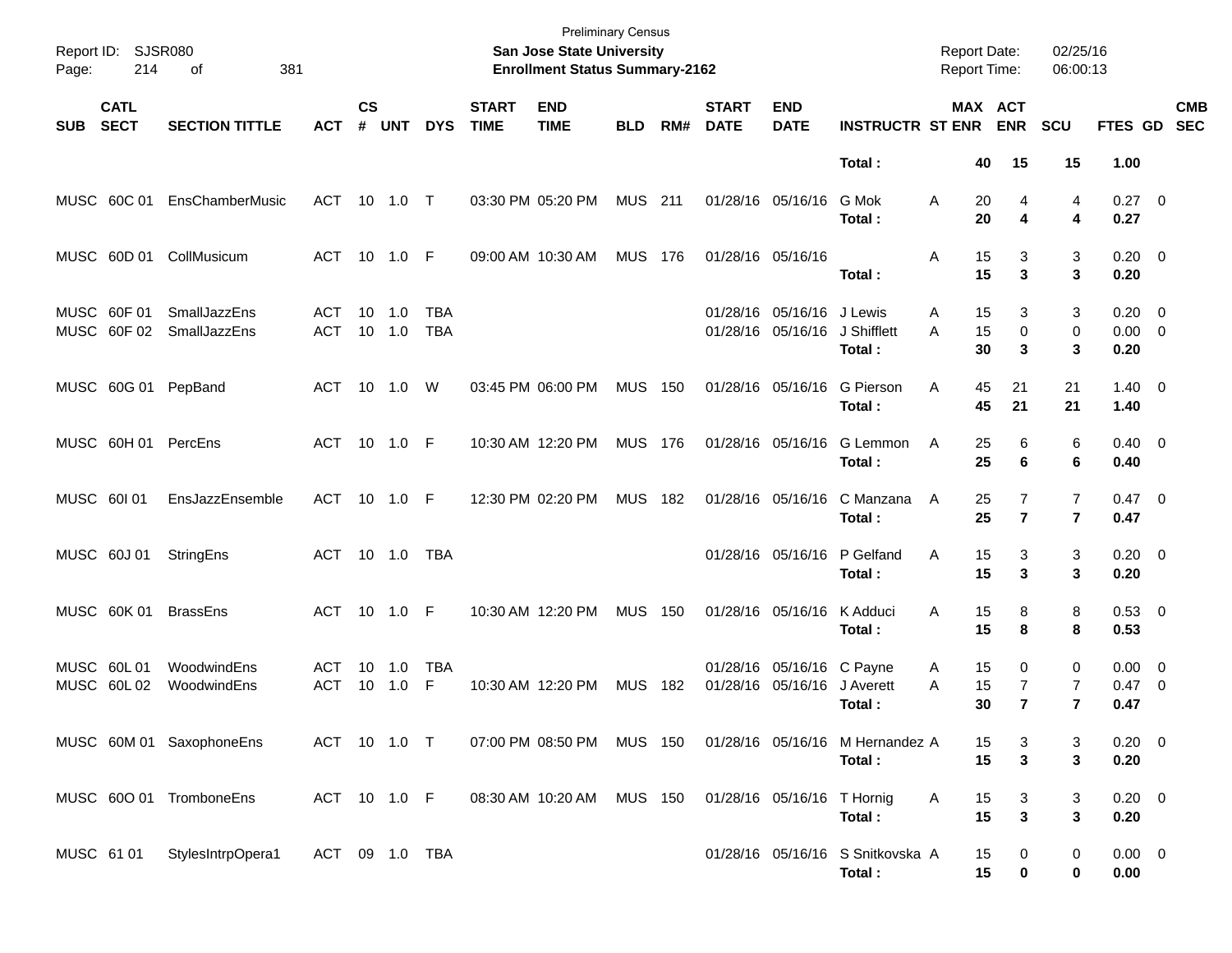| Page:      | Report ID: SJSR080<br>215  | 381<br>of                                          |                   |                    |            |                  |                             | <b>Preliminary Census</b><br>San Jose State University<br><b>Enrollment Status Summary-2162</b> |                |       |                             |                                                |                                                                  | <b>Report Date:</b><br>Report Time: |                         | 02/25/16<br>06:00:13 |                                    |                         |                          |
|------------|----------------------------|----------------------------------------------------|-------------------|--------------------|------------|------------------|-----------------------------|-------------------------------------------------------------------------------------------------|----------------|-------|-----------------------------|------------------------------------------------|------------------------------------------------------------------|-------------------------------------|-------------------------|----------------------|------------------------------------|-------------------------|--------------------------|
| <b>SUB</b> | <b>CATL</b><br><b>SECT</b> | <b>SECTION TITTLE</b>                              | <b>ACT</b>        | $\mathsf{cs}$<br># | <b>UNT</b> | <b>DYS</b>       | <b>START</b><br><b>TIME</b> | <b>END</b><br><b>TIME</b>                                                                       | <b>BLD</b>     | RM#   | <b>START</b><br><b>DATE</b> | <b>END</b><br><b>DATE</b>                      | <b>INSTRUCTR ST ENR</b>                                          | MAX ACT                             | <b>ENR</b>              | <b>SCU</b>           | FTES GD                            |                         | <b>CMB</b><br><b>SEC</b> |
|            | MUSC 6302                  | StylesIntrpOpera2                                  | ACT               | 09                 | 1.0        | TBA              |                             |                                                                                                 |                |       |                             | 01/28/16 05/16/16                              | S Snitkovska A<br>Total:                                         | 15<br>15                            | 3<br>3                  | 3<br>3               | $0.20 \ 0$<br>0.20                 |                         |                          |
| MUSC 81 01 | MUSC 81 02                 | Concert Listening I<br>Concert Listening I         | <b>ACT</b><br>ACT | 09                 | 1.0<br>1.0 | <b>TR</b>        |                             | 12:30 PM 01:20 PM                                                                               | <b>MUS 176</b> |       |                             | 01/28/16 05/16/16                              | J Yager<br>Total:                                                | 0<br>X<br>A<br>100<br>100           | 0<br>18<br>18           | 0<br>18<br>18        | $0.00 \t 0$<br>$1.20 \t 0$<br>1.20 |                         |                          |
|            |                            | MUSC 100W 01 Writing Workshop                      | SEM               | 04                 | 3.0        | TR               |                             | 10:30 AM 11:45 AM                                                                               | MUS 210        |       |                             | 01/28/16 05/16/16                              | G Haramaki A<br>Total:                                           | 25<br>25                            | 24<br>24                | 72<br>72             | $4.80$ 0<br>4.80                   |                         |                          |
|            | MUSC 102 01<br>MUSC 102 02 | Orchestration<br>Orchestration                     | SEM<br><b>SEM</b> | 04                 | 3.0<br>3.0 | MW               |                             | 12:00 PM 01:15 PM                                                                               | <b>MUS</b>     | 160   |                             | 01/28/16 05/16/16                              | <b>B</b> Belet<br>Total:                                         | 30<br>A<br>X<br>$\mathbf 0$<br>30   | 30<br>$\mathbf 0$<br>30 | 90<br>0<br>90        | 6.15<br>$0.00 \t 0$<br>6.15        | $\overline{\mathbf{3}}$ |                          |
|            | MUSC 106B 01               | Jazz Arranging 2                                   | SEM               | 04                 | 2.0        | MW               |                             | 10:30 AM 11:45 AM                                                                               | MUS            | 160   |                             | 01/28/16 05/16/16                              | A Lington<br>Total:                                              | Α<br>20<br>20                       | 16<br>16                | 32<br>32             | $2.20$ 2<br>2.20                   |                         |                          |
|            | MUSC 111 01                | Rom/Modern Mus HistoLEC                            |                   |                    | 02 3.0     | MW               |                             | 09:00 AM 10:15 AM                                                                               | MUS            | - 250 |                             | 01/28/16 05/16/16                              | W Meredith<br>Total:                                             | 40<br>A<br>40                       | 35<br>35                | 105<br>105           | $7.00 \t 0$<br>7.00                |                         |                          |
|            | MUSC 120 01<br>MUSC 120 11 | Worlds of Jazz<br>Worlds of Jazz                   | LEC<br><b>LEC</b> | 01<br>01           | 3.0<br>3.0 | МW<br><b>TBA</b> |                             | 10:30 AM 11:45 AM                                                                               | <b>MUS</b>     | - 150 |                             | 01/28/16 05/16/16<br>01/28/16 05/16/16         | J Lewis<br>A Lington<br>Total:                                   | 70<br>Α<br>70<br>A<br>140           | 71<br>69<br>140         | 213<br>207<br>420    | 14.20<br>13.80 0<br>28.00          | - 0                     |                          |
|            |                            | MUSC 122B 01 FundTechDoReeds                       | ACT               |                    | 10 1.0     | <b>TR</b>        |                             | 11:30 AM 12:20 PM                                                                               | <b>MUS</b>     | 182   |                             | 01/28/16 05/16/16                              | J Averett<br>Total:                                              | A<br>15<br>15                       | 11<br>11                | 11<br>11             | $0.73 \quad 0$<br>0.73             |                         |                          |
|            |                            | MUSC 123B 01 FundTechLowBr                         | ACT               | 10                 | 1.0        | MW               |                             | 10:30 AM 11:20 AM                                                                               | <b>MUS</b>     | 157   |                             | 01/28/16 05/16/16                              | K Adduci<br>Total:                                               | Α<br>18<br>18                       | 14<br>14                | 14<br>14             | 0.95<br>0.95                       | - 1                     |                          |
|            |                            | MUSC 125D 01 Fund Tech Percus                      | ACT 09 1.0 F      |                    |            |                  |                             |                                                                                                 |                |       |                             |                                                | 12:30 PM 02:20 PM MUS 176 01/28/16 05/16/16 G Lemmon A<br>Total: | 20<br>20                            | 15<br>15                | 15<br>15             | $1.02$ 1<br>1.02                   |                         |                          |
|            |                            | MUSC 127B 01 FundTechLowStr                        |                   |                    |            |                  |                             | ACT 10 1.0 TR  08:00 AM  08:50 AM  MUS  150                                                     |                |       |                             | 01/28/16 05/16/16 B Moyer                      | Total:                                                           | Α<br>19<br>19                       | 18<br>18                | 18<br>18             | $1.22$ 1<br>1.22                   |                         |                          |
|            |                            | MUSC 129A 01 ElecAcous5<br>MUSC 129A 02 ElecAcous5 | SUP 36 1.0 TBA    |                    |            | SUP 36 2.0 TBA   |                             |                                                                                                 |                |       |                             | 01/28/16 05/16/16<br>01/28/16 05/16/16 B Belet |                                                                  | 10<br>A<br>A<br>10                  | 0<br>$\mathbf{1}$       | 0<br>2               | $0.00 \t 0$<br>$0.13 \ 0$          |                         |                          |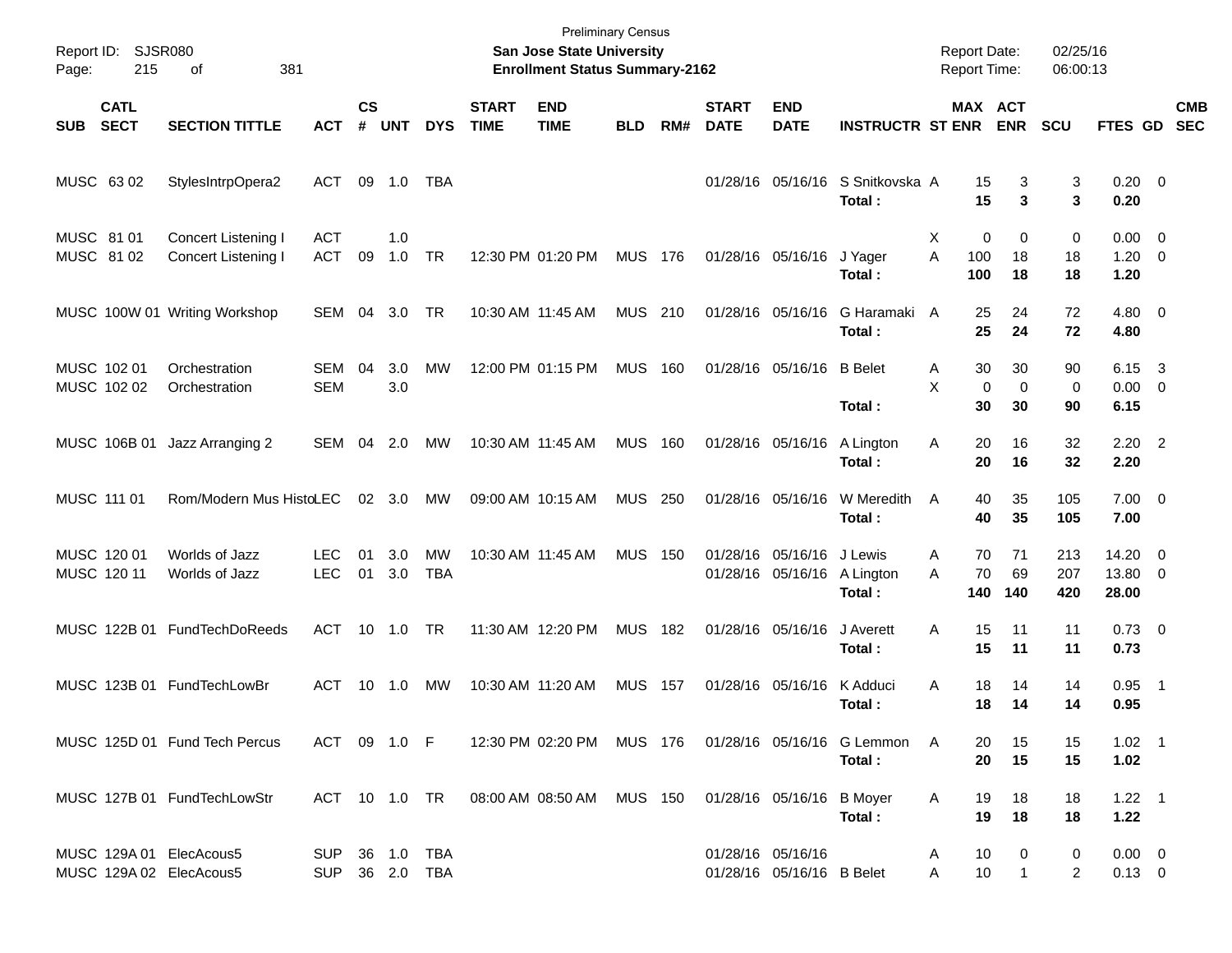| Page:      | Report ID: SJSR080<br>216  | 381<br>оf               |                |                    |              |            |                             | <b>San Jose State University</b><br><b>Enrollment Status Summary-2162</b> | <b>Preliminary Census</b> |     |                             |                           |                              | <b>Report Date:</b><br>Report Time: |                    | 02/25/16<br>06:00:13 |                |                          |
|------------|----------------------------|-------------------------|----------------|--------------------|--------------|------------|-----------------------------|---------------------------------------------------------------------------|---------------------------|-----|-----------------------------|---------------------------|------------------------------|-------------------------------------|--------------------|----------------------|----------------|--------------------------|
| <b>SUB</b> | <b>CATL</b><br><b>SECT</b> | <b>SECTION TITTLE</b>   | <b>ACT</b>     | $\mathsf{cs}$<br># | <b>UNT</b>   | <b>DYS</b> | <b>START</b><br><b>TIME</b> | <b>END</b><br><b>TIME</b>                                                 | <b>BLD</b>                | RM# | <b>START</b><br><b>DATE</b> | <b>END</b><br><b>DATE</b> | <b>INSTRUCTR ST ENR</b>      |                                     | MAX ACT            | ENR SCU              | <b>FTES GD</b> | <b>CMB</b><br><b>SEC</b> |
|            |                            |                         |                |                    |              |            |                             |                                                                           |                           |     |                             |                           | Total:                       |                                     | 20<br>1            | $\mathbf{2}$         | 0.13           |                          |
|            |                            | MUSC 129B 01 ElecAcous6 | <b>SUP</b>     | 36                 | 1.0          | <b>TBA</b> |                             |                                                                           |                           |     | 01/28/16 05/16/16           |                           |                              | A                                   | 5<br>0             | 0                    | 0.00           | - 0                      |
|            |                            | MUSC 129B 02 ElecAcous6 | <b>SUP</b>     |                    | 36 2.0       | <b>TBA</b> |                             |                                                                           |                           |     | 01/28/16 05/16/16           |                           |                              | A                                   | 5<br>0             | 0                    | 0.00           | - 0                      |
|            |                            |                         |                |                    |              |            |                             |                                                                           |                           |     |                             |                           | Total :                      |                                     | 10<br>0            | 0                    | 0.00           |                          |
|            | MUSC 130 01                | Piano                   | <b>SUP</b>     | 36                 | 1.0          | <b>TBA</b> |                             |                                                                           |                           |     | 01/28/16 05/16/16           |                           |                              | A                                   | 10<br>0            | 0                    | 0.00           | - 0                      |
|            | MUSC 130 02                | Piano                   | <b>SUP</b>     | 36                 | 2.0          | <b>TBA</b> |                             |                                                                           |                           |     | 01/28/16 05/16/16           |                           |                              | A                                   | 10<br>0            | 0                    | 0.00           | - 0                      |
|            |                            |                         |                |                    |              |            |                             |                                                                           |                           |     |                             |                           | Total:                       |                                     | 20<br>0            | 0                    | 0.00           |                          |
|            | MUSC 130A 01 Piano 5       |                         | <b>SUP</b>     | 36                 | 1.0          | <b>TBA</b> |                             |                                                                           |                           |     | 01/28/16 05/16/16           |                           |                              | A                                   | 10<br>0            | 0                    | 0.00           | $\overline{\mathbf{0}}$  |
|            | MUSC 130A 02 Piano 5       |                         | <b>SUP</b>     | 36                 | 2.0          | <b>TBA</b> |                             |                                                                           |                           |     | 01/28/16 05/16/16           |                           |                              | A                                   | 10<br>0            | 0                    | 0.00           | 0                        |
|            | MUSC 130A 03 Piano 5       |                         | <b>SUP</b>     | 36                 | 1.0          | <b>TBA</b> |                             |                                                                           |                           |     | 01/28/16 05/16/16           |                           |                              | A                                   | 10<br>0            | 0                    | 0.00           | 0                        |
|            | MUSC 130A 04 Piano 5       |                         | <b>SUP</b>     | 36                 | 2.0          | <b>TBA</b> |                             |                                                                           |                           |     | 01/28/16 05/16/16           |                           |                              | A                                   | 10<br>0            | 0                    | 0.00           | 0                        |
|            | MUSC 130A 05 Piano 5       |                         | <b>SUP</b>     | 36                 | 1.0          | <b>TBA</b> |                             |                                                                           |                           |     | 01/28/16 05/16/16           |                           |                              | A                                   | 10<br>0            | 0                    | 0.00           | 0                        |
|            | MUSC 130A 06 Piano 5       |                         | <b>SUP</b>     |                    | 36 2.0       | <b>TBA</b> |                             |                                                                           |                           |     | 01/28/16 05/16/16           |                           |                              | А                                   | 10<br>0            | 0                    | 0.00           | 0                        |
|            |                            |                         |                |                    |              |            |                             |                                                                           |                           |     |                             |                           | Total:                       |                                     | 60<br>0            | 0                    | 0.00           |                          |
|            | MUSC 130B 01 Piano 6       |                         | <b>SUP</b>     | 36                 | 1.0          | <b>TBA</b> |                             |                                                                           |                           |     | 01/28/16 05/16/16           |                           |                              | A                                   | 10<br>0            | 0                    | 0.00           | $\overline{\mathbf{0}}$  |
|            | MUSC 130B 02 Piano 6       |                         | <b>SUP</b>     | 36                 | 2.0          | <b>TBA</b> |                             |                                                                           |                           |     | 01/28/16 05/16/16           |                           |                              | A                                   | 10<br>0            | 0                    | 0.00           | 0                        |
|            | MUSC 130B 03 Piano 6       |                         | <b>SUP</b>     | 36                 | 1.0          | <b>TBA</b> |                             |                                                                           |                           |     | 01/28/16 05/16/16           |                           |                              | A                                   | 0<br>10            | 0                    | 0.00           | 0                        |
|            | MUSC 130B 04 Piano 6       |                         | <b>SUP</b>     | 36                 | 2.0          | <b>TBA</b> |                             |                                                                           |                           |     | 01/28/16 05/16/16           |                           |                              | A                                   | 10<br>0            | 0                    | 0.00           | 0                        |
|            | MUSC 130B 05 Piano 6       |                         | <b>SUP</b>     | 36                 | 1.0          | <b>TBA</b> |                             |                                                                           |                           |     | 01/28/16 05/16/16           |                           |                              | A                                   | 0<br>10            | 0                    | 0.00           | 0                        |
|            | MUSC 130B 06 Piano 6       |                         | <b>SUP</b>     | 36                 | 2.0          | <b>TBA</b> |                             |                                                                           |                           |     | 01/28/16 05/16/16           |                           |                              | Α                                   | 10<br>0            | 0                    | 0.00           | 0                        |
|            |                            |                         |                |                    |              |            |                             |                                                                           |                           |     |                             |                           | Total:                       |                                     | 60<br>0            | 0                    | 0.00           |                          |
|            | MUSC 130C 01 Piano 7       |                         | <b>SUP</b>     | 36                 | 1.0          | <b>TBA</b> |                             |                                                                           |                           |     | 01/28/16 05/16/16           |                           |                              | A                                   | 10<br>0            | 0                    | 0.00           | $\overline{\mathbf{0}}$  |
|            | MUSC 130C 02 Piano 7       |                         | <b>SUP</b>     | 36                 | 2.0          | <b>TBA</b> |                             |                                                                           |                           |     | 01/28/16                    | 05/16/16                  | G Mok                        | A                                   | 10<br>$\mathbf 1$  | 2                    | 0.13           | 0                        |
|            | MUSC 130C 03 Piano 7       |                         | <b>SUP</b>     | 36                 | 1.0          | <b>TBA</b> |                             |                                                                           |                           |     | 01/28/16                    | 05/16/16                  |                              | A                                   | 10<br>$\Omega$     | 0                    | 0.00           | 0                        |
|            | MUSC 130C 04 Piano 7       |                         | <b>SUP</b>     | 36                 | 2.0          | <b>TBA</b> |                             |                                                                           |                           |     |                             | 01/28/16 05/16/16 S Brook |                              | A                                   | 10<br>-1           | $\overline{c}$       | 0.13           | 0                        |
|            | MUSC 130C 05 Piano 7       |                         | SUP 36 1.0 TBA |                    |              |            |                             |                                                                           |                           |     | 01/28/16 05/16/16           |                           |                              | A                                   | 10<br>0            | 0                    | $0.00 \quad 0$ |                          |
|            | MUSC 130C 06 Piano 7       |                         | <b>SUP</b>     |                    | 36  2.0  TBA |            |                             |                                                                           |                           |     |                             | 01/28/16 05/16/16         |                              | A                                   | 10<br>0            | 0                    | $0.00 \t 0$    |                          |
|            |                            |                         |                |                    |              |            |                             |                                                                           |                           |     |                             |                           | Total:                       |                                     | 60<br>$\mathbf{2}$ | 4                    | 0.27           |                          |
|            | MUSC 130D 01 Piano 8       |                         | <b>SUP</b>     |                    | 36 1.0 TBA   |            |                             |                                                                           |                           |     |                             | 01/28/16 05/16/16 G Mok   |                              | A                                   | 10                 |                      | $0.07$ 0       |                          |
|            | MUSC 130D 02 Piano 8       |                         | <b>SUP</b>     |                    | 36 2.0       | TBA        |                             |                                                                           |                           |     |                             | 01/28/16 05/16/16 G Mok   |                              | A                                   | 10<br>3            | 6                    | $0.40 \quad 0$ |                          |
|            | MUSC 130D 03 Piano 8       |                         | <b>SUP</b>     |                    | 36 1.0       | TBA        |                             |                                                                           |                           |     |                             | 01/28/16 05/16/16         |                              | A                                   | 10<br>0            | 0                    | $0.00 \t 0$    |                          |
|            | MUSC 130D 04 Piano 8       |                         | <b>SUP</b>     |                    | 36 2.0       | TBA        |                             |                                                                           |                           |     |                             | 01/28/16 05/16/16         |                              | A                                   | 10<br>0            | 0                    | $0.00 \t 0$    |                          |
|            | MUSC 130D 05 Piano 8       |                         | <b>SUP</b>     |                    | 36 1.0 TBA   |            |                             |                                                                           |                           |     |                             |                           | 01/28/16 05/16/16 N Sultanov | A                                   | 10<br>3            | 3                    | $0.20 \ 0$     |                          |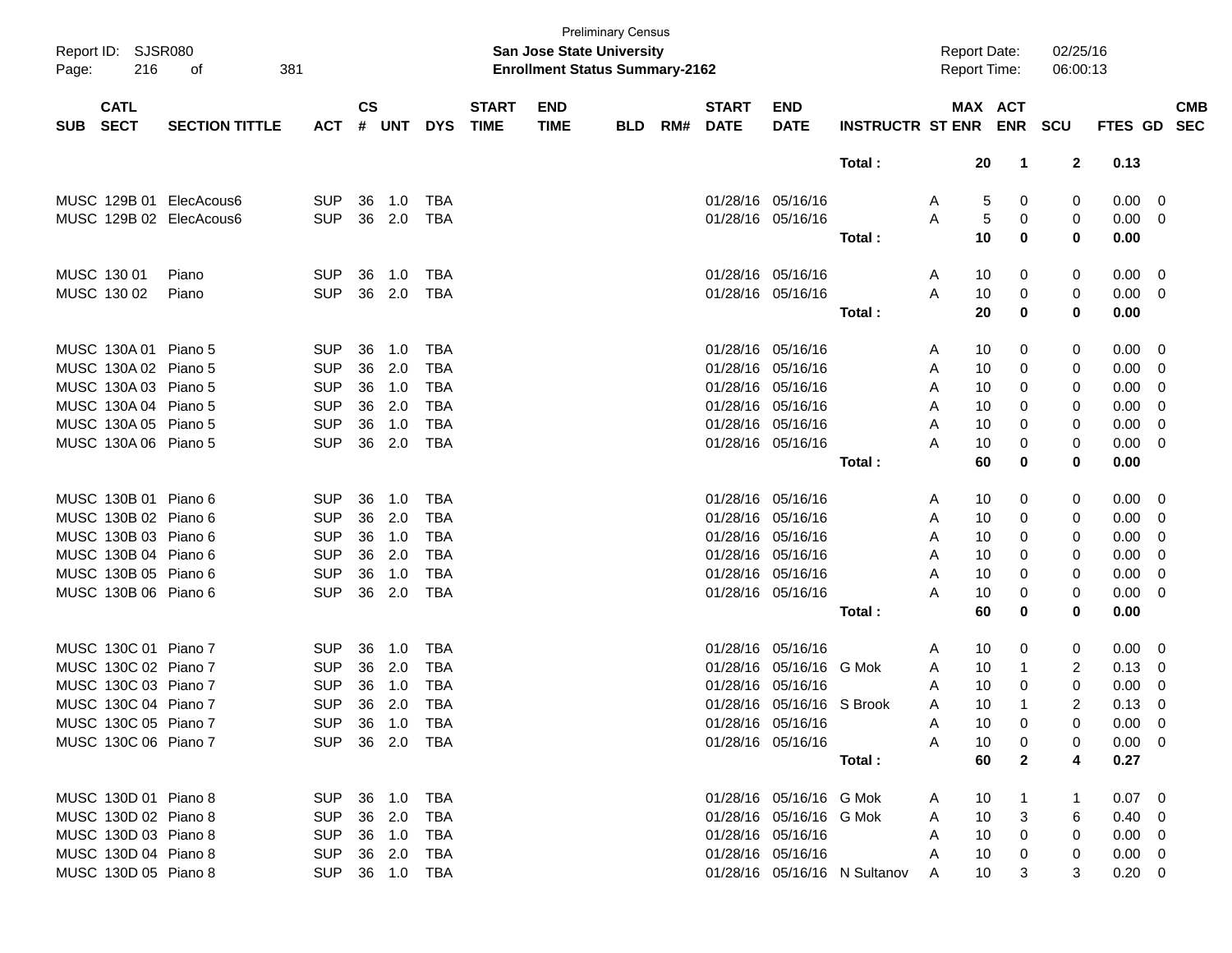| Page:       | Report ID: SJSR080<br>217 | 381<br>оf             |                |               |              |            |                             | <b>San Jose State University</b><br><b>Enrollment Status Summary-2162</b> | <b>Preliminary Census</b> |     |                             |                           |                                 |   | <b>Report Date:</b><br><b>Report Time:</b> |                       | 02/25/16<br>06:00:13 |                |                          |            |
|-------------|---------------------------|-----------------------|----------------|---------------|--------------|------------|-----------------------------|---------------------------------------------------------------------------|---------------------------|-----|-----------------------------|---------------------------|---------------------------------|---|--------------------------------------------|-----------------------|----------------------|----------------|--------------------------|------------|
| SUB SECT    | <b>CATL</b>               | <b>SECTION TITTLE</b> | ACT            | $\mathsf{cs}$ | # UNT        | <b>DYS</b> | <b>START</b><br><b>TIME</b> | <b>END</b><br><b>TIME</b>                                                 | <b>BLD</b>                | RM# | <b>START</b><br><b>DATE</b> | <b>END</b><br><b>DATE</b> | <b>INSTRUCTR ST ENR</b>         |   |                                            | MAX ACT<br><b>ENR</b> | SCU                  | FTES GD SEC    |                          | <b>CMB</b> |
|             | MUSC 130D 06 Piano 8      |                       | <b>SUP</b>     |               | 36 2.0       | TBA        |                             |                                                                           |                           |     |                             | 01/28/16 05/16/16         |                                 | Α | 10                                         | 0                     | 0                    | 0.00           | - 0                      |            |
|             |                           |                       |                |               |              |            |                             |                                                                           |                           |     |                             |                           | Total:                          |   | 60                                         | $\overline{7}$        | 10                   | 0.67           |                          |            |
| MUSC 133 01 |                           | Voice                 | <b>SUP</b>     | 36            | 1.0          | TBA        |                             |                                                                           |                           |     |                             |                           | 01/28/16 05/16/16 S Bengochea A |   | 10                                         | $\mathbf{1}$          | -1                   | 0.07           | $\overline{\phantom{0}}$ |            |
| MUSC 133 02 |                           | Voice                 | <b>SUP</b>     |               | 36 2.0       | TBA        |                             |                                                                           |                           |     |                             | 01/28/16 05/16/16         |                                 | A | 10                                         | 0                     | 0                    | 0.00           | - 0                      |            |
|             |                           |                       |                |               |              |            |                             |                                                                           |                           |     |                             |                           | Total:                          |   | 20                                         | 1                     | $\mathbf 1$          | 0.07           |                          |            |
|             | MUSC 133A 01 Voice 5      |                       | <b>SUP</b>     | 36            | 1.0          | TBA        |                             |                                                                           |                           |     |                             | 01/28/16 05/16/16         |                                 | A | 10                                         | 0                     | 0                    | 0.00           | - 0                      |            |
|             | MUSC 133A 02 Voice 5      |                       | <b>SUP</b>     |               | 36 2.0       | TBA        |                             |                                                                           |                           |     |                             |                           | 01/28/16 05/16/16 S Bengochea A |   | 10                                         | $\mathbf{1}$          | 2                    | 0.13           | $\mathbf 0$              |            |
|             | MUSC 133A 03 Voice 5      |                       | <b>SUP</b>     |               | 36 1.0       | TBA        |                             |                                                                           |                           |     |                             | 01/28/16 05/16/16         |                                 | A | 10                                         | 0                     | 0                    | 0.00           | 0                        |            |
|             | MUSC 133A 04 Voice 5      |                       | <b>SUP</b>     | 36            | 2.0          | TBA        |                             |                                                                           |                           |     |                             |                           | 01/28/16 05/16/16 L Chianakas A |   | 10                                         | $\mathbf{1}$          | 2                    | 0.13           | 0                        |            |
|             | MUSC 133A 05 Voice 5      |                       | <b>SUP</b>     | 36            | 1.0          | TBA        |                             |                                                                           |                           |     |                             | 01/28/16 05/16/16 L Pugh  |                                 | A | 10                                         | 3                     | 3                    | 0.20           | 0                        |            |
|             | MUSC 133A 06 Voice 5      |                       | <b>SUP</b>     | 36            | 2.0          | TBA        |                             |                                                                           |                           |     | 01/28/16 05/16/16           |                           |                                 | A | 10                                         | 0                     | 0                    | 0.00           | $\mathbf 0$              |            |
|             | MUSC 133A 07 Voice 5      |                       | <b>SUP</b>     | 36            | 1.0          | TBA        |                             |                                                                           |                           |     |                             | 01/28/16 05/16/16 J Frank |                                 | A | 10                                         | 2                     | 2                    | 0.13           | 0                        |            |
|             | MUSC 133A 08 Voice 5      |                       | <b>SUP</b>     | 36            | 2.0          | TBA        |                             |                                                                           |                           |     |                             | 01/28/16 05/16/16         |                                 | A | 10                                         | 0                     | 0                    | 0.00           | 0                        |            |
|             |                           |                       |                |               |              |            |                             |                                                                           |                           |     |                             |                           | Total :                         |   | 80                                         | $\overline{7}$        | 9                    | 0.60           |                          |            |
|             | MUSC 133B 01 Voice 6      |                       | <b>SUP</b>     | 36            | 1.0          | TBA        |                             |                                                                           |                           |     |                             | 01/28/16 05/16/16         |                                 | A | 10                                         | 0                     | 0                    | 0.00           | - 0                      |            |
|             | MUSC 133B 02 Voice 6      |                       | <b>SUP</b>     |               | 36 2.0       | TBA        |                             |                                                                           |                           |     |                             |                           | 01/28/16 05/16/16 S Bengochea A |   | 10                                         | $\mathbf{1}$          | 2                    | 0.13           | $\mathbf 0$              |            |
|             | MUSC 133B 03 Voice 6      |                       | <b>SUP</b>     |               | 36 1.0       | TBA        |                             |                                                                           |                           |     |                             | 01/28/16 05/16/16         |                                 | A | 10                                         | 0                     | 0                    | 0.00           | 0                        |            |
|             | MUSC 133B 04 Voice 6      |                       | <b>SUP</b>     | 36            | 2.0          | TBA        |                             |                                                                           |                           |     |                             | 01/28/16 05/16/16         |                                 | A | 10                                         | 0                     | 0                    | 0.00           | $\mathbf 0$              |            |
|             | MUSC 133B 05 Voice 6      |                       | <b>SUP</b>     | 36            | 1.0          | TBA        |                             |                                                                           |                           |     |                             | 01/28/16 05/16/16 L Pugh  |                                 | A | 10                                         | 4                     | 4                    | 0.28           | -1                       |            |
|             | MUSC 133B 06 Voice 6      |                       | <b>SUP</b>     |               | 36 2.0       | TBA        |                             |                                                                           |                           |     | 01/28/16 05/16/16           |                           |                                 | A | 10                                         | 0                     | 0                    | 0.00           | 0                        |            |
|             | MUSC 133B 07 Voice 6      |                       | <b>SUP</b>     | 36            | 1.0          | TBA        |                             |                                                                           |                           |     |                             | 01/28/16 05/16/16 J Frank |                                 | A | 10                                         | 2                     | 2                    | 0.13           | 0                        |            |
|             | MUSC 133B 08 Voice 6      |                       | <b>SUP</b>     | 36            | 2.0          | TBA        |                             |                                                                           |                           |     |                             | 01/28/16 05/16/16 J Frank |                                 | A | 10                                         | 1                     | $\overline{c}$       | 0.13           | $\mathbf 0$              |            |
|             |                           |                       |                |               |              |            |                             |                                                                           |                           |     |                             |                           | Total:                          |   | 80                                         | 8                     | 10                   | 0.68           |                          |            |
|             | MUSC 133C 01 Voice 7      |                       | SUP.           | 36            | 1.0          | TBA        |                             |                                                                           |                           |     |                             | 01/28/16 05/16/16         |                                 | A | 10                                         | 0                     | 0                    | 0.00           | $\overline{0}$           |            |
|             | MUSC 133C 02 Voice 7      |                       | <b>SUP</b>     | 36            | 2.0          | TBA        |                             |                                                                           |                           |     |                             | 01/28/16 05/16/16         |                                 | A | 10                                         | 0                     | 0                    | 0.00           | $\mathbf 0$              |            |
|             | MUSC 133C 03 Voice 7      |                       | <b>SUP</b>     |               | 36 1.0       | TBA        |                             |                                                                           |                           |     | 01/28/16 05/16/16           |                           |                                 | A | 10                                         | 0                     | 0                    | 0.00           | $\mathbf{0}$             |            |
|             | MUSC 133C 04 Voice 7      |                       | SUP 36 2.0 TBA |               |              |            |                             |                                                                           |                           |     | 01/28/16 05/16/16           |                           |                                 | Α | 10                                         | 0                     | 0                    | $0.00 \t 0$    |                          |            |
|             | MUSC 133C 05 Voice 7      |                       | <b>SUP</b>     |               | 36 1.0       | TBA        |                             |                                                                           |                           |     |                             | 01/28/16 05/16/16         |                                 | Α | 10                                         | 0                     | 0                    | $0.00 \quad 0$ |                          |            |
|             | MUSC 133C 06 Voice 7      |                       | <b>SUP</b>     |               | 36 2.0       | TBA        |                             |                                                                           |                           |     |                             | 01/28/16 05/16/16         |                                 | Α | 10                                         | 0                     | 0                    | $0.00 \t 0$    |                          |            |
|             | MUSC 133C 07 Voice 7      |                       | <b>SUP</b>     |               | 36 1.0       | TBA        |                             |                                                                           |                           |     |                             | 01/28/16 05/16/16         |                                 | A | 10                                         | 0                     | 0                    | 0.00           | $\overline{\phantom{0}}$ |            |
|             | MUSC 133C 08 Voice 7      |                       | <b>SUP</b>     |               | 36  2.0  TBA |            |                             |                                                                           |                           |     |                             | 01/28/16 05/16/16         |                                 | A | 10                                         | 0                     | 0                    | $0.00 \quad 0$ |                          |            |
|             |                           |                       |                |               |              |            |                             |                                                                           |                           |     |                             |                           | Total:                          |   | 80                                         | 0                     | 0                    | 0.00           |                          |            |
|             | MUSC 133D 01 Voice 8      |                       | SUP 36 1.0 TBA |               |              |            |                             |                                                                           |                           |     |                             |                           | 01/28/16 05/16/16 S Bengochea A |   | 10                                         | 3                     | 3                    | $0.23$ 2       |                          |            |
|             | MUSC 133D 02 Voice 8      |                       | SUP 36 2.0 TBA |               |              |            |                             |                                                                           |                           |     |                             | 01/28/16 05/16/16         |                                 | A | 10                                         | $\mathbf 0$           | 0                    | $0.00 \t 0$    |                          |            |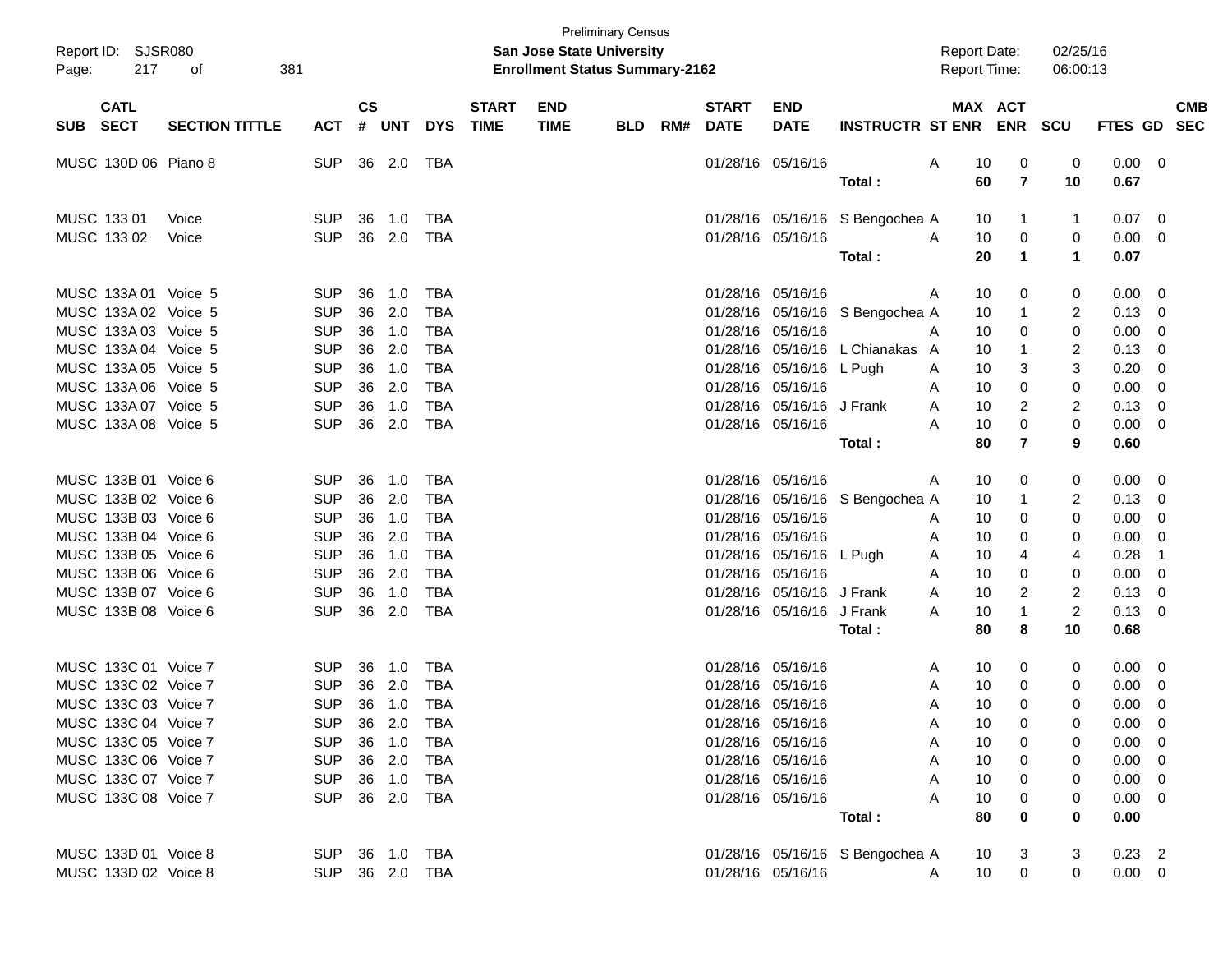| Report ID: SJSR080<br>Page:              | 218 | 381<br>οf             |            |                    |            |            |                             | <b>San Jose State University</b><br><b>Enrollment Status Summary-2162</b> | <b>Preliminary Census</b> |     |                             |                             |                                 |   | <b>Report Date:</b><br><b>Report Time:</b> |                | 02/25/16<br>06:00:13 |             |             |            |
|------------------------------------------|-----|-----------------------|------------|--------------------|------------|------------|-----------------------------|---------------------------------------------------------------------------|---------------------------|-----|-----------------------------|-----------------------------|---------------------------------|---|--------------------------------------------|----------------|----------------------|-------------|-------------|------------|
| <b>CATL</b><br><b>SECT</b><br><b>SUB</b> |     | <b>SECTION TITTLE</b> | <b>ACT</b> | $\mathsf{cs}$<br># | <b>UNT</b> | <b>DYS</b> | <b>START</b><br><b>TIME</b> | <b>END</b><br><b>TIME</b>                                                 | <b>BLD</b>                | RM# | <b>START</b><br><b>DATE</b> | <b>END</b><br><b>DATE</b>   | INSTRUCTR ST ENR ENR            |   | MAX ACT                                    |                | SCU                  | FTES GD SEC |             | <b>CMB</b> |
| MUSC 133D 03 Voice 8                     |     |                       | <b>SUP</b> | 36                 | 1.0        | TBA        |                             |                                                                           |                           |     | 01/28/16 05/16/16           |                             |                                 | A | 10                                         | 0              | 0                    | 0.00        | 0           |            |
| MUSC 133D 04 Voice 8                     |     |                       | <b>SUP</b> |                    | 36 2.0     | <b>TBA</b> |                             |                                                                           |                           |     |                             |                             | 01/28/16 05/16/16 L Chianakas A |   | 10                                         | 4              | 8                    | 0.53        | 0           |            |
| MUSC 133D 05 Voice 8                     |     |                       | <b>SUP</b> |                    | 36 1.0     | <b>TBA</b> |                             |                                                                           |                           |     | 01/28/16                    | 05/16/16                    |                                 | A | 10                                         | 0              | 0                    | 0.00        | 0           |            |
| MUSC 133D 06 Voice 8                     |     |                       | <b>SUP</b> | 36                 | 2.0        | <b>TBA</b> |                             |                                                                           |                           |     | 01/28/16 05/16/16           |                             |                                 | A | 10                                         | 0              | 0                    | 0.00        | 0           |            |
| MUSC 133D 07 Voice 8                     |     |                       | <b>SUP</b> | 36                 | 1.0        | <b>TBA</b> |                             |                                                                           |                           |     |                             | 01/28/16 05/16/16 J Frank   |                                 | A | 10                                         | $\mathbf{1}$   | -1                   | 0.07        | 0           |            |
| MUSC 133D 08 Voice 8                     |     |                       | <b>SUP</b> |                    | 36 2.0     | TBA        |                             |                                                                           |                           |     |                             | 01/28/16 05/16/16 J Frank   |                                 | A | 10                                         | $\overline{c}$ | $\overline{4}$       | 0.27        | 0           |            |
|                                          |     |                       |            |                    |            |            |                             |                                                                           |                           |     |                             |                             | Total:                          |   | 80                                         | 10             | 16                   | 1.10        |             |            |
| MUSC 134 01                              |     | Strings               | <b>SUP</b> | 36                 | 1.0        | <b>TBA</b> |                             |                                                                           |                           |     | 01/28/16 05/16/16           |                             |                                 | A | 10                                         | 0              | 0                    | 0.00        | 0           |            |
| MUSC 134 02                              |     | Strings               | <b>SUP</b> |                    | 36 2.0     | TBA        |                             |                                                                           |                           |     |                             | 01/28/16 05/16/16           |                                 | A | 10                                         | 0              | 0                    | 0.00        | 0           |            |
|                                          |     |                       |            |                    |            |            |                             |                                                                           |                           |     |                             |                             | Total:                          |   | 20                                         | 0              | 0                    | 0.00        |             |            |
| MUSC 134A 01 Strings 5                   |     |                       | <b>SUP</b> | 36                 | 1.0        | <b>TBA</b> |                             |                                                                           |                           |     | 01/28/16 05/16/16           |                             |                                 | A | 10                                         | 0              | 0                    | 0.00        | 0           |            |
| MUSC 134A 02 Strings 5                   |     |                       | <b>SUP</b> |                    | 36 2.0     | <b>TBA</b> |                             |                                                                           |                           |     | 01/28/16 05/16/16           |                             |                                 | A | 10                                         | 0              | 0                    | 0.00        | 0           |            |
| MUSC 134A 03 Strings 5                   |     |                       | <b>SUP</b> |                    | 36 1.0     | <b>TBA</b> |                             |                                                                           |                           |     | 01/28/16 05/16/16           |                             |                                 | A | 10                                         | 0              | 0                    | 0.00        | 0           |            |
| MUSC 134A 04 Strings 5                   |     |                       | <b>SUP</b> |                    | 36 2.0     | <b>TBA</b> |                             |                                                                           |                           |     | 01/28/16 05/16/16           |                             |                                 | A | 10                                         | 0              | 0                    | 0.00        | 0           |            |
| MUSC 134A 05 Strings 5                   |     |                       | <b>SUP</b> | 36                 | 1.0        | <b>TBA</b> |                             |                                                                           |                           |     | 01/28/16 05/16/16           |                             |                                 | A | 10                                         | 0              | 0                    | 0.00        | 0           |            |
| MUSC 134A 06 Strings 5                   |     |                       | <b>SUP</b> | 36                 | 2.0        | <b>TBA</b> |                             |                                                                           |                           |     | 01/28/16 05/16/16           |                             |                                 | A | 10                                         | 0              | 0                    | 0.00        | 0           |            |
| MUSC 134A 07 Strings 5                   |     |                       | <b>SUP</b> | 36                 | 1.0        | <b>TBA</b> |                             |                                                                           |                           |     |                             | 01/28/16 05/16/16 B Moyer   |                                 | A | 10                                         | $\mathbf 1$    | -1                   | 0.07        | 0           |            |
| MUSC 134A 08 Strings 5                   |     |                       | <b>SUP</b> |                    | 36 2.0     | TBA        |                             |                                                                           |                           |     |                             | 01/28/16 05/16/16           |                                 | A | 10                                         | 0              | 0                    | 0.00        | 0           |            |
|                                          |     |                       |            |                    |            |            |                             |                                                                           |                           |     |                             |                             | Total:                          |   | 80                                         | $\mathbf 1$    | $\mathbf 1$          | 0.07        |             |            |
| MUSC 134B 01 Strings 6                   |     |                       | <b>SUP</b> | 36                 | 1.0        | TBA        |                             |                                                                           |                           |     | 01/28/16 05/16/16           |                             |                                 | A | 10                                         | 0              | 0                    | 0.00        | 0           |            |
| MUSC 134B 02 Strings 6                   |     |                       | <b>SUP</b> |                    | 36 2.0     | <b>TBA</b> |                             |                                                                           |                           |     | 01/28/16 05/16/16           |                             |                                 | A | 10                                         | 0              | 0                    | 0.00        | 0           |            |
| MUSC 134B 03 Strings 6                   |     |                       | <b>SUP</b> | 36                 | 1.0        | <b>TBA</b> |                             |                                                                           |                           |     |                             | 01/28/16 05/16/16 P Ehrlich |                                 | A | 10                                         | 1              | 1                    | 0.07        | 0           |            |
| MUSC 134B 04 Strings 6                   |     |                       | <b>SUP</b> | 36                 | 2.0        | <b>TBA</b> |                             |                                                                           |                           |     |                             | 01/28/16 05/16/16 P Ehrlich |                                 | A | 10                                         | 1              | 2                    | 0.13        | 0           |            |
| MUSC 134B 05 Strings 6                   |     |                       | <b>SUP</b> | 36                 | 1.0        | <b>TBA</b> |                             |                                                                           |                           |     | 01/28/16 05/16/16           |                             |                                 | A | 10                                         | 0              | 0                    | 0.00        | 0           |            |
| MUSC 134B 06 Strings 6                   |     |                       | <b>SUP</b> |                    | 36 2.0     | <b>TBA</b> |                             |                                                                           |                           |     | 01/28/16 05/16/16           |                             |                                 | A | 10                                         | 0              | 0                    | 0.00        | 0           |            |
| MUSC 134B 07 Strings 6                   |     |                       | <b>SUP</b> | 36                 | 1.0        | <b>TBA</b> |                             |                                                                           |                           |     | 01/28/16 05/16/16           |                             |                                 | A | 10                                         | 0              | 0                    | 0.00        | 0           |            |
| MUSC 134B 08 Strings 6                   |     |                       | <b>SUP</b> | 36                 | 2.0        | <b>TBA</b> |                             |                                                                           |                           |     |                             | 01/28/16 05/16/16           |                                 | A | 10                                         | 0              | 0                    | 0.00        | 0           |            |
|                                          |     |                       |            |                    |            |            |                             |                                                                           |                           |     |                             |                             | Total :                         |   | 80                                         |                | 3                    | 0.20        |             |            |
| MUSC 134C 01 Strings 7                   |     |                       | <b>SUP</b> |                    | 36 1.0 TBA |            |                             |                                                                           |                           |     | 01/28/16 05/16/16           |                             |                                 | A | 10                                         | 0              | 0                    | $0.00 \t 0$ |             |            |
| MUSC 134C 02 Strings 7                   |     |                       | <b>SUP</b> |                    | 36 2.0     | <b>TBA</b> |                             |                                                                           |                           |     | 01/28/16 05/16/16           |                             |                                 | A | 10                                         | $\pmb{0}$      | 0                    | 0.00        | 0           |            |
| MUSC 134C 03 Strings 7                   |     |                       | <b>SUP</b> |                    | 36 1.0     | <b>TBA</b> |                             |                                                                           |                           |     | 01/28/16 05/16/16           |                             |                                 | A | 10                                         | 0              | 0                    | 0.00        | 0           |            |
| MUSC 134C 04 Strings 7                   |     |                       | <b>SUP</b> |                    | 36 2.0     | <b>TBA</b> |                             |                                                                           |                           |     | 01/28/16 05/16/16           |                             |                                 | Α | 10                                         | 0              | 0                    | 0.00        | 0           |            |
| MUSC 134C 05 Strings 7                   |     |                       | <b>SUP</b> |                    | 36 1.0     | <b>TBA</b> |                             |                                                                           |                           |     | 01/28/16 05/16/16           |                             |                                 | Α | 10                                         | 0              | 0                    | 0.00        | 0           |            |
| MUSC 134C 06 Strings 7                   |     |                       | <b>SUP</b> |                    | 36 2.0     | <b>TBA</b> |                             |                                                                           |                           |     |                             | 01/28/16 05/16/16           |                                 | A | 10                                         | 0              | 0                    | 0.00        | $\mathbf 0$ |            |
| MUSC 134C 07 Strings 7                   |     |                       | <b>SUP</b> |                    | 36 1.0 TBA |            |                             |                                                                           |                           |     |                             | 01/28/16 05/16/16           |                                 | Α | 10                                         | 0              | 0                    | $0.00 \t 0$ |             |            |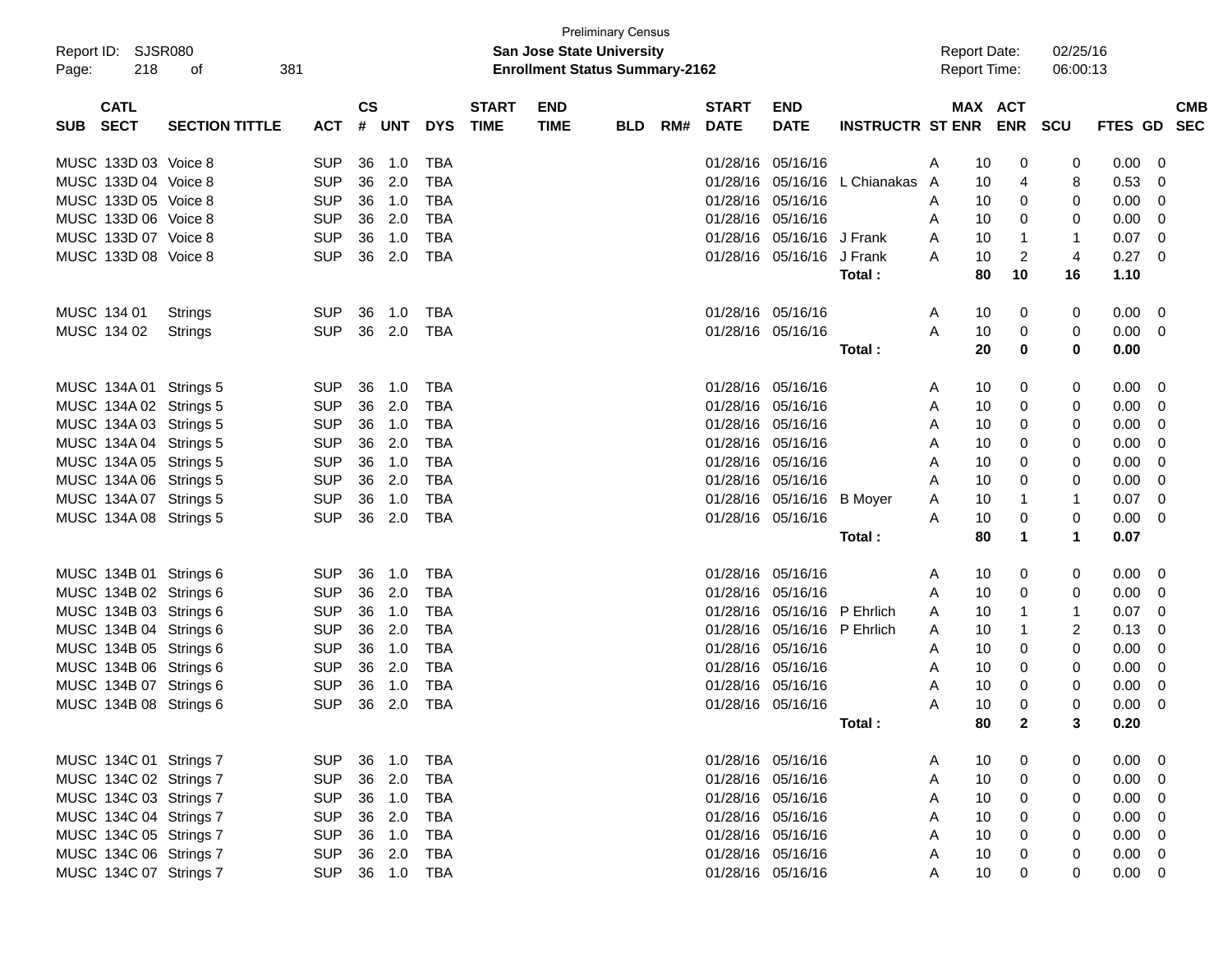| Report ID: SJSR080<br>Page: | 219         | 381<br>οf                |                |               |            |            |              | <b>San Jose State University</b><br><b>Enrollment Status Summary-2162</b> | <b>Preliminary Census</b> |     |                   |                             |                             |     | <b>Report Date:</b><br><b>Report Time:</b> |              | 02/25/16<br>06:00:13 |                |            |
|-----------------------------|-------------|--------------------------|----------------|---------------|------------|------------|--------------|---------------------------------------------------------------------------|---------------------------|-----|-------------------|-----------------------------|-----------------------------|-----|--------------------------------------------|--------------|----------------------|----------------|------------|
|                             | <b>CATL</b> |                          |                | $\mathsf{cs}$ |            |            | <b>START</b> | <b>END</b>                                                                |                           |     | <b>START</b>      | <b>END</b>                  |                             |     | MAX ACT                                    |              |                      |                | <b>CMB</b> |
| <b>SUB</b>                  | <b>SECT</b> | <b>SECTION TITTLE</b>    | <b>ACT</b>     | #             | <b>UNT</b> | <b>DYS</b> | <b>TIME</b>  | <b>TIME</b>                                                               | <b>BLD</b>                | RM# | <b>DATE</b>       | <b>DATE</b>                 | <b>INSTRUCTR ST ENR ENR</b> |     |                                            | SCU          | FTES GD SEC          |                |            |
| MUSC 134C 08 Strings 7      |             |                          | SUP            |               | 36 2.0     | TBA        |              |                                                                           |                           |     | 01/28/16 05/16/16 |                             |                             | A   | 10                                         | 0            | 0.00<br>0            | $\overline{0}$ |            |
|                             |             |                          |                |               |            |            |              |                                                                           |                           |     |                   |                             | Total:                      |     | 80                                         | 0            | 0<br>0.00            |                |            |
| MUSC 134D 01 Strings 8      |             |                          | SUP            | 36            | 1.0        | TBA        |              |                                                                           |                           |     | 01/28/16 05/16/16 |                             |                             | A   | 10                                         | 0            | 0<br>0.00            | 0              |            |
| MUSC 134D 02 Strings 8      |             |                          | <b>SUP</b>     |               | 36 2.0     | <b>TBA</b> |              |                                                                           |                           |     | 01/28/16 05/16/16 |                             |                             | A   | 10                                         | 0            | 0.00<br>0            | 0              |            |
| MUSC 134D 03 Strings 8      |             |                          | <b>SUP</b>     |               | 36 1.0     | <b>TBA</b> |              |                                                                           |                           |     | 01/28/16 05/16/16 |                             |                             | A   | 10                                         | 0            | 0<br>0.00            | $\mathbf 0$    |            |
| MUSC 134D 04 Strings 8      |             |                          | <b>SUP</b>     |               | 36 2.0     | <b>TBA</b> |              |                                                                           |                           |     |                   | 01/28/16 05/16/16 P Ehrlich |                             | A   | 10                                         | 1            | 2<br>0.13            | 0              |            |
| MUSC 134D 05 Strings 8      |             |                          | <b>SUP</b>     |               | 36 1.0     | <b>TBA</b> |              |                                                                           |                           |     | 01/28/16 05/16/16 |                             |                             | Α   | 10                                         | 0            | 0<br>0.00            | 0              |            |
| MUSC 134D 06 Strings 8      |             |                          | <b>SUP</b>     | 36            | 2.0        | <b>TBA</b> |              |                                                                           |                           |     | 01/28/16 05/16/16 |                             |                             | A   | 10                                         | 0            | 0<br>0.00            | 0              |            |
| MUSC 134D 07 Strings 8      |             |                          | <b>SUP</b>     | 36            | 1.0        | <b>TBA</b> |              |                                                                           |                           |     | 01/28/16 05/16/16 |                             |                             | A   | 10                                         | 0            | 0<br>0.00            | 0              |            |
| MUSC 134D 08 Strings 8      |             |                          | <b>SUP</b>     |               | 36 2.0     | <b>TBA</b> |              |                                                                           |                           |     |                   | 01/28/16 05/16/16 B Moyer   |                             | Α   | 10                                         | 1            | 2<br>0.13            | $\mathbf 0$    |            |
|                             |             |                          |                |               |            |            |              |                                                                           |                           |     |                   |                             | Total:                      |     | 80                                         | $\mathbf{2}$ | 4<br>0.27            |                |            |
|                             |             |                          |                |               |            |            |              |                                                                           |                           |     |                   |                             |                             |     |                                            |              |                      |                |            |
| MUSC 135 01                 |             | Woodwinds                | <b>SUP</b>     | 36            | 1.0        | TBA        |              |                                                                           |                           |     | 01/28/16 05/16/16 |                             |                             | A   | 10                                         | 0            | 0.00<br>0            | 0              |            |
| MUSC 135 02                 |             | Woodwinds                | <b>SUP</b>     |               | 36 2.0     | <b>TBA</b> |              |                                                                           |                           |     | 01/28/16 05/16/16 |                             |                             | Α   | 10                                         | 0            | 0<br>0.00            | 0              |            |
|                             |             |                          |                |               |            |            |              |                                                                           |                           |     |                   |                             | Total:                      |     | 20                                         | 0            | 0<br>0.00            |                |            |
|                             |             |                          |                |               |            |            |              |                                                                           |                           |     |                   |                             |                             |     |                                            |              |                      |                |            |
|                             |             | MUSC 135A 01 Woodwinds 5 | <b>SUP</b>     | 36            | 1.0        | TBA        |              |                                                                           |                           |     | 01/28/16 05/16/16 |                             |                             | A   | 10                                         | 0            | 0<br>0.00            | 0              |            |
|                             |             | MUSC 135A 02 Woodwinds 5 | <b>SUP</b>     | 36            | 2.0        | <b>TBA</b> |              |                                                                           |                           |     | 01/28/16 05/16/16 |                             |                             | A   | 10                                         | 0            | 0.00<br>0            | 0              |            |
|                             |             | MUSC 135A 03 Woodwinds 5 | <b>SUP</b>     |               | 36 1.0     | <b>TBA</b> |              |                                                                           |                           |     | 01/28/16 05/16/16 |                             |                             | A   | 10                                         | 0            | 0.00<br>0            | $\mathbf 0$    |            |
|                             |             | MUSC 135A 04 Woodwinds 5 | <b>SUP</b>     |               | 36 2.0     | <b>TBA</b> |              |                                                                           |                           |     | 01/28/16 05/16/16 |                             |                             | A   | 10                                         | 0            | 0.00<br>0            | 0              |            |
|                             |             | MUSC 135A 05 Woodwinds 5 | <b>SUP</b>     |               | 36 1.0     | <b>TBA</b> |              |                                                                           |                           |     | 01/28/16 05/16/16 |                             |                             | A   | 10                                         | 0            | 0.00<br>0            | 0              |            |
|                             |             | MUSC 135A 06 Woodwinds 5 | <b>SUP</b>     | 36            | 2.0        | <b>TBA</b> |              |                                                                           |                           |     | 01/28/16 05/16/16 |                             |                             | A   | 10                                         | 0            | 0<br>0.00            | 0              |            |
|                             |             | MUSC 135A 07 Woodwinds 5 | <b>SUP</b>     | 36            | 1.0        | <b>TBA</b> |              |                                                                           |                           |     | 01/28/16 05/16/16 |                             |                             | A   | 10                                         | 0            | 0<br>0.00            | 0              |            |
|                             |             | MUSC 135A 08 Woodwinds 5 | <b>SUP</b>     | 36            | 2.0        | <b>TBA</b> |              |                                                                           |                           |     | 01/28/16 05/16/16 |                             |                             | A   | 10                                         | 0            | 0<br>0.00            | 0              |            |
|                             |             | MUSC 135A 09 Woodwinds 5 | <b>SUP</b>     | 36            | 1.0        | <b>TBA</b> |              |                                                                           |                           |     |                   | 01/28/16 05/16/16           | M Hernandez A               |     | 10                                         | 1            | 0.07<br>1            | $\mathbf 0$    |            |
|                             |             | MUSC 135A 10 Woodwinds 5 | <b>SUP</b>     |               | 36 2.0     | <b>TBA</b> |              |                                                                           |                           |     | 01/28/16 05/16/16 |                             |                             | A   | 10                                         | 0            | 0<br>0.00            | 0              |            |
|                             |             |                          |                |               |            |            |              |                                                                           |                           |     |                   |                             | Total :                     | 100 |                                            | $\mathbf 1$  | 0.07<br>$\mathbf 1$  |                |            |
|                             |             |                          |                |               |            |            |              |                                                                           |                           |     |                   |                             |                             |     |                                            |              |                      |                |            |
|                             |             | MUSC 135B 01 Woodwinds 6 | <b>SUP</b>     |               | 36 1.0     | TBA        |              |                                                                           |                           |     | 01/28/16 05/16/16 |                             |                             | A   | 10                                         | 0            | 0<br>0.00            | $\mathbf 0$    |            |
|                             |             | MUSC 135B 02 Woodwinds 6 | SUP 36 2.0 TBA |               |            |            |              |                                                                           |                           |     | 01/28/16 05/16/16 |                             |                             |     | 10                                         | $\mathbf 0$  | $0.00 \t 0$<br>0     |                |            |
|                             |             | MUSC 135B 03 Woodwinds 6 | <b>SUP</b>     |               | 36 1.0     | TBA        |              |                                                                           |                           |     | 01/28/16 05/16/16 |                             |                             | Α   | 10                                         | 0            | 0.00<br>0            | $\mathbf 0$    |            |
|                             |             | MUSC 135B 04 Woodwinds 6 | <b>SUP</b>     |               | 36 2.0     | TBA        |              |                                                                           |                           |     | 01/28/16 05/16/16 |                             |                             | Α   | 10                                         | 0            | 0.00<br>0            | $\mathbf 0$    |            |
|                             |             | MUSC 135B 05 Woodwinds 6 | <b>SUP</b>     |               | 36 1.0     | TBA        |              |                                                                           |                           |     |                   | 01/28/16 05/16/16 J Averett |                             | Α   | 10                                         |              | 0.07                 | $\mathbf 0$    |            |
|                             |             | MUSC 135B 06 Woodwinds 6 | <b>SUP</b>     |               | 36 2.0     | TBA        |              |                                                                           |                           |     |                   | 01/28/16 05/16/16 J Averett |                             | Α   | 10                                         | 3            | 0.40<br>6            | $\mathbf 0$    |            |
|                             |             | MUSC 135B 07 Woodwinds 6 | <b>SUP</b>     |               | 36 1.0     | TBA        |              |                                                                           |                           |     | 01/28/16 05/16/16 |                             |                             | Α   | 10                                         | 0            | 0.00<br>0            | $\mathbf 0$    |            |
|                             |             | MUSC 135B 08 Woodwinds 6 | <b>SUP</b>     |               | 36 2.0     | TBA        |              |                                                                           |                           |     | 01/28/16 05/16/16 |                             |                             | A   | 10                                         | 0            | 0.00<br>0            | $\mathbf 0$    |            |
|                             |             | MUSC 135B 09 Woodwinds 6 | <b>SUP</b>     |               | 36 1.0     | TBA        |              |                                                                           |                           |     | 01/28/16 05/16/16 |                             |                             | Α   | 10<br>0                                    |              | 0.00<br>0            | 0              |            |
|                             |             | MUSC 135B 10 Woodwinds 6 | <b>SUP</b>     |               | 36 2.0 TBA |            |              |                                                                           |                           |     | 01/28/16 05/16/16 |                             |                             | Α   | 10                                         | 0            | $0.00 \quad 0$<br>0  |                |            |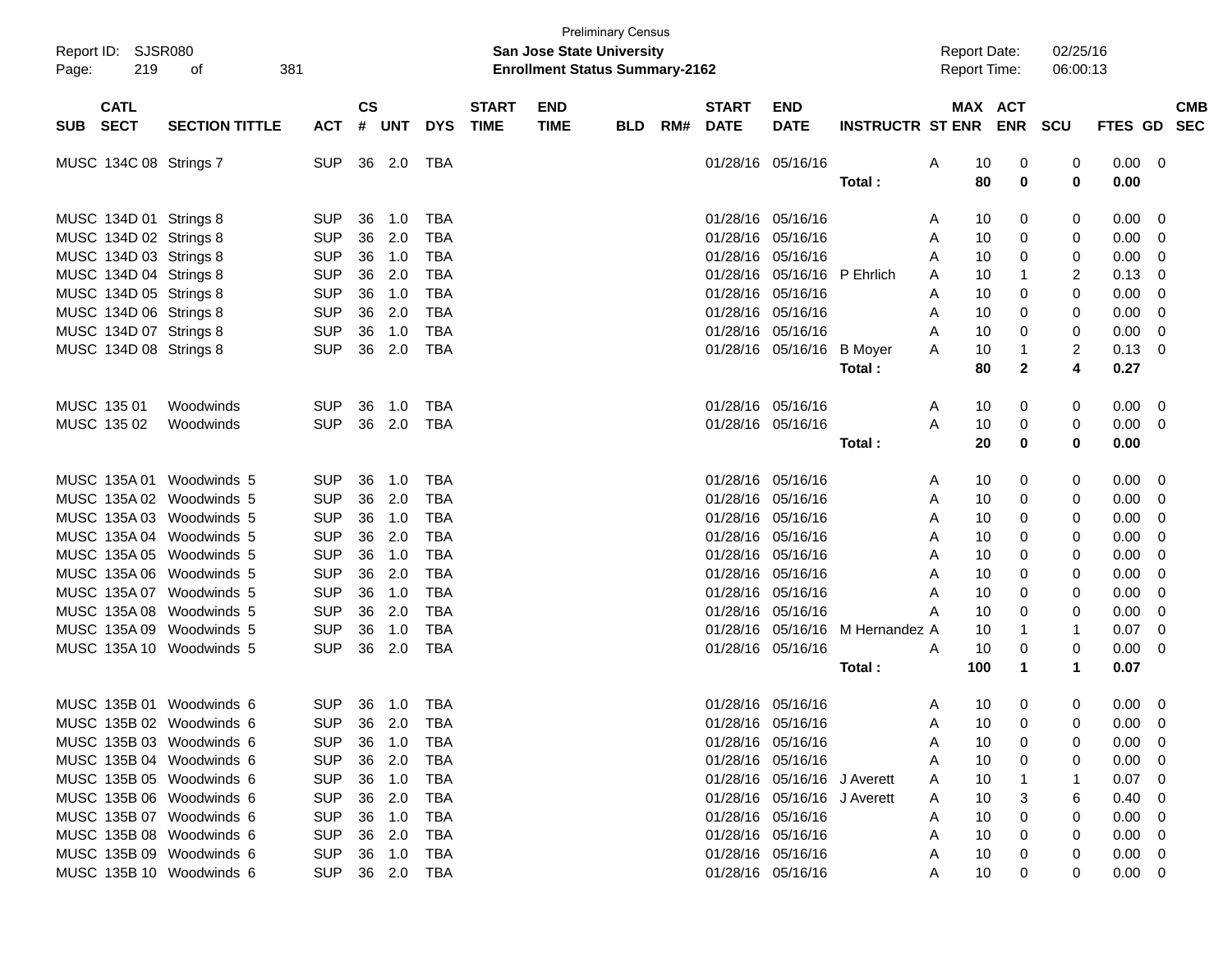| Report ID: |                      | <b>SJSR080</b>                  |                |               |            |            |                             | <b>San Jose State University</b>      | <b>Preliminary Census</b> |     |                   |                            |                         | <b>Report Date:</b>             |                | 02/25/16    |                |                          |
|------------|----------------------|---------------------------------|----------------|---------------|------------|------------|-----------------------------|---------------------------------------|---------------------------|-----|-------------------|----------------------------|-------------------------|---------------------------------|----------------|-------------|----------------|--------------------------|
| Page:      | 220                  | 381<br>οf                       |                |               |            |            |                             | <b>Enrollment Status Summary-2162</b> |                           |     |                   |                            |                         | <b>Report Time:</b>             |                | 06:00:13    |                |                          |
|            | <b>CATL</b>          |                                 |                | $\mathsf{cs}$ | <b>UNT</b> | <b>DYS</b> | <b>START</b><br><b>TIME</b> | <b>END</b>                            |                           |     | <b>START</b>      | <b>END</b>                 |                         | MAX ACT                         |                | SCU         | <b>FTES GD</b> | <b>CMB</b><br><b>SEC</b> |
| <b>SUB</b> | <b>SECT</b>          | <b>SECTION TITTLE</b>           | <b>ACT</b>     | #             |            |            |                             | <b>TIME</b>                           | <b>BLD</b>                | RM# | <b>DATE</b>       | <b>DATE</b>                | <b>INSTRUCTR ST ENR</b> |                                 | <b>ENR</b>     |             |                |                          |
|            |                      |                                 |                |               |            |            |                             |                                       |                           |     |                   |                            | Total:                  | 100                             | 4              | 7           | 0.47           |                          |
|            |                      | MUSC 135C 01 Woodwinds 7        | <b>SUP</b>     | 36            | 1.0        | <b>TBA</b> |                             |                                       |                           |     | 01/28/16          | 05/16/16                   |                         | 10<br>Α                         | 0              | 0           | 0.00           | 0                        |
|            |                      | MUSC 135C 02 Woodwinds 7        | <b>SUP</b>     | 36            | 2.0        | <b>TBA</b> |                             |                                       |                           |     | 01/28/16          | 05/16/16                   |                         | 10<br>Α                         | 0              | 0           | 0.00           | 0                        |
|            |                      | MUSC 135C 03 Woodwinds 7        | <b>SUP</b>     | 36            | 1.0        | <b>TBA</b> |                             |                                       |                           |     | 01/28/16          | 05/16/16                   |                         | 10<br>Α                         | 0              | 0           | 0.00           | 0                        |
|            |                      | MUSC 135C 04 Woodwinds 7        | <b>SUP</b>     | 36            | 2.0        | <b>TBA</b> |                             |                                       |                           |     | 01/28/16          | 05/16/16                   |                         | 10<br>Α                         | 0              | 0           | 0.00           | 0                        |
|            |                      | MUSC 135C 05 Woodwinds 7        | <b>SUP</b>     | 36            | 1.0        | <b>TBA</b> |                             |                                       |                           |     | 01/28/16          | 05/16/16                   |                         | 10<br>Α                         | 0              | 0           | 0.00           | 0                        |
|            |                      | MUSC 135C 06 Woodwinds 7        | <b>SUP</b>     | 36            | 2.0        | <b>TBA</b> |                             |                                       |                           |     | 01/28/16          | 05/16/16                   |                         | 10<br>Α                         | 0              | 0           | 0.00           | 0                        |
|            |                      | MUSC 135C 07 Woodwinds 7        | <b>SUP</b>     | 36            | 1.0        | <b>TBA</b> |                             |                                       |                           |     | 01/28/16          | 05/16/16                   |                         | 10<br>A                         | 0              | 0           | 0.00           | 0                        |
|            |                      | MUSC 135C 08 Woodwinds 7        | <b>SUP</b>     | 36            | 2.0        | <b>TBA</b> |                             |                                       |                           |     | 01/28/16          | 05/16/16                   |                         | 10<br>A                         | 0              | 0           | 0.00           | 0                        |
|            |                      | MUSC 135C 09 Woodwinds 7        | <b>SUP</b>     | 36            | 1.0        | <b>TBA</b> |                             |                                       |                           |     | 01/28/16          | 05/16/16                   |                         | 10<br>A                         | 0              | 0           | 0.00           | 0                        |
|            |                      | MUSC 135C 10 Woodwinds 7        | <b>SUP</b>     | 36            | 2.0        | <b>TBA</b> |                             |                                       |                           |     | 01/28/16 05/16/16 |                            |                         | 10<br>A                         | 0              | 0           | 0.00           | 0                        |
|            |                      |                                 |                |               |            |            |                             |                                       |                           |     |                   |                            | Total:                  | 100                             | 0              | 0           | 0.00           |                          |
|            |                      |                                 |                |               |            |            |                             |                                       |                           |     |                   |                            |                         |                                 |                |             |                |                          |
|            |                      | MUSC 135D 01 Woodwinds 8        | <b>SUP</b>     | 36            | 1.0        | <b>TBA</b> |                             |                                       |                           |     | 01/28/16          | 05/16/16                   |                         | 10<br>Α                         | 0              | 0           | 0.00           | 0                        |
|            |                      | MUSC 135D 02 Woodwinds 8        | <b>SUP</b>     | 36            | 2.0        | <b>TBA</b> |                             |                                       |                           |     | 01/28/16          | 05/16/16                   | C Pavne                 | 10<br>Α                         | 1              | 2           | 0.13           | 0                        |
|            |                      | MUSC 135D 03 Woodwinds 8        | <b>SUP</b>     | 36            | 1.0        | <b>TBA</b> |                             |                                       |                           |     | 01/28/16          | 05/16/16                   |                         | 10<br>Α                         | 0              | 0           | 0.00           | 0                        |
|            |                      | MUSC 135D 04 Woodwinds 8        | <b>SUP</b>     | 36            | 2.0        | <b>TBA</b> |                             |                                       |                           |     | 01/28/16          | 05/16/16                   |                         | 10<br>Α                         | 0              | 0           | 0.00           | 0                        |
|            |                      | MUSC 135D 05 Woodwinds 8        | <b>SUP</b>     | 36            | 1.0        | <b>TBA</b> |                             |                                       |                           |     | 01/28/16          | 05/16/16                   |                         | 10<br>Α                         | 0              | 0           | 0.00           | 0                        |
|            |                      | MUSC 135D 06 Woodwinds 8        | <b>SUP</b>     | 36            | 2.0        | <b>TBA</b> |                             |                                       |                           |     | 01/28/16          | 05/16/16                   |                         | 10<br>A                         | 0              | 0           | 0.00           | 0                        |
|            |                      | MUSC 135D 07 Woodwinds 8        | <b>SUP</b>     | 36            | 1.0        | <b>TBA</b> |                             |                                       |                           |     | 01/28/16          | 05/16/16                   |                         | 10<br>A                         | 0              | 0           | 0.00           | 0                        |
|            |                      | MUSC 135D 08 Woodwinds 8        | <b>SUP</b>     | 36            | 2.0        | <b>TBA</b> |                             |                                       |                           |     | 01/28/16          | 05/16/16                   |                         | 10<br>А                         | 0              | 0           | 0.00           | 0                        |
|            |                      | MUSC 135D 09 Woodwinds 8        | <b>SUP</b>     | 36            | 1.0        | <b>TBA</b> |                             |                                       |                           |     | 01/28/16          | 05/16/16                   | M Hernandez A           | 10                              | 1              | 1           | 0.07           | 0                        |
|            |                      | MUSC 135D 10 Woodwinds 8        | <b>SUP</b>     | 36            | 2.0        | <b>TBA</b> |                             |                                       |                           |     |                   | 01/28/16 05/16/16          | M Hernandez A           | 10                              | 1              | 2           | 0.13           | 0                        |
|            |                      |                                 |                |               |            |            |                             |                                       |                           |     |                   |                            | Total:                  | 100                             | 3              | 5           | 0.33           |                          |
|            |                      |                                 |                |               |            |            |                             |                                       |                           |     |                   |                            |                         |                                 |                |             |                |                          |
|            | MUSC 136 01          | <b>Brass</b>                    | <b>SUP</b>     | 36            | 1.0        | <b>TBA</b> |                             |                                       |                           |     | 01/28/16 05/16/16 |                            |                         | 10<br>A                         | 0              | 0           | 0.00           | 0                        |
|            | MUSC 136 02          | <b>Brass</b>                    | <b>SUP</b>     | 36            | 2.0        | <b>TBA</b> |                             |                                       |                           |     | 01/28/16 05/16/16 |                            |                         | A<br>10                         | 0              | 0           | 0.00           | 0                        |
|            |                      |                                 |                |               |            |            |                             |                                       |                           |     |                   |                            | Total:                  | 20                              | 0              | 0           | 0.00           |                          |
|            |                      |                                 |                |               |            |            |                             |                                       |                           |     |                   |                            |                         |                                 |                |             |                |                          |
|            |                      | MUSC 136A 01 Vocal-Instr Improv | SUP 36 1.0 TBA |               |            |            |                             |                                       |                           |     |                   | 01/28/16 05/16/16          |                         | $\mathsf{A}$<br>10 <sup>°</sup> | $\overline{0}$ | $\mathbf 0$ | $0.00 \t 0$    |                          |
|            |                      |                                 |                |               |            |            |                             |                                       |                           |     |                   |                            | Total:                  | 10                              | 0              | 0           | 0.00           |                          |
|            |                      |                                 |                |               |            |            |                             |                                       |                           |     |                   |                            |                         |                                 |                |             |                |                          |
|            | MUSC 136B 01 Brass 5 |                                 | SUP            |               | 36 1.0     | TBA        |                             |                                       |                           |     |                   | 01/28/16 05/16/16          |                         | 10<br>A                         | 0              | 0           | $0.00 \t 0$    |                          |
|            | MUSC 136B 02 Brass 5 |                                 | <b>SUP</b>     |               | 36 2.0     | <b>TBA</b> |                             |                                       |                           |     |                   | 01/28/16 05/16/16 K Adduci |                         | 10<br>A                         | $\mathbf{1}$   | 2           | $0.13 \ 0$     |                          |
|            | MUSC 136B 03 Brass 5 |                                 | <b>SUP</b>     |               | 36 1.0     | <b>TBA</b> |                             |                                       |                           |     |                   | 01/28/16 05/16/16          |                         | 10<br>A                         | 0              | 0           | $0.00 \t 0$    |                          |
|            | MUSC 136B 04 Brass 5 |                                 | <b>SUP</b>     |               | 36 2.0     | <b>TBA</b> |                             |                                       |                           |     |                   | 01/28/16 05/16/16          |                         | 10<br>A                         | 0              | 0           | $0.00 \t 0$    |                          |
|            | MUSC 136B 05 Brass 5 |                                 | <b>SUP</b>     |               | 36 1.0     | <b>TBA</b> |                             |                                       |                           |     |                   | 01/28/16 05/16/16          |                         | 10<br>A                         | 0              | 0           | $0.00 \t 0$    |                          |
|            | MUSC 136B 06 Brass 5 |                                 | <b>SUP</b>     |               | 36 2.0 TBA |            |                             |                                       |                           |     |                   | 01/28/16 05/16/16          |                         | 10<br>A                         | 0              | 0           | $0.00 \t 0$    |                          |
|            |                      |                                 |                |               |            |            |                             |                                       |                           |     |                   |                            |                         |                                 |                |             |                |                          |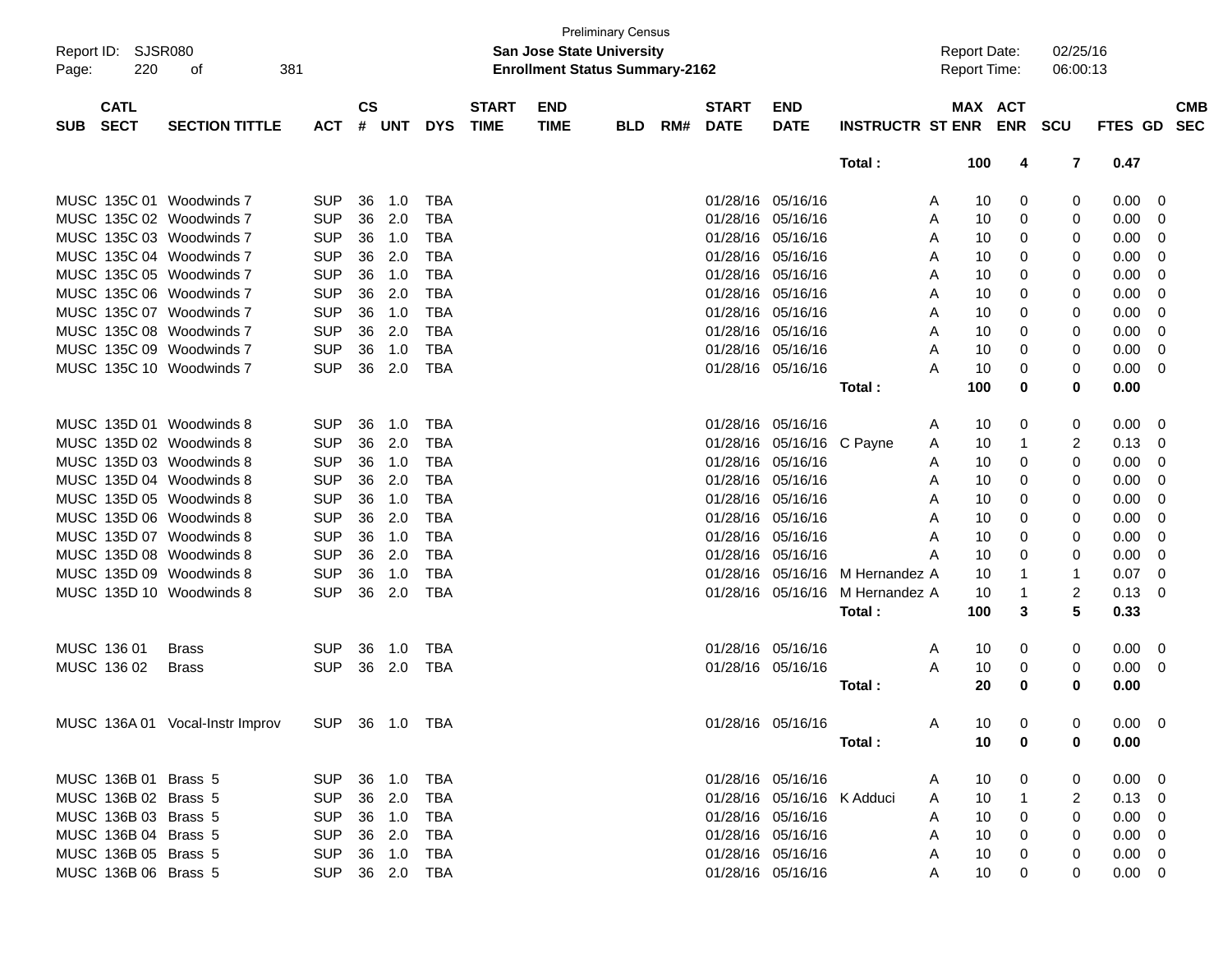| Report ID: SJSR080<br>221<br>381<br>Page:<br>οf |                            |                                          |            |               | <b>Preliminary Census</b><br><b>San Jose State University</b><br><b>Enrollment Status Summary-2162</b> |            |                             |                           |            |     |                             |                            |                             | <b>Report Date:</b><br><b>Report Time:</b> |    |                         | 02/25/16<br>06:00:13 |                |                          |
|-------------------------------------------------|----------------------------|------------------------------------------|------------|---------------|--------------------------------------------------------------------------------------------------------|------------|-----------------------------|---------------------------|------------|-----|-----------------------------|----------------------------|-----------------------------|--------------------------------------------|----|-------------------------|----------------------|----------------|--------------------------|
| SUB                                             | <b>CATL</b><br><b>SECT</b> | <b>SECTION TITTLE</b>                    | ACT        | $\mathsf{cs}$ | # UNT                                                                                                  | <b>DYS</b> | <b>START</b><br><b>TIME</b> | <b>END</b><br><b>TIME</b> | <b>BLD</b> | RM# | <b>START</b><br><b>DATE</b> | <b>END</b><br><b>DATE</b>  | <b>INSTRUCTR ST ENR ENR</b> |                                            |    | MAX ACT                 | SCU                  | FTES GD        | <b>CMB</b><br><b>SEC</b> |
|                                                 | MUSC 136B 07 Brass 5       |                                          | <b>SUP</b> | 36            | 1.0                                                                                                    | TBA        |                             |                           |            |     |                             | 01/28/16 05/16/16          |                             | A                                          | 10 | 0                       | 0                    | 0.00           | 0                        |
|                                                 | MUSC 136B 08 Brass 5       |                                          | <b>SUP</b> | 36            | 2.0                                                                                                    | TBA        |                             |                           |            |     |                             | 01/28/16 05/16/16          |                             | A                                          | 10 | 0                       | 0                    | 0.00           | 0                        |
|                                                 |                            |                                          |            |               |                                                                                                        |            |                             |                           |            |     |                             |                            | Total:                      |                                            | 80 | 1                       | $\mathbf{2}$         | 0.13           |                          |
|                                                 | MUSC 136C 01 Brass 6       |                                          | <b>SUP</b> | 36            | 1.0                                                                                                    | TBA        |                             |                           |            |     |                             | 01/28/16 05/16/16          |                             | A                                          | 10 | 0                       | 0                    | 0.00           | 0                        |
|                                                 | MUSC 136C 02 Brass 6       |                                          | <b>SUP</b> | 36            | 2.0                                                                                                    | <b>TBA</b> |                             |                           |            |     |                             | 01/28/16 05/16/16 K Adduci |                             | A                                          | 10 | 1                       | 2                    | 0.13           | 0                        |
|                                                 | MUSC 136C 03 Brass 6       |                                          | <b>SUP</b> | 36            | 1.0                                                                                                    | <b>TBA</b> |                             |                           |            |     |                             | 01/28/16 05/16/16          |                             | A                                          | 10 | 0                       | 0                    | 0.00           | 0                        |
|                                                 | MUSC 136C 04 Brass 6       |                                          | <b>SUP</b> | 36            | 2.0                                                                                                    | <b>TBA</b> |                             |                           |            |     |                             | 01/28/16 05/16/16 K Rivard |                             | A                                          | 10 | 1                       | 2                    | 0.13           | 0                        |
|                                                 | MUSC 136C 05 Brass 6       |                                          | <b>SUP</b> | 36            | 1.0                                                                                                    | <b>TBA</b> |                             |                           |            |     |                             | 01/28/16 05/16/16 T Hornig |                             | A                                          | 10 | 2                       | $\overline{2}$       | 0.13           | 0                        |
|                                                 | MUSC 136C 06 Brass 6       |                                          | <b>SUP</b> | 36            | 2.0                                                                                                    | <b>TBA</b> |                             |                           |            |     |                             | 01/28/16 05/16/16 T Hornig |                             | A                                          | 10 | 2                       | 4                    | 0.27           | 0                        |
|                                                 | MUSC 136C 07 Brass 6       |                                          | <b>SUP</b> | 36            | 1.0                                                                                                    | <b>TBA</b> |                             |                           |            |     |                             | 01/28/16 05/16/16          |                             | A                                          | 10 | 0                       | 0                    | 0.00           | 0                        |
|                                                 | MUSC 136C 08 Brass 6       |                                          | <b>SUP</b> | 36            | 2.0                                                                                                    | TBA        |                             |                           |            |     |                             | 01/28/16 05/16/16          |                             | A                                          | 10 | 0                       | 0                    | 0.00           | 0                        |
|                                                 |                            |                                          |            |               |                                                                                                        |            |                             |                           |            |     |                             |                            | Total:                      |                                            | 80 | 6                       | 10                   | 0.67           |                          |
|                                                 | MUSC 136D 01 Brass 7       |                                          | <b>SUP</b> | 36            | 1.0                                                                                                    | TBA        |                             |                           |            |     |                             | 01/28/16 05/16/16          |                             | A                                          | 10 | 0                       | 0                    | 0.00           | 0                        |
|                                                 | MUSC 136D 02 Brass 7       |                                          | <b>SUP</b> | 36            | 2.0                                                                                                    | <b>TBA</b> |                             |                           |            |     |                             | 01/28/16 05/16/16          |                             | A                                          | 10 | 0                       | 0                    | 0.00           | 0                        |
|                                                 | MUSC 136D 03 Brass 7       |                                          | <b>SUP</b> | 36            | 1.0                                                                                                    | <b>TBA</b> |                             |                           |            |     |                             | 01/28/16 05/16/16          |                             | A                                          | 10 | 0                       | 0                    | 0.00           | 0                        |
|                                                 | MUSC 136D 04 Brass 7       |                                          | <b>SUP</b> | 36            | 2.0                                                                                                    | <b>TBA</b> |                             |                           |            |     |                             | 01/28/16 05/16/16          |                             | A                                          | 10 | 0                       | 0                    | 0.00           | 0                        |
|                                                 | MUSC 136D 05 Brass 7       |                                          | <b>SUP</b> | 36            | 1.0                                                                                                    | <b>TBA</b> |                             |                           |            |     |                             | 01/28/16 05/16/16          |                             | A                                          | 10 | 0                       | 0                    | 0.00           | 0                        |
|                                                 | MUSC 136D 06 Brass 7       |                                          | <b>SUP</b> | 36            | 2.0                                                                                                    | <b>TBA</b> |                             |                           |            |     |                             | 01/28/16 05/16/16          |                             | A                                          | 10 | 0                       | 0                    | 0.00           | 0                        |
|                                                 | MUSC 136D 07 Brass 7       |                                          | <b>SUP</b> | 36            | 1.0                                                                                                    | <b>TBA</b> |                             |                           |            |     |                             | 01/28/16 05/16/16          |                             | A                                          | 10 | 0                       | 0                    | 0.00           | 0                        |
|                                                 | MUSC 136D 08 Brass 7       |                                          | <b>SUP</b> | 36            | 2.0                                                                                                    | TBA        |                             |                           |            |     |                             | 01/28/16 05/16/16          | F Byram                     | A                                          | 10 | 1                       | 2                    | 0.13           | 0                        |
|                                                 |                            |                                          |            |               |                                                                                                        |            |                             |                           |            |     |                             |                            | Total :                     |                                            | 80 | 1                       | $\mathbf{2}$         | 0.13           |                          |
|                                                 | MUSC 136E 01 Brass 8       |                                          | <b>SUP</b> | 36            | 1.0                                                                                                    | TBA        |                             |                           |            |     |                             | 01/28/16 05/16/16 K Adduci |                             | A                                          | 10 | 1                       | 1                    | 0.07           | 0                        |
|                                                 | MUSC 136E 02 Brass 8       |                                          | <b>SUP</b> | 36            | 2.0                                                                                                    | <b>TBA</b> |                             |                           |            |     |                             | 01/28/16 05/16/16          |                             | A                                          | 10 | 0                       | 0                    | 0.00           | 0                        |
|                                                 | MUSC 136E 03 Brass 8       |                                          | <b>SUP</b> | 36            | 1.0                                                                                                    | <b>TBA</b> |                             |                           |            |     |                             | 01/28/16 05/16/16          |                             | A                                          | 10 | 0                       | 0                    | 0.00           | 0                        |
|                                                 | MUSC 136E 04 Brass 8       |                                          | <b>SUP</b> | 36            | 2.0                                                                                                    | <b>TBA</b> |                             |                           |            |     |                             | 01/28/16 05/16/16          |                             | A                                          | 10 | 0                       | 0                    | 0.00           | 0                        |
|                                                 | MUSC 136E 05 Brass 8       |                                          | <b>SUP</b> | 36            | 1.0                                                                                                    | <b>TBA</b> |                             |                           |            |     |                             | 01/28/16 05/16/16 T Hornig |                             | A                                          | 10 | 1                       | 1                    | 0.07           | 0                        |
|                                                 | MUSC 136E 06 Brass 8       |                                          | <b>SUP</b> | 36            | 2.0                                                                                                    | <b>TBA</b> |                             |                           |            |     |                             | 01/28/16 05/16/16          |                             | A                                          | 10 | 0                       | 0                    | 0.00           | 0                        |
|                                                 | MUSC 136E 07 Brass 8       |                                          | <b>SUP</b> |               | 36 1.0                                                                                                 | TBA        |                             |                           |            |     |                             | 01/28/16 05/16/16          |                             | A                                          | 10 | 0                       | 0                    | 0.00           | 0                        |
|                                                 | MUSC 136E 08 Brass 8       | SUP 36 2.0 TBA                           |            |               |                                                                                                        |            |                             |                           |            |     |                             | 01/28/16 05/16/16          |                             | A                                          | 10 | $\mathbf 0$             | 0                    | $0.00 \quad 0$ |                          |
|                                                 |                            |                                          |            |               |                                                                                                        |            |                             |                           |            |     |                             |                            | Total :                     |                                            | 80 | $\mathbf{2}$            | $\mathbf{2}$         | 0.13           |                          |
|                                                 |                            | MUSC 137 01 Percussion<br>SUP 36 1.0 TBA |            |               |                                                                                                        |            |                             |                           |            |     |                             |                            | 01/28/16 05/16/16           | $A \quad \Box$                             | 10 | $\mathbf{0}$            | $\mathbf{0}$         | $0.00 \quad 0$ |                          |
|                                                 |                            | SUP 36 2.0 TBA<br>MUSC 137 02 Percussion |            |               |                                                                                                        |            |                             |                           |            |     |                             | 01/28/16 05/16/16          |                             | A                                          | 10 | $\overline{\mathbf{0}}$ | $\overline{0}$       | $0.00 \quad 0$ |                          |
|                                                 |                            |                                          |            |               |                                                                                                        |            |                             |                           |            |     |                             |                            | Total :                     |                                            | 20 | $\mathbf 0$             | $\mathbf{0}$         | 0.00           |                          |
|                                                 |                            | MUSC 137A 01 Percussion 5 SUP 36 1.0 TBA |            |               |                                                                                                        |            |                             |                           |            |     |                             |                            | 01/28/16 05/16/16           | A                                          |    | $10 \qquad 0$           | $\overline{0}$       | $0.00 \t 0$    |                          |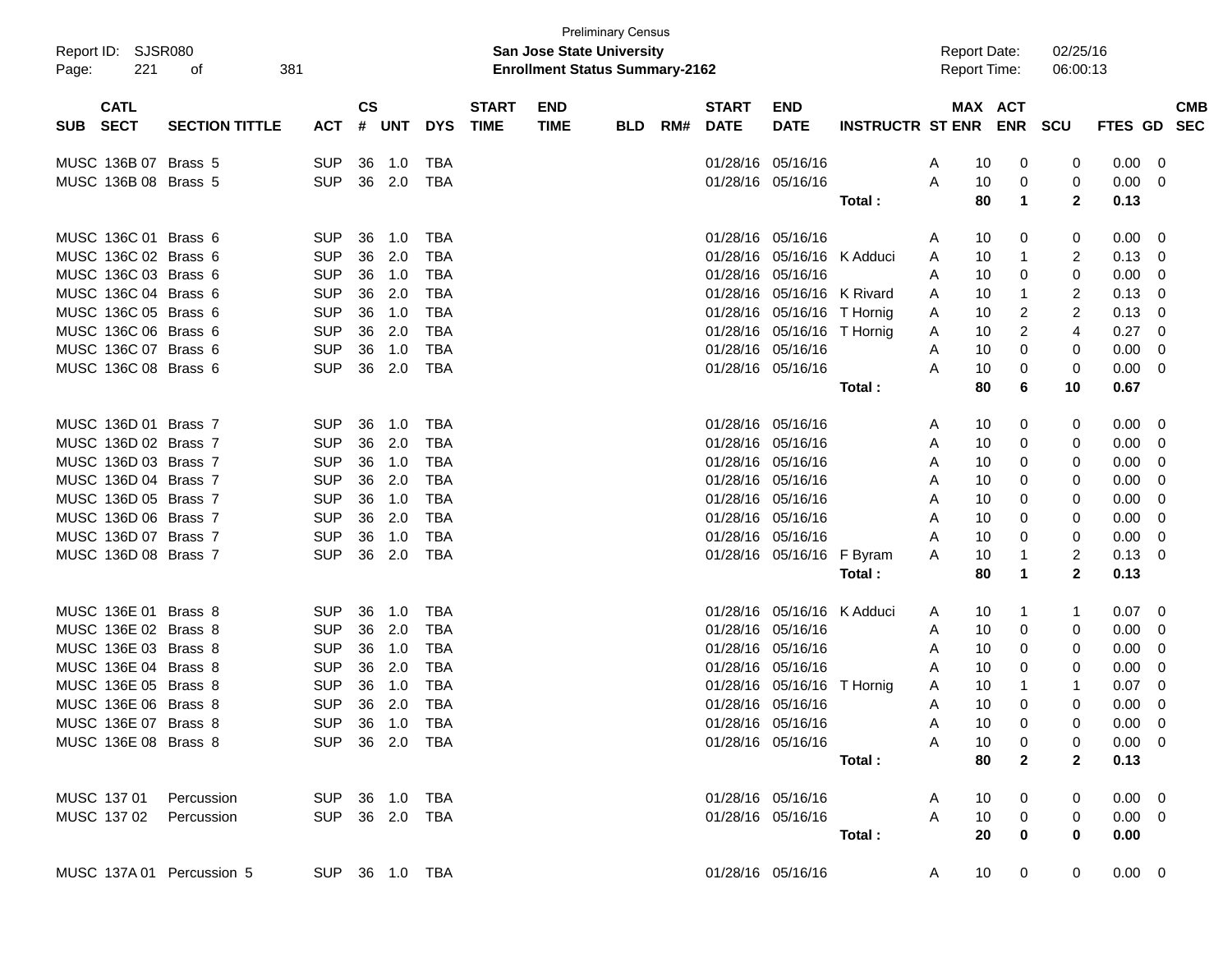| Report ID: SJSR080<br>381<br>222<br>of<br>Page: |                            |                                                                                                                      |                                                      |                    | <b>Preliminary Census</b><br><b>San Jose State University</b><br><b>Enrollment Status Summary-2162</b> |                                                      |                             |                           |            |     |                             |                                                                                  |                                      | <b>Report Date:</b><br>Report Time:            |                                      | 02/25/16<br>06:00:13                   |                                           |                                                     |
|-------------------------------------------------|----------------------------|----------------------------------------------------------------------------------------------------------------------|------------------------------------------------------|--------------------|--------------------------------------------------------------------------------------------------------|------------------------------------------------------|-----------------------------|---------------------------|------------|-----|-----------------------------|----------------------------------------------------------------------------------|--------------------------------------|------------------------------------------------|--------------------------------------|----------------------------------------|-------------------------------------------|-----------------------------------------------------|
| SUB.                                            | <b>CATL</b><br><b>SECT</b> | <b>SECTION TITTLE</b>                                                                                                | <b>ACT</b>                                           | $\mathsf{cs}$<br># | <b>UNT</b>                                                                                             | <b>DYS</b>                                           | <b>START</b><br><b>TIME</b> | <b>END</b><br><b>TIME</b> | <b>BLD</b> | RM# | <b>START</b><br><b>DATE</b> | <b>END</b><br><b>DATE</b>                                                        | <b>INSTRUCTR ST ENR</b>              |                                                | MAX ACT<br><b>ENR</b>                | SCU                                    | <b>FTES GD</b>                            | <b>CMB</b><br><b>SEC</b>                            |
|                                                 |                            | MUSC 137A 02 Percussion 5                                                                                            | <b>SUP</b>                                           |                    | 36 2.0                                                                                                 | TBA                                                  |                             |                           |            |     |                             | 01/28/16 05/16/16                                                                | Total:                               | A<br>10<br>20                                  | 0<br>0                               | 0<br>0                                 | $0.00 \t 0$<br>0.00                       |                                                     |
|                                                 |                            | MUSC 137B 01 Percussion 6<br>MUSC 137B 02 Percussion 6                                                               | <b>SUP</b><br><b>SUP</b>                             | 36                 | 1.0<br>36 2.0                                                                                          | <b>TBA</b><br><b>TBA</b>                             |                             |                           |            |     |                             | 01/28/16 05/16/16<br>01/28/16 05/16/16                                           | G Lemmon<br>Total :                  | 10<br>A<br>A<br>10<br>20                       | -1<br>0<br>1                         | $\mathbf{1}$<br>0<br>$\mathbf{1}$      | 0.07<br>0.00<br>0.07                      | - 0<br>- 0                                          |
|                                                 |                            | MUSC 137C 01 Percussion 7<br>MUSC 137C 02 Percussion 7                                                               | <b>SUP</b><br><b>SUP</b>                             | 36                 | 1.0<br>36 2.0                                                                                          | <b>TBA</b><br><b>TBA</b>                             |                             |                           |            |     |                             | 01/28/16 05/16/16<br>01/28/16 05/16/16                                           | Total:                               | 10<br>A<br>10<br>A<br>20                       | 0<br>0<br>0                          | 0<br>0<br>$\mathbf 0$                  | 0.00<br>0.00<br>0.00                      | - 0<br>- 0                                          |
|                                                 |                            | MUSC 137D 01 Percussion 8<br>MUSC 137D 02 Percussion 8                                                               | <b>SUP</b><br><b>SUP</b>                             | 36                 | 1.0<br>36 2.0                                                                                          | <b>TBA</b><br><b>TBA</b>                             |                             |                           |            |     |                             | 01/28/16 05/16/16<br>01/28/16 05/16/16                                           | G Lemmon<br>Total:                   | 10<br>A<br>10<br>A<br>20                       | 0<br>$\overline{c}$<br>$\mathbf{2}$  | 0<br>4<br>4                            | 0.00<br>0.27<br>0.27                      | $\overline{\mathbf{0}}$<br>$\overline{\phantom{0}}$ |
|                                                 |                            | MUSC 138B 01 Composition 5<br>MUSC 138B 02 Composition 5<br>MUSC 138B 03 Composition 5<br>MUSC 138B 04 Composition 5 | <b>SUP</b><br><b>SUP</b><br><b>SUP</b><br><b>SUP</b> | 36<br>36<br>36     | 1.0<br>2.0<br>1.0<br>36 2.0                                                                            | <b>TBA</b><br><b>TBA</b><br><b>TBA</b><br><b>TBA</b> |                             |                           |            |     |                             | 01/28/16 05/16/16<br>01/28/16 05/16/16<br>01/28/16 05/16/16<br>01/28/16 05/16/16 |                                      | 10<br>A<br>10<br>A<br>10<br>A<br>10<br>A       | 0<br>0<br>0<br>0                     | 0<br>0<br>0<br>0                       | 0.00<br>0.00<br>0.00<br>0.00              | $\overline{\mathbf{0}}$<br>0<br>0<br>0              |
|                                                 |                            | MUSC 138C 01 Composition 6<br>MUSC 138C 02 Composition 6<br>MUSC 138C 03 Composition 6<br>MUSC 138C 04 Composition 6 | <b>SUP</b><br><b>SUP</b><br><b>SUP</b><br><b>SUP</b> | 36<br>36<br>36     | 1.0<br>2.0<br>1.0<br>36 2.0                                                                            | <b>TBA</b><br><b>TBA</b><br><b>TBA</b><br><b>TBA</b> |                             |                           |            |     |                             | 01/28/16 05/16/16<br>01/28/16 05/16/16<br>01/28/16 05/16/16<br>01/28/16 05/16/16 | Total:<br>P Furman                   | 40<br>10<br>A<br>10<br>A<br>10<br>A<br>10<br>A | 0<br>0<br>0<br>0<br>0                | 0<br>0<br>0<br>0<br>0                  | 0.00<br>0.00<br>0.00<br>0.00<br>0.00      | $\overline{\mathbf{0}}$<br>0<br>0<br>$\overline{0}$ |
|                                                 |                            | MUSC 138D 01 Composition 7<br>MUSC 138D 02 Composition 7<br>MUSC 138D 03 Composition 7                               | <b>SUP</b><br><b>SUP</b><br><b>SUP</b>               | 36<br>36<br>36     | 1.0<br>2.0<br>1.0                                                                                      | <b>TBA</b><br><b>TBA</b><br><b>TBA</b>               |                             |                           |            |     | 01/28/16                    | 01/28/16 05/16/16<br>05/16/16<br>01/28/16 05/16/16                               | Total:<br>P Furman                   | 40<br>10<br>A<br>10<br>A<br>10<br>A            | 0<br>0<br>$\overline{2}$<br>$\Omega$ | 0<br>0<br>4<br>0                       | 0.00<br>0.00<br>0.27<br>0.00              | - 0<br>0<br>0                                       |
|                                                 |                            | MUSC 138D 04 Composition 7<br>MUSC 138E 01 Composition 8                                                             | <b>SUP</b>                                           |                    | SUP 36 2.0 TBA<br>36 1.0                                                                               | <b>TBA</b>                                           |                             |                           |            |     |                             | 01/28/16 05/16/16 B Belet                                                        | Total:<br>01/28/16 05/16/16 P Furman | 10<br>A<br>40<br>10<br>A                       | 3<br>5<br>0                          | 6<br>10<br>0                           | $0.40 \quad 0$<br>0.67<br>$0.00 \t 0$     |                                                     |
|                                                 |                            | MUSC 138E 02 Composition 8<br>MUSC 138E 03 Composition 8<br>MUSC 138E 04 Composition 8                               | <b>SUP</b><br><b>SUP</b><br><b>SUP</b>               |                    | 36 2.0<br>36 1.0<br>36 2.0                                                                             | <b>TBA</b><br><b>TBA</b><br><b>TBA</b>               |                             |                           |            |     |                             | 01/28/16 05/16/16<br>01/28/16 05/16/16                                           | 01/28/16 05/16/16 P Furman<br>Total: | A<br>10<br>10<br>A<br>Α<br>10<br>40            | 1<br>0<br>0                          | 2<br>0<br>0<br>$\overline{\mathbf{2}}$ | $0.13 \ 0$<br>0.00<br>$0.00 \t 0$<br>0.13 | $\overline{\mathbf{0}}$                             |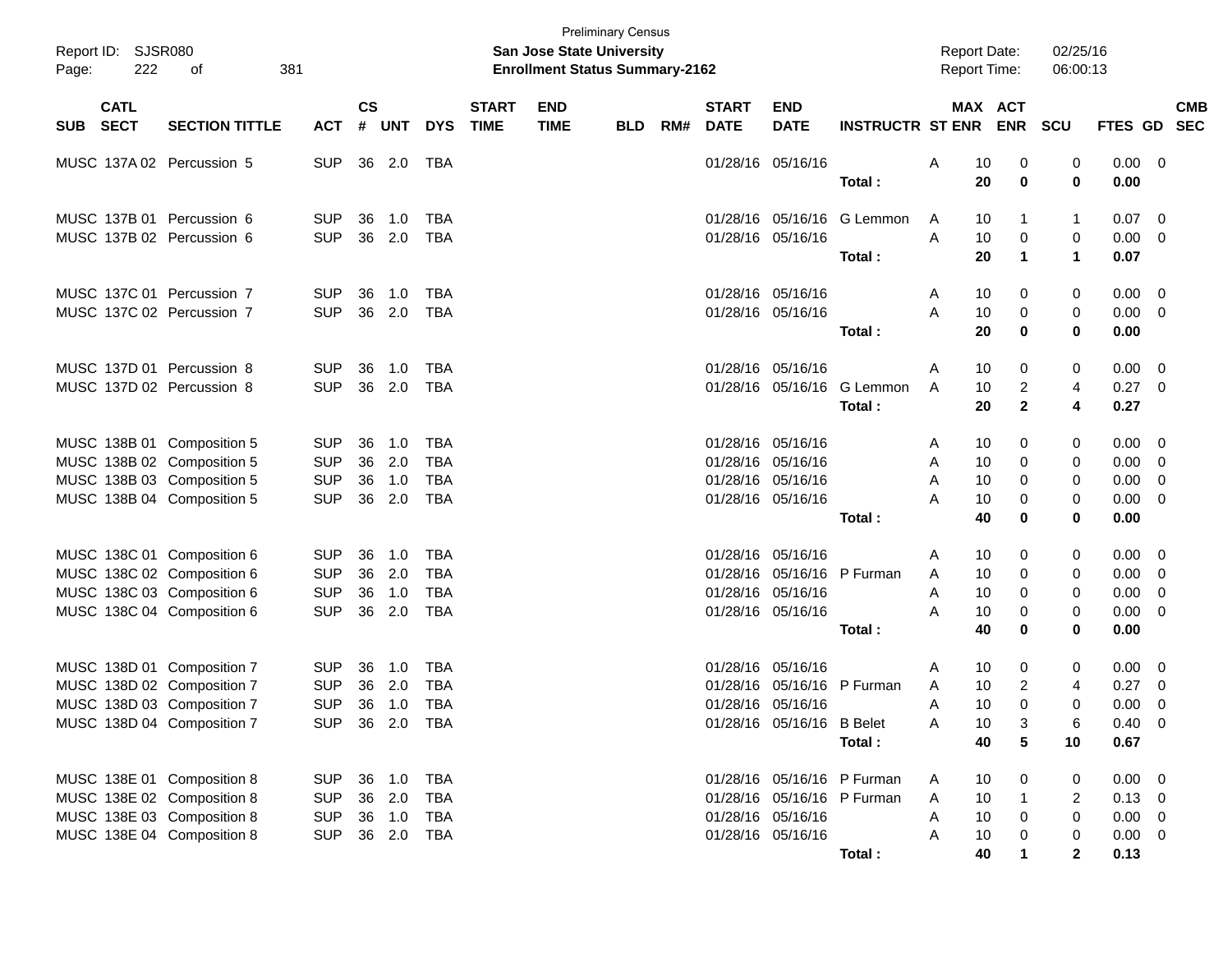| Report ID:<br>223<br>Page:               | SJSR080<br>381<br>of          |                |                    |            |            |                             | <b>San Jose State University</b><br><b>Enrollment Status Summary-2162</b> | <b>Preliminary Census</b> |     |                             |                             |                             | <b>Report Date:</b><br><b>Report Time:</b> |         |                | 02/25/16<br>06:00:13    |                |                          |
|------------------------------------------|-------------------------------|----------------|--------------------|------------|------------|-----------------------------|---------------------------------------------------------------------------|---------------------------|-----|-----------------------------|-----------------------------|-----------------------------|--------------------------------------------|---------|----------------|-------------------------|----------------|--------------------------|
| <b>CATL</b><br><b>SECT</b><br><b>SUB</b> | <b>SECTION TITTLE</b>         | <b>ACT</b>     | $\mathsf{cs}$<br># | <b>UNT</b> | <b>DYS</b> | <b>START</b><br><b>TIME</b> | <b>END</b><br><b>TIME</b>                                                 | <b>BLD</b>                | RM# | <b>START</b><br><b>DATE</b> | <b>END</b><br><b>DATE</b>   | <b>INSTRUCTR ST ENR</b>     |                                            | MAX ACT | <b>ENR</b>     | <b>SCU</b>              | FTES GD        | <b>CMB</b><br><b>SEC</b> |
| MUSC 139A 01                             | ImprovCompArr 5               | <b>SUP</b>     | 36                 | 1.0        | <b>TBA</b> |                             |                                                                           |                           |     | 01/28/16                    | 05/16/16                    |                             | A                                          | 10      | 0              | 0                       | 0.00           | 0                        |
| MUSC 139A 03                             | ImprovCompArr 5               | <b>SUP</b>     | 36                 | 1.0        | <b>TBA</b> |                             |                                                                           |                           |     | 01/28/16                    | 05/16/16                    |                             | A                                          | 10      | 0              | 0                       | 0.00           | 0                        |
|                                          | MUSC 139A 05 ImprovCompArr 5  | <b>SUP</b>     | 36                 | 1.0        | <b>TBA</b> |                             |                                                                           |                           |     | 01/28/16                    | 05/16/16                    |                             | A                                          | 10      | 0              | 0                       | 0.00           | 0                        |
|                                          | MUSC 139A 07 ImprovCompArr 5  | <b>SUP</b>     | 36                 | 1.0        | <b>TBA</b> |                             |                                                                           |                           |     | 01/28/16                    | 05/16/16                    |                             | A                                          | 10      | 0              | 0                       | 0.00           | 0                        |
|                                          | MUSC 139A 09 ImprovCompArr 5  | <b>SUP</b>     | 36                 | 1.0        | <b>TBA</b> |                             |                                                                           |                           |     | 01/28/16                    |                             | 05/16/16 R Vandivier        | A                                          | 10      | 1              | 1                       | 0.07           | 0                        |
| MUSC 139A 11                             | ImprovCompArr 5               | <b>SUP</b>     | 36                 | 1.0        | <b>TBA</b> |                             |                                                                           |                           |     | 01/28/16                    | 05/16/16                    | J Shifflett                 | A                                          | 10      | 2              | $\overline{\mathbf{c}}$ | 0.13           | 0                        |
|                                          | MUSC 139A 13 ImprovCompArr 5  | <b>SUP</b>     | 36                 | 1.0        | <b>TBA</b> |                             |                                                                           |                           |     |                             | 01/28/16 05/16/16 J Lewis   |                             | A                                          | 10      | 1              | $\mathbf{1}$            | 0.07           | 0                        |
|                                          |                               |                |                    |            |            |                             |                                                                           |                           |     |                             |                             | Total:                      |                                            | 70      | 4              | 4                       | 0.27           |                          |
|                                          | MUSC 139B 01 ImprovCompArr 6  | <b>SUP</b>     | 36                 | 1.0        | <b>TBA</b> |                             |                                                                           |                           |     | 01/28/16                    |                             | 05/16/16 A Lington          | A                                          | 10      | 1              | 1                       | 0.07           | 0                        |
|                                          | MUSC 139B 03 ImprovCompArr 6  | <b>SUP</b>     | 36                 | 1.0        | <b>TBA</b> |                             |                                                                           |                           |     | 01/28/16                    | 05/16/16 J Lewis            |                             | A                                          | 10      | 2              | 2                       | 0.13           | 0                        |
|                                          | MUSC 139B 05 ImprovCompArr 6  | <b>SUP</b>     | 36                 | 1.0        | <b>TBA</b> |                             |                                                                           |                           |     | 01/28/16                    | 05/16/16                    | S Whitfield                 | A                                          | 10      | 1              | 1                       | 0.07           | 0                        |
|                                          | MUSC 139B 07 ImprovCompArr 6  | <b>SUP</b>     | 36                 | 1.0        | <b>TBA</b> |                             |                                                                           |                           |     | 01/28/16                    | 05/16/16                    |                             | A                                          | 10      | 0              | 0                       | 0.00           | 0                        |
|                                          | MUSC 139B 09 ImprovCompArr 6  | <b>SUP</b>     | 36                 | 1.0        | <b>TBA</b> |                             |                                                                           |                           |     | 01/28/16                    | 05/16/16                    | R Vandivier                 | A                                          | 10      | 2              | 2                       | 0.15           | -1                       |
|                                          | MUSC 139B 11 ImprovCompArr 6  | <b>SUP</b>     | 36                 | 1.0        | <b>TBA</b> |                             |                                                                           |                           |     | 01/28/16                    | 05/16/16                    |                             | A                                          | 10      | 0              | 0                       | 0.00           | 0                        |
|                                          | MUSC 139B 13 ImprovCompArr 6  | <b>SUP</b>     | 36                 | 1.0        | <b>TBA</b> |                             |                                                                           |                           |     |                             | 01/28/16 05/16/16 J Lewis   |                             | A                                          | 10      | 1              | 1                       | 0.07           | 0                        |
|                                          |                               |                |                    |            |            |                             |                                                                           |                           |     |                             |                             | Total:                      |                                            | 70      | $\overline{7}$ | $\overline{7}$          | 0.48           |                          |
|                                          |                               |                |                    |            |            |                             |                                                                           |                           |     |                             |                             |                             |                                            |         |                |                         |                |                          |
|                                          | MUSC 139C 01 ImprovCompArr 7  | <b>SUP</b>     | 36                 | 1.0        | <b>TBA</b> |                             |                                                                           |                           |     |                             | 01/28/16 05/16/16           |                             | A                                          | 10      | 0              | 0                       | 0.00           | 0                        |
|                                          | MUSC 139C 03 ImprovCompArr 7  | <b>SUP</b>     | 36                 | 1.0        | <b>TBA</b> |                             |                                                                           |                           |     | 01/28/16                    | 05/16/16 J Lewis            |                             | A                                          | 10      | 1              | 1                       | 0.07           | 0                        |
|                                          | MUSC 139C 05 ImprovCompArr 7  | <b>SUP</b>     | 36                 | 1.0        | <b>TBA</b> |                             |                                                                           |                           |     |                             | 01/28/16 05/16/16           |                             | A                                          | 10      | 0              | 0                       | 0.00           | 0                        |
|                                          | MUSC 139C 07 ImprovCompArr 7  | <b>SUP</b>     | 36                 | 1.0        | <b>TBA</b> |                             |                                                                           |                           |     |                             | 01/28/16 05/16/16           |                             | A                                          | 10      | 0              | 0                       | 0.00           | 0                        |
|                                          | MUSC 139C 09 ImprovCompArr 7  | <b>SUP</b>     | 36                 | 1.0        | <b>TBA</b> |                             |                                                                           |                           |     | 01/28/16                    | 05/16/16                    | R Vandivier                 | A                                          | 10      | 1              | 1                       | 0.07           | 0                        |
|                                          | MUSC 139C 11 ImprovCompArr 7  | <b>SUP</b>     | 36                 | 1.0        | <b>TBA</b> |                             |                                                                           |                           |     |                             | 01/28/16 05/16/16           |                             | A                                          | 10      | 0              | 0                       | 0.00           | 0                        |
|                                          | MUSC 139C 13 ImprovCompArr 7  | <b>SUP</b>     | 36                 | 1.0        | <b>TBA</b> |                             |                                                                           |                           |     |                             | 01/28/16 05/16/16           |                             | A                                          | 10      | 0              | 0                       | 0.00           | 0                        |
|                                          |                               |                |                    |            |            |                             |                                                                           |                           |     |                             |                             | Total:                      |                                            | 70      | $\mathbf{2}$   | $\mathbf 2$             | 0.13           |                          |
|                                          | MUSC 139D 01 ImprovCompArr 8  | <b>SUP</b>     | 36                 | 1.0        | <b>TBA</b> |                             |                                                                           |                           |     | 01/28/16                    | 05/16/16 A Lington          |                             | A                                          | 10      | 1              | 1                       | 0.07           | - 0                      |
|                                          | MUSC 139D 03 ImprovCompArr 8  | <b>SUP</b>     | 36                 | 1.0        | <b>TBA</b> |                             |                                                                           |                           |     |                             | 01/28/16 05/16/16           |                             | A                                          | 10      | 0              | 0                       | 0.00           | 0                        |
|                                          | MUSC 139D 05 ImprovCompArr 8  | <b>SUP</b>     | 36                 | 1.0        | <b>TBA</b> |                             |                                                                           |                           |     |                             | 01/28/16 05/16/16           |                             | A                                          | 10      | $\mathbf 0$    | 0                       | 0.00           | 0                        |
|                                          | MUSC 139D 07 ImprovCompArr 8  | <b>SUP</b>     | 36                 | 1.0        | <b>TBA</b> |                             |                                                                           |                           |     |                             | 01/28/16 05/16/16           |                             | A                                          | 10      | 0              | 0                       | 0.00           | $\overline{\mathbf{0}}$  |
|                                          | MUSC 139D 09 ImprovCompArr 8  | <b>SUP</b>     | 36                 | 1.0        | <b>TBA</b> |                             |                                                                           |                           |     |                             | 01/28/16 05/16/16           |                             | A                                          | 10      | 0              | 0                       | 0.00           | - 0                      |
|                                          | MUSC 139D 11 ImprovCompArr 8  | <b>SUP</b>     |                    | 36 1.0     | <b>TBA</b> |                             |                                                                           |                           |     |                             | 01/28/16 05/16/16           |                             | Α                                          | 10      | 0              | 0                       | 0.00           | - 0                      |
|                                          | MUSC 139D 13 ImprovCompArr 8  | <b>SUP</b>     |                    | 36 1.0 TBA |            |                             |                                                                           |                           |     |                             | 01/28/16 05/16/16           |                             | A                                          | 10      | 0              | 0                       | 0.00           | - 0                      |
|                                          |                               |                |                    |            |            |                             |                                                                           |                           |     |                             |                             | Total:                      |                                            | 70      | 1              | 1                       | 0.07           |                          |
| MUSC 140B 01 Jazz Improv - II            |                               | ACT            |                    | 09 0.0     | TR         |                             | 10:30 AM 11:45 AM                                                         | MUS 186                   |     |                             | 01/28/16 05/16/16 A Lington |                             | A                                          | 40      | 15             | 15                      | $0.00 \quad 3$ |                          |
|                                          | MUSC 140B 02 Jazz Improv - II | SEM 04 2.0 TBA |                    |            |            |                             |                                                                           |                           |     |                             |                             | 01/28/16 05/16/16 A Lington | A                                          | 25      | 15             | 15                      | $2.10 \quad 3$ |                          |
|                                          |                               |                |                    |            |            |                             |                                                                           |                           |     |                             |                             | Total:                      |                                            | 65      | 30             | 30                      | 2.10           |                          |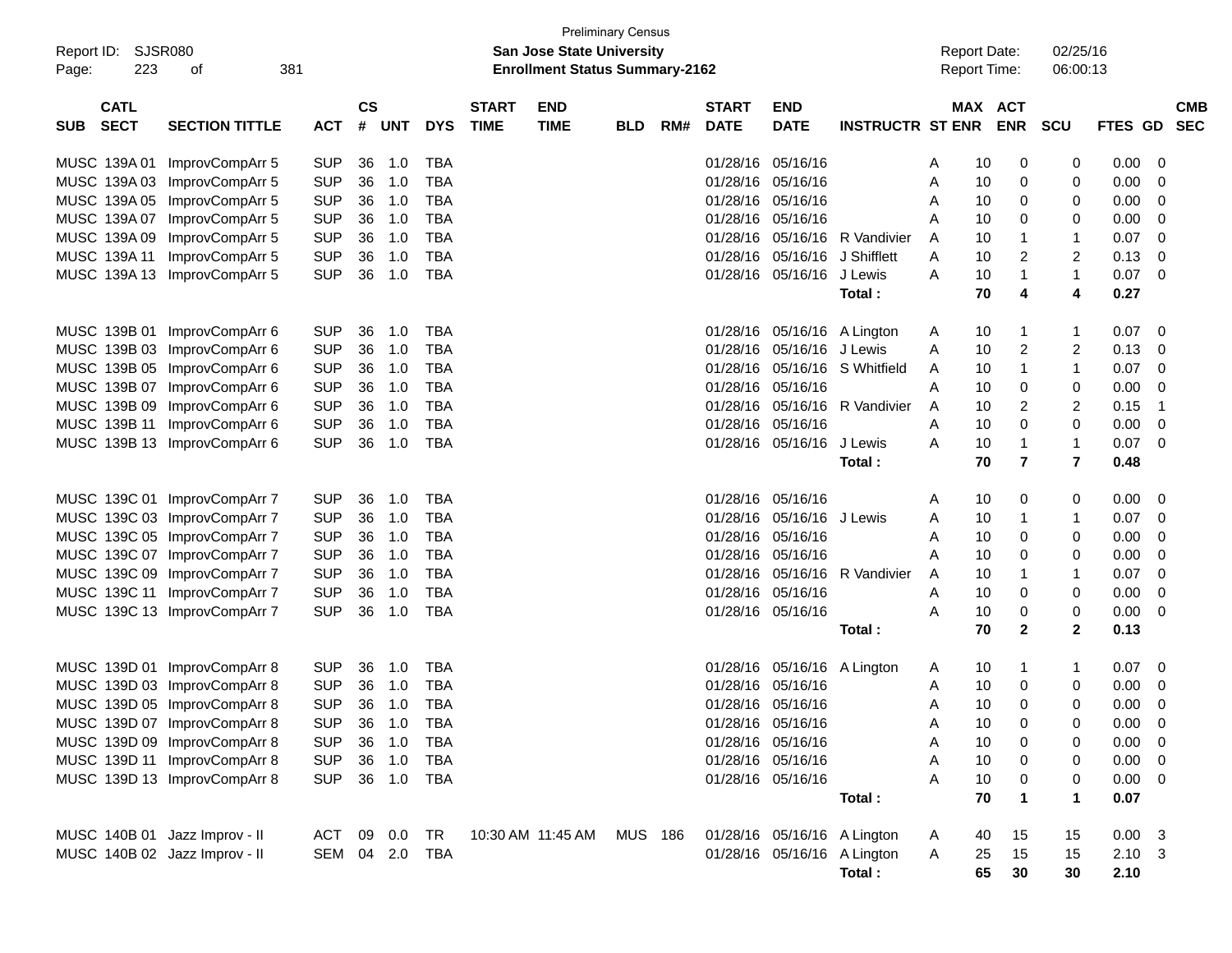| Report ID:<br>Page: | 224                        | SJSR080<br>381<br>οf                                            |                          |                    |            |                  |                             | <b>Preliminary Census</b><br>San Jose State University<br><b>Enrollment Status Summary-2162</b> |                          |            |                             |                                        |                                       | <b>Report Date:</b><br><b>Report Time:</b> |                       | 02/25/16<br>06:00:13 |                            |                                           |                          |
|---------------------|----------------------------|-----------------------------------------------------------------|--------------------------|--------------------|------------|------------------|-----------------------------|-------------------------------------------------------------------------------------------------|--------------------------|------------|-----------------------------|----------------------------------------|---------------------------------------|--------------------------------------------|-----------------------|----------------------|----------------------------|-------------------------------------------|--------------------------|
| <b>SUB</b>          | <b>CATL</b><br><b>SECT</b> | <b>SECTION TITTLE</b>                                           | <b>ACT</b>               | $\mathsf{cs}$<br># | <b>UNT</b> | <b>DYS</b>       | <b>START</b><br><b>TIME</b> | <b>END</b><br><b>TIME</b>                                                                       | <b>BLD</b>               | RM#        | <b>START</b><br><b>DATE</b> | <b>END</b><br><b>DATE</b>              | <b>INSTRUCTR ST ENR</b>               |                                            | MAX ACT<br><b>ENR</b> | <b>SCU</b>           | <b>FTES GD</b>             |                                           | <b>CMB</b><br><b>SEC</b> |
|                     | MUSC 142 01                | Art Song Rep                                                    | ACT                      | 10                 | 1.0        | TR               |                             | 09:30 AM 10:20 AM                                                                               | <b>MUS</b>               | 211        |                             | 01/28/16 05/16/16                      | J Frank<br>Total:                     | Α<br>20<br>20                              | 19<br>19              | 19<br>19             | $1.30$ 2<br>1.30           |                                           |                          |
|                     | MUSC 143 01                | CollabKeyPerf                                                   | ACT                      | 09                 | 1.0        | R                |                             | 03:30 PM 05:20 PM                                                                               | <b>MUS</b>               | 157        |                             | 01/28/16 05/16/16                      | S Brook<br>Total:                     | A<br>15<br>15                              | 10<br>10              | 10<br>10             | $0.68$ 1<br>0.68           |                                           |                          |
|                     | MUSC 144 01<br>MUSC 144 02 | REP:Solo Lit Perf Pr<br>REP:Solo Lit Perf Pr                    | <b>ACT</b><br><b>ACT</b> | 09<br>09           | 1.0<br>1.0 | W<br>М           |                             | 03:30 PM 05:20 PM<br>03:30 PM 05:20 PM                                                          | <b>MUS</b><br><b>MUS</b> | 211<br>176 |                             | 01/28/16 05/16/16<br>01/28/16 05/16/16 | S Bengochea A<br>G Mok<br>Total:      | 22<br>15<br>A<br>37                        | 20<br>14<br>34        | 20<br>14<br>34       | 1.38<br>$0.97$ 2<br>2.35   | -3                                        |                          |
|                     |                            | MUSC 147B 01 Adv Cond Instr<br>MUSC 147B 02 Adv Cond Instr      | SEM<br><b>ACT</b>        | 04<br>10           | 2.0<br>0.0 | MW<br>TBA        |                             | 12:00 PM 01:15 PM                                                                               | <b>MUS</b>               | 182        |                             | 01/28/16 05/16/16<br>01/28/16 05/16/16 | E Harris<br>E Harris<br>Total:        | A<br>20<br>A<br>20<br>40                   | 18<br>18<br>36        | 18<br>18<br>36       | $2.40 \ 0$<br>0.00<br>2.40 | $\overline{\phantom{0}}$                  |                          |
|                     |                            | MUSC 147C 01 Adv Cond Choral<br>MUSC 147C 02 Adv Cond Choral    | <b>ACT</b><br><b>LEC</b> | 10<br>04           | 0.0<br>2.0 | <b>MW</b><br>TBA |                             | 12:00 PM 01:15 PM                                                                               | <b>MUS</b>               | 150        |                             | 01/28/16 05/16/16<br>01/28/16 05/16/16 | J Benson<br>J Benson<br>Total:        | 20<br>A<br>A<br>20<br>40                   | 16<br>16<br>32        | 16<br>16<br>32       | 0.00<br>2.23<br>2.23       | $\overline{\mathbf{3}}$<br>-3             |                          |
|                     | MUSC 150A 01               | <b>ENS: Concert Choir</b>                                       | <b>ACT</b>               | 09                 | 1.0        | MW               |                             | 01:30 PM 03:20 PM                                                                               | <b>MUS</b>               | 150        |                             | 01/28/16 05/16/16                      | J Benson<br>Total:                    | Α<br>80<br>80                              | 37<br>37              | 37<br>37             | 2.55<br>2.55               | $-5$                                      |                          |
|                     | MUSC 151 01<br>MUSC 151 02 | <b>ENS: UnivChorales</b><br><b>ENS: UnivChorales</b>            | <b>ACT</b><br><b>ACT</b> | 09<br>09           | 1.0<br>1.0 | <b>TR</b><br>MW  |                             | 03:30 PM 04:20 PM<br>03:30 PM 04:20 PM                                                          | <b>MUS</b><br><b>MUS</b> | 182<br>182 |                             | 01/28/16 05/16/16<br>01/28/16 05/16/16 | J Benson<br>J Benson<br>Total:        | A<br>40<br>A<br>40<br>80                   | 6<br>4<br>10          | 6<br>4<br>10         | 0.45<br>0.28<br>0.73       | $\overline{\mathbf{3}}$<br>$\overline{1}$ |                          |
|                     | MUSC 152 01                | <b>ENS: Opera Theater</b>                                       | ACT                      |                    | 20 1.0     | - TR             |                             | 03:30 PM 05:20 PM                                                                               | <b>MUS</b>               | 176        |                             | 01/28/16 05/16/16                      | L Chianakas A<br>Total:               | 30<br>30                                   | 4<br>4                | 4<br>4               | $0.28$ 1<br>0.28           |                                           |                          |
|                     | MUSC 153 01                | ENS:UnivSymphOrchesACT                                          |                          |                    | 21  1.0    | TR               |                             | 01:30 PM 03:20 PM                                                                               | <b>MUS</b>               | 176        |                             | 01/28/16 05/16/16                      | A Cohen<br>Total :                    | 65<br>Α<br>65                              | 10<br>10              | 10<br>10             | 0.68<br>0.68               | $\overline{\phantom{1}}$                  |                          |
|                     | MUSC 154 01                | ENS: Symphonic Band ACT 21 1.0 TR  01:30 PM  03:20 PM  MUS  150 |                          |                    |            |                  |                             |                                                                                                 |                          |            |                             |                                        | 01/28/16 05/16/16 P Herrera<br>Total: | A<br>65<br>65                              | 13<br>13              | 13<br>13             | $0.87 \quad 0$<br>0.87     |                                           |                          |
|                     | MUSC 155 01                | ENS: Wind Ensemble ACT 21 1.0 MW 01:30 PM 03:20 PM MUS 176      |                          |                    |            |                  |                             |                                                                                                 |                          |            |                             | 01/28/16 05/16/16 E Harris             | Total:                                | A<br>65<br>65                              | 24<br>24              | 24<br>24             | $1.62$ 1<br>1.62           |                                           |                          |
|                     | MUSC 157 01                | ENS: Jazz Orch                                                  | ACT 20 1.0 TR            |                    |            |                  |                             | 03:30 PM 05:20 PM MUS 150 01/28/16 05/16/16 A Lington                                           |                          |            |                             |                                        |                                       | A                                          | 12<br>25              | 12                   | $0.85$ 3                   |                                           |                          |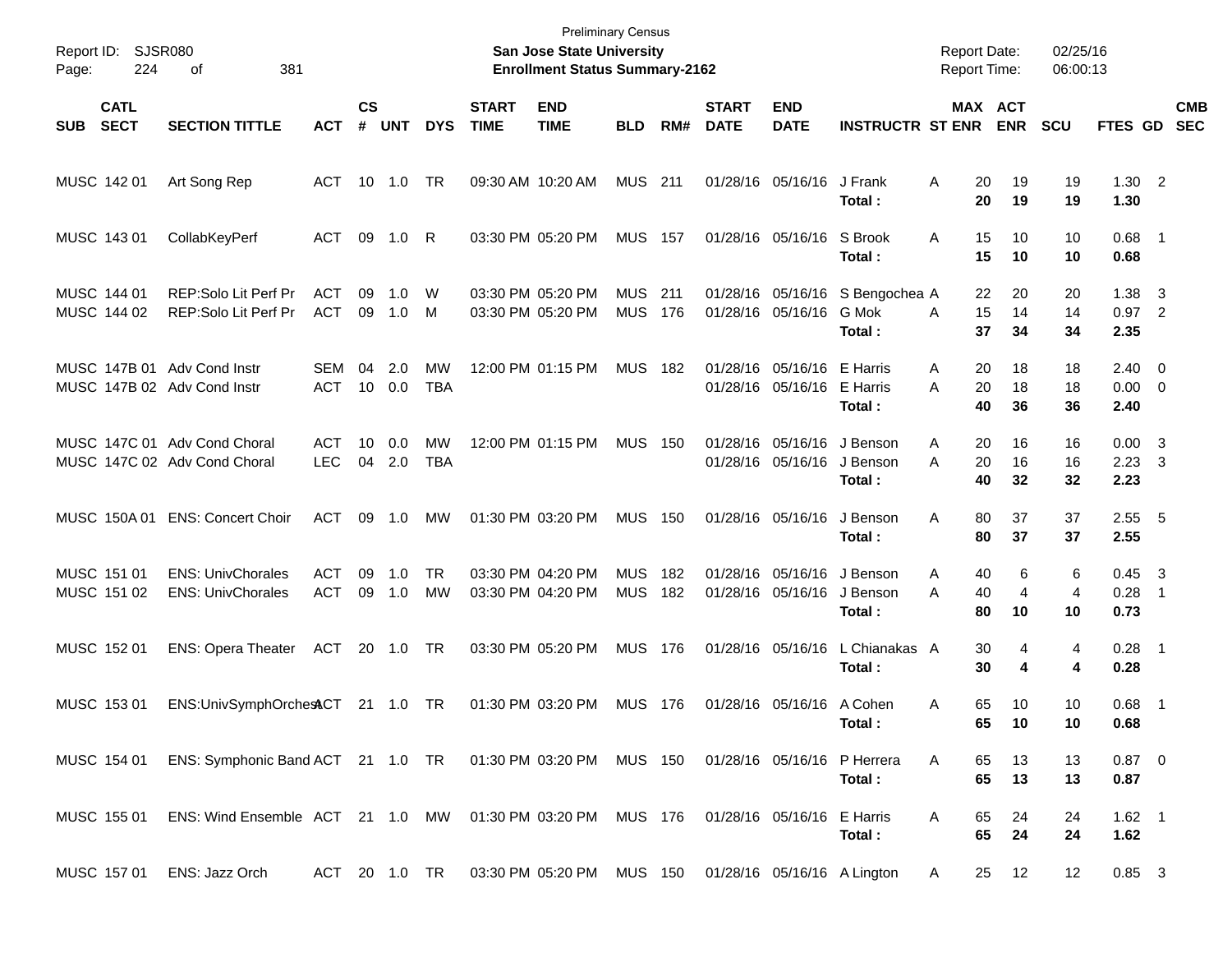| Report ID: SJSR080<br>Page: | 225                        | 381<br>of                                                                                     |            |                                  |            |                   |                             | <b>Preliminary Census</b><br>San Jose State University<br><b>Enrollment Status Summary-2162</b> |                |     |                             |                                                            |                                                                     | <b>Report Date:</b><br>Report Time: |                                  | 02/25/16<br>06:00:13             |                              |                           |
|-----------------------------|----------------------------|-----------------------------------------------------------------------------------------------|------------|----------------------------------|------------|-------------------|-----------------------------|-------------------------------------------------------------------------------------------------|----------------|-----|-----------------------------|------------------------------------------------------------|---------------------------------------------------------------------|-------------------------------------|----------------------------------|----------------------------------|------------------------------|---------------------------|
| <b>SUB</b>                  | <b>CATL</b><br><b>SECT</b> | <b>SECTION TITTLE</b>                                                                         | <b>ACT</b> | $\mathsf{cs}$<br>#               | <b>UNT</b> | <b>DYS</b>        | <b>START</b><br><b>TIME</b> | <b>END</b><br><b>TIME</b>                                                                       | <b>BLD</b>     | RM# | <b>START</b><br><b>DATE</b> | <b>END</b><br><b>DATE</b>                                  | <b>INSTRUCTR ST ENR ENR</b>                                         |                                     | MAX ACT                          | <b>SCU</b>                       |                              | <b>CMB</b><br>FTES GD SEC |
|                             |                            |                                                                                               |            |                                  |            |                   |                             |                                                                                                 |                |     |                             |                                                            | Total:                                                              | 25                                  | 12                               | 12                               | 0.85                         |                           |
| MUSC 159 01                 |                            | ENS: Afro-Latin Jazz                                                                          | ACT        | 20 1.0                           |            | МW                |                             | 01:30 PM 03:20 PM                                                                               | <b>MUS 186</b> |     |                             | 01/28/16 05/16/16                                          | J Lewis<br>Total:                                                   | Α<br>25<br>25                       | $\overline{7}$<br>$\overline{7}$ | $\overline{7}$<br>$\overline{7}$ | $0.52$ 3<br>0.52             |                           |
|                             |                            | MUSC 160A 01 ENS: Choraliers                                                                  | ACT        | 21 1.0                           |            | TR.               |                             | 01:30 PM 03:20 PM                                                                               | <b>MUS 182</b> |     |                             | 01/28/16 05/16/16                                          | J Benson<br>Total:                                                  | A<br>40<br>40                       | 18<br>18                         | 18<br>18                         | $1.25 \quad 3$<br>1.25       |                           |
|                             |                            | MUSC 160C 01 EnsChamberMusic                                                                  | <b>ACT</b> |                                  |            |                   |                             | 03:30 PM 05:20 PM                                                                               | <b>MUS 211</b> |     |                             | 01/28/16 05/16/16                                          | G Mok<br>Total:                                                     | Α<br>20<br>20                       | 6<br>6                           | 6<br>6                           | $0.40 \quad 0$<br>0.40       |                           |
|                             |                            | MUSC 160D 01 ENS: Collegium Music ACT 10 1.0 F                                                |            |                                  |            |                   |                             | 09:00 AM 10:30 AM                                                                               | <b>MUS 176</b> |     |                             | 01/28/16 05/16/16                                          | Total:                                                              | Α<br>10<br>10                       | 8<br>8                           | 8<br>8                           | $0.58$ 3<br>0.58             |                           |
|                             |                            | MUSC 160F 01 ENS: Small Jazz Ense ACT<br>MUSC 160F 02 ENS: Small Jazz Ense ACT                |            | $10 \quad 1.0$<br>$10 \quad 1.0$ |            | TBA<br><b>TBA</b> |                             |                                                                                                 |                |     |                             | 01/28/16 05/16/16 J Lewis<br>01/28/16 05/16/16 J Shifflett | Total:                                                              | 15<br>Α<br>15<br>A<br>30            | 8<br>9<br>17                     | 8<br>9<br>17                     | $0.57$ 2<br>$0.63$ 2<br>1.20 |                           |
|                             |                            | MUSC 160G 01 ENS: Pep Band                                                                    | <b>ACT</b> | 21 1.0                           |            | W                 |                             | 03:45 PM 06:00 PM                                                                               | <b>MUS 150</b> |     |                             | 01/28/16 05/16/16                                          | G Pierson<br>Total:                                                 | 35<br>A<br>35                       | 15<br>15                         | 15<br>15                         | $1.00 \t 0$<br>1.00          |                           |
|                             |                            | MUSC 160H 01 ENS: Percuss EnsemblACT 10 1.0 F                                                 |            |                                  |            |                   |                             | 10:30 AM 12:20 PM                                                                               | <b>MUS 176</b> |     |                             | 01/28/16 05/16/16                                          | G Lemmon<br>Total:                                                  | 25<br>A<br>25                       | 6<br>6                           | 6<br>6                           | $0.40 \quad 0$<br>0.40       |                           |
| MUSC 160101                 |                            | EnsJazzEnsemble                                                                               | <b>ACT</b> |                                  | 10 1.0     | F                 |                             | 12:30 PM 02:20 PM                                                                               | MUS            | 182 |                             | 01/28/16 05/16/16                                          | C Manzana<br>Total:                                                 | 25<br>A<br>25                       | 9<br>9                           | 9<br>9                           | $0.62$ 1<br>0.62             |                           |
| MUSC 160J 01                |                            | ENS: String Ensemble ACT 10 1.0 TBA                                                           |            |                                  |            |                   |                             |                                                                                                 |                |     |                             | 01/28/16 05/16/16                                          | P Gelfand<br>Total:                                                 | 15<br>Α<br>15                       | 3<br>3                           | 3<br>3                           | $0.20 \ 0$<br>0.20           |                           |
|                             |                            | MUSC 160K 01 ENS: Brass Ensemble ACT 10 1.0 F                                                 |            |                                  |            |                   |                             | 10:30 AM 12:20 PM MUS 150 01/28/16 05/16/16 K Adduci                                            |                |     |                             |                                                            | Total:                                                              | Α<br>15<br>15                       | 6<br>6                           | 6<br>6                           | $0.40 \quad 0$<br>0.40       |                           |
|                             |                            | MUSC 160L 01 ENS: Woodwind Ensem#CT 10 1.0 TBA<br>MUSC 160L02 ENS: Woodwind Ensem&CT 10 1.0 F |            |                                  |            |                   |                             | 10:30 AM 12:20 PM                                                                               | MUS 182        |     |                             | 01/28/16 05/16/16 C Payne<br>01/28/16 05/16/16 J Averett   | Total:                                                              | 15<br>A<br>15<br>A<br>30            | 3<br>$\,$ 5 $\,$<br>$\pmb{8}$    | 3<br>5<br>8                      | $0.22$ 1<br>0.33 0<br>0.55   |                           |
|                             |                            | MUSC 160M 01 ENS: Saxophone EnserACT 10 1.0 T                                                 |            |                                  |            |                   |                             |                                                                                                 |                |     |                             |                                                            | 07:00 PM 08:50 PM MUS 150 01/28/16 05/16/16 M Hernandez A<br>Total: | 15<br>15                            | $\mathbf 1$                      | $\mathbf{1}$<br>$\mathbf 1$      | $0.07$ 0<br>0.07             |                           |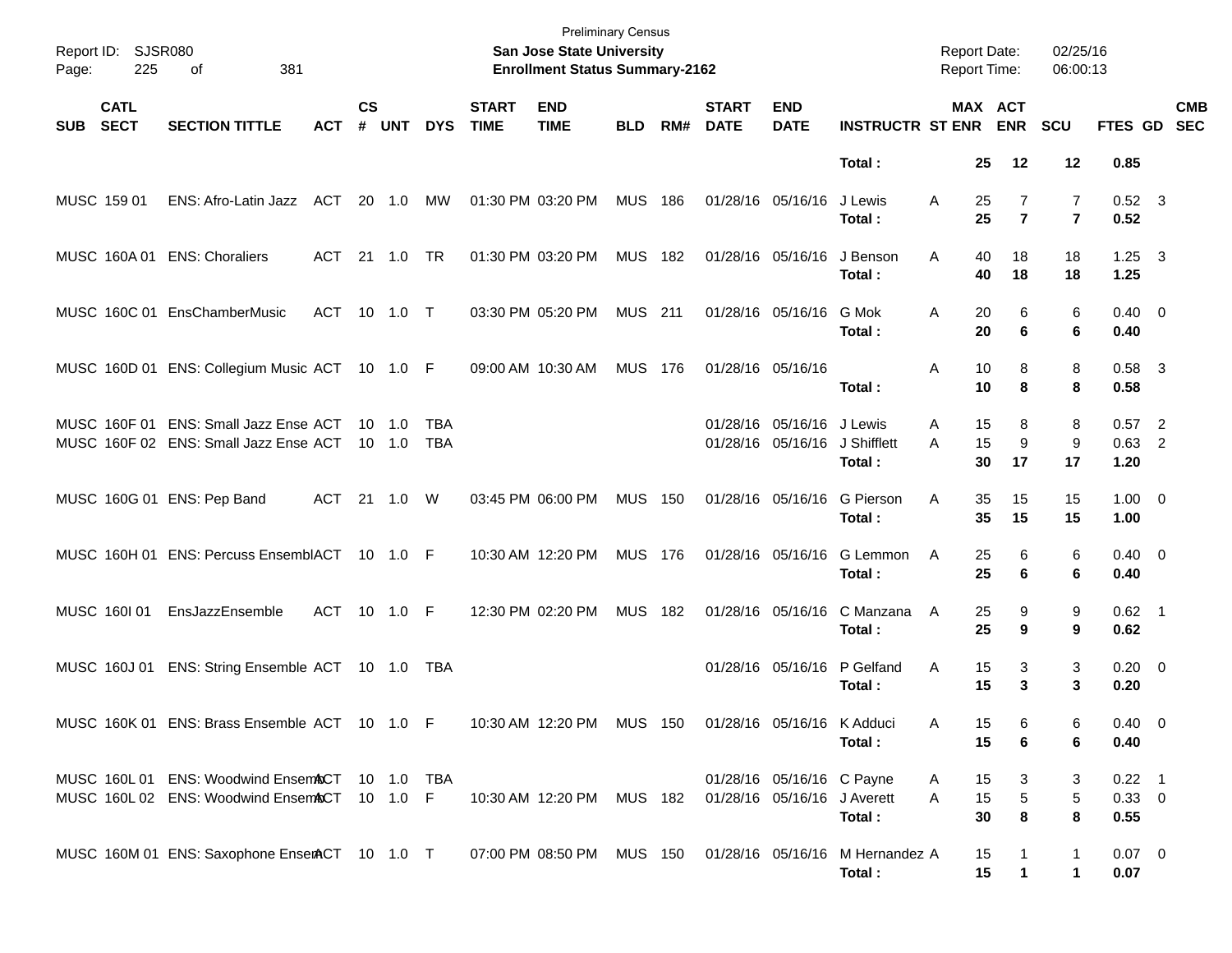| Page:      | Report ID: SJSR080<br>226                                               | 381<br>оf                                                                                                            |                                                                    |                            |                                 |                                                                    |                             | <b>Preliminary Census</b><br>San Jose State University<br><b>Enrollment Status Summary-2162</b> |                |         |                             |                                                                                                                               |                                            | <b>Report Date:</b><br><b>Report Time:</b> |                                                           | 02/25/16<br>06:00:13       |                                                                              |            |
|------------|-------------------------------------------------------------------------|----------------------------------------------------------------------------------------------------------------------|--------------------------------------------------------------------|----------------------------|---------------------------------|--------------------------------------------------------------------|-----------------------------|-------------------------------------------------------------------------------------------------|----------------|---------|-----------------------------|-------------------------------------------------------------------------------------------------------------------------------|--------------------------------------------|--------------------------------------------|-----------------------------------------------------------|----------------------------|------------------------------------------------------------------------------|------------|
| <b>SUB</b> | <b>CATL</b><br><b>SECT</b>                                              | <b>SECTION TITTLE</b>                                                                                                | <b>ACT</b>                                                         | $\mathsf{cs}$<br>#         | <b>UNT</b>                      | <b>DYS</b>                                                         | <b>START</b><br><b>TIME</b> | <b>END</b><br><b>TIME</b>                                                                       | <b>BLD</b>     | RM#     | <b>START</b><br><b>DATE</b> | <b>END</b><br><b>DATE</b>                                                                                                     | <b>INSTRUCTR ST ENR</b>                    |                                            | MAX ACT<br><b>ENR</b>                                     | <b>SCU</b>                 | FTES GD SEC                                                                  | <b>CMB</b> |
|            |                                                                         | MUSC 1600 01 Trombone Ensemble ACT 10 1.0 F                                                                          |                                                                    |                            |                                 |                                                                    | 08:30 AM 10:20 AM           |                                                                                                 | <b>MUS 150</b> |         |                             | 01/28/16 05/16/16                                                                                                             | T Hornig<br>Total:                         | A                                          | 15<br>4<br>15<br>4                                        | 4<br>4                     | $0.27$ 0<br>0.27                                                             |            |
|            | MUSC 161 01                                                             | REP: Styles Interp O ACT 09 1.0 TBA                                                                                  |                                                                    |                            |                                 |                                                                    |                             |                                                                                                 |                |         |                             | 01/28/16 05/16/16                                                                                                             | S Snitkovska A<br>Total:                   |                                            | 15<br>7<br>15<br>$\overline{7}$                           | 7<br>$\overline{7}$        | $0.52$ 3<br>0.52                                                             |            |
|            | MUSC 16302                                                              | REP: Styles Intrp Op ACT 09 1.0 TBA                                                                                  |                                                                    |                            |                                 |                                                                    |                             |                                                                                                 |                |         |                             | 01/28/16 05/16/16                                                                                                             | S Snitkovska A<br>Total:                   |                                            | 15<br>3<br>15<br>3                                        | 3<br>3                     | $0.23$ 2<br>0.23                                                             |            |
|            | MUSC 168 01                                                             | Electro-Acoustic Mus SEM 04 3.0 W                                                                                    |                                                                    |                            |                                 |                                                                    | 03:30 PM 06:00 PM           |                                                                                                 | MUS 226        |         |                             | 01/28/16 05/16/16                                                                                                             | P Furman<br>Total:                         | A                                          | 25<br>16<br>25<br>16                                      | 48<br>48                   | $3.25$ 1<br>3.25                                                             |            |
|            |                                                                         | MUSC 170B 01 Int Sound Recrdng                                                                                       | SEM 04 3.0                                                         |                            |                                 | M                                                                  | 07:00 PM 09:30 PM           |                                                                                                 | MUS 124        |         |                             | 01/28/16 05/16/16                                                                                                             | T Langan<br>Total:                         | A                                          | 20<br>13<br>20<br>13                                      | 39<br>39                   | 2.60 0<br>2.60                                                               |            |
|            | MUSC 180 01<br>MUSC 180 02<br>MUSC 180 03<br>MUSC 180 04<br>MUSC 180 05 | <b>Indiv Studies</b><br><b>Indiv Studies</b><br><b>Indiv Studies</b><br><b>Indiv Studies</b><br><b>Indiv Studies</b> | <b>SUP</b><br><b>SUP</b><br><b>SUP</b><br><b>SUP</b><br><b>SUP</b> | 36<br>36<br>36<br>36<br>36 | 1.0<br>1.0<br>2.0<br>1.0<br>2.0 | <b>TBA</b><br><b>TBA</b><br><b>TBA</b><br><b>TBA</b><br><b>TBA</b> |                             |                                                                                                 |                |         |                             | 01/28/16 05/16/16 A Cohen<br>01/28/16 05/16/16<br>01/28/16 05/16/16 A Cohen<br>01/28/16 05/16/16 A Cohen<br>01/28/16 05/16/16 | Total :                                    | A<br>Α<br>A<br>A<br>A                      | 10<br>1<br>10<br>0<br>10<br>10<br>1<br>10<br>0<br>50<br>3 | 1<br>0<br>2<br>1<br>0<br>4 | $0.07 \quad 0$<br>$0.00 \t 0$<br>$0.17$ 1<br>$0.07$ 0<br>$0.00 \t 0$<br>0.30 |            |
|            | MUSC 181 01<br>MUSC 181 02                                              | Concert Listening II<br>Concert Listening II                                                                         | <b>ACT</b><br>ACT                                                  | 09                         | 1.0<br>1.0 TR                   |                                                                    |                             | 12:30 PM 01:20 PM                                                                               | <b>MUS 176</b> |         |                             | 01/28/16 05/16/16                                                                                                             | A Cohen<br>Total:                          | Х<br>A<br>100<br>100                       | 0<br>0<br>27<br>27                                        | 0<br>27<br>27              | $0.00 \t 0$<br>$1.80 \ 0$<br>1.80                                            |            |
|            | MUSC 182 01                                                             | Senior Project                                                                                                       | ACT 10 1.0 TBA                                                     |                            |                                 |                                                                    |                             |                                                                                                 |                |         |                             | 01/28/16 05/16/16                                                                                                             | J Averett<br>Total :                       | A                                          | 20<br>8<br>20<br>8                                        | 8<br>8                     | 0.53 0<br>0.53                                                               |            |
|            |                                                                         | MUSC 185A 01 Music for Children                                                                                      | SEM 04 3.0                                                         |                            |                                 | R                                                                  |                             | 04:00 PM 06:30 PM                                                                               |                | MUS 250 |                             |                                                                                                                               | 01/28/16 05/16/16 K Ireland D' A<br>Total: |                                            | 40 -<br>17<br>40<br>17                                    | 51<br>51                   | $3.45$ 1<br>3.45                                                             |            |
|            | MUSC 201 01                                                             | Sem in Mus Hist                                                                                                      | SEM 05 3.0 W                                                       |                            |                                 |                                                                    |                             | 04:00 PM 06:30 PM MUS 272                                                                       |                |         |                             |                                                                                                                               | 01/28/16 05/16/16 G Haramaki A<br>Total:   |                                            | 15<br>12<br>15<br>12                                      | 36<br>36                   | 3.00 12<br>3.00                                                              |            |
|            | MUSC 202 01                                                             | Sem Mus Sys Thry                                                                                                     | SEM 05 3.0 M                                                       |                            |                                 |                                                                    |                             | 04:00 PM 06:30 PM MUS 272                                                                       |                |         |                             |                                                                                                                               | 01/28/16 05/16/16 P Furman<br>Total:       | A                                          | 15<br>6<br>15<br>6                                        | 18<br>18                   | $1.50\ 6$<br>1.50                                                            |            |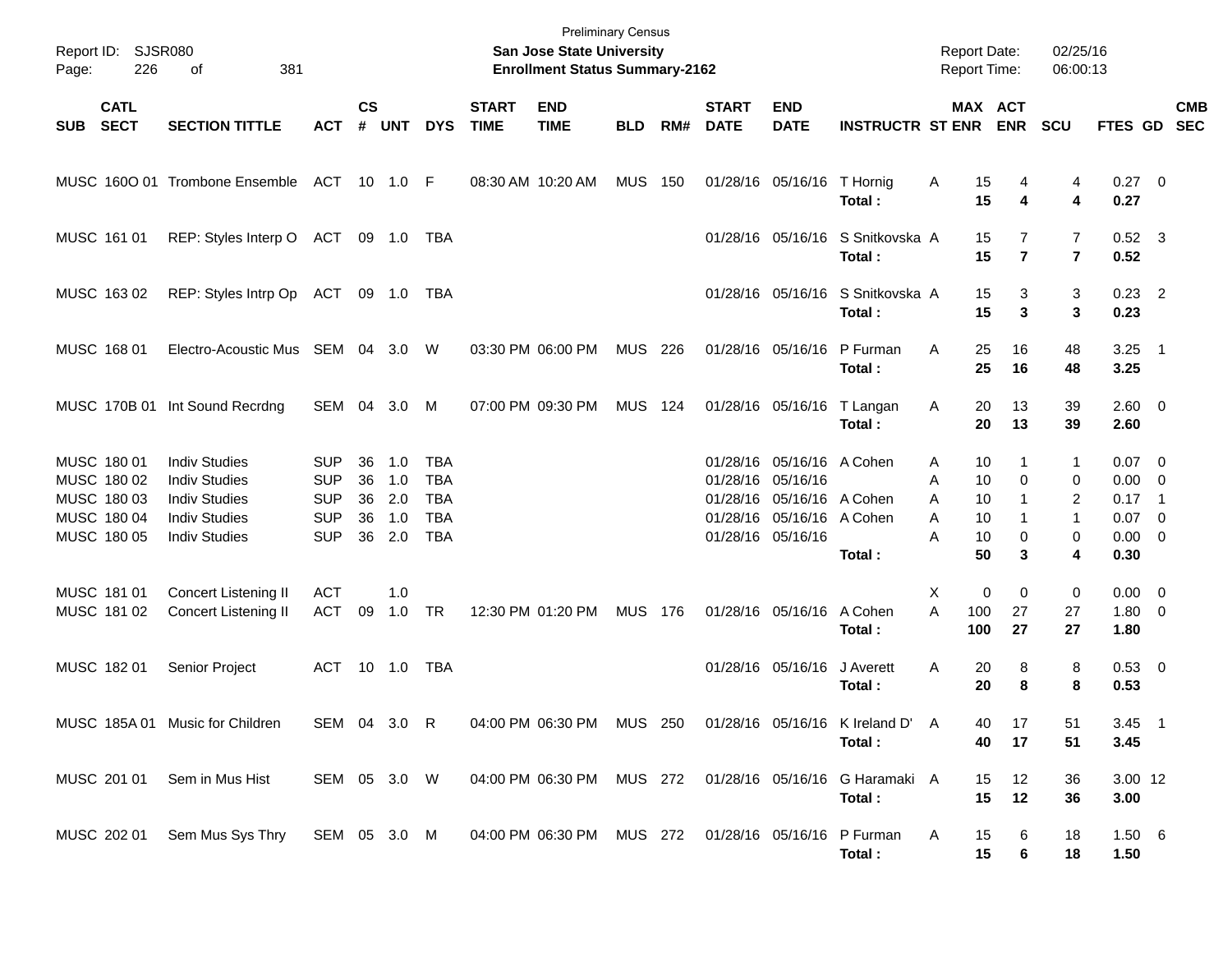| $\mathsf{cs}$<br><b>CATL</b><br>MAX ACT<br><b>START</b><br><b>END</b><br><b>START</b><br><b>END</b><br><b>CMB</b><br><b>SECT</b><br>#<br><b>TIME</b><br><b>TIME</b><br><b>DATE</b><br><b>DATE</b><br><b>ENR</b><br><b>SEC</b><br><b>SECTION TITTLE</b><br><b>ACT</b><br><b>UNT</b><br><b>DYS</b><br>RM#<br><b>INSTRUCTR ST ENR</b><br><b>SCU</b><br><b>FTES GD</b><br><b>SUB</b><br><b>BLD</b><br>SEM 05 3.0<br><b>MUS 211</b><br>01/28/16 05/16/16<br>15<br>12<br>1.004<br>MUSC 221 01<br>Sem in Jazz Hist<br>TR<br>01:30 PM 02:45 PM<br>A Lington<br>Α<br>4<br>15<br>$\overline{\mathbf{4}}$<br>12<br>Total:<br>1.00<br>36<br>2.0<br>MUSC 224 01<br><b>SUP</b><br><b>TBA</b><br>05/16/16<br>2<br>0.17<br><b>Supv Grad Studies</b><br>01/28/16<br>E Harris<br>10<br>A<br>-1<br>- 1<br><b>SUP</b><br>36<br>2.0<br>8<br>0.67<br>MUSC 224 02<br><b>TBA</b><br>05/16/16<br>10<br>$\overline{4}$<br><b>Supv Grad Studies</b><br>01/28/16<br>J Benson<br>A<br>4<br>36<br>2.0<br>6<br>0.50<br>MUSC 224 03<br><b>SUP</b><br><b>TBA</b><br>05/16/16<br>3<br>3<br><b>Supv Grad Studies</b><br>01/28/16<br>L Chianakas A<br>10<br><b>SUP</b><br>36<br>2.0<br><b>TBA</b><br>$\overline{\mathbf{c}}$<br>MUSC 224 04<br>01/28/16<br>05/16/16<br>10<br>$\mathbf{1}$<br>0.17<br><b>Supv Grad Studies</b><br>A Lington<br>$\mathbf 1$<br>A<br>$\overline{c}$<br><b>SUP</b><br>36<br>2.0<br><b>TBA</b><br>MUSC 224 05<br>05/16/16<br>10<br>$\mathbf{1}$<br>0.17<br><b>Supv Grad Studies</b><br>01/28/16<br>J Shifflett<br>A<br>-1<br><b>SUP</b><br>36<br>2.0<br><b>TBA</b><br>$\overline{\mathbf{c}}$<br>MUSC 224 06<br>01/28/16<br>05/16/16<br>R Vandivier<br>10<br>$\mathbf{1}$<br>0.17<br><b>Supv Grad Studies</b><br>A<br>-1<br><b>SUP</b><br>36<br>2.0<br><b>TBA</b><br>4<br>0.33<br>MUSC 224 07<br>01/28/16<br>05/16/16<br>10<br>2<br>$\overline{2}$<br><b>Supv Grad Studies</b><br>D Hollinger<br>Α<br><b>SUP</b><br>36<br>2.0<br><b>TBA</b><br>$\mathbf{1}$<br>$\overline{\mathbf{c}}$<br>MUSC 224 08<br>01/28/16<br>05/16/16<br>10<br>0.17<br><b>Supv Grad Studies</b><br>C Payne<br>Α<br>-1<br><b>SUP</b><br>36<br>2.0<br><b>TBA</b><br>$\overline{c}$<br>4<br>0.33<br>$\overline{2}$<br>MUSC 224 09<br>01/28/16<br>05/16/16<br>10<br><b>Supv Grad Studies</b><br>D Behroozi<br>A<br><b>SUP</b><br>36<br>2.0<br><b>TBA</b><br>$\overline{\mathbf{c}}$<br>MUSC 224 10<br>01/28/16<br>05/16/16<br>S Whitfield<br>10<br>$\mathbf{1}$<br>0.17<br><b>Supv Grad Studies</b><br>A<br>-1<br><b>SUP</b><br>36<br>2.0<br><b>TBA</b><br>2<br>MUSC 224 11<br>01/28/16<br>05/16/16<br>G Mok<br>10<br>$\mathbf{1}$<br>0.17<br><b>Supv Grad Studies</b><br>A<br>-1<br><b>SUP</b><br>36<br>2.0<br><b>TBA</b><br>0<br>0.00<br>MUSC 224 12<br>01/28/16<br>05/16/16<br>10<br>0<br>$\mathbf 0$<br><b>Supv Grad Studies</b><br>A<br><b>SUP</b><br>36<br>2.0<br><b>TBA</b><br>0.00<br>MUSC 224 13<br>01/28/16<br>05/16/16<br>10<br>0<br>0<br>$\mathbf 0$<br><b>Supv Grad Studies</b><br>A<br><b>SUP</b><br>36<br>2.0<br><b>TBA</b><br>MUSC 224 14<br>01/28/16<br>05/16/16<br>10<br>0<br>0.00<br>$\mathbf 0$<br><b>Supv Grad Studies</b><br>Α<br>0<br><b>SUP</b><br>36<br>2.0<br><b>TBA</b><br>MUSC 224 15<br>01/28/16<br>05/16/16<br>0<br>0.00<br>$\mathbf 0$<br><b>Supv Grad Studies</b><br>A<br>10<br>0<br><b>SUP</b><br>36<br>2.0<br><b>TBA</b><br>MUSC 224 16<br>01/28/16<br>05/16/16<br>10<br>0<br>0<br>0.00<br>$\mathbf 0$<br><b>Supv Grad Studies</b><br>A<br><b>SUP</b><br>36<br>2.0<br><b>TBA</b><br>MUSC 224 17<br>01/28/16<br>05/16/16<br>10<br>0<br>0<br>0.00<br>$\mathbf 0$<br><b>Supv Grad Studies</b><br>A<br><b>SUP</b><br>36<br>2.0<br><b>TBA</b><br>MUSC 224 18<br>01/28/16<br>05/16/16<br>10<br>0<br>0.00<br>$\mathbf 0$<br><b>Supv Grad Studies</b><br>A<br>0<br><b>SUP</b><br>2.0<br><b>TBA</b><br>MUSC 224 19<br>36<br>01/28/16<br>05/16/16<br>0<br>0.00<br><b>Supv Grad Studies</b><br>10<br>0<br>0<br>A<br><b>SUP</b><br><b>TBA</b><br>MUSC 224 20<br>36<br>1.0<br>01/28/16<br>05/16/16<br>10<br>0<br>0<br>0.00<br>$\mathbf 0$<br><b>Supv Grad Studies</b><br>A<br><b>SUP</b><br><b>TBA</b><br>MUSC 224 21<br>36<br>1.0<br>01/28/16<br>05/16/16<br>10<br>0<br>0<br>0.00<br>$\mathbf 0$<br><b>Supv Grad Studies</b><br>Α<br><b>SUP</b><br><b>TBA</b><br>MUSC 224 22<br>36<br>1.0<br>05/16/16<br>0<br>0.00<br><b>Supv Grad Studies</b><br>01/28/16<br>A<br>10<br>0<br>0<br><b>SUP</b><br><b>TBA</b><br>MUSC 224 23<br>36<br>1.0<br>05/16/16<br>0<br>0.00<br><b>Supv Grad Studies</b><br>01/28/16<br>A<br>10<br>0<br>0<br><b>SUP</b><br><b>TBA</b><br>MUSC 224 24<br>36<br>1.0<br>01/28/16<br>05/16/16<br>10<br>0<br>0<br>0.00<br>0<br><b>Supv Grad Studies</b><br>Α<br><b>SUP</b><br><b>TBA</b><br>MUSC 224 25<br>36<br>1.0<br>01/28/16 05/16/16<br>10<br>$\mathbf 0$<br>0<br>0.00<br>$\mathbf 0$<br><b>Supv Grad Studies</b><br>Α<br>250<br>18<br>36<br>3.00<br>Total :<br>MUSC 232 01<br>Adv Fld Exp<br><b>SUP</b><br>25 1.0<br>01/28/16 05/16/16 E Harris<br>A<br>$10$<br>$\mathbf{1}$<br>0.08<br>$\overline{1}$<br><b>TBA</b><br>MUSC 232 02<br>25 1.0<br>0.08<br>Adv Fld Exp<br><b>SUP</b><br>TBA<br>01/28/16 05/16/16 D Hollinger<br>10<br>A<br>-1<br>MUSC 232 03<br><b>SUP</b><br>25 1.0<br><b>TBA</b><br>01/28/16 05/16/16 R Vandivier<br>Α<br>0.08<br>Adv Fld Exp<br>10<br>1<br>1<br>$\overline{1}$<br>MUSC 232 04<br><b>SUP</b><br>25 1.0<br><b>TBA</b><br>01/28/16 05/16/16<br>J Benson<br>2<br>0.17<br>Adv Fld Exp<br>Α<br>10<br>$\overline{\mathbf{c}}$<br>$\overline{\phantom{a}}$<br><b>SUP</b><br>0<br>MUSC 232 05<br>25 1.0<br>TBA<br>01/28/16 05/16/16<br>0<br>0.00<br>Adv Fld Exp<br>Α<br>10<br>0<br>5<br>5<br>0.42<br>50<br>Total:<br><b>TBA</b><br>01/28/16 05/16/16<br>$0.00 \t 0$<br>MUSC 298 01<br><b>Special Study</b><br><b>SUP</b><br>25 1.0<br>10<br>0<br>$\boldsymbol{0}$<br>A | Report ID:<br>227<br>Page: | SJSR080<br>381<br>of |  |  | <b>Preliminary Census</b><br><b>San Jose State University</b><br><b>Enrollment Status Summary-2162</b> |  |  | <b>Report Date:</b><br><b>Report Time:</b> |  | 02/25/16<br>06:00:13 |  |  |
|------------------------------------------------------------------------------------------------------------------------------------------------------------------------------------------------------------------------------------------------------------------------------------------------------------------------------------------------------------------------------------------------------------------------------------------------------------------------------------------------------------------------------------------------------------------------------------------------------------------------------------------------------------------------------------------------------------------------------------------------------------------------------------------------------------------------------------------------------------------------------------------------------------------------------------------------------------------------------------------------------------------------------------------------------------------------------------------------------------------------------------------------------------------------------------------------------------------------------------------------------------------------------------------------------------------------------------------------------------------------------------------------------------------------------------------------------------------------------------------------------------------------------------------------------------------------------------------------------------------------------------------------------------------------------------------------------------------------------------------------------------------------------------------------------------------------------------------------------------------------------------------------------------------------------------------------------------------------------------------------------------------------------------------------------------------------------------------------------------------------------------------------------------------------------------------------------------------------------------------------------------------------------------------------------------------------------------------------------------------------------------------------------------------------------------------------------------------------------------------------------------------------------------------------------------------------------------------------------------------------------------------------------------------------------------------------------------------------------------------------------------------------------------------------------------------------------------------------------------------------------------------------------------------------------------------------------------------------------------------------------------------------------------------------------------------------------------------------------------------------------------------------------------------------------------------------------------------------------------------------------------------------------------------------------------------------------------------------------------------------------------------------------------------------------------------------------------------------------------------------------------------------------------------------------------------------------------------------------------------------------------------------------------------------------------------------------------------------------------------------------------------------------------------------------------------------------------------------------------------------------------------------------------------------------------------------------------------------------------------------------------------------------------------------------------------------------------------------------------------------------------------------------------------------------------------------------------------------------------------------------------------------------------------------------------------------------------------------------------------------------------------------------------------------------------------------------------------------------------------------------------------------------------------------------------------------------------------------------------------------------------------------------------------------------------------------------------------------------------------------------------------------------------------------------------------------------------------------------------------------------------------------------------------------------------------------------------------------------------------------------------------------------------------------------------------------------------------------------------------------------------------------------------------------------------------------------------------------------------------------------------------------------------------------------------------------------------------------------------------------------------------------------------------------------------------------------------------------------------------------------------------------------------------------------------------------------------------------------------------------------------------------------------------------------------------------------------------------------------------------------------------------------------------------------|----------------------------|----------------------|--|--|--------------------------------------------------------------------------------------------------------|--|--|--------------------------------------------|--|----------------------|--|--|
|                                                                                                                                                                                                                                                                                                                                                                                                                                                                                                                                                                                                                                                                                                                                                                                                                                                                                                                                                                                                                                                                                                                                                                                                                                                                                                                                                                                                                                                                                                                                                                                                                                                                                                                                                                                                                                                                                                                                                                                                                                                                                                                                                                                                                                                                                                                                                                                                                                                                                                                                                                                                                                                                                                                                                                                                                                                                                                                                                                                                                                                                                                                                                                                                                                                                                                                                                                                                                                                                                                                                                                                                                                                                                                                                                                                                                                                                                                                                                                                                                                                                                                                                                                                                                                                                                                                                                                                                                                                                                                                                                                                                                                                                                                                                                                                                                                                                                                                                                                                                                                                                                                                                                                                                                                                                                                                                                                                                                                                                                                                                                                                                                                                                                                                                                                                                      |                            |                      |  |  |                                                                                                        |  |  |                                            |  |                      |  |  |
|                                                                                                                                                                                                                                                                                                                                                                                                                                                                                                                                                                                                                                                                                                                                                                                                                                                                                                                                                                                                                                                                                                                                                                                                                                                                                                                                                                                                                                                                                                                                                                                                                                                                                                                                                                                                                                                                                                                                                                                                                                                                                                                                                                                                                                                                                                                                                                                                                                                                                                                                                                                                                                                                                                                                                                                                                                                                                                                                                                                                                                                                                                                                                                                                                                                                                                                                                                                                                                                                                                                                                                                                                                                                                                                                                                                                                                                                                                                                                                                                                                                                                                                                                                                                                                                                                                                                                                                                                                                                                                                                                                                                                                                                                                                                                                                                                                                                                                                                                                                                                                                                                                                                                                                                                                                                                                                                                                                                                                                                                                                                                                                                                                                                                                                                                                                                      |                            |                      |  |  |                                                                                                        |  |  |                                            |  |                      |  |  |
|                                                                                                                                                                                                                                                                                                                                                                                                                                                                                                                                                                                                                                                                                                                                                                                                                                                                                                                                                                                                                                                                                                                                                                                                                                                                                                                                                                                                                                                                                                                                                                                                                                                                                                                                                                                                                                                                                                                                                                                                                                                                                                                                                                                                                                                                                                                                                                                                                                                                                                                                                                                                                                                                                                                                                                                                                                                                                                                                                                                                                                                                                                                                                                                                                                                                                                                                                                                                                                                                                                                                                                                                                                                                                                                                                                                                                                                                                                                                                                                                                                                                                                                                                                                                                                                                                                                                                                                                                                                                                                                                                                                                                                                                                                                                                                                                                                                                                                                                                                                                                                                                                                                                                                                                                                                                                                                                                                                                                                                                                                                                                                                                                                                                                                                                                                                                      |                            |                      |  |  |                                                                                                        |  |  |                                            |  |                      |  |  |
|                                                                                                                                                                                                                                                                                                                                                                                                                                                                                                                                                                                                                                                                                                                                                                                                                                                                                                                                                                                                                                                                                                                                                                                                                                                                                                                                                                                                                                                                                                                                                                                                                                                                                                                                                                                                                                                                                                                                                                                                                                                                                                                                                                                                                                                                                                                                                                                                                                                                                                                                                                                                                                                                                                                                                                                                                                                                                                                                                                                                                                                                                                                                                                                                                                                                                                                                                                                                                                                                                                                                                                                                                                                                                                                                                                                                                                                                                                                                                                                                                                                                                                                                                                                                                                                                                                                                                                                                                                                                                                                                                                                                                                                                                                                                                                                                                                                                                                                                                                                                                                                                                                                                                                                                                                                                                                                                                                                                                                                                                                                                                                                                                                                                                                                                                                                                      |                            |                      |  |  |                                                                                                        |  |  |                                            |  |                      |  |  |
|                                                                                                                                                                                                                                                                                                                                                                                                                                                                                                                                                                                                                                                                                                                                                                                                                                                                                                                                                                                                                                                                                                                                                                                                                                                                                                                                                                                                                                                                                                                                                                                                                                                                                                                                                                                                                                                                                                                                                                                                                                                                                                                                                                                                                                                                                                                                                                                                                                                                                                                                                                                                                                                                                                                                                                                                                                                                                                                                                                                                                                                                                                                                                                                                                                                                                                                                                                                                                                                                                                                                                                                                                                                                                                                                                                                                                                                                                                                                                                                                                                                                                                                                                                                                                                                                                                                                                                                                                                                                                                                                                                                                                                                                                                                                                                                                                                                                                                                                                                                                                                                                                                                                                                                                                                                                                                                                                                                                                                                                                                                                                                                                                                                                                                                                                                                                      |                            |                      |  |  |                                                                                                        |  |  |                                            |  |                      |  |  |
|                                                                                                                                                                                                                                                                                                                                                                                                                                                                                                                                                                                                                                                                                                                                                                                                                                                                                                                                                                                                                                                                                                                                                                                                                                                                                                                                                                                                                                                                                                                                                                                                                                                                                                                                                                                                                                                                                                                                                                                                                                                                                                                                                                                                                                                                                                                                                                                                                                                                                                                                                                                                                                                                                                                                                                                                                                                                                                                                                                                                                                                                                                                                                                                                                                                                                                                                                                                                                                                                                                                                                                                                                                                                                                                                                                                                                                                                                                                                                                                                                                                                                                                                                                                                                                                                                                                                                                                                                                                                                                                                                                                                                                                                                                                                                                                                                                                                                                                                                                                                                                                                                                                                                                                                                                                                                                                                                                                                                                                                                                                                                                                                                                                                                                                                                                                                      |                            |                      |  |  |                                                                                                        |  |  |                                            |  |                      |  |  |
|                                                                                                                                                                                                                                                                                                                                                                                                                                                                                                                                                                                                                                                                                                                                                                                                                                                                                                                                                                                                                                                                                                                                                                                                                                                                                                                                                                                                                                                                                                                                                                                                                                                                                                                                                                                                                                                                                                                                                                                                                                                                                                                                                                                                                                                                                                                                                                                                                                                                                                                                                                                                                                                                                                                                                                                                                                                                                                                                                                                                                                                                                                                                                                                                                                                                                                                                                                                                                                                                                                                                                                                                                                                                                                                                                                                                                                                                                                                                                                                                                                                                                                                                                                                                                                                                                                                                                                                                                                                                                                                                                                                                                                                                                                                                                                                                                                                                                                                                                                                                                                                                                                                                                                                                                                                                                                                                                                                                                                                                                                                                                                                                                                                                                                                                                                                                      |                            |                      |  |  |                                                                                                        |  |  |                                            |  |                      |  |  |
|                                                                                                                                                                                                                                                                                                                                                                                                                                                                                                                                                                                                                                                                                                                                                                                                                                                                                                                                                                                                                                                                                                                                                                                                                                                                                                                                                                                                                                                                                                                                                                                                                                                                                                                                                                                                                                                                                                                                                                                                                                                                                                                                                                                                                                                                                                                                                                                                                                                                                                                                                                                                                                                                                                                                                                                                                                                                                                                                                                                                                                                                                                                                                                                                                                                                                                                                                                                                                                                                                                                                                                                                                                                                                                                                                                                                                                                                                                                                                                                                                                                                                                                                                                                                                                                                                                                                                                                                                                                                                                                                                                                                                                                                                                                                                                                                                                                                                                                                                                                                                                                                                                                                                                                                                                                                                                                                                                                                                                                                                                                                                                                                                                                                                                                                                                                                      |                            |                      |  |  |                                                                                                        |  |  |                                            |  |                      |  |  |
|                                                                                                                                                                                                                                                                                                                                                                                                                                                                                                                                                                                                                                                                                                                                                                                                                                                                                                                                                                                                                                                                                                                                                                                                                                                                                                                                                                                                                                                                                                                                                                                                                                                                                                                                                                                                                                                                                                                                                                                                                                                                                                                                                                                                                                                                                                                                                                                                                                                                                                                                                                                                                                                                                                                                                                                                                                                                                                                                                                                                                                                                                                                                                                                                                                                                                                                                                                                                                                                                                                                                                                                                                                                                                                                                                                                                                                                                                                                                                                                                                                                                                                                                                                                                                                                                                                                                                                                                                                                                                                                                                                                                                                                                                                                                                                                                                                                                                                                                                                                                                                                                                                                                                                                                                                                                                                                                                                                                                                                                                                                                                                                                                                                                                                                                                                                                      |                            |                      |  |  |                                                                                                        |  |  |                                            |  |                      |  |  |
|                                                                                                                                                                                                                                                                                                                                                                                                                                                                                                                                                                                                                                                                                                                                                                                                                                                                                                                                                                                                                                                                                                                                                                                                                                                                                                                                                                                                                                                                                                                                                                                                                                                                                                                                                                                                                                                                                                                                                                                                                                                                                                                                                                                                                                                                                                                                                                                                                                                                                                                                                                                                                                                                                                                                                                                                                                                                                                                                                                                                                                                                                                                                                                                                                                                                                                                                                                                                                                                                                                                                                                                                                                                                                                                                                                                                                                                                                                                                                                                                                                                                                                                                                                                                                                                                                                                                                                                                                                                                                                                                                                                                                                                                                                                                                                                                                                                                                                                                                                                                                                                                                                                                                                                                                                                                                                                                                                                                                                                                                                                                                                                                                                                                                                                                                                                                      |                            |                      |  |  |                                                                                                        |  |  |                                            |  |                      |  |  |
|                                                                                                                                                                                                                                                                                                                                                                                                                                                                                                                                                                                                                                                                                                                                                                                                                                                                                                                                                                                                                                                                                                                                                                                                                                                                                                                                                                                                                                                                                                                                                                                                                                                                                                                                                                                                                                                                                                                                                                                                                                                                                                                                                                                                                                                                                                                                                                                                                                                                                                                                                                                                                                                                                                                                                                                                                                                                                                                                                                                                                                                                                                                                                                                                                                                                                                                                                                                                                                                                                                                                                                                                                                                                                                                                                                                                                                                                                                                                                                                                                                                                                                                                                                                                                                                                                                                                                                                                                                                                                                                                                                                                                                                                                                                                                                                                                                                                                                                                                                                                                                                                                                                                                                                                                                                                                                                                                                                                                                                                                                                                                                                                                                                                                                                                                                                                      |                            |                      |  |  |                                                                                                        |  |  |                                            |  |                      |  |  |
|                                                                                                                                                                                                                                                                                                                                                                                                                                                                                                                                                                                                                                                                                                                                                                                                                                                                                                                                                                                                                                                                                                                                                                                                                                                                                                                                                                                                                                                                                                                                                                                                                                                                                                                                                                                                                                                                                                                                                                                                                                                                                                                                                                                                                                                                                                                                                                                                                                                                                                                                                                                                                                                                                                                                                                                                                                                                                                                                                                                                                                                                                                                                                                                                                                                                                                                                                                                                                                                                                                                                                                                                                                                                                                                                                                                                                                                                                                                                                                                                                                                                                                                                                                                                                                                                                                                                                                                                                                                                                                                                                                                                                                                                                                                                                                                                                                                                                                                                                                                                                                                                                                                                                                                                                                                                                                                                                                                                                                                                                                                                                                                                                                                                                                                                                                                                      |                            |                      |  |  |                                                                                                        |  |  |                                            |  |                      |  |  |
|                                                                                                                                                                                                                                                                                                                                                                                                                                                                                                                                                                                                                                                                                                                                                                                                                                                                                                                                                                                                                                                                                                                                                                                                                                                                                                                                                                                                                                                                                                                                                                                                                                                                                                                                                                                                                                                                                                                                                                                                                                                                                                                                                                                                                                                                                                                                                                                                                                                                                                                                                                                                                                                                                                                                                                                                                                                                                                                                                                                                                                                                                                                                                                                                                                                                                                                                                                                                                                                                                                                                                                                                                                                                                                                                                                                                                                                                                                                                                                                                                                                                                                                                                                                                                                                                                                                                                                                                                                                                                                                                                                                                                                                                                                                                                                                                                                                                                                                                                                                                                                                                                                                                                                                                                                                                                                                                                                                                                                                                                                                                                                                                                                                                                                                                                                                                      |                            |                      |  |  |                                                                                                        |  |  |                                            |  |                      |  |  |
|                                                                                                                                                                                                                                                                                                                                                                                                                                                                                                                                                                                                                                                                                                                                                                                                                                                                                                                                                                                                                                                                                                                                                                                                                                                                                                                                                                                                                                                                                                                                                                                                                                                                                                                                                                                                                                                                                                                                                                                                                                                                                                                                                                                                                                                                                                                                                                                                                                                                                                                                                                                                                                                                                                                                                                                                                                                                                                                                                                                                                                                                                                                                                                                                                                                                                                                                                                                                                                                                                                                                                                                                                                                                                                                                                                                                                                                                                                                                                                                                                                                                                                                                                                                                                                                                                                                                                                                                                                                                                                                                                                                                                                                                                                                                                                                                                                                                                                                                                                                                                                                                                                                                                                                                                                                                                                                                                                                                                                                                                                                                                                                                                                                                                                                                                                                                      |                            |                      |  |  |                                                                                                        |  |  |                                            |  |                      |  |  |
|                                                                                                                                                                                                                                                                                                                                                                                                                                                                                                                                                                                                                                                                                                                                                                                                                                                                                                                                                                                                                                                                                                                                                                                                                                                                                                                                                                                                                                                                                                                                                                                                                                                                                                                                                                                                                                                                                                                                                                                                                                                                                                                                                                                                                                                                                                                                                                                                                                                                                                                                                                                                                                                                                                                                                                                                                                                                                                                                                                                                                                                                                                                                                                                                                                                                                                                                                                                                                                                                                                                                                                                                                                                                                                                                                                                                                                                                                                                                                                                                                                                                                                                                                                                                                                                                                                                                                                                                                                                                                                                                                                                                                                                                                                                                                                                                                                                                                                                                                                                                                                                                                                                                                                                                                                                                                                                                                                                                                                                                                                                                                                                                                                                                                                                                                                                                      |                            |                      |  |  |                                                                                                        |  |  |                                            |  |                      |  |  |
|                                                                                                                                                                                                                                                                                                                                                                                                                                                                                                                                                                                                                                                                                                                                                                                                                                                                                                                                                                                                                                                                                                                                                                                                                                                                                                                                                                                                                                                                                                                                                                                                                                                                                                                                                                                                                                                                                                                                                                                                                                                                                                                                                                                                                                                                                                                                                                                                                                                                                                                                                                                                                                                                                                                                                                                                                                                                                                                                                                                                                                                                                                                                                                                                                                                                                                                                                                                                                                                                                                                                                                                                                                                                                                                                                                                                                                                                                                                                                                                                                                                                                                                                                                                                                                                                                                                                                                                                                                                                                                                                                                                                                                                                                                                                                                                                                                                                                                                                                                                                                                                                                                                                                                                                                                                                                                                                                                                                                                                                                                                                                                                                                                                                                                                                                                                                      |                            |                      |  |  |                                                                                                        |  |  |                                            |  |                      |  |  |
|                                                                                                                                                                                                                                                                                                                                                                                                                                                                                                                                                                                                                                                                                                                                                                                                                                                                                                                                                                                                                                                                                                                                                                                                                                                                                                                                                                                                                                                                                                                                                                                                                                                                                                                                                                                                                                                                                                                                                                                                                                                                                                                                                                                                                                                                                                                                                                                                                                                                                                                                                                                                                                                                                                                                                                                                                                                                                                                                                                                                                                                                                                                                                                                                                                                                                                                                                                                                                                                                                                                                                                                                                                                                                                                                                                                                                                                                                                                                                                                                                                                                                                                                                                                                                                                                                                                                                                                                                                                                                                                                                                                                                                                                                                                                                                                                                                                                                                                                                                                                                                                                                                                                                                                                                                                                                                                                                                                                                                                                                                                                                                                                                                                                                                                                                                                                      |                            |                      |  |  |                                                                                                        |  |  |                                            |  |                      |  |  |
|                                                                                                                                                                                                                                                                                                                                                                                                                                                                                                                                                                                                                                                                                                                                                                                                                                                                                                                                                                                                                                                                                                                                                                                                                                                                                                                                                                                                                                                                                                                                                                                                                                                                                                                                                                                                                                                                                                                                                                                                                                                                                                                                                                                                                                                                                                                                                                                                                                                                                                                                                                                                                                                                                                                                                                                                                                                                                                                                                                                                                                                                                                                                                                                                                                                                                                                                                                                                                                                                                                                                                                                                                                                                                                                                                                                                                                                                                                                                                                                                                                                                                                                                                                                                                                                                                                                                                                                                                                                                                                                                                                                                                                                                                                                                                                                                                                                                                                                                                                                                                                                                                                                                                                                                                                                                                                                                                                                                                                                                                                                                                                                                                                                                                                                                                                                                      |                            |                      |  |  |                                                                                                        |  |  |                                            |  |                      |  |  |
|                                                                                                                                                                                                                                                                                                                                                                                                                                                                                                                                                                                                                                                                                                                                                                                                                                                                                                                                                                                                                                                                                                                                                                                                                                                                                                                                                                                                                                                                                                                                                                                                                                                                                                                                                                                                                                                                                                                                                                                                                                                                                                                                                                                                                                                                                                                                                                                                                                                                                                                                                                                                                                                                                                                                                                                                                                                                                                                                                                                                                                                                                                                                                                                                                                                                                                                                                                                                                                                                                                                                                                                                                                                                                                                                                                                                                                                                                                                                                                                                                                                                                                                                                                                                                                                                                                                                                                                                                                                                                                                                                                                                                                                                                                                                                                                                                                                                                                                                                                                                                                                                                                                                                                                                                                                                                                                                                                                                                                                                                                                                                                                                                                                                                                                                                                                                      |                            |                      |  |  |                                                                                                        |  |  |                                            |  |                      |  |  |
|                                                                                                                                                                                                                                                                                                                                                                                                                                                                                                                                                                                                                                                                                                                                                                                                                                                                                                                                                                                                                                                                                                                                                                                                                                                                                                                                                                                                                                                                                                                                                                                                                                                                                                                                                                                                                                                                                                                                                                                                                                                                                                                                                                                                                                                                                                                                                                                                                                                                                                                                                                                                                                                                                                                                                                                                                                                                                                                                                                                                                                                                                                                                                                                                                                                                                                                                                                                                                                                                                                                                                                                                                                                                                                                                                                                                                                                                                                                                                                                                                                                                                                                                                                                                                                                                                                                                                                                                                                                                                                                                                                                                                                                                                                                                                                                                                                                                                                                                                                                                                                                                                                                                                                                                                                                                                                                                                                                                                                                                                                                                                                                                                                                                                                                                                                                                      |                            |                      |  |  |                                                                                                        |  |  |                                            |  |                      |  |  |
|                                                                                                                                                                                                                                                                                                                                                                                                                                                                                                                                                                                                                                                                                                                                                                                                                                                                                                                                                                                                                                                                                                                                                                                                                                                                                                                                                                                                                                                                                                                                                                                                                                                                                                                                                                                                                                                                                                                                                                                                                                                                                                                                                                                                                                                                                                                                                                                                                                                                                                                                                                                                                                                                                                                                                                                                                                                                                                                                                                                                                                                                                                                                                                                                                                                                                                                                                                                                                                                                                                                                                                                                                                                                                                                                                                                                                                                                                                                                                                                                                                                                                                                                                                                                                                                                                                                                                                                                                                                                                                                                                                                                                                                                                                                                                                                                                                                                                                                                                                                                                                                                                                                                                                                                                                                                                                                                                                                                                                                                                                                                                                                                                                                                                                                                                                                                      |                            |                      |  |  |                                                                                                        |  |  |                                            |  |                      |  |  |
|                                                                                                                                                                                                                                                                                                                                                                                                                                                                                                                                                                                                                                                                                                                                                                                                                                                                                                                                                                                                                                                                                                                                                                                                                                                                                                                                                                                                                                                                                                                                                                                                                                                                                                                                                                                                                                                                                                                                                                                                                                                                                                                                                                                                                                                                                                                                                                                                                                                                                                                                                                                                                                                                                                                                                                                                                                                                                                                                                                                                                                                                                                                                                                                                                                                                                                                                                                                                                                                                                                                                                                                                                                                                                                                                                                                                                                                                                                                                                                                                                                                                                                                                                                                                                                                                                                                                                                                                                                                                                                                                                                                                                                                                                                                                                                                                                                                                                                                                                                                                                                                                                                                                                                                                                                                                                                                                                                                                                                                                                                                                                                                                                                                                                                                                                                                                      |                            |                      |  |  |                                                                                                        |  |  |                                            |  |                      |  |  |
|                                                                                                                                                                                                                                                                                                                                                                                                                                                                                                                                                                                                                                                                                                                                                                                                                                                                                                                                                                                                                                                                                                                                                                                                                                                                                                                                                                                                                                                                                                                                                                                                                                                                                                                                                                                                                                                                                                                                                                                                                                                                                                                                                                                                                                                                                                                                                                                                                                                                                                                                                                                                                                                                                                                                                                                                                                                                                                                                                                                                                                                                                                                                                                                                                                                                                                                                                                                                                                                                                                                                                                                                                                                                                                                                                                                                                                                                                                                                                                                                                                                                                                                                                                                                                                                                                                                                                                                                                                                                                                                                                                                                                                                                                                                                                                                                                                                                                                                                                                                                                                                                                                                                                                                                                                                                                                                                                                                                                                                                                                                                                                                                                                                                                                                                                                                                      |                            |                      |  |  |                                                                                                        |  |  |                                            |  |                      |  |  |
|                                                                                                                                                                                                                                                                                                                                                                                                                                                                                                                                                                                                                                                                                                                                                                                                                                                                                                                                                                                                                                                                                                                                                                                                                                                                                                                                                                                                                                                                                                                                                                                                                                                                                                                                                                                                                                                                                                                                                                                                                                                                                                                                                                                                                                                                                                                                                                                                                                                                                                                                                                                                                                                                                                                                                                                                                                                                                                                                                                                                                                                                                                                                                                                                                                                                                                                                                                                                                                                                                                                                                                                                                                                                                                                                                                                                                                                                                                                                                                                                                                                                                                                                                                                                                                                                                                                                                                                                                                                                                                                                                                                                                                                                                                                                                                                                                                                                                                                                                                                                                                                                                                                                                                                                                                                                                                                                                                                                                                                                                                                                                                                                                                                                                                                                                                                                      |                            |                      |  |  |                                                                                                        |  |  |                                            |  |                      |  |  |
|                                                                                                                                                                                                                                                                                                                                                                                                                                                                                                                                                                                                                                                                                                                                                                                                                                                                                                                                                                                                                                                                                                                                                                                                                                                                                                                                                                                                                                                                                                                                                                                                                                                                                                                                                                                                                                                                                                                                                                                                                                                                                                                                                                                                                                                                                                                                                                                                                                                                                                                                                                                                                                                                                                                                                                                                                                                                                                                                                                                                                                                                                                                                                                                                                                                                                                                                                                                                                                                                                                                                                                                                                                                                                                                                                                                                                                                                                                                                                                                                                                                                                                                                                                                                                                                                                                                                                                                                                                                                                                                                                                                                                                                                                                                                                                                                                                                                                                                                                                                                                                                                                                                                                                                                                                                                                                                                                                                                                                                                                                                                                                                                                                                                                                                                                                                                      |                            |                      |  |  |                                                                                                        |  |  |                                            |  |                      |  |  |
|                                                                                                                                                                                                                                                                                                                                                                                                                                                                                                                                                                                                                                                                                                                                                                                                                                                                                                                                                                                                                                                                                                                                                                                                                                                                                                                                                                                                                                                                                                                                                                                                                                                                                                                                                                                                                                                                                                                                                                                                                                                                                                                                                                                                                                                                                                                                                                                                                                                                                                                                                                                                                                                                                                                                                                                                                                                                                                                                                                                                                                                                                                                                                                                                                                                                                                                                                                                                                                                                                                                                                                                                                                                                                                                                                                                                                                                                                                                                                                                                                                                                                                                                                                                                                                                                                                                                                                                                                                                                                                                                                                                                                                                                                                                                                                                                                                                                                                                                                                                                                                                                                                                                                                                                                                                                                                                                                                                                                                                                                                                                                                                                                                                                                                                                                                                                      |                            |                      |  |  |                                                                                                        |  |  |                                            |  |                      |  |  |
|                                                                                                                                                                                                                                                                                                                                                                                                                                                                                                                                                                                                                                                                                                                                                                                                                                                                                                                                                                                                                                                                                                                                                                                                                                                                                                                                                                                                                                                                                                                                                                                                                                                                                                                                                                                                                                                                                                                                                                                                                                                                                                                                                                                                                                                                                                                                                                                                                                                                                                                                                                                                                                                                                                                                                                                                                                                                                                                                                                                                                                                                                                                                                                                                                                                                                                                                                                                                                                                                                                                                                                                                                                                                                                                                                                                                                                                                                                                                                                                                                                                                                                                                                                                                                                                                                                                                                                                                                                                                                                                                                                                                                                                                                                                                                                                                                                                                                                                                                                                                                                                                                                                                                                                                                                                                                                                                                                                                                                                                                                                                                                                                                                                                                                                                                                                                      |                            |                      |  |  |                                                                                                        |  |  |                                            |  |                      |  |  |
|                                                                                                                                                                                                                                                                                                                                                                                                                                                                                                                                                                                                                                                                                                                                                                                                                                                                                                                                                                                                                                                                                                                                                                                                                                                                                                                                                                                                                                                                                                                                                                                                                                                                                                                                                                                                                                                                                                                                                                                                                                                                                                                                                                                                                                                                                                                                                                                                                                                                                                                                                                                                                                                                                                                                                                                                                                                                                                                                                                                                                                                                                                                                                                                                                                                                                                                                                                                                                                                                                                                                                                                                                                                                                                                                                                                                                                                                                                                                                                                                                                                                                                                                                                                                                                                                                                                                                                                                                                                                                                                                                                                                                                                                                                                                                                                                                                                                                                                                                                                                                                                                                                                                                                                                                                                                                                                                                                                                                                                                                                                                                                                                                                                                                                                                                                                                      |                            |                      |  |  |                                                                                                        |  |  |                                            |  |                      |  |  |
|                                                                                                                                                                                                                                                                                                                                                                                                                                                                                                                                                                                                                                                                                                                                                                                                                                                                                                                                                                                                                                                                                                                                                                                                                                                                                                                                                                                                                                                                                                                                                                                                                                                                                                                                                                                                                                                                                                                                                                                                                                                                                                                                                                                                                                                                                                                                                                                                                                                                                                                                                                                                                                                                                                                                                                                                                                                                                                                                                                                                                                                                                                                                                                                                                                                                                                                                                                                                                                                                                                                                                                                                                                                                                                                                                                                                                                                                                                                                                                                                                                                                                                                                                                                                                                                                                                                                                                                                                                                                                                                                                                                                                                                                                                                                                                                                                                                                                                                                                                                                                                                                                                                                                                                                                                                                                                                                                                                                                                                                                                                                                                                                                                                                                                                                                                                                      |                            |                      |  |  |                                                                                                        |  |  |                                            |  |                      |  |  |
|                                                                                                                                                                                                                                                                                                                                                                                                                                                                                                                                                                                                                                                                                                                                                                                                                                                                                                                                                                                                                                                                                                                                                                                                                                                                                                                                                                                                                                                                                                                                                                                                                                                                                                                                                                                                                                                                                                                                                                                                                                                                                                                                                                                                                                                                                                                                                                                                                                                                                                                                                                                                                                                                                                                                                                                                                                                                                                                                                                                                                                                                                                                                                                                                                                                                                                                                                                                                                                                                                                                                                                                                                                                                                                                                                                                                                                                                                                                                                                                                                                                                                                                                                                                                                                                                                                                                                                                                                                                                                                                                                                                                                                                                                                                                                                                                                                                                                                                                                                                                                                                                                                                                                                                                                                                                                                                                                                                                                                                                                                                                                                                                                                                                                                                                                                                                      |                            |                      |  |  |                                                                                                        |  |  |                                            |  |                      |  |  |
|                                                                                                                                                                                                                                                                                                                                                                                                                                                                                                                                                                                                                                                                                                                                                                                                                                                                                                                                                                                                                                                                                                                                                                                                                                                                                                                                                                                                                                                                                                                                                                                                                                                                                                                                                                                                                                                                                                                                                                                                                                                                                                                                                                                                                                                                                                                                                                                                                                                                                                                                                                                                                                                                                                                                                                                                                                                                                                                                                                                                                                                                                                                                                                                                                                                                                                                                                                                                                                                                                                                                                                                                                                                                                                                                                                                                                                                                                                                                                                                                                                                                                                                                                                                                                                                                                                                                                                                                                                                                                                                                                                                                                                                                                                                                                                                                                                                                                                                                                                                                                                                                                                                                                                                                                                                                                                                                                                                                                                                                                                                                                                                                                                                                                                                                                                                                      |                            |                      |  |  |                                                                                                        |  |  |                                            |  |                      |  |  |
|                                                                                                                                                                                                                                                                                                                                                                                                                                                                                                                                                                                                                                                                                                                                                                                                                                                                                                                                                                                                                                                                                                                                                                                                                                                                                                                                                                                                                                                                                                                                                                                                                                                                                                                                                                                                                                                                                                                                                                                                                                                                                                                                                                                                                                                                                                                                                                                                                                                                                                                                                                                                                                                                                                                                                                                                                                                                                                                                                                                                                                                                                                                                                                                                                                                                                                                                                                                                                                                                                                                                                                                                                                                                                                                                                                                                                                                                                                                                                                                                                                                                                                                                                                                                                                                                                                                                                                                                                                                                                                                                                                                                                                                                                                                                                                                                                                                                                                                                                                                                                                                                                                                                                                                                                                                                                                                                                                                                                                                                                                                                                                                                                                                                                                                                                                                                      |                            |                      |  |  |                                                                                                        |  |  |                                            |  |                      |  |  |
|                                                                                                                                                                                                                                                                                                                                                                                                                                                                                                                                                                                                                                                                                                                                                                                                                                                                                                                                                                                                                                                                                                                                                                                                                                                                                                                                                                                                                                                                                                                                                                                                                                                                                                                                                                                                                                                                                                                                                                                                                                                                                                                                                                                                                                                                                                                                                                                                                                                                                                                                                                                                                                                                                                                                                                                                                                                                                                                                                                                                                                                                                                                                                                                                                                                                                                                                                                                                                                                                                                                                                                                                                                                                                                                                                                                                                                                                                                                                                                                                                                                                                                                                                                                                                                                                                                                                                                                                                                                                                                                                                                                                                                                                                                                                                                                                                                                                                                                                                                                                                                                                                                                                                                                                                                                                                                                                                                                                                                                                                                                                                                                                                                                                                                                                                                                                      |                            |                      |  |  |                                                                                                        |  |  |                                            |  |                      |  |  |
|                                                                                                                                                                                                                                                                                                                                                                                                                                                                                                                                                                                                                                                                                                                                                                                                                                                                                                                                                                                                                                                                                                                                                                                                                                                                                                                                                                                                                                                                                                                                                                                                                                                                                                                                                                                                                                                                                                                                                                                                                                                                                                                                                                                                                                                                                                                                                                                                                                                                                                                                                                                                                                                                                                                                                                                                                                                                                                                                                                                                                                                                                                                                                                                                                                                                                                                                                                                                                                                                                                                                                                                                                                                                                                                                                                                                                                                                                                                                                                                                                                                                                                                                                                                                                                                                                                                                                                                                                                                                                                                                                                                                                                                                                                                                                                                                                                                                                                                                                                                                                                                                                                                                                                                                                                                                                                                                                                                                                                                                                                                                                                                                                                                                                                                                                                                                      |                            |                      |  |  |                                                                                                        |  |  |                                            |  |                      |  |  |
|                                                                                                                                                                                                                                                                                                                                                                                                                                                                                                                                                                                                                                                                                                                                                                                                                                                                                                                                                                                                                                                                                                                                                                                                                                                                                                                                                                                                                                                                                                                                                                                                                                                                                                                                                                                                                                                                                                                                                                                                                                                                                                                                                                                                                                                                                                                                                                                                                                                                                                                                                                                                                                                                                                                                                                                                                                                                                                                                                                                                                                                                                                                                                                                                                                                                                                                                                                                                                                                                                                                                                                                                                                                                                                                                                                                                                                                                                                                                                                                                                                                                                                                                                                                                                                                                                                                                                                                                                                                                                                                                                                                                                                                                                                                                                                                                                                                                                                                                                                                                                                                                                                                                                                                                                                                                                                                                                                                                                                                                                                                                                                                                                                                                                                                                                                                                      |                            |                      |  |  |                                                                                                        |  |  |                                            |  |                      |  |  |
|                                                                                                                                                                                                                                                                                                                                                                                                                                                                                                                                                                                                                                                                                                                                                                                                                                                                                                                                                                                                                                                                                                                                                                                                                                                                                                                                                                                                                                                                                                                                                                                                                                                                                                                                                                                                                                                                                                                                                                                                                                                                                                                                                                                                                                                                                                                                                                                                                                                                                                                                                                                                                                                                                                                                                                                                                                                                                                                                                                                                                                                                                                                                                                                                                                                                                                                                                                                                                                                                                                                                                                                                                                                                                                                                                                                                                                                                                                                                                                                                                                                                                                                                                                                                                                                                                                                                                                                                                                                                                                                                                                                                                                                                                                                                                                                                                                                                                                                                                                                                                                                                                                                                                                                                                                                                                                                                                                                                                                                                                                                                                                                                                                                                                                                                                                                                      |                            |                      |  |  |                                                                                                        |  |  |                                            |  |                      |  |  |
| $10$<br>$\pmb{0}$<br>0<br>MUSC 298 02<br><b>SUP</b><br>25 1.0<br><b>TBA</b><br>01/28/16 05/16/16<br>Α<br>$0.00 \t 0$<br><b>Special Study</b>                                                                                                                                                                                                                                                                                                                                                                                                                                                                                                                                                                                                                                                                                                                                                                                                                                                                                                                                                                                                                                                                                                                                                                                                                                                                                                                                                                                                                                                                                                                                                                                                                                                                                                                                                                                                                                                                                                                                                                                                                                                                                                                                                                                                                                                                                                                                                                                                                                                                                                                                                                                                                                                                                                                                                                                                                                                                                                                                                                                                                                                                                                                                                                                                                                                                                                                                                                                                                                                                                                                                                                                                                                                                                                                                                                                                                                                                                                                                                                                                                                                                                                                                                                                                                                                                                                                                                                                                                                                                                                                                                                                                                                                                                                                                                                                                                                                                                                                                                                                                                                                                                                                                                                                                                                                                                                                                                                                                                                                                                                                                                                                                                                                         |                            |                      |  |  |                                                                                                        |  |  |                                            |  |                      |  |  |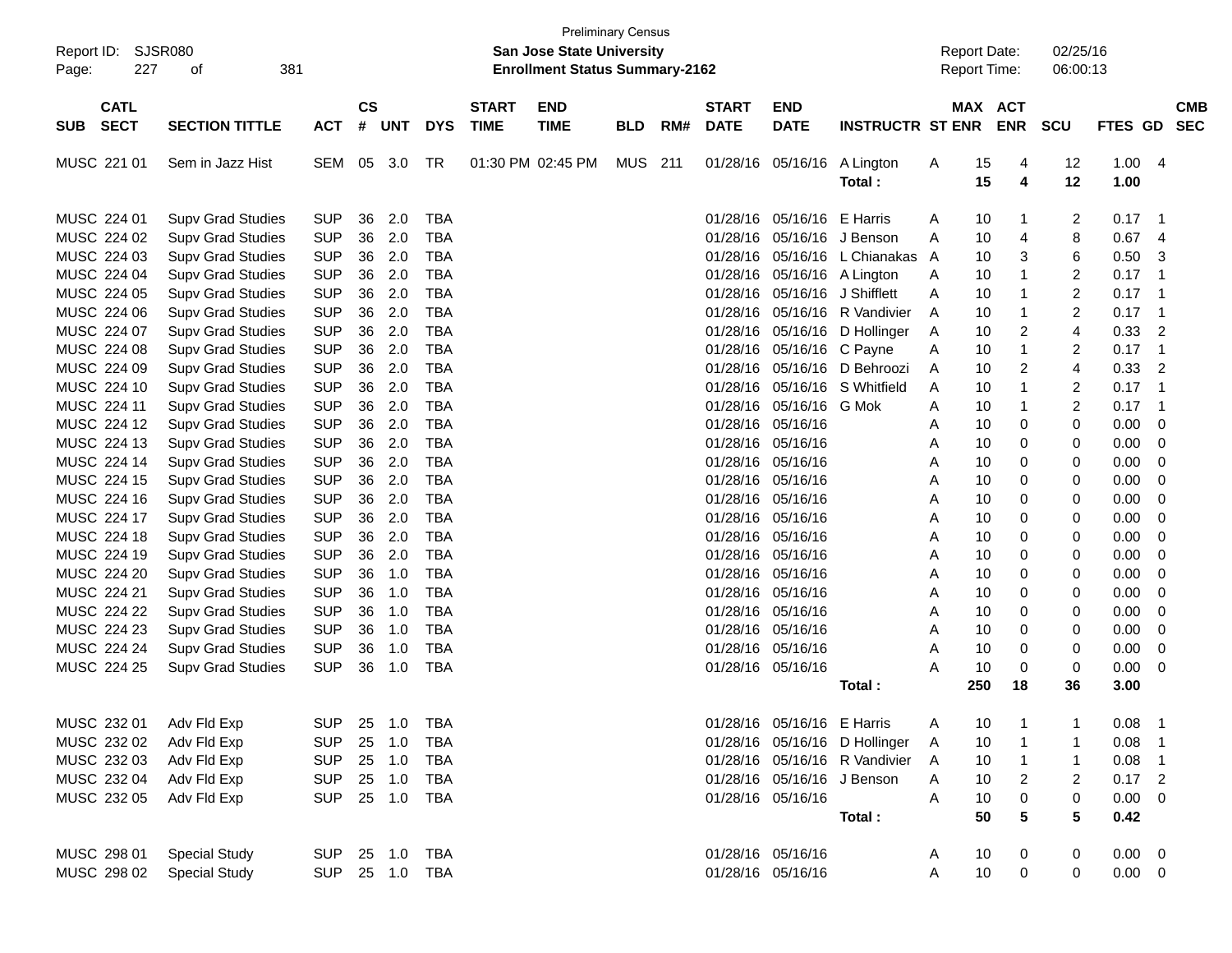| Report ID: |             | SJSR080               |            |               |            |            |              |            | <b>Preliminary Census</b><br><b>San Jose State University</b> |     |              |             |                         |   | <b>Report Date:</b> |            | 02/25/16   |         |              |            |
|------------|-------------|-----------------------|------------|---------------|------------|------------|--------------|------------|---------------------------------------------------------------|-----|--------------|-------------|-------------------------|---|---------------------|------------|------------|---------|--------------|------------|
| Page:      | 228         | 0f                    | 381        |               |            |            |              |            | <b>Enrollment Status Summary-2162</b>                         |     |              |             |                         |   | <b>Report Time:</b> |            | 06:00:13   |         |              |            |
|            | <b>CATL</b> |                       |            | $\mathsf{cs}$ |            |            | <b>START</b> | <b>END</b> |                                                               |     | <b>START</b> | <b>END</b>  |                         |   | MAX                 | ACT        |            |         |              | <b>CMB</b> |
| <b>SUB</b> | <b>SECT</b> | <b>SECTION TITTLE</b> | <b>ACT</b> | #             | <b>UNT</b> | <b>DYS</b> | <b>TIME</b>  | TIME       | <b>BLD</b>                                                    | RM# | <b>DATE</b>  | <b>DATE</b> | <b>INSTRUCTR ST ENR</b> |   |                     | <b>ENR</b> | <b>SCU</b> | FTES GD |              | <b>SEC</b> |
|            | MUSC 298 03 | <b>Special Study</b>  | <b>SUP</b> | 25            | 2.0        | <b>TBA</b> |              |            |                                                               |     | 01/28/16     | 05/16/16    |                         | A | 10                  | $\Omega$   | 0          | 0.00    | - 0          |            |
|            | MUSC 298 04 | <b>Special Study</b>  | <b>SUP</b> | 25            | 1.0        | TBA        |              |            |                                                               |     | 01/28/16     | 05/16/16    |                         | A | 10                  | 0          | 0          | 0.00    | $\mathbf{0}$ |            |
|            |             |                       |            |               |            |            |              |            |                                                               |     |              |             | Total:                  |   | 40                  | $\bf{0}$   | $\bf{0}$   | 0.00    |              |            |
|            | MUSC 299 01 | Mstr Ths Rct Cmp      | <b>SUP</b> | 25            | 1.0        | TBA        |              |            |                                                               |     | 01/28/16     | 05/16/16    |                         | A | 10                  | 0          | 0          | 0.00    | - 0          |            |
|            | MUSC 299 02 | Mstr Ths Rct Cmp      | <b>SUP</b> | 25            | 1.0        | TBA        |              |            |                                                               |     | 01/28/16     | 05/16/16    |                         | A | 10                  | $\Omega$   | 0          | 0.00    | - 0          |            |
|            | MUSC 299 03 | Mstr Ths Rct Cmp      | <b>SUP</b> | 25            | 1.0        | TBA        |              |            |                                                               |     | 01/28/16     | 05/16/16    |                         | A | 10                  | $\Omega$   | 0          | 0.00    | $\Omega$     |            |
|            | MUSC 299 04 | Mstr Ths Rct Cmp      | <b>SUP</b> | 25            | 2.0        | TBA        |              |            |                                                               |     | 01/28/16     | 05/16/16    |                         | A | 10                  | 0          | 0          | 0.00    | 0            |            |
|            | MUSC 299 05 | Mstr Ths Rct Cmp      | <b>SUP</b> | 25            | 2.0        | TBA        |              |            |                                                               |     | 01/28/16     | 05/16/16    |                         | A | 10                  | $\Omega$   | 0          | 0.00    | - 0          |            |
|            | MUSC 299 06 | Mstr Ths Rct Cmp      | <b>SUP</b> | 25            | 2.0        | TBA        |              |            |                                                               |     | 01/28/16     | 05/16/16    |                         | A | 10                  | 0          | 0          | 0.00    | $\mathbf{0}$ |            |
|            | MUSC 299 07 | Mstr Ths Rct Cmp      | <b>SUP</b> | 25            | 3.0        | TBA        |              |            |                                                               |     | 01/28/16     | 05/16/16    |                         | A | 10                  | 0          | 0          | 0.00    | - 0          |            |
|            | MUSC 299 08 | Mstr Ths Rct Cmp      | <b>SUP</b> | 25            | 3.0        | TBA        |              |            |                                                               |     | 01/28/16     | 05/16/16    |                         | A | 10                  | 0          | 0          | 0.00    | - 0          |            |
|            |             |                       |            |               |            |            |              |            |                                                               |     |              |             | Total:                  |   | 80                  | 0          | 0          | 0.00    |              |            |

**Department : Music & Dance Department Total : 9712 3066 6345 426.43 Lower Division : 4930 1833 4024 268.42 Upper Division : 4297 1181 2200 148.17 Graduate Division : 485 52 121 9.85**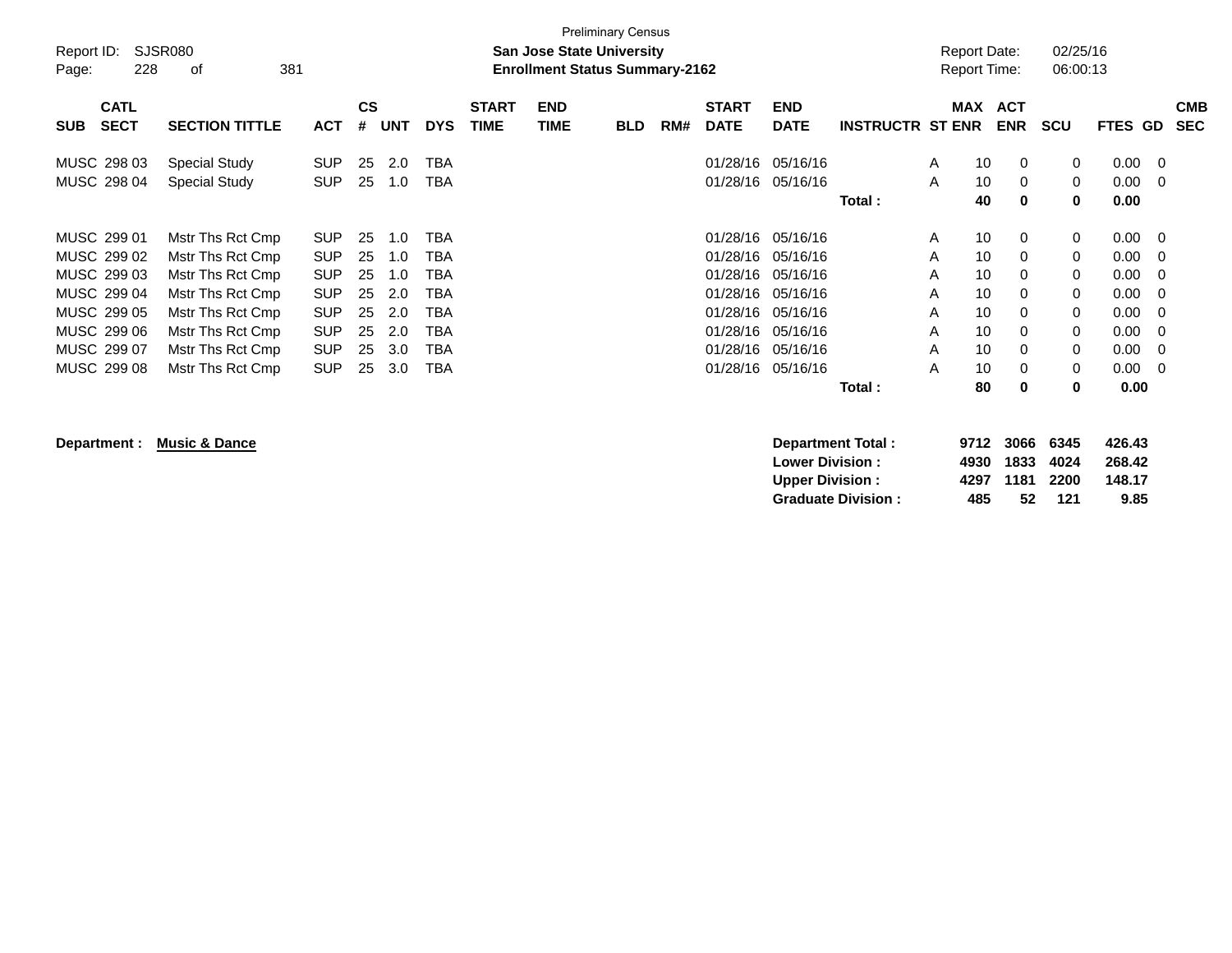| Report ID:<br>Page: | 229                        | <b>SJSR080</b><br>381<br>оf                           |               |                    |            |            |                             | <b>San Jose State University</b><br><b>Enrollment Status Summary-2162</b> | <b>Preliminary Census</b> |      |                             |                             |                                        | <b>Report Date:</b><br><b>Report Time:</b> |                       | 02/25/16<br>06:00:13 |                     |                          |                          |
|---------------------|----------------------------|-------------------------------------------------------|---------------|--------------------|------------|------------|-----------------------------|---------------------------------------------------------------------------|---------------------------|------|-----------------------------|-----------------------------|----------------------------------------|--------------------------------------------|-----------------------|----------------------|---------------------|--------------------------|--------------------------|
| <b>SUB</b>          | <b>CATL</b><br><b>SECT</b> | <b>SECTION TITTLE</b>                                 | <b>ACT</b>    | $\mathsf{cs}$<br># | <b>UNT</b> | <b>DYS</b> | <b>START</b><br><b>TIME</b> | <b>END</b><br><b>TIME</b>                                                 | <b>BLD</b>                | RM#  | <b>START</b><br><b>DATE</b> | <b>END</b><br><b>DATE</b>   | <b>INSTRUCTR ST ENR</b>                |                                            | MAX ACT<br><b>ENR</b> | <b>SCU</b>           | FTES GD             |                          | <b>CMB</b><br><b>SEC</b> |
| <b>College</b>      | Department :               | <b>Humanities &amp; the Arts</b><br><b>Philosophy</b> |               |                    |            |            |                             |                                                                           |                           |      |                             |                             |                                        |                                            |                       |                      |                     |                          |                          |
| PHIL                | 901                        | Math/Logic for GE                                     | <b>SEM</b>    | 04                 | 3.0        | <b>MW</b>  |                             | 01:30 PM 02:45 PM                                                         | <b>BBC</b>                | 125  |                             | 01/28/16 05/16/16           | N Friedman-B A<br>Total :              | 40<br>40                                   | 21<br>21              | 63<br>63             | 4.20 0<br>4.20      |                          |                          |
| PHIL                | 10 01                      | Intro to Phil                                         | <b>LEC</b>    | 03                 | 3.0        | MW         |                             | 09:00 AM 10:15 AM                                                         | DMH                       | 149B |                             | 01/28/16 05/16/16           | T Gullion                              | 35<br>Α                                    | 22                    | 66                   | 4.40 0              |                          |                          |
| <b>PHIL</b>         | 10 02                      | Intro to Phil                                         | <b>LEC</b>    | 03                 | 3.0        | MW         |                             | 10:30 AM 11:45 AM                                                         | DMH                       | 149B |                             | 01/28/16 05/16/16           | T Lott                                 | 49<br>Α                                    | 35                    | 105                  | $7.00 \t 0$         |                          |                          |
| PHIL                | 10 03                      | Intro to Phil                                         | <b>LEC</b>    | 03                 | 3.0        | TR         |                             | 07:30 AM 08:45 AM                                                         | <b>BBC</b>                | 125  |                             | 01/28/16 05/16/16 F Alberts |                                        | 40<br>A                                    | 30                    | 90                   | 6.00                | $\overline{\phantom{0}}$ |                          |
| PHIL                | 10 04                      | Intro to Phil                                         | <b>LEC</b>    | 03                 | 3.0        | <b>TR</b>  |                             | 09:00 AM 10:15 AM                                                         | <b>BBC</b>                | 203  |                             |                             | 01/28/16 05/16/16 P Bashaw             | 45<br>A                                    | 40                    | 120                  | 8.00                | $\overline{\phantom{0}}$ |                          |
| PHIL                | 10 05                      | Intro to Phil                                         | <b>LEC</b>    | 03                 | 3.0        | <b>TR</b>  |                             | 10:30 AM 11:45 AM                                                         | <b>DMH</b>                | 208  |                             | 01/28/16 05/16/16           | D Williamson A                         | 45                                         | 36                    | 108                  | 7.20                | $\overline{\mathbf{0}}$  |                          |
| PHIL                | 10 06                      | Intro to Phil                                         | <b>LEC</b>    | 03                 | 3.0        | <b>TR</b>  |                             | 12:00 PM 01:15 PM                                                         | <b>BBC</b>                | 203  |                             | 01/28/16 05/16/16           | T Gullion                              | 45<br>A                                    | 40                    | 120                  | 8.00                | $\overline{\mathbf{0}}$  |                          |
| <b>PHIL</b>         | 10 07                      | Intro to Phil                                         | <b>LEC</b>    | 03                 | 3.0        | <b>TR</b>  |                             | 01:30 PM 02:45 PM                                                         | <b>BBC</b>                | 222  |                             |                             | 01/28/16 05/16/16 P Bashaw             | 64<br>Α                                    | 61                    | 183                  | 12.20               | $\overline{\mathbf{0}}$  |                          |
| PHIL                | 10 08                      | Intro to Phil                                         | <b>LEC</b>    | 03                 | 3.0        | TR         |                             | 03:00 PM 04:15 PM                                                         | <b>BBC</b>                | 203  |                             | 01/28/16 05/16/16           | M Rubio                                | 45<br>A                                    | 42                    | 126                  | 8.40 0              |                          |                          |
|                     |                            |                                                       |               |                    |            |            |                             |                                                                           |                           |      |                             |                             | Total :                                | 368                                        | 306                   | 918                  | 61.20               |                          |                          |
| PHIL                | 12 01                      | Phil of the Person                                    | <b>LEC</b>    |                    | 3.0        |            |                             |                                                                           |                           |      |                             |                             |                                        | X                                          | 0<br>0                | 0                    | $0.00 \t 0$         |                          |                          |
| <b>PHIL</b>         | 12 02                      | Phil of the Person                                    | <b>LEC</b>    | 03                 | 3.0        | TR         |                             | 12:00 PM 01:15 PM                                                         | <b>BBC</b>                | 130  |                             | 01/28/16 05/16/16           | A Korsund                              | 40<br>A                                    | 37                    | 111                  | $7.40 \quad 0$      |                          |                          |
|                     |                            |                                                       |               |                    |            |            |                             |                                                                           |                           |      |                             |                             | Total :                                | 40                                         | 37                    | 111                  | 7.40                |                          |                          |
|                     |                            |                                                       |               |                    |            |            |                             |                                                                           |                           |      |                             |                             |                                        |                                            |                       |                      |                     |                          |                          |
| <b>PHIL</b>         | 57 01                      | Logic & Crit Reas                                     | <b>SEM</b>    | 04                 | 3.0        | MW         |                             | 01:30 PM 02:45 PM                                                         | DMH                       | 149B |                             | 01/28/16 05/16/16           | J Greene                               | 35<br>Α                                    | 35                    | 105                  | $7.00 \t 0$         |                          |                          |
| <b>PHIL</b>         | 57 02                      | Logic & Crit Reas                                     | <b>SEM</b>    | 04                 | 3.0        | MW         |                             | 03:00 PM 04:15 PM                                                         | <b>BBC</b>                | 125  |                             | 01/28/16 05/16/16 K Patel   |                                        | 40<br>A                                    | 38                    | 114                  | 7.60 0              |                          |                          |
| <b>PHIL</b>         | 57 03                      | Logic & Crit Reas                                     | <b>SEM</b>    | 04                 | 3.0        | TR         |                             | 12:00 PM 01:15 PM                                                         | DMH                       | 149B |                             | 01/28/16 05/16/16 R Ruiz    |                                        | 35<br>A                                    | 33                    | 99                   | $6.60$ 0            |                          |                          |
| <b>PHIL</b>         | 57 04                      | Logic & Crit Reas                                     | <b>SEM</b>    | 04                 | 3.0        | <b>TR</b>  |                             | 01:30 PM 02:45 PM                                                         | <b>BBC</b>                | 130  |                             | 01/28/16 05/16/16           | P Hadreas                              | 40<br>A                                    | 40                    | 120                  | 8.00                | $\overline{\phantom{0}}$ |                          |
| <b>PHIL</b>         | 57 05                      | Logic & Crit Reas                                     | <b>SEM</b>    | 04                 | 3.0        | TR         |                             | 01:30 PM 02:45 PM                                                         | DMH                       | 149B |                             | 01/28/16 05/16/16 C Smith   |                                        | 35<br>A                                    | 31                    | 93                   | 6.20                | $\overline{\mathbf{0}}$  |                          |
| PHIL                | 57 06                      | Logic & Crit Reas                                     | SEM           | 04                 | 3.0        | R          |                             | 04:30 PM 07:15 PM                                                         | <b>BBC</b>                | 203  |                             |                             | 01/28/16 05/16/16 N Osborne<br>Total : | 45<br>A<br>230                             | 27<br>204             | 81<br>612            | $5.40 \ 0$<br>40.80 |                          |                          |
|                     |                            |                                                       |               |                    |            |            |                             |                                                                           |                           |      |                             |                             |                                        |                                            |                       |                      |                     |                          |                          |
| PHIL                | 61 01                      | Moral Issues                                          | <b>LEC</b>    | 03                 | 3.0        | MW         |                             | 09:00 AM 10:15 AM                                                         | DMH                       | 208  |                             | 01/28/16 05/16/16           | M Jordan                               | 45<br>Α                                    | 44                    | 132                  | 8.80 0              |                          |                          |
| <b>PHIL</b>         | 61 02                      | Moral Issues                                          | <b>LEC</b>    | 03                 | 3.0        | <b>MW</b>  |                             | 01:30 PM 02:45 PM                                                         | <b>DMH</b>                | 208  |                             | 01/28/16 05/16/16           | T Lott                                 | A<br>45                                    | 31                    | 93                   | 6.20                | $\overline{\phantom{0}}$ |                          |
| <b>PHIL</b>         | 61 03                      | Moral Issues                                          | <b>LEC</b>    | 03                 | 3.0        | MW         |                             | 04:30 PM 05:45 PM                                                         | <b>DMH</b>                | 208  |                             |                             | 01/28/16 05/16/16 M Jordan             | 45<br>Α                                    | 45                    | 135                  | 9.00                | $\overline{\mathbf{0}}$  |                          |
| PHIL                | 61 04                      | Moral Issues                                          | <b>LEC</b>    |                    | 03 3.0     | <b>TR</b>  |                             | 09:00 AM 10:15 AM                                                         |                           |      |                             |                             | DMH 149B 01/28/16 05/16/16 N Osborne   | 35<br>Α                                    | 35                    | 105                  | 7.00                | - 0                      |                          |
|                     | PHIL 61 05                 | Moral Issues                                          | LEC 03 3.0 TR |                    |            |            |                             | 01:30 PM 02:45 PM DMH 208                                                 |                           |      |                             |                             | 01/28/16 05/16/16 R Manning            | A<br>35                                    | 35                    | 105                  | $7.00 \t 0$         |                          |                          |
|                     | PHIL 61 06                 | Moral Issues                                          | LEC 03 3.0 W  |                    |            |            |                             | 07:00 PM 09:45 PM                                                         | BBC 125                   |      |                             | 01/28/16 05/16/16 G Pinto   |                                        | 40<br>A                                    | 34                    | 102                  | $6.80\ 0$           |                          |                          |
|                     |                            |                                                       |               |                    |            |            |                             |                                                                           |                           |      |                             |                             | Total:                                 |                                            | 245 224               | 672                  | 44.80               |                          |                          |
|                     | PHIL 66 01                 | Intro Aesthetics                                      |               |                    |            |            |                             | LEC 03 3.0 MW 10:30 AM 11:45 AM BBC 125                                   |                           |      |                             | 01/28/16 05/16/16 T Leddy   |                                        | A<br>40                                    | 37                    | 111                  | $7.40 \quad 0$      |                          |                          |
| PHIL                | 66 02                      | Intro Aesthetics                                      | LEC 03 3.0 TR |                    |            |            |                             | 09:00 AM 10:15 AM BBC 125 01/28/16 05/16/16 F Alberts                     |                           |      |                             |                             |                                        | 40<br>A                                    | 37                    | 111                  | $7.40 \ 0$          |                          |                          |
|                     |                            |                                                       |               |                    |            |            |                             |                                                                           |                           |      |                             |                             | Total:                                 | 80                                         | 74                    | 222                  | 14.80               |                          |                          |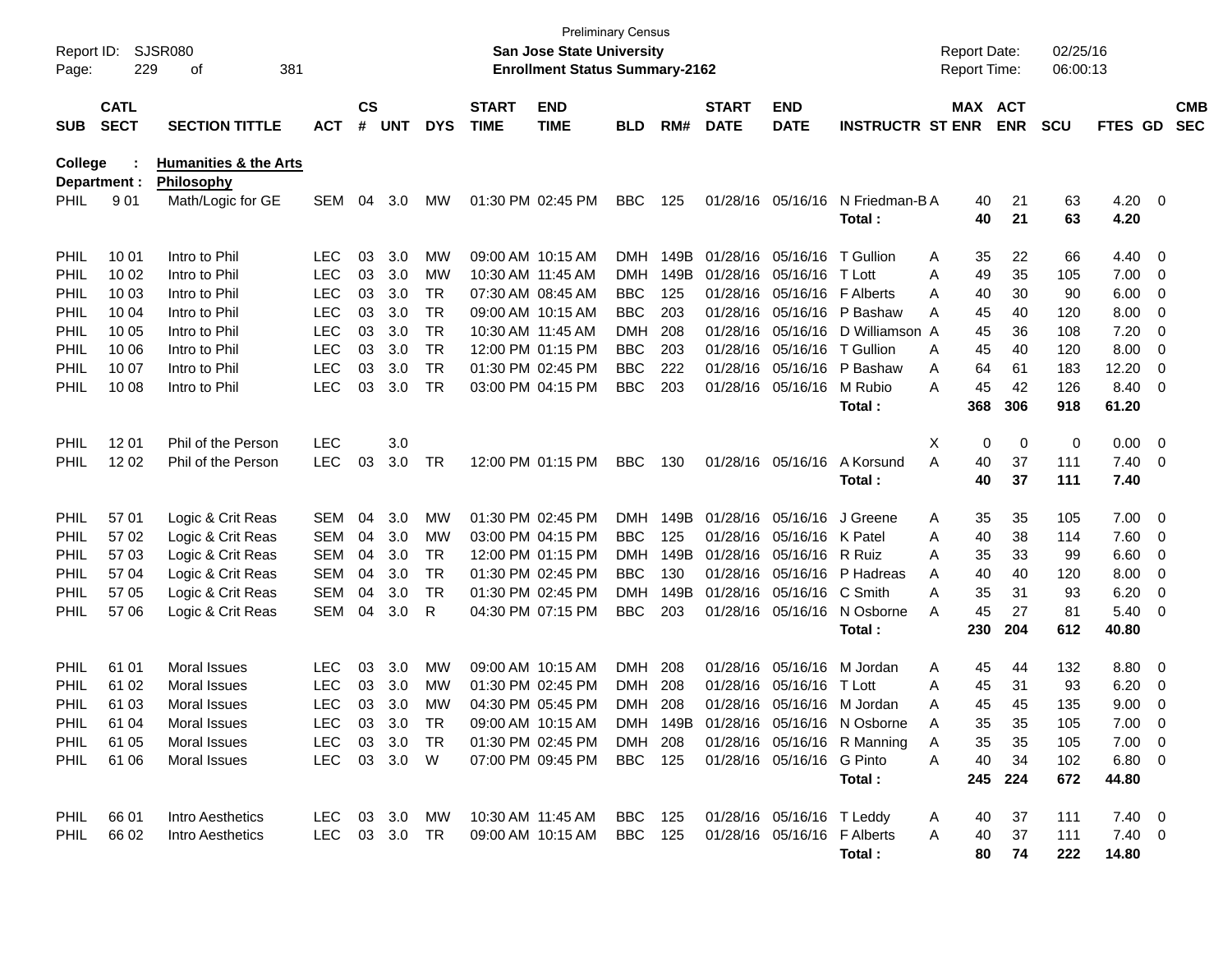| Report ID:<br>Page:                                                                     | 230                                                                | SJSR080<br>381<br>οf                                                                                                                     |                                                                                   |                                        |                                               |                                                      |                             | <b>San Jose State University</b><br><b>Enrollment Status Summary-2162</b>                                                  | <b>Preliminary Census</b>                                                        |                                        |                             |                                                                                                                                                                         |                                                                                      | <b>Report Date:</b><br><b>Report Time:</b> |                                                                          | 02/25/16<br>06:00:13                 |                                                      |                                                       |
|-----------------------------------------------------------------------------------------|--------------------------------------------------------------------|------------------------------------------------------------------------------------------------------------------------------------------|-----------------------------------------------------------------------------------|----------------------------------------|-----------------------------------------------|------------------------------------------------------|-----------------------------|----------------------------------------------------------------------------------------------------------------------------|----------------------------------------------------------------------------------|----------------------------------------|-----------------------------|-------------------------------------------------------------------------------------------------------------------------------------------------------------------------|--------------------------------------------------------------------------------------|--------------------------------------------|--------------------------------------------------------------------------|--------------------------------------|------------------------------------------------------|-------------------------------------------------------|
| <b>SUB</b>                                                                              | <b>CATL</b><br><b>SECT</b>                                         | <b>SECTION TITTLE</b>                                                                                                                    | <b>ACT</b>                                                                        | $\mathbf{c}\mathbf{s}$<br>#            | <b>UNT</b>                                    | <b>DYS</b>                                           | <b>START</b><br><b>TIME</b> | <b>END</b><br><b>TIME</b>                                                                                                  | <b>BLD</b>                                                                       | RM#                                    | <b>START</b><br><b>DATE</b> | <b>END</b><br><b>DATE</b>                                                                                                                                               | <b>INSTRUCTR ST ENR</b>                                                              |                                            | MAX ACT<br><b>ENR</b>                                                    | <b>SCU</b>                           | FTES GD                                              | <b>CMB</b><br><b>SEC</b>                              |
| PHIL                                                                                    | 70A 01                                                             | Ancient Philosophy                                                                                                                       | <b>LEC</b>                                                                        | 03                                     | 3.0                                           | <b>MW</b>                                            |                             | 01:30 PM 02:45 PM                                                                                                          | <b>BBC</b>                                                                       | 130                                    |                             | 01/28/16 05/16/16                                                                                                                                                       | T Leddy<br>Total :                                                                   | A                                          | 25<br>40<br>40<br>25                                                     | 75<br>75                             | 5.00 0<br>5.00                                       |                                                       |
| PHIL                                                                                    | 70B 01                                                             | Modern Philosophy                                                                                                                        | LEC.                                                                              | 03                                     | 3.0                                           | <b>MW</b>                                            |                             | 12:00 PM 01:15 PM                                                                                                          |                                                                                  |                                        | DMH 149B 01/28/16 05/16/16  |                                                                                                                                                                         | T Lott<br>Total :                                                                    | A                                          | 40<br>22<br>40<br>22                                                     | 66<br>66                             | $4.40 \ 0$<br>4.40                                   |                                                       |
| <b>PHIL</b><br><b>RELS</b><br>ASIA<br><b>PHIL</b><br><b>RELS</b><br>ASIA<br><b>PHIL</b> | 104 01<br>104 01<br>104 01<br>104 02<br>104 02<br>104 02<br>104 03 | Asian Philosophy<br>Asian Philosophy<br>Asian Philosophy<br>Asian Philosophy<br>Asian Philosophy<br>Asian Philosophy<br>Asian Philosophy | LEC.<br><b>LEC</b><br><b>LEC</b><br><b>LEC</b><br><b>LEC</b><br>LEC<br><b>LEC</b> | 02<br>02<br>02<br>02<br>02<br>02<br>02 | 3.0<br>3.0<br>3.0<br>3.0<br>3.0<br>3.0<br>3.0 | МW<br>МW<br>МW<br>МW<br>МW<br><b>MW</b><br>TBA       |                             | 10:30 AM 11:45 AM<br>10:30 AM 11:45 AM<br>10:30 AM 11:45 AM<br>03:00 PM 04:15 PM<br>03:00 PM 04:15 PM<br>03:00 PM 04:15 PM | <b>BBC</b><br><b>BBC</b><br><b>BBC</b><br><b>BBC</b><br><b>BBC</b><br><b>BBC</b> | 130<br>130<br>130<br>130<br>130<br>130 |                             | 01/28/16 05/16/16<br>01/28/16 05/16/16 K Brown<br>01/28/16 05/16/16<br>01/28/16 05/16/16 K Brown<br>01/28/16 05/16/16 K Brown<br>01/28/16 05/16/16<br>01/28/16 05/16/16 | K Brown<br>K Brown<br>K Brown<br>B Mou                                               | A<br>Α<br>Α<br>A<br>Α<br>Α<br>Α            | 30<br>40<br>0<br>2<br>0<br>8<br>29<br>40<br>0<br>3<br>0<br>6<br>27<br>45 | 90<br>6<br>24<br>87<br>9<br>18<br>81 | 6.00<br>0.40<br>1.60<br>5.85<br>0.60<br>1.20<br>5.40 | 0 C<br>0 C<br>0 C<br>1 C<br>0 C<br>$0\,$ C<br>$0\,$ C |
| <b>RELS</b><br>ASIA<br><b>PHIL</b><br><b>RELS</b><br>ASIA                               | 104 03<br>104 03<br>104 04<br>104 04<br>104 04                     | Asian Philosophy<br>Asian Philosophy<br>Asian Philosophy<br>Asian Philosophy<br>Asian Philosophy                                         | LEC<br>LEC<br>LEC<br>LEC<br><b>LEC</b>                                            | 02<br>02<br>02<br>02<br>02             | 3.0<br>3.0<br>3.0<br>3.0<br>3.0               | <b>TBA</b><br><b>TBA</b><br><b>TBA</b><br>TBA<br>TBA |                             |                                                                                                                            |                                                                                  |                                        |                             | 01/28/16 05/16/16<br>01/28/16 05/16/16<br>01/28/16 05/16/16<br>01/28/16 05/16/16<br>01/28/16 05/16/16                                                                   | B Mou<br>B Mou<br>B Mou<br>B Mou<br><b>B</b> Mou<br>Total :                          | Α<br>Α<br>Α<br>Α<br>A<br>170               | 0<br>5<br>0<br>11<br>45<br>31<br>0<br>4<br>0<br>10<br>166                | 15<br>33<br>93<br>12<br>30<br>498    | 1.00<br>2.20<br>6.20<br>0.80<br>2.00<br>33.25        | 0 C<br>$0\,$ C<br>0 C<br>0 C<br>0 C                   |
| <b>PHIL</b>                                                                             | 108 01                                                             | Polit & Soc Phil                                                                                                                         | <b>LEC</b>                                                                        |                                        | 3.0                                           |                                                      |                             |                                                                                                                            |                                                                                  |                                        |                             |                                                                                                                                                                         | Total:                                                                               | X                                          | 0<br>0<br>0<br>0                                                         | 0<br>0                               | $0.00 \t 0$<br>0.00                                  |                                                       |
| <b>PHIL</b><br><b>PHIL</b>                                                              | 110 01<br>110 02                                                   | Sci Tech & Hum Val<br>Sci Tech & Hum Val                                                                                                 | <b>LEC</b><br><b>LEC</b>                                                          | 03<br>03                               | 3.0<br>3.0                                    | TR<br>TR                                             |                             | 10:30 AM 11:45 AM<br>12:00 PM 01:15 PM                                                                                     | <b>BBC</b><br><b>BBC</b>                                                         | 125<br>125                             |                             | 01/28/16 05/16/16<br>01/28/16 05/16/16                                                                                                                                  | K Yrigoyen<br>K Yrigoyen<br>Total:                                                   | A<br>A                                     | 40<br>40<br>40<br>39<br>80<br>79                                         | 120<br>117<br>237                    | $8.00 \t 0$<br>7.80 0<br>15.80                       |                                                       |
| HS .                                                                                    | PHIL 111 01<br>GERO 111 01<br><b>NURS 111 01</b><br>111 01         | <b>Medical Ethics</b><br><b>Medical Ethics</b><br><b>Medical Ethics</b><br><b>Medical Ethics</b>                                         | <b>LEC</b><br><b>LEC</b><br><b>LEC</b><br>LEC                                     | 02<br>02<br>02                         | 3.0<br>3.0<br>3.0<br>02 3.0                   | TR<br>TR<br>TR<br>TR                                 |                             | 10:30 AM 11:45 AM<br>10:30 AM 11:45 AM<br>10:30 AM 11:45 AM<br>10:30 AM 11:45 AM                                           | <b>BBC</b><br><b>BBC</b><br><b>BBC</b><br>BBC 130                                | 130<br>130<br>130                      |                             | 01/28/16 05/16/16<br>01/28/16 05/16/16<br>01/28/16 05/16/16                                                                                                             | J Giddings<br>J Giddings<br>J Giddings<br>01/28/16 05/16/16 J Giddings<br>Total :    | A<br>A<br>A<br>A                           | 35<br>14<br>0<br>2<br>0<br>0<br>0<br>6<br>35<br>22                       | 42<br>6<br>0<br>18<br>66             | 2.85<br>0.40<br>0.00<br>1.20<br>4.45                 | 1 C<br>0 C<br>0 C<br>0 C                              |
|                                                                                         |                                                                    | PHIL 113 01 Exist & Phenom                                                                                                               |                                                                                   |                                        |                                               |                                                      |                             |                                                                                                                            |                                                                                  |                                        |                             |                                                                                                                                                                         | LEC 02 3.0 TR  03:00 PM 04:15 PM  BBC  130  01/28/16  05/16/16  P  Hadreas<br>Total: | A                                          | 25<br>20<br>25<br>20                                                     | 60<br>60                             | $4.10 \quad 2$<br>4.10                               |                                                       |
|                                                                                         |                                                                    | PHIL 118 01 Latin Amer Phil                                                                                                              |                                                                                   |                                        |                                               |                                                      |                             |                                                                                                                            |                                                                                  |                                        |                             |                                                                                                                                                                         | LEC 02 3.0 T  04:30 PM 07:15 PM BBC 125  01/28/16  05/16/16  C Sanchez  A<br>Total:  |                                            | 25 17<br>25 17                                                           | 51<br>51                             | $3.55 \quad 3$<br>3.55                               |                                                       |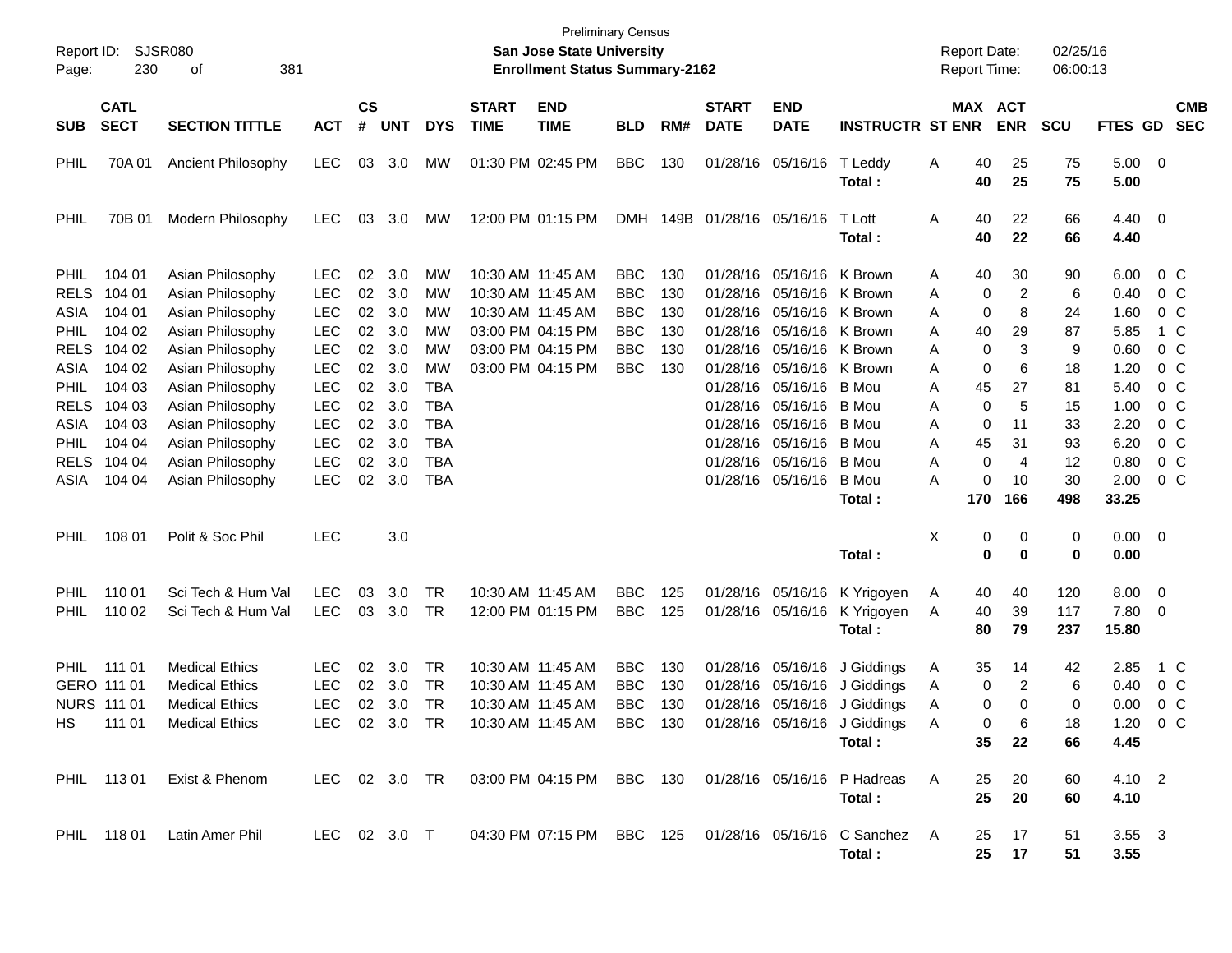| Report ID:<br>Page:        | 231                        | <b>SJSR080</b><br>381<br>оf                  |                          |                |            |                          |                             | <b>San Jose State University</b><br><b>Enrollment Status Summary-2162</b> | <b>Preliminary Census</b> |     |                             |                                                       |                                  | <b>Report Date:</b><br>Report Time: |                       | 02/25/16<br>06:00:13 |                  |                          |                          |
|----------------------------|----------------------------|----------------------------------------------|--------------------------|----------------|------------|--------------------------|-----------------------------|---------------------------------------------------------------------------|---------------------------|-----|-----------------------------|-------------------------------------------------------|----------------------------------|-------------------------------------|-----------------------|----------------------|------------------|--------------------------|--------------------------|
| <b>SUB</b>                 | <b>CATL</b><br><b>SECT</b> | <b>SECTION TITTLE</b>                        | <b>ACT</b>               | <b>CS</b><br># | <b>UNT</b> | <b>DYS</b>               | <b>START</b><br><b>TIME</b> | <b>END</b><br><b>TIME</b>                                                 | <b>BLD</b>                | RM# | <b>START</b><br><b>DATE</b> | <b>END</b><br><b>DATE</b>                             | <b>INSTRUCTR ST ENR</b>          |                                     | MAX ACT<br><b>ENR</b> | <b>SCU</b>           | <b>FTES GD</b>   |                          | <b>CMB</b><br><b>SEC</b> |
| <b>PHIL</b>                | 13301                      | <b>Ethics in Science</b>                     | <b>LEC</b>               |                | 03 3.0     | TR                       |                             | 12:00 PM 01:15 PM                                                         | <b>BBC</b>                | 004 |                             | 01/28/16 05/16/16                                     | J Stemwedel A<br>Total:          |                                     | 110 110<br>110 110    | 330<br>330           | 22.00 0<br>22.00 |                          |                          |
| PHIL                       | 134 01                     | Computers, Ethics, S LEC                     |                          | 02             | 3.0        | <b>TBA</b>               |                             |                                                                           |                           |     |                             |                                                       | 01/28/16 05/16/16 E Sonnier      | Α<br>49                             | 47                    | 141                  | 9.40             | $\overline{\mathbf{0}}$  |                          |
| <b>PHIL</b>                | 134 02                     | Computers, Ethics, S LEC                     |                          | 02             | 3.0        | <b>TBA</b>               |                             |                                                                           |                           |     |                             |                                                       | 01/28/16 05/16/16 E Sonnier      | 42<br>A                             | 41                    | 123                  | 8.20             | 0                        |                          |
| PHIL                       | 134 03                     | Computers, Ethics, S LEC                     |                          | 02             | 3.0        | <b>TBA</b>               |                             |                                                                           |                           |     |                             |                                                       | 01/28/16 05/16/16 E Sonnier      | 49<br>Α                             | 49                    | 147                  | 9.80             | 0                        |                          |
| PHIL                       | 134 04                     | Computers, Ethics, S LEC                     |                          |                | 02 3.0     | <b>TBA</b>               |                             |                                                                           |                           |     |                             |                                                       | 01/28/16 05/16/16 E Sonnier      | 42<br>A                             | 42                    | 126                  | 8.40             | 0                        |                          |
|                            |                            |                                              |                          |                |            |                          |                             |                                                                           |                           |     |                             |                                                       | Total:                           | 182                                 | 179                   | 537                  | 35.80            |                          |                          |
| PHIL                       | 160 01                     | <b>Phil of Science</b>                       | <b>LEC</b>               | 02             | 3.0        | MW                       |                             | 09:00 AM 10:15 AM                                                         | <b>BBC</b>                | 222 |                             | 01/28/16 05/16/16                                     | J Lindahl                        | 64<br>A                             | 64                    | 192                  | 12.80            | 0                        |                          |
| PHIL                       | 160 02                     | <b>Phil of Science</b>                       | <b>LEC</b>               | 02             | 3.0        | <b>MW</b>                |                             | 01:30 PM 02:45 PM                                                         | <b>BBC</b>                | 203 |                             | 01/28/16 05/16/16 K Patel                             |                                  | 45<br>Α                             | 29                    | 87                   | 5.80             | 0                        |                          |
| PHIL                       | 160 03                     | Phil of Science                              | <b>LEC</b>               |                | 02 3.0     | <b>TR</b>                |                             | 09:00 AM 10:15 AM                                                         | <b>DMH</b>                | 208 |                             | 01/28/16 05/16/16 J Lindahl                           | Total:                           | 45<br>A<br>154                      | 45<br>138             | 135<br>414           | 9.00<br>27.60    | $\overline{\mathbf{0}}$  |                          |
|                            |                            |                                              |                          |                |            |                          |                             |                                                                           |                           |     |                             |                                                       |                                  |                                     |                       |                      |                  |                          |                          |
| PHIL<br>PHIL               | 18001<br>180 02            | <b>Indiv Studies</b><br><b>Indiv Studies</b> | <b>SUP</b><br><b>SUP</b> | 36<br>36       | 3.0<br>3.0 | <b>TBA</b><br><b>TBA</b> |                             |                                                                           |                           |     |                             | 01/28/16 05/16/16 T Leddy<br>01/28/16 05/16/16 W Shaw |                                  | A                                   | 5<br>2                | 6                    | 0.40             | - 0                      |                          |
|                            | 180 03                     | <b>Indiv Studies</b>                         | <b>SUP</b>               | 78             | 2.0        | <b>TBA</b>               |                             |                                                                           |                           |     |                             | 01/28/16 05/16/16 M Jordan                            |                                  | Α                                   | 5<br>0<br>5<br>3      | 0<br>6               | 0.00<br>0.40     | 0<br>0                   |                          |
| <b>PHIL</b><br><b>PHIL</b> | 180 04                     | <b>Indiv Studies</b>                         | <b>SUP</b>               | 78             | 2.0        | <b>TBA</b>               |                             |                                                                           |                           |     |                             | 01/28/16 05/16/16                                     |                                  | Α<br>Α                              | 5<br>0                | 0                    | 0.00             | 0                        |                          |
| PHIL                       | 180 05                     | <b>Indiv Studies</b>                         | <b>SUP</b>               | 78             | 1.0        | <b>TBA</b>               |                             |                                                                           |                           |     |                             | 01/28/16 05/16/16 W Shaw                              |                                  | A                                   | 5<br>1                | $\overline{1}$       | 0.07             | 0                        |                          |
| <b>PHIL</b>                | 180 06                     | <b>Indiv Studies</b>                         | <b>SUP</b>               | 78             | 1.0        | <b>TBA</b>               |                             |                                                                           |                           |     |                             | 01/28/16 05/16/16                                     |                                  | Α                                   | 5<br>0                | 0                    | 0.00             | $\mathbf 0$              |                          |
|                            |                            |                                              |                          |                |            |                          |                             |                                                                           |                           |     |                             |                                                       | Total:                           | 30                                  | 6                     | 13                   | 0.87             |                          |                          |
| PHIL                       | 184 01                     | Directed Reading                             | <b>SUP</b>               | 36             | 3.0        | <b>TBA</b>               |                             |                                                                           |                           |     |                             | 01/28/16 05/16/16                                     | W Shaw                           | A                                   | 5<br>1                | 3                    | 0.20             | $\overline{\phantom{0}}$ |                          |
| PHIL                       | 184 02                     | Directed Reading                             | <b>SUP</b>               | 36             | 3.0        | <b>TBA</b>               |                             |                                                                           |                           |     |                             | 01/28/16 05/16/16                                     |                                  | A                                   | 5<br>0                | 0                    | 0.00             | $\overline{\mathbf{0}}$  |                          |
|                            |                            |                                              |                          |                |            |                          |                             |                                                                           |                           |     |                             |                                                       | Total:                           | 10                                  | $\blacktriangleleft$  | 3                    | 0.20             |                          |                          |
| <b>PHIL</b>                | 18601                      | Prof & Bus Ethics                            | <b>LEC</b>               | 03             | 3.0        | MW                       |                             | 10:30 AM 11:45 AM                                                         | <b>BBC</b>                | 222 |                             |                                                       | 01/28/16 05/16/16 N Friedman-B A | 64                                  | 40                    | 120                  | 8.00             | $0\,$ C                  |                          |
| BUS3                       | 18601                      | Prof & Bus Ethics                            | <b>LEC</b>               | 03             | 3.0        | MW                       |                             | 10:30 AM 11:45 AM                                                         | <b>BBC</b>                | 222 | 01/28/16                    |                                                       | 05/16/16 N Friedman-B A          |                                     | 24<br>0               | 72                   | 4.80             | 0 <sup>o</sup>           |                          |
| PHIL                       | 186 02                     | Prof & Bus Ethics                            | <b>LEC</b>               | 03             | 3.0        | МW                       |                             | 12:00 PM 01:15 PM                                                         | <b>DMH</b>                | 208 | 01/28/16                    | 05/16/16                                              | M Jordan                         | 45<br>A                             | 33                    | 99                   | 6.60             | 0 <sup>o</sup>           |                          |
|                            | BUS3 186 02                | Prof & Bus Ethics                            | <b>LEC</b>               | 03             | 3.0        | <b>MW</b>                |                             | 12:00 PM 01:15 PM                                                         | DMH 208                   |     |                             | 01/28/16 05/16/16 M Jordan                            |                                  | A                                   | 12<br>0               | 36                   | 2.40             | $0\,C$                   |                          |
| <b>PHIL</b>                | 186 03                     | Prof & Bus Ethics                            | <b>LEC</b>               | 03             | 3.0        | <b>MW</b>                |                             | 01:30 PM 02:45 PM                                                         | <b>BBC</b>                | 222 |                             | 01/28/16 05/16/16                                     | T Nguyen                         | A<br>64                             | 40                    | 120                  | 8.00             | $0\,$ C                  |                          |
|                            | BUS3 186 03                | Prof & Bus Ethics                            | LEC                      | 03             | 3.0        | <b>MW</b>                |                             | 01:30 PM 02:45 PM                                                         | <b>BBC</b>                | 222 |                             |                                                       | 01/28/16 05/16/16 T Nguyen       | Α                                   | 24<br>0               | 72                   | 4.80             | 0 <sup>o</sup>           |                          |
| <b>PHIL</b>                | 186 04                     | Prof & Bus Ethics                            | <b>LEC</b>               | 03             | 3.0        | МW                       |                             | 03:00 PM 04:15 PM                                                         | <b>BBC</b>                | 222 |                             |                                                       | 01/28/16 05/16/16 D Williamson A | 64                                  | 49                    | 147                  | 9.80             | 0 <sup>o</sup>           |                          |
|                            | BUS3 186 04                | Prof & Bus Ethics                            | <b>LEC</b>               | 03             | 3.0        | МW                       |                             | 03:00 PM 04:15 PM                                                         | <b>BBC</b>                | 222 |                             |                                                       | 01/28/16 05/16/16 D Williamson A |                                     | 0<br>10               | 30                   | 2.00             | $0\,C$                   |                          |
| <b>PHIL</b>                | 186 05                     | Prof & Bus Ethics                            | <b>LEC</b>               | 03             | 3.0        | TR                       |                             | 07:30 AM 08:45 AM                                                         | <b>BBC</b>                | 222 |                             |                                                       | 01/28/16 05/16/16 L Bernasconi A | 64                                  | 40                    | 120                  | 8.00             | 0 <sup>o</sup>           |                          |
|                            | BUS3 186 05                | Prof & Bus Ethics                            | <b>LEC</b>               | 03             | 3.0        | <b>TR</b>                |                             | 07:30 AM 08:45 AM                                                         | <b>BBC</b>                | 222 |                             |                                                       | 01/28/16 05/16/16 L Bernasconi A |                                     | 24<br>0               | 72                   | 4.80             | 0 <sup>o</sup>           |                          |
| <b>PHIL</b>                | 186 06                     | Prof & Bus Ethics                            | <b>LEC</b>               | 03             | 3.0        | <b>TR</b>                |                             | 09:00 AM 10:15 AM                                                         | <b>BBC</b>                | 222 |                             |                                                       | 01/28/16 05/16/16 L Bernasconi A | 64                                  | 39                    | 117                  | 7.80             | 0 <sup>o</sup>           |                          |
|                            | BUS3 186 06                | Prof & Bus Ethics                            | <b>LEC</b>               | 03             | 3.0        | <b>TR</b>                |                             | 09:00 AM 10:15 AM                                                         | <b>BBC</b>                | 222 |                             |                                                       | 01/28/16 05/16/16 L Bernasconi A |                                     | $\pmb{0}$<br>25       | 75                   | 5.00             | $0\,$ C                  |                          |
| PHIL                       | 186 07                     | Prof & Bus Ethics                            | <b>LEC</b>               |                | 03 3.0 TR  |                          |                             | 09:00 AM 10:15 AM                                                         | BBC                       | 130 |                             |                                                       | 01/28/16 05/16/16 J Giddings     | 40<br>- A                           | 30                    | 90                   | 6.00             | $0\,C$                   |                          |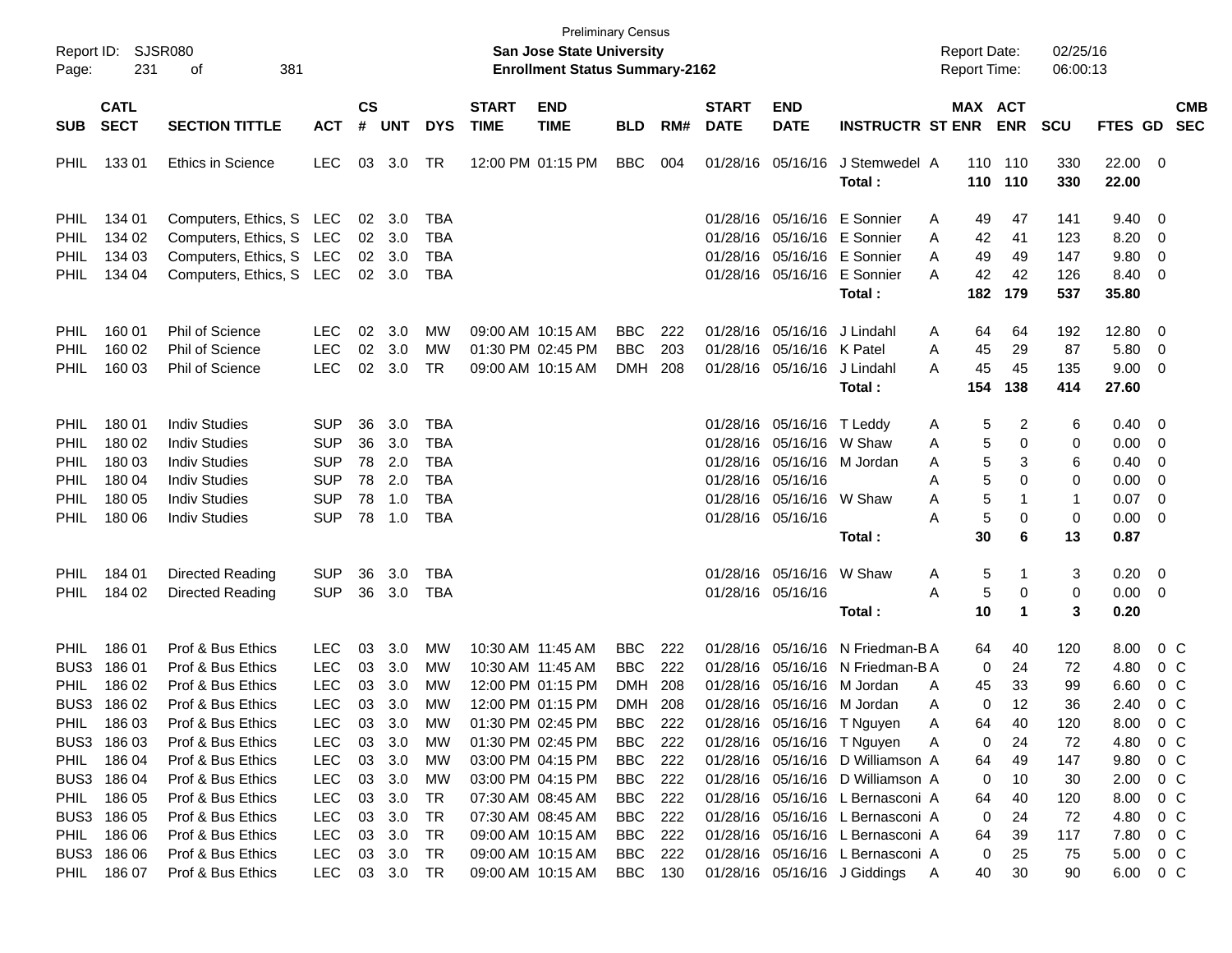| Report ID:<br>Page: | 232                        | SJSR080<br>381<br>ot              |                |                             |            |            |                             | <b>Preliminary Census</b><br><b>San Jose State University</b><br><b>Enrollment Status Summary-2162</b> |            |      |                             |                           |                             |   | <b>Report Date:</b><br>Report Time: |                       | 02/25/16<br>06:00:13 |                |                |                          |
|---------------------|----------------------------|-----------------------------------|----------------|-----------------------------|------------|------------|-----------------------------|--------------------------------------------------------------------------------------------------------|------------|------|-----------------------------|---------------------------|-----------------------------|---|-------------------------------------|-----------------------|----------------------|----------------|----------------|--------------------------|
| <b>SUB</b>          | <b>CATL</b><br><b>SECT</b> | <b>SECTION TITTLE</b>             | <b>ACT</b>     | $\mathbf{c}\mathbf{s}$<br># | <b>UNT</b> | <b>DYS</b> | <b>START</b><br><b>TIME</b> | <b>END</b><br><b>TIME</b>                                                                              | <b>BLD</b> | RM#  | <b>START</b><br><b>DATE</b> | <b>END</b><br><b>DATE</b> | <b>INSTRUCTR ST ENR</b>     |   |                                     | MAX ACT<br><b>ENR</b> | <b>SCU</b>           | <b>FTES GD</b> |                | <b>CMB</b><br><b>SEC</b> |
| BUS3                | 186 07                     | Prof & Bus Ethics                 | <b>LEC</b>     | 03                          | 3.0        | TR         |                             | 09:00 AM 10:15 AM                                                                                      | <b>BBC</b> | 130  | 01/28/16                    | 05/16/16                  | J Giddings                  | A | 0                                   | 7                     | 21                   | 1.40           | 0 <sup>o</sup> |                          |
| PHIL                | 186 08                     | Prof & Bus Ethics                 | <b>LEC</b>     | 03                          | 3.0        | TR         |                             | 10:30 AM 11:45 AM                                                                                      | <b>BBC</b> | 222  | 01/28/16                    | 05/16/16                  | L Bernasconi A              |   | 64                                  | 51                    | 153                  | 10.20          | 0 <sup>o</sup> |                          |
| BUS3                | 186 08                     | Prof & Bus Ethics                 | <b>LEC</b>     | 03                          | 3.0        | TR         |                             | 10:30 AM 11:45 AM                                                                                      | <b>BBC</b> | 222  | 01/28/16                    | 05/16/16                  | L Bernasconi A              |   | 0                                   | 12                    | 36                   | 2.40           | 0 <sup>o</sup> |                          |
| PHIL                | 186 09                     | Prof & Bus Ethics                 | <b>LEC</b>     | 03                          | 3.0        | TR         |                             | 10:30 AM 11:45 AM                                                                                      | <b>DMH</b> | 149B | 01/28/16                    | 05/16/16                  | P Hadreas                   | A | 49                                  | 33                    | 99                   | 6.60           | 0 <sup>o</sup> |                          |
| BUS3                | 186 09                     | Prof & Bus Ethics                 | <b>LEC</b>     | 03                          | 3.0        | TR         |                             | 10:30 AM 11:45 AM                                                                                      | DMH        | 149B | 01/28/16                    | 05/16/16                  | P Hadreas                   | A | 0                                   | 14                    | 42                   | 2.80           | 0 <sup>o</sup> |                          |
| PHIL                | 186 10                     | Prof & Bus Ethics                 | <b>LEC</b>     | 03                          | 3.0        | TR         |                             | 12:00 PM 01:15 PM                                                                                      | <b>DMH</b> | 208  | 01/28/16                    | 05/16/16                  | D Williamson A              |   | 45                                  | 28                    | 84                   | 5.60           | 0 <sup>o</sup> |                          |
| BUS3                | 186 10                     | Prof & Bus Ethics                 | <b>LEC</b>     | 03                          | 3.0        | TR         |                             | 12:00 PM 01:15 PM                                                                                      | <b>DMH</b> | 208  | 01/28/16                    | 05/16/16                  | D Williamson A              |   | 0                                   | 14                    | 42                   | 2.80           | 0 <sup>o</sup> |                          |
| PHIL                | 186 11                     | Prof & Bus Ethics                 | <b>LEC</b>     | 03                          | 3.0        | TR         |                             | 12:00 PM 01:15 PM                                                                                      | <b>BBC</b> | 222  | 01/28/16                    | 05/16/16                  | L Bernasconi A              |   | 64                                  | 48                    | 144                  | 9.60           | 0 <sup>o</sup> |                          |
| BUS3                | 186 11                     | Prof & Bus Ethics                 | <b>LEC</b>     | 03                          | 3.0        | TR         |                             | 12:00 PM 01:15 PM                                                                                      | <b>BBC</b> | 222  | 01/28/16                    | 05/16/16                  | L Bernasconi A              |   | 0                                   | 16                    | 48                   | 3.20           | 0 <sup>o</sup> |                          |
| PHIL                | 186 12                     | Prof & Bus Ethics                 | <b>LEC</b>     | 03                          | 3.0        | TR         |                             | 01:30 PM 02:45 PM                                                                                      | <b>BBC</b> | 203  | 01/28/16                    | 05/16/16                  | J Giddings                  | A | 45                                  | 25                    | 75                   | 5.00           | 0 <sup>o</sup> |                          |
| BUS3                | 186 12                     | Prof & Bus Ethics                 | <b>LEC</b>     | 03                          | 3.0        | TR         |                             | 01:30 PM 02:45 PM                                                                                      | <b>BBC</b> | 203  | 01/28/16                    | 05/16/16                  | J Giddings                  | A | 0                                   | 19                    | 57                   | 3.80           | 0 <sup>o</sup> |                          |
| PHIL                | 186 13                     | Prof & Bus Ethics                 | <b>LEC</b>     | 03                          | 3.0        | TR         |                             | 03:00 PM 04:15 PM                                                                                      | <b>BBC</b> | 222  | 01/28/16                    | 05/16/16                  | J Giddings                  | A | 64                                  | 44                    | 132                  | 8.80           | 0 <sup>o</sup> |                          |
| BUS3                | 186 13                     | Prof & Bus Ethics                 | <b>LEC</b>     | 03                          | 3.0        | TR         |                             | 03:00 PM 04:15 PM                                                                                      | <b>BBC</b> | 222  | 01/28/16                    | 05/16/16                  | J Giddings                  | A | 0                                   | 15                    | 45                   | 3.00           | 0 <sup>o</sup> |                          |
| PHIL                | 186 14                     | Prof & Bus Ethics                 | <b>LEC</b>     | 03                          | 3.0        | W          |                             | 03:00 PM 05:45 PM                                                                                      | <b>BBC</b> | 324  | 01/28/16                    | 05/16/16                  | M Ingerson                  | A | 45                                  | 29                    | 87                   | 5.80           | 0 <sup>o</sup> |                          |
| BUS3                | 186 14                     | Prof & Bus Ethics                 | <b>LEC</b>     | 03                          | 3.0        | W          |                             | 03:00 PM 05:45 PM                                                                                      | <b>BBC</b> | 324  | 01/28/16                    | 05/16/16                  | M Ingerson                  | A | 0                                   | 10                    | 30                   | 2.00           | 0 <sup>o</sup> |                          |
| PHIL                | 186 15                     | Prof & Bus Ethics                 | <b>LEC</b>     | 03                          | 3.0        | W          |                             | 06:00 PM 08:45 PM                                                                                      | <b>BBC</b> | 302  | 01/28/16                    | 05/16/16                  | M Ingerson                  | A | 45                                  | 25                    | 75                   | 5.00           | 0 <sup>o</sup> |                          |
| BUS3                | 186 15                     | Prof & Bus Ethics                 | <b>LEC</b>     | 03                          | 3.0        | W          |                             | 06:00 PM 08:45 PM                                                                                      | <b>BBC</b> | 302  | 01/28/16                    | 05/16/16                  | M Ingerson                  | A | 0                                   | 14                    | 42                   | 2.80           | 0 <sup>o</sup> |                          |
| PHIL                | 186 16                     | Prof & Bus Ethics                 | <b>LEC</b>     | 03                          | 3.0        | F          |                             | 11:00 AM 01:45 PM                                                                                      | <b>BBC</b> | 302  | 01/28/16                    | 05/16/16                  | M Ingerson                  | A | 45                                  | 29                    | 87                   | 5.80           | 0 <sup>o</sup> |                          |
| BUS3                | 186 16                     | Prof & Bus Ethics                 | <b>LEC</b>     | 03                          | 3.0        | F          |                             | 11:00 AM 01:45 PM                                                                                      | <b>BBC</b> | 302  | 01/28/16                    | 05/16/16                  | M Ingerson                  | A | 0                                   | 8                     | 24                   | 1.60           | 0 <sup>o</sup> |                          |
| PHIL                | 186 17                     | Prof & Bus Ethics                 | <b>LEC</b>     |                             | 3.0        |            |                             |                                                                                                        |            |      |                             |                           |                             | Х | 0                                   | 0                     | 0                    | 0.00           | 0              |                          |
| BUS3                | 186 17                     | Prof & Bus Ethics                 | <b>LEC</b>     |                             | 3.0        |            |                             |                                                                                                        |            |      |                             |                           |                             | X | 0                                   | 0                     | 0                    | 0.00           | 0              |                          |
| PHIL                | 186 18                     | Prof & Bus Ethics                 | <b>LEC</b>     | 03                          | 3.0        | F          |                             | 09:00 AM 11:45 AM                                                                                      | <b>BBC</b> | 203  | 01/28/16                    | 05/16/16                  | J Wilhelmsso A              |   | 45                                  | 34                    | 102                  | 6.80           | 0 <sup>o</sup> |                          |
| BUS3                | 186 18                     | Prof & Bus Ethics                 | <b>LEC</b>     | 03                          | 3.0        | F          |                             | 09:00 AM 11:45 AM                                                                                      | <b>BBC</b> | 203  | 01/28/16                    | 05/16/16                  | J Wilhelmsso A              |   | 0                                   | 9                     | 27                   | 1.80           | 0 <sup>o</sup> |                          |
| PHIL                | 186 19                     | Prof & Bus Ethics                 | <b>LEC</b>     | 03                          | 3.0        | <b>TBA</b> |                             |                                                                                                        |            |      | 01/28/16                    | 05/16/16                  | C Sanchez                   | A | 45                                  | 32                    | 96                   | 6.40           | 0 <sup>o</sup> |                          |
| BUS3                | 186 19                     | Prof & Bus Ethics                 | <b>LEC</b>     | 03                          | 3.0        | <b>TBA</b> |                             |                                                                                                        |            |      | 01/28/16                    | 05/16/16                  | C Sanchez                   | A | 0                                   | 13                    | 39                   | 2.60           | 0 <sup>o</sup> |                          |
| PHIL                | 186 20                     | Prof & Bus Ethics                 | <b>LEC</b>     | 03                          | 3.0        | <b>TBA</b> |                             |                                                                                                        |            |      | 01/28/16                    | 05/16/16                  | C Sanchez                   | A | 45                                  | 22                    | 66                   | 4.40           | 0 <sup>o</sup> |                          |
| BUS3                | 186 20                     | Prof & Bus Ethics                 | <b>LEC</b>     | 03                          | 3.0        | <b>TBA</b> |                             |                                                                                                        |            |      | 01/28/16                    | 05/16/16                  | C Sanchez                   | A | 0                                   | 22                    | 66                   | 4.40           | 0 <sup>o</sup> |                          |
|                     |                            |                                   |                |                             |            |            |                             |                                                                                                        |            |      |                             |                           | Total:                      |   | 1006                                | 963                   | 2889                 | 192.60         |                |                          |
| PHIL                | 195 01                     | Sem in Phil Law                   | <b>SEM</b>     | 05                          | 3.0        | <b>MW</b>  |                             | 03:00 PM 04:15 PM                                                                                      | DMH        |      | 149B 01/28/16               | 05/16/16                  | W Shaw                      | A | 25                                  | 25                    | 75                   | 5.10           | $\overline{2}$ |                          |
|                     |                            |                                   |                |                             |            |            |                             |                                                                                                        |            |      |                             |                           | Total:                      |   | 25                                  | 25                    | 75                   | 5.10           |                |                          |
|                     |                            |                                   |                |                             |            |            |                             |                                                                                                        |            |      |                             |                           |                             |   |                                     |                       |                      |                |                |                          |
| PHIL                | 290 01                     | Adv Sem Select Philo SEM 05 3.0 M |                |                             |            |            |                             | 07:00 PM 09:45 PM                                                                                      | BBC 203    |      |                             | 01/28/16 05/16/16         | D Williamson A              |   | 20                                  | 9                     | 27                   | $2.10\ 6$      |                |                          |
|                     |                            |                                   |                |                             |            |            |                             |                                                                                                        |            |      |                             |                           | Total:                      |   | 20                                  | 9                     | 27                   | 2.10           |                |                          |
| PHIL                | 292 01                     | Ethics or Aestheti                | SEM 05 3.0 W   |                             |            |            |                             | 06:00 PM 08:45 PM                                                                                      | BBC 203    |      |                             | 01/28/16 05/16/16         | K Brown                     | A | 20                                  | 19                    | 57                   | 4.45 13        |                |                          |
|                     |                            |                                   |                |                             |            |            |                             |                                                                                                        |            |      |                             |                           | Total:                      |   | 20                                  | 19                    | 57                   | 4.45           |                |                          |
| PHIL                | 298 01                     | <b>Spec Studies</b>               | SUP 25 3.0 TBA |                             |            |            |                             |                                                                                                        |            |      |                             |                           | 01/28/16 05/16/16 P Hadreas | A | 3                                   | 3                     | 9                    | $0.75$ 3       |                |                          |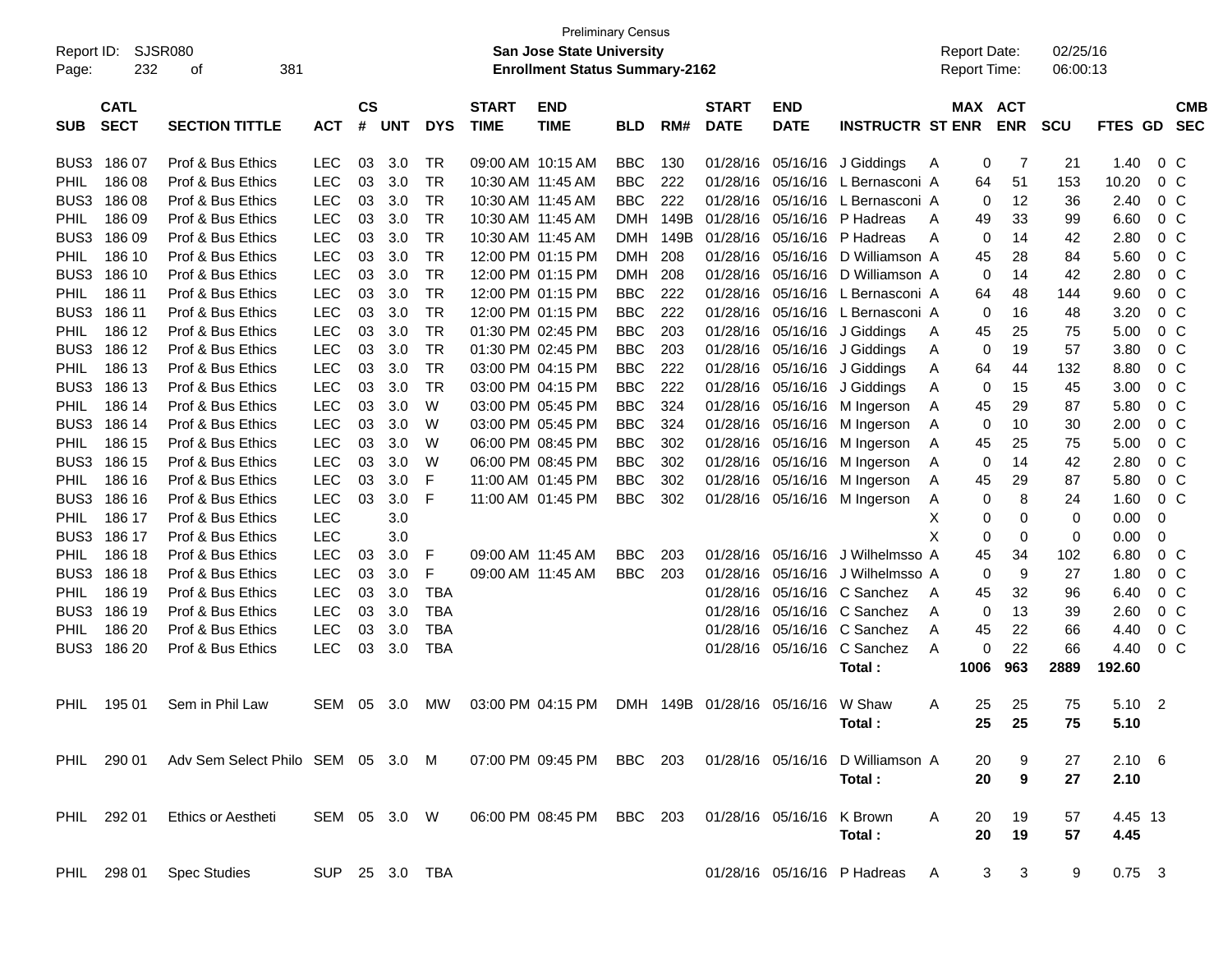| Report ID:<br>Page: | 233                        | SJSR080<br>381<br>оf  |            |                |            |            |                             | <b>San Jose State University</b><br><b>Enrollment Status Summary-2162</b> | <b>Preliminary Census</b> |     |                             |                           |                           |   | <b>Report Date:</b><br><b>Report Time:</b> |                      | 02/25/16<br>06:00:13 |                  |     |                          |
|---------------------|----------------------------|-----------------------|------------|----------------|------------|------------|-----------------------------|---------------------------------------------------------------------------|---------------------------|-----|-----------------------------|---------------------------|---------------------------|---|--------------------------------------------|----------------------|----------------------|------------------|-----|--------------------------|
| <b>SUB</b>          | <b>CATL</b><br><b>SECT</b> | <b>SECTION TITTLE</b> | <b>ACT</b> | <b>CS</b><br># | <b>UNT</b> | <b>DYS</b> | <b>START</b><br><b>TIME</b> | <b>END</b><br><b>TIME</b>                                                 | <b>BLD</b>                | RM# | <b>START</b><br><b>DATE</b> | <b>END</b><br><b>DATE</b> | <b>INSTRUCTR ST ENR</b>   |   | MAX ACT                                    | <b>ENR</b>           | SCU                  | <b>FTES GD</b>   |     | <b>CMB</b><br><b>SEC</b> |
| <b>PHIL</b>         | 298 02                     | <b>Spec Studies</b>   | <b>SUP</b> | 25             | 3.0        | <b>TBA</b> |                             |                                                                           |                           |     | 01/28/16                    | 05/16/16                  | T Leddy                   | A | 6                                          |                      | 3                    | 0.25             |     |                          |
| <b>PHIL</b>         | 298 03                     | <b>Spec Studies</b>   | <b>SUP</b> | 78             | 3.0        | TBA        |                             |                                                                           |                           |     | 01/28/16                    | 05/16/16                  | C Sanchez                 | A | 3                                          | 2                    | 6                    | 0.50             | -2  |                          |
| <b>PHIL</b>         | 298 04                     | <b>Spec Studies</b>   | <b>SUP</b> | 78             | 3.0        | TBA        |                             |                                                                           |                           |     | 01/28/16                    | 05/16/16                  | R Manning                 | A | 5                                          |                      | 3                    | 0.25             |     |                          |
|                     |                            |                       |            |                |            |            |                             |                                                                           |                           |     |                             |                           | Total:                    |   | 17                                         | $\overline{7}$       | 21                   | 1.75             |     |                          |
| <b>PHIL</b>         | 299 01                     | <b>Masters Thesis</b> | <b>SUP</b> | 25             | 3.0        | <b>TBA</b> |                             |                                                                           |                           |     | 01/28/16                    | 05/16/16                  | C Sanchez                 | A | 5                                          | 1                    | 3                    | 0.25             |     |                          |
| <b>PHIL</b>         | 299 02                     | <b>Masters Thesis</b> | <b>SUP</b> | 78             | 3.0        | TBA        |                             |                                                                           |                           |     | 01/28/16                    | 05/16/16                  |                           | A | 5                                          | 0                    | 0                    | 0.00             | - 0 |                          |
|                     |                            |                       |            |                |            |            |                             |                                                                           |                           |     |                             |                           | Total:                    |   | 10                                         | $\blacktriangleleft$ | 3                    | 0.25             |     |                          |
|                     | Department :               | <b>Philosophy</b>     |            |                |            |            |                             |                                                                           |                           |     |                             | <b>Lower Division:</b>    | <b>Department Total:</b>  |   | 3002<br>1083                               | 2675<br>913          | 8020<br>2739         | 536.47<br>182.60 |     |                          |
|                     |                            |                       |            |                |            |            |                             |                                                                           |                           |     |                             | <b>Upper Division:</b>    |                           |   | 1852                                       | 1726                 | 5173                 | 345.32           |     |                          |
|                     |                            |                       |            |                |            |            |                             |                                                                           |                           |     |                             |                           | <b>Graduate Division:</b> |   | 67                                         | 36                   | 108                  | 8.55             |     |                          |